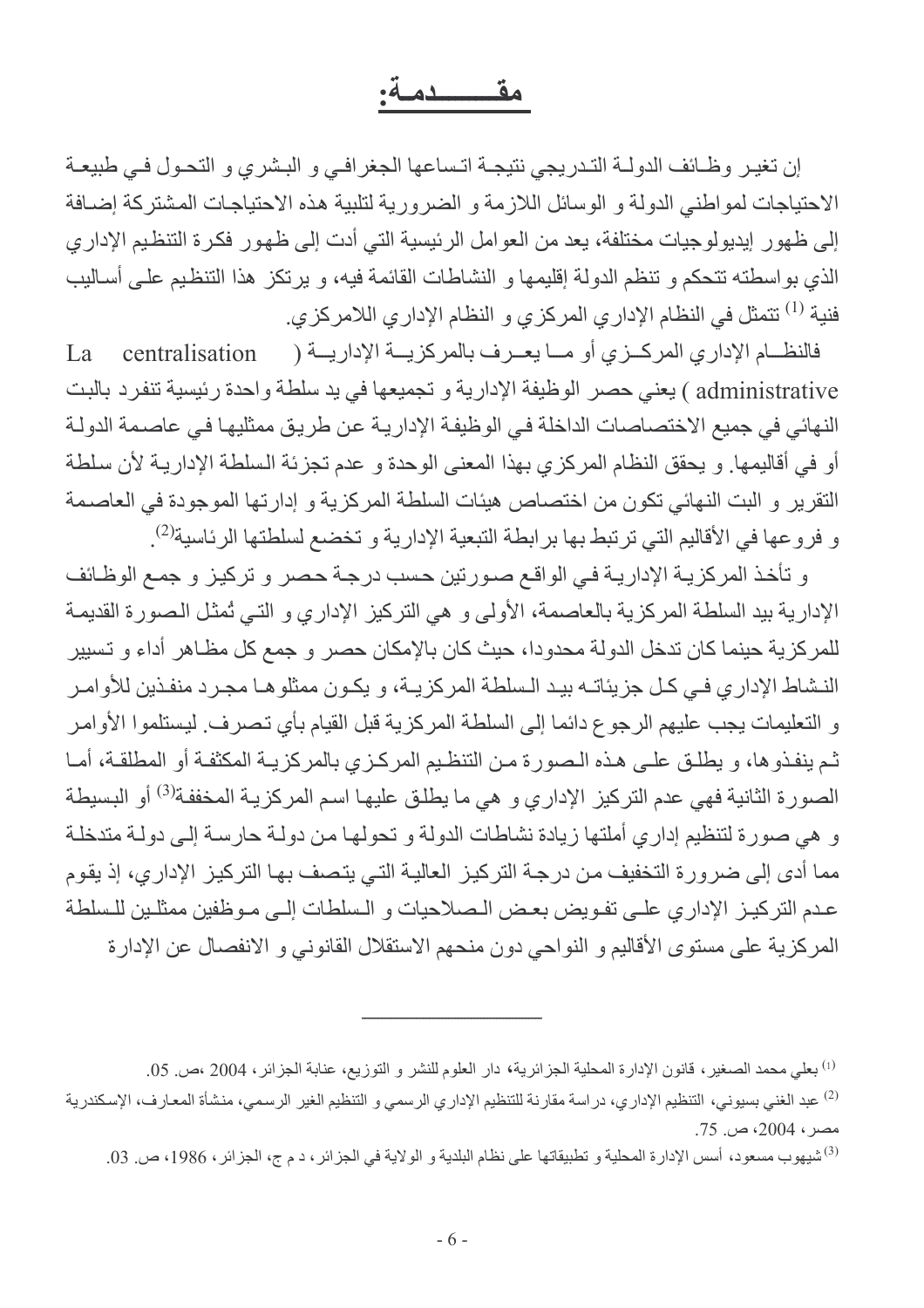المركزية بل تجمعهم بها علاقة تبعية فتكون بذلك جميع الإدارات و الهيئات تابعة لسلطة واحدة هي السلطة المركزية و يخضع فيها كل موظف لمن يعلو عليه في الدرجة ( رئيسه ) و يقابل هذه التبعية الإدارية من جانب المرؤوس السلطة الرئاسية من جانب الرئيس و التي تعد الركيزة الأساسية للنظام المركزي حيث تتقرر للرئيس على مرؤوسه بشكل طبيعي و بدون نص.

أما النظام الإداري اللامركزي ( La décentralisation administrative ) فيقوم على أساس توزيع الوظيفة الإدارية للدولة بين الأجهزة المركزية و هيئات و سلطات لامركزية تستقل بممارسة الوظيفة الإدارية في النطاق المرسوم و المحدد من طرف المشرع، و للامركزية الإدارية صورتان همــا اللامركزيــة المــصلحية و اللامركزيــة الإقليميــة ( المحليــة )، فنظــام اللامركزيــة المــصلحية ( المرفقية ) يبدو في تحديد مرفق تابع أصلا إلى السلطة المركزية يُمنح أعضاؤه استقلالا في إدارته و ذلك عن طريق الاعتراف لهذا المرفق بالشخصية المعنوية <sup>(1)</sup>، و الدولـة حين تمنح هذا المرفق الشخصية المعنوية فإنها تقصد أن تكون إدارته بأيدي أشخاص فنيين متخصصين أقدر من غير هم على إدارة هذا النوع من النشاط لجزء من إقليمها، أما في اللامركزية الإقليمية فإن الدولـة تمنح لجزء من إقليمها الشخصية المعنوية لكي يتولى أهالي هذا الجزء إدارة شؤونهم بأنفسهم، و هي بذلك لا تمنح الشخصية المعنوية لإقليم أو مدينة إلا إذا كانت تريد أن يستقل هذا الجزء من أرض الدولـة بـإدارة شوونه بنفسه، و أن لا يخضع في ذلك لإرادة السلطة المركزية<sup>(2)</sup>.

و قد جاء الأخذ بفكرة اللامركزية الإدارية في الدول الحديثة للتخفيف من حدة النظام المركزي الذي يؤدي إلى الإنفراد النام بسلطة اتخاذ القرارات و البت النهائي في أمور متعلقة بالأقاليم دون المعرفة بحقيقة المشاكل و الصعوبات التي تواجهها هذه الأقاليم، و قد مهدت صورة عدم التركيز الإداري لهذا التحول عن التنظيم الإداري المركزي، و في هذا يقول الأستاذ " حسني درويش عبد الحميد " " إن نظام عدم التركيز الإدار ي هو خطوة تمهيدية للانتقال إلى نظـام اللامر كزيـة الإداريـة إذ أن السلطة المركزية تكون أكثر استعدادا للنزول إل*ى* المجلس المحلى ( الإدارة اللامركزية) <sup>3)</sup>. فاللامركزية لا وجود لها بدون إرادة السلطة المركزية و يكون تعريفها غامضا و مبهما لذلك تعرف دائما مقارنة بالمركزية أو بكل ما هو محلي و في هذا عرفتها الأستاذة " موسى زهية " بقولها

<sup>(!)</sup> د العطار فؤاد، نظرية اللامركزية الإقليمية، مجلة العلوم القانونية و الاقتصادية، كلية الحقوق جامعة عين شمس مصر ، العدد الأول، 1966 ،ص 40.

<sup>&</sup>lt;sup>(2)</sup> د. محمد فؤاد مهنا، استقلال المحافظات و استقلال الجامعات في ظل اتجاه سياسة الدولـة نحو التوسـع فـي تطبيق نظـام اللامر كزيـة الإدارية و تدعيم استقلال المحافظات و الجامعات، مجلة العلوم الإدارية، الشعبة المصرية للمعهد الدولي للعلوم الإدارية السنة 24، العدد الأول، مصر ، يونيو 1982، ص. 08.

<sup>&</sup>lt;sup>(3)</sup> حسنى درويش عبد الحميد ، تقييم تجربة نظام الإدارة المحلية في مصر ، مجلـة المحمـاة المصرية، العددان 7 و8 سبتمبر و أكتوبر 1989، ص. 114.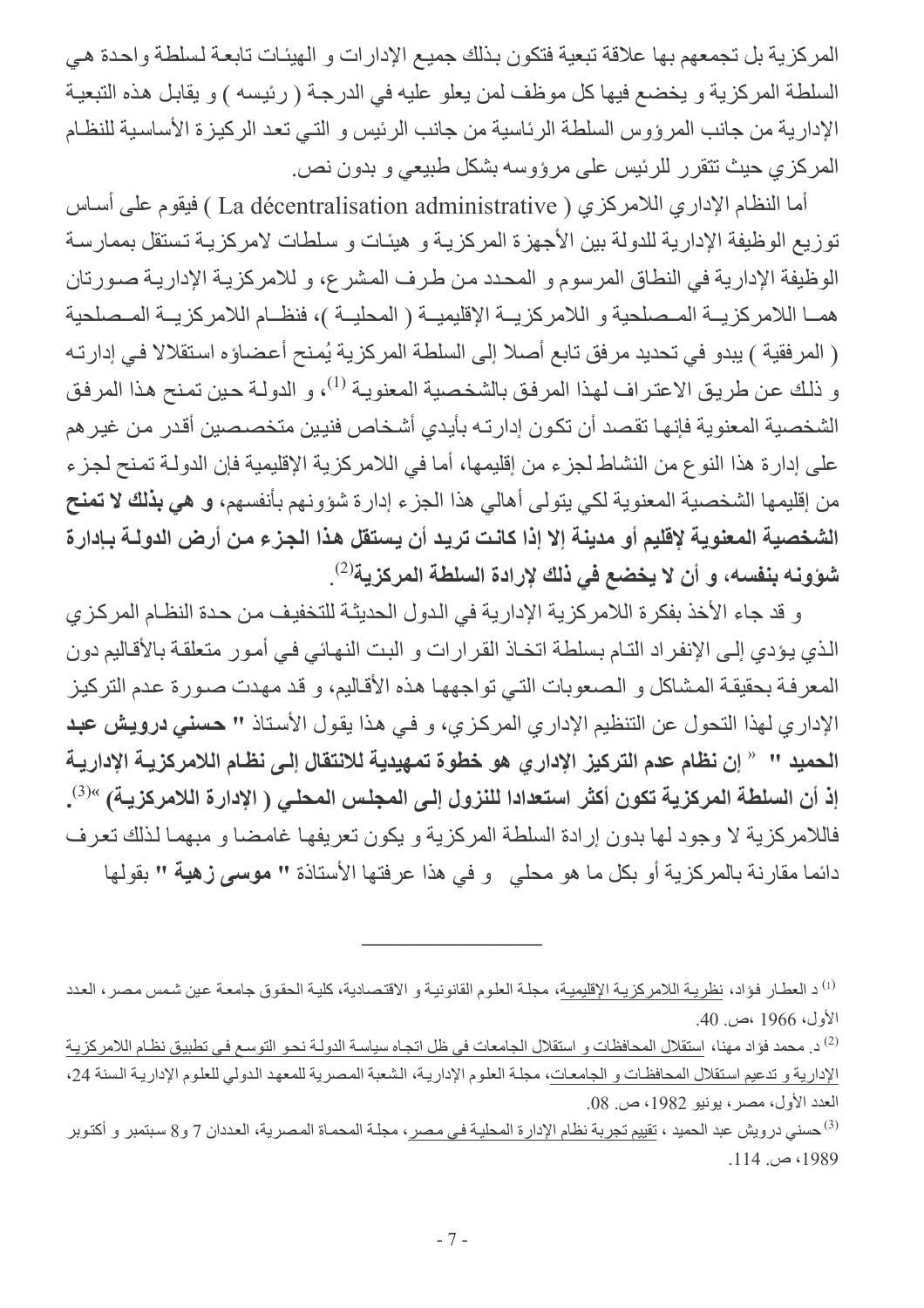" اللامركزيــة تعنــى القيــام بحركــة عكس المركزيــة تتعلـق بـانطلاقـة ثـانيــة تفتـرض مركزيــة مـسبقة و التي يجب التصدي لها »(!)<sub>.</sub>

أما الفقيه " كلسن " فير ي أنه « لا يمكن للامركزية أن توجد في نظام قانوني معين إلا في ظل حد أدنى من المركزيـة <sup>»(2)</sup> . و تجد اللامركزيـة الإداريـة تطبيقاتهـا فـي نظـم الإدارـة المحليـة و التـي لـم تُعرف كتنظيم إداري إلا بعد قيام الدول الحديثـة في نهايـة القرن الثـامن عشر بعد انتشار المبـادئ و الأفكار الديمقر اطية، و ارتباط الدعوة إليها في المجال السياسي بالدعوة إلى تطبيقاتها في المجال الإدار ي، فقد وجدت الديمقر اطية السياسية في نظام الإدارة المحلية مـا يحقق تلك المبـاديَّ التـي قامت من أجلها، كما وجدت فيه الحكومات البرلمانية في معظم دول أوربا نظام يشرك المواطنين في إدارة شؤونهم. كما وجدت فيه المذاهب السياسية الأخرى كالاشتراكية وسيلة لتحرير الإنسان من السيطرة و الاستغلال فاتجهت إلى إشراك جميع القوى الاجتماعية في السلطة كما كان عليه الحال في الجمعيات الشعبية اليوغسلافية السابقة و مجالس السوفيات المحلية<sup>(3)</sup>.

و هكذا يظهر أن اللجوء إلى التنظيم الإداري اللامركزي هو اختيار سياسي بالدرجة الأولى قبل أن يكون اختيارا إداريا نظرا لارتباطه بفكرة الديمقراطية من جهة و من كون النظام الإداري المركزي أو نظام عدم التركيز الإداري من شأنه أن يحقق أكبر كفاءة إدارية و اقتصادية من جهة أخرى، و في هذا المجال يرى الأستاذ " موريس هوريو " أن « أسباب اللامركزيـة تبدو و أنهـا ليست إدارية و لكنها ذات طابع دستوري فإذا لم يتعلق الأمر بوجهة نظر إدارية فإن اللامركزية أو بسالأحرى عــدم التركيــز الإداري إدارة كفـــأة و محايــدة و مندمجـــة و اقتـــصـادية أكثـــر مـــن اللامركزيــة، و لكـن الدولــة فــى حاجــة إلــى إدارة جيـدة فحـسب و لكنـهــا بحاجــة أيـضـا إلــى حريــة  $^{(4)$  «بىياسىية»

<sup>&</sup>lt;sup>(1)</sup> MOUSSA Zahia, La pseudo- décentralisation territoriale en Algerie, Annale de URAMA, Université de Constantine, Volume 1, Année 1997, p. 27.

<sup>&</sup>quot;Décentraliser, signifie opérer un mouvement contraire à la centralisation, il s'agit donc d'une démarche seconde supposant une centralisation préalable, en quelque sorte initiale qu'il faut contrecarrer<sup>"</sup>

<sup>&</sup>lt;sup>(2)</sup> Voir REGOURD Serge, L'acte de tutelle en droit administratif français, éd 1980, L G D J, p. 30. "La décentralisation, ne peut donc exister dans un ordre juridique donné, que sous la condition d'un minimum de centralisation »

حسين مصطفى حسين، الإدار ة المحليـة المقار نـة، د م ج، الجز ائـر ، 1982 ، ص 02. و كـذلك عـادل محمـو د حمـدي، الاتجاهـات  $^{(3)}$ المعاصر ة لنظم الإدار ة المحلية، مذكر ة دكتور اه، جامعة عين شمس، مصر ، 1973، ص. 06. <sup>(4)</sup> موريس هوريو، منقولة عن زكي محمد النجار، الدستور والإدارة المحلية دراسة مقارنة، دار النهضة العربية، القاهرة، مصر، 1995) $(117, 1995)$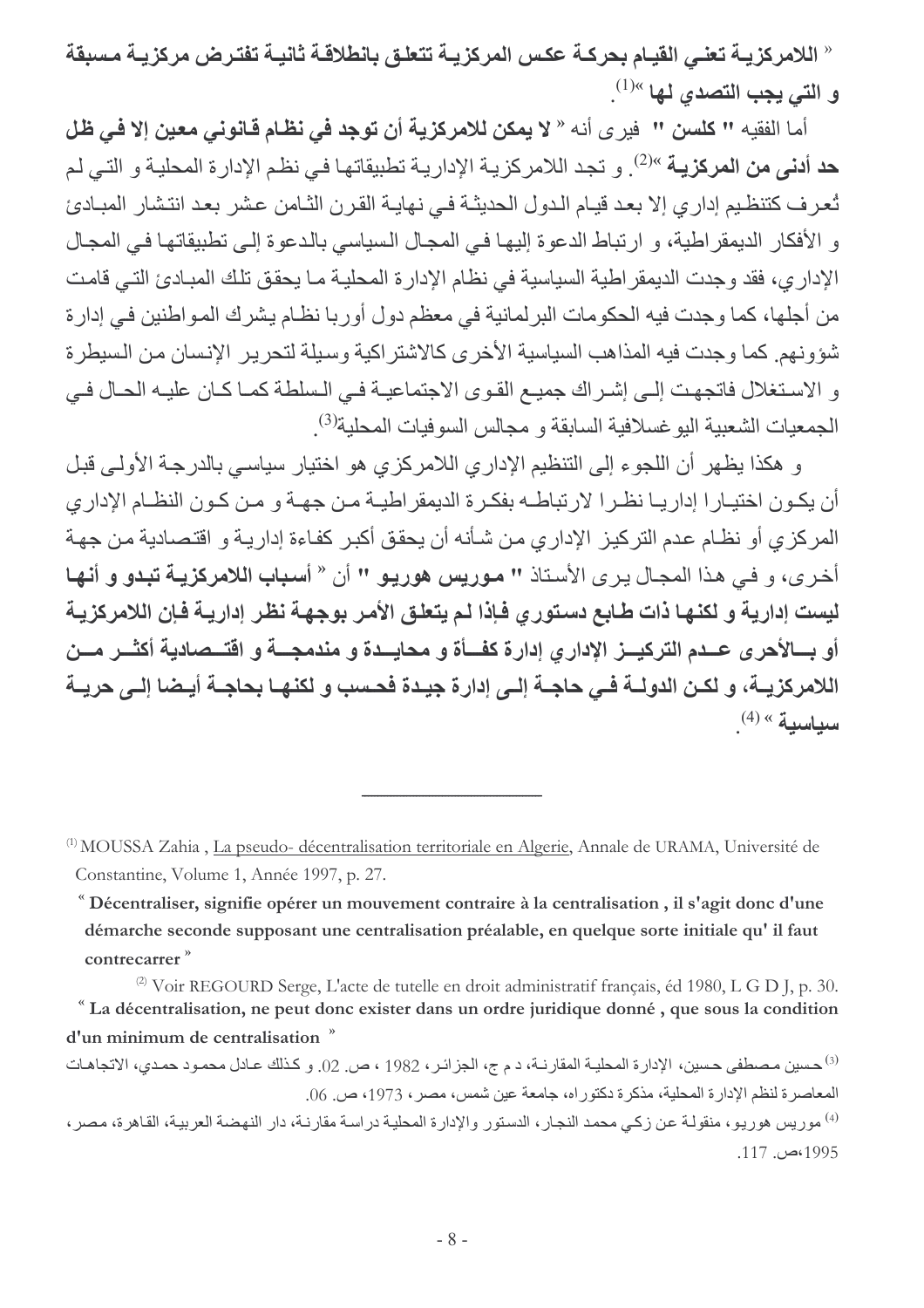و رغم أن هذا الاختيار السياسي أخذت به مختلف الأنظمة السياسية إلا أنـه يتجلـى أكثـر فـى الدول الديمقر اطية حيث تشكل الإدارة المحلية قاعدة لنظام حكم ديمقر اطي فيكون بذلك للامر كزية رهان سياسي يكمن في قدرة نظام الانتخاب على توفير ممثلين شرعين يحترمون و يضمنون التنـاوب و ا**لتداول السياسي**<sup>(1)</sup>. لذلك فإن أي حكومة ديمقر اطية يستتبع قيامها تحقيق نظام اللامر كزية الإداريـة حتى يكون لها سند، و نتبت به أركانها و أن هذا النظام ألزم للدول الديمقراطية منه في الدول الأخرى المتمتعة بأي نظام أخر<sup>(2)</sup>.

و قد أخذت الإدار ة المحلبة عدة تسميات وفقا لمدلو لات كل منهـا فسميت بـالإدار ة المحلبـة لتمبيز هـا عن الإدار ة المركزية و لأن نشاطها وطني، و سميت بالجماعات المحلية من كونها عبـار ة عن منطقـة ناتجة عن تقسيم إقليم الدولـة إلـى وحدات جغرافيـة تضم مجموعـة سكانية معينـة و تتمتـع بالشخصية المعنوية، كما سميت بالحكم المحلي لتمتعها باستقلالية تنفيذية واسعة عن السلطة المركزية.

و إذا كانت هذه الجماعات المحلية هي المكان الذي يتجسد فيه عمليا المفهوم النظري لفكرة اللامر كزية الإدارية كتنظيم إدارى فإن الواقع العملي بالنسبة للكثير من الدول يُظهر عدم الاعتماد الكلي على نظـام إداري لا مركزي أو نظـام لعدم التركيز ، فيكون بذلك نظامهـا الإداري يتـأرجح بـين هذين النظاميين، و يرى الأستاذ " **زكي محمد النجار "** أن « ا**لقول بتميز المركزيـة و اللامركزيـة** كأسلوبين من أساليب التنظيم الإداري لا يعني أنــه يمكن الأخذ بـهمـا بـصفة مطلقـة، و تجرى معظم الـدول ـــ حاليــا ـــ علــى الـجمــع بــين أســلوبي التنظـيم و أصــبحت المــشكلـة ليـست فــى اختيــار أحـد ا**لأسلوبين و لكنها في كيفية الجمع بينهما** »<sup>(3)</sup> فاللامركزية الإدارية تستدعى نقل جزء من صلاحيات السلطة المركزية إلى أشخاص إدارية أخرى لامركزية و تتجسد بنشوء سلطات أخرى غير سلطة الدولة تملك سلطة اتخاذ القرار و تتمتع باستقلالية تجاه السلطة المركزية في المجال الإداري<sup>(4)</sup>.

هذه الاستقلالية تكون نسبية و يزداد اتساع مداها و نطاقها كلما كان النظام الإداري المتبع في دولـة مـا أقرب منـه إلـى اللامركزيـة مـن عدم التركيـز الإداري، و فـى الجزائـر فقد كـان الاتجـاه منـذ الاستقلال إلى تبني النظام الإداري اللامركزي و تُرجم ذلك في دستور 1963 الذي اعتبر أن البلدية

<sup>&</sup>lt;sup>(1)</sup> Voir ESSAID Taib, L'Administration locale Algérienne : Les enjeux de la décentralisation, Revue Algérienne des sciences juridiques, économiques et politiques, Volume 42, N°1, 2005, p. 43.

<sup>&</sup>quot; ... en enjeu politique qui réside dans la capacité du système électoral à produire des représentants légitimes, garantir et respecter l'alternance politique<sup>"</sup>

<sup>2)</sup> عادل محمود حمدي، المرجع السابق، ص 69. <sup>(3)</sup> زكى محمد النجار ، المرجع السابق، ص<sub>. 29.</sub>

<sup>&</sup>lt;sup>(4)</sup> بن طيفور نصر الدين، أي استقلالية للجماعات المحلية الجزائرية في ظل مشروعي جوان 1999 لقانوني البلدية و الولاية، مجلة إدارة، المجلد 11، العدد 22، سنة 2001، ص. 06.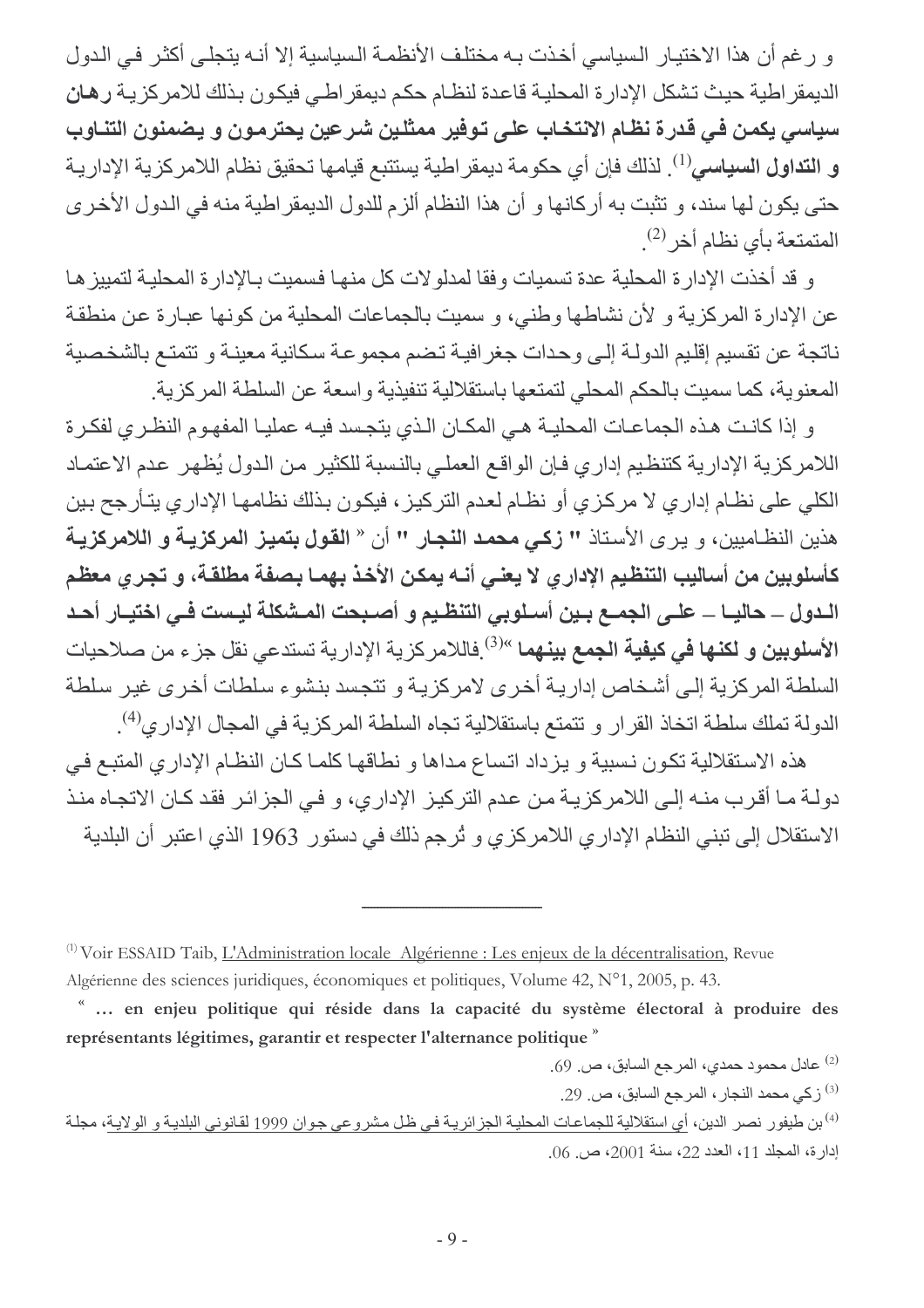مجموعــة إقليميــة إداريــة. و كانــت الجماعــات المحليــة مــن أولــي اهتمامــات النظــام القــائم بعــد 19جوان1965 و تأكد هذا الاختيار كذلك من خلال مواثيق البلدية و الولايـة و قوانين الإدارة المحليـة التيى أعقبت هذا التـاريخ بمـدة قـصيرة ممـا يؤكـد اتجـاه الـسلطة الـسياسية آنـذاك إلـى تبنـى مفهـوم اللامركزية و لكن في ظل النهج الاشتراكي، فقد جاء في ميثاق الولاية لسنة 1969 « ا**لولاية مؤسسة** لامركزية .... و لكن هذه المركزيـة لا تهدف إلـى التعبير عن إعطـاء أي استقلال ذاتـى للولايـة لأن دولتنـا موحدة و مـا هذه اللامركزيـة إلا وسـيلة تقنيـة لإنمـاء المشاركة الفعليـة للولايـة و الجمـاهير ا**لشعبية في السلطة الثوريـة** »<sup>(1)</sup>، كمـا تأكـد مـن خـلال قـانون البلديـة لـسنة 1967 أن اختيـار التنظـيم الإداري اللامركـزي هـو اختيـار سياسـي إذ جـاء فـي بيـان عـرض الأسـباب " أ**ن هـذه اللامركزيــة** الضرورية و المدروسة تبعا للمتطلبات اختيارنـا السياسي و الاقتصادي قد فرضـها اهتمـام مجلس الثورة ببعث و تنمية المساهمة المباشرة و الايجابية و الدائمة للبلدية في العمل الثوري »2).

بالإضافة إلى ما تضمنته المواثيق الوطنية من تأكيد على تبني النظام الإداري اللامركزي خاصـة و أن هذه المواثيق تمثـل المرجـع الأساسـي لكـل القـوانين و تحـدد المبــاديً الأساسـية لـسياسة الأمــة و توجهها الإيديولوجي.

هذه النصوص القانونيـة و المواثيـق و التـى كانـت فـى فتـرة الأحاديـة الحزبيـة ترجمـت الخطـاب السياسي السائد و من بينهـا مـا جـاء فـي خطـاب الـرئيس الراحل " هواري بومدين " أمـام رؤسـاء الدوائر سنة 1977° إن الدولة الاشتراكية في الجزائر قد اتخذت اللامركزية أساسا لتطورها باعتبار البلدية قاعدة الأمة و متمتعة باستقلال واسع و تقوم بنفسها بالتنمية الخاصـة بها <sup>3)«</sup>. و جـاء في خطابه كذلك بمناسبة افتتاح الحملة الانتخابية للمجالس المحلبة لسنة 1967 «الحالية الموروثية عن الفتـرة الاسـتعماريـة غيـر صـحيحة و غيـر متلائمـة مـع احتياجاتنــا الحاليــة و بـالتأكيـد مــع أهـدافنـا المستقبلية و الوضـعية الجديدة لـدولتنا تسمح لنـا بالوصـول إلـى نظـام بلـدي جديـد و ثـوري غيـر موجود في العديد من الدول الاشتراكية، البلدية الجديدة تستفيد بالفعل من استقلالية واسعة <sup>»(4)</sup>

 $^{(1)}$ ميثاق الولاية، ج ر، العدد 44 لسنة 1969.

الأمر رقم 67-24 المؤرخ في 1967/01/18 المتضمن القانون البلدي، ج ر، العدد 6 لسنة 1967.

<sup>)</sup> منقول عن شيهوب مسعود، المرجع السابق، ص. 99.

<sup>&</sup>lt;sup>(4)</sup> voir BEN AKZOUH Châabane, La décentralisation en Algerie, Thèse pour le Doctorat en Droit, Université d'Alger, 1978, p. 208.

<sup>&</sup>quot; cet état de chose, hérité de l'époque coloniale révolue, s'étant révèle impropre à nos besoins actuels et contraire à nos objectifs futurs, et à la situation nouvelle de notre pays. Nous avons pu lui substituer un système communal nouveau, un système à vrai dire révolutionnaire à un degré tel qu'il n'existe pas de similaire même dans nombre des pays socialistes et progressistes. La nouvelle commune bénéficiera en effet d'une large autonomie médité à ce jour »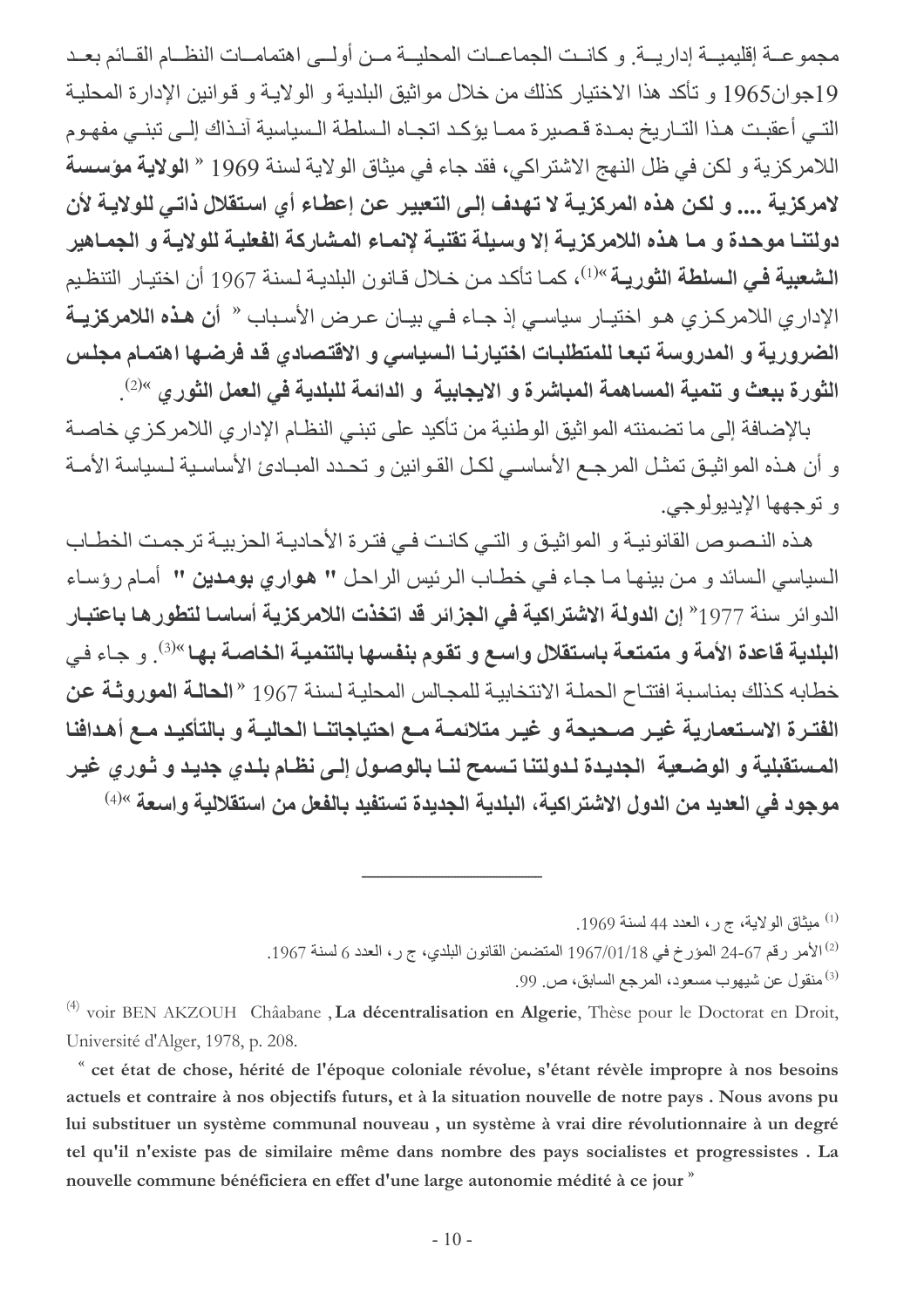أما بعد التحول السياسي و الاقتصادي الذي عرفته الجزائر بعد إقرار نظام التعددية السياسية و النهج الليبر الى فقد أكدت فيه الدساتير و القوانين المتعلقة بالإدار ة المحلية على نفس التنظيم الإدار ي المتبع في المرحلة السابقة و هو اللامركزية الإداريـة لكن في ظل متطلبـات النظـام الـسياسي التعددي و الاقتصاد الليبرالي .

و إذا كـان مـن غايـة النظـام الإداري اللامركـزي تحقيق استقلالية الجماعـات المحليـة فـإن المشر ع الجزائري يبدو مترددا في الأخذ الفعلي بهذا النظام من خلال التناقض في النصوص المعالجة للامركزية، تـارة باسم وحدة الدولـة و تـارة باسم المصلحة العامـة، فقد احتوت هذه النصوص علـى الكثير من القيود التي ترجح كفـة عدم التركيز الإداري علـى اللامركزيـة و بالتـالي تُهدر أي معنـى للاستقلالية و هو ما يقودنا إلى طرح الإشكالية التالية :

إذا كــان الإختيــار الــسياسـي فــي الـجزائــر مــن خــلال المواثيــق و الدســـاتير يتجــه إلــي تكريس النظام الإداري اللامركزي و منه منح استقلالية للجماعات المحلية و التأكيد على ذلك في مختلف النصوص القانونية خاصة المتعلقة بالإدارة المحلية، إلا أن ذلك يبقى مستبعدا في ظل وجود ترسـانـة مـن النـصوص القانونيـة و التنظيميـة التـى تحد مـن هذه الاستقلالية و الانعدام شبه الكلي للموارد المالية الذاتية للجماعات المحلية.

و سعيا منا للإجابة على الإشكالية المطروحة أعلاه أو بالأحرى توضيح التناقض الذي صـاحب تطبيق النظام الإداري اللامركزي في الجزائر ، قمنـا باعتمـاد التقسيم الثنـائي لبحثنـا علـى النحو الذي يمكننـا مـن إبـراز اسـتقلالية الجماعـات المحليـة و مـدى تطبيقاتهـا فـى النـصوص الرسـمية الجزائريـة ( فصل أول )، ثم استتبعنا ذلك بتبيان القيود الكثيرة و المتعددة التي ترد على هذه الاستقلالية و التي هي مكمن التناقض الذي حمله و يحمله تطبيق النظام اللامركزي في الجز ائر ( فصل ثان ).

و أخيرا الخاتمة التي ضمناها النتيجة التي توصلنا إليها من بحثنا و الاقتراحات التي نراها ضر و ربة لتدعيم نظام اللامر كزية في الجز ائر و بالتالي استقلالية فعلية للجماعات المحلية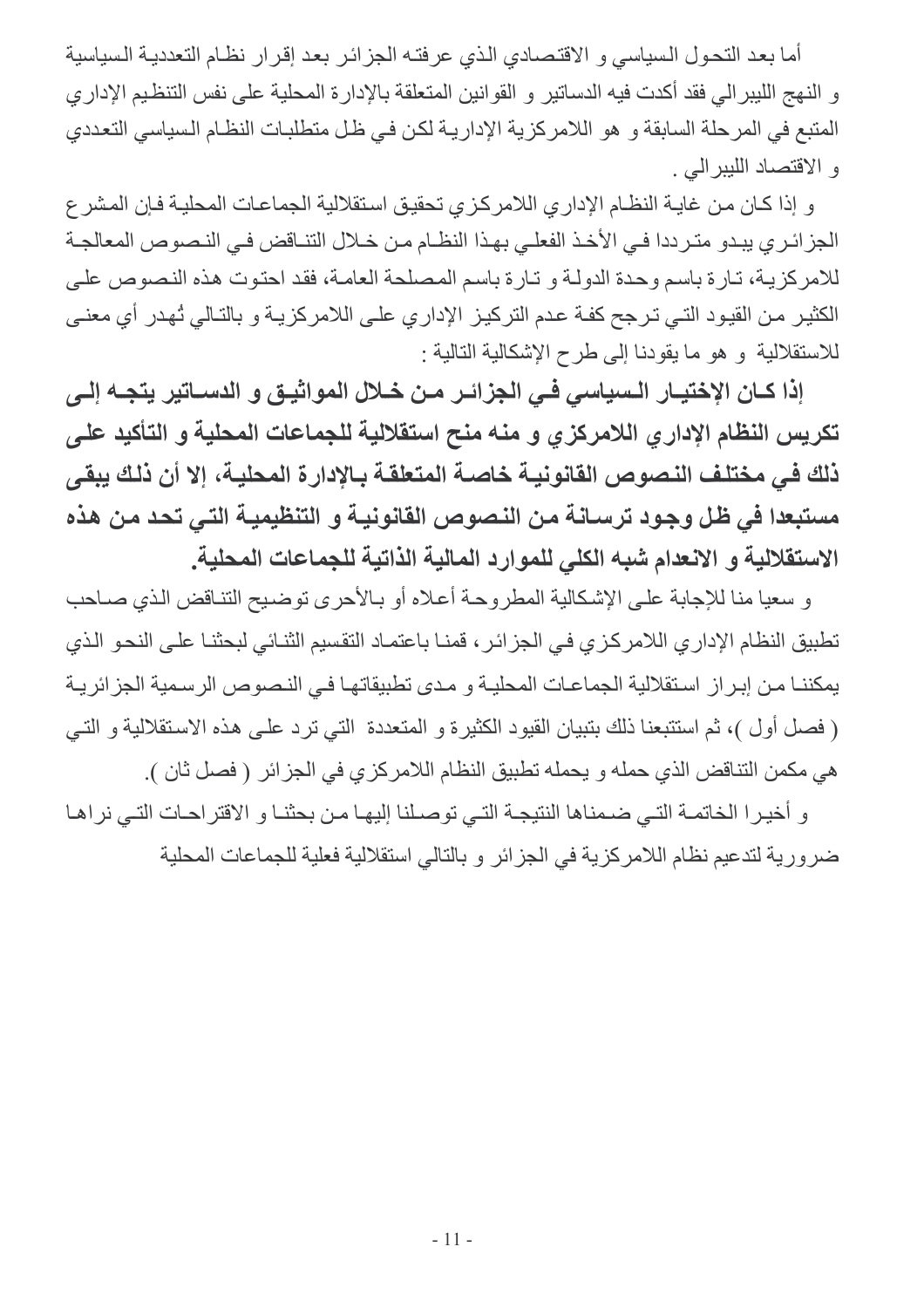### الفصل الأول:

أسس استقلالية الجماعات المحلية و مدى تكريسها في التشريع الجزائر ي :

إن كلمة استقلالية "autonomie" المشتقة من اللغة اليونانية " autonomos – autonomia" و تعني من يسير ذاتيا بواسطة قوانينه الخاصة" هذا المفهوم للاستقلالية المؤسس على الأصل اللغوي للكلمة مفهوم واسع ينطبق أكثر على المدن اليونانية القديمة أما حاليا فيستعمل عادة للتعبير عن سبادة الدولة في اتخاذ قرار ها السياسي و الاقتصادي و لا ينطبق على واقع الجماعات المحلية في الدولة المعاصرة لأن القوانين الوضعية في الدول الموحدة تعترف بالاستقلالية المحلية في الوظيفة التنفيذية دون الوظائف التشر بعية و القضائية فمضمون الاستقلالية علـى مـستوى الجماعـات المحليـة بقـاس انطلاقا من العلاقات الثنائية بين الجماعات المحلية و السلطة المركزية في إطار وحدة الدولة<sup>(2)</sup> و بذلك فالجماعات الإقليمية ليست وحدات أو قطع من التدرج السلمي للدولة بل تشكل مقرا لحرية التصرف و تملك بعضا من الاستقلالية<sup>(3)</sup>

و إذا كان الهدف من الاعتماد على التنظيم الإداري اللامركزي هو تمكين أفراد الجماعة المحلية من إدارة شوونهم المحلية بعيدا عن السلطة السلمية للحكومة المركزيـة و ذلك لا يتم إلا من خلال الاعتراف لهذه الجماعات بالاستقلالية، هذه الاستقلالية لا تقوم هي الأخرى إلا من خلال أسس تتصل بالوجود المادي لهذه الجماعات و أسس أخرى تتصل بمباشرة نشاطها و هو ما نتناولـه فـي ( المعبحث الأول ) ثم نتناول بالدر اسة مدى تكريس هذه الأسس على الجماعات المحلية في الجزائر من خلال النصوص الر سمية ( المبحث الثاني ).

<sup>&</sup>lt;sup>(1)</sup> شبيهو ب مسعود، المجمو عات المحلية بين الاستقلال و الر قابة، مجلة الفكر البر لماني، العدد الأول، ديسمبر ، 2002، ص 119. <sup>(2)</sup> كراجي مصطفى، أثر التمويل المركزي في استقلالية الجماعات المحلية في القانون الجزائري، المجلـة الجزائريـة للعلوم القانونيـة و الاقتصادية و السياسية، كلية الحقوق، جامعة الجزائر، الجزء 34، العدد 2، سنة ،1996، ص 358.

<sup>&</sup>lt;sup>(3)</sup> AUBY Jean Bernard, AUBY Jean François, NOGUELLOU Rozen, Droit des Collectivités Locales, 3<sup>eme</sup> éd, P.U.F, Novembre, 2004, page. 57 : "Les collectivités territoriales ne sont pas des segments de la hiérarchique étatique elles sont le siège d'une liberté d'action, elles sont dépositaires d'une certaine autonomie ».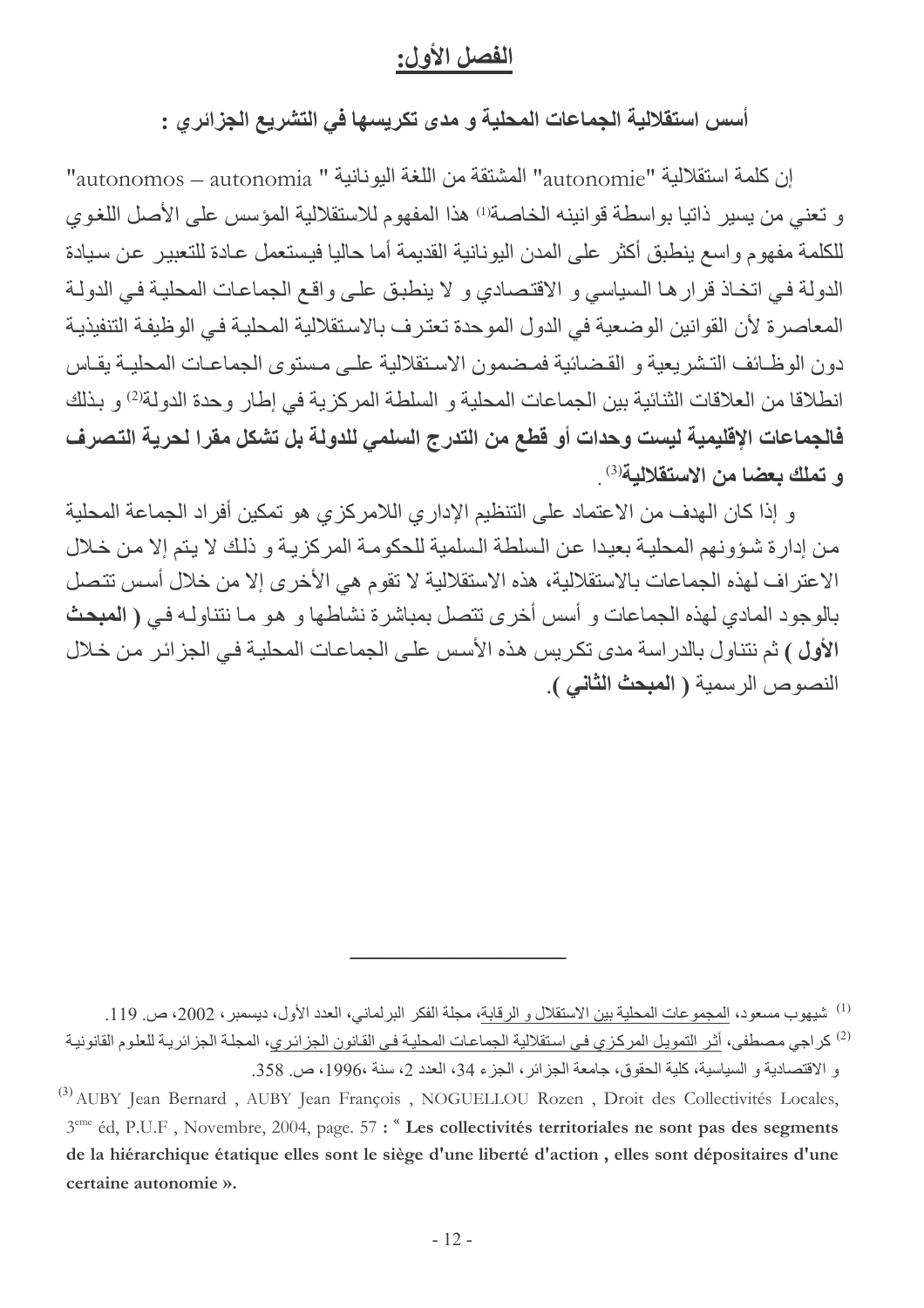# المبحث الأول:

أسس استقلالية الجماعات المحلية:

أمـام عـدم و جـو د تـعر بـف دقيـق لاسـتقلاليـة الـجماعـات المحليـة فإننـا نـحـاو ل أن نبـين أهـم الأسـس و المقومـات التـى تقـوم عليهـا هـذه الاسـتقلالية فحـسب الأسـتاذ " عوابـدى عمـار " فـإن اسـتقلالية الجماعات المحلية تقوم على تقسيم إقليم الدولـة إلـى وحدات محليـة تتمتـع بالشخصية المعنويـة تتولى إدارة شؤونها هيئات محلية منتخبة بمقدور ها اتخاذ القرارات التي تخدم مصىالحها بنفسها و بحريـة <sup>(1)</sup> أما الدكتور " محمد أنس قاسم جعفر " فيضيف زيادة على ذلك ضرورة أن تكون الجماعة المحلية تتمتع بالاستقلال الممالي و الذي لن يكون إلا بوجود موارد مالية ذاتية و كافية تسمح لها بممارسة صلاحياتها و إدارة شؤونها<sup>(2)</sup> في حين يرى الأستاذان " محمود الطعامنــة" و "سـمير محمـد عبـد الوهاب " أن الاستقلالية تقوم على أسس عديدة أبرز ها تقسيم إقليم الدولة إلى وحدات إداريـة معترف لها بالشخصية المعنوية، و تتمتع بالاستقلال المالي و سلطة اتخاذ القرار عند ممارسة اختصاصاتها المحلية عن طريق ممثلين منتخبين<sup>(3</sup>)، و عموما فإن أسس استقلالية الجماعات المحلية يمكننـا تقسيمها إلى قسمين: أسس ترتبط بـالوجود المـادي للجماعـات المحليـة و هو مـا نتناولـه فـي ( المطلب الأول ) و أسس ترتبط بممارسة الهيئات المحلية لنشاطها ( المطلب الثاني ).

# المطلب الأول:

أسس الاستقلالية المرتبطة بالوجود المادي للجماعات المحلية:

إن استقلالية الهيئـات المحليـة يعتبـر هـو الأسـاس لنظـام اللامركزيـة الإداريـة فـإذا انتفت فقدت اللامركزية مقوماتها الأساسية، هذه الاستقلالية ترتبط بوجود الجماعات المحلية من خلال تقسيم إقليم الدولة إلى وحدات محلية و تكريس ذلك في قوانين و دساتير الدولة و جعله من اختصاص القانون، و الاعتراف لهذه الوحدات بالشخصية المعنوية (الفرع الأول) إضافة إلى اعتماد أسلوب الانتخاب لاختيار أعضاء الهيئات التي تدير شؤون هذه الوحدات المحلية (الفرع الثاني).

# الفرع الأول:

# تقسيم إقليم الدولة إلى وحدات محلية تتمتع بالشخصية المعنوية:

إن النظام الإداري اللامركزي كأسلوب من أساليب التنظيم الإداري يرمي إلى اقتطاع جزء من الوظيفة التنفيذية و تحويله إلى هيئات إقليمية دون الإخلال بمبدأ وحدة الدولـة، و ذلك يتركـز بالدرجـة الأولى على وجود وحدات محلية ضمن نطاق جغرافي معين من إقليم الدولة<sup>(4)</sup> و لتدعيم استقلالية هذه الوحدات عن السلطة المركزية في أداء وظائفها فلا بد أن تكون متمتعة بالشخصية المعنوية.

<sup>&</sup>lt;sup>(1)</sup> عو ابدي عمار ،القانون الإدار ي الجز ء الأول النظام الإدار ي، الطبعة الثالثة، د م ج، الجز ائر ،2005، ص ص. 240-241.

<sup>&</sup>lt;sup>(2)</sup> محمد أنس قاسم جعفر ، ديمقر اطية الإدار ة المحلية الليبر الية و الاشتر اكية، د <sub>.</sub> م <sub>.</sub> ج، الجز ائر ، ،1985 ص ص 17-27.

<sup>&</sup>lt;sup>(3)</sup>محمود الطعامنة و سمير محمد عبد الوهاب، الحكم المحلي في الوطن العربي و اتجاهات التطوير، منشورات م <sub>.</sub> ع <sub>.</sub> ت <u>إ</u> ، القاهرة مصر، 2005 اص ص. 25 - 26.

<sup>&</sup>lt;sup>(4)</sup> أنظر خالد سمارة الزغبي، تشكيل المجالس المحلية و أثره على كفايتها في نظم الإدارة المحليةدر اسة مقارنة، الطبعة الثالثة، دار الثقافة للنشر و التوزيع، عمان الأردن، 1988، ص. 49.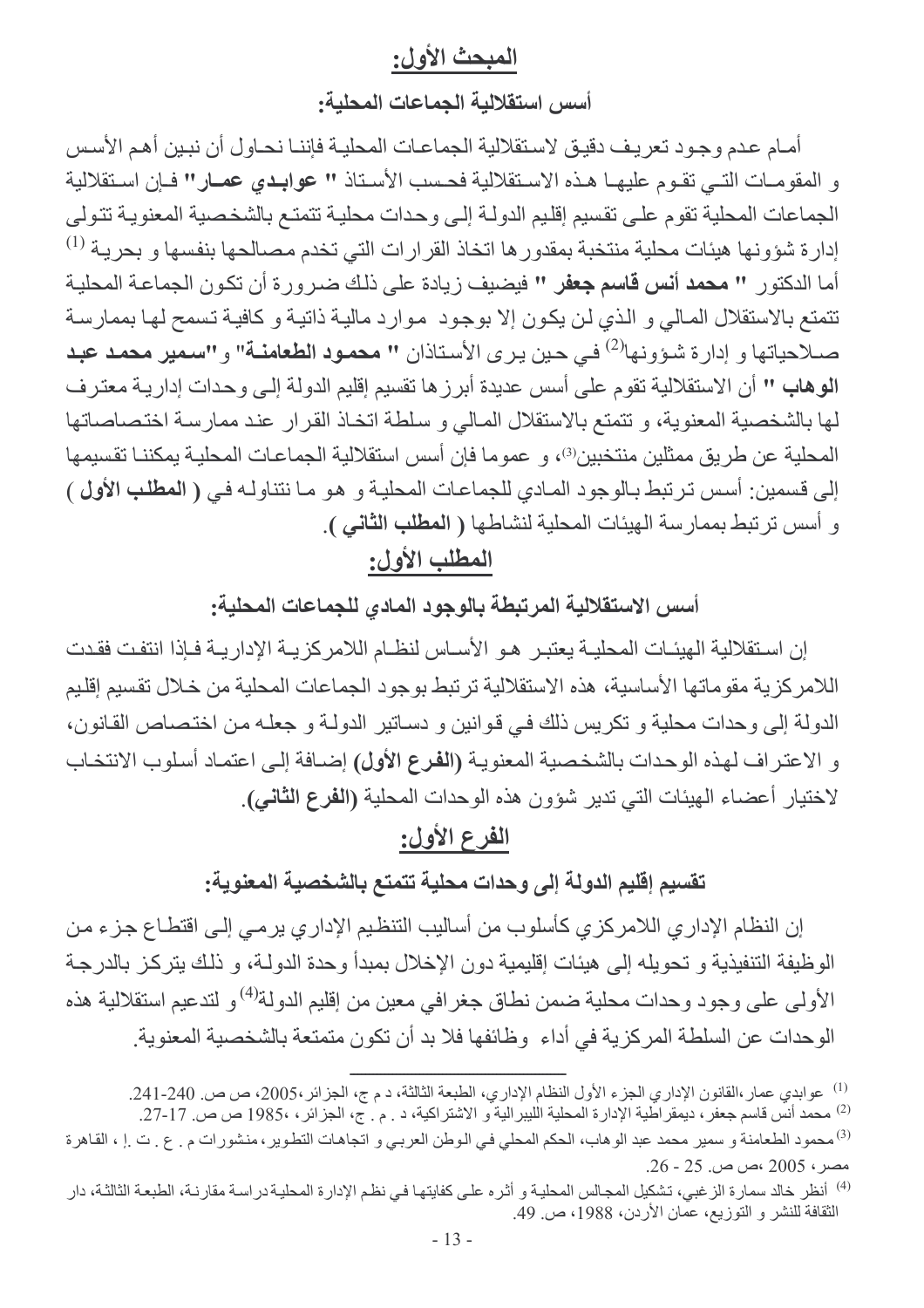الفقرة الأولى: تقسيم إقليم الدولة إلى وحدات محلية:

إن الطبيعة الجغرافية للنشاطات الحكومية تبرر إدارتها على أسس لامركزية، و تطبيق نمط اللامر كزية الإدارية على هذه الأنشطة ذات الطابع المحلي يتطلب أن تنشأ وحدات محلية تتمتع بقدر ملحوظ من الاستقلال التنظيمي و الإداري و المـالي عن الـسلطـة المركزيـة <sup>(1)</sup>، هذه الوحدات تنشأ بتقسيمات إدارية لإقليم الدولة وفقا لاعتبارات اقتصادية اجتماعية سياسية و إدارية قد تكون في كثير من الأحيان متداخلة و قد يُستند في وجود هذه الوحدات إلى الأعراف القديمة التي تركت لها رغم قيـام الدول الموحدة قدرا من الاستقلالية في تسيير شؤونها في رقعتها الجغرافية القديمة مع تدخل المشر ع من أجل تنظيمهـا فقط كمـا هو الحـال فـي إنجلتر ا<sup>(2)</sup> نظـر ا لاحتفـاظ الإنجليز بملامـح نظمهم القديمـة و تفضيلهم تطوير ها دون إلغائها مما يفسر التطور المستمر للإدارة المحلية في إنجلترا.

و يكون لحجم الوحدة المحلية أثر ه على استقلاليتها لذلك يؤخذ بعين الاعتبار أثناء عملية التقسيم و هذا ما سنتناوله في العناصر الموالية مع بعض الأمثلة للتقسيمات الإدارية في بعض الدول. أولا: حجم الوحدات المحلية و أثره على استقلاليتها:

إن تقسيم إقليم الدولة إلى وحدات إدارية محلية يخضع لاعتبارات متعددة اقتصادية اجتماعية و سياسية و إدارية مما يطرح مشكلة تحقيق الكفاءة الإدارية و التنمية الاقتصادية من جهة و من جهة أخرى تحقيق الديمقر اطية من خلال المشاركة الشعبية و همـا من الأهداف الأساسية للدولة<sup>(3)</sup>، فمن أجل تحقيق الكفاءة الإدارية و تلبية الحاجيات و الخدمات و الأنشطة المختلفة يتعين أن تكون الوحدة المحلية كبيرة الحجم إلى الحد الذي يحقق لها قوتها الاقتصادية و المالية فيتوفر لها إمكانية إدارة هذه الخدمات بأكبر قدر ممكن من الكفاءة لاتساع مجال توفر العنصر البشرى الكفء، إلا أن كبر حجم الوحدة المحلية من شانه أن يقلل من فعالية الإشر إف الشعبي على هيئاتها و بالتالي تتحقق الأهداف الإداريـة و الاقتصـادية علـى حساب الأهداف الـسياسية التـى تتطلب وجود وحدات محليـة صغيرة الحجم مما يسمح بمشاركة شعبية أوسع و تمثيل محلي حقيقي لكن بكفاية اقتصادية و كفاءة إدارية أقل<sup>(4)</sup>، في الحالتين يكون تأثير ذلك واضح على الاستقلالية التي تتطلب وجود وحدات محلية قوية اقتصاديا و إداريا و بمشاركة شعبية في إدارة شؤونها، لذلك لا يجب عند تحديد نطـاق الوحدات المحليــة تجاهـل أن الديمقر اطيــة مــن الأهـداف الرئيـسية لنظــام الإدار ة المحليــة إلــي جانــب الكفايــة الاقتصادية و الكفاءة الإدارية، و من أجل التوفيق بين الاعتبارات السابقة ظهرت فكرة التقسيم على عدة مستوبات

<sup>&</sup>lt;sup>(1)</sup> زكي محمد النجار ، الدستور و الإدارة المحلية دراسة مقارنة، دار النهضة العربية،القاهرة مصر ، 1995، ص. 03.

<sup>&</sup>lt;sup>(2)</sup> خالد سمارة الزغبي، المرجع السابق، ص ص 50-51. و كذلك حسني درويش عبد الحميد، المرجع السابق، ص 116. أين أشار إلى صدور قانون 1888 الذي يجيز إنشاء مقاطعات على نفس المقاطعات السابقة. <sup>(3)</sup> لمزيد من التفصيل انظر زكي محمد النجار ، المرجع السابق، ص ص. 60- 64.

<sup>&</sup>lt;sup>(4)</sup> يقول الدكتور محمود نـور الـدين فـي هـذا الـشأن : « ع**نـدما تكـون الوحـدات المحليـة صـغيرة تعجـز الـسلطة المحليـة عـن القيـام** باختصاصاتها فتنقلها إلى سلطة أعلى أو تحل هذه السلطة العليـا محلهـا للقيـام بـهذه الاختصاصات ممـا يـسلب الـسلطة المحليـة ا**ختصاصاتها تدريجيا و تفقد بذلك استقلاليتها** » ، مستقبل نظام الحكم المحلي في العالم المعاصر و في جمهورية مصر ، مجلة المحاماة المصر ية، العدد الأول، سنة 1978، ص. 53.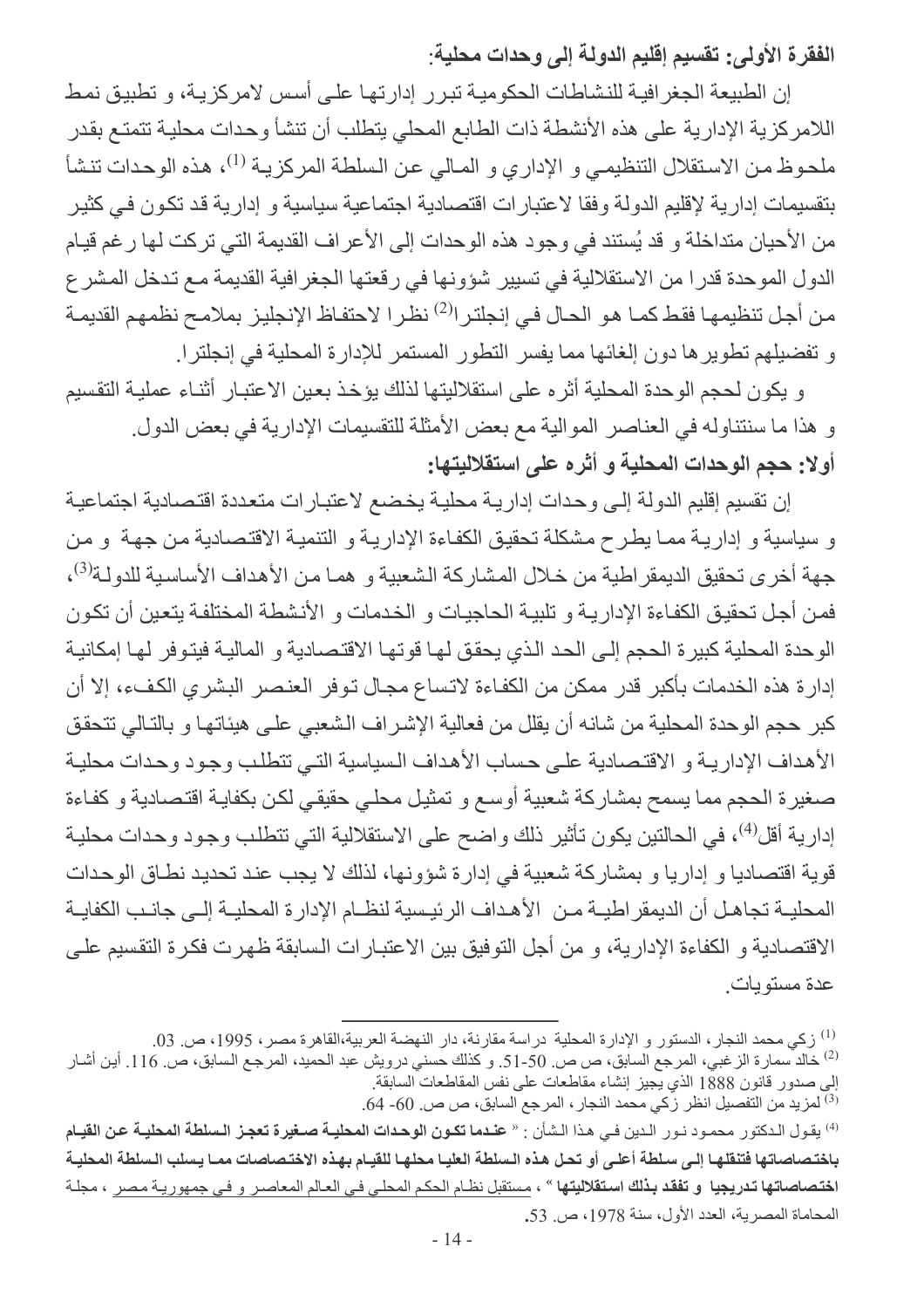ثانيا: مستويات التقسيم:

النقسيم المتدرج للوحدات المحلية أو ما يعرف بالنقسيم على عدة مستويات يأخذ بعين الاعتبار التركيبة الاجتماعية للوحدة المحلية و مبدأ المشاركة الشعبية من جهة و الكفاءة في أداء الوظائف المحلية المختلفة إضافة إلى توفر الموارد المالية و الإمكانيات الاقتصادية من جهة أخرى.

هذا الأسلوب المتدرج يهدف إلى التوفيق بين مختلف الاعتبارات السابقة من خلال وجود وحدات محلية كبيرة يسمح حجمها ومواردها المالية بإدارة غالبية الخدمات المحلية و في الوقت نفسه تقسم هذه الوحدات الكبيرة إلى وحدات أصخر يُعهد إلى سلطاتها بالاختصاصات التي تتلاءم مع حجمها و إمكانياتها المالية وهو الأساس الذي اتبعته معظم أنظمة الإدارة المحلية :

ففي فرنسا: تقسم الوحدات المحلية إلى ثلاث مستويات متدرجة تكون هذه الوحدات المحلية متماثلة و هو ما يعرف بأسلوب وحدة النمط، فبمقتضىي أحكام الدستور الفرنسي لسنة 1958 و بعد مراجعة مارس 2003 و بمقتضىي أحكام القانون 82-213 المتضمن حقوق و حريات البلديات و المحافظات و الأقاليم تتمثل هذه المستويات في<sup>(1)</sup> :

البلديات les communes : و تمثّل الجماعات الإقليمية القاعدية تتواجد بها 36500 بلدية. المديريات (المحافظات) : les départements : هي وحدات أكبر حجمـا من البلديات و تمثّل المستوى الثاني للجماعات الإقليمية عددها حاليا هو 100 محافظة.

الأقاليم les régions : تمثل المستوى الثالث و هي الأكبر حجما عددها الحالي 26 إقليما منها 4 أقاليم ما وراء البحار ، هذه الأقاليم أصبحت جماعات إقليمية بموجب المـادة 59 من القـانون 82-213 السابق و التي نصت على أن الأقاليم هي جماعات إقليمية<sup>(2)</sup>.

و في مصر<sup>(3)</sup> : تتواجد حاليا في مصر خمسة مستويات لوحدات الإدارة المحلية ثلاثـة نص عليهـا الدستور المصري لسنة 1971 و هي ذات طابع دستوري وتتمثل في ا**لمحافظات و المدن و القر**ى و ترك للمشرع حرية إنشاء وحدات محلية أخرى و هو ما تم بموجب أحكام المادة الأولى من القانون رقم 52 لسنة 1975 المتعلق بنظام الحكم المحلي التي نصت على إنشاء وحدتين محليتين هما المراكز و الأحياء وعليه تصبح وحدات الحكم المحلي في مصر مرتبة من المستوى الأعلى إلى الأدنى كما يلي المحافظات، المراكز، المدن، الأحياء و القرى لكن القانون 79-43 المتعلق بتدعيم اختصاصات

أنظر كذلك الدكتور. محمد أنس قاسم جعفر ، المرجع السابق، ص ص. 83 – 97. و الدستور. الفرنسي المراجع في مـارس 2003 المـادة 72 الفقر 33 « الجماعات الإقليمية للجمهورية هي البلديات ، المحافظات والأقاليم... ".

 $\binom{1}{1}$  AUBY Jean Bernard, AUBY Jean François, NOGUELLOU Rozen, op.cit.., p p. 43-44.

<sup>&</sup>quot;Les collectivités territoriales de la république sont les communes, les départements, les régions..."

 $^{(2)}$  Art 59 de la loi 82-213 "Les régions sont des collectivités territoriales"

و تعني باللغة العربية : « الأقاليم جماعات إقليمية ». <sup>(3)</sup> أنظّر في هذا الشأن محمد فؤاد عبد الباسط ، القانون الإداري، الجزء الأول، دار الفكر العربي، الإسكندرية، مصر، سنة2000، ص ص. 98 - 108 و كذلك شمس مر غني علي ، نظام اللامركزية الإقليمية في جمهوريـة مصر ، مجلـة العلوم الإداريـة، العدد الأول، سنة 1976، ص ص 82 - 83 .

و تنص المـادة 161 مـن دسـتور مـصـر لـسنة1971 علـى : « **تقسم جمهوريــة مـصر العربيــة إلـى وحـدات إداريــة تتمتـع بالشخصية** الاعتبارية منها المحافظات و المدن و القرى و يجوز إنشاء وحدات إدارية أخرى تكون لها الشخصية الاعتبارية إذا اقتت المصلحة العامة ذلك ».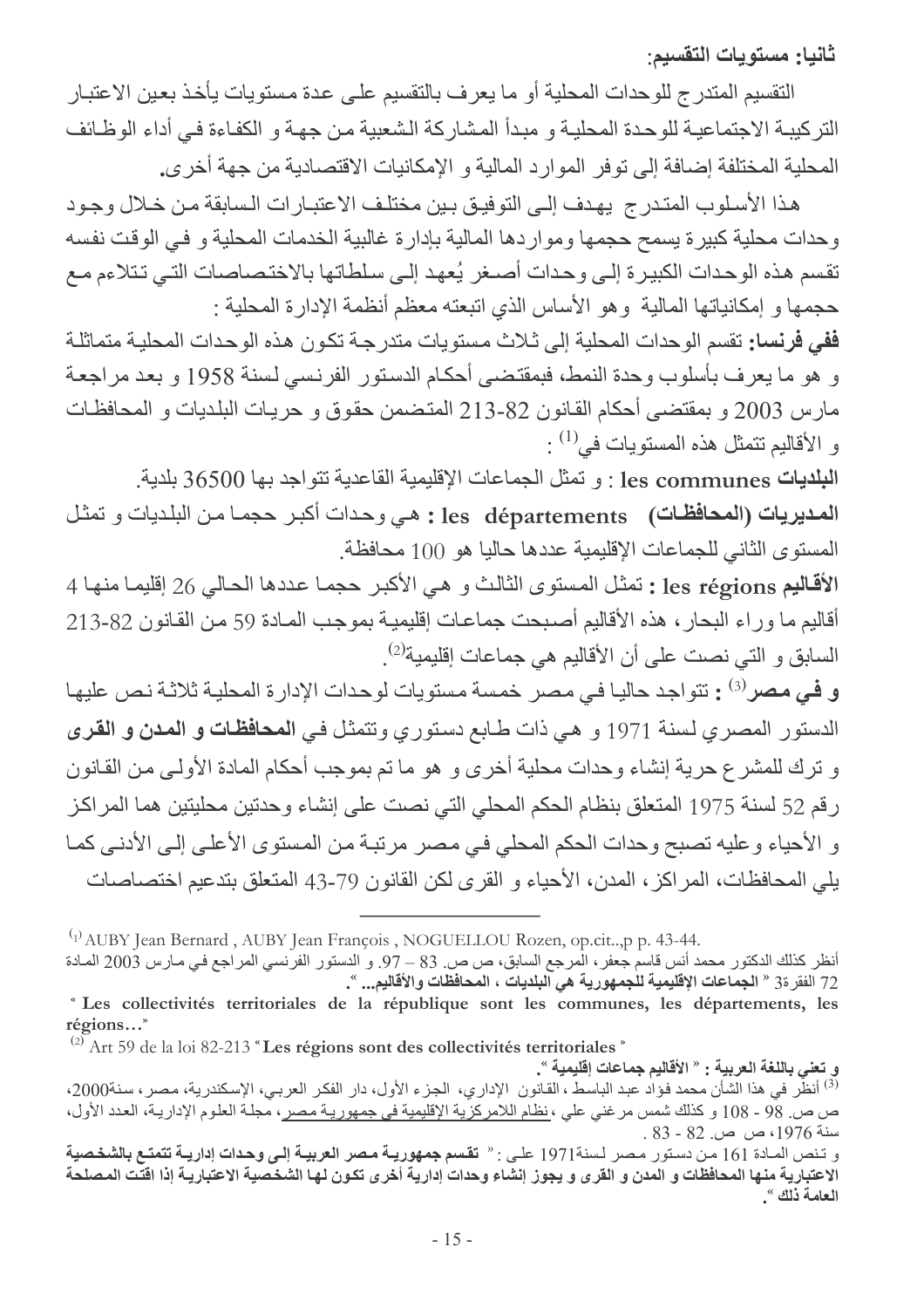الوحدات المحلية يتيح إمكانية إلغاء أو إنشاء أو تحديد نطاق الوحدات المحلية للسلطة المركزية ممثلة في الرئيس و الـوزير المختص و حتـى المحـافظ و هـو مـا يـشكل إنقاصـا كبيـرا مـن اسـتقلالية هـذه الوحدات

في يوغسلافيا<sup>(1)</sup> سـابقا:بنـت يوغسلافيا نظامـا يختلـف عـن بقيـة نظـم الإدارة المحليـة فـي الـدول الاشتر اكية نتيجة خلافاتها الإيديولوجية مع الإتحاد السوفياتي آنذاك، فتطبيق الاشتر اكية في يو غسلافيا يقوم على أساس وحدة السلطة و سيادة الشعب العامل و الذي بدوره يتطلب وجود نظام لامركزي قوي اقتصاديا و سياسيا يرتكز على البلدية التي لها صفة الإدارة الذاتية ثم المنطقة تكريسا لقانون المجالس الشعبية لسنة 1952 و دستور 1963 و عليه فإن الوحدات المحلية ليوغسلافيا هي: ا**لبلدية ( الكوميون ):** و هي وحدة إدارية صغيرة تنشأ إذا كانت هناك ضرورة اقتصادية أو اجتماعية و إذ ا **وافق النـاخبون** علـى إنشائها و هو مـا يدعم استقلاليتها حسب أحكـام دستور 1963 المـادة 96 منه

المنطقة ( المقاطعة ):هي المستوى الثاني للوحدات المحلية و تتكون من عدد من الكوميونات . ثالثًا : اختصاص المشرع بعملية التقسيم كضمانة للاستقلالية

إن استقلالية الجماعات المحلية تظهر من حيث التقسيمات الإدارية و حجم الوحدات المحلية كما سبق لنا بيانه أكثر بإعطاء مركز قانوني للوحدة المحلية يتكرس بـه وجودهـا، مـع اختصـاص المشر ع وحده بعملية تقسيم إقليم الدولة فيضمن بذلك استقلاليتها فلا يمكن للسلطة التنفيذية أن تتدخل لتلغي جماعة محلية موجودة أو أن تتشئ جماعة جديدة.

و مما نقدم ذكره فإن الأساس الأول للاستقلالية المرتبط بالوجود المادي للجماعة المحلية هو تقسيم إقليم الدولـة إلـى وحدات محليـة تدعى اصـطلاحا جماعـات محليـة يكون أمـر إنشائـها أو إلغائهـا أو زيادة عددها أو إنقاصه من اختصاص القانون و لتدعيم هذه الاستقلالية أكثر ينبغي أن تكون هذه الجماعات متمتعة بالشخصبة المعنوبة

الفقرة الثانية: تمتع الوحدات المحلية بالشخصية المعنوية<sup>(2)</sup>:

تعد الشخصية المعنوية عنصرا من العناصر الرئيسية التي يقوم عليها نظام الإدارة المحلية فلا تعتبر وحدات هذا النظام أشخاصـا إداريـة <u>مستقلة</u> بـدون اعتراف المشرع لهـا بالشخصية القانونيـة<sup>(3)</sup> و أن نظام اللامركزية الإدارية يقوم على أساس تقسيم الدولة إلى وحدات جغرافية يمنحها المشرع الشخصية المعنوية التي تتيح للهيئات المحلية الممثلة لتلك الوحدات ممارسة صلاحيات الوظيفة

99) عادل محمود حمدي ، المرجع السابق، ص. 99.

<sup>&</sup>lt;sup>(1)</sup> أنظر في هذا عمر صدوق، دروس في الهيئات المحلية المقارنة، د م ج، 1988، ص. 64. و خالد سمارة الزغبي، المرجع السابق، ص ص.87 - 88.

<sup>&</sup>lt;sup>(2)</sup> لمزيد من التفاصيل حول الشخصية المعنوية للجماعات المحلية أنظر عوابدي عمار ،دروس في القانون الإداري، د م ج، ص ص 100 - 106. و كذلك ماجد راغب الحلو ،الإدارة المحلية بين اللامركزية و عدم التركيز ، مجلة الحقوق للبحوث القانونية و الاقتصادية الصادرة عن كلية الحقوق جامعة الإسكندرية، العدد الأول، سنة 1975، ص 8 .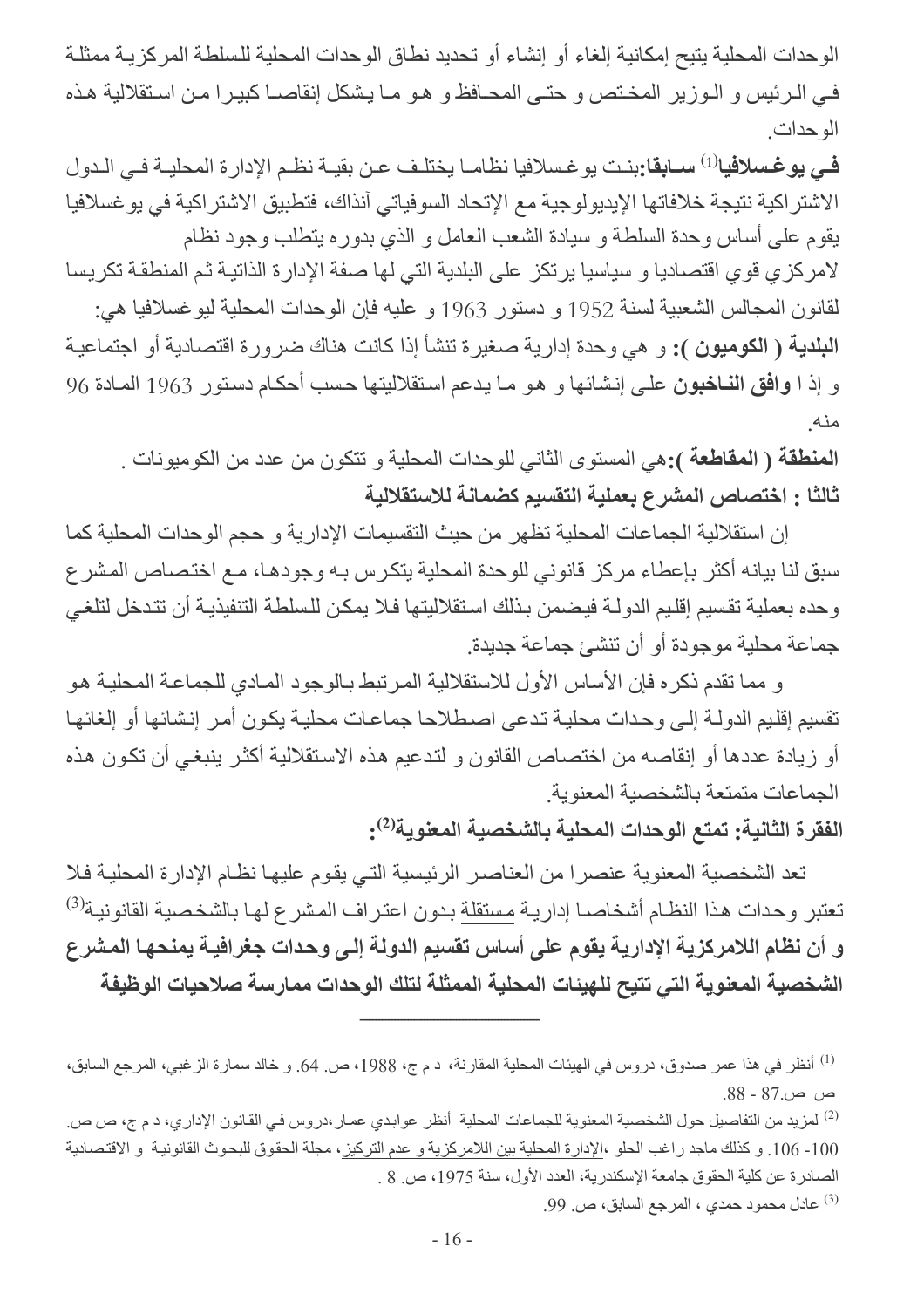الإدارية بالنسبة لمرافقها المحلية بصورة مستقلة<sup>(1)</sup> ففي فرنسا مثلا لا تعتبر الدوائر و المقاطعات وحدات محلية بل فروعا للحكومة المركزية، و لم تصبح الأقاليم جماعات محلية إلا بعد صدور القانون 213 لسنة 1982 سـابق الـذكر ، أمـا فـي مـصر فـإن الأحيـاء و المراكـز لـم يـضف عليهـا المـشر ع الدستوري صفة وحدة محلية<sup>(2)</sup> و لم تصبح كذلك إلا بعد صدور القانون رقم 52 لسنة 1975 المتعلق بنظام الحكم المحلي و الذي بموجبه منحت الشخصية المعنوية، و عليه يكون للاعتراف بالشخصية المعنوية لوحدات الإدارة المحلية أهمية قصوى في التنظيم الإداري نظرا لعدم اقتصار فكرة الشخصية القانونية على الأشخاص الطبيعية و أن اللامركزية الإقليمية تتحقق بمنح جزء من إقليم الدولـة و سلطـة الإشراف على المرافق المحلية<sup>(3)</sup>، و لإظهار ذلك نتعرض بالدراسة لمفهوم الشخصية المعنوية ثم النتائج التي تترتب عن الاعتراف بها للجماعات المحلية .

# أولا: مفهوم الشخصية المعنوية

كما سبق الذكر فإن الضرورة العملية اقتضت أن يعترف القانون لغير الإنسان بالشخصية القانونية و ذلك بالنظر لكون هذا الشخص إنما هو معنى يقوم في الذهن فقط و لا تدركه الحواس<sup>(4)</sup>، لذلك نقوم بتعريف الشخصية المعنوية ثم نبين طبيعتها على ضوء مختلف الآراء المذهبية بشأنها. [ ـ تعريف الشخصية المعنوية:

الشخصية المعنويـة هـي مجموعـة أشـخاص أو أمـوال يمكنهـا القيـام بنـشاط مـستقل لتحقيـق أهـداف و مصالح خاصة و قد عرفها الأستاذ "عمار عوابدي " :« هي كل مجموعة من الأشخاص تستهدف غرضـا مشتركا أو مـن الأمـوال ترصـد لمـدة زمنيـة محـددة لتحقيق غرض معين بحيث تكـون هذه المجموعة من الأشخاص أو الأموال مستقلة عن العناصر الماليـة للشخصية المعنويـة أي أن تكون لها أهلية قانونية لاكتساب الحقوق و التحمل الالتزامات بحيث يكون لهذه المجموعة من الأشخاص أو الأموال مصلحة جماعية مشتركة مستقلة عن المصالح الذاتية و الفردية لأفراد الجماعة» <sup>(5)</sup> و من خلال هذا التعريف تتضح عناصر الشخصية المعنوية و هي : 1- مجموعة أموال أو أشخاص في ظل تنظيم معين. 2- وجود غرض و هدف مشترك تهدف هذه المجموعة لتحقيقه. 3- اعتراف المشرع في الدولة بهذه لشخصبة المعنوية.

أنظر المادة 161 من الدستور المصرى لسنة 1971 السابقة الذكر .  $\,$ 

- <sup>(4)</sup> محمد أنس قاسم جعفر ، المرجع السابق، ص. 13.
- <sup>(5)</sup> عوابدي عمار ، القانون الإداري، المرجع السابق، ص. 188.

<sup>&</sup>lt;sup>(1)</sup> حسني در ويش عبد الحميد، <u>تقييم نظام الإدار ة المحلية في مصر ،</u> المرجع السابق، ص 117 ـ

<sup>&</sup>lt;sup>(3)</sup>سليمان محمد الطماوي، مبادئ القانون الإداري دراسة مقارنـة، الطبعـة العاشرة، الكتـاب الأول، دار الفكر العربـي، مصر، 1977، ص 117.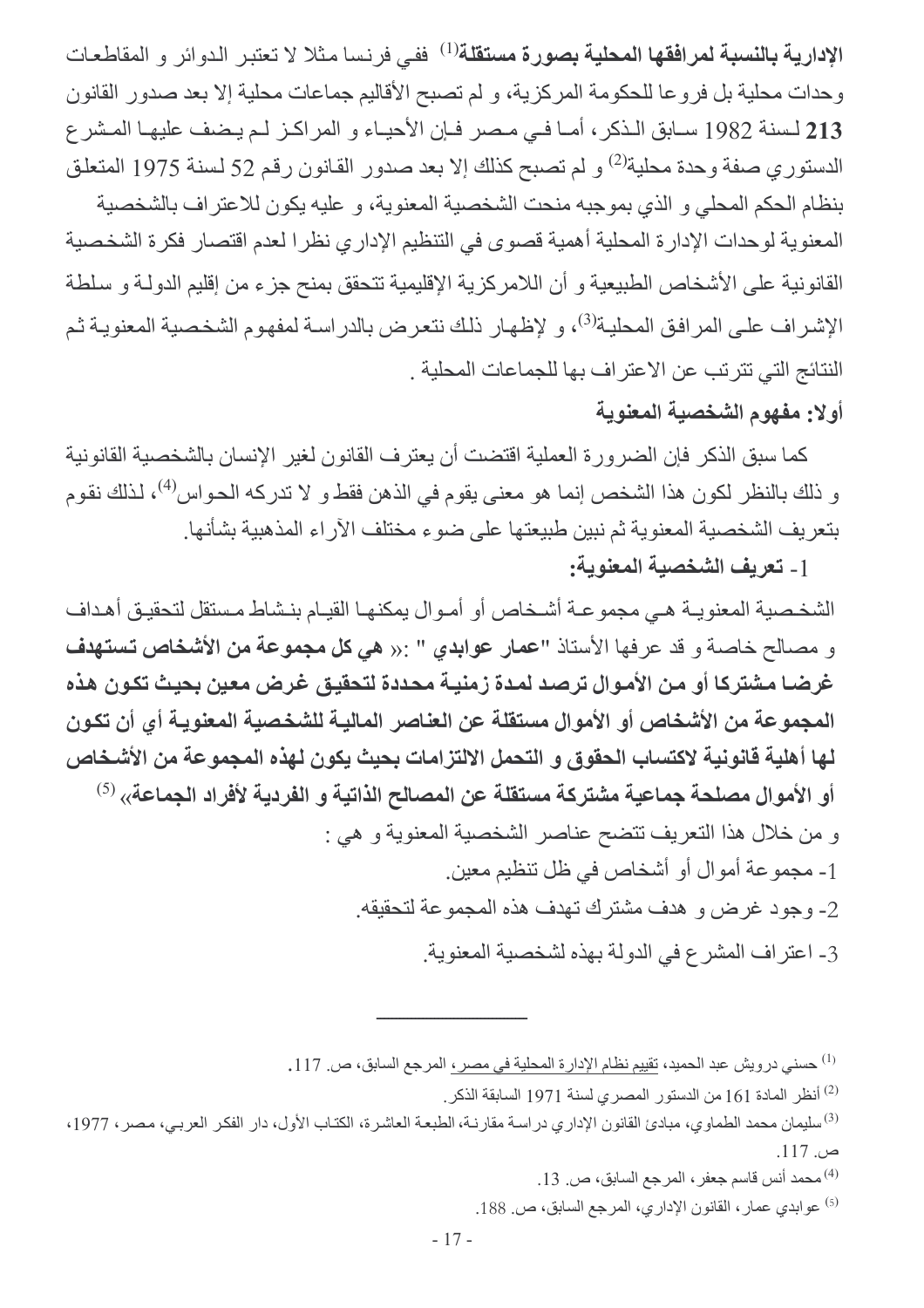2- طبيعة الشخصية المعنوية:

إن الاعتراف بالشخصية القانونية لشخص غير طبيعي أثـار الجدل من حيث اعتبار هـا حقيقـة واقعية فظهرت نظريات و اتجاهات من بين مؤيد لفكرة الشخصية القانونية للأشخاص المعنوية و معارض لذلك.

أ- الاتجاه المنكر لفكرة الشخصية المعنوية:

إن فكرة الشخصية المعنوية لم تقبل من طرف جميع الفقهاء بل هناك من عارض الفكرة و وجه لها انتقادات و علمي رأسمه "Leon Duguit" و "Gaston Jeze" علمي اعتبار أن الشخص الاعتبا*ري لا و*جود له و هو مجرد مفهوم ميتافيزيقي <sup>(1)</sup>.

ب - الاتجاه المؤيد لفكرة الشخصية المعلوية:

أغلب الفقهاء لم يقبلوا النظرية الإنكارية فظهرت نظريات مسوغة للشخص الاعتباري<sup>(2)</sup> أهمها: ـ نظرية الوجود الافتراضى القانونى للشخص الاعتبارى:

يرى أصحاب هذا النظرية و على رأسهم الألماني "SAVIGNY" (سافيني) أن فكرة الشخصية المعنوية هي مجرد افتراض قانوني مخلف للواقع يلجأ إليها المشرع كحيلة قانونية تسمح بخلق مواضيع للحق و لو بصورة مصطنعة<sub>.</sub>

ـ نظرية الوجود الحقيقى للشخص الاعتبار :

يـري أصـحاب هـذا النظريــة و علــي ر أســهم الفقيــه الألمــاني "GIERKE" (جيـرك) أن فكـر ة الشخصية المعنويية حقيقية واقعية موجودة سبابقة لا يقوم القبانون إلا بملاحظية وجودهيا مثلهيا مثل الشخصبة الطبيعية

ـ نظرية الحقيقة التقنية:

في محاولـة تفسير فكرة الشخصية المعنويـة يرى أصـحاب هذه النظريـة و لا سـيما الفرنـسي "MICHOUD"(ميشيو) أنها تمثل فعلا حقيقة ولكنها غير مجسدة فالمصالح الجماعية ٯ المجموعات ليس لها نفس طبيعة الشخص الطبيعي و أنها تفتر ض فقط الاعتر اف القانوني بـأن تكون موضوعا للحق مادام أنها تهدف إلى مصلحة و المصلحة حق يحميه القانون فلا تكون هذه المصلحة مقتصرة على الشخص الطبيعي..... و يرى الأستاذ " محيو احمد " أن هذه النظريـة هـي الأكثـر اقناعا<sup>(3)</sup>

<sup>(1)</sup> محيو أحمد ، محاضرات في المؤسسات الإدارية، ترجمة محمد عرب صاصيلا، د م ج، 1969، ص. 93.

<sup>&</sup>lt;sup>(2)</sup> لمزيد من التفاصيل حول هذه النظريات أنظر محيو أحمد، المرجع السابق، ص ص\_ 91- 96\_ و كذلك لبـاد ناصـر ، القـانون الإداري التنظيم الإداري، منشورات دحلب، 1999، ص ص. 51- 53 .

<sup>&</sup>lt;sup>(3)</sup> محيو أحمد، المرجع السابق، ص<sub>. 95.</sub>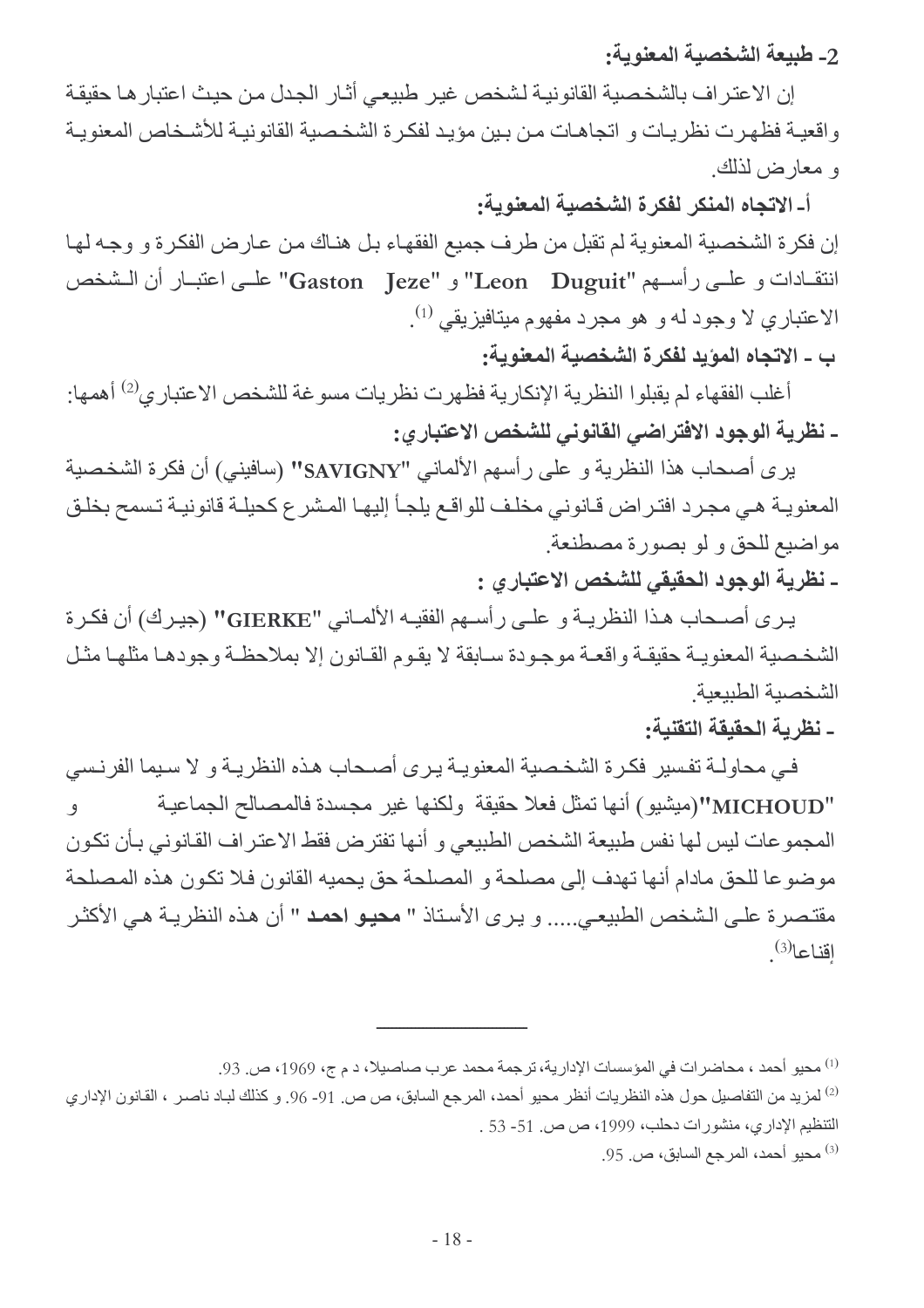ثانيا: النتائج التي تترتب على الاعتراف بالشخصية المعنوية للجماعات المحلية

إذا ما ارتأينا تطبيق المفاهيم السابقة للشخصية المعنوية على الجماعات المحلية نجد أنها تقوم على أساس التضامن بين مجموعة أشخاص و أموال في إقليم معين من أجل تحقيق غرض و هدف معين فيترتب عن تمتعها بالشخصية المعنوية النتائج الآتية: 1- نتائج عامة: مثلها مثل بقية الأشخاص المعنوية و تتمثل هذه النتائج في: - ذمة مالية مستقلة. - وجود نائب يعبر عن إر ادتها. - التمتع بموطن مستقل (خاص بها ). - تكتسب أهلية في الحدود التي يقر ها القانون. - أهلية التقاضي. 2- ن**تائج خاصة**<sup>(1)</sup>: وتتمثل في : - الاستقلالية الذاتيـة عن الدولـة و هذه الاستقلالية لا تكون مطلقـة و لا تعنـي فـي أي حـال الاستقلال الدستوري و السياسي. - تفتيت فكرة السلطة الإداريـة و توزيـع مظـاهر السلطة العامـة بين السلطة المركزيـة و الجماعـات المحلية التي تصبح تمارس مظاهر السلطة العامة و امتياز اتها في حدود الاختصاصات الممنوحة لها. - يكون للجماعـات المحليـة بـاعتبار هـا أشخاصــا معنويـة عامـة الحـق فـي التقاضـي مستقلة عن الدولـة و لها الحق حتى في مقاضاة الدولة (السلطة المركزية) برفع دعاوى تتعلق بالمصادقة على قرارات صادرة عنها - أموال الجماعات المحلية تدار و تسير بأسلوب الإدارة العامة و أسلوب القانون العام و توفر لها وسائل حماية المال العام ـ تسأل الهيئة المحلية عن الأعمال التي تقوم بها حتى ولو تمت المصادقة عليها من السلطة المركزيـة و بالتالي تكون مسؤولة عن الأفعال الضارة التي تقع منها اتجاه الأشخاص المتضررين من هذه الأفعال ـ الحق في اتخاذ القرارات دون الخضوع للسلطة الرئاسية و أن تتمتع هذه القرارات بكل مـا تتمتـع بـه القرارات الصادرة عن الدولة. و ممـا تقدم لا يمكـن أن نتـصور أي وجـود لاسـتقلالية الجماعـات المحليـة دون تمتعهـا بالشخـصية المعنو ية فهذه الأخير ة هي التي تميز اللامر كز يـة عن المر كز يـة الإدار يـة فـإذا مـا أغفل المشر ع منح الشخصية المعنوية لجماعة فإنه يكون قد ربطها مباشرة بالسلطة المركزية و تعتبر شرطا قانونيا لقيام

<sup>&</sup>lt;sup>(1)</sup> أنظر في هذا عادل محمود حمدي، المرجع السابق، ص<sub>. 101.</sub>و كذلك عوابدي عمار ، القانون الإداري، المرجع السابق، ص<sub>. 106.</sub> و محمد أنس قاسم جعفر ، المرجع السابق، ص. 14.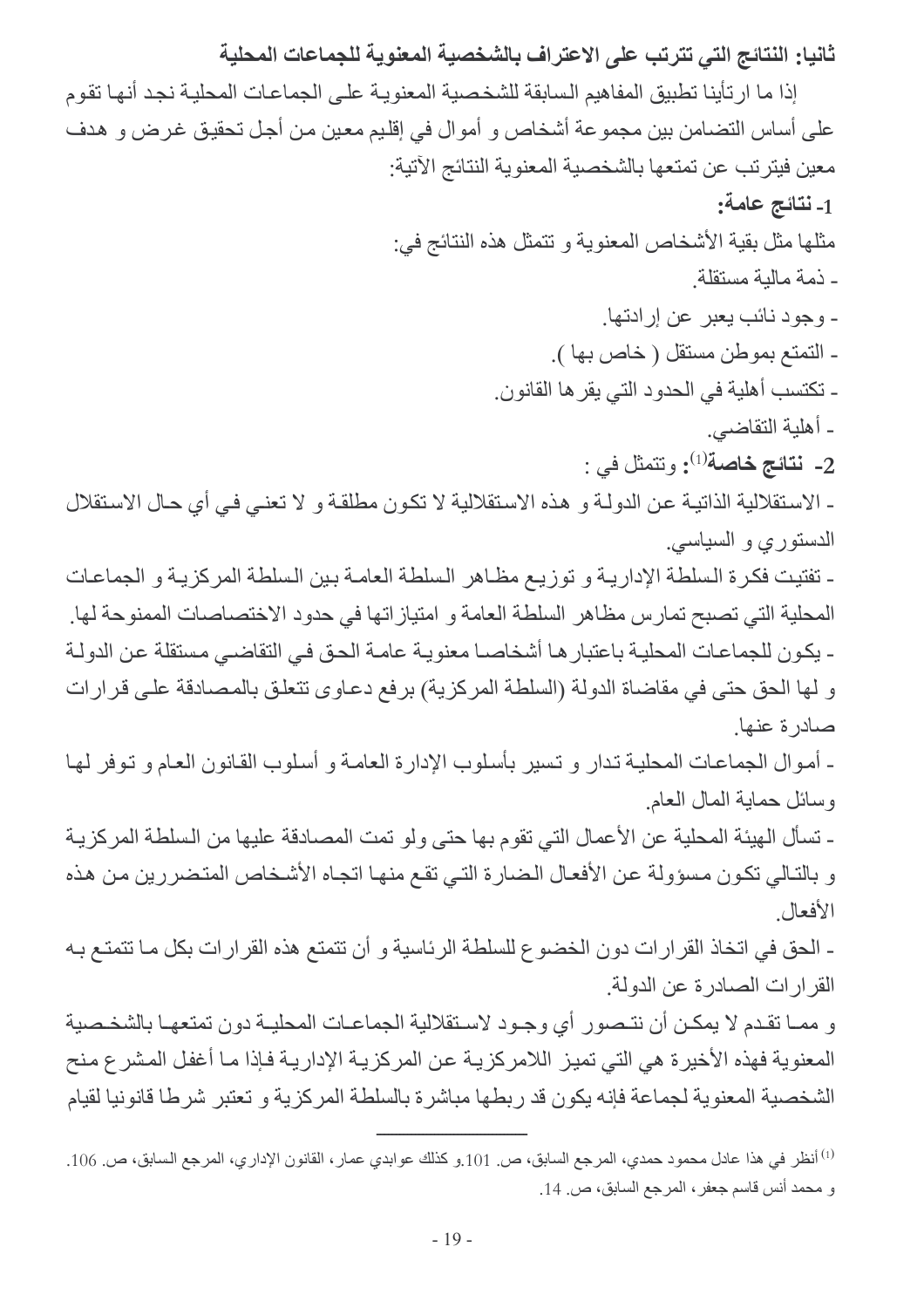اللامر كزية الإقليمية فالشخصية المعنوية هي " الشكل الرسمي الذي يعبر من خلال المشرع عن اعترافه بأي مجموعة من المصالح المحلية المتمـايزة عن المصـالح القوميـة''<sup>(1)</sup>. و بعد الاعتراف بالشخصية القانونيــة مبـدأ أساسـيا لقيـام نظــام لا مركـزي مـن الناحيــة القانونيــة إذ أن « الاعتــرا**ف** بالشخصية القانونية يشكل في الميدان القانوني المبدأ الأساسي للامركزية <sup>»(2)</sup> و بـالعكس من هذا فإن عدم التمتـع بالشخصية المعنويـة يجعل مـن وحدات التقسيم مجرد<sup>«</sup> تقسيمات إ**داريـة لا تركيزيـة**  $^{(3)}$ لإدارة الدولة "على حد تعبير الأستاذين «A.DELAUBADERE » و « Y.GAUDEMET » ( )

### الفرع الثاني:

## وجود هيئات منتخبة تدير الوحدات المحلية:

إن الانتخاب هو الأداة العملية لتحقيق الديمقر اطية إذ يعد الوسيلة الفعالـة التـى تمكن المـواطنين من التعبير عن آرائهم و المشاركة في تسبير شؤونهم بأنفسهم من خلال اختيار ممثليهم الذين يلقى عليهم عبء هذا التسيير ، و لمـا كـان مـن المستحيل علـى جميـع أبنـاء الوحدة المحليـة القيـام بـذلك كـان الانتخـاب هـو الوسـيلة الأساسـية لـذلك، و هـو الاتجـاه الغالـب فـي الفقـه الإداري ر غـم بعـض الآراء المعار ضنة ذلك ما سنتعر ض له لنعطي بعدها ر أينا فيه. الفقرة الأولى: الاتجاه المؤيد لمبدأ الانتخاب

ينطلق أنصار هذا الاتجاه من كون التمثيل الإداري يختلف عن التمثيل السياسي،هذا الأخير يقوم على الانتخـاب الـذي هـو مـن أسـس الديمقر اطيـة، وأن الغايـة مـن إتبـاع نظـام اللامركزيـة الإداريـة الوصول إلى ديمقر اطية الإدارة المحلية من خلال انتخاب من يعهد إليهم بتسيير الشؤون المحلية على مستوى الجماعات المحلية، فيكون بذلك انتخاب أعضاء المجالس المحلية أحد الأركان الجوهرية لضمان استقلاليتها، فالنظام اللامركزي هو امتداد للفكرة الديمقر اطية في القطاع الإداري<sup>(4)</sup> كما ذهب الأستاذ " **سليمان محمد الطمـاوي** " إلـى اعتبـار أن الانتخـاب ضـروري لقيـام نظـام لامركـزي بقولـه « أن جوهر الإدارة المحلية أن يعهد إلى أبناء الوحدة المحلية الإدارية أن يشبعوا حاجياتهم المحلية  $\mathcal{L}^{(5)}$ بأنفسهم و أن يقوم بذلك من ينتخبونه نيابة عنهم  $\mathcal{L}^{(5)}$ 

(1) شيهوب مسعود، أسس الإدارة المحلية و تطبيقاتها على نظام البلدية والولاية في الجزائر، المرجع السابق، ص 20. <sup>(2)</sup> voir DE-LAUBADÉRE André et GAUDEMET Yves, Traité de Droit Administratif, 16 éd, tom 1 L.G.D.J; Paris, 2001, p.116. «la reconnaissance de la personnalité juridique constitue ainsi sur le terrain du droit, le principe fondamental de la décentralisation »

<sup>(3)</sup> DE-LAUBADÉRE André et GAUDEMET Yves, op.cit., p.116. « Ce sont des circonscriptions déconcentrées de l'administration »

<sup>(4)</sup> خالد سمار ة الز غبي، المرجع السابق، ص. 67.

<sup>(5)</sup> سليمان محمد الطماوي، الوجيز في القانون الإداري- دراسة مقارنة، دار الفكر العربي،القاهرة، 1982، ص. 57. من الاتجاه المؤيد لمبدأ الانتخاب كذلك الدكتور عثمان خليل عثمان، اللامركزية و نظـام مجـالس المديريات فـي مصـر ـ در اسـة مقارنـة، مكتبة سيدي عبد الله وهبة، 1989، ص<sub>. 36.</sub> حيث يقول « أ**ن اللامركزية نظام شعبي بمعني أنها تقطع قدرا من سلطات الحكومية** المركزية المتصلة بوظيفتها الإدارية و تعهد به إلى هيئات منتخبة بواسطة الشعب ... »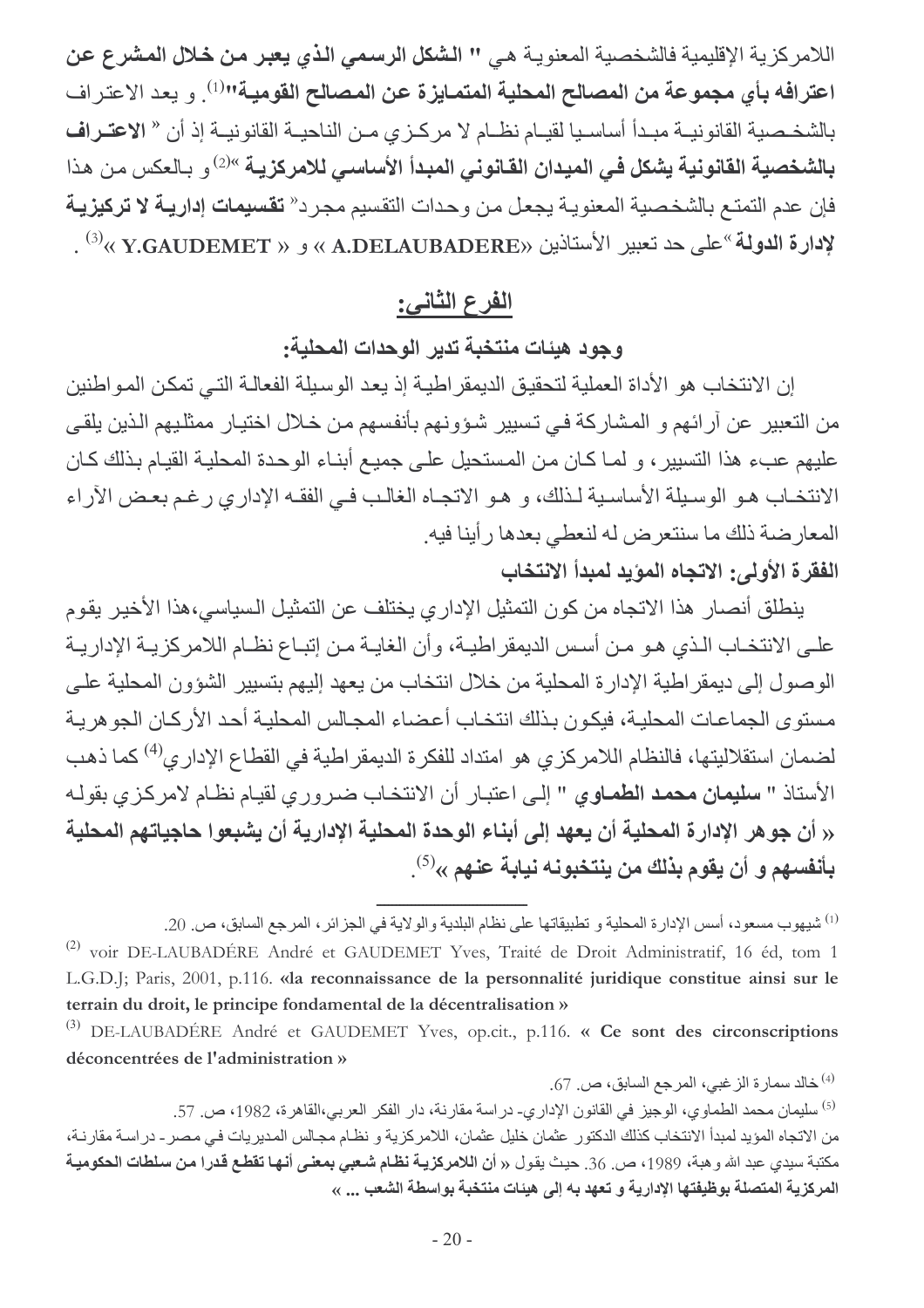أما الأستاذ "إسعد الطيب" فيرى أنـه « من التقليدي تعريف اللامركزيـة خاصـة الإقليميـة منـهـا **بانتخاب المسيرين** »<sup>(1)</sup> في حين أن الدكتور "**عـادل محمـود حمـدي**" يـرى أن قيـام هيئـة محليـة تمثـل الإقليم و لا تمثل السلطة المركزية مع ضرورة أن تكون تلك الهيئة مرتبطة بالبيئة أو الوسط المحلي، أي أن يكون هناك علاقات لصيقة بينها و بين أفراد الجماعة المحلية حتى يتحقق الغرض من قيامها على أن الارتباط أو الانتماء للوسط المحلي لا يكفي لتحقيق استقلالية تلك الهيئـة بل أن الأمـر يتطلب لهذا الغرض أن يكون لجميع أبناء الإقليم أو البلدة أي أفراد الجماعة المحلية حق اختيار من يمثلهم في هذه الهيئة المحلية بمسألة انتخاب أعضائها من قبل أفراد الجماعة المحلية<sup>(2)</sup> و يقول "**جون ستيوارت** ميل " في هذا السياق كذلك « أن الانتخابات المحلية بدايـة الطريـق إلـى ميدان المشاركة الفعليـة فـي الحكم »<sup>(3)</sup> و لأنصـار الاتجـاء المؤيد لمبدأ الانتخـاب كأسـاس مـن أسـس اسـتقلالية الجماعـات المحليـة حجج قانونية، إدارية و سياسية<sup>(4)</sup> .

### أولا : حجج قانونية

من الناحية القانونية يكون الانتخاب شرطا ضروريا لقيام اللامركزيـة الإداريـة فتحقق استقلالية أعضـاء المجالس المـحلية عن السلطـة المركزيـة عكس مـا إذا كـان هؤ لاء الأعضـاء معينين إذ يبقون فـى حالة تبعية للسلطة المركزية من خلال الرقابة الرئاسية المفروضة عليهم.

# ثانيا : حجج إدارية تقنية

مفاد هذه الحجج أن اللامركزية الإدارية باعتبار ها أسلوبا يقوم على الوظيفة الإدارية المرتبطة بإسناد إشباع الحاجيات المحلية إلى هيئات إقليمية مستقلة عن السلطة المركزية تتطلب أن يتولى تسيير هيئاتها ممثلو أصحاب المصلحة من سكان الإقليم ذاتـه، لأنهم أدرى بطبيعة حاجيـاتهم بحكم معايشتهم للشؤون اليومية فيكونون بذلك أقدر من غير هم على تفهم المصىالح المحلية من جهة و من جهة أخرى لكونهم لهم مصالح مباشرة فيكونون أكثر غيرة على المصالح المحلية لشعور هم أن نتائج تسيير هم تنعكس عليهم كذلك، إذ أنه حتى و لو تم تعيين هؤلاء الأعضـاء من سكان الإقليم فـإن ولائـهم يبقى دائما للسلطة المركزية و لا يهمهم مستقبل الإقليم الذي يديرونه بقدر ما يهمهم إرضاء رؤسائهم

 $^{(1)}$  ESSAD Taib, op.cit., p.43.

و من المؤيدين كذلك الأستاذان: DE-LAUBADÉRE André et GAUDEMET Yves: op.cit., p.117. Une autorité décentralisée lorsqu'elle est élue (maire - conseils locaux), centralisée lorsqu'elle est nommée par le pouvoir central (préfet, directeur d'un service extérieur).

و تعني باللغة العربية: تكون سلطة لامركزية عندما تكون منتخبة( رئيس البلدية ــمجالس محلية)و مركزية عندما تكون معينة من طرف السلطة المركزية( محافظ ــ مدير مصلحة خارجية) عادل محمود حمدي، المرجع السابق، ص. 110.  $^{(2)}$ 

<sup>(3)</sup> أبرباش أرزقي بن العربي، النظرية العامة للتنظيم الإداري و مدى تطبيقها على البلدية الجزائرية، رسالة ماجستير، معهد الحقوق و العلوم الإدارية و السياسية، جامعة الجز ائر ، 1976، ص. 101.

<sup>(4)</sup> أنظر في هذا شبهوب مسعود، أسس الإدارة المحلية، المرجع السابق، ص ص<sub>. 1</sub>5- 18<sub>.</sub> و كذلك خالد سمارة الزغبي، المرجع السابق، ص ص. 65- 68.

Il est de tradition de définir la décentralisation, notamment territoriale, également par l'élection des dirigeants.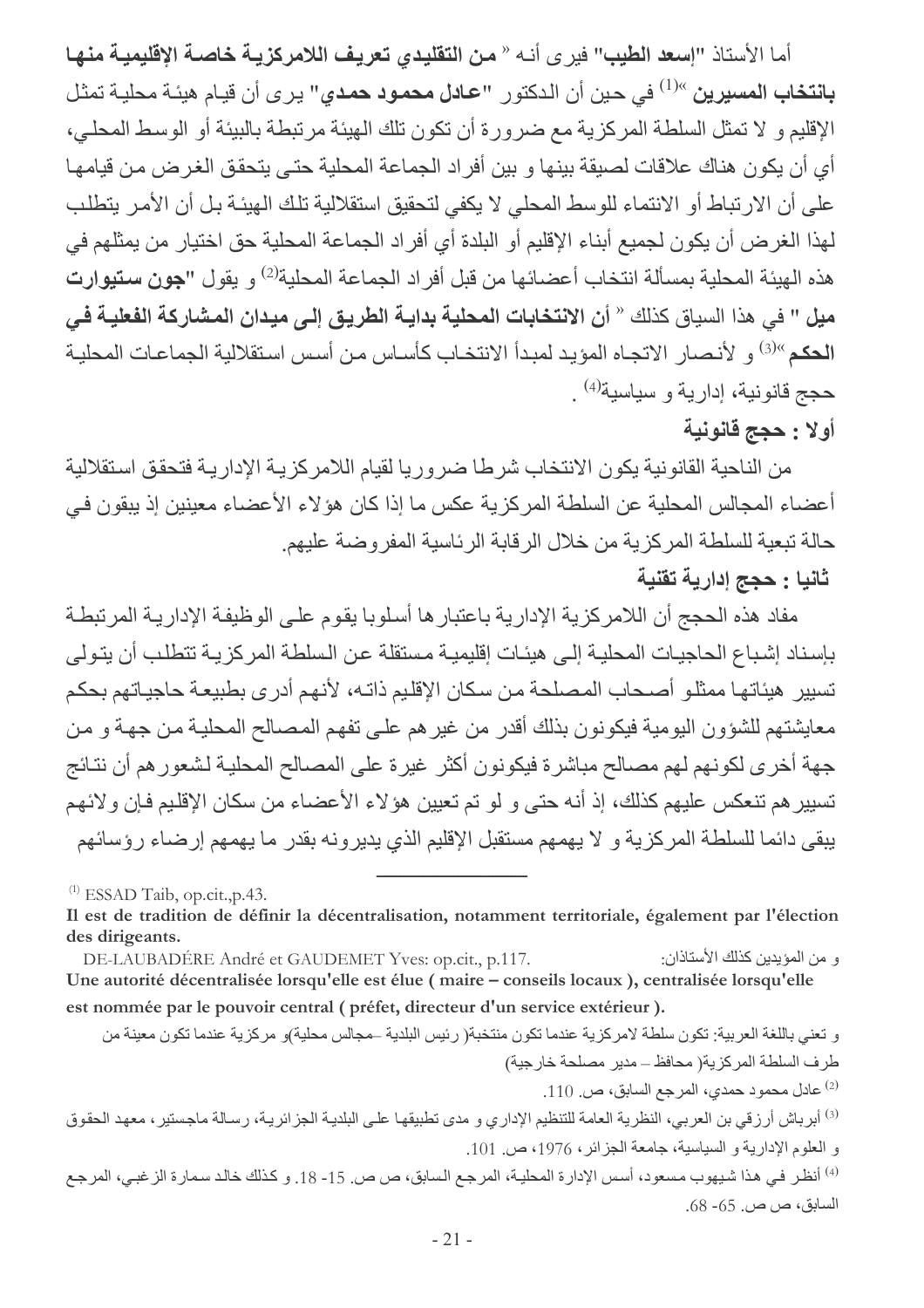كما أن أسلوب الانتخاب يخلق الحافز لدى الجماهير لتقدم كافة مساعداتها و لتساهم فـي عمليـة التنميـة المحلية (1).

ثالثا : حجج سياسية

مبدأ الانتخاب يؤكد البعد السياسي للإدارة المحلية و يعتبر ها أكثر من مجرد لامركزيـة إداريـة و هو ضرورة قصوى تفرضها متطلبات الديمقراطية، ذلك أن الشعوب لم تعد تكتفي بممارسة الديمقراطية السياسية بل تتمسك إلى حد كبير بالديمقر اطية الإداريـة بعد أن قضت علـى أنظمـة الحكم المطلـق و لكون الإدارة المحلية تعتبر امتدادا للديمقراطية السياسية لكن في نطاق محلي فمن غير المعقول أن يسمح للشعب بالاشتراك في الشؤون السياسية العليا ( انتخابات رئاسية، نيابية...) و لا يسمح لـه بالمساهمة في إدارة مصالحه المحلية إضافة إلى وجود أعضاء منتخبين يحول دون ممارسة السلطة المركزية لضغوط عليهم إذ يكون ولائهم للجماهير التي يستمدون منها سلطتهم و وجودهم و هو ما يمثل ضمانة لاستقلاليتهم عنها، كما أن الانتخابات المحلية تعد فرصـة لتدريب النـاخبين علـى كيفيـة الاختيار و إعداد نخبة محلية تمتلك بعضا من الخبرة تؤهلها لعضوية المجالس النيابية زيادة على أن أسلوب الانتخــاب يعمــل علــى تجديــد المجــالس المحليــة بـاســتمر ار و هــو مــا يــشكل أهـم الــدعامات الديمقر اطية التي تهد ف دائما إلى تحقيق الإرادة الجماهيرية و تجددها<sup>(2)</sup>. الفقرة الثانية: الاتجاه المعارض لمبدأ الانتخاب

يرى أنصار هذا الاتجاه أن الانتخاب ليس شرطا من شروط قيام اللامركزية الإدارية فلا يكون لــه أثر علــى اسـتقلالية الجماعــة المحليــة، فمـن الناحيــة القانونيــة ينبغــى أن تتمتــع الـهيئــات المحليــة بالاستقلالية بغض النظر عن الوسيلة التي تتحقق بها هذه الاستقلالية فالأستاذ "فؤاد العطار" يرى أن « ليس ثمــة مــا يحـول دون تحقيق النظــام اللامركـزي عن طريـق تعيـين هوَلاء الأعضـاء بواسـطة السلطة التنفيذيــة مـن بـين سـكان الإقلـيم بـشرط أن يكفـل لـهـم اسـتقلاليتـهم فـي إدارـة مـصـالـح الإقلـيم الذاتيــة فالـشرط الأول لتحقيـق اللامركزيــة هـو اسـتقلال الـهيئــات المحليــة و أي وسـيلـة تـوَدي إلـي تحقيق هذا الشرط تعد صالحة في حد ذاتها لتحقيق النظام اللامركزي و من ثم يستوي أن تكون هذه ا**لوسـيلة الانتخـاب أو التعيـين أو الجمـع بينـهمـا** »<sup>(3)</sup> و هـو مـا ذهـب إليـه بعـض الفقهـاء فـي فرنـسا فاعتبروا أنه لا ضرورة للانتخاب في تشكيل الهيئات الإدارية اللامركزية و من بين هؤلاء الفقيه

خالد سمار ة الز غبي، المرجع السابق، ص. 68.  $^{(1)}$ 

<sup>&</sup>lt;sup>(2)</sup> أحمد رشيد ، الإدارة المحلية، الطبعة الثانية، دار المعارف، القاهرة، مصر ، 1981، ص<sub>. 64.</sub>

<sup>&</sup>lt;sup>(3)</sup> فؤاد العطار ، القانون الإداري - دراسة مقارنة-، مكتبة القاهرة ، مصر ، 1970، ص. 207.

و في هذا الشأن كذلك أنظر : الدكتور طعيمة الجرف، مبادئ في نظم الإدارة المحلية، مكتبة القاهرة الحديثة، مصر، 1962، ص. 59. حيث يقول « إنــه لا يلـزم مـن الوجهـة النظريـة البحتـة لتحقيـق اسـتقلال هذه المجـالس المحليـة عـن الـسلطات المركزيـة أن يكـون أعضائها كلهم أو أغلبهم أو بعضهم بالانتخاب ... إن الانتخاب ليس شرطا لازمـا لتحقيق النظـام اللامركـزي مـا دام يمكن تحقيق استقلال الوحدات الإدارية البحتة ».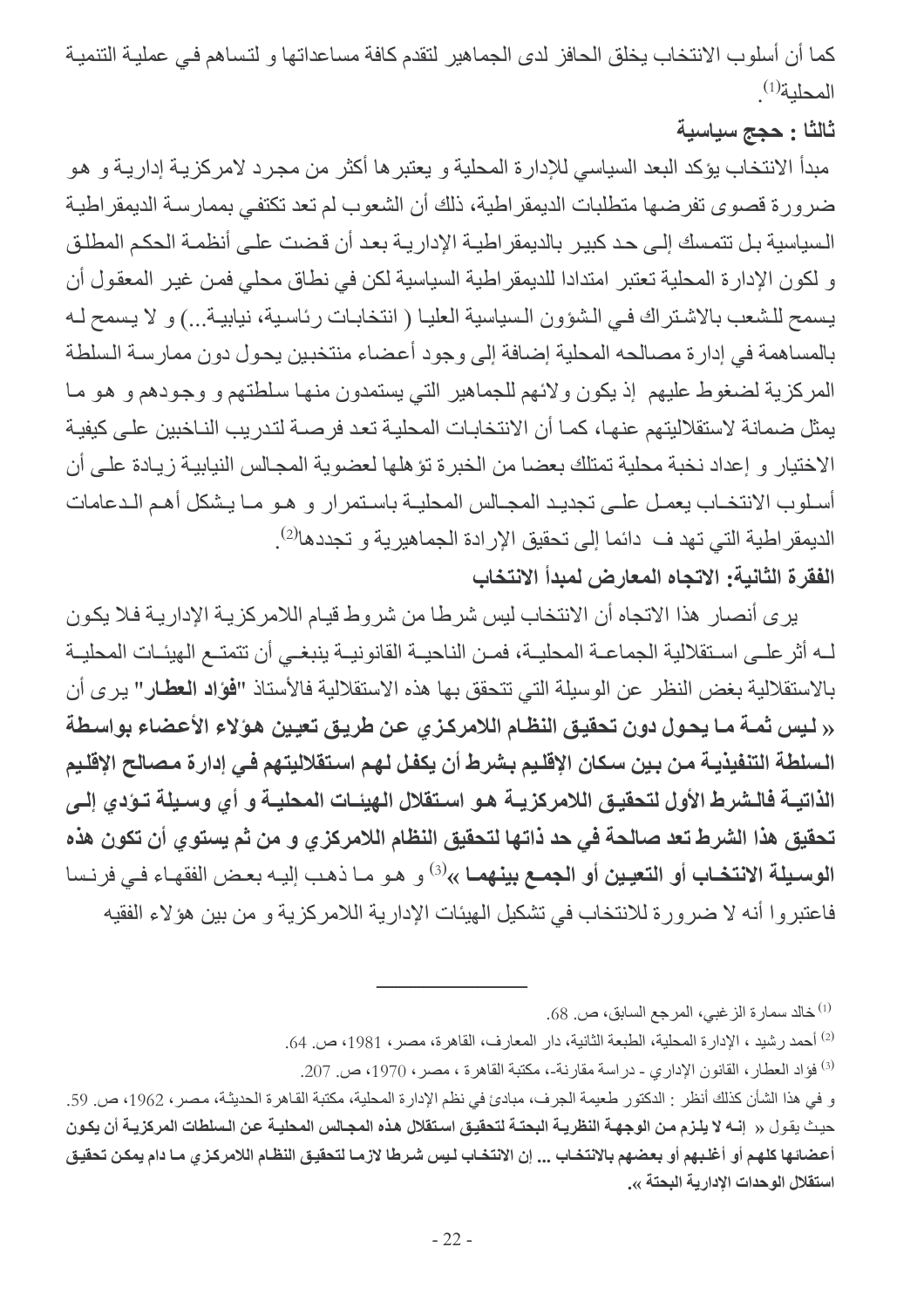"فَالين" (WALINE) الذي يرى « أن المبدأ الانتخابي لا يحقق المعيار القاطع للامركزيـة »<sup>(1)</sup> و في المعنى نفسه ذهب الأستاذ (VEDEL George) « أن المهم ألا تكون الهيئـة اللامركزيـة خاضعة للسلطة المركزية حتى عندما تكون معنية من طرف هذه الأخيرة»<sup>(2)</sup>.

و لأنصار هذا الاتجاه حججهم كذلك: أولا: حجج قانونية

من الناحيـة القانونيـة يـضمن المشر ع اسـتقلال الـهيئـات عنـدما يعتـرف بدرجـة معينـة مـن حريـة و استقلالية الأعضاء المعينـين كـأن يـنص علـى عـدم إمكانيــة عـزلـهم خـلال عهـدتهم فيـضمن بـذلك استقلاليتهم الإدارية خلال هذه العهدة، و في هذا يقول الفقيه "فالين" (WALINE) : « إذا كان ممثلو الشخص المعنوي اللامركزي قد عينوا من قبل الحكومـة فـإن ذلك لا يعنـي أن هذا الشخص أقل لامركزيــة شـريطة أن يكـون هـولاء الممثلـين غيـر قــابلين للعـزل أو ببـساطة لا تـستطيع الـحكومــة فصلهم »<sup>(3)</sup> كما أن أعضاء السلطة القضائية يُختـارون بواسطة السلطة التنفيذيـة دون أن يقـال أن هذا التعبين بنافى استقلاليتها

#### ثانيا : حجج إدارية تقنية

قد يترتب على الأخذ بمبدأ الانتخاب نتائج سلبية في الواقع العملي إذ أنـه من الممكن أن تـأتي عملية الانتخاب بأشخاص غير صـالحين لعضوية المجـالس المحليـة ولا خبـرة لـهم بالوظيفـة الإداريـة عكس التعيين الذي يشترط فيه الكفاءة الإدارية اللازمة إضافة إلى كون الانتخاب يستلزم قدرا معينا من الوعي السياسي السليم لدى الناخبين في حين أن ر و ابـط الـصداقة و القر ابـة و العشير ة خاصــة فـي الدول المتخلفة<sup>(4)</sup> هي من تتحكم في نتائج العملية<sub>.</sub>

### ثالثا : حجج سياسية

يرى أصحاب الاتجاه المعارض لمبدأ الانتخاب لاختيار أعضاء الهيئات المحلية أن ذلك يهدد وحدة الدولـة السياسية إذ يخشى من أن تُحول عمليـة الانتخـاب اللامركزيـة الإداريـة إلـى لامركزيـة سياسية، نظر ا لمشاركة هؤ لاء الأعضاء للدولة في امتياز ات السلطة العامة الذي قد يؤدي إلى إساءة استعمال هذه السلطات فينجر على ذلك مخاطر تهدد وحدة الدولة<sup>(5)</sup>.

<sup>(1)</sup> WALINE Marcel, Droit Administratif, 9<sup>éme</sup> éd, Paris, 1963.

« Le principe électif ne constitue pas, en soi le critère déterminant de la décentralisation » <sup>(2)</sup> VEDEL George, Droit Administratif, 5<sup>éme</sup> éd, série themis, P U F, 1972, p. 641.

<sup>(3)</sup> نقلا عن شيهوب مسعود، أسس الإدارة المحلية و تطبيقاتها على نظام البلدية و الولاية في الجزائر ، المرجع السابق، ص 26. <sup>(4)</sup> الدكتور فؤاد العطار ، نظرية اللامركزية الإقليمية، المرجع السابق، ص 44، حيث يقول : « إ**ن الأخذ بنظم الانتخاب وحده في** البلدان التي لازالت مفتقرة إلى الكفاءات قد يأتي بأعضاء لا تتوفر فيهم الكفاية المنشودة و في ذلك إضرار بمصالح الإقليم ». <sup>(5)</sup> عادل محمود حمدي، المرجع السابق، ص. 111.

<sup>«</sup> l'essentiel est que l'organe décentralisé même nommé par le pouvoir central, ne soit soumis au pouvoir hiérarchique de celui-ci »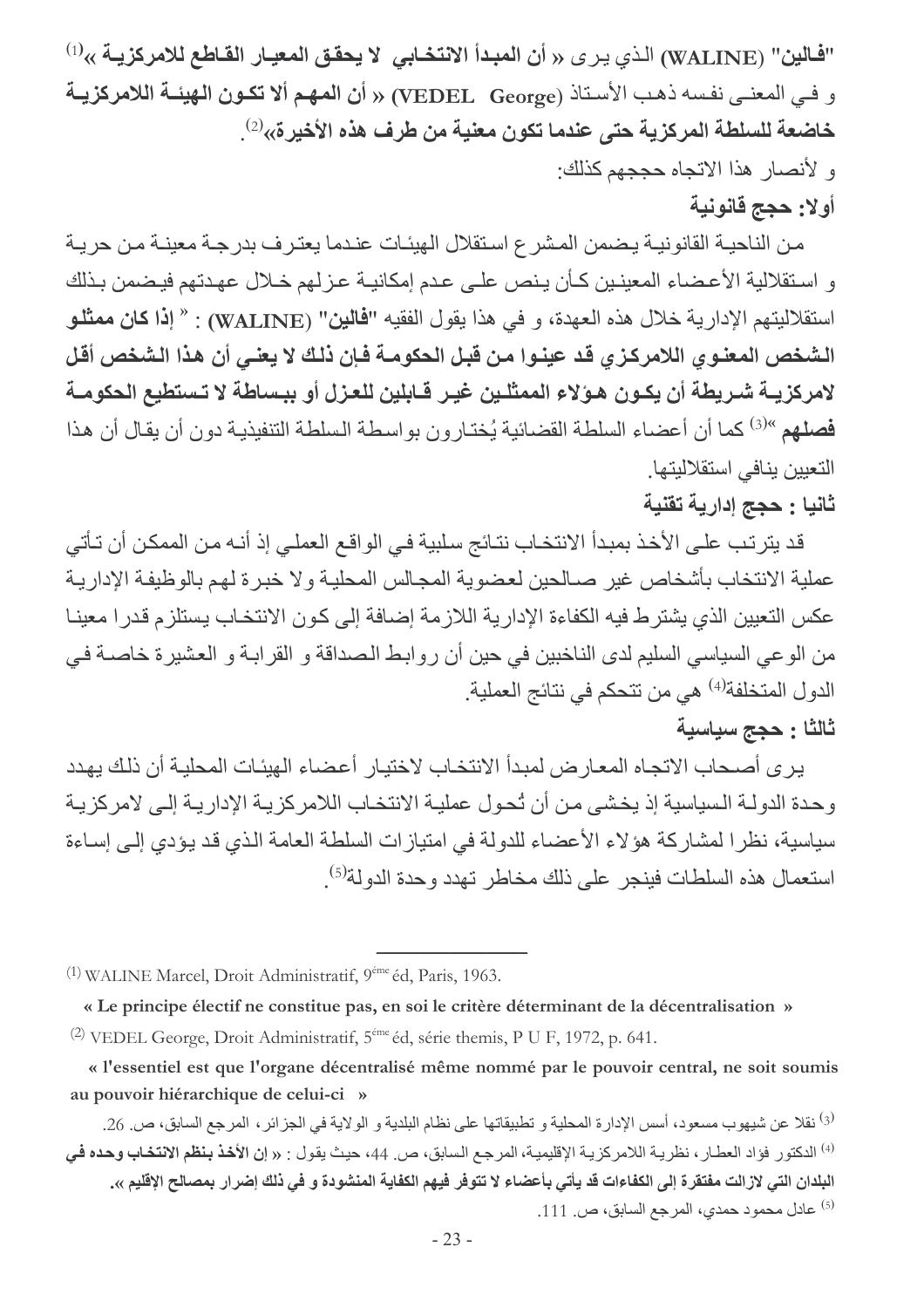الفقرة الثالثة : الانتخاب ضرورى للاستقلالية

بعد عرضنا للاتجاهات المؤيدة و المعارضة لمبدأ الانتخاب في اختيار الأعضاء الذين يتولون تسبير الشؤون المحليـة نـرى أن الانتخـاب أضـحى أكثـر مـن ضـرورة إذ أنــه يمثـل امتـدادا للفكـر الـديمقراطي الإداري<sup>(1)</sup> مـن جهـة، و مـن جهـة أخـرى يـسمح بتـوفير أكبـر اسـتقلالية ممكنــة لهـؤلاء الممثلين نتيجـة شـعور هم بـالولاء لمنتخبـيهم و منطقتهم فيستمدون هـذه الاسـتقلالية كـذلك مـن خـلال عهدتهم التي يكون أمر تجديدها بيد هؤلاء الناخبين و هو ما ينعكس كذلك إيجابـا علـى الوحدة المحليـة إذ يسعى أعضاء الهيئة إلى النفاني في العمل أملا في تجديد العهدة بكسب ثقة النـاخبين، علـى العكس من ذلك فإذا كـانوا معينـين يكـون ولائـهـم للجهـة صـاحبة النعيـين ( الـسلطـة التنفيذيـة ) فيسعون إلـي إرضائها أكثر مما يسعون إلى خدمة مصالح الجماعة المحلية، و عليه فإن الانتخاب رغم ما فيه من عيوب و التي أثار ها معار ضوه يبقى العنصر الأساسي في استقلالية الجماعات المحلية<sup>(1)</sup> . الفقرة الرابعة : بعض نماذج التطبيق العملى لمبدأ الانتخاب في الإدارة المحلية

لم تختلف الدول ر غم اختلاف أنظمتها السباسبة فأخذت معظمها بالانتخاب في تشكيل مجالسها المحلية سواء جزئيا أو كليا و من هذه الدول نجد :

يوغوسلافيا ( سابقا ): الانتخاب هو الأسلوب المتبع في اختيار أعضاء مجالس الجمعيات الشعبية البلديـة، أمـا أعضـاء جمعيـة المنطقـة فيختـارون بالانتخـاب غيـر المباشـر مـن قبـل أعـضـاء الجمعيـات الشعبية المشكلة للمنطقة حسب دستور 1963 المادة 107 منه.

مصر : يعتمد في اختيار أعضاء مجالسها بالانتخاب العام و المباشر لجميع المجالس الشعبية المحلية، و قد جاء في المادة 162 من الدستور المصر ي لسنة 1971 « **تشكل المجـالس المحليـة تدريجيا علـ**ي مستوى الوحدات الإدارية عن طريق الانتخاب المباشر " و هو ما ذهبت إليه المادة 3 فقرة 1 من قانون الإدارة المحلية 79-43 المعدلة بالقانون 84 لسنة 1996<sup>(2)</sup>.

فرنسا : بالرجوع إلى أحكام المـادة 72-02 من الدستور الفرنسي و أحكـام القـانون 82-213 السابق الذكر<sup>(3)</sup> فإن فرنسا تأخذ بالانتخاب المباشر و الكلى لأعضاء المجالس المحلية المنتخبة<sub>.</sub>

المجلس العام Le Conseil Général على مستوى المحافظة.

المجلس البلدي Le Conseil Municipal على مستوى البلدية.

مجلس الإقليم Le Conseil Régional على مستوى الإقليم.

 $^{(3)}$  voir Art 1 et 84 de la loi 82/213

<sup>&</sup>lt;sup>(1)</sup> و هو ما ذهب إليه محمد جعفر أنس قاسم، محاضرات في قسم الماجستير ، معهد الحقوق، جامعة قسنطينة، 1978، ص.15 <sub>. «</sub>إ**ننا** نرى ضرورة تحقيق الديمقراطية كأساس للامركزية الإدارية خاصة و أن هذا الرأى يترتب عليه تحقيق الديمقراطية في الإدارة المحلية لأن اللامركزية هي الديمقراطية المطلقة في الإدارة».

<sup>&</sup>lt;sup>(2)</sup> جاء في هذه المادة «... وأن يكون لكل وحدة من وحدات الإدارة المحلية مجلس شعبي محلي يتكون من أعضاء يتم انتخابهم وفقا لأحكام هذا القانون ... » و أنظر في هذا الشأن محمد فؤاد عبد الباسط ، المرجع السابق، ص ص. 131- 153.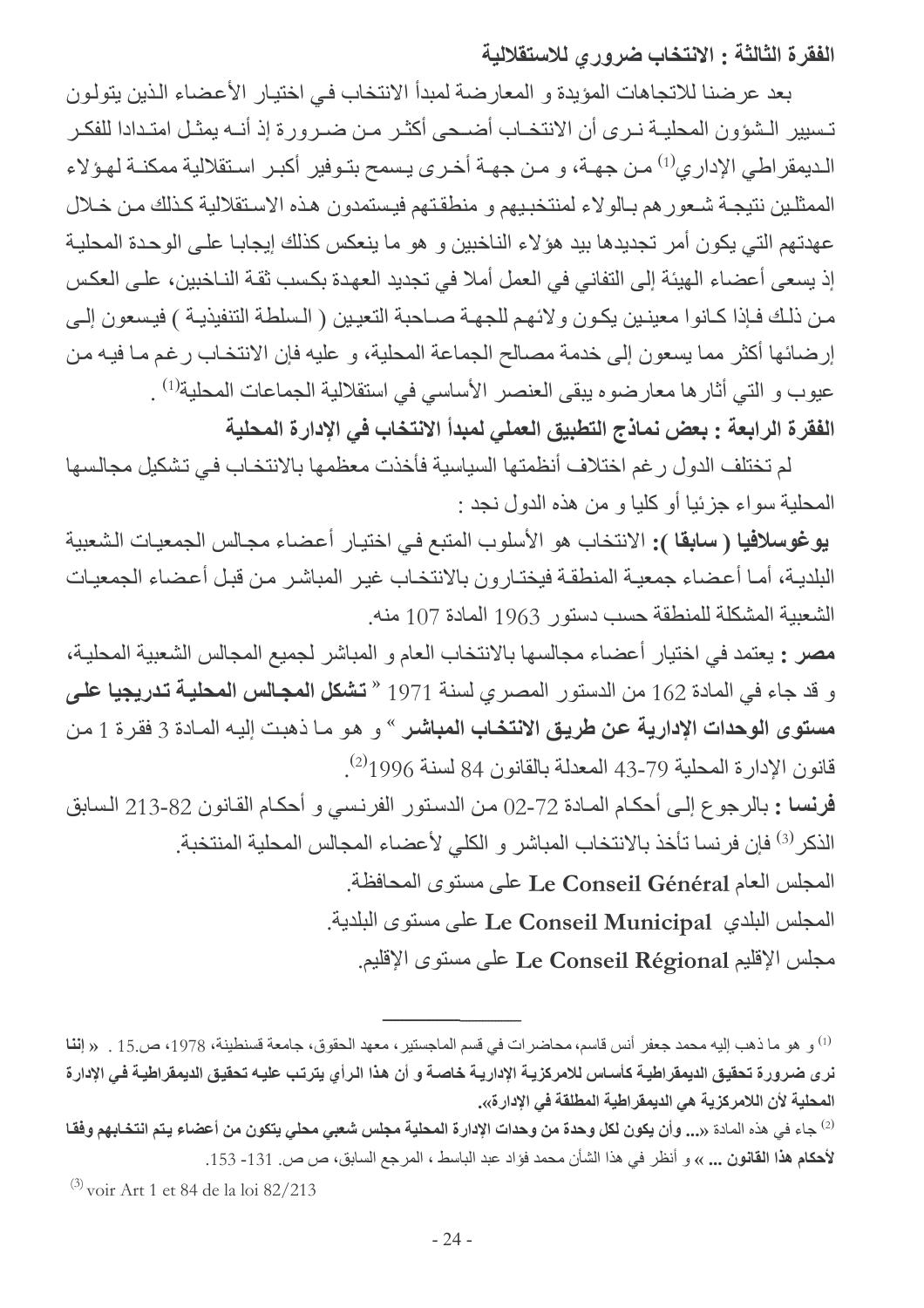# المطلب الثاني:

#### أسس الاستقلالية المرتبطة بممارسة النشاط :

إن غاية و جو هر اللامركزية الإدارية هو تحقيق استقلالية الجماعات المحلية، فلا يكفي تقسيم إقليم الدولـة إلـى وحدات محليـة متمتعـة بالشخصية المعنويـة، و الاعتمـاد علـى الانتخـاب كأسـلوب للعضوية في مجالسها المحلية و التي تشكل أسسا مادية لهذه الاستقلالية، بل يجب أن تتمتع هذه الجماعـات أيـضا باسـتقلالية فـي ممار سـة نـشاطاتها عـن الـسلطة المركز يــة مـن خـلال الاعتـر اف باختصاصاتها المحلية ( الفرع الأول ) و استقلال مالي يمكنها من مباشرة هذه الاختصاصات و تلبية حاجيات الوحدة المحلية ( ا**لفرع الثاني )** و أن يبقى مجال تدخل السلطة المركزية في الشؤون المحلية ضيقا ومحدودا (الفرع الثالث ).

# الفرع الأول:

#### الاختصاصات المحلبة:

لتحقيق فكرة اللامركزية الإقليمية يجب اقتطاع جزء من الوظيفة الإدارية من اختصاص السلطة التنفيذيـة و إسنـاده إلـى هيئـات مـحليـة علـى أن يـتم تـحديـد المـصـالح المـحليـة التـى تتولاهـا هـذه الهيئات عن طر بق التشر بع من أجل المحافظة على استقلاليتها بعيدا عن تدخل السلطة التنفيذيـة، و أن تتمتع هذه الهيئات بسلطة اتخاذ القرارات أثناء ممارستها لاختصاصاتها.

# الفقرة الأولى : وجود مصالح محلية متميزة عن المصالح الوطنية

لتدعيم استقلالية الوحدات المحلية لا بد من وجود مصـالح و شـؤون تـدار و تسير فـي أقاليمهـا، إذ أن الاعتراف بوجود هذه المصـالح المتميزة يعد الـركن الأساسـي مـن أركـان الـحكـم المحلـي<sup>(1)</sup> كمـا أن مبرر قيام النظام اللامركزي يعـود إلـى ظهـور و وجـود مـصالح محليـة ( AFFAIRES LOCALES ) تتمثّل في ذلك التضامن الذي يُعبر عن اهتمامات و احتياجات سكان إقليم أو جهة معينـة مـن الدولـة تختلف عن المصـالح و الشؤون الوطنيـة العامـة و المشتركة بـين جميـع المـواطنين في الدو لة<sup>(2)</sup> .

#### أولا : مفهوم المصالح المحلية<sup>(3)</sup>

ليس من السهولة الوصول إلى تحديد مفهوم للمصالح المحلية نظرا للتداخل في بعض الأحيان بين مـا هـو مـن المـصـالح المحليـة و مـا هـو مـن المـصـالح الوطنيـة، لـذلك سـنـحاول أن نبـين المقصـود بالمصـالح المحلية ثم التمييز بينها و بين المصـالح الوطنية.

.2) بعلى محمد الصغير ، قانون الإدار ة المحلية، المرجع السابق، 2004، ص. 10.

محمود طعامنة و سمير محمد عبد الوهاب، المرجع السابق، ص 26.  $\alpha$ .

<sup>&</sup>lt;sup>(3)</sup> عر فها الأستاذ كر اجي مصطفى، المرجع السابق، ص<sub>. 355.</sub> بأنها « **مجموعة الاحتياجات و الخدمات التي تقوم بين أفراد المجتمع** المحلي لتجعل منهم وحدة متضامنة أقدر تعبيرا عن احتياجاتهم ».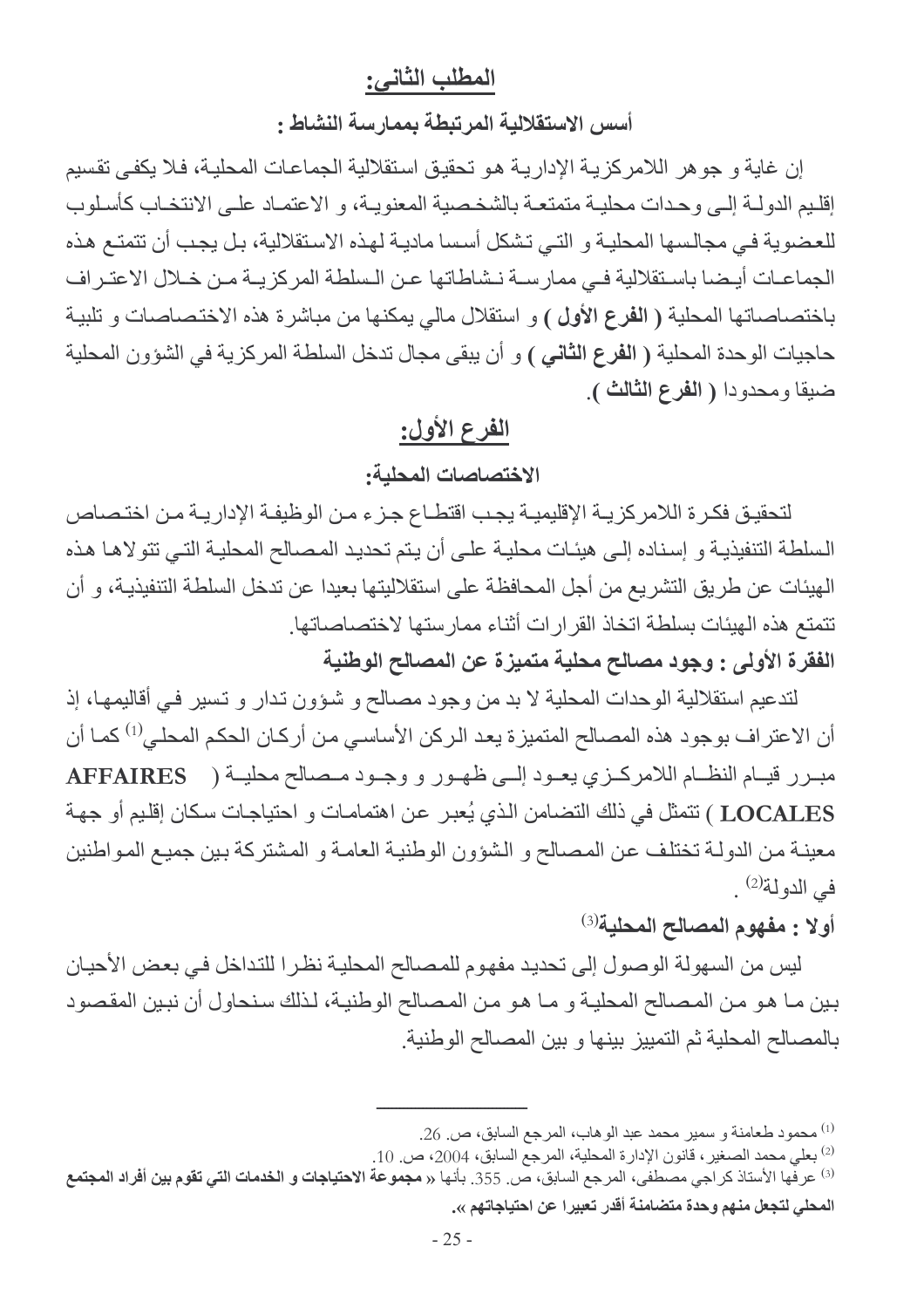1- المقصود بالمصالح المحلية:

من الطبيعي الاعتراف بوجود مصالح و اختصاصات خاصة بالإدارة المحلية و في هذا يرى الأستاذ "حسنى درويش عبد الحميد" أنه" يقوم نظام اللامركزية الإداريـة علـى أسـاس تقسيم الدولـة إلى وحدات محلية يمنحها المشرع الشخصية المعنوية التي تتيح للهيئـات الممثلـة لتلك الوحدات ممارسـة صـلاحية الوظيفـة الإداريـة بالنـسبة لمرافقهـا المحليـة بـصورة مـستقلة »<sup>(1)</sup> فداخل الدولـة الواحدة يظهر نوعان من المسائل الأول يفرض نفسه في كامل أجزائها و لا يمكن مرجعته إلا على مستوى جمـاعي أي مركـزي و هـو مـا يعـرف بالمـصـالح الوطنيـة ( القوميـة ) و الأخـر يظهـر علـي مستوى محدد من إقليم الدولة و لا يهم إلا عددا معينا من الأشخاص و يسمى بالمصـالح المحلية<sup>(2)</sup>.

أمــا الــدكتور "عــا**دل محمــود حمـدي"** فيـرى أن « ه**نــاك مـصالح محليــة متميـزة بطبيعتهـا عـن** المصالح القومية هي التي يتعين أن يطبق بشأنها النظام اللامركزي كمـا أن هنـاك بالمثل مصـالح قومية بطبيعتها يتعين أن يطبق بشأنها النظام المركزي و هنـاك مـصالح نـسبية و هـى التـى تختلف الحلول بشأنها و التي يمكن أن يطبق بشأنها الأسلوب المركزي أو اللامركزي طبقا للظروف<sup>3) (3)</sup>. و هكذا يمكن اعتبار المصـالح المحلية تلك المصـالح التي تهم الإقليم و تنصرف إلـي شـأن من شـؤونـه يختلف عن الشؤون الوطنية سواء كانت هذه المصالح مادية كالسكن و النقل أو معنوية متعلقة بـالنواحي الروحيـة للإنـسان لكـن المشكل الـذي يطـرح نفسه بإلحـاح هـو كيفيـة تحديد هـذه المـصـالح و المعايير التي تفرق بين المصـالح الوطنية و المصـالح المحلية ذلك ما سنتناولـه في العنصـر الموالـي. 2- التمييز بين الاختصاصات المحلية و الوطنية<sup>(4)</sup>

اختلفت الآراء القانونية حول الكيفية التي يمكن بواسطتها التمييز بين المصالح المحلية و المصالح الوطنية فلأستاذ ( L. CHAPUISAT ) "لويس شابويزا" يرى أن مفهوم الشؤون المحلية من وجهة نظر القانون الوضعي يتحلل إلى مظهرين :

المظهر الأول: تظهر فيه الشؤون المحلية كوظيفة ذات طابع عام Une fonction à .caractère public

المظهر الثاني: تظهر فيه الشؤون المحلية كوظيفة من طبيعة إدارية لـ Une fonction à caractère administratif

و يرد بأن الوظائف البلدية هي تسيير للشؤون الخاصـة باستثناء مصـالح الشرطة البلديـة و بالتـالـي اعتبار معيار المصلحة العامة لا يصلح لتحديد المصالح المحلية أمـا من ز او يـة المظهر الثـاني فـإن اعتبار المصـالح المحلية هي الوظائف الإدارية التي خولهـا القـانون الوضـعي للجماعـات المحليـة يبدو غير واضح و غير دقيق.

> <sup>(1)</sup> انظر حسني درويش عبد الحميد، المرجع السابق، ص. 117. <sup>(2)</sup> أنظر محمد قاسم أنس جعفر ، ديمقر اطية الإدار ة المحلية الليبر الية و الاشتر اكية، المرجع السابق، ص<sub>. 21.</sub> عادل محمو د حمدي، المر جع السابق، ص. 113.  $^{(3)}$ <sup>(4)</sup> أنظر في هذا الشأن الأستاذ سليمان الطماوي، الوجيز في القانون الإداري، المرجع السابق، ص<sub>. 317.</sub>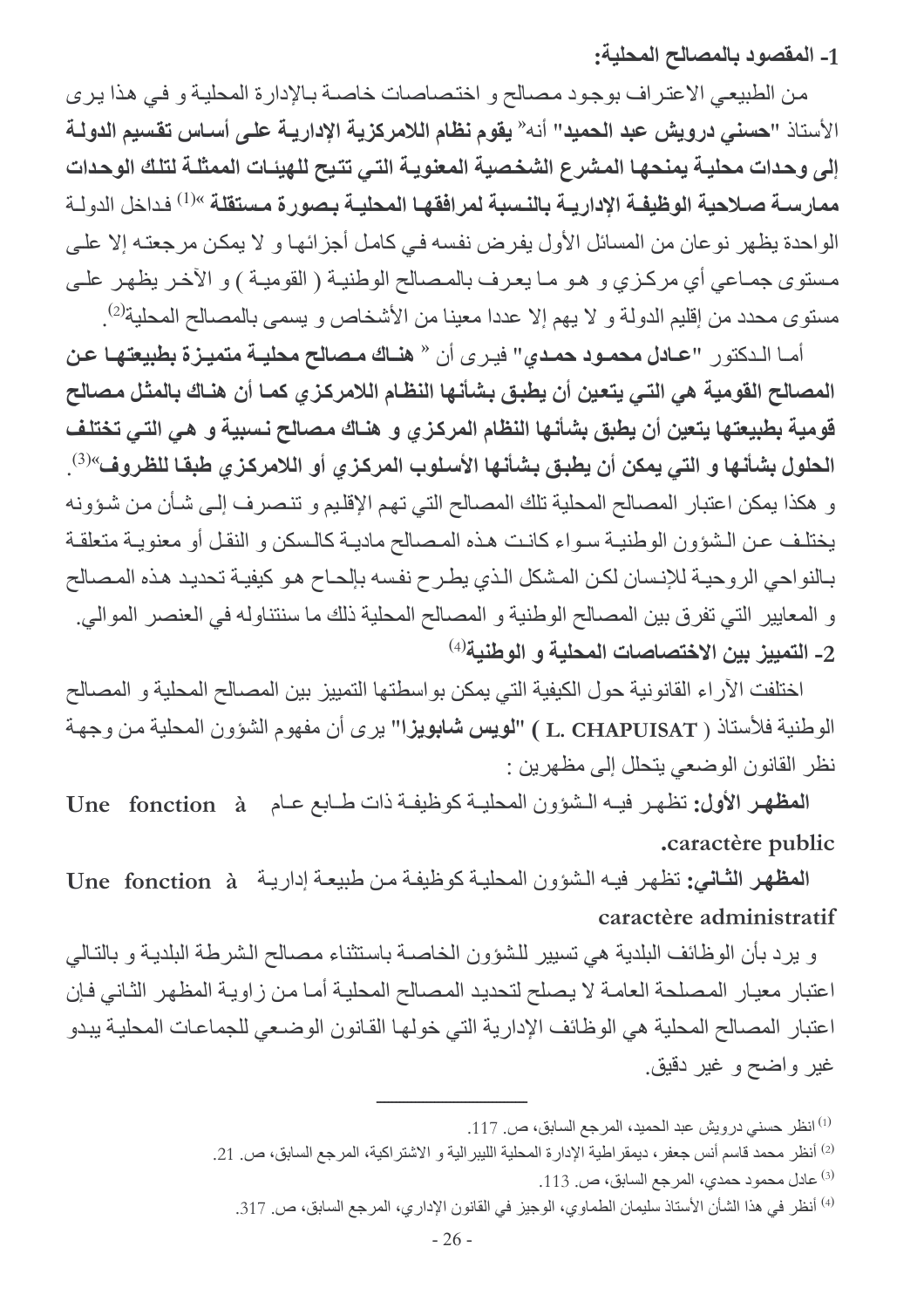أما الفقيه ( BARTHELMY ) "بارتلمي"<sup>(1)</sup> فيرى وجود نوعين من المرافق ( قومية و محليـة ) إذ اعتبر أنه من المناسب أن تتدخل السلطة العامة في مسائل الصحة العامـة، لكن هل من الـلازم أن تكون القواعد اللازمة للمحافظة على الصحة على نمط واحد مطبق في جميع أقاليم الدولـة، فيكون حسبه الاختصاص للسلطات المحلية في وضع قواعد خاصـة بكل وحدة، و هو مـا ذهب إليـه الأستاذ (DE-LAUBADÉRE. A) إذ اعتبر أن النشاطات الإدارية للدولـة و المتعلقـة بـالمرافق العامـة القومية و التي يهم نفعها جميع المواطنين في الدولـة علـى قدم المساواة تعتبر ذات طـابع قومي، أمـا النشاطات المتعلقة بالمرافق ذات الطابع المحلي فهي التي تعود أهميتها على مواطني جهة معينة أكثر من غير هم

و مما تقدم نلاحظ أن معيار التمييز بين المصالح المحلية و المصالح الوطنية ليس بالأمر الهين و مع هذا فإنه يمكننا اعتبار بعض المرافق التي لا تقبل بطبيعتها الخضوع لنظام لا مركزي كمرفق الدفاع و القضاء و الشرطة تعتبر من صميم المصالح الوطنية، أما بقية المصالح فإن تحديد الوطنية منها و المحلية يبقى أمرا نسبيا يتأثر بالظروف السياسية و الاقتصادية و الاجتماعية لكل دولة، و كلما اتسعت قائمة هذه المصالح كانت الجماعة المحلية أكثر استقلالية و يبقى تحديد هذه المصالح مسألة ذاتية تتعلق بنية المشر ع في التنازل عن هذا الجزء أو ذاك من الوظائف للأجهزة المحلية<sup>(6)</sup> ففي فرنسا مثلا بعد سنة 1982 منح المشرع الفرنسي اختصاصات واسعة للجماعات الإقليمية بعد صدور قانون 22 جويليـة 1983 المتعلـق بتحويـل الاختـصـاصـات إلـى الجماعـات الإقليميـة و التـى أصـبحت تتمتـع باختصاصات حتى في مبدان الوظيف العمومي محليا<sup>(4)</sup> حسب قانون 26 جانفي 1984 و قانون 12 جويلية 1984 المحددان النظم الجديدة للوظيف العمومي الإقليمي، إذ أصبحت المنطقة و عن طريق هيئاتها المنتخبة تتمتع بسلطة التوظيف و التحكم في الموارد البشرية إضافة إلى الصلاحيات الأخرى في ميدان التكوين المدرسي المهني و قطاع السكة الحديدية الذي أصبح من اختصاصاتها كذلك.

و يتم تحديد المصـالح المـحلية من طرف المشر ع وفقا لأسلوبين نتناولـهما في الـعنصـر الموالي. ثانيا : أساليب تحديد الاختصاص

يرتبط النظام اللامركزي بازدياد نشاط الدولة ذلك أنه كلما تعددت وظائف الدولة و اتسع نطاقها تَعين استقلال بعض المرافق التابعة للإدارة المركزية و إسناد إدارتها إلى الوحدات المحلية<sup>(5)</sup> و يكون المشر ع صاحب الاختصاص الأصبل في تحديد ما يراه مناسبا و هذا وفقا لأحد الأسلوبين الآتيين:

<sup>&</sup>lt;sup>(1)</sup> و <sup>(2)</sup> أنظر في هذا خالد سمارة الزغبي، المرجع السابق، ص<sub>.</sub> 54<sub>.</sub> و كذلك كراج مصطفى، المرجع السابق، ص<sub>. 355.</sub> <sup>(3)</sup> أنظر مقطف خيرة، تطبيق نظام اللامركزية في الجزائر من 1967 إلى يومنا، مذكرة لنيل شهادة ماجستير ، فر ع الإدارة و المالية ، كلية الحقوق و العلوم الإدارية، جامعة الجزائر، 2002، ص 139 .

<sup>&</sup>lt;sup>(4)</sup> voir : AUBY Jean Bernard, AUBY Jean François, NOGUELLOU Rozen, op.cit..,p p. 14- 16. et : PERRIN Bernard, Fonction publique territoriale métamorphose d'un statut, Revue Administrative, N° 330, Novembre 2002, p p. 628- 631.

<sup>&</sup>lt;sup>(5)</sup> فؤاد العطار ، نظرية اللامركزية الإقليمية، المرجع السابق، ص<sub>.</sub> 44.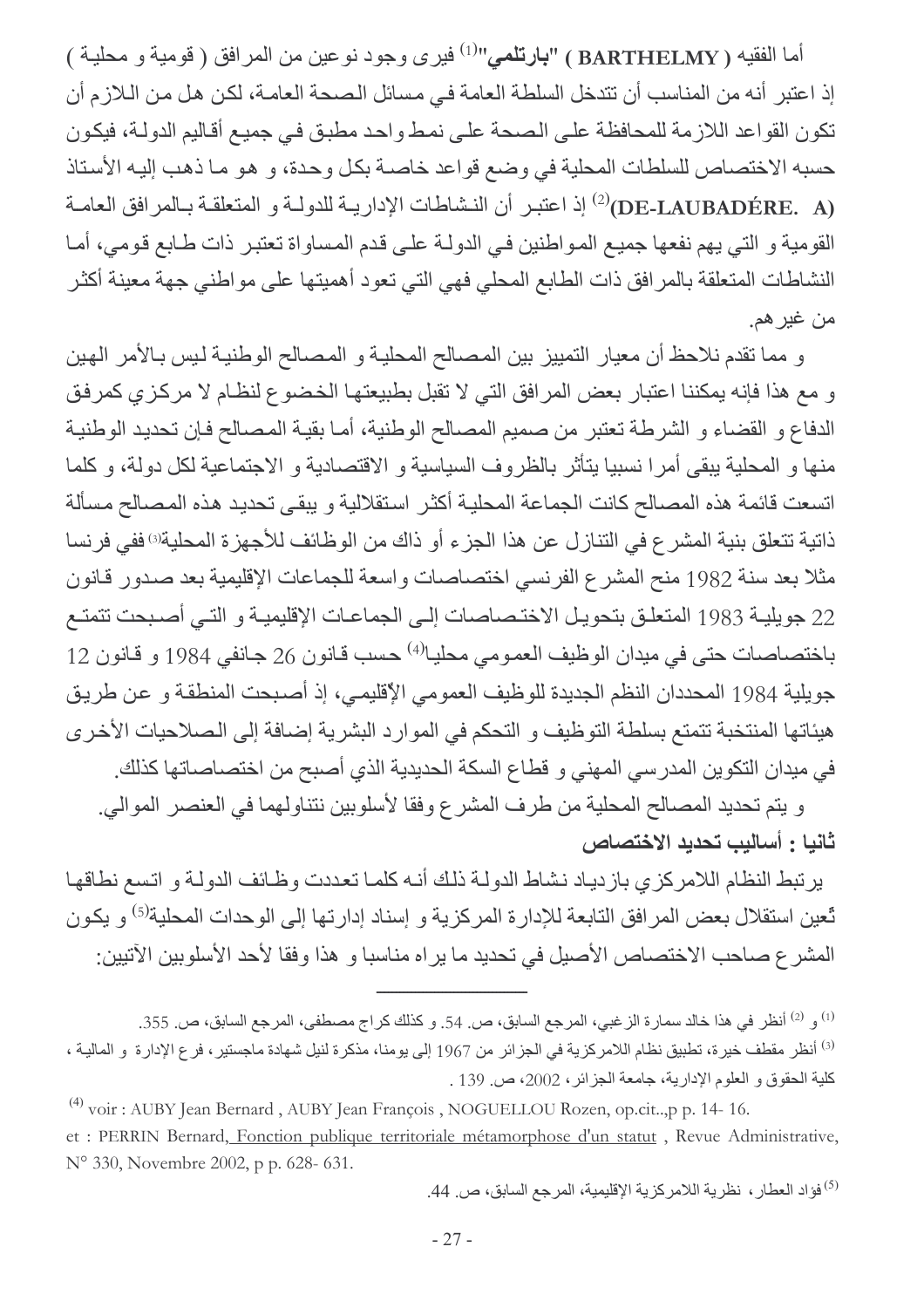1- أسلوب الاختصاص الحصري ( الأسلوب الإنجليزي ):

و فيه يقتصر اختصاص الوحدات اللامركزية على بعض المصالح تحدد على سبيل الحصر، فلا يجوز للمجالس التي تمثل هذه الوحدات أن تتجاوز الاختصاص الذي رسمته لها القوانين إلا بنص جديد، و يترتب على هذا الأسلوب أن كل ما لم ينص القانون على تحويله إلى الجماعات المحلية يعد من صميم اختصاص السلطة المركزيـة، هذا الأسلوب مطبق في إيطاليـا و بريطانيـا هذه الأخيرة يخضع فيها تحديد الاختصاصات المحلية لاعتبارات اقتصادية و اجتماعية و إدارية لكل مجلس محلي و البرلمان يحدد لكل مقاطعة أو مدينة ما يشاء من اختصاصات طبقا للاعتبارات السابقة<sup>(1)</sup>. 2- أسلوب الاختصاص العام ( الأسلوب الفرنسي ):

هذا الأسلوب معـاكس للأسـلوب الـسابق إذ يجعـل مـن تحديـد المـصـالح المحليــة التـى تـدخل فـى اختصاص الهيئات المحلية عاما و مطلقا في كل ما يتعلق بشؤونها إلا ما استثنى بنص، فالقاعدة العامة هي إطلاق اختصاص الهيئات المحلية فهي مختصة أصلا بكل النشاطات و الاستثناء هو عدم اختصاصها في المسائل التي استبعدها القانون بشكل صريح، فتكون بذلك الهيئة المحلية صـاحبة الولايــة العامــة فـي كـل مــا يهم الإقلـيم<sup>(2)</sup>. و التشريع الفرنـسي أكـد علـي هـذا و اعتبـر أن « العلـصر الأساسي في اللامركزيــة يكمـن فـي الطـابـع اللامـحـدود لـصلاحيات المجـالس المحليــة وفقـا للتشريع ا**لفرنسي** »<sup>(3)</sup> و كذلك من خلال قانون إنشاء البلديات الصـادر في 05 أفريل 1884 المـادة الأولى منـه، التي تجعل من اختصاصاتها عامة و في كل شؤون البلدية<sup>(4)</sup>.

و قد أخذت معظم التشر يعات في مختلف الدول بهذا الأسلوب من بينها يو غوسلافيا سابقا التي حدد دستور ها لسنة 1963 الميادين التي تعد من اختصاص دولـة الإتحـاد أو الجمهوريـات حصريا و ترك بقية الاختصاصات للوحدات المحلية<sup>(5)</sup>.

أما في مصر<sup>(6)</sup> فقد أقر المشر ع نفس الأسلوب في المـادة الثانيـة من القـانون رقم 42لسنة 1979 المتعلق بالحكم المحلي و قد نصت على: « تتولى وحدات الحكم المحلي في حدود السياسة العامــة و الخطة العامة للدولة إنشاء و إدارة جميع المرافق العامة في إدارتها كما تتولى هذه الوحدات كل فـي نطـاق اختـصـاصـها جميـع الاختـصـاصـات التـي تتولاهـا الـوزارات بمقتـضى القـوانين و اللـوائح ا**لمعمول بها** » و على النهج نفسه سار المشرع الجزائري و ذلك ما سنتعرض له لاحقا<sub>.</sub>

<sup>(1)</sup> أنظر خالد سمارة الزغبي، المرجع السابق، ص. 176.

<sup>&</sup>lt;sup>(2)</sup> شبهوب مسعود، أسس الإدارة المحلّية و تطبيقاتها على نظام البلدية و الولاية في الجزائر ، المرجع السابق، د م ج، 1986، ص 127. <sup>(3)</sup> DE-LAUBADERE André, VENEZIA J.C, GOUDEMET Yves, Traité de Droit Administratif, L.G.D.J paris, France 1999,p.145.«l'élément essentiel de décentralisation résidait dans le caractère non limitatif des énumérations légales d'attributions des assemblées locales selon la législation française» <sup>(4)</sup> MAZERES (j.a), Les collectivités locales et la représentation, R.D.P, 1990, p p. 607-642.

نصت المادة الأولى من قانون إنشاء البلديات على : ( ... تعالج عن طريق مداولاتها كل شؤون البلدية) « ... règles par ses délibérations toutes les affaires de la commune »

<sup>&</sup>lt;sup>(5)</sup> لمزيد من الشر ح أنظر ، حسين مصطفى حسين • الإدار ة المحلية مقارنة، د م ج، 1982، ص ص. 112- 113. <sup>(6)</sup> لمزيد من التفاصيل أنظر ، زكي محمد النجار ، الإدارة المحلية و العوامل المؤثرة فيها، مجلة المحاماة المصرية، العدد 1 و 2 ،لسنة 1987 ص ص. 41- 46.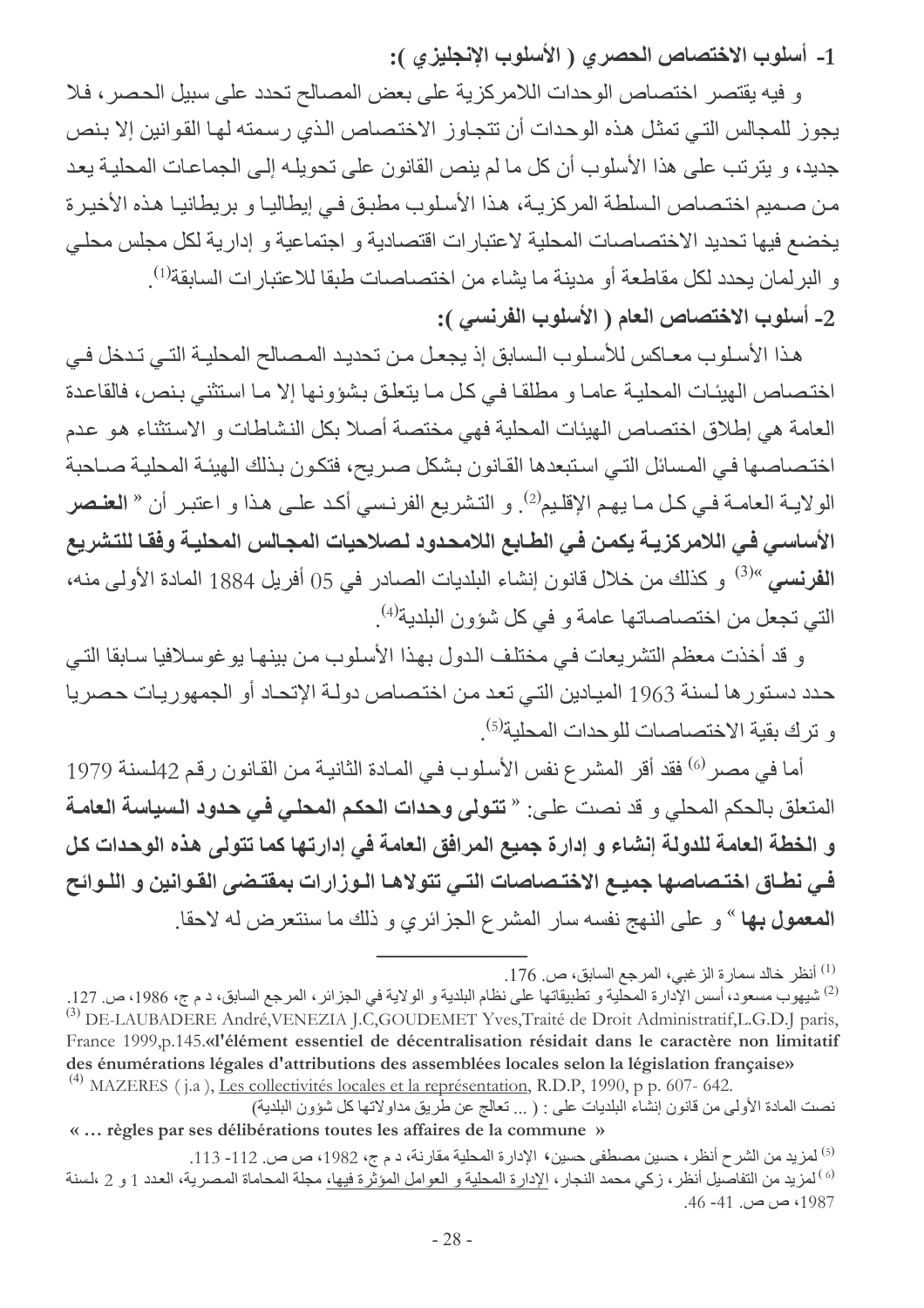و عموما فإن الفرق بين الأسلوبين يظهر من خلال اتساع الأسلوب الفرنسي و ضيق الأسلوب الإنجليزي، لكن ذلك يبدو نظريا لكون الرقابة الممارسة في إنجلترا مخففة إلى حد بعيد و الوحدات المحلية لها حرية كبيرة رغم تحديد اختصاصاتها، ومع ذلك نرى أن أسلوب الاختصاص العام للهيئات المحلية هو الأنسب للاستقلالية خاصة إذا كانت الرقابة الممارسة من السلطة الوصبية مخففة ممـا يجعل المرافق التـى تدخل ضمن المصـالح المحليـة كثيرة ومتعددة عكس أسلوب الاختصـاص الحصري الذي يضيق من مجال تدخل الهيئات المحليـة، و فـي كل الأحـوال يجب أن يظهر بوضـوح في اختصاصات الهيئات المحلية سلطة وحرية رعاية الشؤون المحلية عن طريق التمتع بسلطة اتخاذ القر ار تدعيما لاستقلاليتها

# الفقرة الثانية: التمتع بسلطة اتخاذ القرار

إذا كان من مظاهر استقلالية الجماعات المحلية الاعتراف بوجود مصالح محلية تدير ها هيئات منتخبة من سكان إقليم هذه الجماعة فإن هذه الاستقلالية لا يكون لها وجود فعلي في الواقع ما لم تستتبع بالاعتر اف للهيئة المنتخبة بسلطة اتخاذ القرار ات في المسائل المتعلقة بالشؤون المحلية، ذلك أن نشاط السلطات الإداريــة المحليــة يتجلــى مـن خــلال عـدة صــور منـهـا القـر ار ات الإداريــة الفر ديــة و التنظيميــة إلـى جانـب العقـود الإداريــة و غير هـا لـضمان الـسير الحسن للجماعــة المحليــة و حسب الأستاذ "محيو أحمد ": « فإن إعطاء الاستقلال الإدار ي لهيئة مـا يعنـى أن تنشأ فيهـا أجهزة تتمتـع بكل السلطات الضرورية و تكلف هذه الأجهزة بالتصويت كليا أو جزئيا على إيرادات و نفقات الهيئة و بإقرار كل الإجراءات المتعلقة بنشاطاتها و تتحمل مسوّولية أعمالها »<sup>(1)</sup>. و عليه تتجلّى مظـاهر تمتع الجماعات المحلية بسلطة اتخاذ القرارات فيما يلي :

أولا : حرية المبادرة أو المبادأة ( Le pouvoir d'initiative )

و تعني أن يكون للهيئـة المحليـة مباشـرة اختـصـاصـاتها بمحـض إرادتهـا دون أن يكـون للـسلطـة المركزية حق تولى هذه الاختصاصات، فالهيئات اللامركزية تعمل بداءة « و لا تقتصر هذه القاعدة على الاختصاصات التي تستقل بها الهيئـات اللامركزيـة بـل تتنـاول كذلك تلك التـي تخضع لتصديق السلطة التنفيذية و من ثم فليس لهذه الأخيرة أن تتخذ قرارا ابتداء في مسألة تدخل في اختصاص الهيئات اللامركزية ما لم يوجد نص يقضي بذلك و القول بغير ذلك يؤدي إلى انتفاء تحقيق النظام اللامركزى <sup>2)(2)</sup>

ففي فرنسا مثلا يضمن الدستور مبدأ الإدارة الحرة<sup>(3)</sup> (La libre administration) ) للجماعات الإقليمية إضـافة إلـى تمتـع هذه الجماعـات بالسلط التنظيميـة ( اللائحيـة )<sup>(4)</sup> ( Pouvoir réglementaire ) كما اعترف الدستور كذلك بإمكانية التمتع بالسلطة القاعدية أو ما يعرف بأعمال

- محيو أحمد، المرجع السابق، ص. 97.  $^{(1)}$
- <sup>(2)</sup> د. فؤاد العطار ، نظرية اللامركزية الإقليمية، المرجع السابق، ص. 63.
	- <sup>(3)</sup> المادة 2/34 من الدستور الفرنسي
- <sup>(4)</sup> أكد الدستور الفرنسي في المادة 72 على تمتع الجماعات الإقليمية بسلطة تنظيمية لممارسة اختصـاصـاتها <sub>-</sub>

<sup>«</sup> disposant d'un pouvoir réglementaire pour l'exercice de leur compétences ».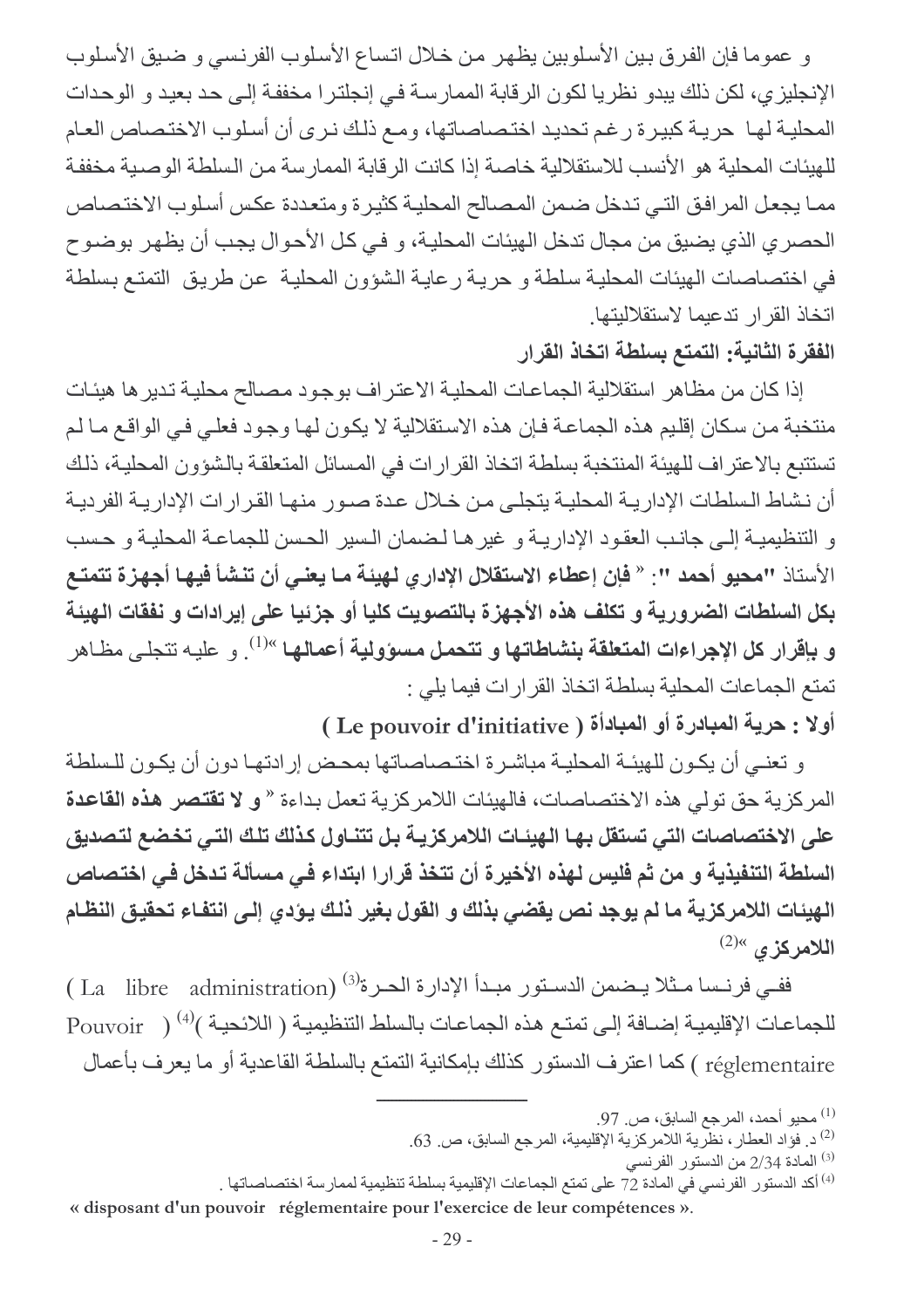$\rm Pouvoir$  ) الاختصاص القاعدي (  $\rm Pouvoir$  normatif ) و سلطة مطابقة القوانين و التنظيمات d'adaptation ) لأقاليم ما وراء البحار ( المادة 73 من الدستور ).

> كل هذه النصوص جعلت من مجال حرية المبادرة واسعا لممثلي الجماعات الإقليمية. أما في مصر فإن قانون الحكم المحلي يعتر ف كذلك بحرية المبادأة للوحدات المحلية<sup>(2)</sup> . ثانيا : عدم تعديل قرارات الهيئات المحلية

يترتب عن الاستقلال الإداري للهيئة المحلية المركزية أن يكون لها الحرية في اتخاذ القرارات التي تراها مناسبة دون أن يكون للسلطة المركزية الحق في تعديلها حتى و لو كانت هذه القرارات خاضعة لتصديقها، لأن التصديق على بعض القرارات لا يغير من طبيعة هذه الأعمـال بـل يبقى الشخص المعنوي اللامركزي مسؤولا على الآثار التي تترتب عليها، و في هذا كتب الأستاذ " محمد أنس قاسم جعفر" «يكون للجماعة المحلية الحق في اتخـاذ القرارات بداءة في إطـار اختصاصها دون أن تتقيد في هذا المجال من قبل سلطة عامـة أخرى و فـي الحـالات الاستثنائية التـي يجب أن تعرض للمصادقة عليها من السلطة المركزيـة فـلا يمكن لهذه الأخيـرة سـوى الموافقـة أو عـدم الموافقة دون أن يصل الأمر إلى حق تعديل الأعمال أو استبدالها »<sup>(3)</sup> كما أن الهيئة المحلية تبقى هي صاحبة الاختصاص الأصيل في إصدار ها للقرارات إضافة إلى إمكانية رفضها تنفيذ قرارات اتفقت عليها رغم موافقة السلطة الوصية لأن هذه الموافقة لا تعني التنفيذ و لا تجبر الهيئة المحلية على تنفيذ هذه القرارات و عليه فإن مبدأ عدم التعديل يضيف دعامـة أساسية لاستقلالية الجماعـات المحليـة عن السلطة المركزية

و لممارسة الهيئات المحلية لاختصاصاتها بحرية يجب أن تتمتع باستقلال مالي يمكنها من ذلك.

# الفرع الثاني:

الاستقلال المالي:

المال هو عصب كل نشاط إداري و الخدمات المتعددة المناطة بالجماعات المحلية لا يمكن أن تتم إلا إذا توفرت الأموال اللازمة لها لذلك ترتبط استقلالية الوحدات الإدارية في ممارسة اختصاصاتها ارتباطا وثيقا بمواردها المالية حيث تزداد هذه الاستقلالية قوةً و ضعفًا من الناحية العملية تبعا لزيادة هـذه المــوارد و قلتهــا<sup>(4)</sup>، فــالموارد المـاليــة الكـافيــة و الذاتيــة للجماعــات المحليــة مــن شــأنـها أن تـدعم استقلالية الهيئات المحلية عن السلطة المركزية في ممارسة اختصاصاتها و لتوضيح مفهوم الاستقلال المالي للجماعات المحلية نتناول تعريفه ثم صور ه.

<sup>(4)</sup> فؤاد العطار ، نظر ية اللامر كزية الإقليمية، المرجع السابق، ص 45.

<sup>&</sup>lt;sup>(1)</sup>voir : AUBY Jean Bernard, AUBY Jean François, NOGUELLOU Rozen, op.cit..,p p. 60-61. . 2) تنص المادة 132 من قانون الحكم المحلي لسنة 1975 $^{(2)}$ 

<sup>«</sup> إن قرارات المجالس المحلية تصدر نافذة في حدود الاختصاصات المقررة لها في القانون و لانحتـه التنظيميـة لأن وحدات الحكم المحلي تعمل بداءة باعتبار ها صاحبة الاختصاص الأصيل ».

<sup>&</sup>lt;sup>(3)</sup> محمد أنس قاسم جعفر ، ديمقر اطية الإدار ة المحلية الليبر الية و الاشتر اكية، المرجع السابق، ص<sub>-</sub> 15.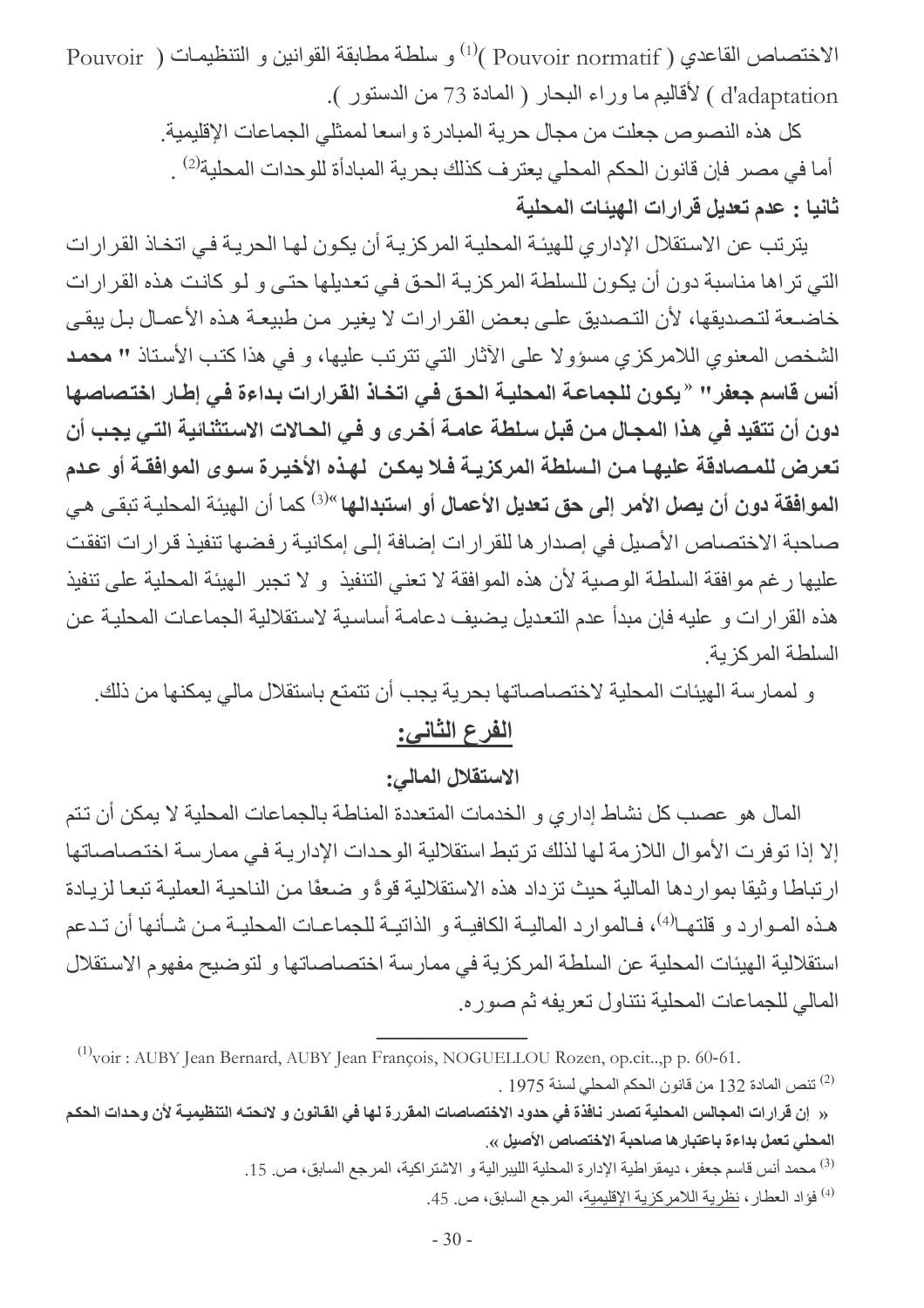الفقرة الأولى :تعريف الاستقلال المالى للجماعات المحلية<sup>(1)</sup>

يقصد بالاستقلال المالي للجماعات المحلية توفر الوسائل المالية اللازمة التي تمكنها من مجابهة أعباء التكفل باختصاصاتها ذلك أنـه فـي نظـام اللامركزيـة الإداريـة أصـبح مـن الـضروري إعطـاء الجماعـات المحليــة المـوارد اللازمــة و الـصـلاحيات المواكبــة <sup>(2)</sup>، إذ أن وجـود مـوارد ماليـة خاصــة ( Ressources propres ) يعد من العناصر الأساسية للامركزية بحيث يجعل انعدام هذه الموارد الكافية من استقلالية الجماعة المحلية المرجوة من اعتماد نظام اللامر كزية الإدارية مستبعدة و يحول دون ممارسة الاختصاصات المحلية و قد اعتبر الأستاذ الدكتور. " محمـود عـاطف البنــا " « أن الاستقلال المالى للجماعات المحلية يتطلب وجود موارد مالية ثابتة نسبيا لا تنقلب حصيلتها كثيرا و أن الاعتراف بالذمة المالية للوحدة المحلية لا يكفى بحد ذاته لضمان استقلال حقيقى بل يلزم فوق ذلك الاعتراف لها باستقلال مالى يتمثل فى سلطة الوصول إلى المـوارد اللازمـة للنـهوض بمـا عهد إليها من مصالح و سلطة تحديد نفقاتها ووضع ميزانيتها المستقلة و بدون هذه السلطة الماليـة يصبح استقلال الهيئات المحلية مجرد استقلال نظرى <sup>»(3)</sup>. و هكذا فإن الاستقلال المالي بتطلب توفر موارد مالية كافية و خاصــة بالجماعـات المحليـة تتناسب مـع الأعبـاء التـى تقوم بـهـا، علـى أن تحوز الحرية في تسيير ماليتها مع الإقرار بوجود رقابة بعدية، عادة ما تتمثل هذه الموارد في الضرائب و الرسوم المحلية و الإيرادات العائدة من أملاك الوحدات المحلية التي ينبغي تحويلها إلى خزينـة الجماعة المحلية، و ما يصل إليها من هبات و تبر عات و أن تكون هذه الموار د مستقلة قدر الإمكان عن السلطة المركزية. و يظهر من كل مـا تقدم أن للاستقلال المـالـي للجماعـات المحليـة مفهوم و اسـع يقـاس إنطلاقـا مـن علاقـات الجماعـات المحليـة بالـسلطـة الوصـية و التـى هـى علاقـة ثنائيـة قانونيـة و إدارية و اقتصادية في إطار وحدة الدولة(4)، فيظهر الاستقلال المالي في عدة صور نتناول أهمها في الفقرة الموالية.

الفقرة الثانية: صور الاستقلال المالي للجماعات المحلية

أمام المفهوم الو اسع للاستقلال المالي سنر كز ٍ من أجل در اسة الاستقلال المالي للجماعـات المحليـة على الصور التي يتجلَّى فيها بالنسبة لهذه الجماعات و هي:

أولا: حرية الهيئة المحلية في تحديد إيراداتها و نفقاتها بنفسها عند وضعها و إعدادها للميزانية مع حر ية التصر ف في ذمتها المالية .

**ثانيـا:** إمكانيـة فـرـض ضـر ائب إضـافية ذات نـسب صـغير ة مـن طـر ف الـجماعـات المحليـة إلـى جانـب الضر ائب التـــي تقــوم بجبابتــها السلطــة المر كز بــــة و أن بكـــون تحديد و عـــاء الضر ببة المحليــــة

> <sup>(1)</sup> عرف الأستاذان محمود طعامنة و سمير عبد الوهاب، المرجع السابق، ص 25 ـ « يكون للحكم المحلي موارده و صلاحيته تحصيلها و حق استعمالها في وجوه الإنفاق التي يقرر ها ».

<sup>(4)</sup> أنظر كراجي مصطفى، المرجع السابق، ص. 358.

<sup>&</sup>lt;sup>(2)</sup> منـار مـصطفى، دور الـجبايـة فـي تـحقيق التنميـة المحليـة فـي المغر ب، المجلـة الجز ائر يـة للعلـوم القانونيـة و الاقتـصـادية و الـسياسية الصادرة عن جامعة الجزائر، الجزء 42، العدد الأول، سنة 2005، ص. 5.

<sup>&</sup>lt;sup>(3)</sup> محمود عاطف البنا، الموارد المالية للهيئات المحلية، مجلة العلوم الإدارية، مصر ، العدد الثاني، سنة 1972، ص. 70.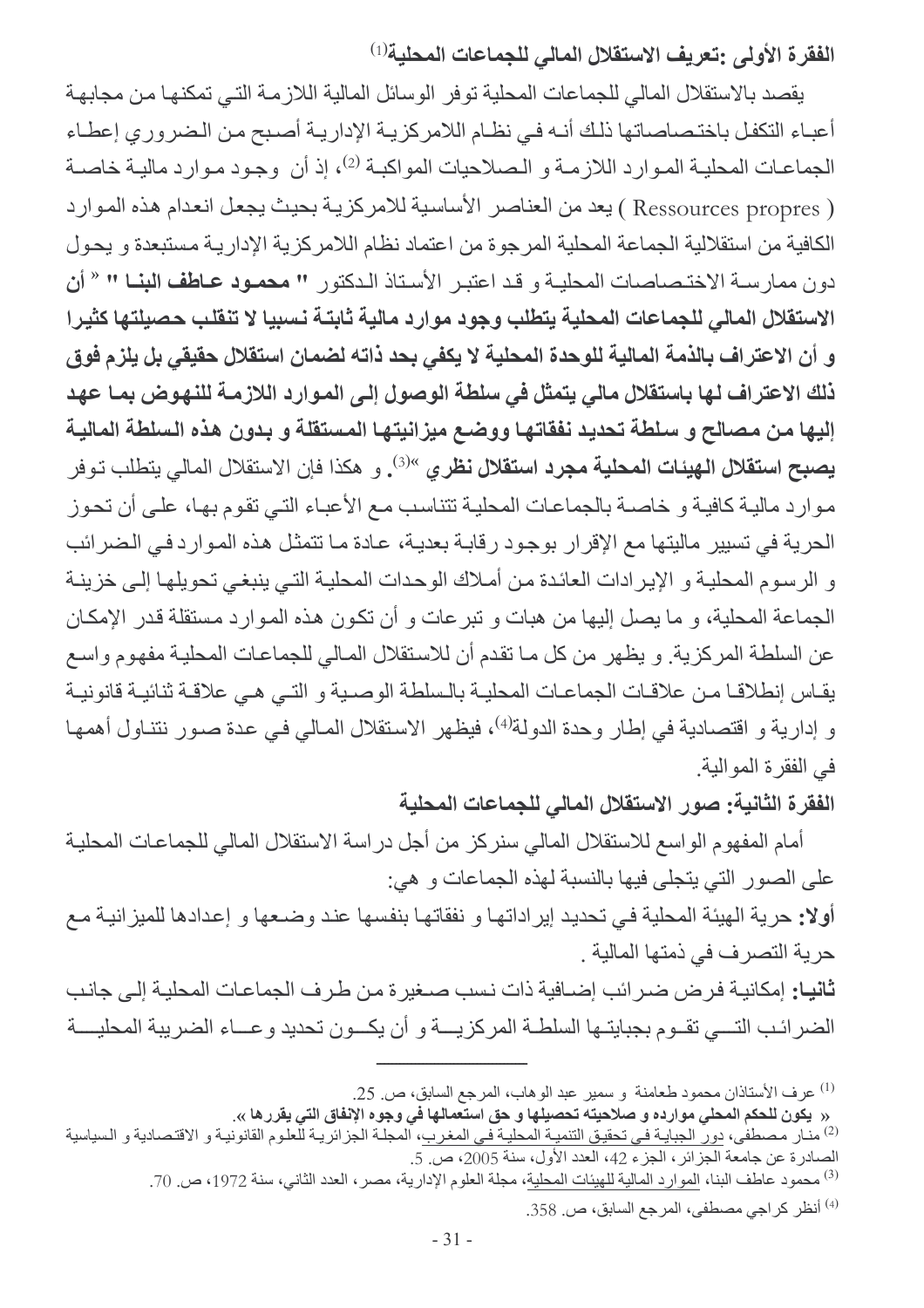مـن اختـصـاص الهيئــة المحليــة خاصــة و أن المــوارد الجبائيــة المحليــة تعتبــر الـضمانـة الوحيـدة للاستقلالية الماليــة الحقيقــة <sup>(1)</sup> ففــي فرنــسا مــثلا أكــدت المراجعــة الدسـتورية لـسنة 2003 علــي الاستقلالية المالية للجماعات الإقليمية و إمكانية فرض ضررائب محلية، حيث تنص المـادة 72 الفقرة الثانية من الدستور على « إمكانيتها ( الجماعات المحلية ) في تحصيل كل أو جزء من المنتوج الـضريبي بأنواعـه. و يـرخص لـهـا القـانون بتحديـد الوعـاء و النـسبة الـضريبية فـي الحـدود التـي  $(2)$ يحددها

ثالثًا : التقليص قدر الإمكان من الاعتماد على المساعدات و الإعانـات المقدمـة من طر ف السلطـة المركزية لأنها تقلص من استقلاليتها و تجعلها في حالة تبعية مستمرة لها على الرغم من كون هذه الإعانات ضرورية في الكثير من الأحيان نظرا لوجود مصالح في الجماعة المحلية ذات طابع وطني و إستراتجية وطنية متعلقـة بالدولـة و فـى هـذا يقـول الأسـتاذ الـدكتور " محمـود نـور الـدين " « و من المسلم به أن الإعانات المالية التي تقدمها الحكومة المركزية للحكومة المحلية ( يقصد بها الهيئة المحلية ) هي المفتاح الذي يفتح باب الرقابة الإدارية على مصر اعيه و كلمـا زادت الإعانـات الماليــة التــى تقـدمـها الـحكومــة المركزيــة كلمــا زادت الرقابــة و سـيطرت الـحكومــة المركزيــة علــى الحكومة المحلية التي تحصل على الإعانة »(3).

رابعا: عدم الخضوع إلى رقابة قبلية أو بعدية إدارية للسلطة المركزية و الاكتفاء بالرقابة القضائية و الأجهز ة المالية شبه القضائية .

و تجدر الإشارة إلى الاستقلالية الواسعة التي عرفتها البلدية اليوغوسلافية من الناحية المالية من إعداد للميزانية إلى تنفيذها إضـافة إلـى تمتـع بحق فرض ضـر ائب علـى أربـاح المشاريع الاقتـصـادية الموجودة بإقليمها

أما في فرنسا فقد تم إلغاء الوصـاية المالية التي كانت تمارسـها السلطة المركزيـة علـى الميزانيـة المحلية وحولت إلى هيئات قضائية ممثلة في الغرف الجهوية للمحاسبة ( Les chambres régionales des comptes) و لم يعد ممثل الدولة ( المحافظ ) يملك سلطة الحلول محل الهيئات الإقليمية في ماليتها و هذا بموجب القانون 82-213 سابق الذكر.

وقد توسعت سلطة اتخاذ القرار لتشمل سلطة الجباية بوجود سلطة جباية للجماعات المحلية مرتبطة بمبدأ الإدارة الحرة للجماعات الإقليمية و مبدأ تحديد القانون لوعاء و نسبة و كيفيات

<sup>(3)</sup> محمود نور الدين، المرجع السابق، ص. 48.

<sup>&</sup>lt;sup>(1)</sup>voir : AUBY Jean Bernard, AUBY Jean François, NOGUELLOU Rozen, op.cit.,p. 61.

<sup>« ...</sup> et notamment des ressources fiscales locales qui seules garantissent une véritable autonomie financière ».

<sup>&</sup>lt;sup>(2)</sup> voir Art  $72/2$  «...elle peuvent recevoir tout ou partie du produit des impositions de toute nature. La loi peut les autoriser à en fixer l'assiette et le taux dans les limites qu'elle détermine ... ».

Voir aussi loi organique N° 2004 - 758 relative à l'autonomie des collectivités territoriales, J.O.F de  $30/07/2004$ , p. 13561.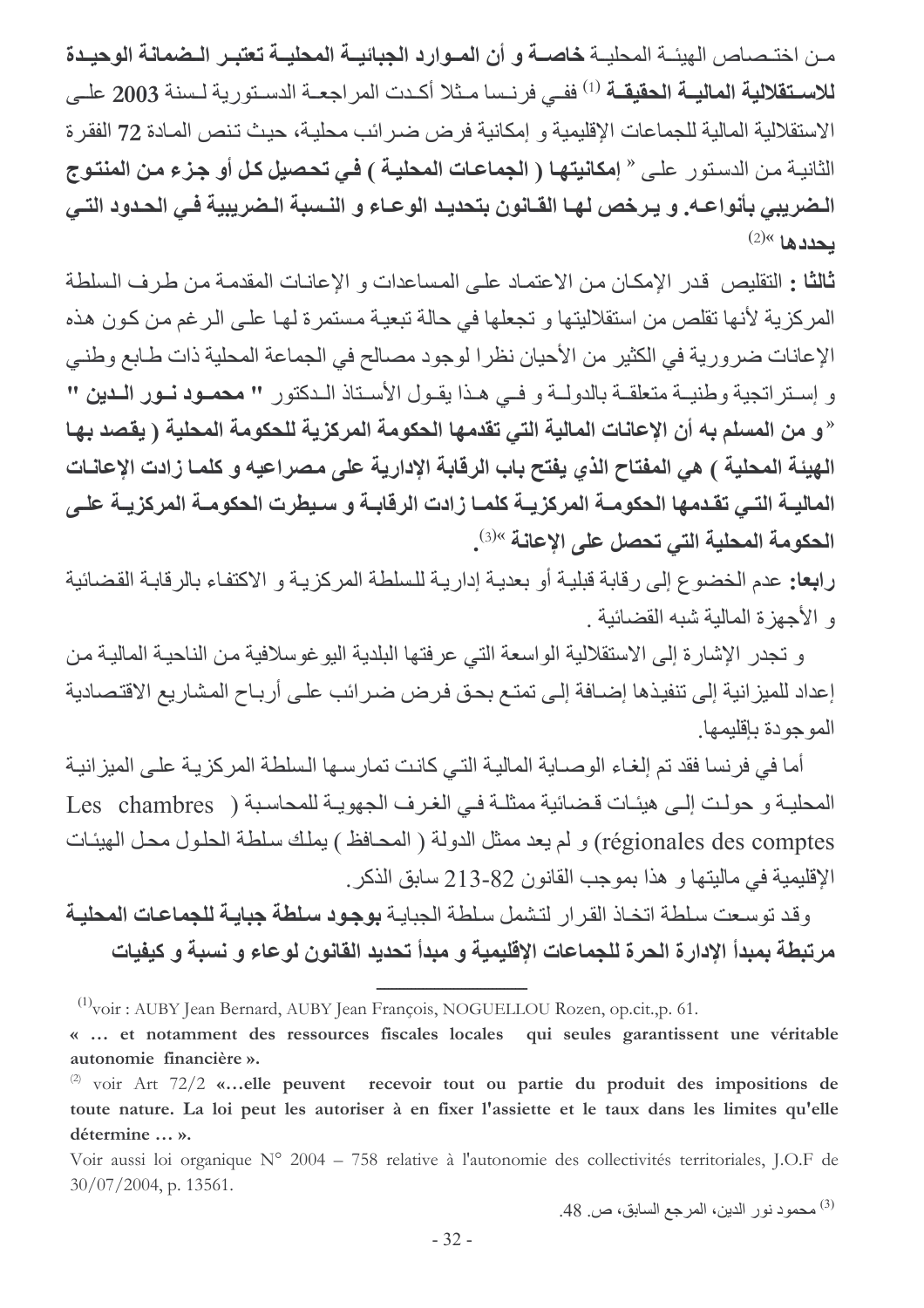ا**لتحصيل للضر**ائ**ب بأنواعهـا<sup>(1)</sup> و** هكذا فـإن استقلالية الجماعـات المحليـة فـى تسيير شـؤونـها المحليـة بِتطلب الاعتراف لها بالحرية في إدارة أموالها<sup>(2)</sup>.

هذه الاستقلالية في التسبير تكون عندما تملك الوسائل الذاتية الكافية و تعني على الأقل أن تمول بمو ار دها الخاصة ميز انيتها الخاصة<sup>(3)</sup>.

و مما تقدم ذكره فإن الاستقلال المـالي للجماعـات المحليـة عامـل أساسـي لاستقلاليتها فـي ممارسـة اختصاصاتها

# الفرع الثالث:

ضيق مجال تدخل السلطة المركزية:

إذا كان من أهداف التنظيم الإداري اللامركزي إعطـاء الهيئـات المحليـة المنتخبـة استقلالية عن السلطة المركزية في تسيير شؤونها فذلك لا يعني أن هذا التسيير يكون بمعزل عن السلطة المركزية أو أن يلغي وجودهـا علـى المـستوى المحلـى بـل تبقـى سـاهرة علـى حمايـة المـصلحة العامـة للدولـة و للجماعة المحلية في الآن نفسه فلا تكون استقلالية الجماعة المحلية استقلالا مطلقا بل استقلالا نسبيا يخضع لرقابة و إشراف السلطة المركزية<sup>(4)</sup>، فاستقلال الهيئات المحلية هو استقلال أصيل مستمد من القانون إلا أنه ليس مطلقا<sup>(5)</sup> لأنه واقعيا لا يمكن تصور وجود حرية مطلقة **فالحريـة ذاتـها فـي حاجـة** إلى رقابة على حد قول" جون ستيوارت ميل "0) و لا وجود للامركزية مطلقة و إلا اعتبرت لامركزية سياسية، و قد أخذ إشراف السلطة المركزية على الجماعات المحلية شكل الوصاية الإدارية و التي ينبغي أن تقيد و يضيق مجالها حتى لا تفقد الاستقلالية معناها من كونها روح اللامركزية. الفقرة الأولى : الوصاية الإدارية

الوصباية الإداريية عنصر من عناصر اللامركزيية الإقليمية و هي نظام رقابي تمارسه السلطة المركزية على الهيئات المحلية و على ما تصدره من قرارات من أجل المحافظة على المصالح العامة التي تعتبر الدولة المسؤولة الأولى عنها، وذهب الأستاذ " عوا**بد**ى عمار " إلى اعتبار أن<sup>«</sup> فكرة

 $\alpha$ . MUZELLEC Raymond, Finances Locales, 5<sup>eme</sup> éd, DALLOZ, 2005, P. 9. « l'existence du pouvoir fiscal des collectivités locales dépend de la confrontation du principe de libre administration des collectivités territoriales et du principe de fixation par la loi (le parlement) de l'assiette, du taux et des modalités de recouvrement des impositions de toutes natures ».

<sup>(2)</sup> نواف كنعان، القانون الإداري الكتاب الأول، الطبعة الأولى، دار الثقافة للنشر و التوزيع، عمان، الأردن، 2006، ص 162. <sup>(3)</sup> voir: AUBY Jean Bernard, AUBY Jean François, NOGUELLOU Rozen, op.cit..,p. 67.

«L'autonomie de gestion est le fait de disposer de moyens suffisants, c'est-à-dire, au moins, d'alimenter par des ressources propres un budget propre ».

<sup>(4)</sup> عبد الغني بسيوني، المرجع السابق، ص93. (5) خالد سمارة الزغبي، المرجع السابق، ص 59. و أنظر في الشأن كذلك حمدي سليمان السميحات القبيلات، الرقابة الإداريـة و الماليـة علـي الأجهزة الحكوميـة، مكتبـة دار الثقافـة للنشر و التوزيع، عمان، الأردن، 1998، ص 62.

<sup>(6)</sup> ظريف بطرس، مبادئ الإدار ة المحلية و قضاياها في النظرية و التطبيق، مكتبة الأنجلو مصرية، القاهر ة، 1971، ص. 227.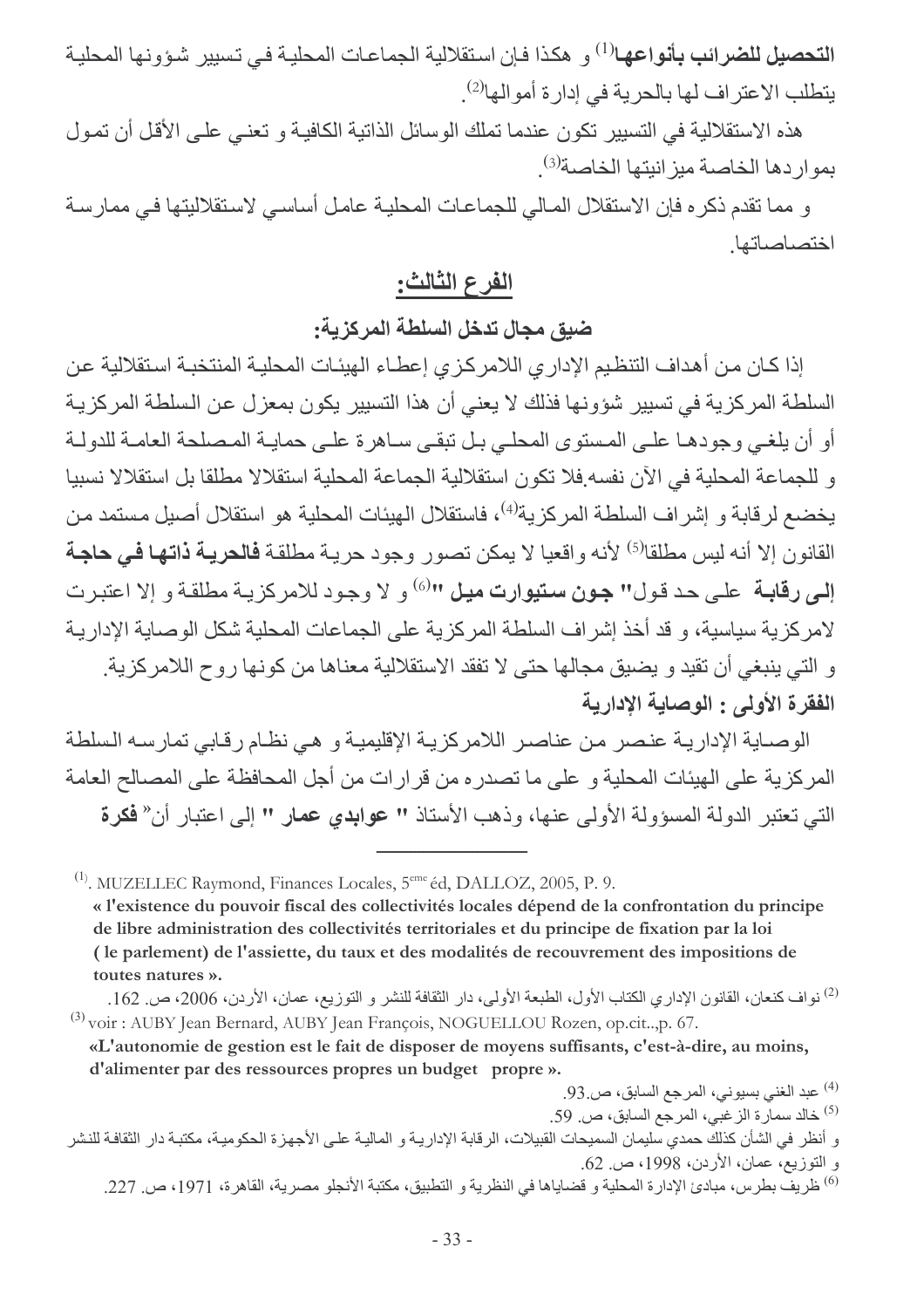الوصاية الإدارية تعتبر رابطة تنظيمية إدارية تقوم بتحديد العلاقة القانونية بين السلطات الإدارية المركزيــة الوصـيـة و بـين الموّسـسات و المنظمــات و الـهيئــات الإداريــة إقليميــا أو فنيــا فـي النظــام الإداري في الدولة »(1) .

و الوصاية الإدارية كذلك هي رقابة للسلطات المركزية على الهيئات اللامركزية تمارسها على ذات الهيئات اللامركزية أو على أشخاصها أو على أعمالها للتأكد من أن تصرفات و أعمال الهيئات اللامر كزية تتفق مع القوانين <sup>(2)</sup>. أما الأستاذ " **زين العابدين بركات "** فيعر فها بقولـه « **هي السلطات** الإدارية المحددة و الممنوحة بموجب القوانين النافذة للسلطة العامة الإدارية في النهج اللامركزي لمراقبة التصرفات الإدارية للسلطات العامة المحلية بهدف حمايـة المصلحة العامـة و المحليـة <sup>3)0</sup>. و لهذه الوصاية مبررات تستمد منها وجودها في النظام الإداري اللامركزي. الفقرة الثانية: مبررات الوصاية الإدارية

إن نظـام الإدارة المحليـة نشأ كوسـيلة لتحقيـق ديمقر اطيـة الإدارة المحليـة، و بمقتـضـاه يقـوم إلـي جانب الدولة هيئات محلية ذات كيان قانوني مستقل تضطلع بالوفاء بالحاجيات المحلية<sup>(4)</sup>، مما يقتضى بالضرورة قيام علاقة بينها و بين السلطة المركزية، و التي تعرف بالوصاية الإدارية التي تجد مبرراتها في :

أولا : احترام المشروعية

إذا كانت كل السلطات في الدولة مطالبة باحتر ام مبدأ المشر وعية فإنـه بالنسبة للجماعـات المحليـة يكون من باب أولى لما لها من اختصاصات و صلاحيات تقوم بها وفقا للقوانين و الأنظمة و اللوائح المعمول بها

ثانيا: تأكيد وحدة الدولة السياسية و الإدارية

بفضل وجود الوصاية الإدارية لا يكون هناك استقلال مطلق للجماعات المحلية يؤدي إلى تفتيت وحدة الدولة السياسية و الإدارية و هو ما يتطلب وجود رابطة دائمة بين السلطة المركزية و السلطة المحلية(5)

#### ثالثا: ضمان الكفاءة الإدارية

لا تكتفي الوصـاية بضمـان عمل الـهيئـات المحلية وفقا للقوانين بل تمتد إلـى منـع تعسفها في استعمـال سلطاتها و العمل بدرجة معينة من الكفاءة في تسيير المصالح المحلية، خاصـة في ظل نقص خبرة التسبير الدي المنتخبين

- نواف كنعان، المرجع السابق، ص. 163.  $^{(2)}$
- <sup>(3)</sup> زين العابدين بركات، مبادئ القانون الإداري، مطبعة رياض، دمشق، سوريا، 1978، ص<sub>. 97.</sub>
- <sup>(4)</sup> أحمد كمال أبو المجد، در اسات في نظم الإدار ة المحلية، مكتبة القاهر ة الحديثة، مصر ، 1968، ص. 105.

<sup>(5)</sup> أنظر في هذا مقطف خيرة، المرجع السابق، ص<sub>. 166.</sub> و كذلك بكر القبـاني، الرقابـة الإداريـة، دار النهضـة العربـة القـاهرة، طبعـة 1985، ص ص. 112- 113.

<sup>&</sup>lt;sup>(1)</sup> عوابدي عمار ، مبدأ تدرج فكرة السلطة الرئاسية، المؤسسة الوطنية للكتاب الجزائر ،1984، ص. 266.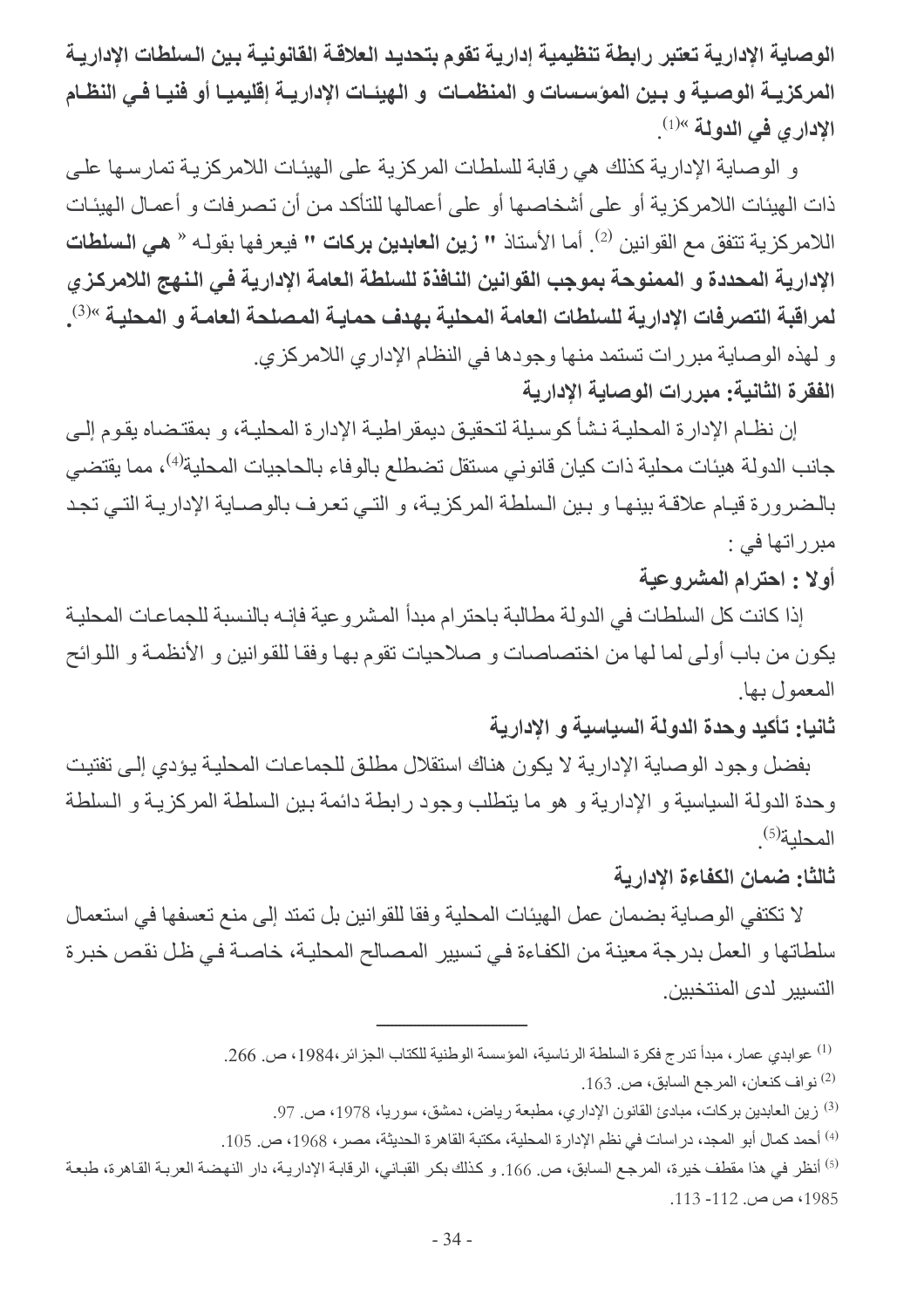الفقر ة الثالثة: التمييز بين الوصاية الادارية و الرقابة الرئاسية $^{(1)}$ 

تختلف الوصاية الإدارية عن الرقابة الرئاسية في نواحي عدة أهمها :

- الوصاية الإدارية لا تقرر إلا بنص صريح و في حدود هذا النص عكس الرقابـة الرئاسية التي لا يحتاج تقرير ها إلى نص خاص بل تفتر ض بقوة القانون.
- تحدث الرقابة الرئاسية بين طرفين هما الرئيس الإداري و المرؤوسين اللذين يتبعان شخصية معنوية واحدة هي شخصية الدولـة، و يخضعان لسلطة واحدة هي السلطة المركزيـة<sup>(2)</sup>، بينمـا نقع الوصابة الإدارية من جانب السلطة المركزية على هيئات مستقلة خارجة عنها هي الهيئات اللامر كزية المحلية، فتكون بذلك الوصاية بين شخصين معنويين مختلفين، شخصية الدولـة من جهة و الشخص المعنوي اللامركزي من جهة أخرى أي بين سلطتين مختلفتين.
- تختلف الرقابة الرئاسية عن الوصاية الإدارية في مدى الرقابة حيث تكون شاملة و عامة يتمتـع  $\overline{a}$ فيها الرئيس بسلطات واسعة من توجيه للأوامر و التعليمات و التعيين و الترقية و التعقيب على القرارات و غير ها بالنسبة للرقابة الرئاسية، عكس الوصاية الإدارية التي لا يترتب عليها حق توجيه الأوامر و التعليمـات، و لا حق تعديل قراراتهـا، لأن ذلك لا يتفق مـع استقلالية الهيئات المحلية
- الرقابة الرئاسية رقابة ملائمة و مشروعية في حين الوصاية الإدارية هي رقابة مشروعية. لا تتحمل سلطة الوصاية أي مسؤولية بشأن الأعمال الصادرة عن الهيئات اللامركزيـة عكس
- ما هو عليه الحال في الرقابة الرئاسية حيث يبقى الرئيس مسؤو لا عن أعمال المرؤوسين.

و قد ميز الأستاذ " VEDEL George" بين الرقابة الرئاسية و السلطة الوصائية و خلص إلى : « تظهـر الـسلطة الرئـاسـية بوجـود شـخص معنـوي وحيـد بحيـث تـنظم العلاقــة بـين الـرئيس و المروّوسين.

بينما تتطلب الوصاية الإدارية وجود أشخاص عامة أخرى إلى جانب الدولة فتنظم العلاقة بين الدولة الحارسة للمصلحة العامة الواسعة و الشاملة و هذه الأشخاص العامة الت*ى* لها مصالح خاصة <sup>3)</sup>.

> $^{(1)}$ أنظر في هذا نواف كنعان، المرجع السابق، ص ص. 167- 169. 96 . عبد الغني بسيوني، المرجع السابق، ص $\,$ 96.  $^{(2)}$

<sup>(3)</sup> VEDEL George, Droit Administratif, P U F, paris, 1978, p.643.

« Le pouvoir hiérarchique se déploie au sien d'une personne morale unique et met en œuvre des relations du chef à subordonnés, Le pouvoir de tutelle met en rapport l'Etat à d'autres personnes publiques et met en œuvre des relations entre l'Etat, gardien de l'intérêt général le plus large à ce titre contrôleur, et des personnes publiques ayant des intérêts propres ».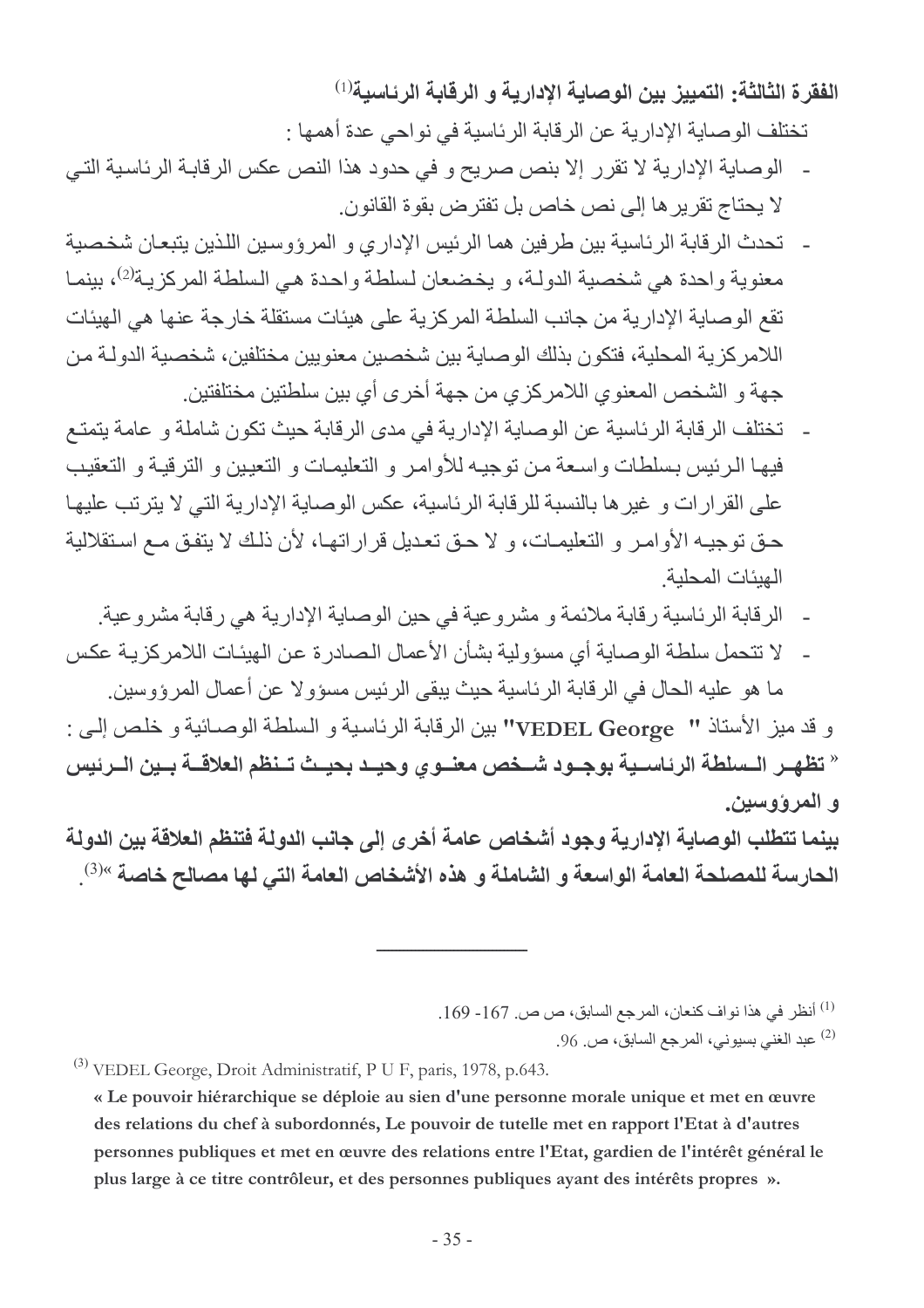الفقرة الرابعة : العلاقة بين الاستقلالية و الوصاية الإدارية

إن استقلالية الجماعات المحلية هي الأصل و الرقابة عليها هي الاستثناء و لمعرفة العلاقة بينهما من الضروري التطرق إلى نموذجين رئيسيين للرقابة<sup>(1)</sup>. أولا : النموذج الإنجليزي

نتمتع الهيئات المحلية في إنجلترا بسلطات واسعة و حرية كبيرة في التصرف و رقابة محدودة من جانب السلطة المركزية التي لا تقوم إلا بإشراف خفيف يتمثل في حقها في التفتيش للتأكد من مدى أداء الخدمات المحلية بكفاية عن طريق ممثلي الوزارات التي لها علاقة بالوحدات المحلية، كما يحق لها أن تباشر سلطات لائحية في بعض الأحيان لتنظيم بعض المصالح المحلية بنـاء علـى تصريح من البرلمان، هذا الأسلوب من الرقابة يضمن الاستقلالية المحلية إلى حد كبير نتيجة لضيق مجال تدخل السلطة المركزية.

ثانيا : النموذج الفرنسي

يقسم نظام الرقابة على الجماعات المحلية في فرنسا إلى قسمين، نموذج نقليدي للرقابة الوصـائية كان سائدا قبل سنة 1982 حيث كانت هذه الجماعات تخضع لوصـاية إداريـة شديدة و واسـعة تشمل الأعضاء و الأعمـال و المجـالس المنتخبـة ككـل مـن حـل و إيقـاف للمجـالس وحـق الإلغـاء و سـحب القرارات و حق التصديق و الحلول بالنسبة للأعمال.

هذه الوصاية المشددة جعلت الاستقلالية مفرغة من محتواها لصالح تبعية شبه مطلقة للسلطة المركزية، و قد اعتبر الفقيه " JEZE " أن « الوصاية مجرد قناع للسلطة الرئاسية »2).

أما النموذج الحديث و الذي جاء بعد صدور القانون 213 لسنة 1982 و المعدل بالقانون 82-632 المتضمن حقـوق و حريـات البلـديات، المحافظـات و الأقـاليم فإنــه يتـسم بإلغـاء الوصــاية الإداريــة و تعويضها برقابة قضائية<sup>(3)</sup> و رقابة الغرف الجهوية للمحاسبة ( Les chambres régionales des comptes ) فأصبحت القرارات التي تتخذها الهيئات المحلية كقاعدة أساسية نافذة بقوة القانون و لا تحتـاج إلـى الموافقـة و التـصديق مـن الـسلطـة المركزيـة إلا مـا تعلـق منهـا بـالقرارات التنظيميـة أو الفردية المتعلقة بالضبط الإداري أو ذات الطابع اللائحي و الصادرة عن المجالس المحلية من أجل تطبيق النصوص القانونية أو أي اتفاق أو عقد إداري أو امتياز متعلق بمرافق محلية أو قرارات

<sup>&</sup>lt;sup>(1)</sup> شيهوب مسعود، المجموعات المحلية بين الاستقلال و الرقابـة، المرجـع الـسابق، ص ص 124- 129. و عبد الغنـي بـسيوني، المرجع السابق، ص ص 95- 94.

<sup>&</sup>lt;sup>(2)</sup> شيهوب مسعود، المجموعات المحلية بين الاستقلال و الرقابة، المرجع السابق، ص<sub>. 127.</sub>

<sup>&</sup>lt;sup>(3)</sup> أنظر بإسهاب زكي النجار ، المرجع السابق، ص ص<sub>. 144</sub>- 149.

voir aussi: J O F du 03 mars 1982, p. 730. et : J O F du 06 mars 1982, p. 779.

et AUBY Jean Bernard, AUBY Jean François, NOGUELLOU Rozen, op.cit.,p p. 304-306.

و كذلك المواد: 4،3، 17، 21، 22 المنعلقة بالبلديات و المواد : 47، 48، 43 المنعلقة بالمحافظات و المواد : 69، 70 المنعلقة بالأقاليم .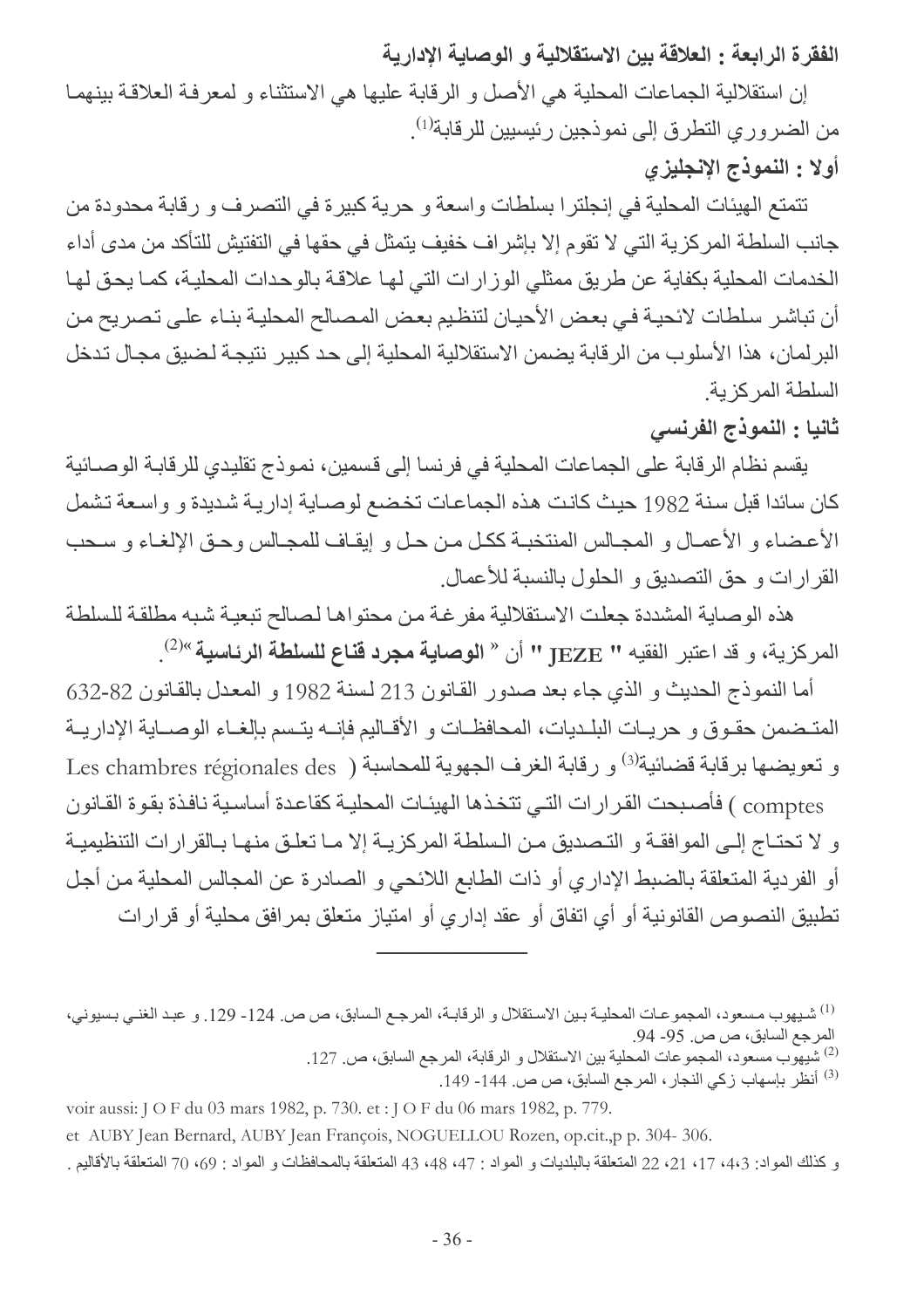النعيين و الترقيــة و العقوبــات التــى تحــال إلــى مفــوض الدولـــة ( المحــافظ ) أو نائبــه الـذي يفحـص مشرو عيتها فإذا وجد أنهـا معيبة بحيل الأمر إلـى المحكمـة الإداريـة حيث نصت المـادة 30 مـن الفقرة السابعة من القانون 82 -23 الذي يعدل القانون رقم 82-213 السابق الذكر على « معثل الدولة في المحافظة أو الإقليم يحيل القرارات و الأعمال المشار إليها في الفقرة الثانية من المـادة الـسابقة، إذا رأى أنها غير مشروعة إلى المحكمة الإدارية خلال شهرين من تاريخ تحويلها إليه <sup>1)»</sup>.وفقا للقواعد العامة لدعوى الإلغاء و التي لا توقف التنفيذ كقاعدة عامة إلا إذا رأى مفوض الدولـة أن ذلك يؤدي إلى نتائج غير مقبو لة فله حق طلب و قف التنفيذ من المحكمـة الإدار بـة و بـجب أن يستند إلـى أسباب حادة

ومما نقدم يظهر أن الوصاية الإدارية تحد من الاستقلالية فحتى و لـو كـان من الضروري تدخل السلطة المركزية من أجل ضمان وحدة الدولة إلا أنه ينبغي ألا يكون هذا التدخل من الشدة بما يجعل الهيئات اللامركزية المحلية تفقد حريتها في العمل و يقضى على الغرض من إنشائها<sup>(2)</sup>، فلا بد أن يكون مجال تدخل السلطة المر كز يـة محدودا جدا فتكون العلاقـة أشر افا تصان بـه المصـالح الحيويـة و المصلحة العامة للدولة من جهة و عدم المساس باستقلال الهيئات المحلية من جهة أخرى. فكلما ضاق مجال الوصـاية زادت استقلالية الهيئـات المحليـة و التـي هـي أسـاس نظـام اللامركزيـة الإداريـة و بدو نـهـا لا بمكن القو ل بو جو دها<sup>(3)</sup> ٍ

و بعد در استنا لضيق مجال تدخل السلطة المركزية نكون قد بينـا أهم الأسس التـى تقوم عليهـا استقلالية الجماعات المحلية، و هو ما يقودنـا إلـى در اسـة مـدى تكريس هذه الأسس فـي النـصوص الرسمية الجزائرية و ذلك ما سنتناوله في المبحث الذي يلي.

(1) article 3 alinea 7 de la loi 82- 623 du 22 juillet 1982.

<sup>«</sup> Le représentant de l'Etat dans le département ou dans la région déférer au tribunal administratif les actes mentionnés au paragraphe 2 de l'article précédant qu'il estime contraire à la légalité dans les deux mois suivants leur transmission ».

مدى سليمان السميحات القبيلات، المرجع السابق، ص. 63.  $\sim$  . <sup>(3)</sup> محمد مطلق الذنيبات، الوجيز في القانون الإداري، الطبعة الأولى، الدار الدولية العلمية للنشر و التوزيع، عمان الأردن، 2003، ص. 92.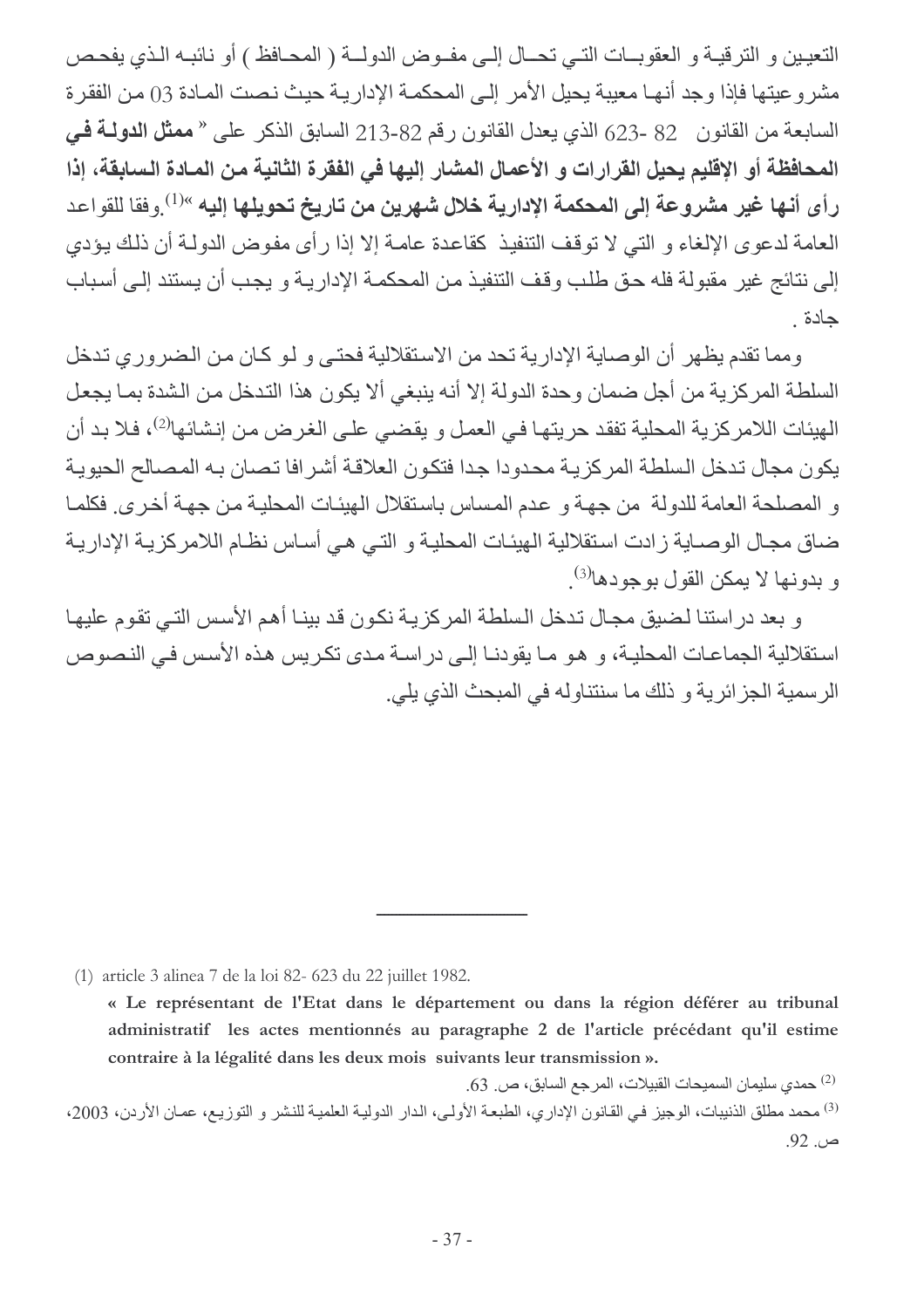# المبحث الثاني:

تكريس الاستقلالية في التشريع الجزائري:

بعدما تطريقنا في المبحث الأول إلى الأسس التي تقوم عليها استقلالية الجماعات المحلية المتعلقة منها بالوجود المادي لهذه الجماعات و كذلك المتعلقة بممارسة نشاطاتها ندرس في هذا المبحث مدى تكريس و اعتمـاد هذه الأسس النظريـة فـى مختلـف المواثيـق و النـصوص القانونيـة الرسـمية للدولـة الجزائرية من مرحلة الأحادية إلى مرحلة التعددية الحزبية من أجل إظهار مكانـة هذه الاستقلالية قبل و بعد التحول السياسي الذي عرفتـه الجزائر بعد اعتمـاد التعدديـة الـسياسية<sup>(1)</sup> فنبـين أسس و مظـاهر الاستقلالية من خلال دراسة المواثيق و الدساتير الجزائرية ( المطلب الأول ) ثم من خلال قوانين البلدية و الولاية و قوانين أخرى متعلقة بها كقوانين الانتخاب ( المطلب الثاني ).

# المطلب الأول:

تكريس الاستقلالية في المواثيق و الدساتير:

تعتبر المواثيق في دول العالم الثالث الأداة التي تستعملها السلطة الحاكمة من أجل إيجاد مبررات لـسياستها و تجعـل منهـا مر اتـب سـامية يظهـر ٍ فيهـا الاتجـاه الإيـديو لوجـى للدولــة أمــا الدســاتير ٍ فتعـد النشريعات السامية في الدولة و فيها تتحدد طبيعة النظام السياسي المتبع و التنظيم الإداري المعتمد و مـن خـلال در اسـتنا لأسـس الاسـتقلالية فـي هـذه المواثيـق ( ا**لفـرع الأول )** و كـذلك فـي الدســاتير ( ا**لفرع الثاني )** يظهر مدى تكريس استقلالية الجماعات المحلية فيها .

# الفرع الأول:

### في المواثيق:

عرفت الجزائر عدة مواثيق رسمية خاصة و أنها تبنت نظاما سياسيا أحاديا في ظل نهج اشتراكي فكيف عالجت هذه المواثيق استقلالية الجماعات المحلية بعد تبنى اللامر كزية كتنظيم إدارى للجزائر . الفقرة الأولى : في المواثيق العامة

من المواثيق العامة التي عالجت نظام اللامركزية الإدارية و منه استقلالية الجماعات المحلية و لـو باحتشام مبثاق الجز ائر لسنة 1964 و المبثاق الوطني لسنة 1976 و تعديله في سنة 1986. أولا: في ميثاق الجزائر لسنة 1964

أكد ميثاق الجزائر الصادر في أفريل 1964 على ضرورة إعطاء المجموعات المحلية سلطات حقيقة<sup>(2)</sup> باعتبار ها قاعدة التنظيم السياسي و الاقتصادي و الاجتماعي للبلاد و لها وظائف إدارية

<sup>&</sup>lt;sup>(1)</sup> تم تكريس نظام التعددية الحزبية في الجز ائر بموجب دستور 1989 في المـادة 40 منـه و بـأكثر وضـوح فـي المـادة 42 من دستور 1996. و كذلك في القانون 89-11 المؤرخ في 7/07/05 المتعلق بالجمعيات ذات الطابع السياسي، ج ر ، العدد 27 لسنة 1989. <sup>(2)</sup> جاء في هذا الميثاق: إ**ن الخيار الاشتراكي و السير المنسجم للتسيير الذاتي و ضروررة أعطـاء الجماعـات المحليـة سلطات تتطلب** مراجعة إدارية جذرية تجعل من مجلس الحوز ( البلدية ) قاعدة التنظيم السياسي و الاقتصادي و الاجتماعية للبلاد...) مبثاق الجزائر ، المطبعة الوطنية للكتاب، ص. 117.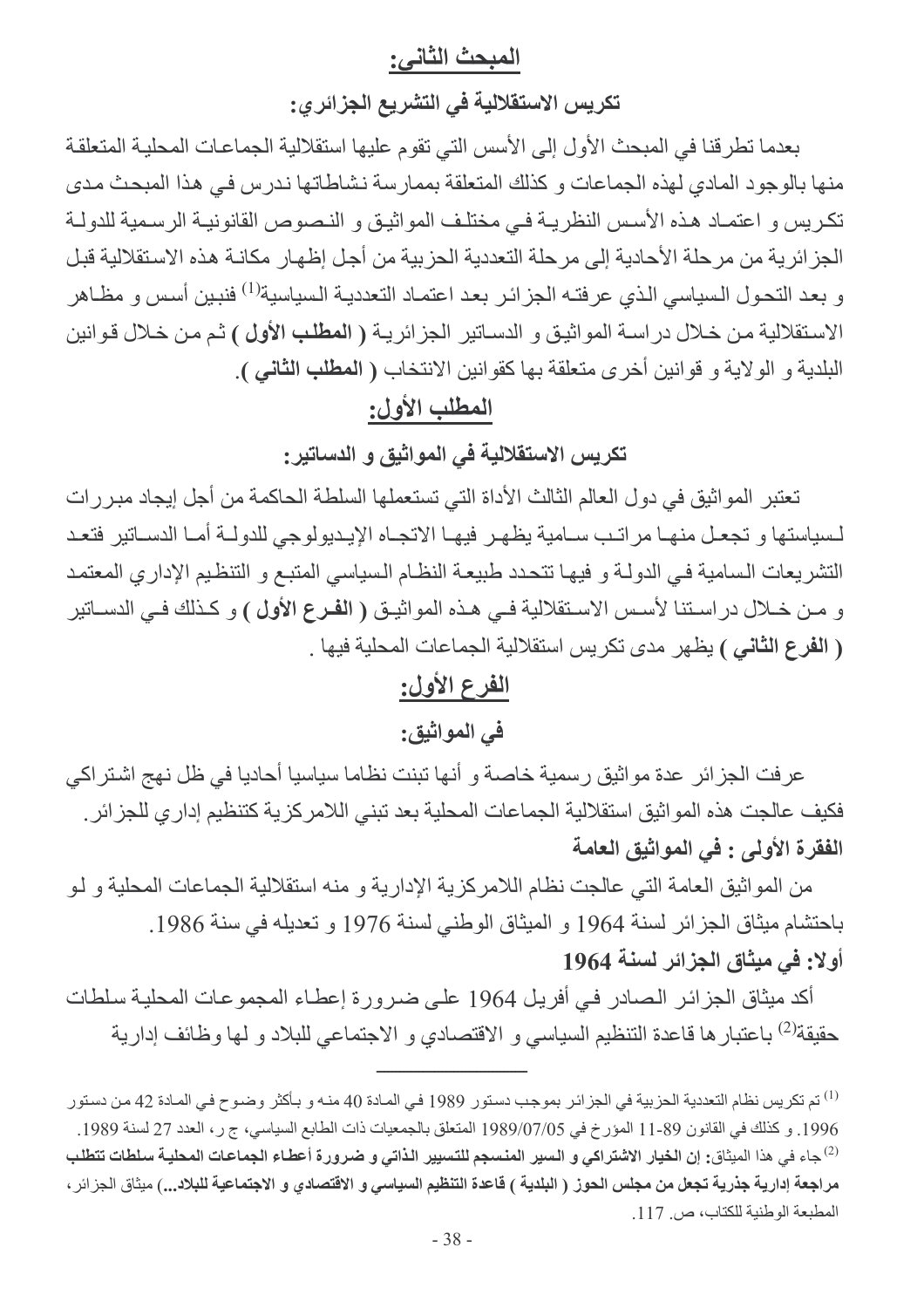اجتماعية و ثقافية و تزويدها بهذه السلطات يسمح لها بتوجيه التطور الاقتصادي و باستخدام جزء من الدخل الذي تحققه من أجل إشباع الحاجات المحلية و من أجل القيام بهذه المهام نص الميثاق على إيجاد مجلس بلدي يمثل فيه المواطنون و المنتجون يتولى مهمة التعبير عن قضايا و مهام البناء في أراضي البلديـة و لكن فـي ظل توجيهـات الحزب، و منـه تظهر و لـو بشكل مقتضب بعض مظـاهر الاستقلالية كالاعتراف بالاختصاصات المحلية و بعض صور الاستقلال المالي ( استخدام جزء من الدخل ) و الوجود المادي للبلدية كقاعدة للتنظيم السياسي و الاقتصادي في حين أغفل مبدأ هام و هو الانتخاب و أشار فقط إلى تمثيل المواطنين و المنتجين في التنظيم البلدي<sup>(1)</sup>

## ثانيا: في الميثاق الوطني لسنة 1976

يعتبر الميثاق الوطني لسنة 1976 نصا سياسيا ذو طابع إيديولوجي يتضمن المحاور الكبرى لبناء مجتمع اشتراكي من خلال توضيح إيديولوجية النظام و أهدافه<sup>(2)</sup> و هو المصدر الأساسي لسياسة الأمة<sup>(3)</sup> عالج نظام اللامركزية في الباب الثاني منه المعنون بـ ( ا**لحزب و الدولة )** أكد فيه على بعض أسس استقلالية الجماعات المحلية و منها :

1- الأسس المرتبطة بالوجود المادي

- الاعتـراف بـالوجود المــادي للجماعـات المحليــة ( ا**لبلـديات و الولايــات )** و اعتبار هــا الجهــاز القاعدي للبناء الوطني و الخلايا القاعدية للتخطيط

- انتخاب أعضاء المجالس الشعبية و الولائية بالاقتراع العام المباشر و السري إذ جاء في هذا الميثاق « ... الإعراب عن سياسة اللامركزية و إبرازها للواقع تعود إلى المجالس الشعبية للبلديات و الولايات المنتخبة عن طريق الاقتراع العام <sup>4)4)</sup>

#### 2- الأسس المرتبطة بممارسة النشاط

أكدت أحكـام هذا المبِثـاق علـى بعض الأسس المرتبطــة بممارســة الجماعـات المحليــة لنشاطها  $(5)$ منها $(5)$ .

- الاعتراف بوجود اختصاصات محلية تشمل ميادين اجتماعية و اقتصادية و ثقافية تطبيق لمبدأ الاختصاص العام

ـ سلطة اتخاذ القرارات : حيث جاء في أحكامه « ينبغي للامركزية أن تخول للبلديات و الولايات كامل الصلاحيات للنظر في كل المشاكل ذات المصلحة المحلية أو الجهوية <sup>»</sup> كما أكد على أن حق البت في كل الميادين المندرجة في إطار اللامركزية يعود إلى المجالس الشعبية للبلديات و الولايات.

<sup>(1)</sup> أنظر في هذا محيو أحمد، المرجع السابق، ص<sub>-</sub> 182. و كذلك بعلي محمد الصغير ، المرجع السابق، ص<sub>-</sub> 40 .

<sup>(2)</sup> بوالشعير سعيد، النظام السياسي الجزائري، الطبعة الثانية، دار الهدى، الجزائر، 1993، ص. 108.

<sup>(4)</sup> الميثاق الوطني لسنة 1976، كتاب صادر عن حزب جبهة التحرير الوطني، مصلحة الطباعة، م ت و، الجزائر 1976، ص. 86. <sup>(5)</sup> الميثاق الوطني لسنة 1976، المرجع السابق، ص. 86.

<sup>&</sup>lt;sup>(3)</sup> جاء في هذا الميثـاق <sup>«</sup> ا**لميثـاق الـوطني هو المصدر الأعلـي لـسياسة الأمـة و لقـوانين الدولـة <sup>»</sup> المـادة الأولـي مـن الأمـر 76-57** المؤرخ في 07/6/07/05 المتضمن نشر الميثاق الوطني.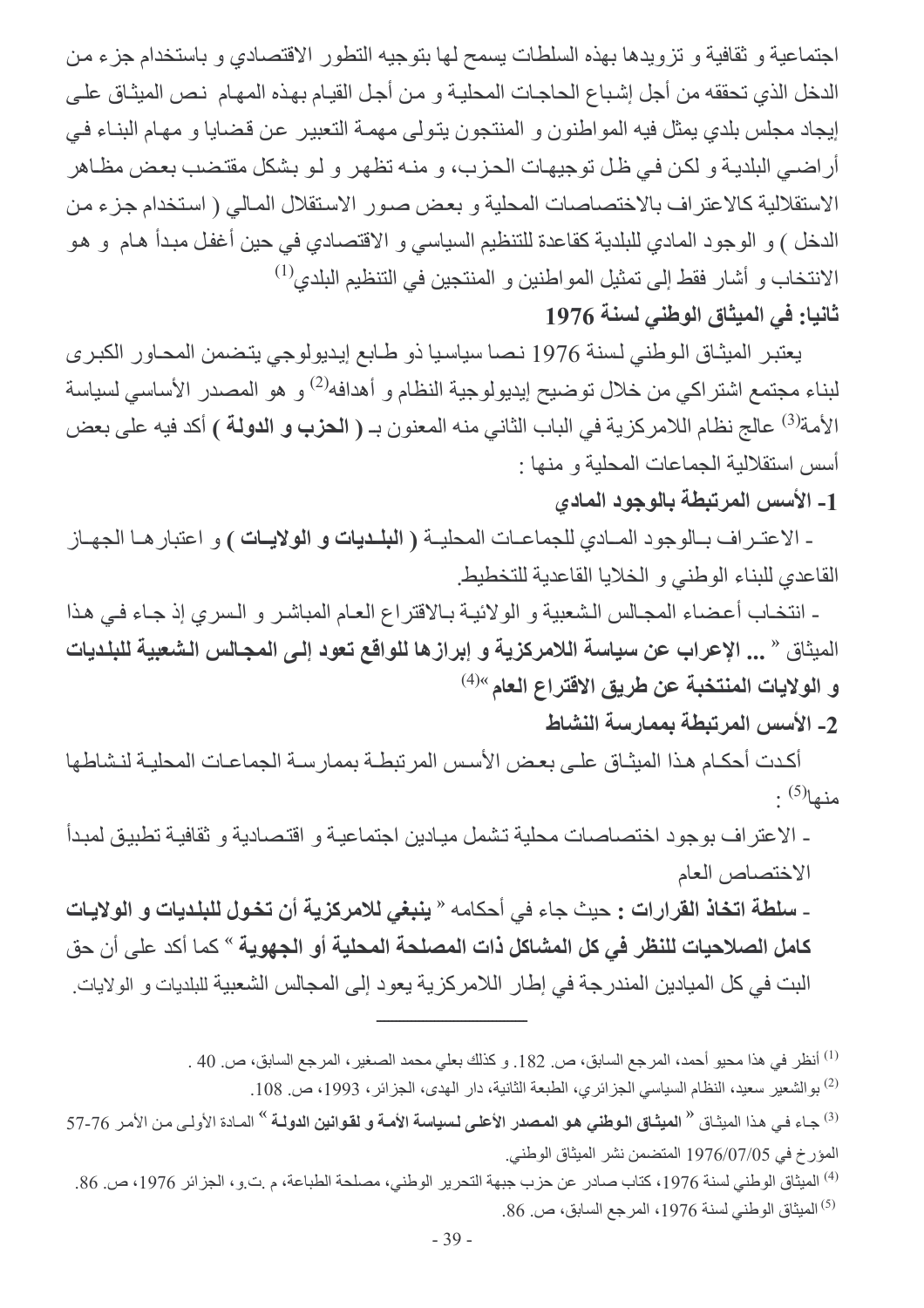ـ الإمكانيات المالية: تؤكد أحكام هذا الميثـاق علـى ضـرورة تـوفر الإمكانيـات الماليـة للمجموعـات المحليــة مــن خــلال إصــلاح نظــام الــضرائب لتحويـل بعـض مـدا خيـل الــضريبة إلــى البلـديات و الو لابات $^{(1)}$ 

إن أهم ما يمكن ملاحظته هو وجود أسس نظرية للاستقلالية في أحكام هذا الميثاق مع حمله للكثير من التناقضات كتأكيده على وحدة الدولـة و مكانـة الحزب السامية و ضـرورة تـولى أعضاء قيـادة الحزب المهام الحساسة في الدولة من جهة و من جهة أخرى ينـادي بفصل أجهزة الحزب عن الدولـة " تع*مـل* أجهـزـة الحـزب و الدولــة علـي إطــارين منفـصلين و لا يجـوـز بــأي حـال مـن الأحـوال أن يحـل ا**لحزب محل الأجهزة الإدارية** »<sup>(2)</sup> كما أن سلطة البت في المسائل المحلية تبقى مستبعدة في ظل هيمنة الحزب إضافة إلى القيود التي ترد على الترشح للمجالس الشعبية مما يجرد الانتخاب من كونـه عـاملا للاستقلالية من أي معنى

ثالثا: في تعديل الميثاق الوطني لسنة 1986

تعرض مبثاق 1976 للتعديل من طرف لجنة وطنية و لجان فر عيـة من مناضلي الحزب لإعداد مشروع تمهيدي لـه و تـم عرضـه علـى اللجنـة المركزيـة للحزب ثـم إقراره بعد الاستفتاء عليـه يـوم 16 جـانفي 1986 <sup>(3)</sup> و قد جـاء فيـه " **ترتكـز سياسـة اللامركزيـة علـي توزيـع الـصلاحيات و المـهـام** حسب تقسيم منطقي للمسوولية داخل إطار وحدة الدولـة فعلى البلديات و الولايـات حل مشاكلها الخاصة بها، و على السلطة المركزية البت في كل القضايا ذات الأهمية الوطنية و من هنا ينبغي للامركزية أن تخول كامل الصلاحيات للنظر في كل المشاكل ذات المصلحة المحلية أو التي بالإمكان حلها و يجب أن تشمل هذه الصلاحيات الميادين الاجتماعية و الاقتصادية و الثقافية <sup>4)4</sup>.

و فيما يخص أسس الاستقلالية التي جاءت بهـا أحكـام هذا الميثـاق<sup>(5)</sup> فلـم تختلـف عن سـابقتها فـي ميثاق 1976 مع الإشارة إلى أن البلدية هي الإطار المفضل لعرض قضايا المواطنين، و الولاية همزة وصل بين البلدية و السلطة المركزية

و قد تضمن هذا الميثاق بعض أسس الاستقلالية نوردها كما يلي :

1- أسس مرتبطة بالوجود المادي للجماعات المحلية:

من بين هذه الأسس التي تضمنها الميثـاق تكريس الانتخـاب كوسبلة لاختيـار أعضـاء المجـالس الشعببة المحلبة البلدية و الولائية

- الميثاق الوطني لسنة 1976، المرجع السابق، ص. 87).  $^{\left(1\right)}$
- $\,$  الميثاق الوطني لسنة 1976، المرجع السابق، ص.  $\,$ .  $\,$ 
	- <sup>(3)</sup> بوالشعير سعيد، المرجع السابق، ص 109.
- <sup>(4)</sup> الميثاق الوطني لسنة 1986 ، كتاب منشور من طرف حزب جبهة التحرير الوطني، 1986، ص. 36.
	- (5) الميثاق الوطني لسنة 1986، المرجع السابق، ص ص 36- 37.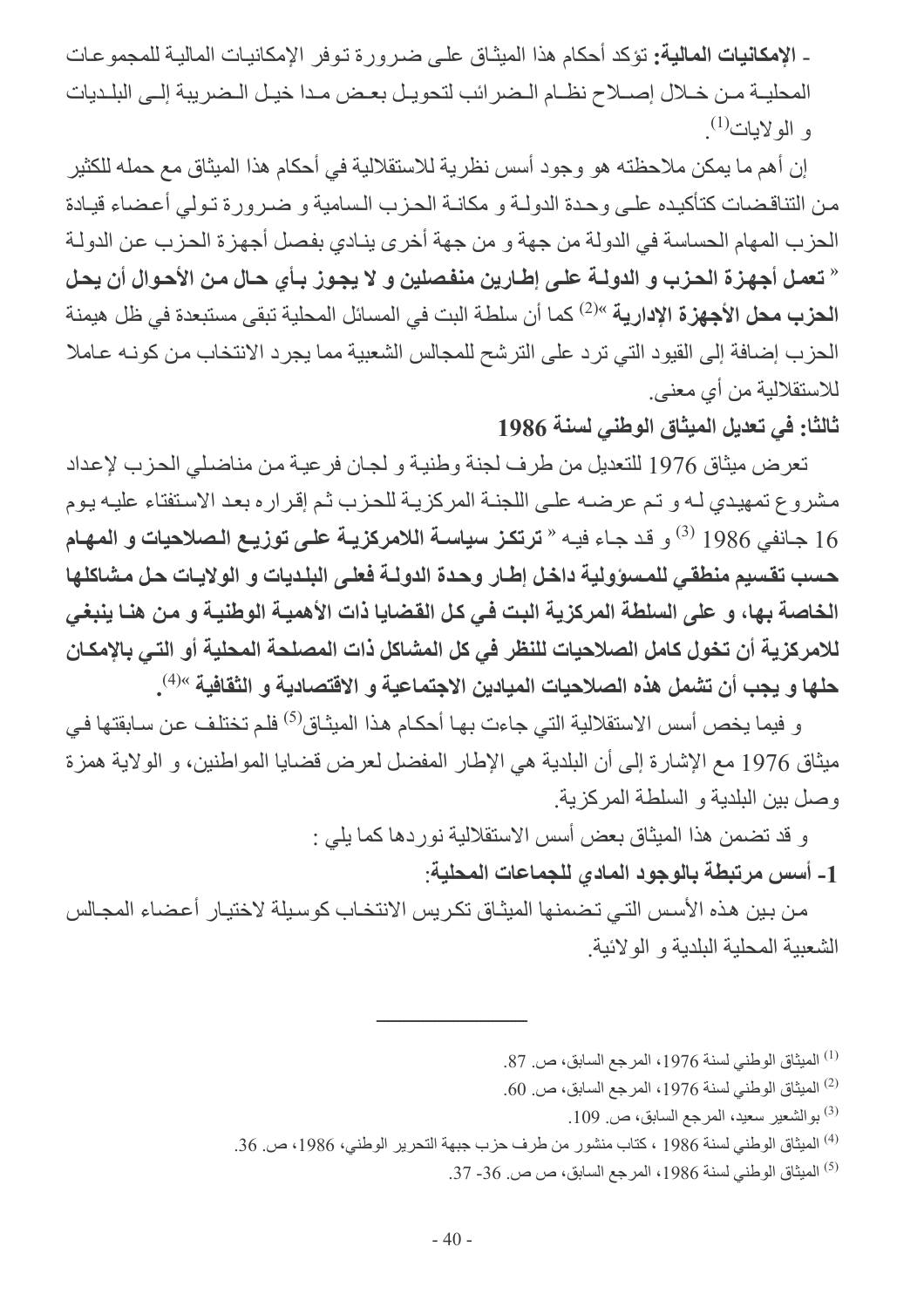2- الأسس المرتبطة بممارسة النشاط :تضمن هذا الميثاق بعض أنواع هذه الأسس و منها :

ـ التأكيد على وجود شؤون محلية واسعة تشمل الميادين الاجتماعية، الاقتصادية و الثقافية تتولاها الهبئات المحلبة

ـ التأكيد على سلطة البت و اتخاذ القرارات في الشؤون المحلية للمجالس المنتخبة .

و نلاحظ غياب الإشارة إلى الاستقلال المالي و الاكتفاء بالتأكيد على أن هدف اللامركزية هو منح الجماعات المحلية كل الوسائل التي تأهلها بقيام مهام التنمية في البلاد و هذا كانت معالجة الاستقلالية في بعض أسسها و إغفال الأسس الأخرى في كلا الميثاقين على اعتبار أن اللامركزية جاءت فقط للتقليص من البيروقراطية وأخطار المركزية و إعطـاء الأولويـة للحزب ممـا أدى إلـى طغيـان السيادة الحزبية بدل السيادة الشعبية

الفقرة الثانية: في مواثيق الإدارة المحلية

بعدما بينا أسس الاستقلالية التي تضمنتها المواثيق العامة سنحاول تبيين هذه الأسس من خلال دراسة المواثيق المتعلقة مباشرة بالإدارة المحلية و هي ميثاق البلدية و ميثاق الولاية .

### أولا : في ميثاق البلدية لسنة 1966

قبل التطرق إلى كيفية معالجة استقلالية البلدية في أحكام هذا الميثاق نشير إلى الوضعية المزرية لها غداة الاستقلال<sup>(1)</sup> فالتنظيم الإداري الذي ورثتـه الجزائر مر بأزمـة حـادة مثل أغلب المؤسسات الأخرى نتيجة مغادرة الموظفين الأوربيين و غياب إطارات جزائرية، و استمر العمل بالتشريعات الفرنسية بموجب الأمر 62-157 المؤرخ في 1962/12/31 الذي يتضمن سريان التشريع المعمول به في 1962/12/31 إلى أجل غير محدد<sup>(2)</sup>، و على أساس المبادئ النظرية التي جاء بها ميثاق الجزائر لسنة 1964 المتمثلة في إصلاح البلدية كقاعدة للتنظيمات السياسية، الاقتصادية و الاجتماعية للوطن ظهرت أول وثبقة متعلقة بالجماعات المحلية و هي ميثاق البلدية بعد أن صادق عليه مجلس الثورة في 28 أكتوبر 1966 و قد جـاء فـي مقدمتـه " أ**ن الـسلطة الثوريــة قد حققت هدفـها الأول المتمثـل فـي** الاستقلال و بقي عليها و بعد مرور أكثر من أربع سنوات أن تعمل لبناء الدولة بإيجاد مؤسساتها و وجود جماعات محلية <sup>3).</sup> .

> و قد نصت أحكام هذا الميثاق على بعض أسس الاستقلالية للبلدية نوجز ها فيما يلي: 1- فيما يتعلق بالوجود المادى للبلدية:

أشار الميثاق إلى كون البلدية أصغر جماعة محلية في القسم المعنون بـ « الأسس و المبادئ العامة " أما في القسم الثاني المعنون بـ " الهيئات المحلية " يؤكد أن البلدية هي الخليـة القاعديـة و هي الوحدة الأساسبة للدولة

.3) ميثاق البلدية كتيب صادر عن جبهة التحرير الوطني، 1966، ص. 3.

<sup>&</sup>lt;sup>(1)</sup> محيو أحمد، المرجع السابق، ص ص<sub>.</sub> 177- 178. و كذلك لباد ناصر ، المرجع السابق، ص<sub>. 168.</sub>

<sup>(2)</sup> أنظر ج ر، العدد 2 لسنة1963 .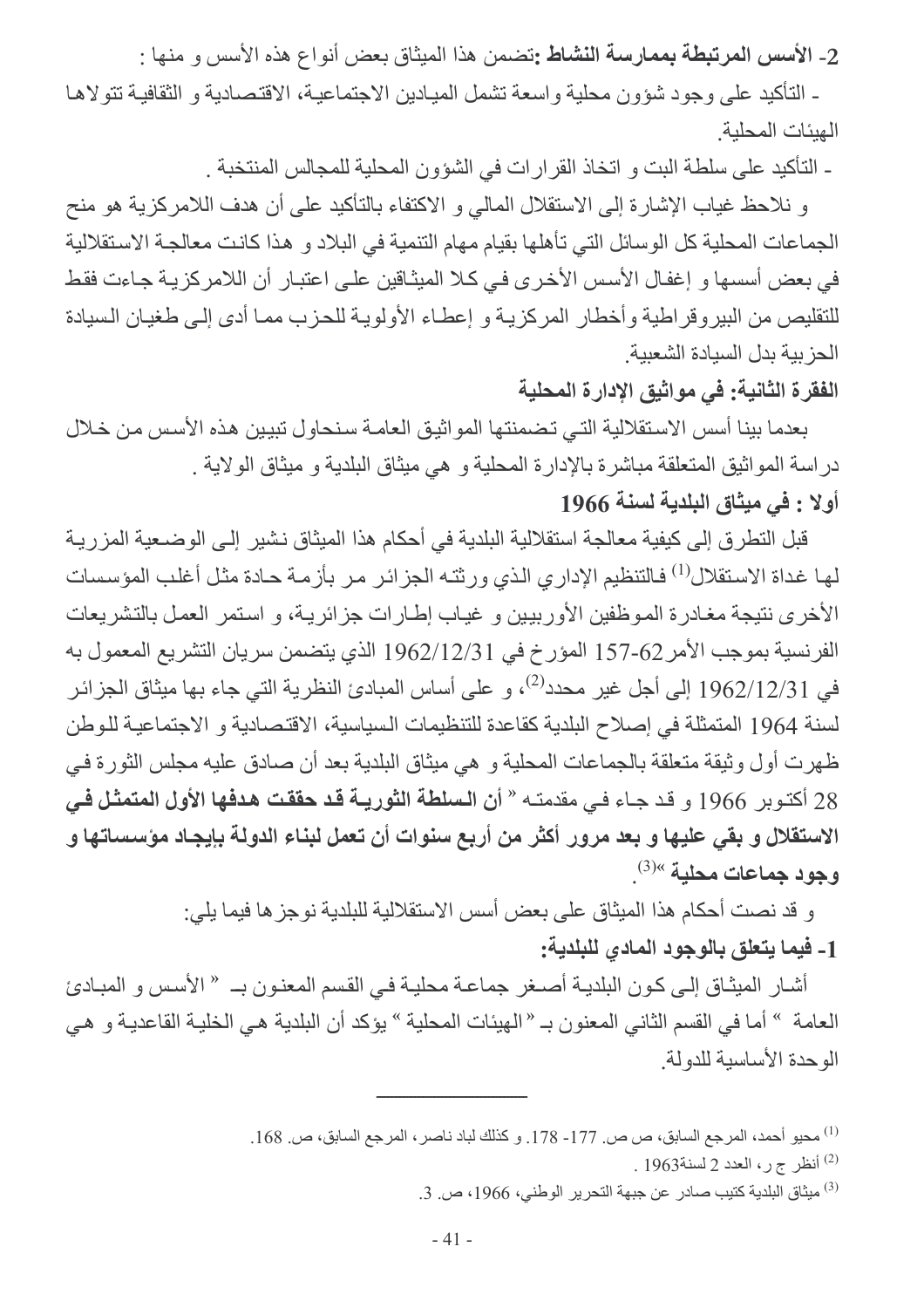نقر أحكام هذا الميثاق مبدأ الانتخاب السري العـام و المباشـر لأعضـاء هيئـات البلديـة و هذا فـي القسم الثالث منه تحت عنوان "مشكل الانتخابات ".

2- فَيما يتعلق بممارسة النشاط:

تضمنت أحكام ميثاق البلدية لسنة 1966 عدة أسس ترتبط باستقلالية البلدية كجماعة محلية من حبث ممار سة النشاط و منها :

- ـ الاعتراف بوجود شؤون و اختصاصات محلية إدارية و اجتماعية و اقتصادية و هذا في القسم الرابع من الميثـاق المعنـون بـ " الوظـائف المختلفـة للبلديـة " و الـذي جـاء فيـه " أ**نــه نظـر**ا لمشاركتها في العمل الثور ي الذي هو كل لا يتجزأ فإن البلديـة لهـا جميـع الاختصـاصـات فـي جميع الميادين <sup>»</sup>.
- سلطة اتخـاذ القرار : تـضمن هـذا المبِثـاق المبـدأ العـام المتعلـق بحريـة المجموعـات المحليـة و بسلطتها في اتخاذ القرارات الضرورية لتسبير الشؤون المحلية في القسم الثاني منه حيث نص على « الهيئات البلديــة تتخذ في نطـاق اختصاصاتها المقررات المفيدة دون أن تعرض الأمـر مـسبقا علـى سـلطة الدولــة و دون أن تتـدخل سـلطات الدولــة لتحـل محلهـا فـي اتخــاذ المقررات أو تعديلها و يجب أن لا تمـارس الرقابـة المـسموح بـهـا بكيفيـة غيـر متطابقـة مـع مفهوم اللامركزية »(1)
- الاستقلالية المالية : تضمن الميثاق في القسم الخامس منه و المعنون ب " المالية المحلية " على  $\sim$ أن الوضعية المالية للبلديات مزرية و أن معظم عائداتها تعود إلى الدولـة و عليـه ينبغي أن توجه إيراداتها بطريقة حسنة و أن تتمتـع باستقلالية ماليـة و ذمـة ماليـة مستقلة و أن تكـون لـهـا ميز انية و وسائل و إعانات حتى تتمكن من ممارسة مهامها<sup>(2)</sup>.

لكن بتأملات بسيطة لأحكام هذا الميثاق نلاحظ ورود جملة من التناقضات تجعل من أسس الاستقلالية السابقة عديمة الأثر فجعل الهدف الرئيسي للامركزية هو جعل البلدية خلية قاعدية للثورة و القاعدة التي يجد بها الحزب قوته و يستند عليها حتى يمارس دور التوجيه، التنشيط و المراقبة إضافة إلى إخضاع هيئات البلدية لتنفيذ ما يسطره الحزب، و هو ما ينافي حق المبادرة و حريـة اتخـاذ القرار، و جعل من الحزب كذلك من ينتقى و يختـار المترشـحين و يضـع القوائم بذلك، فيكون الـولاء للحزب نافيا للاستقلالية المتوخاة من اعتمـاد عمليـة الانتخـاب و هكذا يظهر فـي الميثـاق البلدى تردد فيمـا يخص الاستقلالية المحليـة رغم احتوائـه علـى بعض أسسها و قد جـاء فيـه " ... إن اللامركزيـة ا**لبلدية لا تعني نوعا من الاستقلال المحلي**" هذا التضبيق لمفهوم اللامر كزية بعود إلى طبيعة النظام السياسي في الجزائري آنذاك <sup>(3)</sup>.

<sup>(1)</sup> أنظر ميثـاق البلديـة، ص 15 , و كذلك شبيهو ب مسعو د، المجمو عـات المحليـة بـين الاستقلال و الر قابـة، المر جـع الـسابق، ص ص  $123 - 122$ <sup>(2)</sup> أنظر مقطف خيرة، المرجع السابق، ص<sub>. 43 .</sub> <sup>(3)</sup> أنظر بلعباس بلعباس، دور و صلاحيات رئيس المجلس الشعبي البلدي في القانون الجزائري، مذكرة ماجستير في القانون، فرع الإدارة و المالية، جامعة الجزائر، 2003، ص 42 .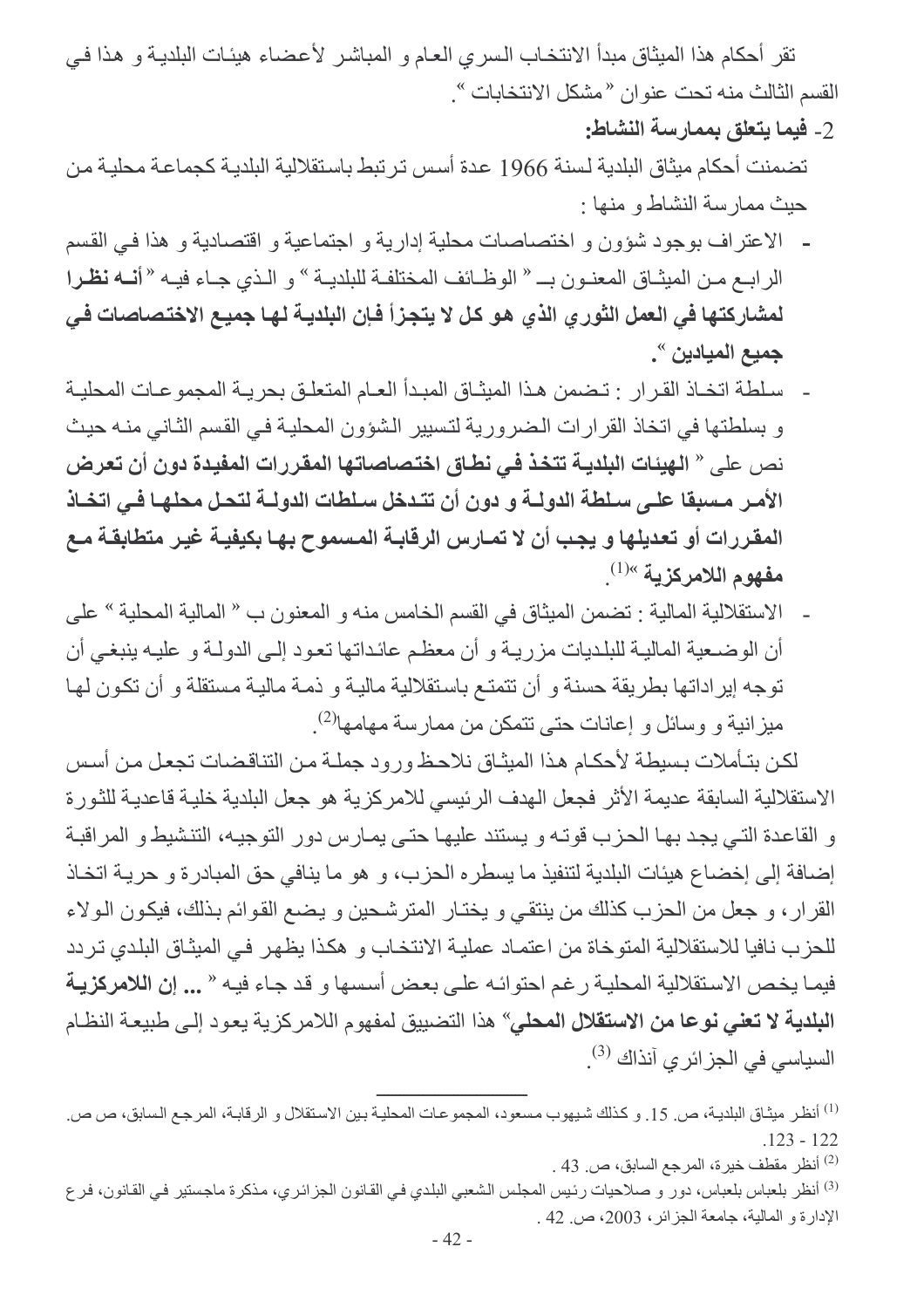ثانيا : في ميثاق الولاية لسنة 1969

قبل التطر ق إلى الكيفية التي عالج بها هذا الميثاق استقلالية الولاية كجماعة إقليمية يجب الوقوف علـى مـا ورثتـه الجزائر مـن أجهزة إداريـة مرتبطـة بالولايـة مـن الإدارـة الفرنـسية فقد ورئت جهـاز ا للمداولة هو المجلس العام ( Le conseil général ) و لجنة المحافظة ( La commission départementale ) و جهاز تنفذي هو ( Le préfet ) و رغم مغادرة الفرنسيين فإن الإطار القانوني لها بقى قائما بموجب الأمر 62-157 سابق الذكر وقد اتخذت عدة تدابير لتدعيم سلطات المحافظ منها و إنشاء هيئات تمثيلية ( اللجان الجهوية للتدخل الاقتصادي و الاجتماعي ) و إجراء إصلاحات تنظيمية<sup>(1)</sup> على مستوى المحافظات حتى سنة 1969 تاريخ صدور ميثـاق الولايـة<sup>(2)</sup> الذي سندرس كيفية معالجته لاستقلالية الولاية كجماعة محلية

1- من حيث الوجود المادي للولاية كجماعة محلية :

- جاء في مضمون أحكام هذا الميثاق أن البلدية هي المؤسسة القاعديـة و الجماعـة اللامركزيـة الأولـى في الأمة و أن هناك جماعة أخرى لا يمكن تجاهلها و هي التي تمثل الاتصال بين الأمـة و البلديـة و هي العمالــة و التــي أطلـق عليهـا اصـطلاح الولايــة كمـا نـص كـذلك علـى أن الولايــة هـي جماعــة لامركزية(3).

- التأكيد على أن الانتخاب هو الوسيلة المتبعة في اختيار أعضاء المجالس الشعبية الولائية حيث جاء في الميثاق " إن تسبير شوون الولاية من قبل الممثلين الحقيقيين لسكان الولاية نـاتج عن التطبيق الفعلى لمبادئ الديمقراطية الشعبية غير المنفصلة و المرتبطة بثورتنا التي ينشأ عنها حق السكان في تعيين ممثليهم الذين يعهدون إليهم بتسيير شوونهم الخاصة '''<sup>(4)</sup>.

و يتأكد ذلك أكثـر عنـدما نـص علـى أن " المجلس هـو عبـارة عن المشاركة الشعبية الكاملـة بالاقتراع العام و المباشر و يجب أن يكون أعضاؤه الممثلين الحقيقيين للسكان ... "<sup>(5)</sup>. 2- من حيث ممارسة النشاط :

تضمن ميثـاق البلديــة بعـضـا مـن أسـس الاسـتقلالية المرتبطــة بممارســة الولايــة كجماعــة محليــة لنشاطها و أكد علي:

- وجود شؤون و اختصاصات محليـة إذ جـاء فـي أحكامـه " إ**ن توزيـع الـسلطة يعنـي قيـام الدولـة** بتحويـل بعـض الاختـصاصات التـى كانـت إلـى حـد الآن مـن اختـصاصاتها إلـى الولايــة <sup>06</sup> هـذه الإختصاصات تشهد توسعا كيبر ا اقتصاديا، اجتماعيا و ثقافيل

- <sup>(1)</sup> بوضياف عمار ، الوجيز في القانون الإداري، دار الريحانة، الجزائر ، ص. 111.
- . صدر ميثاق الولاية بموجب الأمر 69-38 المؤرخ في 22 ماي 1969 ، ج ر ،العدد 44 لسنة 1969 .
	- . 313 أنظر ميثاق الولاية، ج ر،العدد 44 لسنة 1969، ص ص. 512- 513.
		- (4) أنظر ميثاق الولاية ،ص 513.
		- (5) أنظر ميثاق الولاية، ص 514.
		- (6) أنظر ميثاق الولاية، ص 517.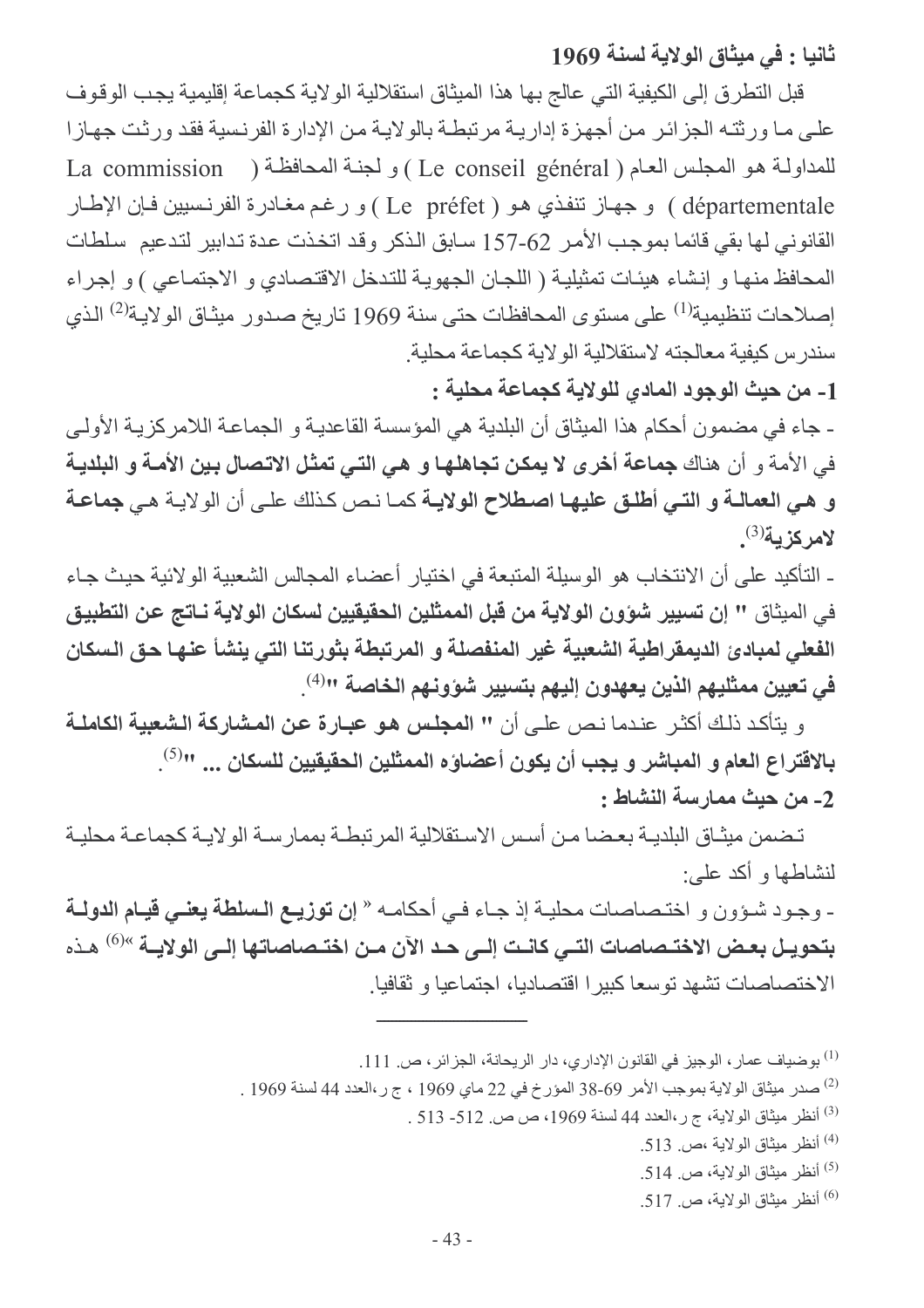ـ تأكيد المبدأ العـام المتعلـق بحريـة المجموعـات المحليـة و بسلطتها فـى اتخـاذ القرارات الـضرورية لتسبير الشؤون المحليـة حيـث نـص علـى « ا**لولايـة وحـدة لامركزيـة، وينـتج عـن ذلـك** أ**ن المجلـس** الـشعبي يتخـذ مـا يـراه صــالحا مـن قـرارات و تـدابير ... "و نـص كـذلك علـي أن " الولايــة جماعــة لامركزية و دائرة حائزة على السلطات المتفرعة للدولة تقوم بدورها على الوجه الكامل... <sup>1))</sup>. 3\_ من حيث الاستقلالية المالية :

تضمنت أحكام المبثاق على دراسة المجلس الشعبي الولائي للمبزانية و المصادقة عليها و على وجوب أن يكون للولايات إيرادات جديدة ملائمة لاختصاصاتها و أكثر مرونـة و أن تتخذ مبـادرات تسمح لها بتجهيز نفسها و أن يكون جهاز الضرائب المحلي ملائما لتوزيع المهام<sup>(2)</sup>.

و مما نقدم نقول أنه رغم وجود مظاهر لاستقلالية الولاية في الميثاق إلا أن أحكامه جاءت كذلك متناقضة فمن جهة يقر باللامركزية وأن الولاية هي وحدة لامركزية و على انتخاب أعضاء المجالس الشعبية الولائية و على الاختصاصات المحلية و التي هي أسس للاستقلالية إلا أنه من جهة أخرى يظهر واضعو هذه الأحكام متخوفين من استعمال كلمة استقلالية للولاية فاللامركزية على حسب تعبير هم « لا **تهدف** إلى أ**عط**اء أي ا**ستقلال للولاية لأن دولتنا هي دولة موحدة**»<sup>(3)</sup> و اللامركزيـة فـي أحكام هذا الميثاق هي مجرد تقنية ( moyen technique ) لتجسيد قرارات السلطة المركزية، فيعبر التنظيم الجديد للولاية في أحكام هذا الميثاق عن إرادة السلطة الثوريـة، إضـافة إلـى هيمنـة الحـزب و دوره التوجيهي و التخطيطي للولاية، و هو المسؤول الأول عن انتقاء و اختيار المترشحين للتمثيل في المجالس الشعبية الولائية<sup>(4)</sup>.

# الفرع الثاني:

## في الدساتير :

بعدما وضحنا مكانة الاستقلالية في المواثيق الرسمية نبحث في هذه الفقرة عن أسس هذه الاستقلالية في الدساتير إذ أن الدستور هو القانون الأساسي للدولـة يملك من الخصـائص التـي تـضـعه قي منزلة أعلى من غيره من القوانين<sup>(5)</sup> و على اعتبار أن الدستور هو الذي ينظم ممارسة السلطة فمن البديهي أن يتضمن بعض أسس الاستقلالية في الدول التي تعتمد على التنظيم الإداري اللامركزي فكيف عالجت الدساتير الجزائرية هذه الأسس قبل اعتمـاد نظـام التعدديـة السياسية ( ا**لفقرة الأولـى )** و بعد اعتماد نظام التعددية السياسية ( الفقرة الثانية ).

- $\cdot$ أنظر ميثاق الولاية، ص. 513.  $^{(1)}$
- (2) أنظر ميثاق الولاية، ص 517.
	- (3) أنظر ميثاق الولاية، ص 513.
	- (4) أنظر ميثاق الولاية، ص. 514.

<sup>(5)</sup> إسماعيل الغزال، القانون الدستوري و النظم السياسية، الطبعة الثانية، المؤسسة الجامعية للدراسات و النشر و التوزيع، بيروت، لبنان، 1989، ص. 28.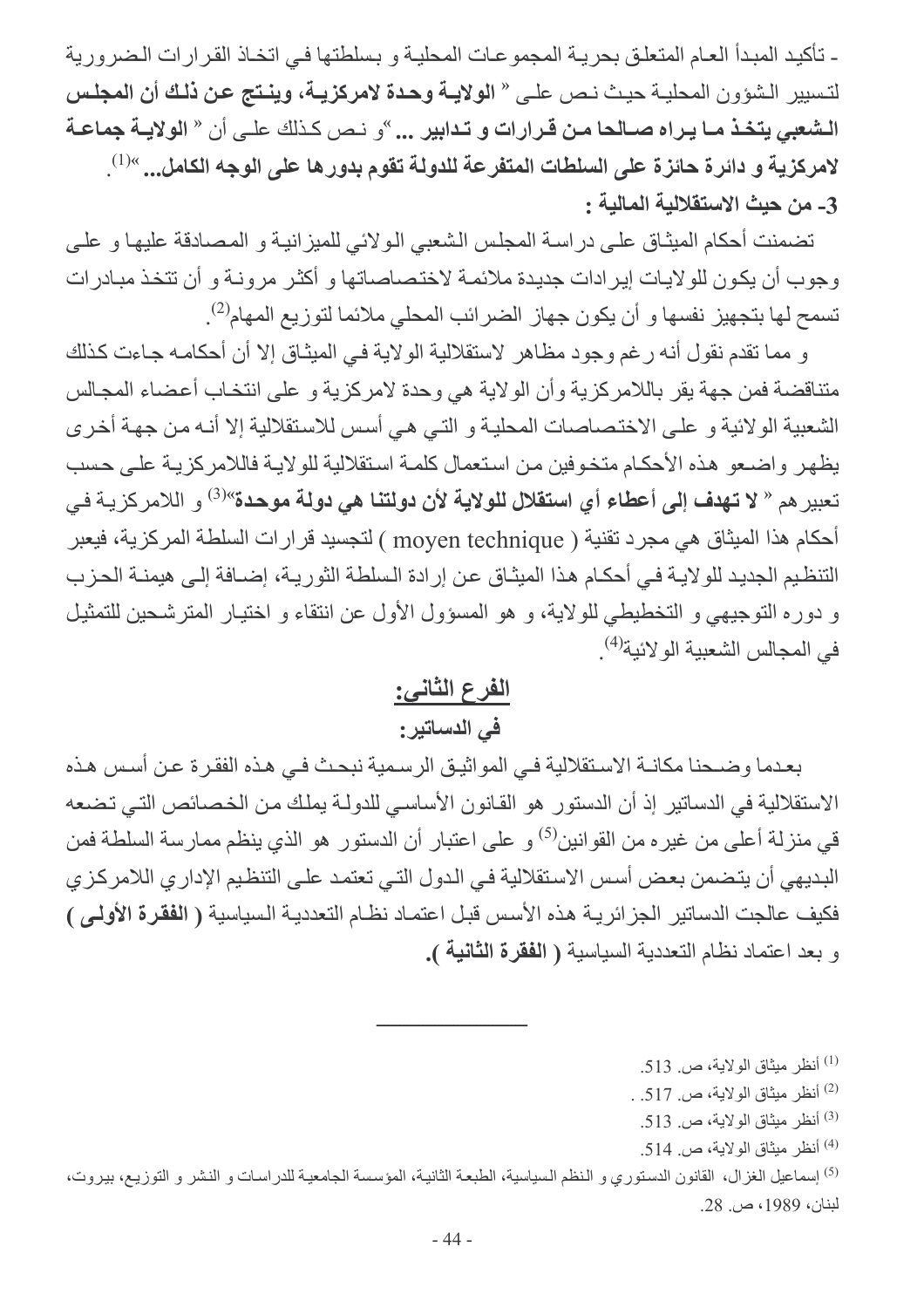الفقرة الأولى : قبل اعتماد نظام التعددية السياسية

انتهجت الجز ائر ٍ منذ الاستقلال إلى سنة 1989 توجهـا سياسيا اشتر اكيا بأحاديـة حز بيـة عر فت خلال هذه المرحلـة دسـتورين همـا دسـتور 1963 و دسـتور 1976 فكيـف تمـت معالجـة اسـتقلالية الجماعات المحلية فيهما؟

#### أولا: في دستور 1963:

يعتبر دستور 1963 أول دستور في تاريخ الجزائر المستقلة وكان دستور برنامج يغلب عليه الطابع الإيديولوجي إذ تبني الاختيار الاشتراكي و نظام الحزب الواحد رافضا بذلك التعدديـة و النظـام الحر<sup>(1)</sup> و قد كرس هذا الدستور وظيفة التخطيط و التوجيـه و المراقبـة للحزب و نفـي ضـمنيا مبدأ مشاركة الجماهير من خلال اعتبار تنظيم وبنية جبهة التحرير الوطني تقوم على قاعدة المركزية الديمقر اطية<sup>(2)</sup>، إلا أنـه لمـح و لـو بإشـارة خفيفـة إلـى فكـرة اللامركزيـة مـن خـلال المـادة التاسـعة منـه و التي جاء فيها " و تتكون الجمهورية الجزائرية من مجموعات إدارية يتولى القانون تحديد حقل امتدادها و اختصاصها تعتبر البلديـة أساسـا للمجموعـات المحليـة الترابيـة و الإداريـة و الاقتصـاديـة و الاجتماعية »

و إذا كان هذا الدستور يؤكد على أن الدولة الجزائرية دولة موحدة فإنـه يشير علـى أنهـا منظمـة فـى شكل جماعات إقليمية إدارية و اقتصادية واجتماعية تكون البلدية قاعدتها الأساسية و هو ما يمثل إشارة لتتظيم إداري لامركزي و بذلك كرس هذا الدستور الوجود المادي للبلدية كقاعدة أساسية يكون تحديد إقليمها من اختصاص القانون و هو ما يشكل ضمانة لاستقلاليتها من تدخل السلطة التنفيذيـة في تحدبد هذا الاقلبم

أما من حبث الاختصاصات المحلبة فقد أكدت المادة التاسعة من هذا الدستو رحلي الاختصاصات الاقتصادية و الاجتماعية و الإدارية و التي يحدد القانون مجال امتدادها.

و الملاحظ أن صياغة هذه المادة لا تعبر بوضوح عن مضمون اللامركزيـة فمصطلح الجمهوريـة له معنى سياسي أكثر منه قانوني عندما تشير إلى أن الجمهورية تتكون من مجموعات إدارية.

إضافة إلى عدم الإشارة إلى الكثير من أسس الاستقلالية في هذا الدستور كالانتخاب و الاستقلال المالبي .

<sup>(1)</sup> بوكرا إدريس، تطور المؤسسات الدستورية في الجزائر منذ الاستقلال من خلال الوثائق و النصوص الرسمية، القسم الأول، د م ج، 1994، ص. 45.

. أنظر ديباجة دستور 1963، ج ر، العدد 64 لسنة 1963 .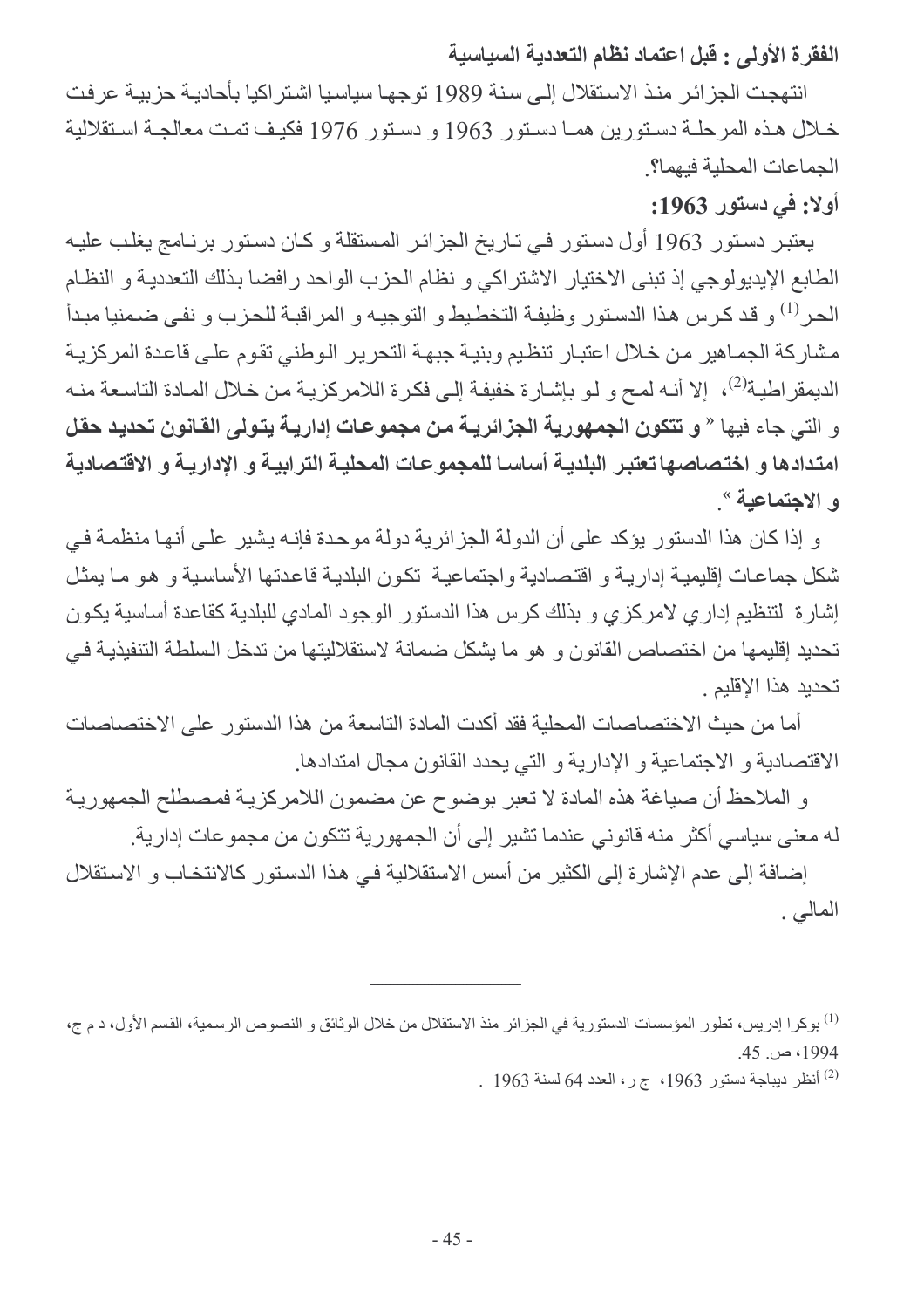$^{(1)}$ ثانیا: فی دستور 1976

جاء دستور 1976 بعد صدور الميثاق الوطني للسنة نفسها و يعد المصدر الأساسي لسياسة الأمــة و مرجعــا أساسـيا كـذلك لأي تأويـل لأحكــام هـذا الدسـتور<sup>(2)</sup>، فكــان مــن البـديهي أن يتـضمن اللامركزية كأساس للتنظيم الإداري فيعد بذلك أول دستور عالج اللامركزية في مواد متعددة و هي المواد 7 ، 8 و 9 في الفصل الأول المعنون بـ « الجمهورية » إضافة إلى المواد 34، 35 و 36 من الفصل الثاني المعنون بـ « الدولة » و قد احتوت هذه المواد على بعض أسس استقلالية الجماعات  $^{(3)}$ المحلية

1- التكريس الدستور يللولاية و البلدية كمجموعات إقليمية:

نص دستور 1976 في المادة 36 على أن « ا**لمجموعات الإقليمية هي الولاية و البلدية.** البلديــة هـي المجموعــة الإقليميــة، الـسياسيـة و الإداريــة و الاقتـصـاديـة و الاجتمـاعيــة و الثقافيــة فـي القاعدة

التنظيم الإقليمي و التقسيم الإداري للبلاد خاضعان للقانون ".

من خلال نص هذه المـادة فـإن الدسـتور قد أعطـي للبلديـة و الولايـة مركـزا قانونيـا باعتبار همـا جمـاعتين إقليميتين، و خاصـة البلديـة التـى اعتبر هـا مجموعـة قاعديـة و جعل مـن اختصـاص القـانون وحده تحديد الامتداد الإقليمي لكل منهمـا، فكل مـا يتعلق بـالتنظيم الإقليمـي و التقسيم الإداري يكون بقانون<sup>(4)</sup> و لا يوجد نص صريح يجيز للسلطة التنفيذيـة هذا الحق و هو مـا يعتبـر ضـمـانـة دسـتوريـة للاستقلالية من حيث الوجود المادي للجماعات المحلية.

2\_ الانتخاب كوسيلة لاختيار أعضاء المجالس الشعبية المحلية<sup>(5)</sup>:

أكدت أحكام هذا الدستور على أحد أهم دعائم و أسس الاستقلالية و هو الانتخاب، إذ يتم اختيار أعضاء المجالس الشعبية البلدية و الولائية و التي اعتبر هـا القاعدة الأساسية للامركزيـة و المؤسسة القاعدية للدولة، و قد نص على هذا المبدأ ( الانتخاب ) في البـاب الأول منـه المعنـون بـ « المبـادئ التـي تـنظم المجتمـع الجزائـري " ممـا يعنـي أن تـشكيل المجـالس المنتخبــة هـو مبـدأ أساسـي لتنظـيم المجتمع الجزائري فلا يكون للسلطة المركزية حق تعيين أعضاء هذه المجالس مما يشكل تدعيما لاستقلالبتها

.  $1976$  المادة 6 من دستور  $^{(2)}$ 

<sup>(3)</sup> لم يستعمل مصطلح جماعات محلية في هذا الدستور و إنما استعمل مصطلح مجموعات إقليمية<sub>.</sub>

(5) أنظر المادتين 8 و 34 من دستور 1976.

<sup>&</sup>lt;sup>(1)</sup> صدر هذا الدستور بموجب الأمر رقم 76–97 المؤرخ في 1976/11/22 يتضمن إصدار دستور الجمهورية الجز ائريـة الديمقر اطيـة الشعبية ،ج ر،العدد 94 لسنة 1976.

<sup>&</sup>lt;sup>(4)</sup> خولت المـادة 165 فقرة 11 من الدستور للمجلس الشعبي الوطني صـلاحية التشريع في مجـال التنظيم الإقليمـي والتقسيم الإداري للبلادر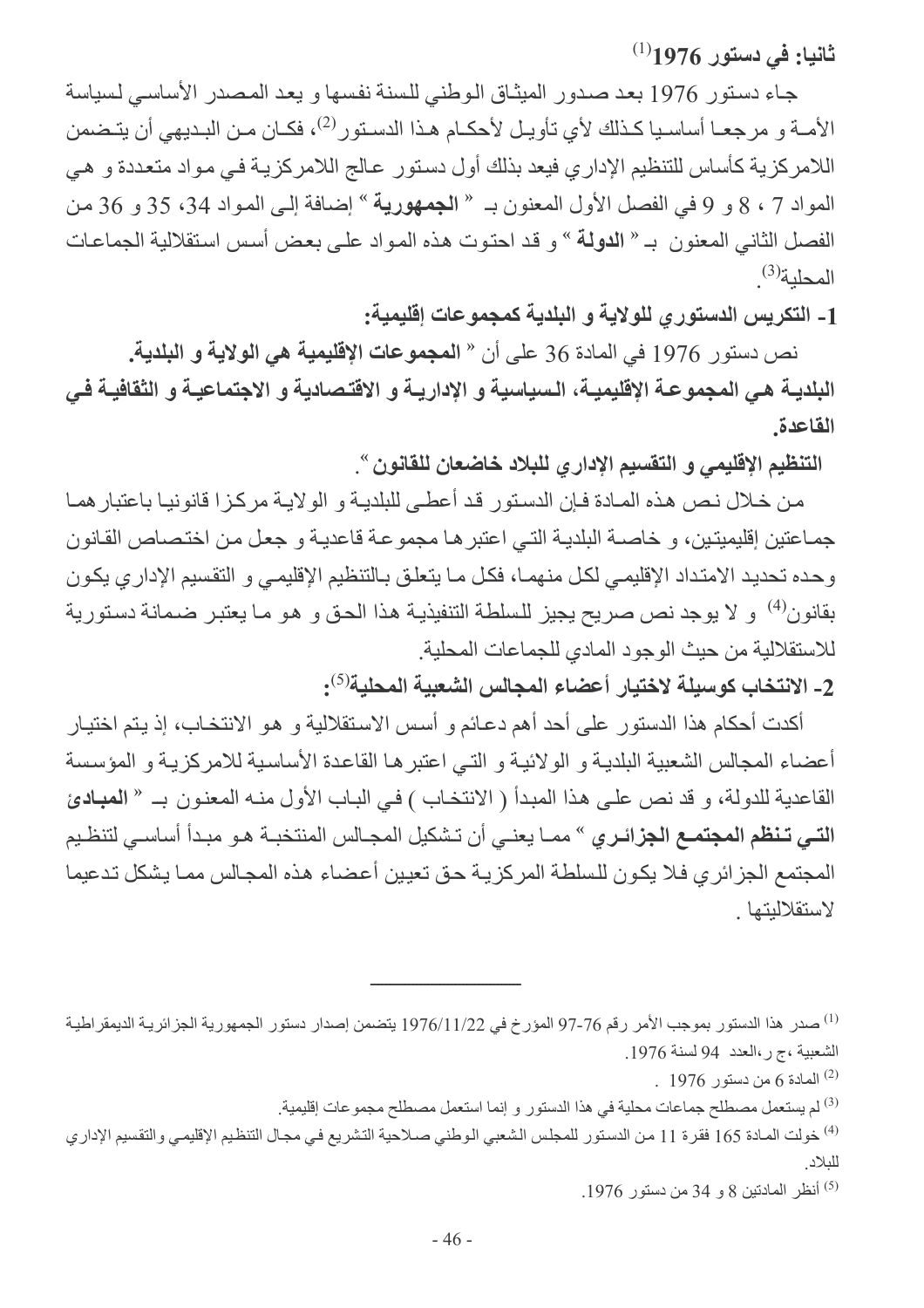3- الاقرار بوجود اختصاصات محلية :

مـن خــلال أحكــام المــادتين 35 و 36 يظهـر أن المؤسـس الدسـتوري قـد أقـر بوجـود مـصـالح و شـؤون محليـة تعـد مـن صـميم اختـصـاصـات المجموعـات الإقليميـة مـن خـلال المهـام و الوظـائف الإداريـة الاقتصـادية و الاجتماعيـة و الثقافيـة و التأكيد علـى مـنح هـذه المجموعـات الوسـائل البشرية و المالية من اجل التنمية<sup>(1).</sup>

ورغم ما تم ذكره من أسس الاستقلالية و التي وردت في مواد هذا الدستور، إلا أننا نسجل غياب الكثير من الأسس الأخر ي كالاعتر اف بالشخصية المعنوية و الاستقلال المـالـي للمجمو عـات الإقليميـة و عدم وجود أي إشارة إلى الحرية المحلية في ممارسة الاختصاصات المنوطة بها و المعترف بها دستوريا فلا يكفى مجرد الإقرار بوجود اختصاصات محلية بل يجب أن يستتبع ذلك بإعطاء حرية اتخاذ القرار ات فيما يخص ممار سة هذه الاختصاصات حتى يكون لها معنى في استقلاليتها، إضبافة إلى التأكيد على أن الأغلبية من أعضاء المجالس الشعبية المنتخبـة من العمـال و الفلاحين فـلا مجـال إذن لحريبة الترشح ممـا يفقد الانتخـاب دوره كعامـل مهم للاستقلالية و عمومـا فـإن دسـتور 1976 اسنقى صبياغة أحكامـه و نـصوصـه مـن أحكـام الميثـاق الـوطني الـذي يكـرس الـنهج الاشـتراكي<sup>(2)</sup> و الأحادية الحز بية و هيمنة الحز ب على المؤسسات الأخر ي ممـا يجعل الاستقلالية ر غم مظاهر هـا مستبعدة واقعيا رغم تعدد مواده المعالجة لمفهوم اللامر كزية الفقرة الثانية: بعد اعتماد نظام التعددية السياسية

عرفت الجزائر في نهاية الثمانينيات ظروفا اقتصادية و اجتماعية مزرية حيث فشل الحزب الواحد في مواجهة الصراعات الداخلية، و تفشِّي البيروقراطية الإدارية<sup>(3)</sup> إضافة إلى أزمـة اقتصـادية حادة نتيجة انخفاض أسعار النفط و انخفاض الناتج الداخلي الخام إلى 2.9 % بعدما كان 5.2% سنة 1988<sup>(4)</sup>، مما أدى إلى حدوث تحول سياسي و اقتصادي تخلت فيه الجز ائر عن الاختيار الاشتر اكي و الأحاديــة الـحز بيــة و التــى كانـت تعتبـر اختيـار ات لا ر جعـة فيهـا<sup>(5)</sup> و تبنـت النظــام الاقتـصـادي الـحـر و التعددية السياسية و تجسد ذلك في دستور 1989 الذي مثل حجر الأساس لبداية مرحلة جديدة و ليتم تأكيدها في المراجعة الدستورية لسنة 1996، فكيف تمت معالجة استقلالية الجماعات المحلية في هذين الدستورين؟.

نصت المادة 35 من دستور 1976 على <sup>«</sup> تعتمد سياسة اللامركزية على توزيع حكيم للصلاحيات و المهام حسب تقسيم منطق*ى* المسلم للمسوولية داخل إطار وحدة الدولة. تستهدف سياسة اللامركزية منح المجموعات الإقليمية الوسائل البشرية و المادية و المسوولية التي تو هلها للقيام بنفسها بمهام تنمية المنطقة التابعة لها كمجهود مكمل لما تقوم به الأمة <sup>»</sup>.

<sup>. 2)</sup> مقطف خيرة ، المرجع السابق، ص $\sim 17$  .

<sup>&</sup>lt;sup>(3)</sup> مقطف خيرة ، المرجع السابق، ص ص 18- 19.

<sup>&</sup>lt;sup>(4)</sup> عثامنة جياد ،الإصلاحات الإدارية و التعددية السياسية في الجزائر من 1990 إلى 1992 ، رسالة ماجستير ، معهد العلوم السياسية و العلاقات الدولية ، جامعة الجز ائر ، 1996، ص. 121.

<sup>&</sup>lt;sup>(5)</sup> أنظر الميثاق الوطني لسنة 1976، الباب الأول- بنـاء المجتمـع الاشتراكي- ، المرجـع السابق، ص ص 23- 39. و المـادة 10 من دستور 1976.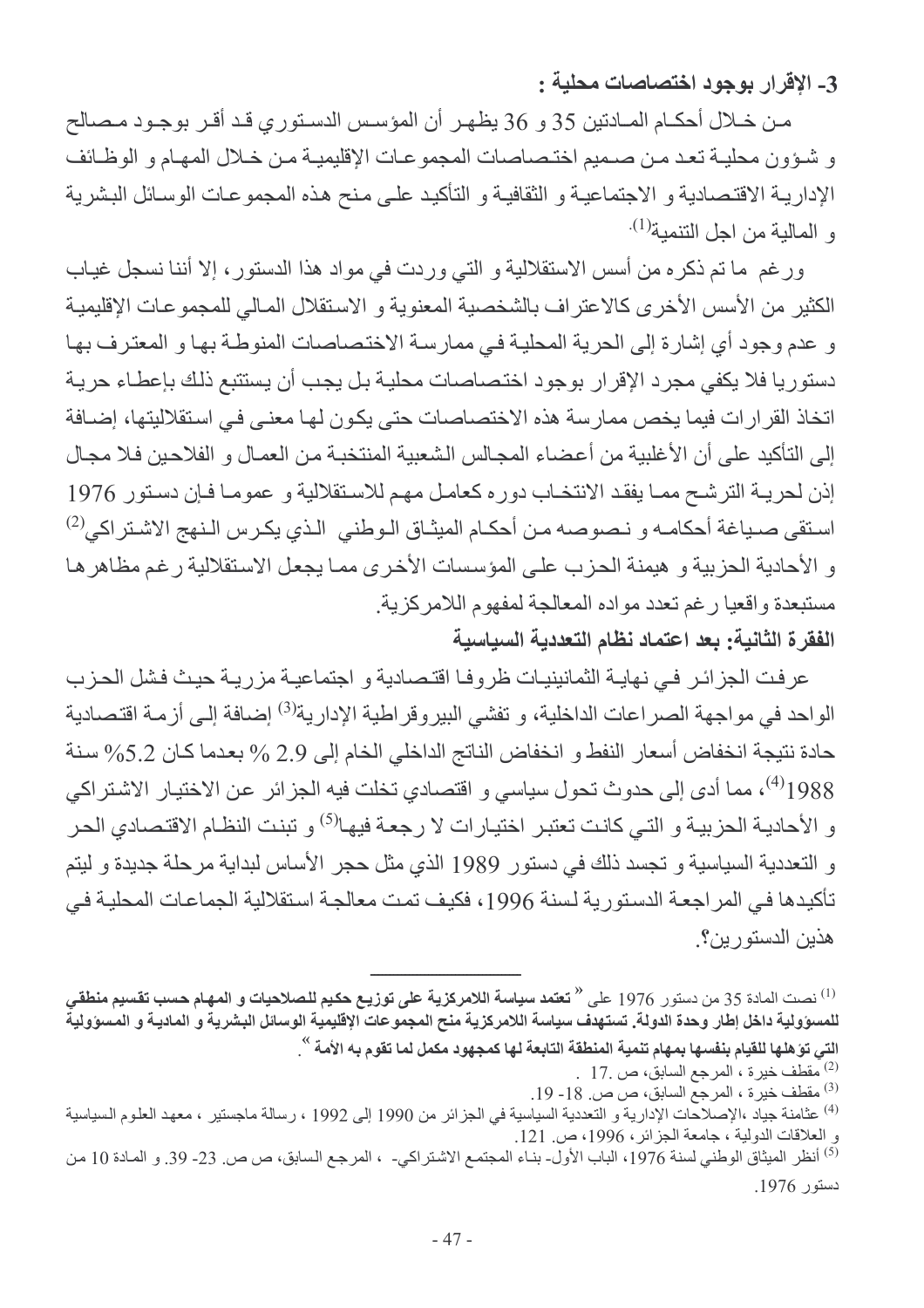أولا : في دستور 1989

يعد دستور 23 فيفري 1989 من طائفة دساتير القوانين التي تقتصر على الجوانب القانونية المتعلقة بتنظيم السلطة و تكريس الحريات و حقوق الأفراد و هو وليد ظروف غير عادية إذ تم وضعه تلبية للمطالب الناجمة عن أحداث أكتوبر ، و بعبارة أخرى كرد فعل على أوضاع اقتصادية و اجتماعية و سياسية و لم يكن مجرد مراجعة دستورية بل انفصالا جذريا عن التصور السياسي الـسائد فـي ظـل الدسـتور الـسابق سـببته أحـداث أكتـوبر 1988 <sup>(1)</sup>، و قـد عـالج هـذا الدسـتور مبـدأ اللامر كزيـة فـي المـواد 14 ، 15 و 16 مـن الفصل الثالث مـن البـاب الأول تحت عنـوان « ا**لدولـة** » فكرس بعض أسس الاستقلالية للجماعات المحلية

1\_ التكريس الدسـتوري للبلديــة و الولايــة كجمــاعتين إقليميتـين ضـمن المبــادئ الـعامــة التــى تحكـم المجتمع:

نصت المادة 15 من الدستور على: «الجماعات الإقليمية للدولة هي البلدية و الولاية. البلدية هي الجماعة القاعدية <sup>»</sup>.

و الملاحظ هنـا أن المؤسس الدستوري قد استعمل مصطلح جماعـات بدل مصطلح مجموعـات المستعمل في دستور 1976 إضافة إلى كون مصطلح الجماعات الإقليمية ( Les collectivités territoriales ) أوسع نطاقا من مصطلح جماعات محلية ( Les collectivités locales ) و هذا في نظرنا أسوة بالمؤسس الدستوري الفرنسي الذي استعمل مصطلح الإقليمية<sup>(2)</sup> نظرا لامتدادها إلى إقاليم ما وراء البحار

كما أكد على أن تحديد المجال الإقليمي لهذه الجماعات و هو من اختصاص القانون وحده و هذا في المـادة 115 الفقر ة 11. و بهذا يكـون دسـتور 1989 قد كـرس الوجـود المـادي للبلديـة و الولايـة كجمـاعتين إقليميتـين و جعـل مـن البلديـة جماعـة قاعديـة ،هـذا الإقـرار الدسـتورى يعـد ضـمـانة كافيـة للاستقلالية المرتبطة بالوجود المادي للجماعات المحلية فلا تبقى عرضية لتدخلات الحكومات المتعاقبة سواء بزيادة عددها أو إنقاصها خدمة لأغراض سياسة أكثر منها تنموية<sup>(3)</sup>. 2- الانتخاب وسيلة لاختيار أعضاء المجالس المحلية في ظل تعددية حزبية :

نصت المـادة 16 مـن دستور 1989علـى « يمثـل المجلس المنتخب قاعدة اللامركزيـة و مكـان مشاركة الموطنين في تسيير الشوون العمومية ".

<sup>(1)</sup> بو الشعير سعيد ، المرجع السابق، ص ص 180 -184.

<sup>(2)</sup>. المؤسس الدستوري الفرنسي استعمل مصطلح الإقليمية في المواد 24و 72 بينمـا استعمل مصطلح المحليـة فـي المـادة 74 من الدستور الفرنسي و أنظر في هذا كذلك بو طبيق فاتح ، اللامركزيـة الإداريـة و التعدديـة الحزبيـة فـي الجزائـر للعهدتين الانتخـابيتين 95/90 و 2002/97 مذكر ة ماجستير ، كلية الحقو ق، جامعة الجز ائر ، 2006، ص. 10.

Voir aussi BOUDINE Joêl, La distinction entre collectivité locale et collectivité territoriale, Revue du droit public et de la science politique en France et à l'étranger, N°1,1992,p.172. <sup>(3)</sup> بن طيفور نصر الدين، أي استقلالية للجماعات المحلية الجزائرية في ظل مشروعي جوان 1999 لقانوني البلدية و الولاية، مجلة إدارة، العدد 2011:22، ص. 8.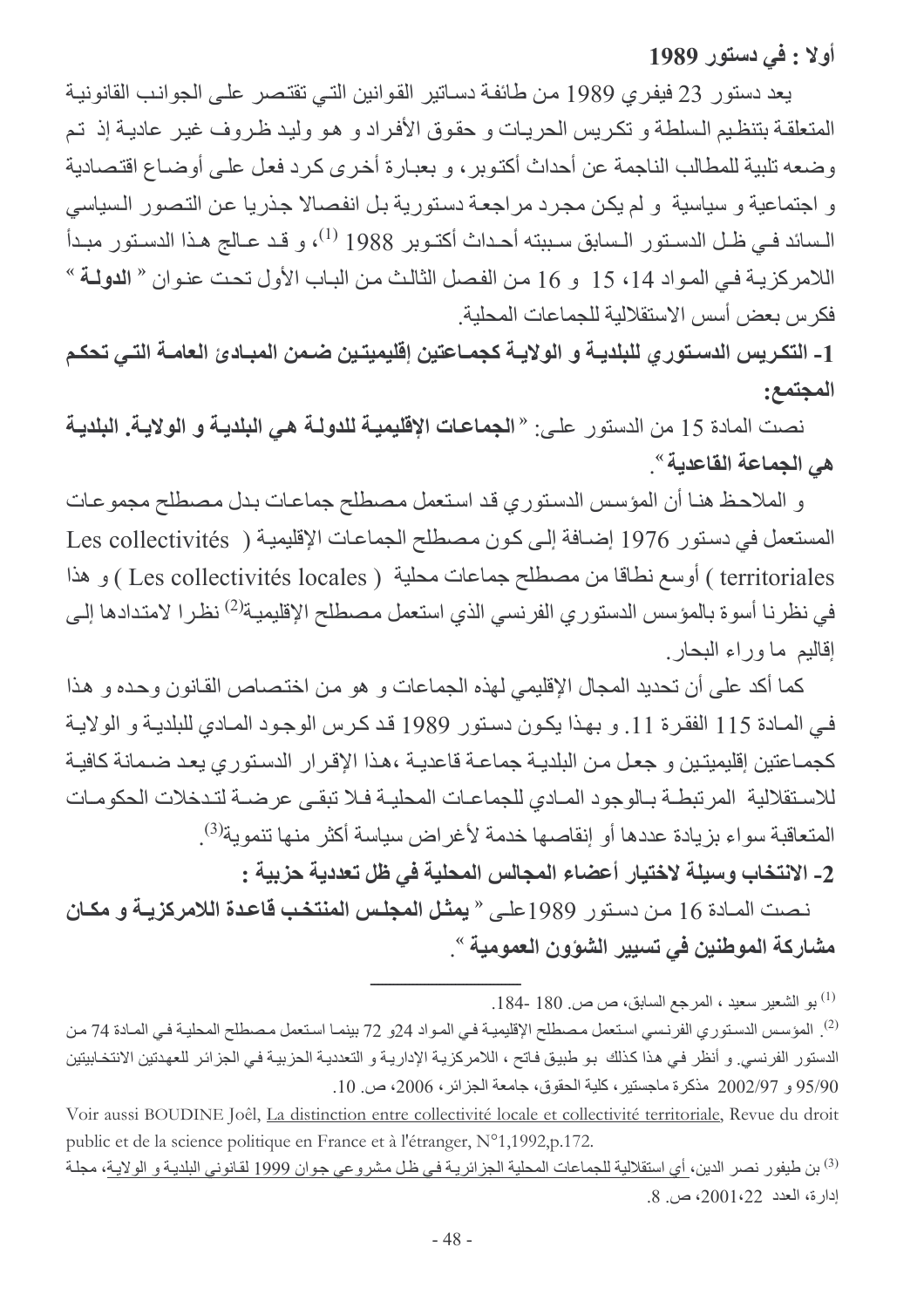إن ما يلاحظ على هذه المادة أنها تضمنت أساس هاما للاستقلالية و هو الانتخاب، ومما يزيد في هذه الأهمية هو عدم تقييد هذا الأســـــاس في مجـال حريـة الترشـح فـي ظـل اعتمـاد نظـام التعدديـة الحزبية<sup>(1)</sup> ،عكس ما كان عليه الحال في دستور 1976 حيث كان يشترط أن تكون أغلبية أعضاء المجالس المنتخبة من العمال و الفلاحين و بالعكس من ذلك نصت المادة 47 من دستور 1989 على « **لكل مواطن تتوفر فيه الشروط القانونية أن ينتخب و يُنتخب** » فلم تعد هنـاك هيمنـة للحـزب الواحد و للسلطة التنفيذية في تحديد المترشحين لعضوية المجالس المحلية، و هو مـا يزيد مـن استقلالية أعضاء هذه المجالس في تسبير هم للشؤون المحلية لأن عامل الـولاء للحـزب و للـسلطة التنفيذيـة صاحبة الفضل في عضويتهم لهذه المجالس قد زال بفتح حريـة الترشـح عند تـوفر الشروط القانونيـة، إلا أن ما يمكن ملاحظته هو استعمال عبارة " تسيير الشؤون العمومية " في نص المادة 16 فكان من الأجدر استعمال مصطلح الشؤون المحلية لأن من أسس الاستقلالية هو وجود شؤون محلية تتميز عن الشؤون العمومية و هي التي يتولى ممثلو سكان الجماعة المحلية إدارتها .

و عليه فإن دستور 1989 أحدث نقلة نوعية تمثلت في القطيعة مع نظام الحزب الواحد، و فتح المجال أكثر للترشح لعضوية المجالس الشعبية المحلية عكس ما كان عليه الحال في الدسـاتير الـسابقة، إذ فتح البـاب لأول انتخابـات تعدديـة محليـة عرفت حريـة كبيـرة للترشـح و الـذي جسدته الانتخابـات المحلية لسنة 1990 التي تعد تجربة أولى في الحرية السياسية و التعددية الحزبية و التي كانت تستطيع أن تكون نقطة انطلاق لتحول اجتماعي شامل و واسع <sup>(2)</sup> .

و رغم تكريس دستور 1989 لهذه الأسس إلا أنـه غيب الكثير من الأسس الأخرى للاستقلالية كالاعتراف بالشخصية المعنوية للجماعات المحلية وحرية اتخاذ القرار إضافة إلى عدم الإشارة للاستقلالية المالية لها و لو تلميحا

#### ثانيا : في دستور 1996

تمت مراجعة دستور 1989 في 1989/11/28 <sup>(3)</sup> لكن هذه المراجعة لم تأت بأشياء جديدة معتبرة فيمـا يخـص اللامركزيـة و اسـتقلالية الجماعـات المحليـة، حيـث أبقت علـى نفس العبـارات و المصطلحات فبقيت المواد الخاصـة باللامركزيـة بالصياغة نفسها ( المواد 14 ،15 و 16 ) مـع التغيير في رقم المادة التي تجعل من وسيلة إنشاء الجماعات المحلية القانون، إذ أصبحت المادة 122 من الدستور 1996 تقابل المادة 115 من دستور 1989.

<sup>(1)</sup> جـاء فـي المـادة 40 مـن دسـتور 1989 <sup>«</sup> حـق إ**نـشاء الجمعيـات ذات الطـابع الـسياسي معتـرف بـه ... <sup>»</sup> و الجمعيـات ذات الطـابـع** السياسي هي إشار ة ضمنية إلى الأحزاب السياسية.

 $(2)$  "les élections locales de 1990, première expérience de libéralisation politique pluraliste auraient pu être le point de départ d'un changement sociale d'envergure "ESSAID Taib, op.cit., p. 53.

<sup>(3)</sup> المرسوم الرئاسي رقم 96 – 438 المتعلق بإصدار نص تعديل الدستور المؤرخ في 1996/12/07 ج ر،العدد 76 لسنة 1996.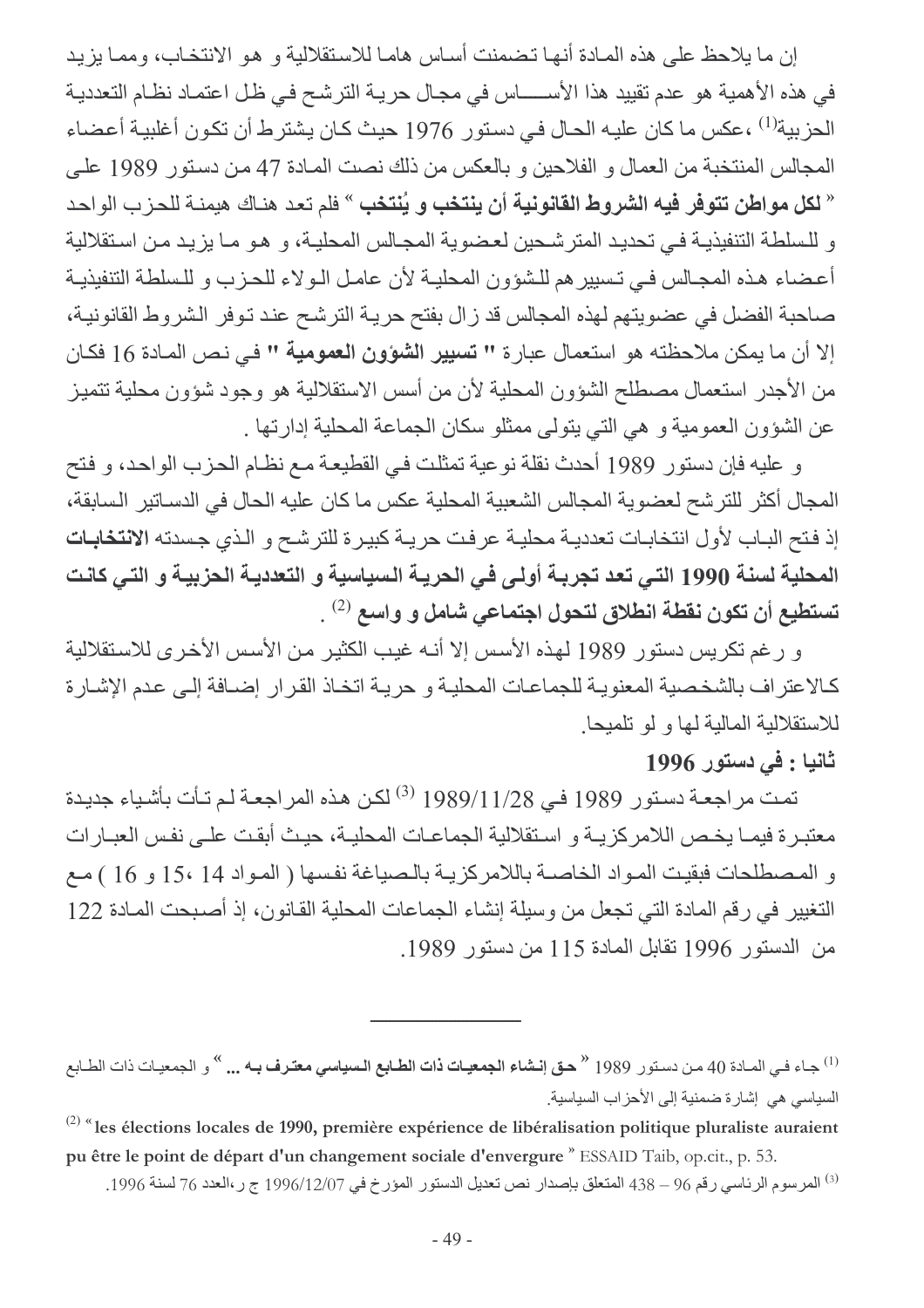و التغيير الطفيف الذي جاء به هذا الدستور هو منح أعضاء المجالس الشعبية الولائيـة و البلديـة انتخاب ثلثي ( 2/3 ) أعضاء مجلس الأمـة من بين أعضـاء هذه المجـالس عن طريق الاقتراع غير المباشر و السري <sup>(1)</sup> و هو مـا يمثـل ضـمـانـة علـى مـستوى تشكيلـة الغرفـة الثانيـة ( مـجلس الأمـة )، و ردا لاعتبـار و مكانــة الجماعــات المحليــة و تـدعيما لمركز هـا القــانوني و بالتــالي دعمــا إضــافيا لاستقلاليتها إضافة إلى الإشارة صراحة إلى حق إنشاء الأحزاب السياسية عوض عبارة الجمعيات ذات الطابع السياسي المستعملة في دستور 1989 ( المادة 42 )، و يعد دستور 1996 أول نص دستوري بعالج مبدأ حياد الإدارة في المادة 23 منه « عدم تحيز الإدارة يضمنه القانون » و هو ما يشكل دعما نظر يا آخر ٍ لاستقلالية الجماعات المحلية تجاه السلطة التنفيذية ( الإدار ة ) خاصـة أثنـاء العمليات الانتخابية بمختلف مراحلها.

و تجدر الإشارة إلى أنـه رغم نص دستور 1996 صـراحة علـى أن الجماعـات الإقليميـة هـى البلدية و الولايـة، إلا أنـه حدث تجـاوز لـهذا الـنص بإنشاء جمـاعتين إقليميتين جديدتين، همـا محافظـة الجزائر الكبرى و الدوائر الحضرية بموجب الأمرين 97-14 و 97-151<sup>(2)</sup> هذا التجاوز يشكل عودة لنظـام مركـزي مـن خـلال هيئـات المحافظـة الـثلاث : الـوزير المحـافظ، المجلـس الـشعبي لمحافظـة الجزائر الكبرى، رئيس المجلس محافظة الجزائر الكبرى و التي سنعود إليها في الفصل الثاني من بحثنا. هذا ما جعل المجلس الدستوري يصرح بعدم دستورية ذلك من خلال قراره رقم 02-2000.

و عليه تبقى الأحكام المكرسة للامركزية في الدساتير الجزائرية لا ترقى إلى تحقيق الاستقلالية المنشودة للجماعات المحلية رغم أن دستوري 1989 و 1996 أحدثا دعما لهذه الاستقلالية من خلال فنح مجال الترشح بعد اعتماد التعددية الحزبية و أزالا قيود وهيمنـة الحزب الواحد علـى أعضاء المجـالس المحليــة ممــا جعـل مكانــة الانتخــاب كأســاس للاسـتقلالية أكثــر أهميــة ممــا كانـت عليــه فــى دستوري 63 و 76.

## المطلب الثاني:

تكريس الاستقلالية في القوانين:

بعدما بينا أسس الاستقلالية التي تضمنتها المواثيق و الدساتير الجزائرية قبل و بعد اعتماد نظام التعددية السياسية نبحث في هذا المطلب الكيفية التي عالجت بها التشريعات هذه الأسس فنتطرق إلى هذه الأسس قبل اعتمـاد نظـام التعدديـة الـسياسية مـن خـلال قـانوني البلديـة و الولايـة لـسنتي 1967 و 1969 على التوالي و قوانين أخر ( الفرع الأول )، ثم بعد اعتماد نظام التعددية السياسية من خلال قانوني البلدية و الولاية الحاليين و قوانين الانتخاب ( الفرع الثاني ).

<sup>&</sup>lt;sup>(1)</sup> نصت المادة 101 الفقرة 2 من دستور 1996 على <sup>«</sup> ينتخب 2/3 أعضاء مجلس الأمة عن طرق الاقتراع المباشر و السري من بين و من طرف أعضاء المجالس الشعبية البلدية و المجلس الشعبي الولائي ... " <sup>(2)</sup> الأمر رقم 97-14 يتعلق بتنظيم إدارة ولايـة الجزائـر و الأمـر رقـم 97-15 يحـدد القـانون الأساسـي لمحافظـة الجزائـر الكبـري المؤرخان في 1997/05/31.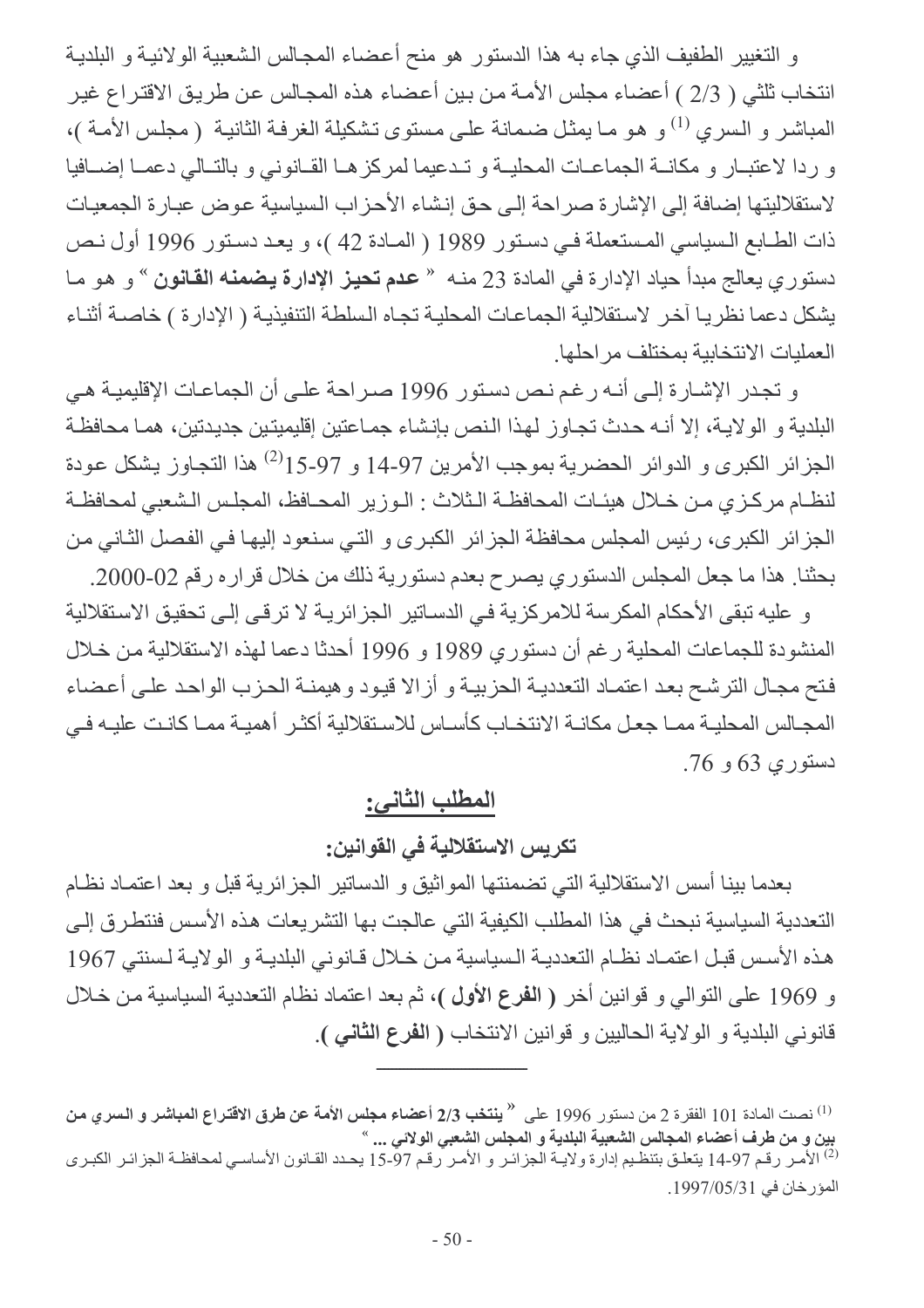## الفرع الأول:

قبل اعتماد نظام التعددية السياسية:

عرفت الجزائر قبل اعتمـاد التعدديـة الـسياسية مجموعـة مـن القـوانين منهـا المتعلقـة أو الخاصــة مباشرة بالإدارة المحلية متمثلة في قانوني البلدية و الولاية و التعديلات التي لحقت بهما إضافة إلى قوانين أخرى لهـا صـلـة بالجماعـات المحليـة كقوانين التنظـيم الإقليمـي و قوانين الانتخـاب<sup>(1)</sup>. فمـا هـي أسس الاستقلالية التي تضمنتها هذه القوانين ؟

الفقرة الأولى: في قانوني البلدية و الولاية

يعتبر قـانون البلديــة لـسنة 1967<sup>(2)</sup> أول قـانون عرفتــه الإدارة المحليــة فـي الجزائـر ليليــه قـانون الولاية لسنة 1969<sup>(3)</sup> بعدما استمر العمل بموجب التشريعات الفرنسية، و قد تضمن هذين القانونين الكثير من أسس الاستقلالية و التي كانت مرتبطة بطبيعة النظام السياسي و الاقتصادي السائدين آنـذاك من هذه الأسس نذكر:

أولا : التكريس القانوني للولاية و البلدية كجماعتين إقليميتين

أقر قانونا البلدية و الولاية بالمركز القانوني للبلدية و الولاية كجمـاعتين إقليميتين تنشآن بموجب قانون و بذلك تكونا بمنأى عن أي تدخل للسلطة التنفيذية.

فبالنسبة لقانون البلدية جاء في بيان عرض الأسباب أن « ا**للامركزية ضرورة يستلزمها الاختيار** الاشتراكي و أن البلدية تعتبر الخلية الأساسية في تنظيم الدولة و هي وحدة لامركزية <sup>4)4)</sup> كما نصت المادة الأولى من القانون على أن « ا**لبلدية هي الجماعة الإقليمية السياسية و الإداريـة و الاقتصادية** و الاجتماعية و الثقافية و تحدث بموجب قانون <sup>»</sup> هذا التعريف مستمد من تعريف البلدية في الدستور اليو غوسلافي المادة 96 منه<sup>(5)</sup> و هي شبيهة إلى حد ما بصياغة المادة التاسعة من الدستور الجزائري لسنة 1963 و لا غرابة في هذا نظرا للاتجاه الإيديولوجي المتشابه بين يوغوسلافيا و الجزائر من خلال الاختيار الاشتراكي و نظام الحزب الواحد<sup>(6)</sup> و تم تحديد المركز القانوني للبلدية كجماعة إقليمية قاعدية في المواد من 03 إلى 11 من هذا القانون.

أما بالنسبة للولاية فنصت المادة الأولى من الأمر 69-38 المتضمن قانون الولاية على « ا**لولاية** جماعة عمومية إقليمية ذات شخصية معنوية و استقلال مالي... » و على العكس من تعريف البلدية فإن هذا الأمر أشار صراحة إلى تمتع الولاية بالشخصية المعنوية التي تعد أساسا هاما من أسس

| <sup>(1)</sup> القانون المدني تضمن كذلك أساسا من أسس الاستقلالية إذ نص على تمتع البلدية و الولاية بالشخصية المعويـة فـي المـادة 49 الفقر ة |  |
|--------------------------------------------------------------------------------------------------------------------------------------------|--|
| الأولى التي جاء فيها : « الأشخاص الاعتبارية هي الدولة، الولاية و البلدية »                                                                 |  |

- الأمر رقم 67-24 المؤرخ في 1967/01/18 يتضمن القانون البلدي، ج ر، العدد 06 لسنة 1967.
- ألأمر رقم 69-38 المؤرخ في 1969/05/22 يتضمن قانون الولاية، ج ر ، العدد 44 لسنة 1969 . $^{(3)}$ 
	- <sup>(4)</sup> بيان عرض الأسباب من الأمر 67-24، المرجع السابق، ص<sub>.</sub> 12.
- <sup>(5)</sup> أنظر شيهوب مسعود، أسس الإدار ة المحلية و تطبيقاتها على نظام البلدية و الو لاية في الجز ائر ، المر جع السابق، ص
	- (6) أنظر لخضر عبيد، المجموعات المحلية في الجزائر ، د م ج، 1986، ص. 40.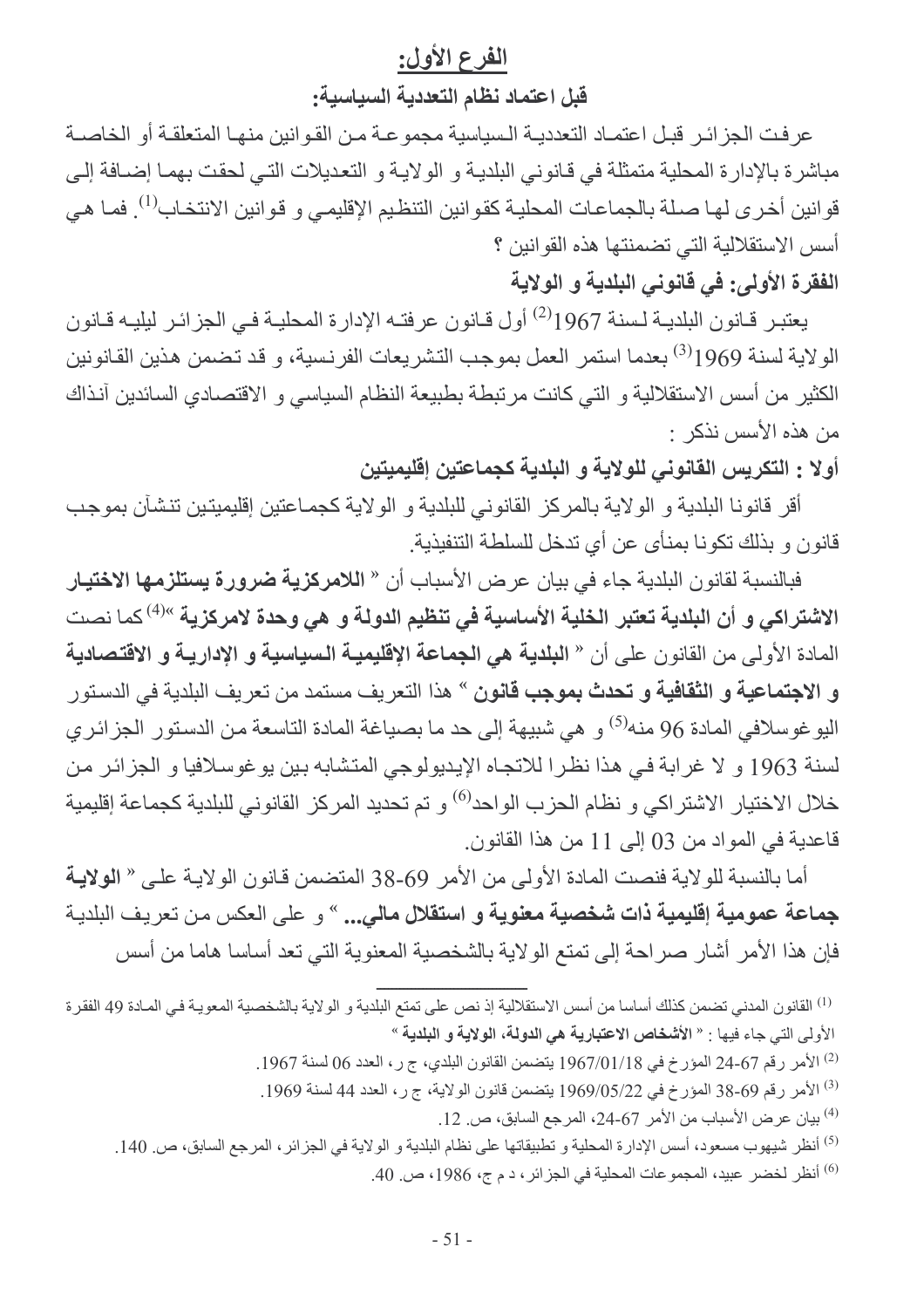الاستقلالية يدعم وجودهـا المـادي إضــافة إلـى تحديد مجالهـا الإقليمـى بموجب قـانون<sup>(1)</sup> و عليـه فـإن قانوني البلدية و الولاية أقرا بالتقسيم الإقليمي على مستويين تكون البلدية فيه هي الجماعة القاعدية، و أمدهما بضمانة قانونية من كون المشر ع هو من يحدد المجال الإقليمي لكل منهما. ثانيا : انتخاب أعضاء المجالس الشعبية المحلية تحت إشراف الحزب

سبق لنــا الـذكر أن الانتخـاب أســاس جـو هري لاسـتقلالية الـجماعـات المحليـة<sup>(2)</sup> لـذلك فـإن قـانوني البلدية و الولاية أكدا على أن وسيلة اختيار أعضاء هذه المجالس هي الانتخاب.

فبالنسبة للمجالس الشعبية البلديـة فـإن الأمـر 67-24 خصص بابـا كـاملا تحت عنـوان « ا**لنظـام** الالتخابي " و فيه أكد على انتخاب أعضاء المجالس الشعبية البلديـة لمـدة أربـع سنوات، عن طريق الاقتراع العام المباشر و السري على قائمة وحيدة للمترشحين يقدمها الحزب<sup>(3)</sup>، و هو الذي يتولى قبول المترشحين<sup>(4)</sup>.

كما أن القانون كفل استقلالية المجلس تجاه الدولة بأن منع تعيين أشخاص ضمنه و حتى ترشيح بعض الموظفين<sup>(5)</sup>، إضـافة إلـى تحديد مدة النيابـة ( العهدة ) ممـا يجعل العضو المنتخب بعيدا عن تـأثيرات الـسلطة الرئاسـية المعروفـة فـي الإدارة و بالتـالي الاسـتقلالية عـن الـسلطة التنفيذيـة و لـو نظريا<sup>(6)</sup> . و فيما يخص المجـالس الشعبية الولائيـة فقد تـضمن الأمـر 69-38 فـي بـابـه الثـانـي المعنـون بـ « المجلس الشعبي للولاية » مبدأ الاقتراع العام السري و المباشر كوسيلة لاختيار أعضاء هذه المجالس و حدد العهدة بخمسة سنوات<sup>(7)</sup>، مما يعطي استقلالية و لو نظريا لهؤلاء الأعضاء عل غرار أعضاء المجلس البلدي، إلا أن هذه الاستقلالية تبدو غير مكتملة نظرا لاشتراط تقديم الحزب لقوائم المترشحين، ممـا يبقى هيمنــة الحـزب علـى المجـالس المنتخبــة قائمــة فـى ظـل الشعور بـالولاء لــه مـن المنتخبين من جهة و من جهة أخرى عدم وجود أي حرية للترشح خارج الحزب ( القوائم الحرة ).

و بالرغم من أن الانتخاب أساس جوهري لاستقلالية الجماعات المحلية و هو الوسيلة المعمول بها في اختيـار أعضـاء المجـالس البلديــة فـي الـجز ائـر ، إلا أن عدم وجـود أي إمكانيــة للترشـح الحـر لـهـذه المجالس من شأنه أن يقلل من أهمية الانتخاب في استقلالية هذه المجالس. ثالثا : اختصاصات محلية مطلقة في ظل الاختيار الاشتراكي

في ظل النهج الاشتراكي المتبع و الذي يعتمد على الأحادية الحزبية، و الاقتصاد الموجه مركزيا جاء إقرار الاختصاصات المحلية المطلقة للجماعات المحلية إذ تشمل مختلف الميادين بحيث تتضمن الاختصاصات التقليدية المعروفة ( إدارة عامة و مالية ) إضافة إلى صلاحيات جديدة ذات طابع

- <sup>(1)</sup> أنظر المادة 2 من الأمر 69-38، المرجع السابق<sub>.</sub>
	- (2) أنظر مبحثنا الأول، ص 20.
- <sup>(3)</sup> أنظر المواد 33، 34، 35 و 36 من الأمر 67-24، المرجع السابق<sub>.</sub>
	- <sup>(4)</sup> بو الشعير سعيد، المرجع السابق، ص 77.
	- <sup>(5)</sup> أنظر المواد 54، 55 و 56 من الأمر 67-24، المرجع السابق<sub>.</sub>
		- <sup>(6)</sup> بو الشعير سعيد، المرجع السابق، ص 78.
	- أنظر المواد من 7 إلى 10 من الأمر 69-38، المرجع السابق. "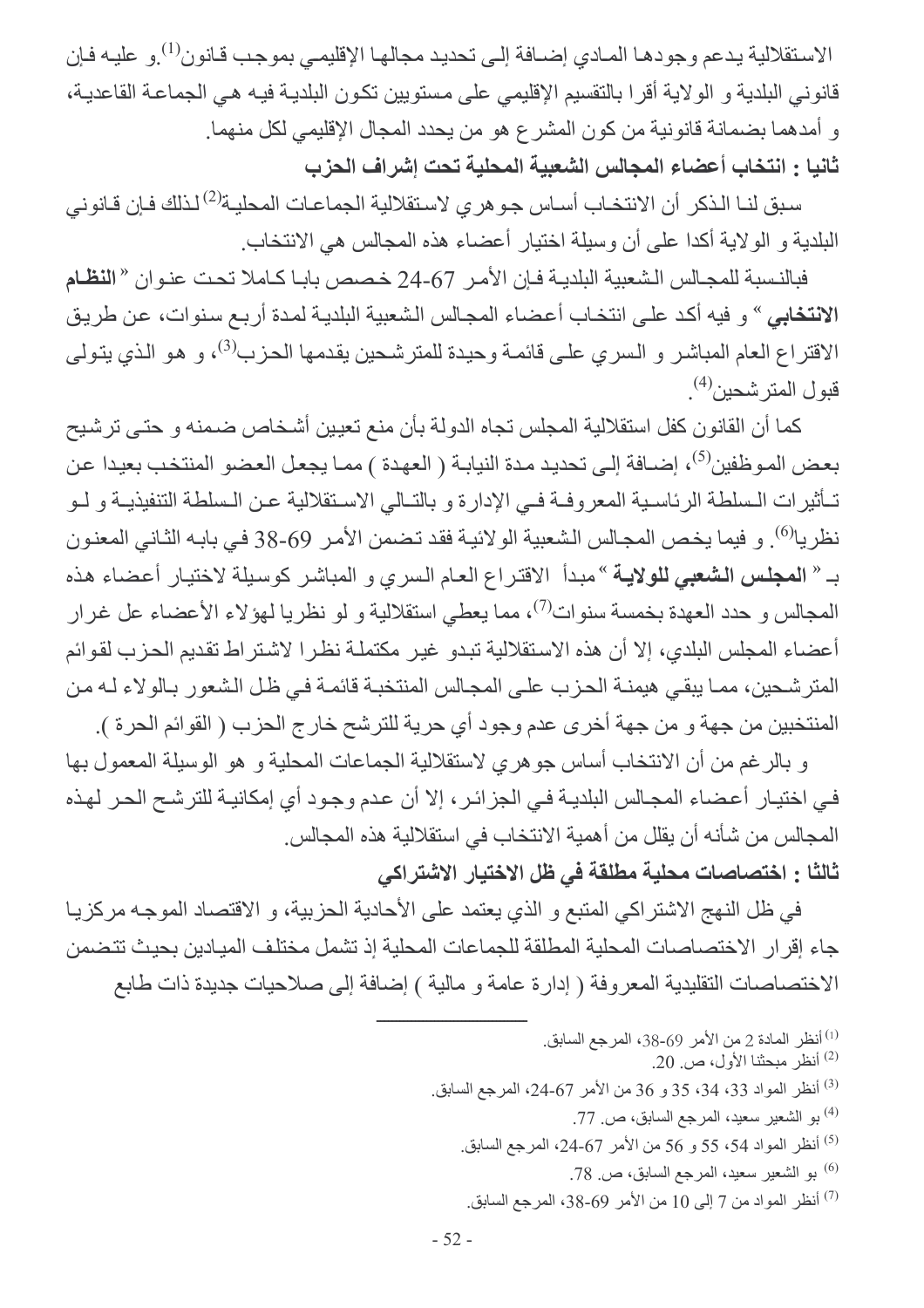اقتصادي على خلاف الدول الليبرالية التي تجعل من مبدأ حرية التجارة و الصناعة قيدا على تدخل الجماعات المحلية في الميدان الاقتصادي<sup>(1)</sup> على غر ار فرنسا مثلا، و قد أقر بيـان عرض الأسباب بالنسبة لقانون البلدية على اختصاصات البلدية في جميع القطاعات المحلية، و أكد على ذلك من خلال تخصيص عدد كبير من المواد ( 108 مادة) كلها تتعلق بالاختصاصات المحلية البلدية من التجهيز و التنمية و الصناعة و النقل و السياحة و الإسكان و الإدارة العامـة، هذه الاختصـاصـات متشعبة بين الجوانب الإدارية و الاجتماعية و الاقتصادية إلى جانب الدور الرقابي للمجالس الشعبية البلدية<sup>(2)</sup>.

ومما يزيد من استقلالية البلدية كجماعة محلية معترف لها بهذه الاختصاصات الاعتراف لها بسلطة اتخاذ القرار و هي سلطة ضرورية لممارسة اختصاصاتها، و هو ما أكده بيان عرض الأسباب إضافة إلى ما نصت عليه المادة 100 من قانون البلدية « **يفصل المجلس الشعبي البلدي في قضايا** ا**لبلدية بالقرارات التي يتخذها بعد المداولة** » هذه المادة تقابلها المـادة 40 مـن قـانون البلديـة الفرنـسي و بالصياغة نفسها ممـا يؤكد أن المشرع الجزائري أخذ بمبدأ الاختصاص العـام كأسلوب لتوزيـع الاختصاصات مع إعطـاء حريـة المبـادرة و المبـادأة للبلديـة كجماعـة محليـة، و تجدر الإشـارة إلـى أن تنفيذ قرارات البلدية يكون عن طريق رئيس المجلس الشعبي البلدي ( المادة 224 من قـانون البلديـة ) و هو ما يشكل دعما للاستقلالية

أما فيما يخص الولاية فقد تضمن قانونها لسنة 1969 الإقرار بوجود اختصاصات محلية متعددة و تشمل عدة مجالات على أساس الاختصاص العام لا الحصري، و قد جاء في المادة الأولى من هذا القانون « ...و لها اختصاصات سياسية و اقتصادية و اجتماعيـة و ثقافيـة... » هذه الاختصـاصـات و الشؤون يمارسها المجلس الشعبي الولائي بموجب مداولات حيث يتداول في جميع المواضيع المكلف بها بمقتضى القوانين و الأنظمـة، و لـه حريـة المبـادأة و المبـادرة فـي أي موضـو ع يـهم شـؤون الولاية بموجب اقتراح مقدم من ثلث ( 1/3 ) أعضائه على الأقل<sup>(3)</sup>، و تُحدد الاختصاصات المنوطـة به تبعا للنظام السائد آنذاك لتشمل كل المجالات، إنعاش اقتصادي، شؤون اجتماعية و ثقافية، السياحة، النقل و السكن ... ممـا جعـل المـشرع يخـصص للاختـصـاصات المحليـة عـددا كبيـرا مـن المـواد ( من المادة 63 إلى المادة 128 ) و بهذا يكون المشرع قد منح للمجلس الشعبي الولائي المنتخب سلطة اتخاذ القرار في الشؤون المحلية، فله سلطة ممارسة اختصاصاته خاصىة و أنـه هو من يضع و يعد نظامه الداخلي<sup>(4)</sup>.

<sup>&</sup>lt;sup>(1)</sup> محيو أحمد، المرجع السابق، ص<sub>.</sub> 193 و كذلك شبهوب مسعود، أسس الإدارة المحلية تطبيقاتها على نظـام البلديـة فـي الجز ائـر، المرجع السابق، ص ص. 132- 133.

<sup>&</sup>lt;sup>(2)</sup> أنظر المواد من 135 إلى 243 من الأمر 67-24، المرجع السابق، و كذلك عوابدي عمـار ، القـانون الإداري – الجزء الأول – النظام الإداري، الطبعة 03، د م ج، الجزائر، 2005 ، ص ص. 293- 298.و كذلك ميسوم سبيح، المؤسسات الإدارية في المغرب العربي، ترجمة أمين سعيد عبد العزيز مسعود، مطابع الدستور التجارية، عمان، الأردن، 1985، ص ص. 145 – 147. <sup>(3)</sup> المادة 63 من الأمر 69-38، المرجع السابق، و أنظر كذلك محيو أحمد، المرجع السابق، ص ص. 251- 259. <sup>(4)</sup> المادة 36 من الأمر 69-38، المرجع السابق<sub>.</sub>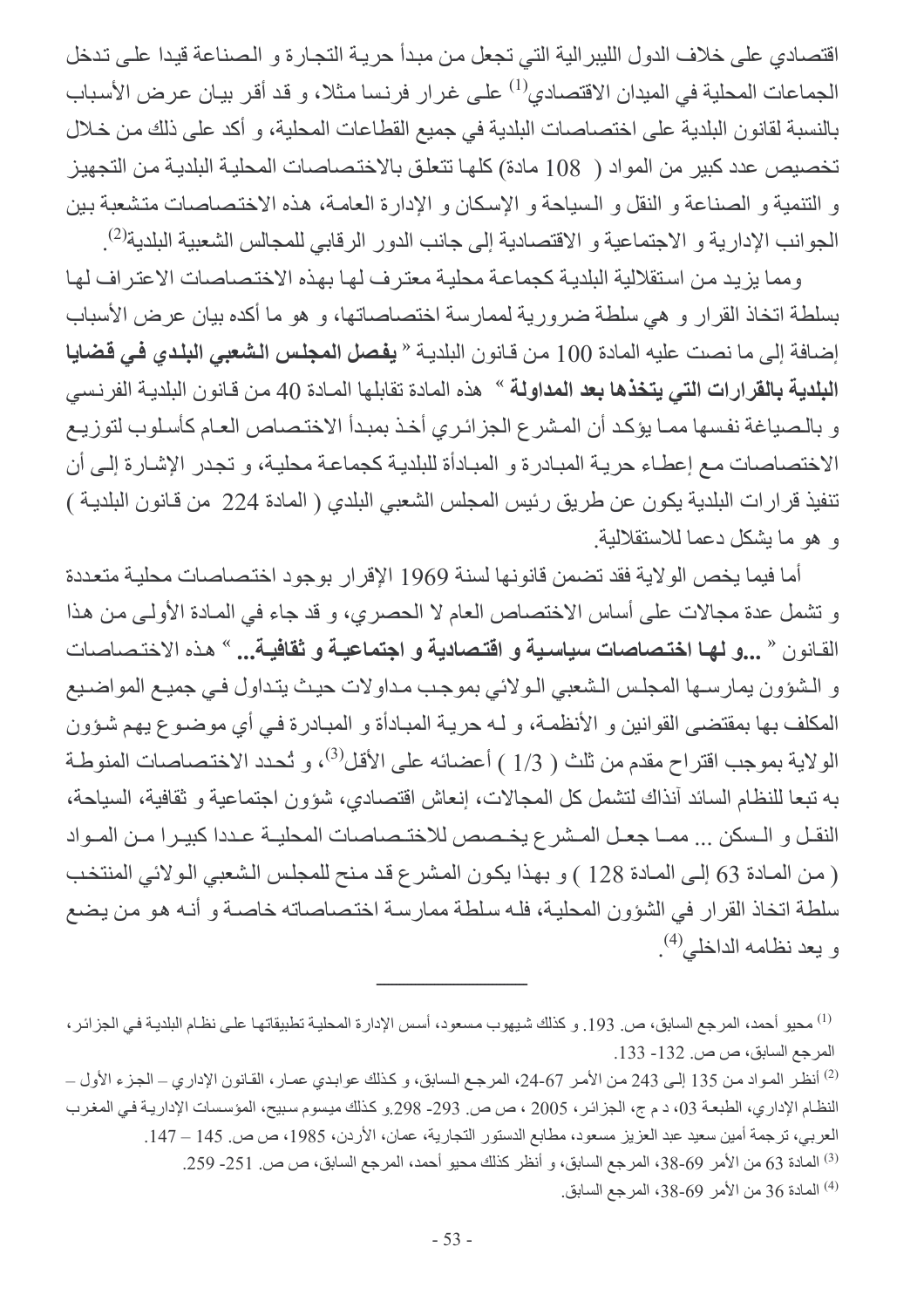و ما نلاحظه أن المشر ع الجز ائر ي قد أخذ بالنموذج اليو غوسلافي من حيث اختصـاص الجماعـات المحلية مما يعكس طبيعة النظام السياسي و الاقتصادي المتبع آنذاك <sup>(1)</sup>، لذلك يتمتـع المجلس الشعبي الـولائـي بـسلطـة ممارسـة الاختـصـاصـات التقليديـة ( إداريـة و ماليـة ) إضــافة إلـي سـلطات جديـدة فـي المواضيع الاقتصادية و الاجتماعية ذات الصلة بالاختيار الاشتراكي للبلاد . رابعا: بعض صور الاستقلال المالي

تضمن كل من قانوني البلدية و الولاية بعض صور الاستقلال المالي الذي يعد أساسا هاما من أسس استقلالية الجماعات المحلية، فقد نص قانون البلدية على مجموعة من هذه الصور و هي : - المجلس الشعبي البلدي يصوت على الميز انية التي يقتر حها ر ئيسه<sup>(2)</sup>.

- إمكانية اشتراك البلديات في الجباية المحلية ولو جزئيا من خلال المواد 261، 262 و 263 و من بين ما جاء فيها :

\* إمكانية إنشاء رسوم على تفتيش اللحوم و ختمها.

\* إمكانية فرض رسومات الإقامة على الأشخاص المقيمين في البلدية وغير الحائزين على سكن. \* فرض رسوم على ملاكي الأبنية المحاذية للطرق العمومية.

أما بالنسبة للولاية فقد اعترف المشرع صراحة باستقلالها المالي في المـادة الأولـى من قـانون الولايـة إضافة إلى تصويت المجلس الشعبي الولائي على ميزانية الولاية و على القروض الضرورية لانجاز  $^{(3)}$ مشار بعها

إن المشرع من خلال قانوني البلدية و الولاية كرس الكثير من الأسس النظرية للاستقلالية سواء ما تعلق بالوجود المادي لهذه الجماعات أو ما تعلق منها بمباشرة النشاط، مع أخذه بالنموذج الفرنسي من حيث التنظيم و النموذج اليو غوسلافي من حيث الاختصاصات، إلا أن هذه الأسس تفقد الكثير من محتواها بفعل القيود الصارمة التي تحتويها هذه القوانين ذاتها كاشتراط تقديم الحزب لقائمة الترشح للمجالس المحلية و تحديد الاختصاص وفقا للمنظور الاقتصادي الاشتراكي الذي يعتمد على مبدأ تدخل الدولة في كل المجالات، إضافة إلى الازدواجية الوظيفية للوالي و اعتباره هيئة تنفيذية مما يجعل تمتع المجلس الشعبي الولائي بالسلطة التقريرية بدون معنى، كما أن الوجود الدائم للحزب إلى جانب رئيس المجلس الشعبي البلدي و بقرارات سياسية<sup>(4)</sup> يجعل من ممارسته لهذه الاختصاصات بحرية أمرا مستبعدا .

<sup>(1)</sup>د . عطـاء الله بوحميـدة، معالجـة اللامركزيـة الإداريـة فـي التـشريع و التنظـيم، المجلـة الجزائريـة للعلـوم القانونيـة و الاقتـصـادية و السياسية، جامعة الجزائر ، العدد 01 لسنة 2005، ص 58. من الأمر 67-24، المرجع السابق (24-67) من الأمر

<sup>(3)</sup> أنظر المادتين 97 و 114 من الأمر 69-38، المرجع السابق.

<sup>(4)</sup> أنظر تعليمة رئيس مجلس الثورة ( هواري بومدين ) بتاريخ 1966/04/26، ج ر، العدد 33،لسنة 1966 التي تفرض في شقها الخاص بلبلديات ... أن يكون هناك اجتماعات دورية بين منسق قسمة الحزب و رئيس المجلس الشعبي البلدي و مساعديهما الرئيسيين على مستوى البلدية و تلزم هذه التعليمة رئيس المجلس الشعبي البلدي أن يدرس مع منسق القسمة المشاكل المحلية و أن يبلغا إلى القمة المشاكل الـهامة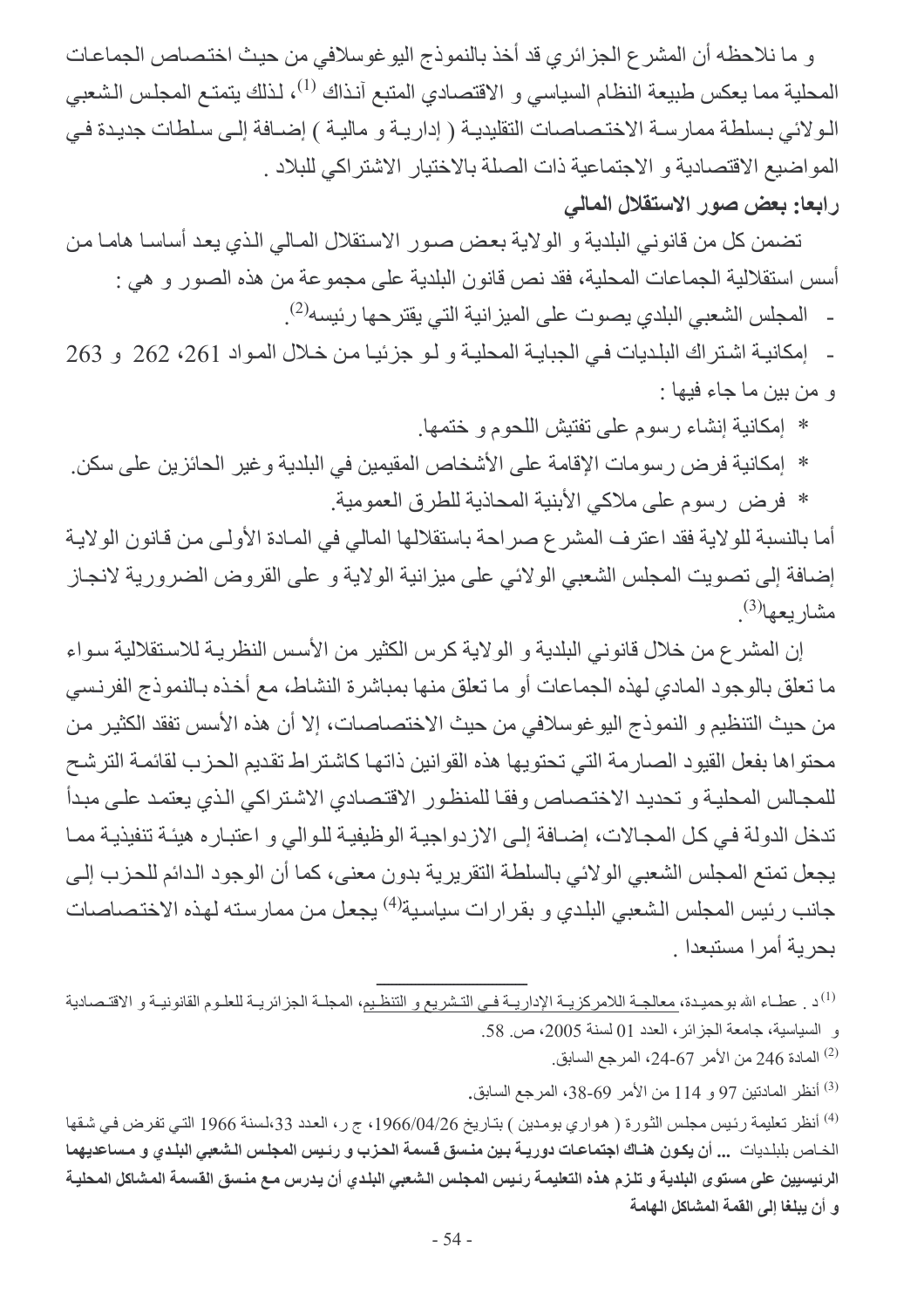الفقرة الثانية : في قوانين التنظيم الإقليمي

بينا في المبحث الأول من هذا الفصل أن تقسيم إقليم الدولة إلى وحدات محلية يعد من بين الأسس التي تبني عليها استقلالية الجماعات المحلية من أجل تحقيق الهدف الديمقر اطي و الهدف الإداري من عملية تقسيم إقليم الدولة إلى وحدات محلية، حيث أنه كلما كان حجم الوحدة المحلية صغيرا كلما تحقق التمثيل الشعبي الحقيقي بحكم معرفة الناخبين الكاملة للمترشحين لعضوية مجالس هذه الوحدات إضافة إلى سهولة قيام المنتخب بواجباته تجاه ناخبيه<sup>(1)</sup>، هذا مـا يمثل الهدف الديمقر اطـي مـن عمليـة التقسيم. أما بالنسبة للهدف الإداري فإن الوفاء بالحاجات المحلية يتطلب حجمـا أكبـر للوحدة المحليـة إذ يسمح زيادة الفرص نتيجة إمكانية تواجد الموارد الطبيعية و الاقتصادية للتمويل المحلي، و إقامة المشاريع المحلية التي لا تستوعبها الوحدات الصغيرة إضافة إلى اتساع وعاء الضرائب المحلية، فالمشر ع الجزائري استعمل مستويين للتقسيم من أجل التوفيق بين الهدفين الإداري و الديمقراطي فقسم إقليم الدولـة إلـى وحدات صـغيرة الحجم هـى البلـديات و التـى هـى وحدات محليـة متماثلـة اعتمـادا علـى الأسلوب الفرنسي الذي يعتمد على وحدة النمط الإداري، هذه البلديات تمثل المستوى الأول للجماعات المحلية أما المستوى الثاني فتكون الوحدات أكبر حجما و متماثلة كذلك و هي ا**لولايات**، إذ تشمل كل ولاية مجموعة من البلديات و قد صدرت قبل اعتماد نظام التعددية السياسية مجموعة من النصوص القانونية والتنظيمية المتعلقة بالتنظيم الإقليمي للبلاد تعتمد كلها علىي تقسيم الإقليم إلىي بلديات و ولايات من بين هذه النصوص المرسوم 63-189 <sup>(2)</sup> المؤرخ في 16 ماي 1969 المتعلق بإعادة تنظيم الحدود الإقليمية للبلديات الذي أدى إلى تخفيض عدد البلديات الموروثة عن النظام الاستعماري من 1578 بلديـة إلـى 632 بلديـة، و الأمـر رقم 74- 69 الـصـادر بتـاريخ 02جويليـة 1974 المتعلـق بإصلاح التنظيم الإقليمي للولايات الذي رفع عددها من 15 إلى 31 ولاية<sup>(3)</sup> و القانون 84- 09 <sup>(4)</sup> المؤرخ في 04 فيفري 1984 المتعلق بالتنظيم الإقليمي للبلاد و الذي بموجبه قسم الإقليم الجزائري إلى 48 ولاية و 1541 بلدية. لكن لا ينبغي الإسراف في تصغير حجم البلديات تحقيقا للديمقراطية إلى درجة تصبح معها البلدية وحدة غير قابلة للحياة<sup>(5)</sup>.

كل هذه النصوص اعتمدت على التقسيم أحادي النمط و على مستويين فقط دون إضـافة مستوى ثالث متمثل في الجهة أو الإقليم كمـا هو معمـول بـه فـي فرنـسا، أو حتـي فـي المغرب<sup>(6)</sup> الذي يتم فيـه التقسيم إلى خمسة مستويات. هذا التنظيم الإقليمي يسمح بإنشاء جماعات محلية و بالتالي يكرس

<sup>(1)</sup> شبهوب مسعود، أسس الإدارة المحلية و تطبيقاتها على نظام البلدية و الولاية في الجزائر، المرجع السابق، ص ص. 85- 86. .1963 أنظر ج ر، العدد 35 لسنة 1963.

<sup>(3)</sup> ج ر ، العدد 55 لسنة 1974 ، أنظر في هذا كذلك شيهوب مسعود، أسس الإدارة المحلية و تطبيقاتها علـى نظـام البلديـة و الولايـة فـي الجزائر، المرجع السابق، ص ص 93. 94- 94. و كذلك محيو أحمد، المرجع السابق، ص 240 و كذلك زروالية محمد الصالح، التنظيم الإقليمي في الجزائر ،بحث لنيل شهادة الماجستير في القانون، كلية الحقوق، جامعة الجزائر ، 2002، ص. 95. . 1984 م ر، العدد 6 لسنة 1984.

<sup>(5)</sup>شيهوب مسعود، أسس الإدارة المحلية و تطبيقاتها على نظام البلدية و الولاية في الجزائر ، المرجع السابق، ص<sub>.</sub> 95<sub>.</sub> <sup>(6)</sup> بوعز اوى بوجمعة، تطور علاقات الدولة بالجماعات المحلية في المغرب، المجلة الجز ائرية للعلوم القانونية و الاقتصادية ...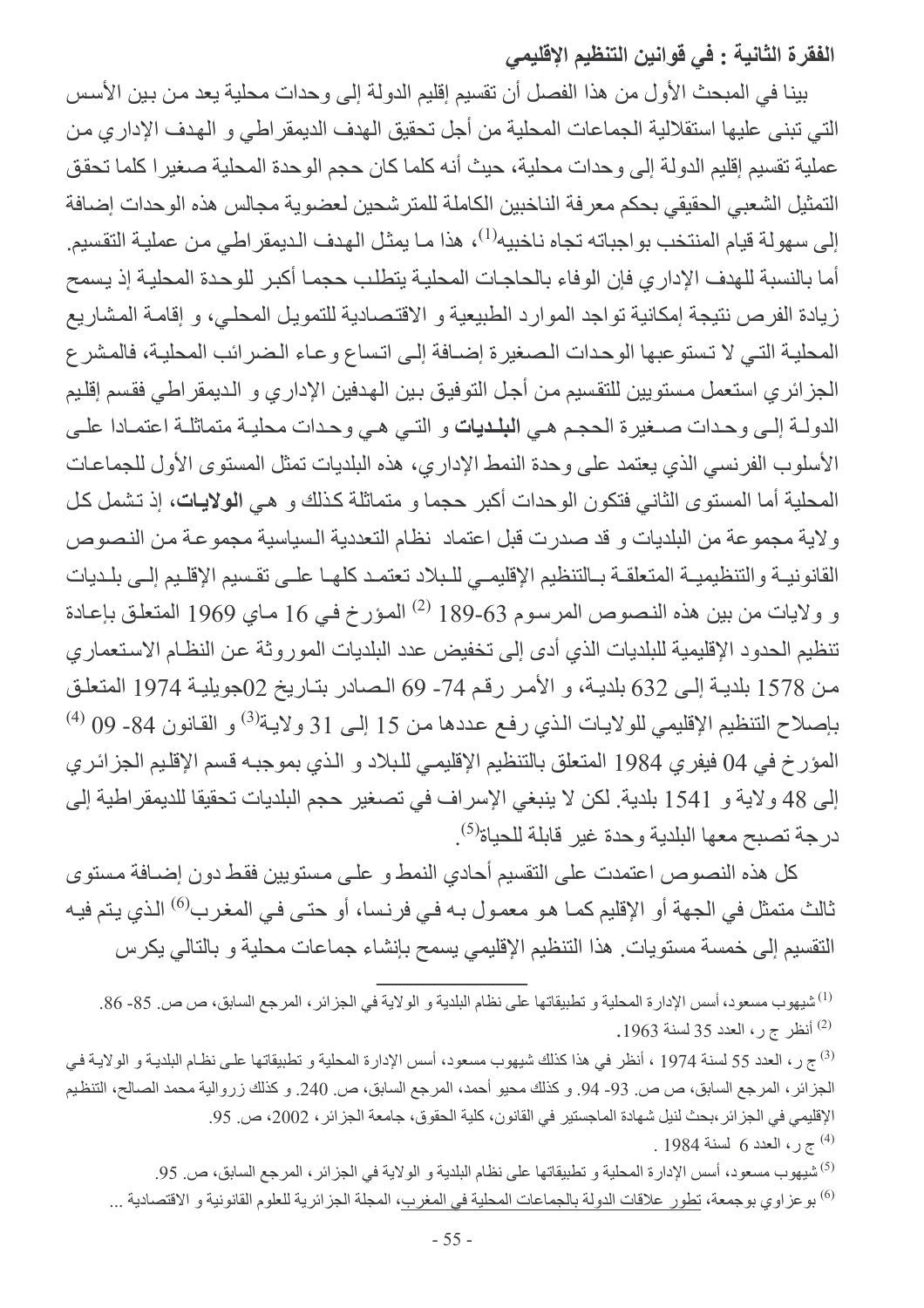وجودها القانوني و هو ما يشكل دعما لاستقلاليتها من كون المشرع هو من يقوم بعملية التقسيم . الفقر ة الثالثة: في قانون الانتخابات لسنة 1980

عر فت الجز ائـر قبـل مر حلــة التعدديــة الـسياسيـة قانو نــا للانتخــاب هـو القـانو ن ر قـم 80- 08 (<sup>1)</sup> المؤرخ في 25 أكتوبر 1980 و الذي تم تعديلـه بالقانون 81-06 المؤرخ في 13 جوان 1981، أمـا قبل هذا التاريخ فإن الجزائر لم تعرف قوانين انتخابات مستقلة بذاتها بل كانت عملية انتخاب أعضاء المجالس الشعبية البلدية و الولائية تتم وفقا للنظام المعتمد في قانوني البلدية و الولاية، و مع صدور القانون 80- 08 أصبحت عهدة المجلس الشعبي البلدي خمسة سنوات<sup>(2)</sup> بعدما كانت أربـع فقط مثلهـا مثل عهدة العضوية في المجالس الولائية، و من مظـاهر الاستقلالية فـي هذا القـانون اعتمـاد الاقتـراع العـام الـسري و المباشـر ( المـادة 30)، هـذا الانتخـاب كوسـيلة لاختيـار أعـضـاء المجـالس المحليـة، بالإضافة إلى العهدة المعترف لهم بها يُعدان ضمانة لعدم تدخل السلطة التنفيذية. إلا أن ذلك يبقى مجرد مظاهر نظرية و إجراءات شكلية أمام اشتراط أن يكون المترشحون من المناضلين في الحزب أو المنخر طين في المنظمات المهنية كإتحاد العمـال أو منظمـة الفلاحين إضـافة إلـى كـون الحـزب هـو من يضم قوائم المترشحين<sup>(3)</sup> .

و قد تكرست هذه الهيمنة عمليا في الانتخابات المحلية لسنة 1984 التي جاءت وفقا لهذا القانون و التي أبقت الاستقلالية العضوية للمنتخبين مجرد نص نظري لا غير رغم مـا للانتخابـات مـن أهميـة جوهرية في هذه الاستقلالية، فلم يغير هذا القانون كثيرا من هيمنـة الحزب و السلطـة التنفيذيـة ممثلـة في الوالي في مختلف مراحل هذه العملية من وضـع قوائم المترشـحين إلـي غايـة الإعـلان عن النتـائج مما جعل هذه الانتخابات لا تختلف كثير ا عن انتخابات 1975 و 1979.

#### الفرع الثاني:

#### بعد اعتماد التعددية السياسية:

دخلت الجزائر في نظام التعددية السياسية بعد أحداث أكتوبر 1988 و التي صرح بشأنها رئيس المجلس الشعبي الوطني آنذاك بقوله « ... أ**نها أحداث أبرزت ضرورة التعجيل في المسار الديمقراطي** الواسع الذي شرع فيه و الذي ينبغى أن يؤدي إلى المصالحة بين الجزائريين كل الجزائريين مع مؤسساتهم و تحريرهم من كل أنواع الكبت و تحميلهم المسؤولية كاملـة، و الكلمـة اليوم للشعب **مباشرة يقولها بكل سيادة** <sup>»(4)</sup> بصدور دستور 1989 الذي صـاحبته جملة من الإصـلاحات السياسية

... و السياسية، المرجع السابق، ص 97.

.<sup>(1)</sup> ج ر ، العدد 44 لسنة 1980.

.<sup>(2)</sup> أنظّر المادة 63 من القانون 80- 08 المتضمن قانون الانتخابات، ج ر ، العدد 44.

أنظر المـادتين 64 و 66 من القـانون 80-08 « حيث نـصت المـادة 66 علـى ينتخب أعضـاء كل مجلس شـعبى مـن قائمـة وحيدة  $^{(3)}$ للمترشحين يقدمها حزب جبهة التحرير الوطن*ي* ".

<sup>(4)</sup> من كلمة السيد عبد العزيز بلخادم رئيس المجلس الشعبي الوطني أثناء افتتاح الدورة الخريفية، جريدة الشعب ليوم 1988/10/30، ص. 3.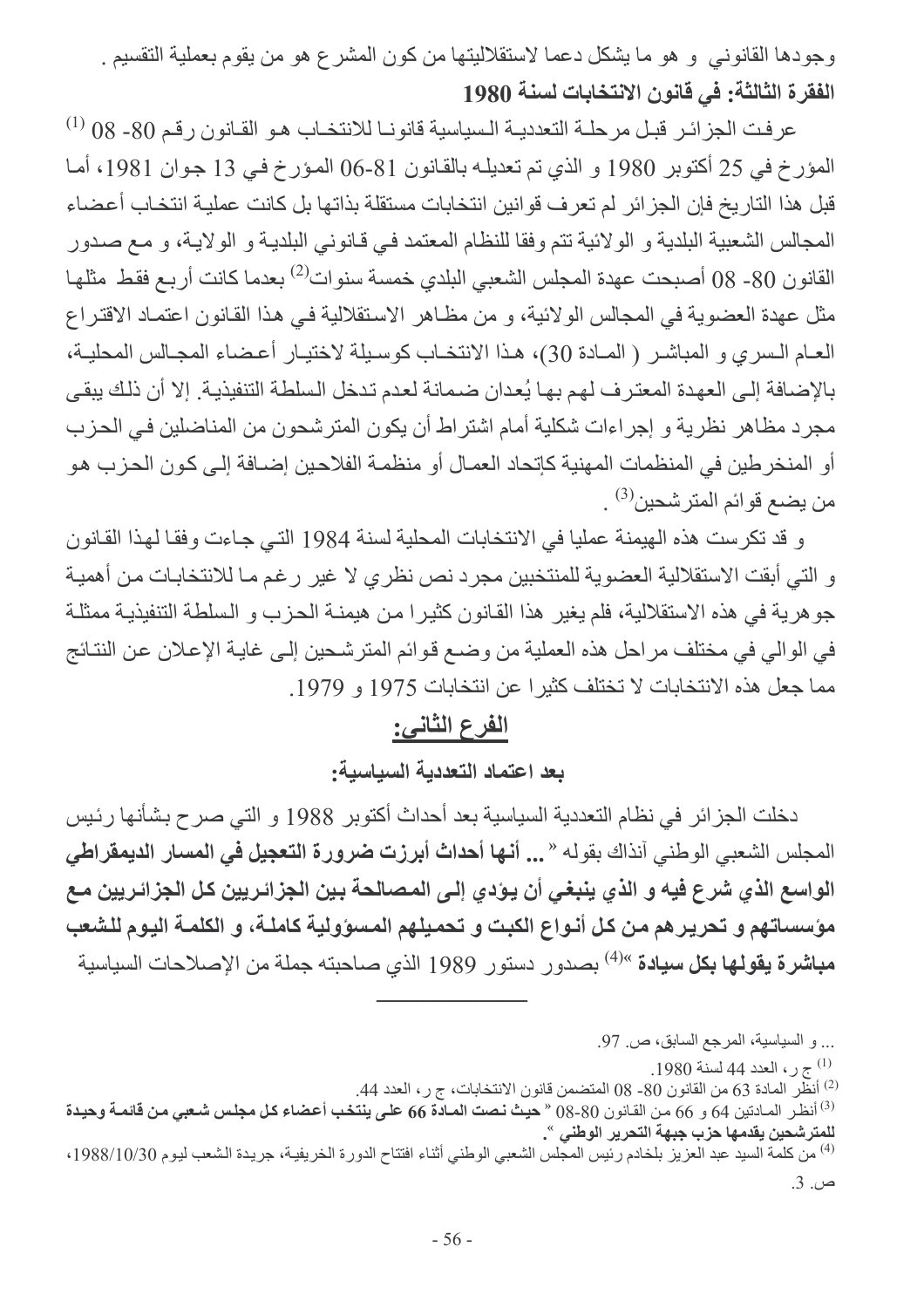و الإدارية مست معظم هياكل و مؤسسات الدولـة<sup>(1)</sup> و التـى منهـا الجماعـات المحليـة، فانـعكست هذه الإصلاحات على قوانين الإدارة المحلية وقوانين الانتخابات تلاءمـا مـع إقرار المبـادئ السياسية الجديدة التي تقوم على التعدديـة السياسية و تكريس الحقوق و الحريـات بشكل أوسـع، فكيف عالجت قوانين الإدار ة المحلية وكذلك قوانين الانتخابات استقلالية هذه الجماعات ؟. الفقرة الأولى : في قانوني البلدية و الولاية لسنة 1990 (2)

مس الإصلاح الإداري الذي جاء بعد اعتماد نظام التعددية السياسية المجالس المحلية، التي تعتبر أجهزة رئيسية لسلطة الدولة التي تتجسد فيها إرادة الشعب لكونها تشكل هيئات توجيه وتقرير و مر اقبة<sup>(3)</sup>، فكانت **قوانين اللامركزية لسنة 1990 من المعايير الأولى للإصلاح الإدار ي<sup>(4)</sup>، فكيف** كان لهذه الإصلاحات الأثر على استقلالية الولاية و البلدية من حيث وجودهما المادي و من حيث ممار ستهما لنشاطاتهما ؟

أولا: من حيث الوجود المادي

تظهر أسس الاستقلالية المرتبطة بوجود الولاية و البلدية كجماعتين محليتين من خلال العناصـر التالية·

1- التكريس القانوني للبلدية و الولاية كجماعتين إقليميتين:

أكد المشرع في قانوني البلدية و الولاية لسنة 1990 على أن البلدية و الولاية جماعتين إقليميتين، فبالنسبة للبلديـة فـإن المـادة الأولـى مـن القـانون 90-08 نـصت علـى « ا**لبلديـة هـى الـجماعـة الإقليميـة** الأساسية، و تتمتع بالشخصية المعنوية و الاستقلال المالي و تحدث بموجب قـانون <sup>»</sup> فالمشر ع هنـا يضمن استقلالية البلدية من حيث وجودها المادي عن تدخلات السلطة المركزية فلا يمكن لها أن تلغي أو تنشئ بلدية مادام ذلك من اختصاص القانون وحده، إضافة إلى أن للبلدية إقليم و مركز و اسم ممـا يدعم وجودها المادي ( المادة 02 من القانون 90-08 )، أما بالنسبة للولاية فنصت المـادة الأولـى من القانون 90-09 المتعلق بالولاية على « ا**لولاية جماعة عمومية إقليمية تتمتع بالشخصية المعنوية** و الاستقلال المالي. و تشكل مقاطعة إدارية للدولة، تنشأ الولاية بقانون <sup>»</sup> فالمشر ع أقر بكون الولاية جماعـة إقليميـة و أضـاف أنهـا تشكل مقاطعـة إداريـة للدولـة **فوصـفُ مقاطعـة إداريـة للدولـة يـسمح** باعتبار هـا مؤسسة إداريــة محليــة للدولــة، و هـو مــا يعنــى تمثيـل الإدارـة المركزيــة علـى المـستو ي المحلـى مــع كــل النتــائـج التــى تنــشـأ عــن علاقــة عـدم التركيــز الموجــودة بــين هــذين المــستويين الإداريين<sup>(5)</sup>، لذلك فإن المشر ع قلص من استقلالية الولاية كجماعة محلية من حيث وجودها المادي

بو طبيق فاتح، المرجع السابق، ص. 14.  $^{(1)}$ 

<sup>2)</sup> قانون 90-08 المتعلّق بالبلدية و القانون 90-09 المتعلّق بالولاية المؤرخين في 29%/04/07، ج ر، العدد 15 لسنة 1990. <sup>(3)</sup> ناجي عبد النور ، النظام السياسي الجزائري من الأحادية إلى التعددية السياسية، مديرية النشر ، جامعة قالمة، 2006، ص. 156. <sup>(4)</sup>ESSAID Taib, op. cit., p. 53. " les lois de décentralisation de 1990 parmi les premières mesures de réforme administrative »

<sup>&</sup>lt;sup>(5)</sup> KHELLOUFI Rachid, Réflexion sur la décentralisation à travers l'avant projet de code de la Wilaya, ...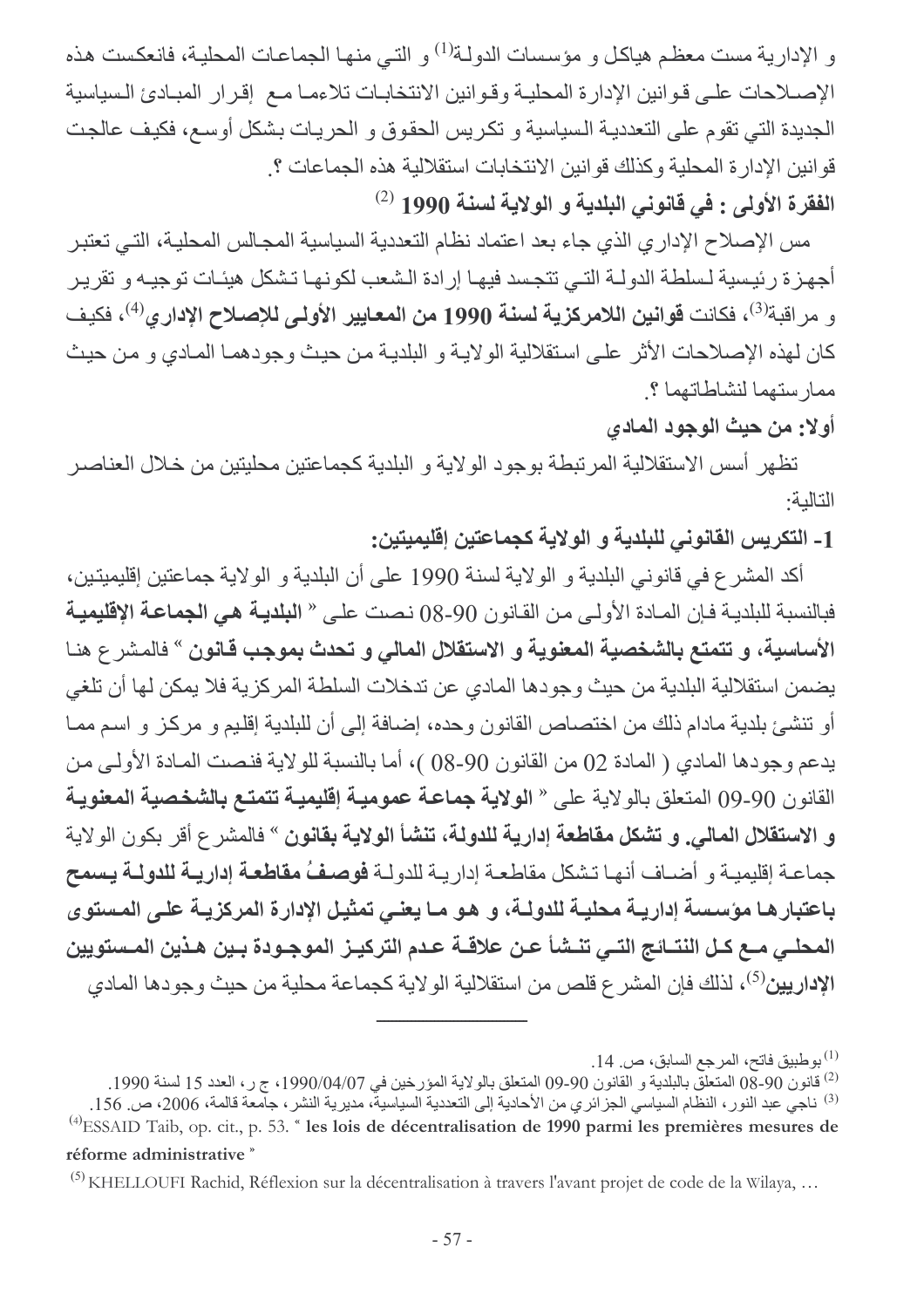مقارنة بالبلدية نظرا لاعتبار ها جماعة إقليمية من جهة و هو ما يعني جماعة لامركزيـة و من جهـة أخر ي مقاطعة إدار ية كتجسيد لعدم التركيز الإدار ي.

مع الملاحظة أن المشر ع يستعمل مصطلح الإقليمية مر ادفا لمصطلح المحلية<sup>(1)</sup> كما أن التعاريف الخاصة بالبلدية و الولاية جاءت خالية من الاختصاصات عكس ما كان عليه الحال في قوانين ما قبل اعتماد نظام التعددية السياسية نظرا لتغير طبيعة التوجه السياسي و الاقتصادي.

## 2- التمتع بالشخصية المعنوية:

من الأسس الهامة للاستقلالية اعتراف المشر ع بالشخصية المعنوية لهيئة ما ممـا يجعلهـا تكتسب الحقوق المترتبة عن ذلك، و يزيد في استقلاليتها و هو ما أكدت عليه المادة الأولى من كل قانون. 3-انتخاب أعضاء المجالس الشعبية المحلية في ظل تعددية سياسية:

بعدما كان الانتخاب إجراءً يمكن اعتباره شكليا في ظل الهيمنــة الكاملــة للحزب فـإن التوجـه السياسي الجديد الذي جاء بعد اعتمـاد دستور 1989 كانت لـه أثـار إيجابيـة علـى المجـالس المحليـة المنتخبــة التــى أقـر فيهـا المـشر ع علـى مبـدأ انتخـاب أعـضـاء هـذه المجـالس إذ **يـعد الانتخـاب لاختيـار** أعضاء الهيئات المحلية أفضل الأساليب التي تضمن استقلالية هذه الهيئـات في إدارتهـا المصالح ا**لمحليـة** <sup>(2)</sup>، فالإصــلاح البلـدي مـن خـلال قـانون البلديـة 90-08 جعـل مـن المجلـس الـشعبي البلـدي الإطار القاعدي للإصلاحات المحلية فهو مؤسسة تهدف إلى تحقيق الديمقراطية و تكريس مبدأ الاختيار الشعبي كمـا يعتبـر مكـان للتعبيـر عـن الديمقراطيـة ( حريـة الترشـح، حـق الانتخابـات، حـق حضور المداولات ) <sup>(3)</sup>، فاعتمـدت قاعـدة الانتخـاب بـصفة كليــة بحيـث يُنتخـب الجهـاز التـداولى ( المجلس الشعبي البلدي ) و التنفيذي ( رئيس المجلس الشعبي البلدي )<sup>(4)</sup> واستُبعدت الأولويـة التـي كانت تمنح لفئة العمال و الفلاحين و بذلك زالت هيمنة الحزب على المترشحين. و أن رئيس المجلس الشعبي البلدي هو الهيئة التنفيذية في البلدية يكون من بين القائمة التي نالت أغلبية المقاعد و بالتـالي يكون المجلس الشعبي البلدي الإطار الأمثل لمشاركة المواطنين في تسيير شؤونهم، و هكذا تكون التركيبة البشرية للمجلس ذات استقلالية عضوية و غير تابعة للسلطة المركزيـة، فيكفل القـانون استقلالية المجلس و يجعله بعيدا عن تأثيرات السلطة الرئاسية<sup>(5)</sup>.

..., Revue Algérienne, op. cit., p p. 83-84, "... sa qualification de circonscription administrative de l'Etat permet de la considérer comme une institution administrative locale de l'Etat, c'est-à-dire une représentation de l'administration centrale au niveau local avec toutes les conséquences qui découlent de la relation de décentralisation qui existe entre ces deux niveaux d'administration » <sup>(1)</sup> استعمل مصطلح الجماعات المحلية مثلا في المرسوم التنفيذي 97- 216 المتعلق بالتنظيم الإقليمي لمحافظة الجزائر الكبرى،

- $(3)$ ناجي عبد النور، المرجع السابق، ص. 156.
- <sup>(4)</sup> أنظر المواد 03، 47 ، 48 و 84 من القانون 90-08، المرجع السابق<sub>.</sub>
	- <sup>(5)</sup> بو الشعير سعيد، المرجع السابق، ص 78.

ج ر، العدد 38 لسنة 1997.

<sup>&</sup>lt;sup>(2)</sup> محمد جمال مطلق الذنيبات، الوجيز في القانون الإداري، الطبعة الأولى، الدار الدولية العلمية للنشر و التوزيع، عمان، الأردن،  $12 \times 2003$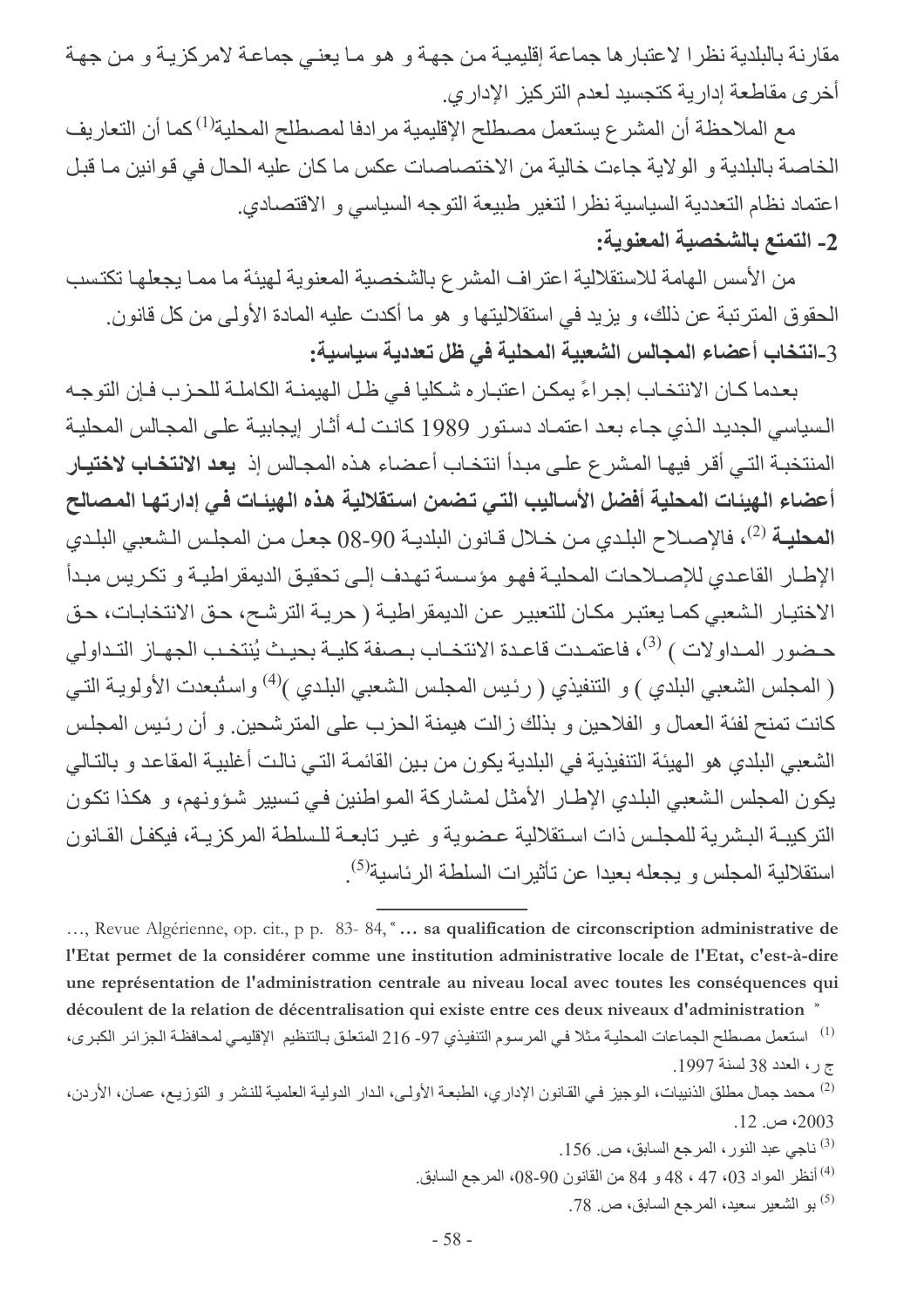و من مظاهر الاستقلالية الواردة ضمنيا في هذا القانون وجود قوائم ترشيح متعددة إذ يستشف من نص المادة 48 أن هناك قوائم متنافسة متعددة.

أما بالنسبة للولاية فإن مبدأ الانتخاب كرسه القانون 90-09 جزئيا إذ يكون الجهاز التداولي ممثلا في المجلس الشعبي الولائي منتخبا<sup>(1)</sup>، حيث نصت المـادة 03 علـي « **للولايـة مجلس منتخب يسم***ى* المجلس الشعبي الولائي ". هذا ما يجعل الولاية كجماعة محلية أقل استقلالية من البلدية من حيث التركيبة البشرية لهيئتيها نتيجة اقتصار الانتخاب على الهيئة التداولية دون الهيئة التنفيذية ( الوالي ).

و مما تقدم نقول أن قانوني البلدية و الولاية كرسا إلى حد بعيد الانتخاب كأسلوب لاختيار أعضاء المجالس المحلية المختصة بتسبير الشؤون المحلية في ظل نظام التعددية السياسية مما يعطي لها استقلالية أكبر خاصة بالنسبة للبلدية اتجاه السلطة التنفيذية

### ثانيا: من حيث ممارسة النشاط

لا يكفي الاعتراف المادي بالبلدية و الولاية كجماعتين إقليميتين بل يجب الاعتراف بأسس أخرى للاستقلالية ترتبط بممارسة هذه الجماعات لنشاطها

> و قد تضمن قانونا البلدية و الولاية لبعض أسس هذه الاستقلالية نتعرض لها كما يلي : [ ـ اختصاصات محلية متلائمة مع التحول السياسى و الاقتصادي:

تعد قوانين الإدارة المحلية لسنة 1990 من أولى الإصلاحات الإداريـة الناتجـة عن انتهـاج نظـام التعددية السياسية و التحول إلى النظام الاقتصادي الليبر الى، فكان من البديهي أن تظهر بعض ملامح هذا التحول في الاختصاصات الممنوحة للجماعات المحلية، فالإصلاح البلدي الذي جاء به القانون 08-90 قلص من صلاحيات البلديــة فـي الميـدان الاقتـصـادي تماشـيا مــع الإصــلاحات الاقتـصـادية و السياسية<sup>(2)</sup>، فخفض من حجم المواد المتعلقة باختصاصات البلدية مقارنة بما كانت عليه في قانون 1967 لأن الجزائر بدأت تتجه تدريجيا نحو تكريس نظام اقتصادي ليبرالي و الذي لا تتدخل فيه الإدار ة مباشـر ة فـي المـهــام ذات المـصـلحة الـعامــة إلا فـي حالــة عجـز الخـواص عـن القيــام بـذلك<sup>(3)</sup>، و تطبيقا لمبدأ الاختصاص العام نصت المادة 85 من قانون البلدية على « يعالج المجلس الشعبي البلدي من خلال مداولاتــه الـشوون النـاجمــة عن الـصلاحيات المـسندة للبلديــة » و المــادة 84 التــى نصت على" المجلس الشعبي البلدي هو قاعدة اللامركزيـة و مكـان مشاركة المـواطنين فـي تسيير الشوون العمومية » هذه الشؤون تضمنتها العديد من مواد هذا القانون و تشمل الميادين السياسية

<sup>&</sup>lt;sup>(1)</sup> أنظر في هذا بن طيفور نصر الدين، المرجع السابق، ص<sub>.</sub> 8. و كذلك زر اولية محمد الصـالح، المرجع السابق، ص ص. 46- 47. <sup>(2)</sup> أنظر ناجي عبد النور، المرجع السابق، ص 156. و أنظر كذلك على سبيل المثال اختصاصات البلدية في ميدان التنمية الصناعية ( المواد 142 ، 143 ) و اختصاصاتها في توجيه نشاط القطاع الاشتراكي ( المادة 138 ) من قانون البلدية لسنة 1967 و التي لم يشير لها القانون 90-08.

<sup>&</sup>lt;sup>(3)</sup> بوسماح محمد أمين، المرفق العام في الجزائر ، ترجمة رحال بن عمر و رحال مولاي إدريس، د م ج، 1993، ص<sub>.</sub> 5.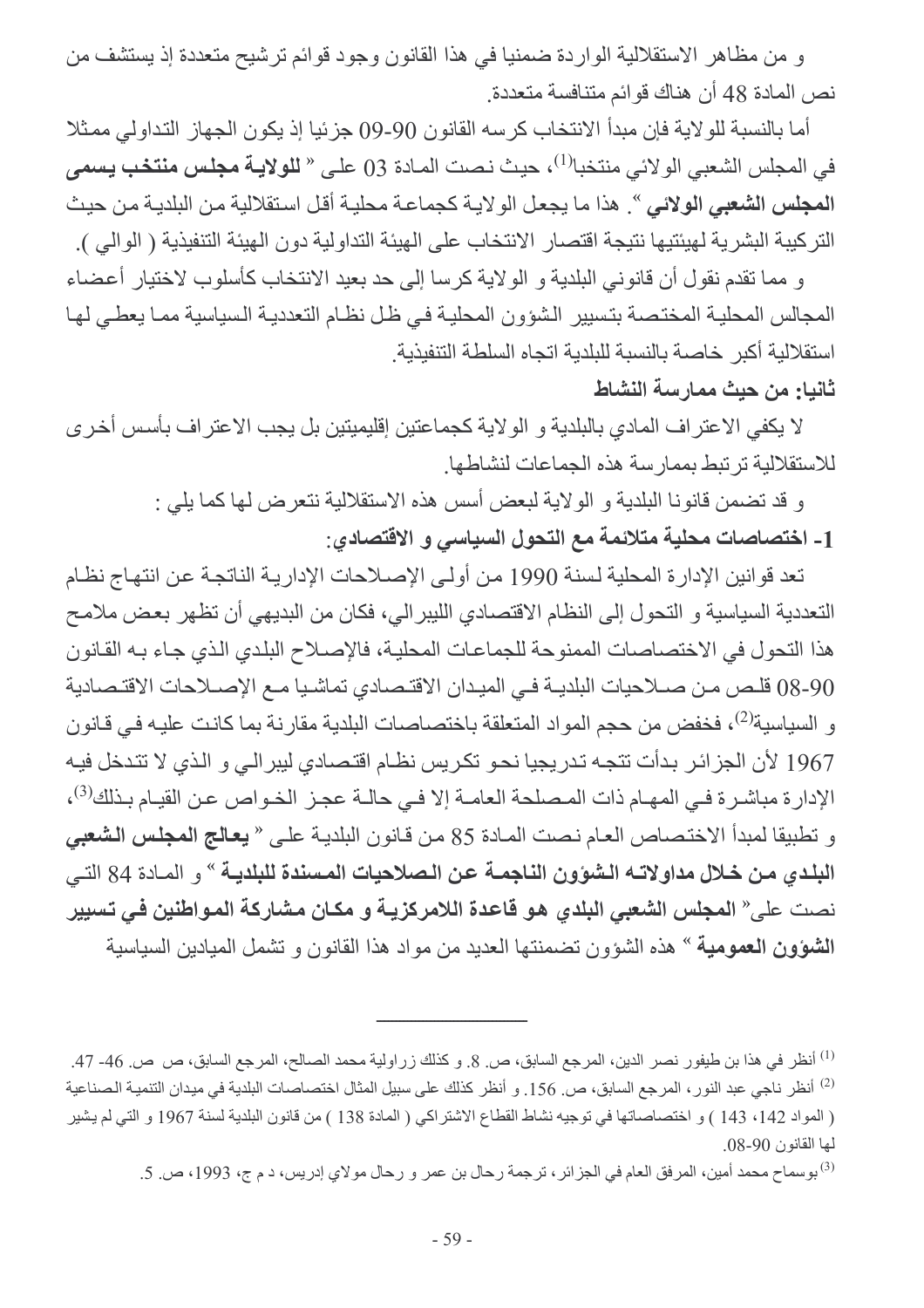الإداريـــة، الماليـــة، الاجتماعيـــة و الثقافيـــة و بعــض الاختــصـاصـات الاقتــصـادية<sup>(1)</sup> إضـــافة إلـــي الاختصاصات الممنوحة لرئيس المجلس الشعبي البلدي<sup>(2)</sup>.

و تتكرس أكثر الاستقلالية في ممارسة هذه الاختصاصات من حريـة المبـادر ة التـي يتمتـع بـهـا المجلس الشعبي البلدي و التـى منهـا حريــة إنـشاء مـصالح و مؤسـسات تهـم الـشؤون المحليــة ( المسادة 103 ) و كـذلك صـــلاحيات إصــدار القــرارات لرئيـسه، فلــه أن يــصدر قــرارات فرديــة أو تنظيمية<sup>(3)</sup> في المسائل التي يضعها القانون تحت مر اقبتـه و سلطته كقر ار ات التوظيف و الترقيـة لمستخدمي البلدية،إضافة إلى كونه هيئة تنفيذية للبلدية يتولى تنفيذ مداولات المجلس الشعبي البلدي<sup>(4)</sup>.

أما بالنسبة للولاية فقد أعطيت للمجلس الشعبي الولائي بموجب القانون 90-09 المتعلق بالولاية صـلاحيات عامــة فــى مجــا ل التهيئــة و التنميــة المحليــة و الفلاحــة و الــري و الـهياكــل الأساســية و التجهيزات التربوية و السكن و غير ها<sup>(5)</sup> تطبيقا للاختصاص العام مع تقليص تدخلها في الميدان الاقتصادي<sup>(6)</sup> عكس ما كان عليه الحال في قانون الولاية لسنة 1969 الذي أقر بصلاحيات اقتصادية واسعة من نوجيه و إنشاء و تنسيق للنشاطات الاقتصادية فوق إقليمها. هذه الصلاحيات العامـة يتداول فيهـا المجلس الشعبي الـولائي، فقد نـصت المـادة 55 علـي " **يعـالج المجلس الشعبي الـولائي جميـع** الشَوَون التابِعة لاختصاصاته عن طريق المداولة ".

و بهذا فإن المجلس يتداول بشأن المهام و الاختصاصات التي تحددها القوانين و التنظيمات و عمومـا حـول كـل قـضية تهـم الولايــة و التــى ترفـع إليــه بـاقتراح يقدمــه ثلـث أعـضائه أو رئيـسه أو الـوالي، فتظهر هنـا حريـة المبـادرة الممنوحـة للمجلس الـشعبي الـولائي، إلا أن صــلاحية إصـدار قرارات تنفيذ المداولات الممنوحة للوالي بموجب أحكام المـادة 103 مـن القـانون 90-09، جعلت مـن المجلس الشعبي الـولائي بتحـول إلـي **جهـة اقتـراح أو استشارة أكثـر منــه صــاحب قـرارات**<sup>(7)</sup> كمــا أعتبرت هذه الاختصاصات **رمزية رغم أهميتها و دورها ف***ي* **التنمية**<sup>(8)</sup>.

- <sup>(2)</sup> أنظر المواد من 58 إلى 78 من القانون 90-08.
- <sup>(3)</sup> أنظر المادتين 79 و 80 من القانون 90-08. و كذلك بلعباس بلعباس، المرجع السابق، ص ص. 94- 95.
	- <sup>(4)</sup> المادة 47 من القانون 90-08، المرجع السابق<sub>.</sub>

<sup>&</sup>lt;sup>(1)</sup> أنظر البـاب الثالث من القـانون 90-08، المرجـع الـسابق، المـواد من 86 إلـى 110، فبالمقارنـة مـع قـانون البلديـة لـسنة 1967 نجد المشرع قد تخلي عن الكثير من الاختصاصات ذات الطابع الاقتصادي و قلص من عدد المواد المعالجة لذلك نتيجة التخلي عن الاختيار الاشتراكي و بذلك اقترب من الاختصاصات التقليدية للبلدية ( إدار ة عامـة وماليـة )، و أنظـر فـي هذا كذلك مقطـف خير ة، المرجع السابق، ص. 144.

<sup>&</sup>lt;sup>(5)</sup> أنظر المواد من 55 إلى 82 من القانون 90-09، المرجع السابق، و أنظر في هذا بمزيد من الإسهاب بوضياف عمار ، المرجع السابق، ص ص. 123- 127.

<sup>&</sup>lt;sup>(6)</sup> تضمن على سبيل المثال الأمر 69-38 اختصاصات المجلس الشعبي الولائي في القطاع الصناعي في المواد من 79 إلى 83 بينمـا لم ينص على ذلك قانون الولاية 90-09.

<sup>&</sup>lt;sup>(7)</sup> درويش مصطفى، الجماعات المحلية بين الممارسة و القانون، مجلة الفكر البرلماني، العدد الأول، ديسمبر، 2002، ص<sub>. 9</sub>4<sub>.</sub> عطاء الله بوحميدة، المرجع السابق، ص. 62.  $(8)$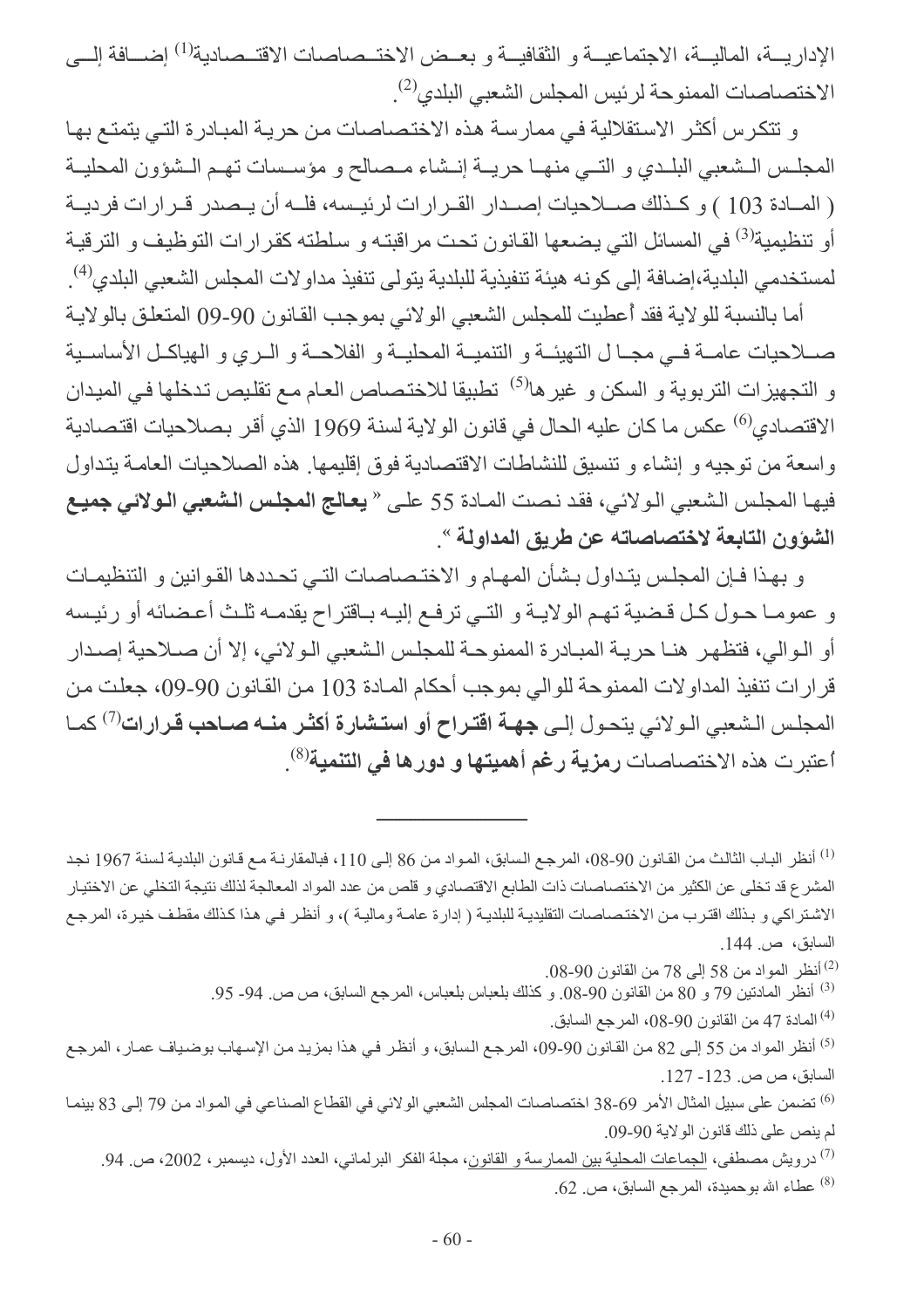و مما نقدم يتضح أن المشرع منح اختصاصات واسعة للبلديات و الولايات من شأنها أن تعزز استقلاليتها تجاه السلطة التنفيذية و خاصية بالنسبة للبلدية باعتبار ها قاعدة اللامركزيية، إلا أن وجود الوصاية الإدارية المشددة و هيمنة الوالي على المجلس الشعبي الولائي أفقدا هذه الاستقلالية معناها و هو ما نعود له في الفصل الثاني من بحثنا.

2 \_ النص على بعض صور الاستقلال المالي:

اعترف المشرع صراحة بالاستقلال المالي للبلدية و الولاية في المـادة الأولـى من قـانون الولايـة و قانون البلديـة و دعم هذا الاستقلال المـالي بـالنص كذلك علـى إمكانيـة وجود مـوارد ماليـة مستقلة للبلدية في المواد ( 112 ، 113 و 114 من القانون 90-08 )، إضافة إلى صلاحية تسير الإعانات و المداخيل و الإقتراضات ( المادة 146 من قانون البلدية )، و تصويت المجلس الشعبي البلدي علمي الميز انيــة التــى يقترحهـا رئيسه ( المــادة 152 مـن قـانون البلديــة 90-08 )، أمـا بالنـسبة للولايــة فـإن المجلس الشعبي الولائي يصوت على الميزانية التي يعدها الوالي.

و نبقى هذه المظاهر نعبر عن قدر بسيط جدا من الاستقلال المالي للجماعات المحلية أمـام انساع الشؤون المحلية و الحاجة إلى الموارد المالية المحلية الذاتية لتسير هذه الشؤون، خاصـة ضـرورة وجود ضرائب محلية مناسبة و التي لم ينص عليها قانونا البلدية و الولاية. 3- التقليص من مجال تدخل السلطة الوصائية:

يظهر بوضوح من خلال قانوني البلدية و الولاية لسنة 1990 أن المشرع أراد أن يكون دور الوصاية محدودا في شؤون البلدية<sup>(1)</sup> و كذلك الولاية، خاصـة فيمـا يخص مواضـيع المداولات التـي يجب أن يصادق عليها الوالي بالنسبة للبلدية و وزير الداخلية بالنسبة للولاية حتى تصبح نافذة، هذه المواضيع تقلصت و أصبحت تخص فقط حسب المادتين 42 من قانون البلدية و 50من قانون الولاية: - المبز انبات و الحسابات

- 
- أحداث مصالح و مؤسسات عمومية محلية.

و هذا ما يعني منح حرية أكثر للجماعات المحلية في ممارسة اختصاصاتها عما كانت عليه قبل التعددية السياسية<sup>(2)</sup>.

الفقرة الثانية : في قوانين الانتخابات

بعد صدور دستور 1989 و الاتجاه نحو التعددية السياسية كان من الطبيعي أن تتغير النظرة إلى الانتخابات المحلية التي كانت وسيلة لتكريس هيمنة الحزب الواحد مما أدى بالمشرع إلى سن قوانين

<sup>&</sup>lt;sup>(1)</sup> لباد ناصر، المرجع السابق، ص، 194.

<sup>&</sup>lt;sup>(2)</sup>حسب المادة 107 من قانون البلدية لسنة 1967 ، و المـادتين 56 و 57 من قـانون الولايـة لـسنة 1969 تتمثل المواضـيع التـي يجب المصادقة عليها في : الميزانيات و الحسابات- نقل الملكية ــ القروض ــ الموظفين و الأجور ــ قبول الهيئات و الوصـاية ــ محاضـر المزايدات و بالنسبة للولاية : الميزانيات و الحسابات و القروض ـ المناقضات و شراء العقارات ــ الضرائب و الرسوم ــ أجور الموظفين و إحداث مؤسسات أو مقاولات ِ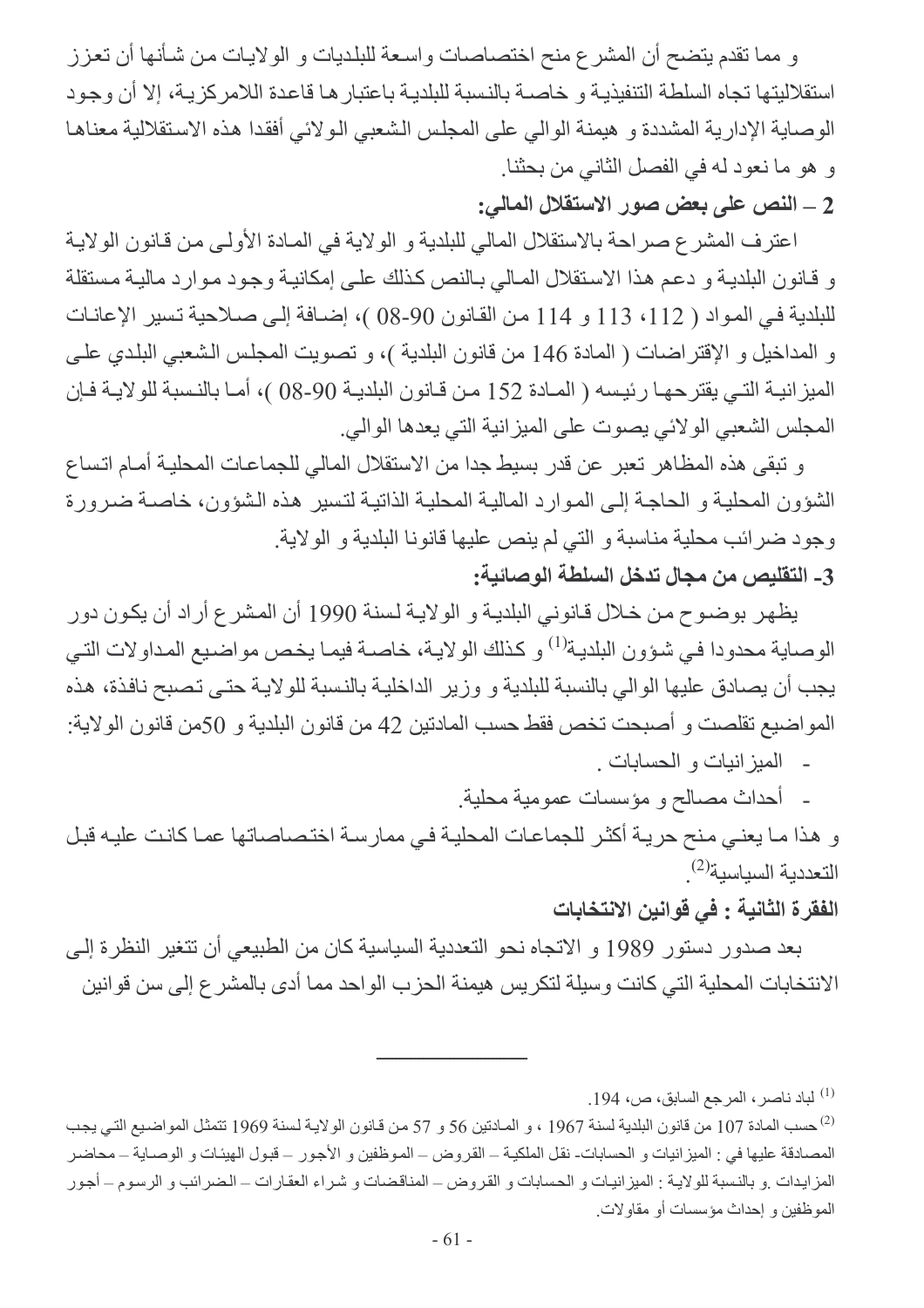جديدة متعلقة بالانتخابات من كون انتخاب المجالس المحلية يعتبر الركن الأساسي لضمان استقلاليتها عـن الـسلطة المركزيــة<sup>(1)</sup>، فـصدر أول قــانون للانتخابــات بعـد اعتمــاد نظــام التعدديــة الـسياسية و هو القانون 89-13 المتضمن قانون الانتخابات<sup>(2)</sup> و الذي يعتمد علـى الاقتراع النسبي علـى القائمـة مـع أفضلية الأغلبيـة <sup>(3)</sup> فـي شـغل مقاعد المجـالس المحليـة، و قد تعرض إلـي عدة تعديلات <sup>(4)</sup> قبـل الوصدول إلـى قـانون الانتخابــات لـسنة 1997 <sup>(5)</sup> والمعـدل هـو الأخـر بموجـب القـانوني العـضوي 

و قد جعلت القوانين السابقة من عملية الانتخاب الوسيلة الوحيدة لاختبار أعضاء المجالس الشعبية المحلية، هذه القوانين تضمنت الكثير ٍ من العناصر ِ التي تجعل من الانتخاب أساسـا ر ئيسيا لاستقلالية الجماعات المحلية منها:

## أولا : حرية الترشح لعضوية المجالس المحلية

إن عملية الاختيار تقوم بها الأحزاب السياسية كأصل عام، و استثناء ما عبر عنـه المشر ع بـالقوائم الحر ة<sup>(7)</sup> و هذا ما يجعل الأحز اب تتنـافس في اختيـار ِ المتر شـحين مـن إيجـاد العنـاصـر التـي تـر ي فيهـا التمثيل الحقيقي و الكفاءة و هذا ما يساعد على الاستقلالية.

#### ثانيا : تحديد العهدة

حددت قوانين الانتخاب عهدة أعضاء المجالس المحلية المنتخبة مما يجعلها في منأى عن تدخلات السلطة المركزية، فجاء في المادة 61 من القانون 89-13 « **ينتخب أعضاء المجلس الشعبي البلدي** و المجلس الشعبي الولائي لمدة خمس سنوات ... " و هو ما ذهب إليه المشرع من خلال المـادة 75 من الأمر 97 -07 " **ينتخب المجلس الشعبي البلدي و الولائي لمدة خمس سنوات بطريقة الاقتراع** ا**لنسبي على القائمـة** » هذه المدة تعتبر بالمعقولـة فليست قصير ة تؤدي إلـى عدم استقر ار المجلس و ليست بالطويلة التي ينجر عنها حرمان البعض من المشاركة في التسيير<sup>(8)</sup>.

خالد سمارة الزغبي، المرجع السابق، ص. 81.

- <sup>(2)</sup> القانون رقم 89-13 المؤرخ في 7 أوت 1989، ج ر ، العدد 32 لسنة 1989.
	- <sup>(3)</sup> المادة 61 و 62 من القانون 89-13، المرجع السابق<sub>.</sub>

<sup>(4)</sup> عدل القـانون 89-13 بموجب القـانون 90-06، ج ر ، العـدد 13 لـسنة 1990 ، و القـانون 91- 06، ج ر ، العـدد 14 لـسنة 1991. و أنظر بإسهاب تولموت عيسى، <u>النظام الانتخابي في الجزائر ،</u> مجلـة الفكر البرلمـاني، مجلس الأمـة، العـدد 16، مـاي، 2007، ص ص. 29- 30 .

<sup>(5)</sup> الأمر 97- 07 المؤرخ في 6 مارس 1997 يتضمن القانون العضوى المتعلق بالانتخابات، ج ر ، العدد 10 لسنة 1997.

<sup>(6)</sup> الأمر رقم 04-01 المؤرخ في 2004/02/07 يعدل و يتمم الأمر 97-07 المتضمن القانون العضوي الانتخابات، ج ر، العدد 9 لسنة 2004.

(7) المادة 82 من الأمر 97-07، المرجع السابق، و المادة 66 من القانون 89-13، المرجع السابق

<sup>(8)</sup> بوضياف عمار ، المرجع السابق، ص. 115.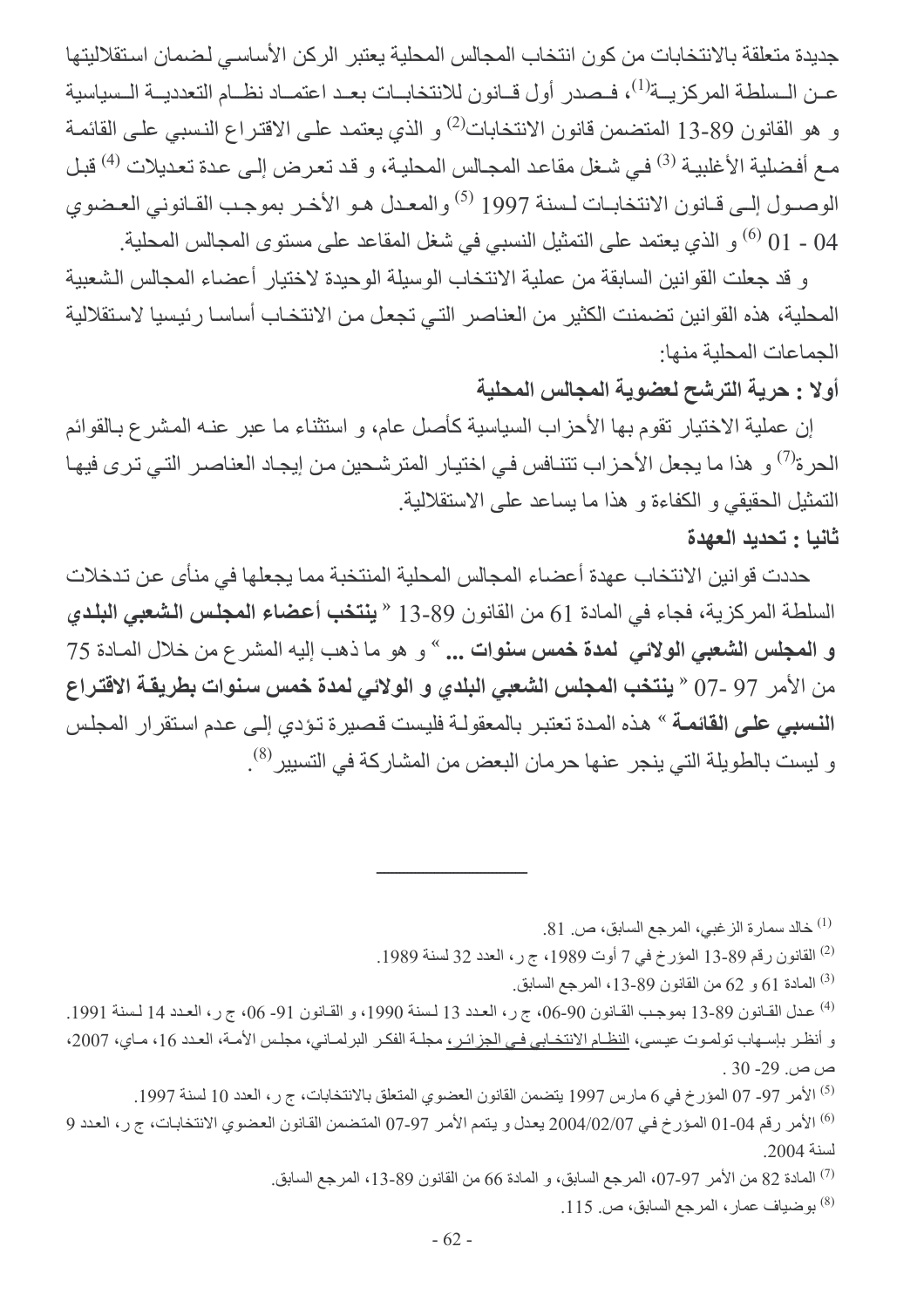ثالثًا : وجود ضمانات للعملية الانتخابية

احتوت فوانين الانتخاب على عدة أشكال من الضمانات للسير النزيه للعملية الانتخابية ممـا يدعم استقلالية الجماعات المحلية من بينها :

1- انتهاج المشرع لمبدأ الانتخاب العام السري و المباشر لجميع أعضاء المجالس الشعبية الولائية و البلدية ، إضافة إلى كون التصويت شخصىي و سري<sup>(1)</sup>. - امكانية الطعن<sup>(2)</sup>.

هذه الضمانة وسيلة في يد المتر شحين للانتخابات المحلية بحيث يخو لهم القانون حق الطعن في قرارات رفض الترشيحات أمام المحكمة المختصة إقليميا و أيضا لدى اللجنـة الانتخابيـة الولائيـة فيمـا يتعلَّــق بالمناز عــات التــي تنــشأ بمناسـبة الانتخابــات، و تكــون القــرارات الــصـادرة عــن اللجنــة و المحكمة باتة و نهائية. هذه الضمانات تجعل من الانتخاب عامل أساسي للاستقلالية و من شأن ذلك أن يسمح بانتخاب نزيه بواسطته يختار المواطنون من يتولى تسير شؤونهم المحلية، فلا يكون ولاء هؤلاء المنتخبين للسلطة المركزيـة التـى لا تملك حق تعينهم، هذه الـضمانة توسـعت لتشمل حق أي ناخب في مناز عة مشر وعية عملية التصويت في المكتب الذي صوت فيه عن طريق تدوين احتجاجه في محضر برسل إلى اللجنــة الولائيـة<sup>(3)</sup>. كمـا أن أعمــال و قرارات اللجنــة الولائيــة قابلــة للطعن أمــام الجهة القضائية المختصة حسب المادة 17 من القانون العضوي 04-01 سابق الذكر . و تجدر الإشارة إلى أن هذا القانون جعل من الجهة القضائية هي المختصة بالفصل في مناز عات مشروعية التصويت التي يرفعها أي ناخب بدلا من اللجنة الولائية<sup>(4)</sup>، بالإضافة إلـي إمكانيـة مراقبـة جميـع مراحل عمليـات التصويت و فرز الأوراق و تسليم نسخ من محاضر النتائج على مستوى المكاتب<sup>(5)</sup>.

و بهذا يكون للانتخاب دور كبير في استقلالية الجماعات المحلية إذ تأخذ اللامركزية في ظل تعدد الأحزاب الممثلة على مستوى المجالس المنتخبة شكلا جديدا في عملية البنـاء الديمقراطي الإداري يشجع على تفعيل حرية المبادرة و ترشيدها نحو إشباع الحاجات العامة بشكل أنسب<sup>(6)</sup>.

و قد عرفت الجزائر بعد التعددية السياسية العديد من الانتخابات المحلية بدءا من انتخابات ديسمبر 1991 التبي جرت في ظـل القـانون 90-06 إلـى انتخابـات 1997 ثـم 2002 و أخيـرا انتخابـات ديسمبر 2007 و ما يلاحظ أن المشر ع غير من طريقة توزيع المقاعد بعد أول انتخابات تعددية

المواد 2 و 28 من قانون 89-13. و كذلك المادة 02 من الأمر 97-07، المرجعين السابقين.

<sup>(2)</sup> أنظر المواد 70 و 72 من القانون 89-13، و المواد 86 ،91 و 92 من الأمر 97-07، و أنظر بإسهاب بعليي محمد الصغير، المرجع السابق، ص ص ـ 69 - 73 . و كذلك بركات محمد، النظام القانوني للمنتخب المحلي في الجز ائر ، بحث لنيل شهادة الماجستير في القانون، كلية الحقوق، جامعة الجزائر، 1998، ص 62.

- <sup>(3)</sup> المادة 92 من الأمر 97-07)، المرجع السابق.
- <sup>(4)</sup> أنظر المادة 18 من القانون العضوي 04-01، سابق الذكر .
	- <sup>(5)</sup> المادة 60 من الأمر 97-07، المرجع السابق.
	- (6) أنظر بوطبيق فاتح، المرجع السابق، ص 23.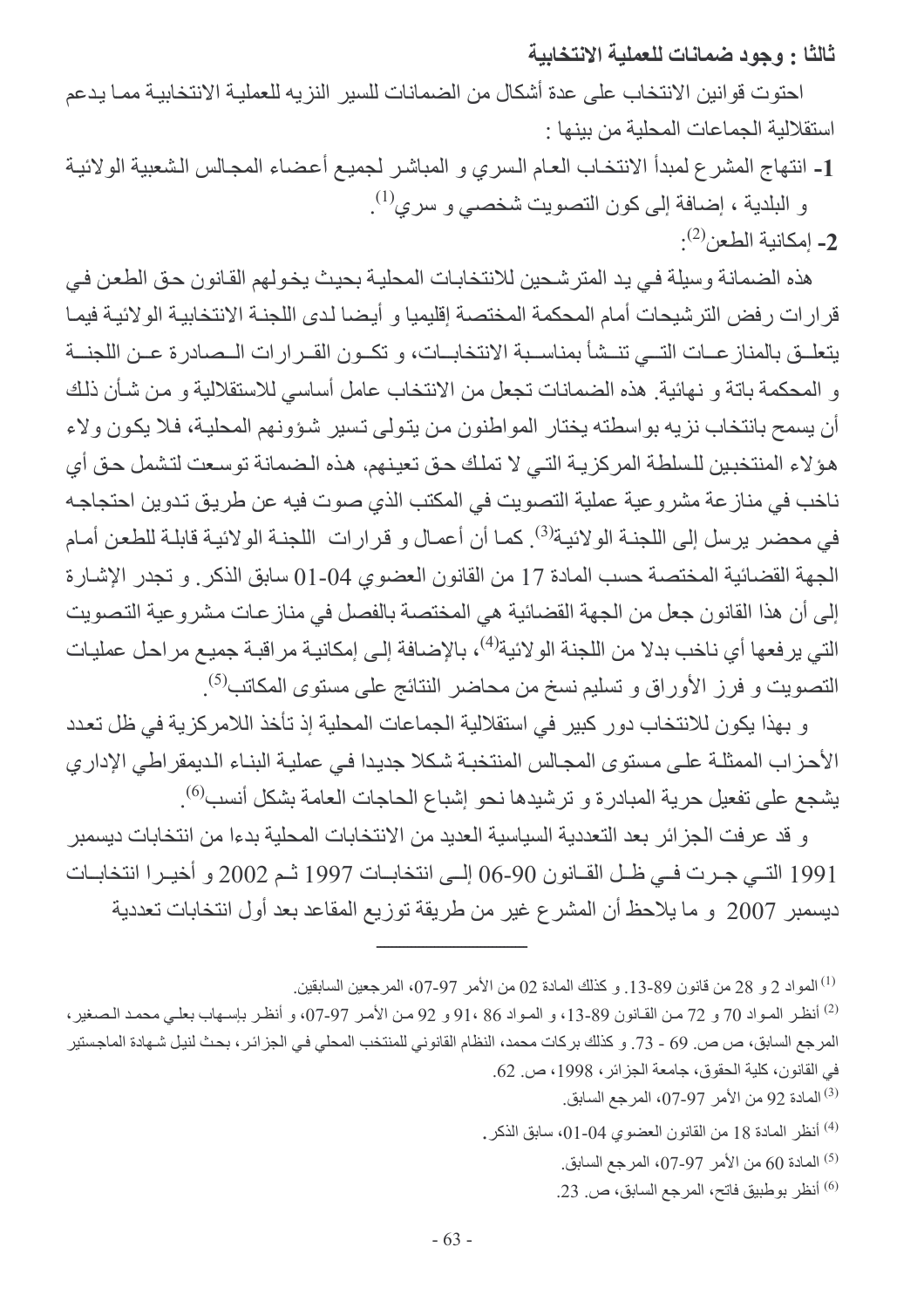و اعتمد على طريقة التمثيل النسبي التي أنتجت مجالس محلية غير متجانسة أدت في الكثير من الأحيان إلى حالة الانسداد و بالتالي تعطيل شؤون المواطنين نتيجة الصر اعات بين المنتخبين و عدم وجود أغلبية تمثيلية مما يجعل من الاستقلالية المرجوة من عملية الانتخاب تتضاءل إضافة إلى حالات الانسداد التي تظهر حتى قبل تنصبب هذه المجالس للأسباب ذاتها، فخلال الانتخابات الأخير ة (2007 ) كانت هناك أكثر من 1200 بلدية مهددة بالانسداد من بين 1541<sup>(1)</sup>، إضـافة إلـى العشر ات نصبت بشر عية منقوصة<sup>(2)</sup> كل ذلك بسبب نمط توزيع المقاعد القائم على التمثيل النسبي، و في رأينـا فإن نمط التوزيع الملائم هو نظـام الاقتراع النسبي علـى القائمـة مـع أفضلية الأغلبيـة ، بحيث تحصل القائمة التي تحصلت على الأغلبية المطلقة على عدد من المقاعد يتناسب مع نسبة الأصوات التي تحصلت عليها، و في حالة عدم حصول أي قائمة على الأغلبية المطلقة فإن القائمة التي تحصل على أعلى نسبة من الأصوات تحصل على أغلبية المقاعد و هذا ما نص عليه قانون الانتخاب السابق 90-90)، و هذا من أجل ضمان السير الحسن للمجالس المنتخبة و تجنب حالات الانسداد التي تؤثر على استقلاليتها

و مما تقدم ذكر ه فإن مختلف النصوص الر سمية الجز ائر يـة تضمنت الكثير مـن أسس الاستقلالية سواء المتعلقة بالوجود المادي للجماعات المحلية أو المتعلقة منها بممارسة النشاط إلا أن هناك الكثير من القيود التي تحد من استقلالية الجماعات المحلية في الجزائر و هي موضوع الفصل الثاني من در استنا

<sup>.2183</sup> أنظر جريدة الشروق ليوم 2007/12/27، العدد 2183.

 $105$  أنظر جريدة الخبر ليوم 2008/01/09 ص. 05.

<sup>&</sup>lt;sup>(3)</sup> المادة 62 من القانون رقم 06/90 المؤرخ في 27/مارس 1990 يعدل و يتم القانون رقم 13/89 المتضمن قانون الانتخابات، ج ر، العدد 13 لسنة 1990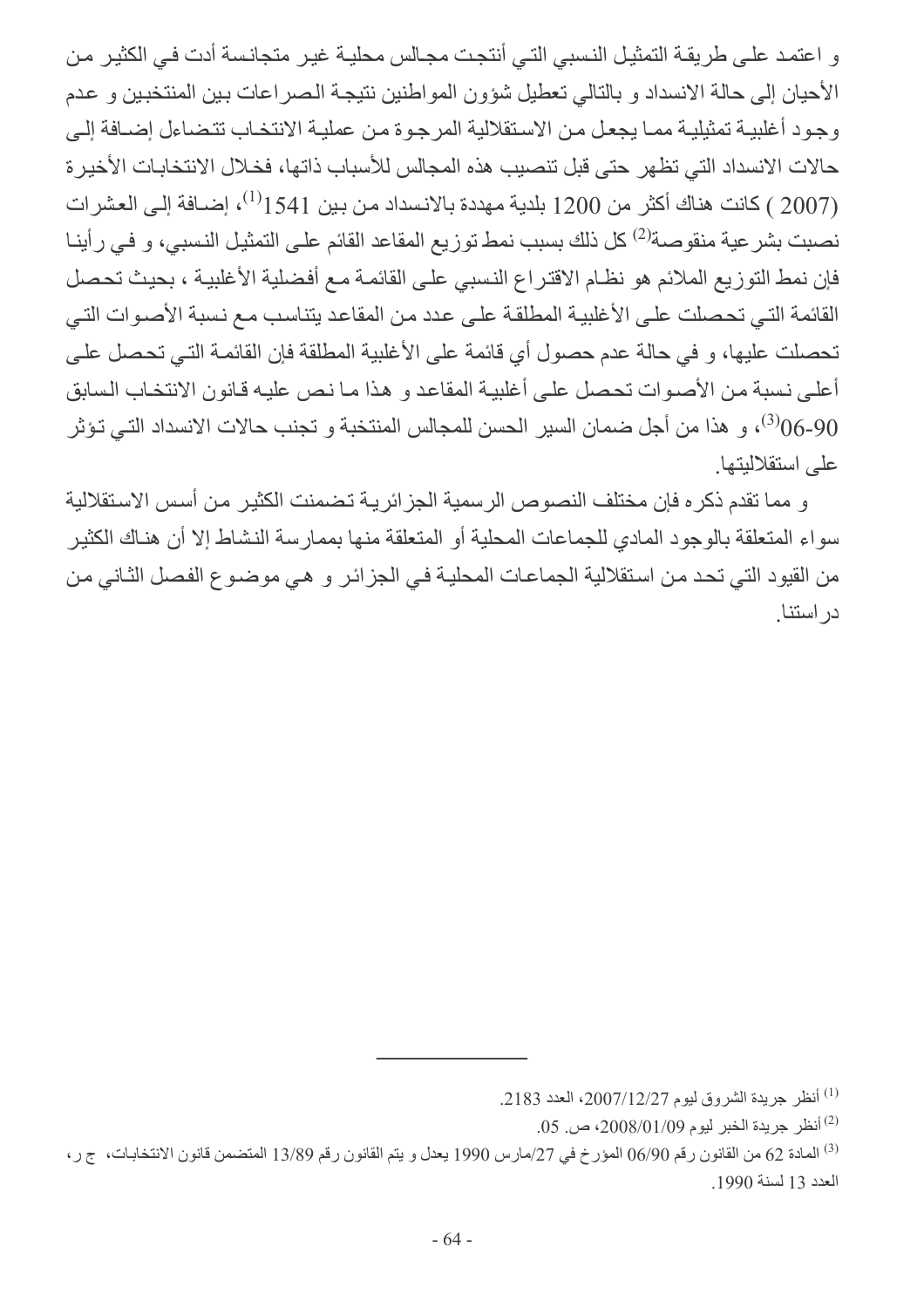#### الفصل الثاني:

#### القيود التي تحد من استقلالية الجماعات المحلية في الجزائر :

اللامر كزية الإدارية نوع من الإدارة الذاتية و مع ذلك فإن الجماعات المحلية لا يمكنها الاستقلال التام عن أجهزة الدولة رغم أن استقلالية هذه الجماعات نُعد من بين السمات الأساسية التي يقوم عليها النظام الإداري اللامركزي، استقلالية تكون في حدود القانون و داخل إطار الدولة الواحدة، فلا تصل الاستقلالية إلى حد الانفصـال المطلق<sup>(1)</sup>، ذلك أن مهمـا اتسع نطـاق المصـالح المـحلية فليس من شـأن ذلـك أن يقطع الصلة بين الهيئات اللامركزية و السلطة التنفيذية، خصوصا و أن اختصاصات هذه الهيئات إجتزئت من السلطة التنفيذية. و تتحقق هذه الصلة عن طرق الرقابة الإدارية التي تباشر ها السلطة التنفيذية على الهيئات اللامر كزية، هذه الرقابة تأخذ شكل الوصاية الإدارية التي ارتبطت باللامر كزية الإدارية نتيجة انتشار الأفكار الديمقراطية و حق المشاركة و حرية اتخاذ القرارات المحلية وفق مبدأ المبادأة، و كل ذلك في إطار قانون تشريعي واضح<sup>(2)</sup>. و لقد بينـا فـي الفصل الأول من هذا البحث أن المشرع الجزائري قد تبني التنظيم الإداري اللامركزي و أكد على الكثير من أسس استقلالية الجماعات المحلية إلا أن التردد بشأن هذه الاستقلالية يبدو واضحا من خلال تكرسه لتبعية إدارية لهذه الجماعات للسلطة المركزية و استمرار هذه التبعية رغم التحول السياسي و الاقتصادي بعد صدور دستور 1989، متمثلة في منحـه لاختصـاصـات محليـة لـصـالح هيئـات لا تركيزيـة مـن جهـة، و فرضـه لوصابة إدارية مشددة على هذه الجماعات ( ا**لمبحث الأول )**.

و إذا كان الاعتراف بوجود مصالح محلية تتولى إداراتها هيئات محلية منتخبة لا يكفى وحده لتحقيق استقلالية الجماعات المحلية بل يجب أن يستتبع ذلك بضرورة توفر ها على موارد مالية خاصة و ذاتية تمكنها من مباشر اختصاصاتها باستقلالية أكثر عن السلطة المركزيـة، فـإن الجماعـات المحليـة في الجز ائر عانت و لاز الت تعاني من حالة انعدام شبه كلي لهذه الموار د ممـا يجعلهـا فـي حاليـة تبعيـة مالية كبيرة للسلطة المركزية ( المبحث الثاني ).

<sup>(!)</sup> فمقاني رابح، نظام الوصاية على البلديات في الجزائر ، مذكرة ماجستير ، معهد العلوم السياسية و العلاقات الدولية، جامعة الجزائر ، 1987، ص. 93.

<sup>&</sup>lt;sup>(2)</sup> بكر القباني، الرقابة الإدارية، دار النهضة العربية، القاهرة، 1985، ص<sub>. 93.</sub>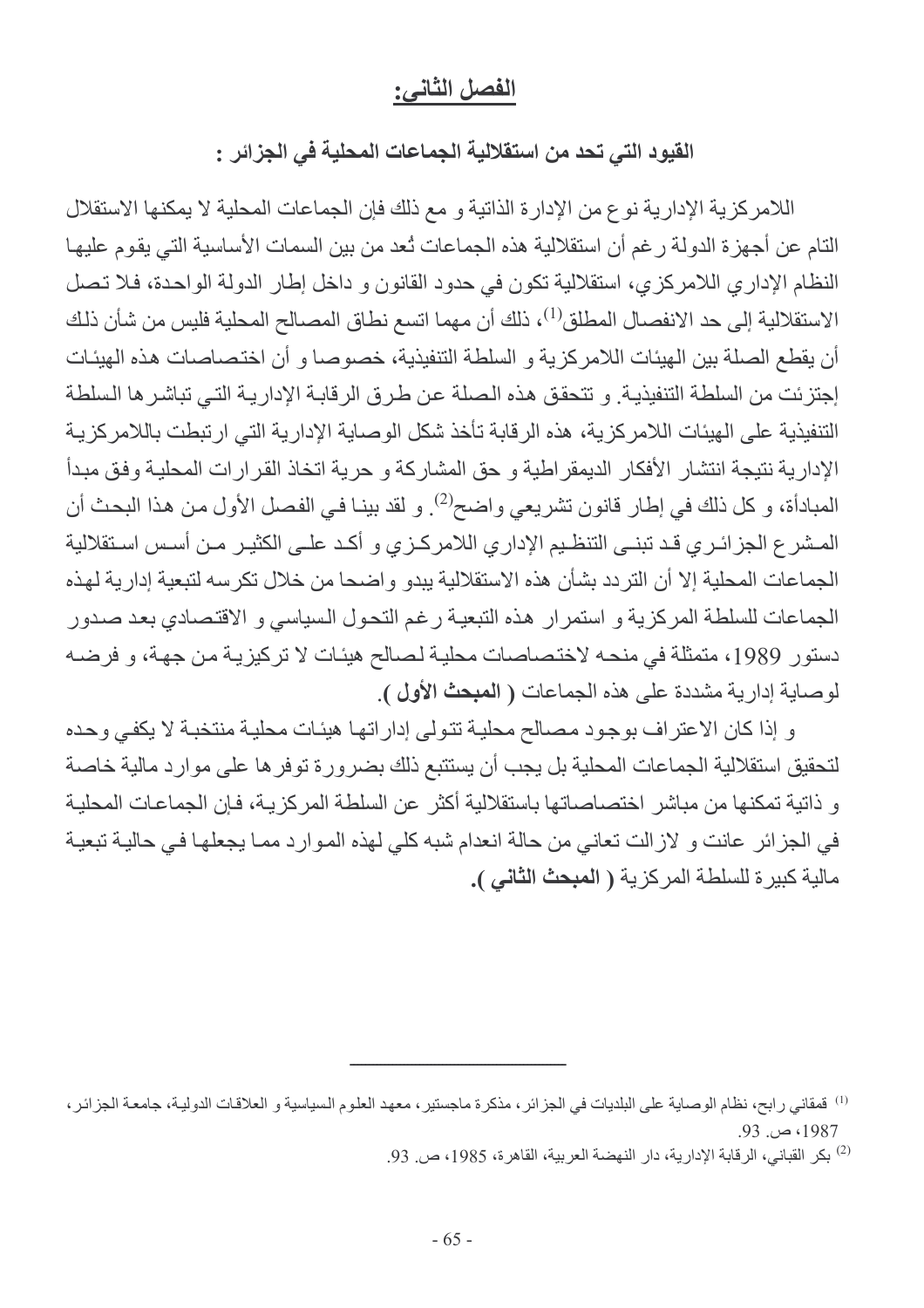## المبحث الأول:

التبعية الإدارية:

ر غم تبني الجزائر لنظام إداري لا مركزي ومنْح المشرع للجماعات المحلية ممثلة في البلدية و الولاية اختصاصات واسعة تمارسها عن طريق مجالسها الشعبية المنتخبة و هو ما يشكل تدعيما لاستقلاليتها عن السلطة المركزيـة إلا أن هذه الاستقلالية تـم تقييدها إلـى حد بعيد مـن خـلال وجـود اختصاصات محليـة تـستأثر بممارسـتها هيئـات و أجهـزة لا تركيزيـة ( المطلـب الأول )، و خـضو ع الهيئات المحلية لوصاية إدارية مشددة (المطلب الثاني).

## المطلب الأول:

استئثار أجهزة معينة باختصاصات محلية :

سبق و أن بينـا أنـه مـن صـميم اسـتقلالية الـجماعـات المحليـة هـو وجـود شـؤون محليـة يعتـرف المشرع بصلاحية و سلطة إداراتها لهيئات محلية تتمتع بسلطة اتخاذ القرارات، و أن يتولى سكان الجماعة المحلية اختيار أعضاء هذه الهيئات عن طرق الانتخاب. إلا أن الوجود المستمر للسلطة المركزية على المستوى المحلي و خاصة بالنسبة للولاية عن طرق أجهزة معينة مركزيا يجعل من هذه الاستقلالية بعيدة المنال لكون التعيين يتنافى مع مقومات التنظيم الإداري اللامركزي(الفرع الأول) و الإقرار بسلطة هذه الأجهزة المعينة في تسيير شوون تعد من صميم الشوون المحلية(الفرع الثاني) إضافة إلى الامتياز الواضح للوالي على المجالس الشعبية المحلية المنتخبة ( الفرع الثالث ).

## الفرع الأول:

## التعيين كعائق للاستقلالية:

إذا كان الانتخاب هو الركن الأساسي الذي يقوم عليه نظام اللامركزية الإدارية و هو أساس من أسس استقلالية الجماعات المحلية، فإن أسلوب التعيين يرتبط بالنظام المركزى أين يتخذ صـورة عدم التركيـز الإداري و يجـد مبـرره فـي تـوفير الكفـاءات عـن طريـق تعيـين أشـخاص مـؤ هلين و لـديهم خبر ات<sup>(1)</sup> من جهة، و من جهة أخرى فإن الانتخاب لا يرتبط حسب البعض بالشروط القانونية لقيـام اللامركزية و لا يصلح للمجتمعات الأقل وعيا<sup>(2)</sup>، إلا أن هذا الأسلوب يؤدي إلى الحرمان من حق ممارسة الحياة الديمقر اطية. بحيث تصبح الأجهزة المحلية محكومة بفئة موالية للسلطة المركزية عندما تستهدف عملية التعيين تحقيق الولاء السياسي أو الإيديولوجي<sup>(3)</sup>، فيبقى العضو المعين يسعى لخدمة السلطة صاحبة التعيين و إرضائها بدل خدمة الجماعة المحلية المتواجد بها، خاصة و أنها

<sup>(1)</sup> خالد سمارة الزغبي، المرجع السابق، ص 64.

<sup>(2)</sup> فؤاد العطار ، القانون الإدار ي- در اسة مقار نة، مكتبة القاهر ة الحديثة، مصر ، 1970، ص. 163.

<sup>&</sup>lt;sup>(3)</sup> عبد المعطي عساف، محددات التنظيم و تكييفاتها على مستوى التنظيم المحلي، المنظمة الحديثة للعلوم الإدارية، جامعة الدول العربية، مصر ، 1984، ص. 24.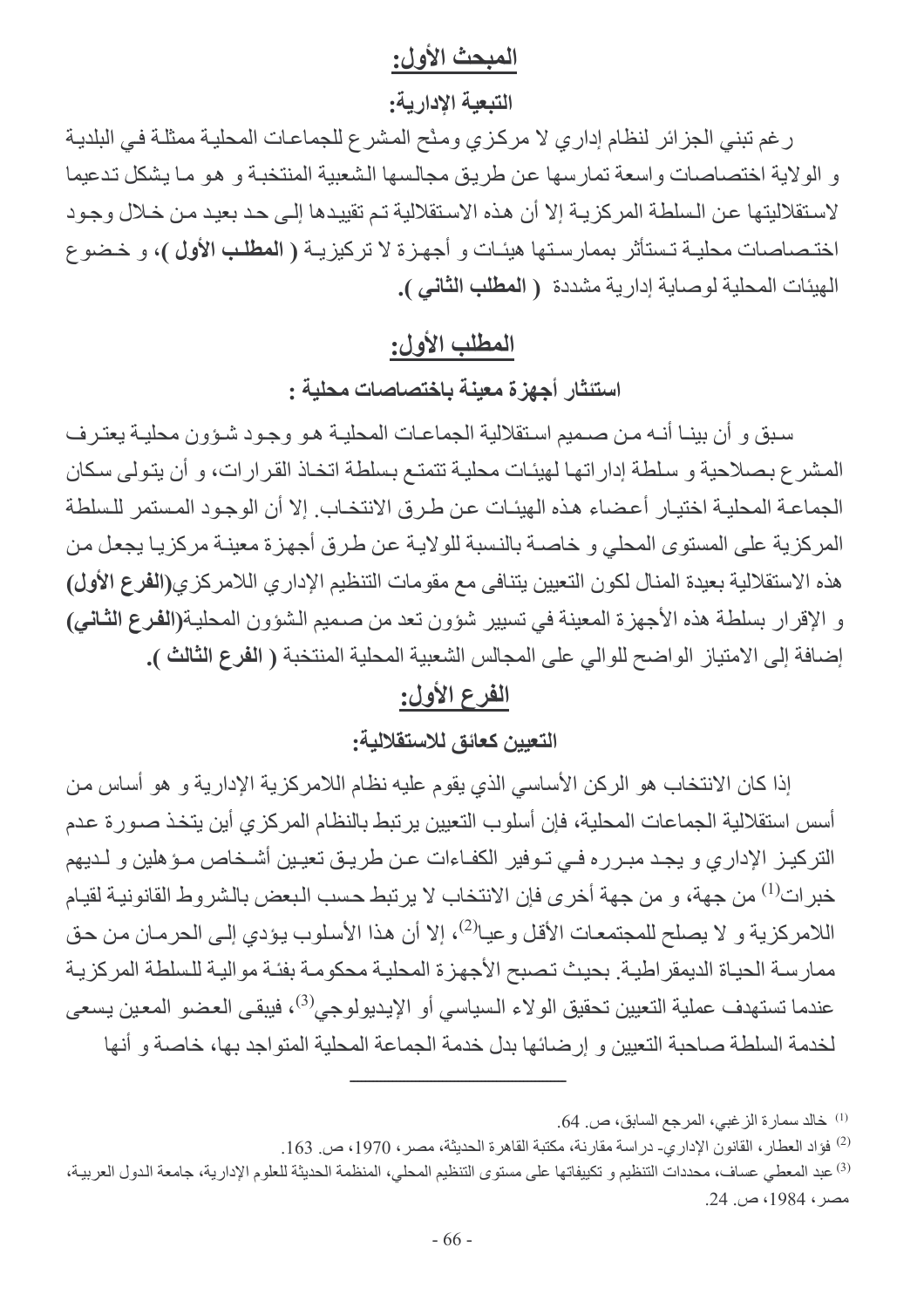تملك حق عزله متى شاءت نظرا لعدم تحديد العهدة إضافة إلى خضوعه للسلطة الرئاسية مما يجعل الاستقلالية تتعارض مع التعيين، وبالنسبة للجزائر و رغم الاعتمـاد الكلـى علـى وسبلة الانتخـاب لعضوية المجالس المحلية المنتخبة بلدية كانت أو ولائية، إلا أن المشرع الجزائري اعتمد على أسلوب النعيين في اختيار هيئات و أجهزة أخرى خاصة في الولايـة و منح لهـا سلطـة تـولى و تسيير مصـالح محلية هي في الأصل من صميم الاختصاصات المحلية التي من المفروض أن تتولاها الهيئات المنتخبة و هذا ما يؤدي إلى الوجود الدائم لسلطات عدم التركيز على المستوى المحلي و تقزيم دور المجالس المحلية المنتخبة و هو ما يمثل قيدا على استقلاليتها. و يشمل التعيين أعضاء مجموعة من الأجهزة متواجدة على المستوى المحلي نتناول أهمها في الفقرات الآتية: الفقرة الأولى: المجلس التنفيذي الولائي:

نص الأمر 69-38 المتضمن قانون الولائية لسنة 1969 على أحداث مجلس تنفيذي للولاية من خلال المـادة 137 منـه «من أ**جل تـأمين تنفيذ قر**ارات الحكومـة و المجلس الشعبي للولايـة يحدث مجلس تنفيذي للولاية و يكون هذا المجلس تحت سلطة الوالي و يتشكل من مديري مصالح الدولـة ا**لمكلفين بمختلف أقسام النشاط في الولايـة...** »، فهو إذن هيئـة جماعيـة للتنفيـذ تشكيلته لا تـضم أي عنصر منتخب بل كلهم يعينون من السلطة المركزية يعملون أحيانا باسم الدولـة و أحيانـا باسم الولايـة و بالتالي يمثلون سلطة عدم التركيز<sup>(1)</sup>، فهو عبارة عن لجنـة إداريـة تحيط بـالوالي و لـهـا وجود دائـم و هو مـا أكـده ميثـاق الولايـة كـذلك<sup>(2)</sup>. و مـن أجـل تطبيـق المـادة 137 الـسابقة صـدرت عـدة مر اسـيم لتنظيم و تسبير المجلس التنفيذي الولائي وكان أخرها قبل اعتمـاد التعدديـة السياسية و هذا في سنة  $(3)1986$ 

وللإشارة فإن قانون الولاية لسنة 1990 لم ينص على وجود مجلس تنفيذي ولائي فيظهر و كأنه قلص من وجود الهيئات اللاتركيزية على مستوى الولاية تماشيا مع التحول السياسي الذي عرفته الجزائر ، إلا أنه لم تمض سوى أربع سنوات حتى عاد هذا المجلس إلى الوجود بموجب المرسوم التنفيذي 94-215 ^ ) ، حيث نصت المادة الثالثة منه على « يؤسس في الولايـة مجلس ولايـة يجمـع تحت سلطة الـوالى مـسوّولى المـصالح الخارجيـة للدولـة المكلفـين بمختلـف قطاعـات النـشاط فـي مستوى الولاية كيفما كانت تسميتها " و هكذا جـاء تعيين أعضـاء المجلس التنفيذي الـولائي كتقويـة للسلطة اللاتركيزية في الولاية ممثلة بالوالي مقابل الهيئة المنتخبة ممثلة في المجلس الشعبي الولائي.

<sup>.117</sup> لباد ناصر ، المرجع السابق، ص. 117.

جاء في ميثاق الولاية « إن المجلس التنفيذي للولاية هو عنصر هام بالنسبة لهذا التنظيم الجديد و يشكل تقريبا و بصورة ضمنية حكومة محلية يمثل ضمنه عامل العمالة ( الـوالى ) السلطة العليـا المسؤولة، و رؤسـاء المصـالح أعضـاء المجلس » ميثـاق الولايـة، المرجع السابق، ص 518.

<sup>3)</sup> المرسوم الأول هو المرسوم رقم 70-166 المؤرخ في 1970/11/10، ج ر، العدد 96 ، و المرسوم الأخير هو المرسوم 86- 30 $\,$ المؤرخ في 1986/02/18، ج ر، العدد 08.

<sup>&</sup>lt;sup>(4)</sup> المرسوم التنفيذي 94-215 المؤرخ في 21/07/23، يحدد أجهزة الإدارة العامـة في الولايـة و هياكلها، ج ر ، العدد 48 لسنة .1994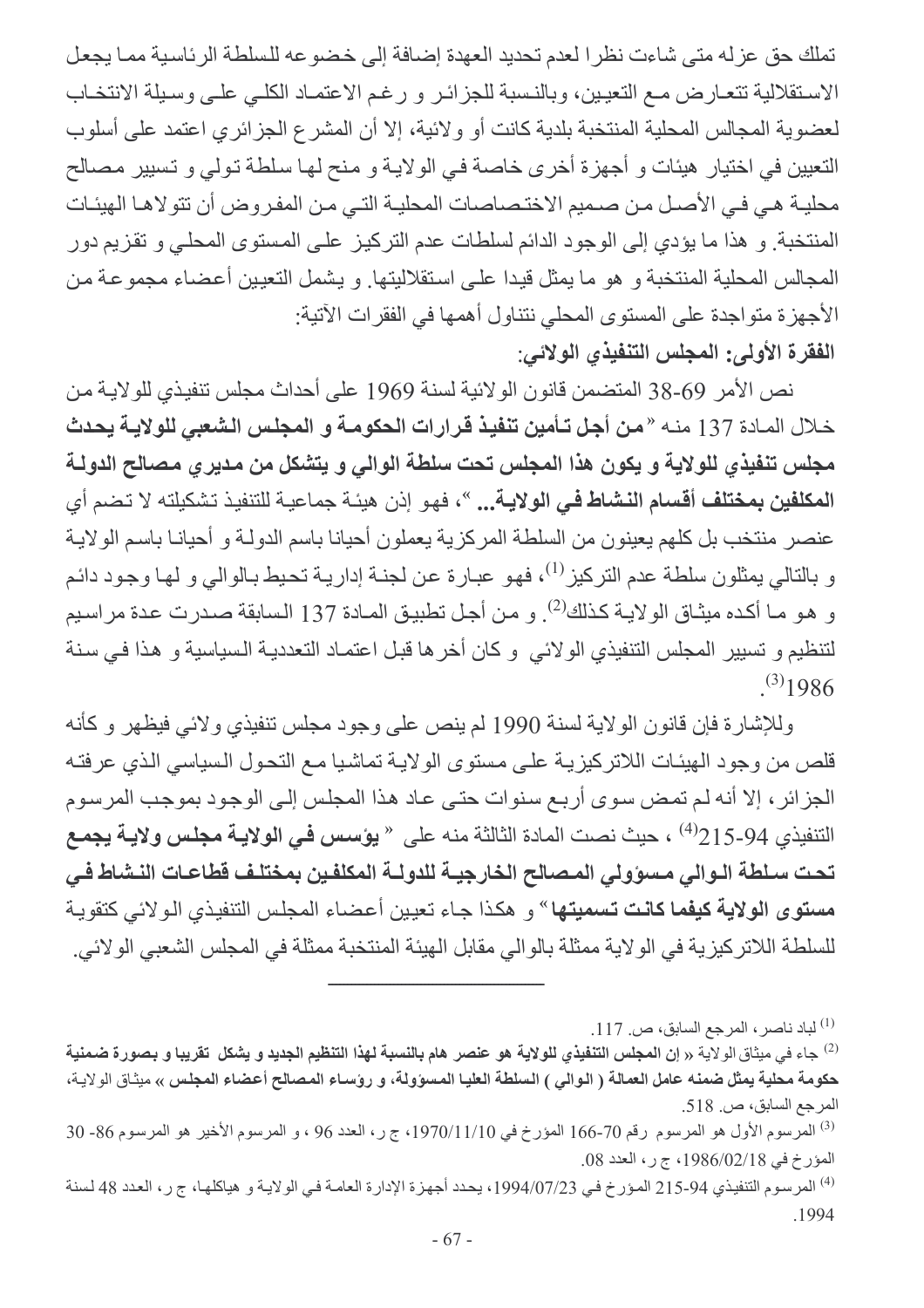الفقرة الثانية: رئيس الدائرة:

رؤساء الدوائر يمثلون امتدادا للسلطة المركزية و عملية تعيينهم تشكل إنقاصـا من الاستقلالية المحلية بالنظر للاختصاصات المنعقدة لهم و التبي ما فتئت تزداد على حساب سلطات و صلاحيات الهيئات المحلية المنتخبة، و الدائرة التي تعني في التنظيم الإداري الفرنسي (Arrondissement) هي الكيــان الإقليمــي الـذي تقـسم الولايــة إليــه<sup>(1)</sup> و لا تتمتــع بـالشخـصية المعنويــة و تخلــو مــن أي تمثيـل ديمقراطي و بالتالي تكون الدائرة جزءا من الولاية و تشمل الدائرة عدة بلديات تدار من طرف رئيس الدائرة و تحت سلطة الوالي. و قد نص المشرع الجزائري في العديد من نصوصه على وجود الدائرة كجهاز وسيط بين البلدية و الولاية فقد نص الأمر 69-38 المتضمن قانون الولاية على « **يقسم تراب** الولايــة إلـى دائـرات، و أن الـدائرة هـى قسم إدار ي تعين حدوده الترابيــة و تعدل أ و تلغى بموجب مرسوم يصدر بناء على تقرير وزير الداخلية <sup>»(2)</sup> و صدرت بعده عدة نصوص أخرى تؤكد وجود الدائر ة من بين أجهز ة الإدار ة العامة في الولاية آخر ها المرسوم التنفيذي 94-215 سابق الذكر<sup>(3)</sup> و قد عرف عدد الدوائر منذ 1974 ارتفاعا محسوسا إذ انتقل من 91 دائرة إلى 181 بموجب أمر 1974 المتضمن إعادة التنظيم الإقليمي للولايات و حاليا يوجد 550 دائرة و هو عدد كبير مقارنــة بـالحجم المصغير للكثير من الولايات و عددها الكبير فيكون لها دور بيروقراطي معرقل للبلديات تتولى السلطة المركزية تعيين رؤساء الدوائر كممثلين عنها على مستوى الجماعات المحلية بمراسيم تنفيذية صـادرة عن رئيس الحكومـة بنـاء علـى اقتراح من وزيـر الداخليـة كمـا نـص عليـه المرسـوم التنفيذي 90 -230 المادة 12 منــه<sup>(4)</sup> ثـم أصـبحت تـتم بمراسـيم رئاسـية حيـث يـتم تعينــه مـن طـرف رئـيس الجمهورية بموجب مرسوم رئاسي بناء على اقتراح من رئيس الحكومة<sup>(5)</sup> .

فمن خلال اختصاص السلطة المركزية بتعيين رؤساء الدوائر من جهة و تكليفهم بممارسة اختصاصات محلية من جهة أخرى فإن ذلك ينقص من استقلالية البلديات كجماعات محلية قاعدية فمن وجهة نظرنا فإنه من الأحسن الإنقاص التدريجي من عدد الدوائر مع إسناد الاختصاصات ذات الطابع الوطني فقط لرؤساء الدوائر كممثلين للدولة من دون الاختصاصات المحلية الفقرة الثالثة : تعيين الولاة و الولاة المنتدبين

إذا كـان مـن أسـس اسـتقلالية الجماعـات المحليـة مـن حيـث الوجـود المـادي لـهـذه الجماعـات هـو انتخـاب الأعـضـاء الـذين يتولـون إدارة المـصـالح المحليـة فـإن المـشر ع الـجز ائـري مـز ج بـين أسـلوبي النعيين و الانتخاب بالنسبة للولاية، حيث ينتخب أعضاء مجلسها الشعبي كهيئة تداولية و يعين أعضاء

محيو أحمد، المرجع السابق، ص. 277.

المادة 166 من الأمر 69-38، المرجع السابق.  $\,$ 

<sup>&</sup>lt;sup>(3)</sup> نصت المادة 3 من المرسوم 94-215 على « تشمل الإدارة العامة في الولاية الموضوعة تحت سلطة الوالي على ...رئيس الدائرة"

<sup>&</sup>lt;sup>(4)</sup> أنظر، ج ر، العدد 31 لسنة 1990.

<sup>(5)</sup> المادة 3 من المرسوم الرئاسي 99-240، المتعلق بالتعيين في الوظائف المدنية و العسكرية للدولة، ج ر، العدد 76 لسنة 1999.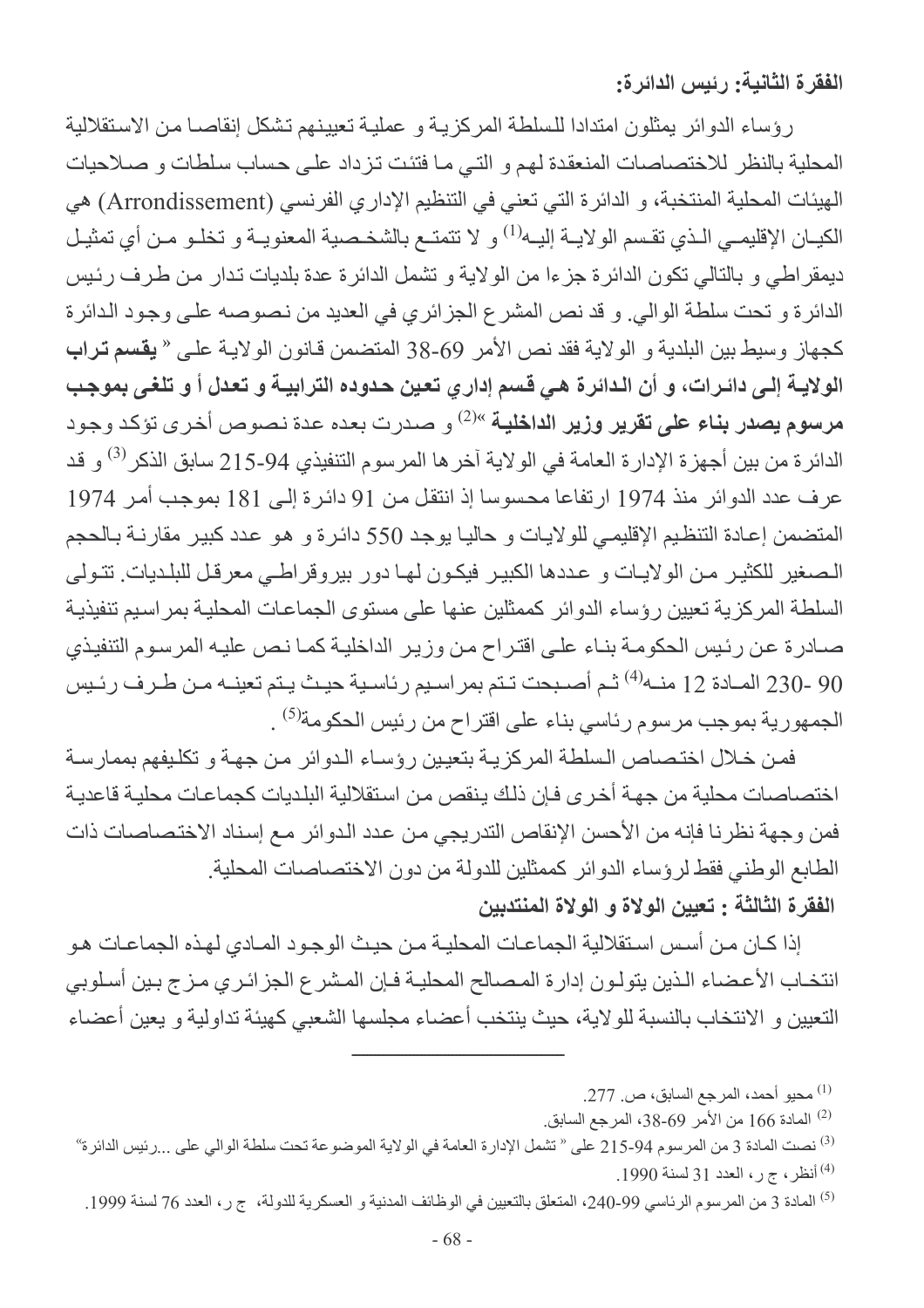الهيئة التنفيذية بما فيها الولاة و الولاة المنتدبون و يحد هذا التعيين كثيرا من استقلالية الولايـة نظرا للاختصاصات التي منحها المشرع لهؤلاء الأعضاء في تسيير الشؤون المحلية عوضا عن الأعضاء المنتخبين

#### أولا : بالنسبة للولاة

للوالي في التنظيم الإداري الجزائري سلطة سياسية و سلطة إدارية في الوقت نفسه و هو ممثل للدولة و للولاية في آن واحد فهو أمين سلطة الدولة التي لا تتلائم وحدتها مع اختلاط المسؤوليات<sup>(1)</sup>، و هذا ما يُظهر ميل المشر ع نحو التخفيف من اللامر كزية الإدارية من خلال عملية تعيين ممثل للدولـة على مستوى الولاية للإشراف على شؤونها بمبرر وحدة الدولـة. و أكدت مختلف النصوص الرسمية على التعيين كأسلوب لاختيار الـولاة، فقد نـص قـانون الولايـة لـسنة 1969 علـى تعينــه بموجب مرسوم<sup>(2)</sup>، و طبقا للمرسوم الرئاسي 89-44(<sup>3)</sup> أصبح الوالي يُعين بموجب مرسوم رئاسي يتخذ في مجلس الوزراء بناء على اقتراح من وزير الداخلية علمـا أن المشرع الفرنسي من خلال المـادة 314 من القانون 82-213 سابق الذكر يؤكد على تعين المحافظ بموجب مر سوم يتخذ في مجلس الوزراء بناء على اقتراح من وزير الداخلية و موافقة الوزير الأول<sup>(4)</sup>.

و نظرا لأهمية الدور المنوط للوالي في الجزائر فقد تأكد اختصاص رئيس الجمهورية بتعيين الولاة بالنص عليه صراحة في صلب الدستور المعدل لسنة 1996 في المادة 78 منه ، وبناء عليه صدر المرسوم الرئاسي 99-240 سابق الذكر و الذي كرست المادة الأولى منه اختصاص رئيس الجمهورية بتعيين الولاة بموجب مرسوم رئاسي، و من خلال كل هذه النصوص تظهر هيمنـة السلطـة النتفيذية في تعيين الولاة الذين يستأثرون بصلاحيات واسعة على مستوى الجماعات المحلية و خاصـة الولاية مما يجعل من هذا التعيين قيدا على استقلاليتها.

#### ثانيا : بالنسبة للولاة المنتدبين

ظهرت فكرة تعيين ولاة منتدبين يساعدون الوالي عند إنشاء محافظة الجزائر الكبرى<sup>(5)</sup> وتقسيم إقليمها إلى دوائر إدارية يتولى تسير كل واحدة وال منتدب يكون بمثابة مساعد للوزير المحافظ للجزائر الكبرى و قد نصت المادة الثانية من المرسوم الرئاسي رقم 97-292 الذي يحدد التنظيم الإدار ي لمحافظة الجزائر الكبر ى<sup>(6)</sup> على **'' يُسير الدائرة الإدارية وال منتدب لدى الوزير محافظ** 

- ميثاق الولاية، المرجع السابق، ص 518.  $^{(1)}$
- <sup>(2)</sup> المادة 150 من الأمر 69-38، المرجع السابق<sub>.</sub>

 $^{(4)}$  voir Art 34 de la loi 82/213 op cit.

<sup>&</sup>lt;sup>(3)</sup> المادة 3 من المرسوم الرئاسي 89-44 المؤرخ في 1989/04/10 يتضمن التعين في الوظائف المدنيـة و العسكرية للدولـة، ج ر، 15 لسنة 1989، و هو ما أكدته كذلك المـادة 12 من المرسوم التنفيذي 90-230 المـؤرخ فـي 1990/07/25، المحدد لأحكـام القانون الأساسي الخاص بالمناصب و الوظائف العليا في الإدارة المحلية، ج ر ، العدد 31 لسنة 1990.

<sup>&</sup>lt;sup>(5)</sup> أنشئت محافظة الجزائر الكبرى بصدور الأمر رقم 97-14، المنعلق بالتنظيم الإقليمي لولاية الجزائر و الأمر رقم 97- 15 المحدد للقانون الأساسي لمحافظة الجزائر الكبرى المؤرخان في 1997/05/31، ج ر، العدد 38 لسنة 1997. <sup>(6)</sup> أنظر ج ر، العدد 51 لسنة 1997.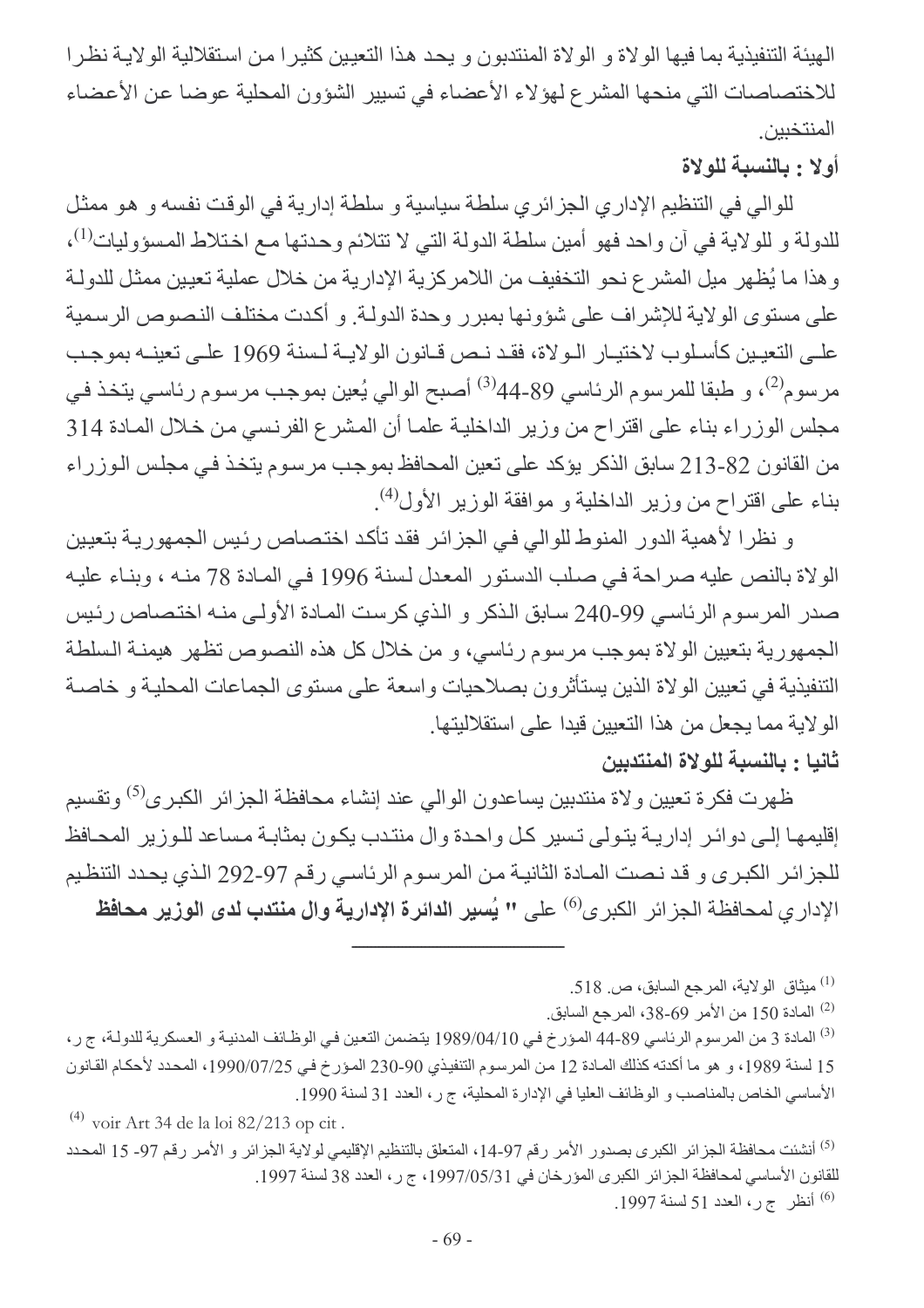ا**لجز**ائـر الكبـرى "، وقد أقـر المجلـس الدسـتوري بـأن نظـام المحافظـة غيـر دسـتوري<sup>(1)</sup> و بـذلك تـم الرجوع إلى تنظيم محافظة الجزائر الكبرى كولاية مثل غيرها من الولايات بموجب المرسوم الرئاسي رقم 2000-45 <sup>(2)</sup>، وإذا كان هذا المرسوم قد نص على التخلـي علـي نظـام المحافظـة إلا أنـه أضاف دائرة إداريــة أخرى و هي " سيدي أمحمد " و هكذا أصبح عدد الـولاة المنتدبين فـي ولايـة الجزائر ثلاثة عشر واليا منتدبا يقومون بتسيير الدوائر الإدارية على مستوى الولاية، و يكون من صلاحية السلطة التنفيذية ممثلة في رئيس الجمهورية تعيين الولاة المنتدبين وفقا للمادة الثامنة من المرسوم الرئاسي رقم 99-240 سابق الذكر ، و هكذا تبقى الهيئات المنتخبة ممثلة في المجالس الشعبية البلديــة لولايــة الجزائـر تحت هيمنــة الــولاة المنتـدبين المعينـين إضــافة إلــي هيمنــة الـوالـي مـن خـلال الصلاحيات المخولة لهم فكثرة هؤلاء الولاة المنتدبين على مستوى ولاية الجزائر يعيدنا تقريبا إلى نظام لا تركيزي محوره والى ولاية الجزائر أكثر منه نظام لا مركزي. الفقرة الرابعة : الكتاب العامون للولايات<sup>(3)</sup>

الكتابة العامة أو ما تعرف بالأمانة العامة في الولاية هي من أجهزة الإدارة العامة في الولاية و التي تعمل تحت سلطة الوالي و قد أكدت على وجود نصوص تنظيمية كثيرة باسم الأمانـة العامـة تـارة كمـا هـو الحـال فـي المرسـوم التنفيذي رقم 90-285 <sup>(4)</sup>، حيث نـصت المـادة الأولـي فـي فقرتهـا الأولـى علـى « تشمل الإدارة العامــة فـى الولايــة تحت سـلطة الـوالى بـصرف النظـر عن المـصالح و الأجهزة القائمة بمقتضى القطاعات الأخرى على : - مصالح الأمانة العامة ... »

و تارة أخرى باسم الكتابة العامة كما نص على ذلك المرسوم التنفيذي 94-215 الذي سبق لنـا ذكر ِه في الفقر ة الأولى من المادة الثانية منه، و يتولى إدار ة الكتابة العامة كاتب عام للو لاية (أمين عام) تحت سلطة الـوالي يتم تعينـه من طرف السلطة المركزيـة نظـرا لاعتبـار المنصب الذي يتولاه من المناصب العليا في الدولة. و في هذا نص المرسوم التنفيذي 90-230 المحدد لأحكـام القـانون الأساسـي الخاص بالمناصب و الوظائف العليا في الإدارة المحلية في مادته الحادية عشر علي:

« يعين الكاتب العام للولاية بموجب مرسوم تنفيذي بناء على اقتراح من وزير الداخلية <sup>»</sup> أمـا حاليـا فيعين الكاتب العام للولاية بموجب مرسوم رئاسي بناء على اقتراح من رئيس الحكومة<sup>(5)</sup>.

<sup>(5)</sup> المادة 03 من المرسوم الرئاسي 99-240 ، المرجع السابق<sub>.</sub>

قرار رقم 02/ ق أ / مد /2000 مؤرخ في 2000/02/27 يتعلق بمدى دستورية الأمر 97-15، ج ر، العدد 07 لسنة 2000. مرسوم رئاسي رقم 2000-45 مؤرخ في 2000/03/01 يتضمن تعديل المرسوم الرئاسي 97-292، ج ر ، العدد 9 لسنة 2000. <sup>(3)</sup> أنظر في هذا لباد ناصر ، المرجع السابق، ص 144 . و كذلك الجماعات المحلية التشريع و التنظيم الولايـة، الجزء الأول، كتـاب صادر عن وزارة الداخلية، 1997 ص. 22.

<sup>&</sup>lt;sup>(4)</sup> المرسوم التنفيذي 90-285 المؤرخ في 990/09/29 يحدد قواعد تنظيم أجهزة الإدارة العامـة في الولايـة و هياكلها و عملها، ج ر، العدد 38 لسنة 1990.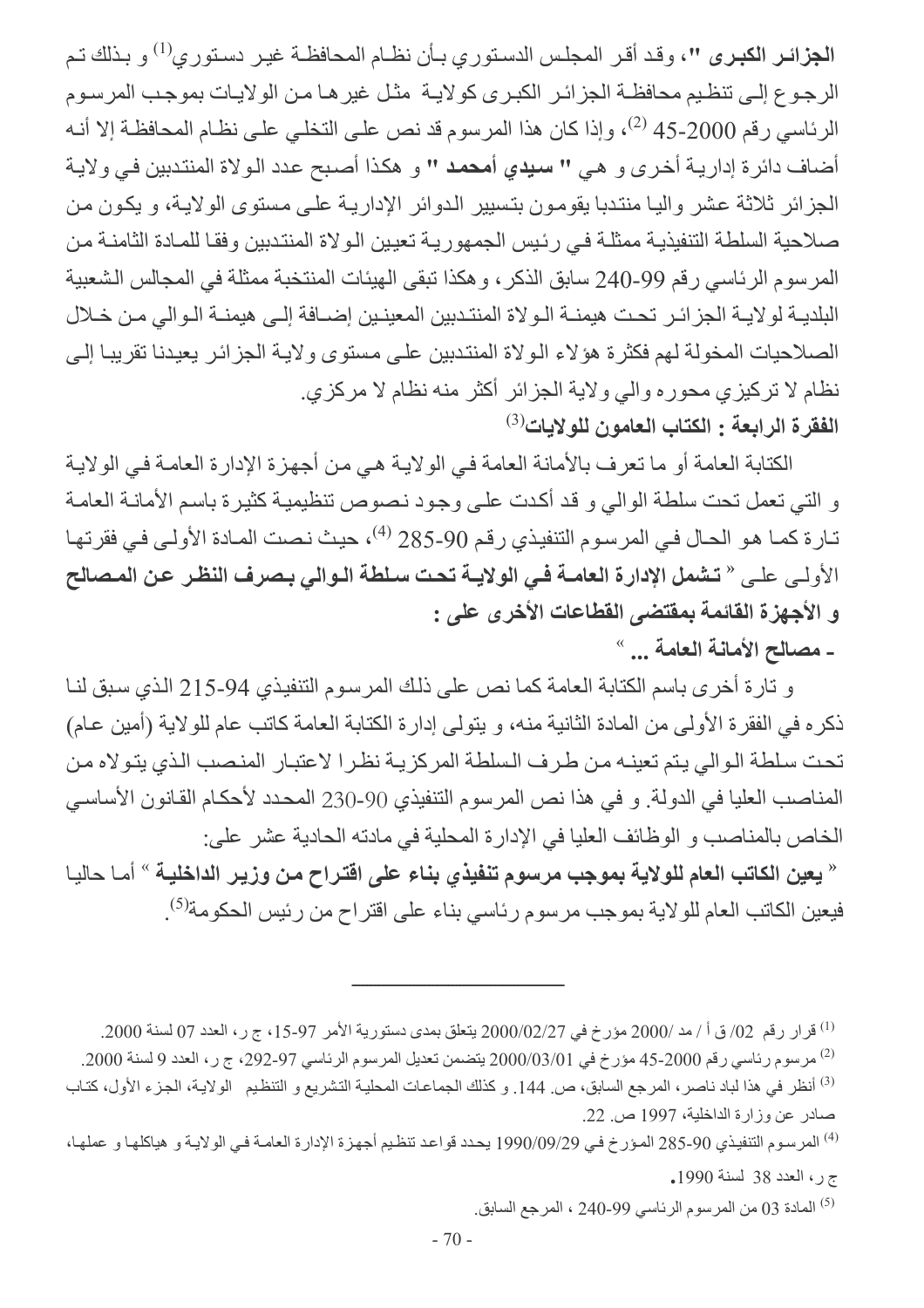ومهما تكن جهة التعيين فإنها جهة مركزيـة و من شـأن ذلك أن يؤثر علـى استقلالية الولايـة من كون الكاتب العام بِتولِّي مهامـا تحت سلطة الوالي، بعضها من صميم الاختصاصات المحليـة كمـا سنبين ذلك لاحقا ٍ

#### الفرع الثاني :

اختصاصات الأجهزة المعينة على المستوى المحلي

من بين أسس استقلالية الجماعات المحلية تمتع هيئاتها المنتخبة بسلطة تسيير و إدارة الشؤون المحلية، و هو مـا اقـره المشرع الجزائـري مـن خـلال مختلف قـوانين الإدارة المحليـة التـى تـضمنت الإقرار باختصاصات محلية واسعة للبلديات و الولايات و تشمل ميادين متعددة، إلا أنـه بـالموازاة مـع ذلك فقد منح المشرع كذلك سلطة تسيير و إدارة شؤون ذات طبيعة محلية خاصىة على مستوى الولاية، لأجهزة معينة كان من الأولى أن تتولاها الهيئات المنتخبة محليا إذ ينعقد الاختصاص للوالي في الإشراف و التسيير للشؤون الولائية باعتباره ممثلا للدولة و ممثلا للولاية في أن واحد، إضافة إلى الاختصاصات الممنوحة للأجهزة اللاتركيزية الأخرى ممثلة في رئيس الدائرة، المجلس التنفيذي الولائي، الولاة المنتدبين و الكاتب العام للولاية و هذا ما سنتناوله في الفقرات الآتية: الفقرة الأولى : اختصاصات الوالي

يعتبر الـوالي فـي التنظـيم الإداري الجزائـري أعلـي سلطة إداريـة محليـة لـه صـلاحيات كثيرة و متنوعــة أكـدها المـشر ع فـي نـصوص متعـددة كقوانين الانتخابـات و الأمـلاك الوطنيــة و غير هـا<sup>(1)</sup>، إضافة إلى قوانين الإدارة المحلية، فالوالي بصفته الهيئة التنفيذية للولاية يسهر على تنفيذ مداولات المجلس الشعبي الـولائي و قـرارات الحكومـة، وبـذلك فإنــه بتمتـع بازدواجيـة وظيفيـة تجعـل مـن اختصاصاته واسعة، و تقلص من دور المجلس الشعبي الولائي. فبصفته ممثلا للدولـة بستأثر الـوالي باختصاصات سياسية، حيث يعتبر مندوبا للحكومة في الولاية و ممثلا لكل الوزراء على مستواها يعلمهم بكل ما يجري فيها. و اختصاصات إدارية تتمثل في تسيير الجهاز الوظيفي في الولاية الخاضع للسلطة المركزية، و تنفيذ تعليمات الحكومة و توجيهاتها، إضافة إلى ممارسته لسلطة الرقابة الرئاسية على موظفى الولاية، و الوصاية الإدارية على البلديات المتواجدة في إقليم الولاية و السهر على تطبيق القوانين و الأنظمة و كذلك اختصاصاته فيما يتعلق بالمحافظة على النظام و الأمن و السلامة و السكينة العمومية، و الإشراف على أعمال مصالح الأمن<sup>(2)</sup>، وإن كانت هذه الاختصاصات ممنوحة له باعتباره ممثلا للدولة و إنها ذات طبيعة وطنية فإن ما يعاب على ذلك كثرتها و اتساع مجالها، فكان من الأجدر أن تُمنح بعض منها إلى رئيس المجلس الشعبي الولائي، وزيادة على كل هذا يتمتع الـوالـي بسلطة ممارسة اختصاصات محلية بصفته ممثلا للولاية إلى جانب الامتياز الذي منحه إياه المشر ع

<sup>.&</sup>lt;sup>(1)</sup> بو ضياف عمار ، المرجع السابق، ص. 129.

<sup>&</sup>lt;sup>(2)</sup> شـيهوب مـسعود، اختـصـاصـات الهيئــات التنفيذيــة للجماعــات المحليــة، مجلــة الفكــر البرلمــاني، العـدد الثــاني، مــارس 2003، ص ص. 22- 23. و أنظر كذلك المادة 152 من الأمر 69-38، المرجع السابق، و المادة 96 من القانون 90-09، المرجع السابق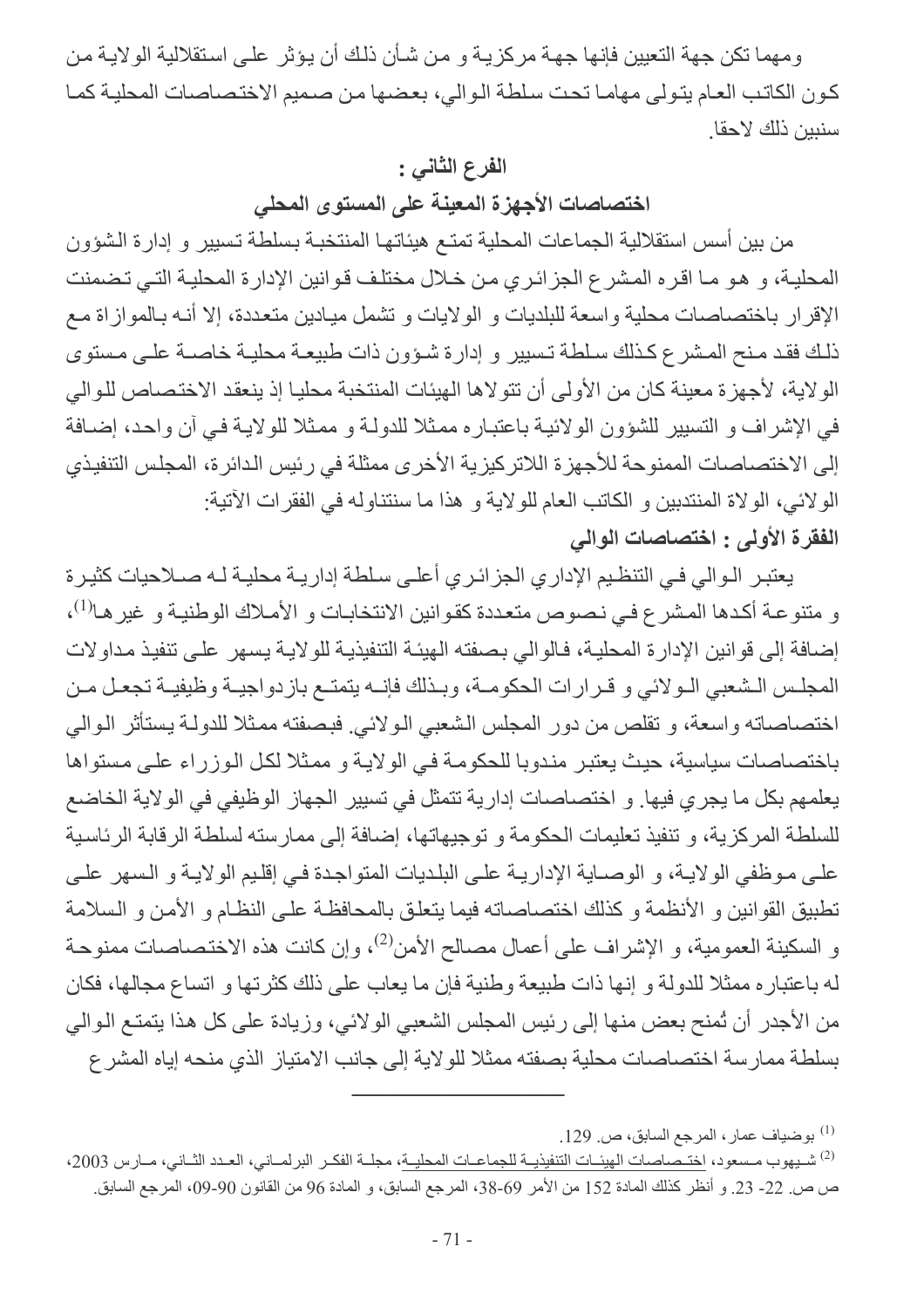تجاه المجالس المحلية المنتخبة مما يعزز دوره المهيمن خاصـة تجـاه المجلس الشعبي الـولائي، و هو ما بِشكل عائقا لاستقلالية الولاية كجماعة محلية و تكريسا لنظام لا تركيزي قوى و هو ما سنبينه أكثر من خلال در اسة اختصـاصـات الوالـى كممثل للولاية و امتياز ه علـى المجالس المحلية المنتخبة. أولا :اختصاصات الوالي بصفته ممثلا للولاية

كما يتمتع الوالي باختصاصات لا تركيزية بصفته ممثلا للدولة فإنـه يتمتـع كذلك باختصاصات منحـه إياهـا المـشرع بموجب قـوانين الولايــة، و أقرتهـا نـصوص أخـرى كثيـرة كالمرسـوم التنفيـذي 90 -230 السابق الذكر، كل هذه النصوص تؤكد على تمتع الوالي بسلطة ممارسة صلاحيات واسعة في إدارة الشؤون المحلية و التي بموجبها يتولى الوالي القيام بمهام متعددة<sup>(1)</sup> أهمها:

- الإعداد المسبق للميزانية و لكل القضايا التي تعرض على المجلس الشعبي للولاية و بهذا يستطيع أن يوضح ما تتضمنه الملفات المتعلقة بهذه القضايا من خلال تناوله الكلمة في اجتماع المجلس الشعبي الولائبي
	- بِنولِّي نتفيذ ميز انية الولاية بعدما يصادق عليها المجلس الشعبي الولائي.
	- السهر على إقامة و حسن تسيير مصالح الولاية و مؤسساتها العمومية.
	- تنشيط أعمال مصالح الولاية و المؤسسات العمومية المتواجدة بإقليمها و مراقبتها.
	- تنفيذ القرارات التي تسفر عن مداولات المجلس الشعبي الولائي باعتباره هيئة تنفيذية للولاية.
		- تمثيل الولاية في جميع أعمال الحياة المدنية و الإدارية و إدارة أملاك و حقوق الولاية .  $\overline{a}$ 
			- الوالمي هو الأمر بالصرف على مستوى الولاية
			- يوقع العقود و الصفقات العمومية التي يصادق عليها المجلس الشعبي الولائي.
				- تمثيل الو لاية أمام القضاء .

إضافة إلى أنه يترأس لجنة الطعن في توزيع السكنات الاجتماعية التي يكون فيها رئيس المجلس الشعبي الولائي مجرد عضو<sup>(2)</sup>.

و بفحص الاختصاصات المخولـة للـوالي يتضح دوره كسلطة لعدم التركيز الإداري أكثر منـه سلطة محلية و أن اختصاصاته المحلية تجعله المسيطر على مجمل عمل الولاية على حساب المجلس الشعبي الولائي و رئيسه الذي جرد من الدور الفعلي في تسيير الشؤون المحلية، فتكون مهام المجلس الشعبي الولائي خلافا لمهام المجلس الشعبي البلدي يطغى عليها الطابع الاستشاري و أن السلطة الفعلية بيد الجهاز التنفيذي<sup>(3)</sup>، و بذلك يكون الوالي مهيمنا على مجمل عمل الولاية مما يجعل من هذه

و أنظر كذلك شيهوب مسعود، اختصاصات الهيئات التنفيذية للجماعات المحلية، المرجع السابق، ص. 21.

<sup>&</sup>lt;sup>(1)</sup> أنظر المادة 04 من المرسوم التنفيذي 90-230، المرجع السابق، و المواد من 137 إلى 147 من الأمر 69-38 و المواد من 83 إلى 91 من القانون 90-09 المتعلقين بالولاية، المرجعين السابقين

<sup>1998/02/01</sup> من المرسوم التنفيذي 04-334 المؤرخ في 2004/10/24 يعدل المرسوم التنفيذي 98-42 المؤرخ في 1998/02/01 ا الذي يحدد شر و ط الحصو ل على المساكن الإيجار ية ذات الطابع الاجتماعي و كيفيات ذلك، ج ر ، العدد 67 لسنة 2004. . 81 بو الشعير سعيد، المرجع السابق، ص. 81 $^{(3)}$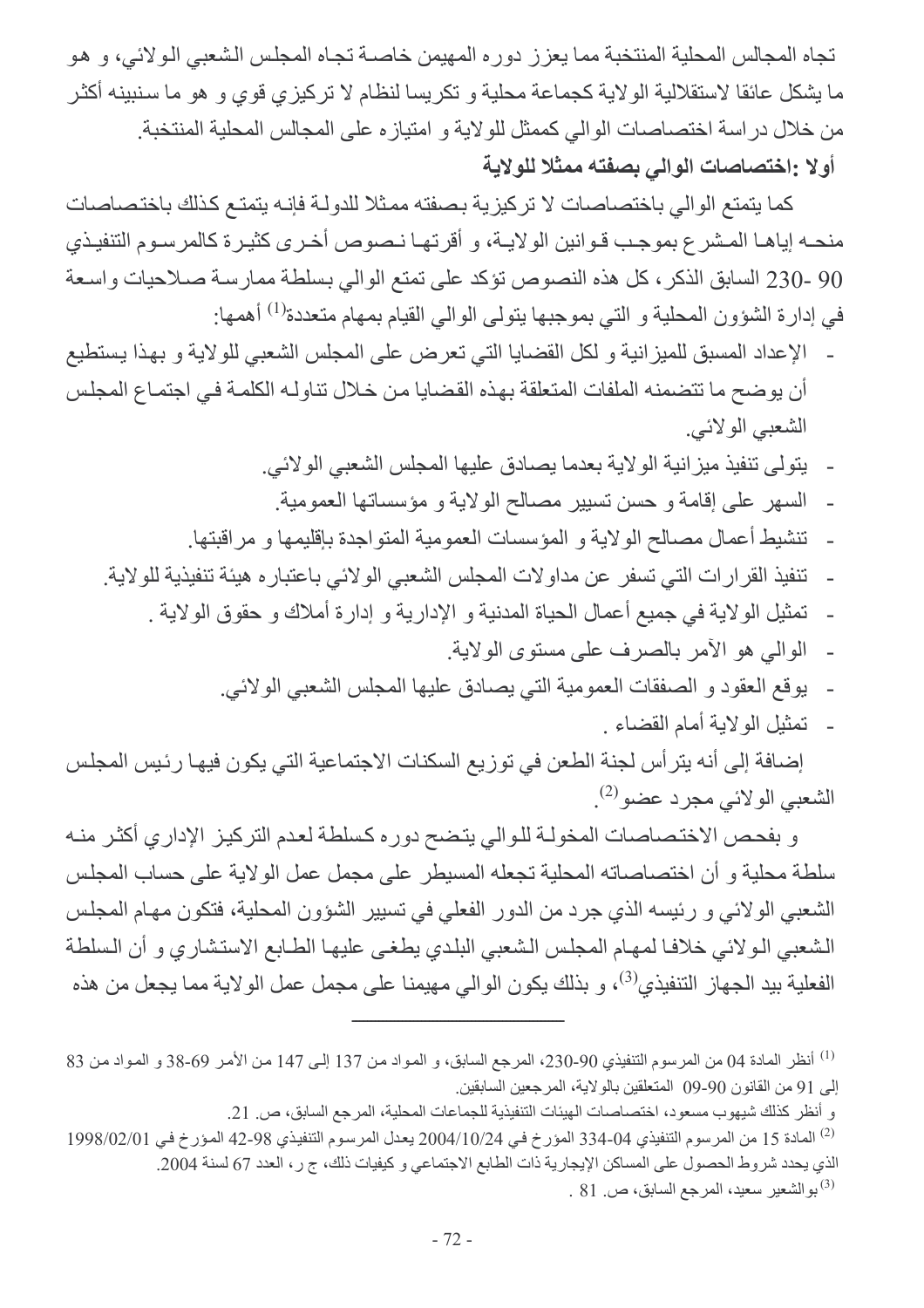الأخيرة جهازا تابعا له<sup>(1)</sup>، و بالإضافة للاختصاصات الواسعة الممنوحة للوالي كسلطة لعدم التركيز منحه المشرع امتيازا كبيرا على الأعضاء المنتخبين محليا خاصـة علـى مستوى الولايـة كمـا سنبين ذلك في العنصر الموالي.

ثانيا : امتياز الوالى على المجالس المحلية المنتخبة

بحكم الاختصاصات المحلية الممنوحة للوالى يحوز على سيطرة شبه كاملة على المجالس المحلية المنتخبة خاصة بالنسبة للمجلس الشعبي الـولائي، فبحكم أن الـوالي هو الواسطة الحتميـة بـين الولايـة و السلطـة المركزيـة فكل اقتراحـات المجلس الشعبي الـولائي غير المقدمـة للـوالي تبقي غير فعالـة إذا لـم يدعمها، كمـا أن أي وصـاية لـوزير الداخليـة لا تمـارس إلا بنـاء علـى مبـادرة مـن الـوالـي. و يظهر امتياز الوالي على المجلس الشعبي الولائي أكثر وضوحا من خلال هيمنته على مداولاته  $\colon ^{(2)}$  التي تتجلى في

- يتداول المجلس الشعبي الـولائي فـي مـسائل سبق و أن أعد الـوالي التقـارير اللازمـة بشأنها منـذ إعداده جدو ل الأعمال
- يطلب الوالي انعقاد المجلس الشعبي الولائي في دورة استثنائية في حين يشترط أن يكون الطلب من ثلث الأعضاء حتى تنعقد هذه الدورة مما يبين تميز الوالي عن أعضاء المجلس الشعبي الو لائے
	- حضوره المداولات و تناوله للكلمة فيها.
	- هو من يطلب صراحة من وزير الداخلية إلغاء المداولات.
- يحدد مع رئيس المجلس مدة الدورات الاستثنائية و كذلك يطلب تمديد مدة الدورات و لـه أن يطلب أن تكون الجلسات مغلقة
- هو الأمر بالصرف على المستوى الـولائي لجميـع الاعتمـادات سـواء كانـت اعتمـادات الولايـة أو اعتمادات الدولة في الولاية.
- هو من يتولى تنفيذ المداولات المتخذة في المجلس عن طريق إصدار قرارات باعتباره الهيئة التنفيذية في الولاية.

يتولى الإعداد التقني لميزانية الولاية وإذا كان المشرع قد نظم العلاقة بين الوالي و المجلس الشعبي الولائي في شكل نوع من الرقابة المتبادلة فإنــه لا يستفيد المجلس الشعبي الـولائي إلا بوسـائل تأثير رمزيـة مقارنـة بمـا يتمتـع بـع الـوالـي مـن امتيـاز ـ فـالوالـي يبلـغ المجلس الـشعبـي الـولائـي و يعلمـه بوضعية الولاية و نشاط المجلس التنفيذي الولائي بتقرير يرفع إليه كما يطلع رئيس المجلس فيما بين

<sup>&</sup>lt;sup>(1)</sup> شيهوب مسعود، أسس الإدارة المحلية و تطبيقاتها على نظام البلدية و الولاية في الجزائر ، المرجع السابق، ص 158. <sup>(2)</sup> أنظر المواد 11، 12، 13، 13، 53، 83، 88 و 138 من القانون 90-99 و المواد 27، 33، 49، 51، 53، 63 و 97 من الأمر 69-38، المرجعين السابقين و أنظر كذلك شيهوب مسعود، اختصاصات الهيئـات التنفيذيـة للجماعـات المحليـة، المرجـع الـسابق، ص 25 . و محيو أحمد، المرجع السابق، ص 275 . و بن تـازي علـي، دور و سلطات الـوالي فـي الإدارة الجزائريـة، بحث لنيل شهادة الماجستير في القانون العام، جامعة وهران،1991، ص 190.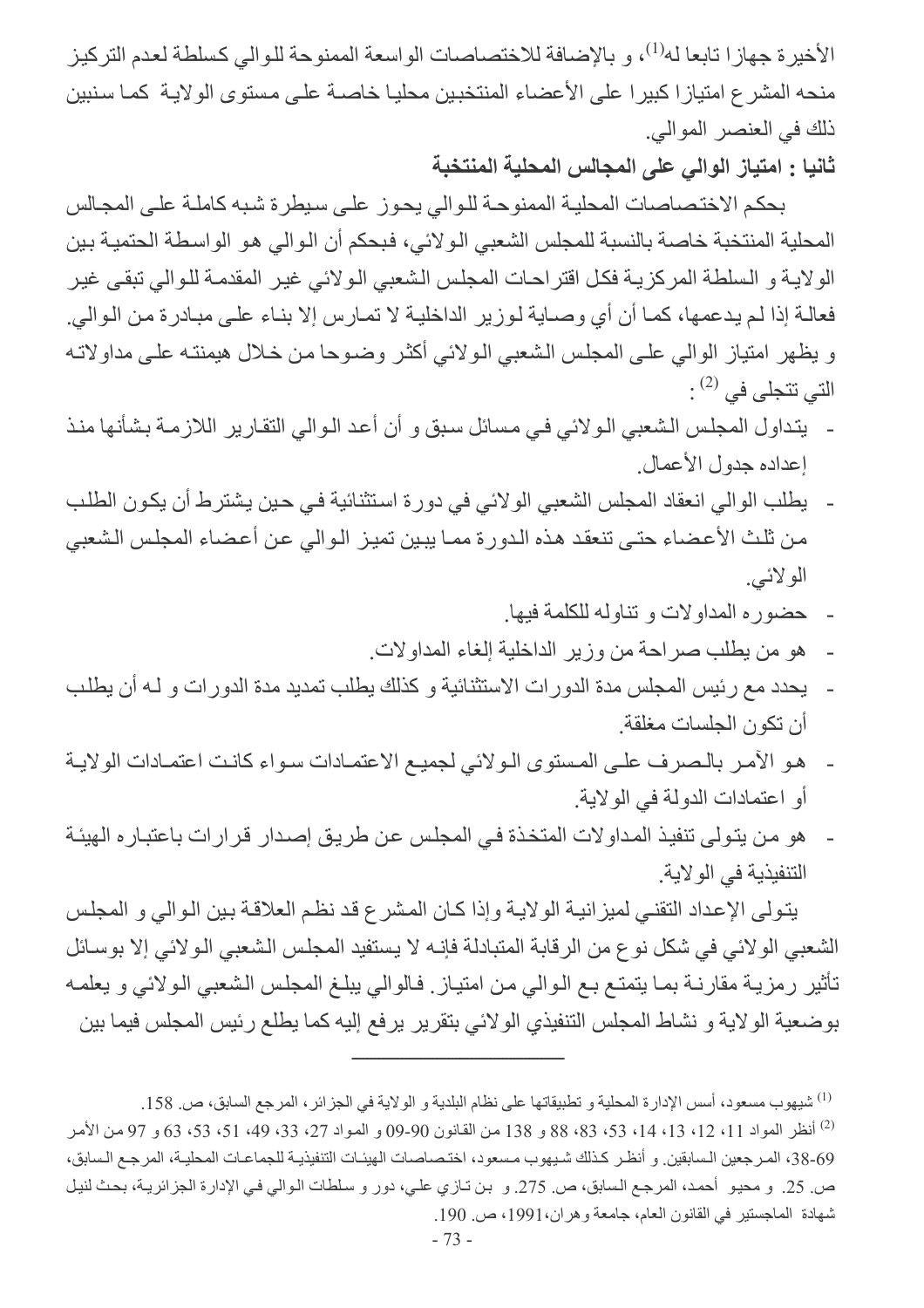الدورتين بنتائج القرارات و الاقتراحات التي رفعها المجلس إلى السلطة العليا، إضافة إلى طلب الرأى كمـا يقدم للمجلس التقـارير حـول تنفيذ المداولات<sup>(1)</sup>، و يظهر مـن هذا أن المشر ع رجح كفـة الـوالـى المعـين علـى حساب المجلس الـشعبي الـولائي المنتخب ممـا يعـزز الـدور المهـيمن لــه علــي المستوى المحلي و بالنتيجة تغليب النظام اللاتركيزي و تقزيم استقلالية الولاية

أما بالنسبة للمجلس الشعبي البلدي فإن هيمنة الوالى تظهر بأقل حدة فباستثناء ممارسته للوصاية الإدارية فإنه لا يملك تجاه المجلس الشعبي البلدي سوى حق طلب الانعقاد في دورة غير عادية<sup>(2)</sup>.

و من خلال اختصاصات الوالي و امتيازه على المجالس المحلية المنتخبة يتضح جليا الهيمنة التي يبسطها على الهيئات المحلية المنتخبة من خلال وجوده الدائم كسلطة لعدم التركيز ، خاصــة علـي مستوى الولاية فرغم التعديل في قوانين الإدارة المحلية فإن مركز الوالي و صلاحيته لم تعدل و ظل دور التنفيذ مسندا لـه و ليس لرئيس المجلس الشعبي الـولائي المنتخب، لذلك نرى أنـه من الأرجح مراجعة هذه الاختصاصات ومنحها للمجلس الشعبي الولائي فيما يخص تمثيل الولائية و منحه كذلك سلطة اتخاذ القرارات بشأن تنفيذ مداولات المجلس الشعبي الولائي و الإبقاء على الوالي كممثل للدولة، وبهذا يمكننا أن نتكلم عن استقلالية الولاية و التي تبقى في ظل الوضع الراهن مجرد جهاز لا تركيزي تابع للسلطة المركزية و تبدو استقلاليتها ضربا من الخيال.

و يبدو أن الخطاب السياسي الجزائري يتجه إلى تكريس الدور المهيمن للوالي على مستوى الجماعات المحلية بالموازاة مع تأكيده في كل مرة على التنظيم الإداري اللامركزي و هو ما ذهب إليه وزير الداخلية " **يزيد زرهوني "** بقوله « الإخوة المنتخبون الذين فسروا ما جاء في المشروع يحتفظون بقراءة خاطئة له لأننا تكلمنا عن مراجعة صلاحية الـولاة و لا يعنـى ذلك تفويض الـبعض م**نهـا للمنتخبـين و سـيبقى الـوالي المنـسق الأسـاسـي و الوحيـد فـي الميـدان<sup>»(3)</sup>، و هكـذا يظهـر أن** الاستقلالية المرجـوة مـن اعتمـاد التنظـيم الإداري اللامركـزي لا زالـت بعيـدة المنـال أمـام الـدور اللاتركيزي القوي الذي يلعبه الوالى كممثل للسلطة المركزية على المستوى المحلى. الفقرة الثانية : اختصاصات الأجهزة الأخرى

إضافة إلى الدور المهيمن للوالي في ممارسة اختصاصات محلية فإن المشرع الجزائري منح لأجهزة معينة أخرى صلاحية و سلطة ممارسة بعض الاختصاصات كان من الأولىي أن يخولها إلى الهيئات المحلية المنتخبة خاصــة المجلس الشعبي الـولائي، و من بين هذه الأجهزة التـي منحت لهـا سلطة الإشراف و الإدار ة لمصالح محلية المجلس التنفيذي الـو لائـي، الـو لاة المنتدبون، رئـيس الـدائر ة و الكاتب العام للو لاية

- <sup>(2)</sup> المادة 15 من القانون 90-08، المرجع السابق، و المادة 80 من الأمر 67-24، المرجع السابق<sub>.</sub>
- <sup>(3)</sup> أنظر تصريح زر هوني يزيد وزير الداخلية و الجماعات المحلية المنشور في جريدة الخبر ليوم 2007/06/27، ص. 3.

<sup>&</sup>lt;sup>(1)</sup> المواد 52، 53 و 54 من الأمر 69-38، المرجع السابق و المواد 84، 85 و 91 من القانون 90-09، المرجعين السابقين، و أنظر في هذا كذلك مقطف خيرة، المرجع السابق، ص. 151.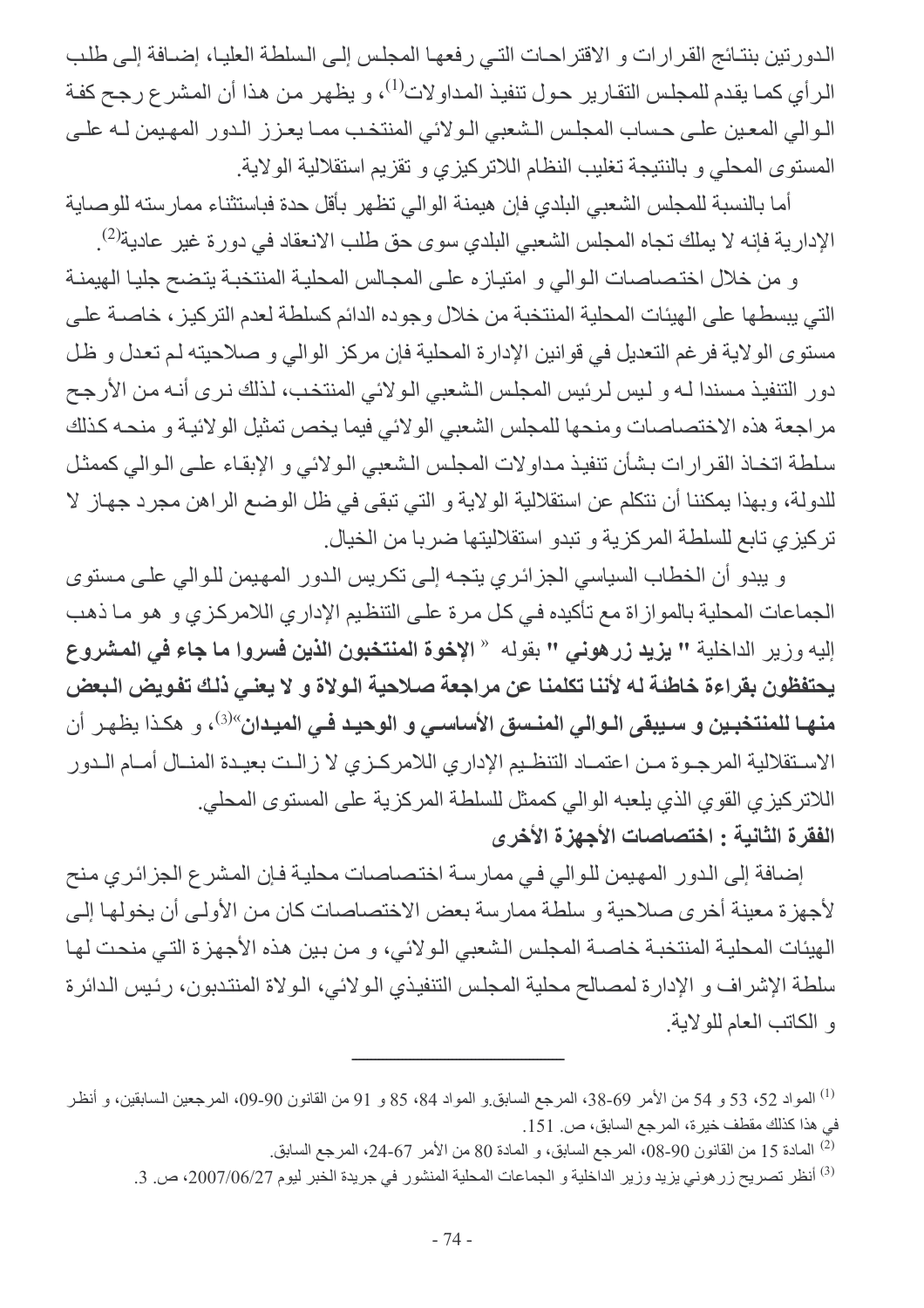أولا : اختصاصات المجلس التنفيذي الولائي

قبل التطرق إلى الاختصاصات التي يتمتع بها المجلس التنفيذي الولائي نشير إلى أنـه علـى العكس من قـانون الولايــة لـسنة 1969 و ميثاقهـا فـإن قـانون الولايــة 90-09 لـم يشير إلـي وجـود هـذا المجلس حتى صدور المرسوم التنفيذي 94-215 سابق الذكر الذي أعاده للوجود تحت تسمية مجلس الولايـة، و قد تضمنت أحكـام هذه النصوص اختصـاصـات المجلس كسلطـة محليـة و التـى مـن شـأن بعضها أن تشكل مانعا و قيدا على استقلالية الولاية و في هذا فإن اختصاصاته كهيئة محلية تحت  $\cdot ^{(1)}$ سلطة الو الى تشمل

- تحضير دور ات المجلس الشعبي الولائي بتهيئة القضايا التي يناقشها هذا الأخير
- ممارسة الوصياية على الهيئات و المؤسسات العمومية التي لا يتجاوز نشاطها تراب الولاية الولاية و بتابع عملها و بقومه
	- يبدي ر أيه في جميع المشاريع التي تقع في تر اب الو لاية.
- يعد و يدرس بالاتصال مع المصالح و الهياكل المعنية المشاريع و التقديرات الخاصـة بالتنميـة فـي الو لاية
	- تنفيذ قرارات المجلس الشعبي الولائي.

فمن خلال هذه الصلاحيات نرى أنــه مـن الأحسن إلغـاء المجلس التنفيذي الـولائي تـدعيما للاستقلالية المحلية لكونـه عبـارة عن حكومـة مصـغرة تجمـع كل الـوزارات بالولايـة و حتـى دورات المجلس الشعبي الولائي يتم تحضير ها من طرف مجلس الولاية تحت سلطة الوالي و هو من ينفذها كذلك. في حين أن المجلس الشعبي الـولائي لا يملك هذه الـصلاحية كمـا أن الـوالي يفوض سلطاته لأعضاء مجلس الولايـة فـي حين لا يمكنـه إطلاقـا فعل الشيء نفسه مـع أعضـاء أو رئيس المجلس الشعبي الولائي. فهل نحن فعلا أمام نظام لا مركزي ؟ و عن أي استقلالية للولاية يمكننـا أن نتحدث ؟ الإجابة تبدو بسيطة نظام لا تركيزي في ثوب اللامركزية.

ثانيا : اختصاصات الولاة المنتدبين

سبق و أن بينا في تعيين الولاة المنتدبين أن هذا الصنف من سلطات عدم التركيز الإدار ي ظهر للوجود بإنشاء محافظــة الجزائـر الكبـري و التـي رغم إلغائهـا فـإن الـولاة المنتـدبين بقـوا علـي رأس الدوائر الإدارية المشكلة لو لاية الجزائر حاليا<sup>(2)</sup> و تتلخص مهامهم و اختصاصاتهم المحلية في <sup>(3)</sup> :

<sup>&</sup>lt;sup>(1)</sup> أنظـر المـواد 137، 139، 141 مـن الأمـر 69-38، المرجـع الـسابق، و المـواد 03، 17، 20، 28 و 30 مـن المرسـوم التنفيـذي 94 -215، المرجع السابق

<sup>&</sup>lt;sup>(2)</sup> المادة الأولى من الأمر رقم 2000-01 المؤرخ في 2000/03/01 المتعلق بإدارة ولاية الجزائر و البلديات التابعة لها، ج ر، العدد 09 لسنة 2000.

<sup>&</sup>lt;sup>(3)</sup> أنظر المواد 20 و 21 من المرسوم التنفيذي رقم 97-480 المؤرخ في 15 ديسمبر 1997 يتضمن تنظيم محافظـة الجزائر الكبرى وسير ها، ج ر، العدد 83 لسنة 1997 ، و أنظر كذلك كتاب الجماعات المحلية – التشريع و التنظيم، المرجع السابق، ص 61.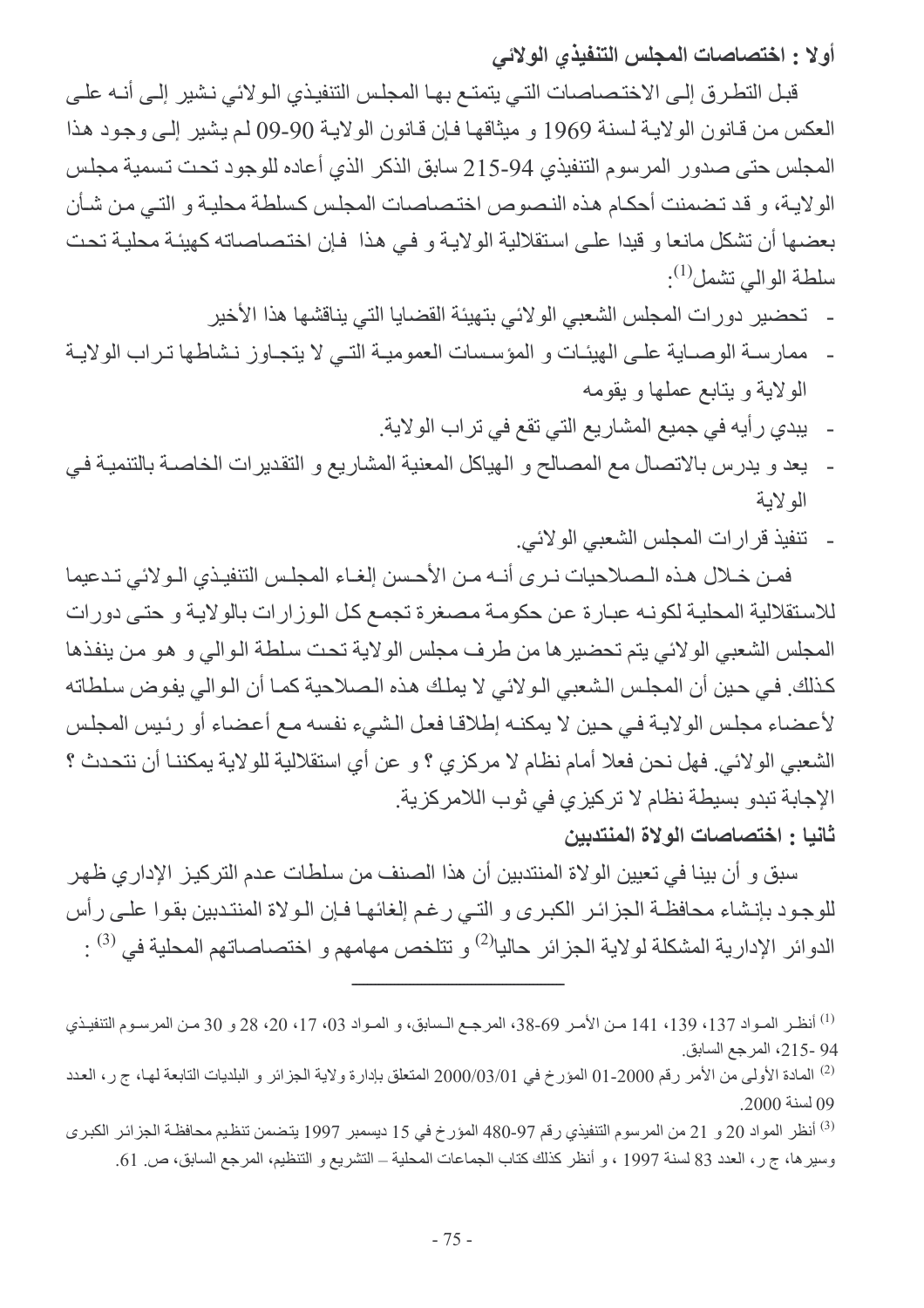- التنشيط المحلي. - تنفيذ التدابير المتعلقة بحفظ الصحة و حماية البيئة و حماية الأر اضي الفلاحية. - تقليص السكن الوضيع.
- تحضير اجتماعات لجنة الصفقات العمومية من أجل تنفيذ مشاريع التجهيزات العمومية. و بالتمعن في هذه الاختصاصات يتبين أنها ذات طبيعة محلية. و من مقومات التنظيم الإداري

اللامر كز ي أن تسند إلى الهيئات المحلية المنتخبة، فكان من الأولى أن يمارسها رئيس المجلس الشعبي البلدي في كل بلدية تابعة للدائرة الإدارية بدل الوالي المنتدب، خاصة و أن المشرع من خلال القانون 90-08 يمنح هذه الاختصاصات على مستوى البلديات للمجالس الشعبية البلديـة و رؤسـائها، الشيء الذي يبين النية في ترجيح و تغليب عدم التركيز على اللامركزيـة الإداريـة و التقليص من استقلالية هذه المجالس

ثالثًا : اختصاصات رئيس الدائرة

نقسم الولاية إلى دوائر لا تتمتع بالشخصية المعنوية تشمل مجموعة من البلديات و يعين على ر أس كل دائر ة رئيس دائر ة يمارس صلاحياته تحت سلطة الوالي كممثل للدولة، إلا أن الاختصاصات الممنوحة لـه تتجاوز فـي الكثير من المرات الاختصاصات القوميـة أو الوطنيـة لتشمل اختصـاصـات محلية علـى مـستوى البلـديات كـان مـن الأولـى و الأجـدر أن تمـنح للهيئـات المنتخبـة علـى مـستواها. و الأكثر من هذا أنه تم تجريد المجالس الشعبية البلديـة من بعض الـصلاحيات و إسنادها إلـى رئيس الدائرة كالتنازل عن أملاك الدولة و السكن الاجتماعي الذي كانت الطلبات بشأنه تُفحص على مستوى البلدية و من طرف لجنة يتر أسها رئيس المجلس الشعبي البلدي<sup>(1)</sup>، هذه الطلبات أصبحت تُفحص من طرف لجنة على مستوى الدائرة يترأسها رئيس الدائرة بعد صدور المرسوم التنفيذي رقم 04-334 المحدد لشروط الحصول على المساكن العمومية الإيجارية ذات الطابع الاجتماعي<sup>(2)</sup>، وبهذا أصبحت الطلبات توزع لدى الدائرة و تفحص على مستواها من طرف لجنـة يتر أسـها رئيس الدائرة إذ نـصت المادة 10 من هذا المرسوم في فقرتيها الأولى و الثانية على : « <mark>تفحص طلبات السكن لجنــة للدائرة</mark> لمنح السكنات تتكون كما يأتي :

- ـ رئيس الدائرة رئيسا
- رئيس المجلس الشعبي البلدي المعنى ... "

فيظهر بوضـوح الدور المهيمن لرئيس الدائرة فـي مجـال توزيـع الـسكن الاجتمـاعي الذي هو اختصاص محلي بحت، و يكون رئيس المجلس الشعبي البلدي المنتخب مجرد عضو في هذه اللجنة التي تتولى التوزيع بالنسبة لإقليم البلدية التي هو رئيس مجلسها الشعبي المنتخب و إذا كانت قوانين

<sup>&</sup>lt;sup>(1)</sup> المادة 10 من المرسوم التنفيذي 98-42 المؤرخ في 298/02/01 المحدد لشروط الحصول على المساكن العمومية الإيجارية ذات الطابع الاجتماعي و كيفيات ذلك، ج ر ، العدد 05 لسنة 1998.

<sup>&</sup>lt;sup>(2)</sup> أنظر ج ر، العدد 67 لسنة 2004.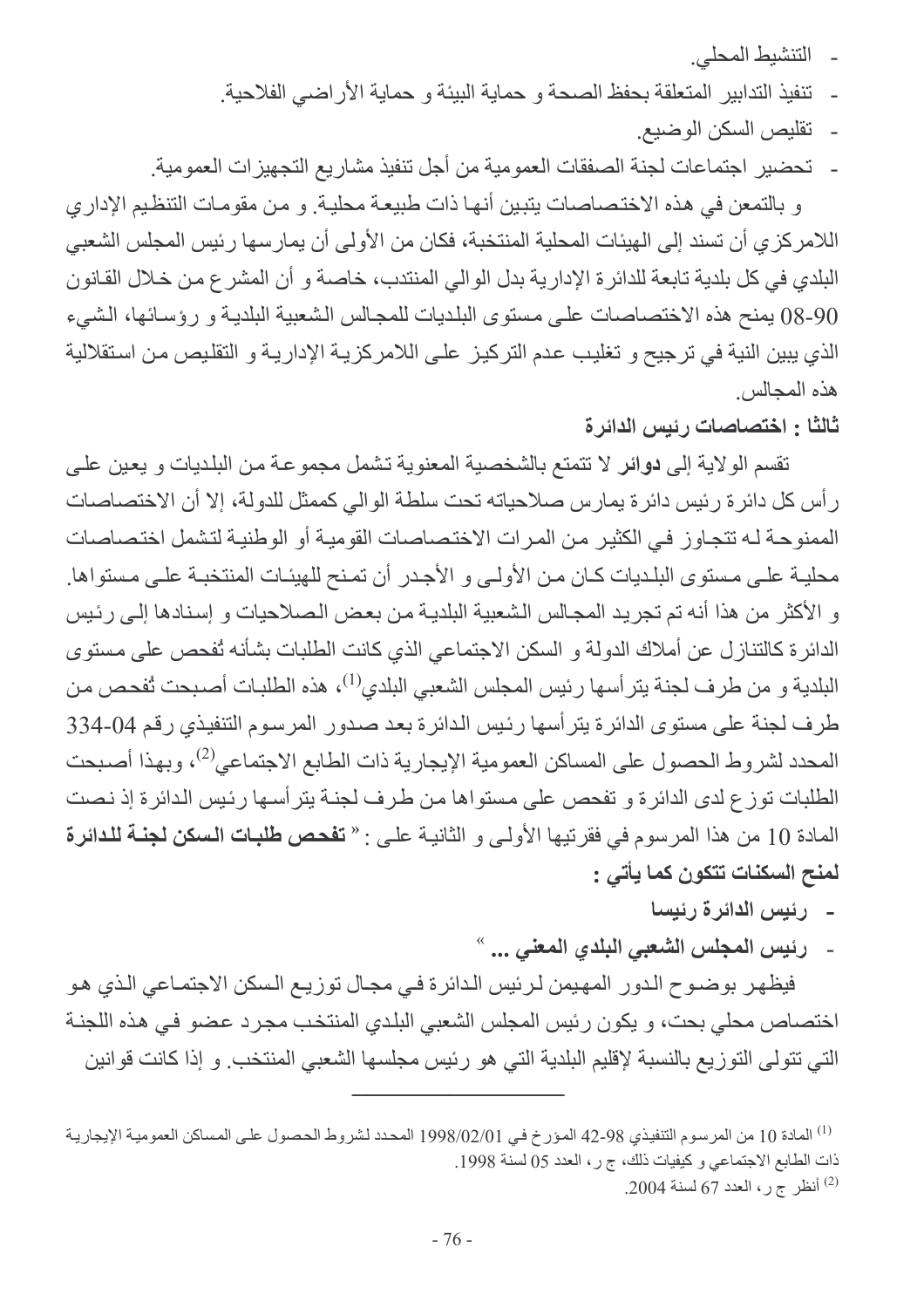الإدار ة المحلية و النصوص التنظيمية اللاحقة لها قبل اعتماد التعددية السياسية و قد وسعت من مجال الاختصاصات الممنوحة لرؤساء الدوائر ، فإن قوانين الإدارة المحلية لسنة 1990 أنقصت منها إلى حد كبير ، إلا أنه بصدور المرسومين التنفيذيين 94-215 و 04-334 سـابقي الذكر زاد اتساع مجـال هذه الاختصاصات و هو ما يُمثل عودة إلى سيطرة و هيمنـة رئيس الدائرة علـى المستوى المحلـي، و تغليبا لسلطة عدم التركيز الإداري على السلطات اللامركزية. ممـا يجعل من التقدمات المحتشمة في اللامركزية التي أدخلها القانون 90-08 المتعلق بالبلدية تطورا ناقصا أو مقضوما حسب الأستاذ  $\left( \frac{1}{1} \right)$ " اسعد الطيب

و عموما فإن الاختصاصات الممنوحة لرئيس الدائر ة و التي أكدتها مختلف النصوص تتلخص في النقاط التالبة(2).

- ممارسة الوصاية على أعمال الهيئات المحلية البلدية التي لا تتجاوز عدد سكانها 50000 نسمة.
	- تنشيط و توجيه أعمال البلديات و المؤسسات البلدية.
	- تنسيق عملية تحضير المخططات البلدية للتنمية و إعدادها و تنفيذها.

- السهر على إقامـة الهياكل و المصـالح الناجمـة عن ممارسـة الأعمـال التـي يسندها التنظيم الجـاري العمل به إلى البلديات.

- المشاركة في تسيير الموظفين بالمصادقة على عقود تسيير مستخدمي البلديات .

إن صــلاحية الرقابـة الوصــائية الممنوحـة لـرئيس الـدائرة و كذلك الاختـصـاصـات المحليـة التــى أسندت إليه و دوره التوجيهي و الإرشادي يجعل من العناصر المنتخبة و كأنها قاصرة و لا تحسن التصرف إلا تحت توجيه سلطات عدم التركيز خاصـة بعد صـدور المرسـوم 94-215 الـذي أعـاد الوضع إلى ما كان عليه قبل التعددية السياسية، إذ يمثل هذا المرسوم حسب الأستاذ " إسعد الطيب "  $^{(3)\times}$  عودة إلى المرسوم 82-31 و الذي جعل منه ( رئيس الدائرة ) واليا مصغرا حقيقيا  $^{(3)\times}$ 

ومن أجل تدعيم استقلالية البلديات نرى ضرورة تقليص عدد الدوائر و الإبقاء عليها فقط في الولايات ذات الكثافة السكانية و المساحات الشاسعة و الاقتصار على الدور الوسيطى لرئيس الدائرة بحيث ينقل الانشغالات و الملاحظات حول الأوضاع في البلديات للسلطة الوصية دون حتى التدخل في الاختصاصات المحلية.

<sup>&</sup>lt;sup>(1)</sup> ESSAID Taib, Chronique de l'organisation administrative pour 1994, Revue IDARA, N°2 ,1995, p. 115.

أنظر المواد 168 و 169 من الأمر 69-38، المرجع السابق، و المـادة 107 من الأمر 67-24، المرجع السابق، و المـادة 42 من  $\,$ القانون 90-08، المرجع السابق، و المواد 05،06 و 10 من المرسوم 82-31 المؤرخ في 1982/01/23 المحدد لصلاحيات رئيس الدائرة، ج ر ، العدد 04 لسنة 1982، و المواد 09، 10 و 11 من المرسوم التنفيذي 94-215، المرجع السابق .

<sup>&</sup>lt;sup>(3)</sup> ESSAID Taib, Chronique de l'organisation administrative pour 1994, op. cit., p. 114.

<sup>&</sup>quot;... il s'agit d'un retour au décret 82-31 qui faisait de lui un véritable mini wali.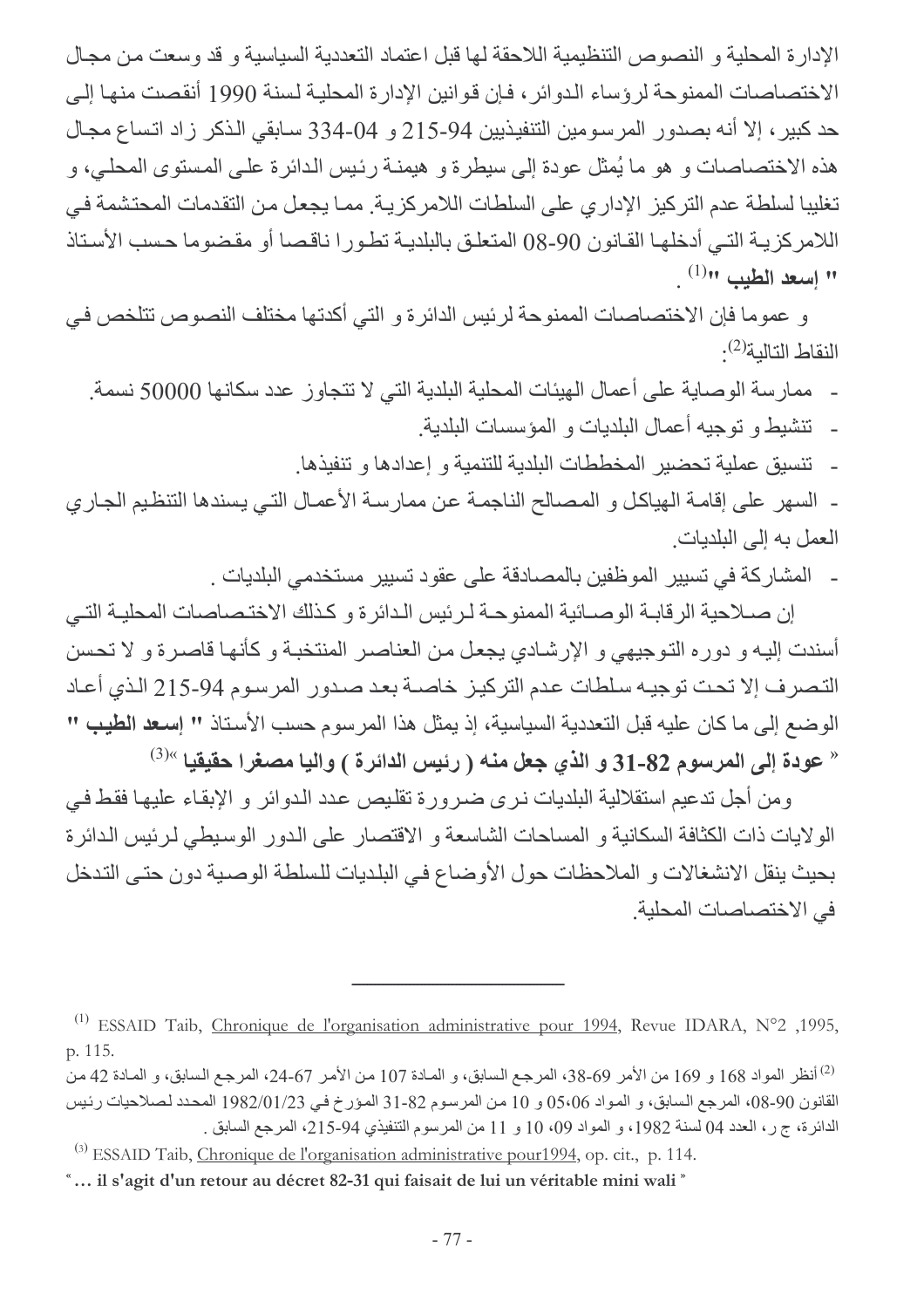رابعا : اختصاصات الكاتب العام للولاية<sup>(1)</sup>

يتولى الكاتب العبام للولايية تحت سلطة البوالي اختبصاصات متعبدة بعيضها يعتبير مين الاختصاصات المحلية التي يتطلب التنظيم الإداري اللامركزي إسنادها إلى الهيئات المنتخبة على المستوى الـولائي. و بـالرجوع إلـى أحكـام المـادة الخامسة مـن المرسـوم التنفيـذي 90-230 و المـادة الخامسة من المرسوم التنفيذي 94-215 سالفي الذكر يمكننا تحديد هذه الاختصاصات كما يأتي :

- السهر على العمل الإداري و ضمان استمراريته.
- متابعة عمل جميع المصالح الموجودة في الولاية و تتشيطه .
	- متابعة تنفيذ مداولات المجلس الشعبي الولائي.
	- تولى رئاسة لجنة الصفقات العمومية في الولاية .
- المبادرة بالتعـاون مـع مختلف المـصالح المعنيـة بمخططـات الاسـتثمار و التجهيـز فـي الولايـة و متابعة تنفيذها
- استخلاف الوالي في حالة غيابه و يمارس بهذه الصفة كل صلاحياته، هذه الصلاحيات تجعل من الكاتب العام للولاية الذارع الأيمن للوالي و الذي يزيد من عدد ممثلي الدولـة علـى مستوى الولايـة في مواجهة المجلس الشعبي الولائي و بالتالي تهميش دوره.

و بعد عرضنا لمختلف الاختصاصات الممنوحة لأجهزة عدم التركيزي الإداري يتضح لنا دور ها المهيمن و هـو الـشيء الـذي يحـد مـن اسـنقلالية الولايــة و البلديــة و يعـد إجحافـا و تعـديا علــي صـلاحياتها مـن طـرف الوصـاية، سـواء كانـت قانونيـة منمثلـة فـي الـوالـي أم موكلـة ممثلـة فـي رئـيس الدائرة أم فـي المـصـالح التـي تتبـع الوصــاية و هـو مـا يـشكل تـسيبا و انحرفـا أو إفراطـا فـي الـسلطـة و ما يزيد في هذه الهيمنة هو اتساع مجال (soit abus d'autorité soit excès de pouvoir) و شدة الوصابة الإدارية التي هي موضوع المطلب الثاني من هذا المبحث.

<sup>&</sup>lt;sup>(1)</sup> أنظـر باسـهاب عبـاس راضـية، الأمـين العـام للجماعـات المحليـة، مـذكرة ماجـستير، إدارة و ماليـة، جامعـة الجزائـر، 2002، ص ص. 99- 101.

<sup>&</sup>lt;sup>(2)</sup> بلعياط عبد الرحمان، نظرة حول حقيقة كرونولوجيا نظام الإدارة المحلية، مجلة الفكر البرلماني، العدد الأول، ديسمبر، 2002، ص. 80.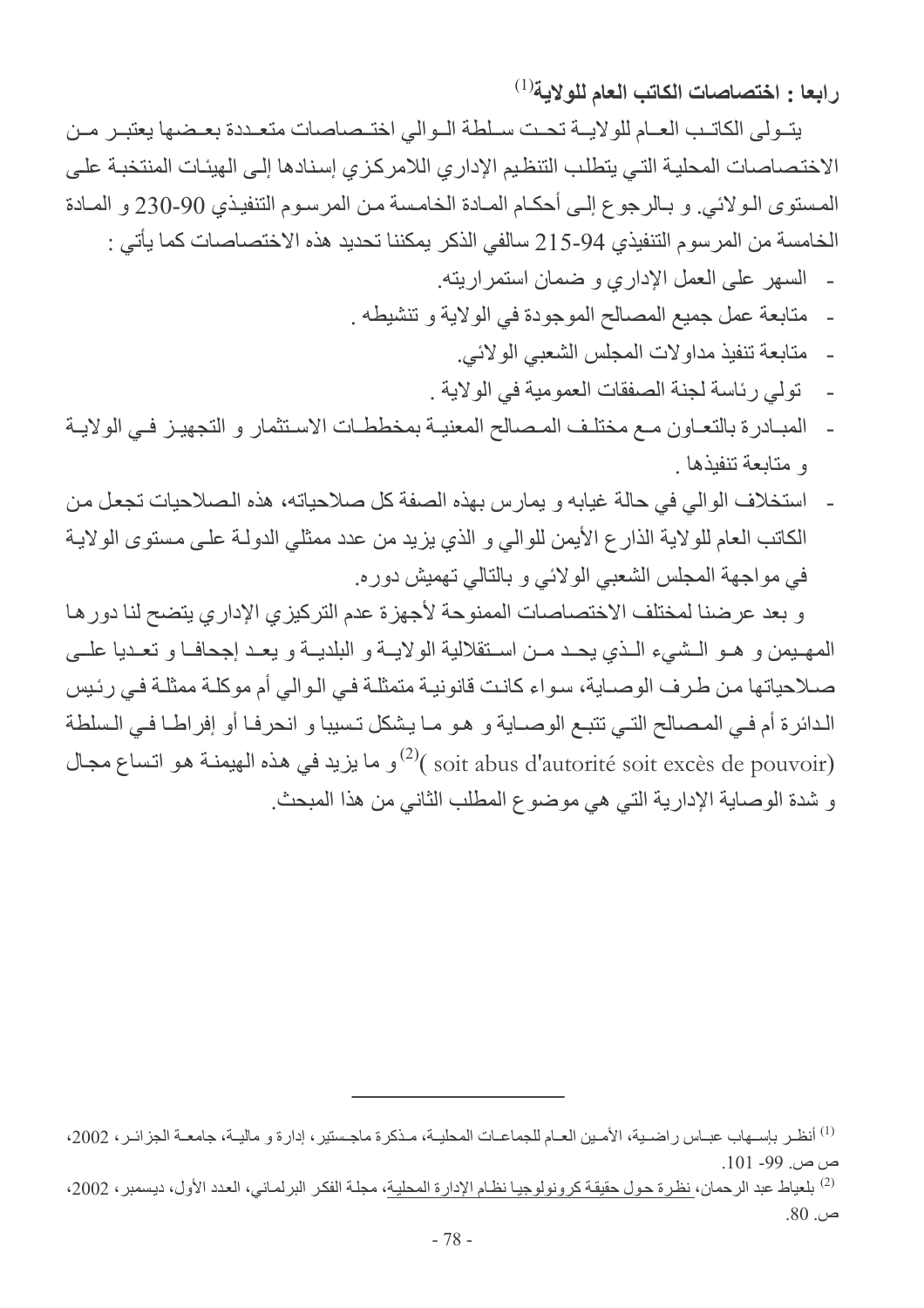## المطلب الثاني:

الرقابة المشددة على الجماعات المحلية :

إن الغرض من تبني نظام اللامركزية الإدارية هو منح الجماعات المحلية قدرا كبيرا من الاستقلالية من حيث وجودها وممارسة نشاطها و هذا لا يعنى عدم خضوعها لأية رقابة فضمان وحدة الدولة يستلزم خضوع الجماعات المحلية لنوع من الرقابة لكن يجب أن يكون بشكل مخفف حتى لا تفقد استقلاليتها مغزاها و في هذا يرى الأستاذ " حسني درويش عبد الحميد " أنـه « إذا كـان استقلال الـهيئات المحلية استقلالا أصيلا يتقرر لـها بإرادة المشرع دون تدخل من الحكومة المركزية إلا أنه استقلال نسبى في الحقيقة إذ يحد من إطلاقه ذلك القدر من الرقابـة أو الوصـايـة <sup>»(1)</sup> اصـطلح على تسمية هذا النوع من الرقابة بالوصاية الإدارية. اتجهت بعض الدول إلى التضبيق من نطاق هذه الرقابة إلى حد إلغاء بعض أشكالها كما هو الحال في فرنسا بعد صدور القانون 82-213 <sup>(2)</sup> أما المشرع الجزائري و من خلال نصوصه المتعددة تبني منذ صدور أولى قوانين الإدارة المحلية و مازال نظام رقابة مشددة يتناقض مع توجهاته نحو اللامركزية من جهة، ويجعل من الاستقلالية تكاد تكون مستبعدة من جهة أخرى من خلال ما تمارسه السلطة المركزية وممثليها على المستوى المحلي من وصباية ذات مجال واسع تشمل الوصباية على المجالس ( الفرع الأول ) الوصباية على الأشخاص ( الفرع الثاني ) و الوصاية على الأعمال (الفرع الثالث).

# الفرع الأول:

الرقابة على المجلس ككل:

تعتبر الرقابة الوصائية الممارسة على المجالس المحلية إجراءات خطيرة إذا تركت دون ضبط حيث تأخذ شكل حل المجلس المحلي أو إيقافه و هذا مـا يمثـل أقصـي أشكال الرقابـة و أكثر هـا مساسا بالاستقلالية

الفقرة الأولى: الإيقاف الموقت:

يقصد بالإيقاف المؤقت للمجلس المحلي المنتخب تعليق عمله لمدة معينـة أي بصفة مؤقتـة و قد عبر عنه الأستاذ **" محيو أحمد " ' بالتعليق'**<sup>(3)</sup> فكيف عالج المشر ع الجز ائر ي عملية الإيقاف ؟ ِ أولا : بالنسبة للمحالس الشعبية البلدية

تضمن قانون البلدية لسنة 1967 على إمكانية إيقاف المجلس الشعبي البلدي لمدة شهر بموجب قرار مسبب<sup>(4)</sup> يصدره وزير الداخلية بناء على تقرير من الوالي بينما لم يشر قانون البلدية 90-08

<sup>&</sup>lt;sup>(1)</sup> أنظر مجلة المحماة المصرية العدد 7و 8 مارس و أفريل 1989، ص. 119.

<sup>&</sup>lt;sup>(2)</sup> voir AUBY Jean Bernard, AUBY Jean François, NOGUELLOU Rozen, op.cit.,p 304. et DE-LAUBADÉRE André, op. cit., pp. 139-143.

<sup>. (3)</sup> أحمد محيو ، محاضر ات في المؤسسات الإدار ية، المرجع السابق، ص. 267.

<sup>&</sup>lt;sup>(4)</sup> أنظر المادة 112 من الأمر 67-24 المتضمن قانون البلدية، المرجع السابق<sub>.</sub>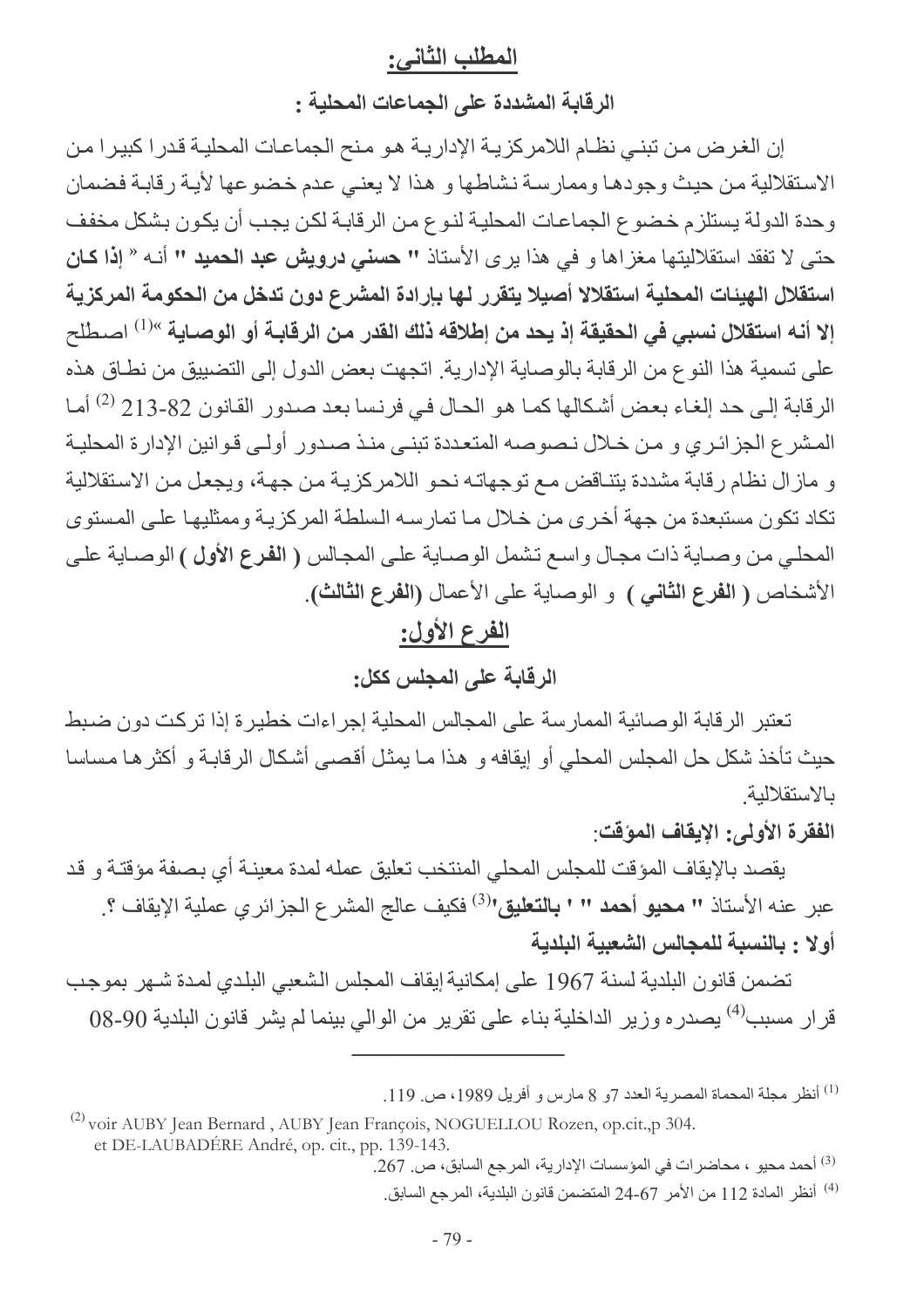إلى إمكانية الإيقاف. وكأن المشر ع في قانون 1967 كان يعتمد على الندر ج في توقيع العقوبة قبل حل المجلس

ثانيا: بالنسبة للمجلس الشعبي الولائي

على غرار قانوني البلدية تناول المشرع عملية توقيف المجلس الشعبي الولائي مؤقتا و لمدة شهر في قانون الولاية لسنة 1969 <sup>(1)</sup> بموجب قرار يصدره وزير الداخلية بناء على تقرير من الوالي، في حين لم يتناولـه المشرع فـي قـانون الولايـة سنـة 1990، و إن المشرع قد منح صـلاحية تقدير واسـعة لحالة الاستعجال للسلطة التنفيذية عن طريق الوالي الذي يرفع تقريره إلى وزير الداخلية، و كأننـا في سلم تدريجي رئاسي يمارس فيه الرئيس سلطته على مرؤوسيه. و تجدر الإشارة إلى أن الأمر ازداد اتساعا بصدور مرسومي إعلان حالة الحصار و حالة الطوارئ اللذين منحا لرئيس الحكومة حق تعليق نشاط المجالس المحلية لمدة معينة <sup>(2)</sup>.

الفقر ة الثانية: الحل:

من بين أشكال الوصاية المشددة على الجماعات المحلية حل المجالس الشعبية المحلية المنتخبة و بذلك فهو أخطر إجراء على الإطلاق تملكه السلطة الوصبية في مواجهة المجالس الشعبية كهيئات لامر كزية. فما هو المقصود بالحل ؟ و كيف عالجه المشر ع الجز ائر ي؟ أولا : تعريف الحل

الحل هو حق للسلطة المركزية في الدول ذات النظام الإداري اللامركزي و التي تستتبع ذلك برقابة وصـائية مشددة بموجبـه يمنحهـا المشر ع إمكانيـة التوقيف النهـائي للمجلس المنتخب عند تـوفر أسباب بحددها المشرع، و نظرا لخطورة هذه العملية تحاط عادة بجملة من الضمانات كاشتراط إجراء انتخابـات لاختيـار مجـالس جديـدة خـلال مـدة معينــة، لكـون الحـل لا ينـصـر ف إلـى المجلس ذاتـه و إلا عادت الـهيئـة المحليـة إلـى مصـاف الأقسـام التابـعـة للـحكومـة المركزيـة<sup>(3)</sup>، فـلا ينفـى ذلـك علـى المجلس شخصيته المعنوية بل يقتصر الأمر على تغيير أعضائه فيتم حل الهيئة التي تعبر عن إرادة الشخص اللامر كزي<sup>(4)</sup>، و مع هذا فإن عملية حل المجالس المحليـة من طرف الـسلطـة التنفيذيـة تبقـى مـن أقسـى أشكال الرقابة و أكثر ها مساسا باستقلالية الهيئات المحلية<sup>(5)</sup>، و بالنسبة للجزائر فإن القوانين المتعلقة بالإدار ة المحلبة تضمنت سلطة حل المجالس الشعببة المحلبة

- <sup>(3)</sup> فؤاد العطار ، نظرية اللامركزية الإقليمية، المرجع السابق، ص 55.
- <sup>(4)</sup> صـالح فؤاد، مبادئ القانون الإداري، الطبعة الأولى، دار الكتاب اللبناني، بيروت، 1983، ص. 107.

<sup>(5)</sup> خالد سمار ة الز غبي، المرجع السابق، ص. 204.

<sup>&</sup>lt;sup>(1)</sup> أنظر 44 من الأمر 69-38، المرجع السابق<sub>.</sub>

<sup>&</sup>lt;sup>(2)</sup> ا**لمـادة 10** مـن المرسـوم الرئاسـي 91-196 المـؤرخ فـي 1991/07/04 المتـضمن تقريـر حالــة الحـصـار ، ج ر ، العـدد 29 لـسنة 1991،و المادة 08 من المرسوم الرئاسي 92-44 المؤرخ في المتضمن إعلان حالة الطوارئ، ج ر، العدد 10 لسنة 1992، تضمنتا تعطيل النشاط الشرعي للسلطات العمومية كسبب لتعليق نشاط المجالس المحلية أو حتى حلها دون تحديد نوع هذه التصرفات بدقة مما يجعل السلطة التقديرية للسلطة التنفيذية واسعة في ذلك .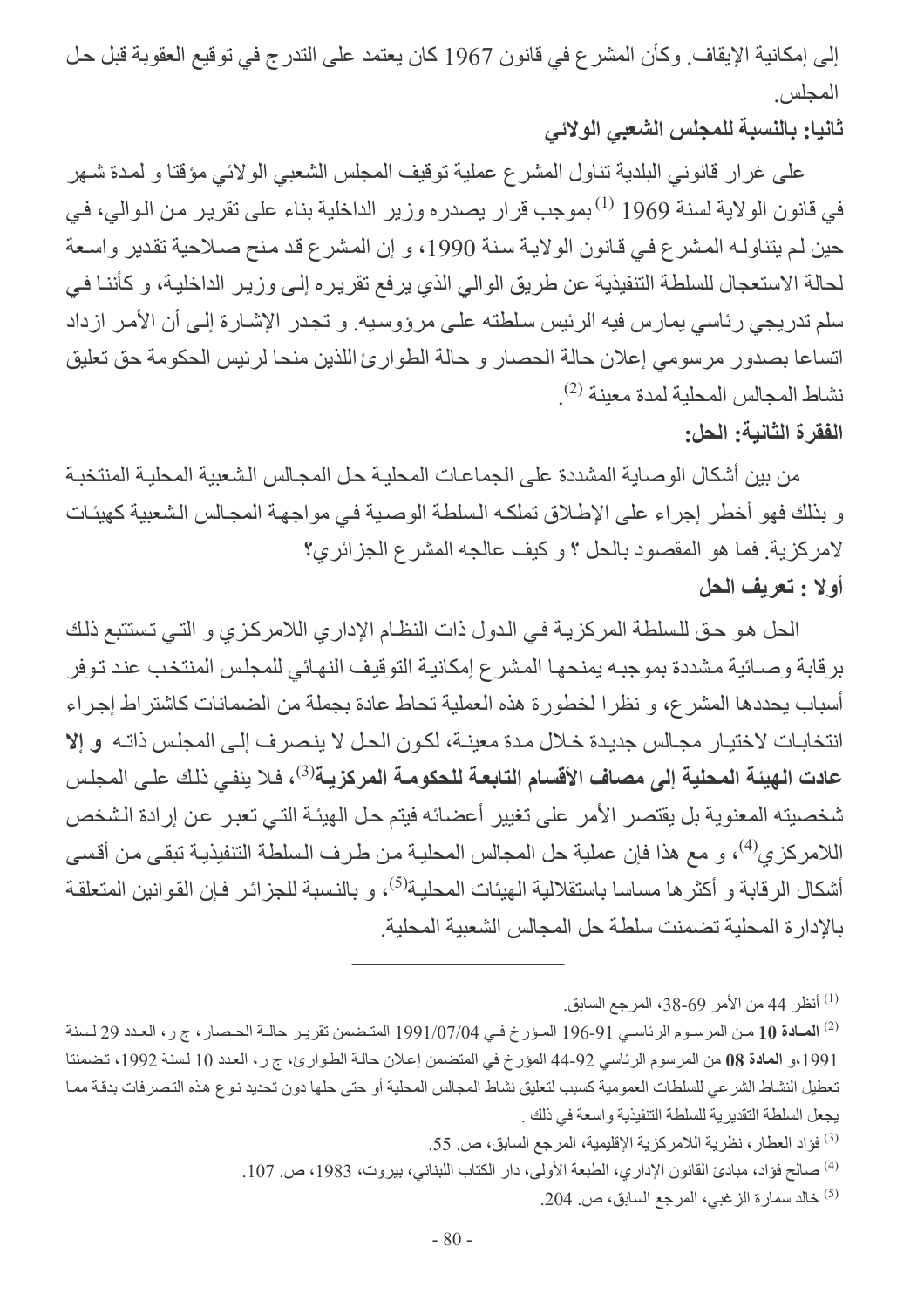ثانيا : سلطة الحل في القوانين الجزائرية

لقد نظم المشرع الجزائري إجراءات حل المجالس الشعبية البلديـة و الولائيـة فـي قوانين الإدار ة المحلبة المختلفة

1- بالنسبة للمجالس الشعبية البلدية :

نظم الأمر 67-24 سلطة حل المجالس المحلية البلدية في المادة 112 منه و ما يلاحظ على ذلك أن أسباب الحل لم ترد على سبيل الحصر ، و بـالرجوع إلـى المـادة 111 التـى نـصت علـى « يجـدد المجلس الشعبي بكامله على إثر إعلان الشغور المتتابع و الاستقالة و كل سبب آخر... و عند إبدال أ**كثر من ثلث النواب** » نفهم ضمنيا أنه من بين أسباب التجديد كذلك حل المجلس، حيث جـاء فـي هذه المادة ( كل سبب أخر )<sup>(1)</sup> أما في قانون البلدية لسنة 1990 فقد تضمن إجر اءات حل المجالس الشعبية البلدية في المواد 34، 35 ، 36 و 37 و أهم ما ميز هذا القانون أنـه خلافـا لقـانون البلديـة الـسابق يبـين أسباب الحل من خلال المادة 34 و من بين هذه الأسباب و التي لها تأثير مباشر على استقلالية البلدية ما جاء في الفقرة الثالثة « في حالة وجود اختلاف خطير بين أعضاء المجلس الشعبي البلدي يحول **دون السير العادي لـهيئات البلدية** » ثم عاد المشر ع من جديد ليشدد من هذا الشكل من الرقابـة بموجب الأمر 05-03 <sup>(2)</sup> المتمم لقانون البلدية 90-08 و الذي أضاف حالة أخرى لأسباب الحل و هي <sup>«</sup> ع**ندما** يكون الإبقاء على المجلس من شـأنـه أن يشكل مصدرا للاخـتلال فـي التسبير أو فـي الإدار ة المحليـة أو ما يمس بمصالح المواطن و سكينته »<sup>(3)</sup>.

و ما يلاحظ هنـا هـو غمـوض مفهـوم هـذه الأسـباب فلـم يبـين المـشر ع بالـضبط طبيعـة الاخـتلاف الخطير بين الأعضاء و لم يحدد أشكال الاختلال في سير المجالس و كيفيات المس بمصالح المواطنين فكلها ذات دلالات واسعة مما يمنح للسلطة التنفيذية سلطة تقدير كبيرة جدا في تكييف و تفسير هذه النصوص، و هكذا يبقى المجال مفتوحا لضرب استقلالية هذه المجالس من خلال التعسف في استعمال هذا الشكل من الوصاية، و تظهر نية المشرع واضحة من خلال الأمر 05-03 الذي زاد من غموض هذه النصوص و اتساع نطاق تفسير ها، فرغم أن الأصل في الحل أن يكون منظما بواسطة قانون و في حالـة عجـز المجـالس، إلا أن الغمـوض الـذي يكتنـف النـصـوص المنظمـة لــه يجعـل مـن اسـتقلالية هـذه المجالس عرضة للمساس

2- بالنسبة للمجلس الشعبي الولائي

لا يختلف الأمر عمـا هو عليـه فـي المجلس الشعبي البلدي فقد تضمن قـانون الولايـة لسنة 1969 و كذلك قانون سنة 1990 حل المجلس الشعبي الولائي و إن كان الأول لم يوضح و لم يحصر أسباب الحل<sup>(4)</sup>، مما يعطي أكثر هيمنة للسلطة التنفيذية عند ممارستها لهذا الحق فإن قانون سنة 1990 و إن

<sup>&</sup>lt;sup>(1)</sup> بعد تعديل قانون البلدية في سنة1981بموجب القانون81-09،ج ر ،العدد7أصبح تجديد المجلس الشعبي البلدي عند إبدال نصف النواب<sub>.</sub> .2005 ج ر، العدد 50 لسنة 2005.

المادة 1 من الأمر 05-03 المؤرخ في 2005/07/18 المتمم للقانون 90-08 المتعلق بالبلدية، ج ر ، العدد 50 لسنة 2005. <sup>(4)</sup> أنظر المواد 42 ،43 و 44 من الأمر 69-38، المرجع السابق<sub>.</sub>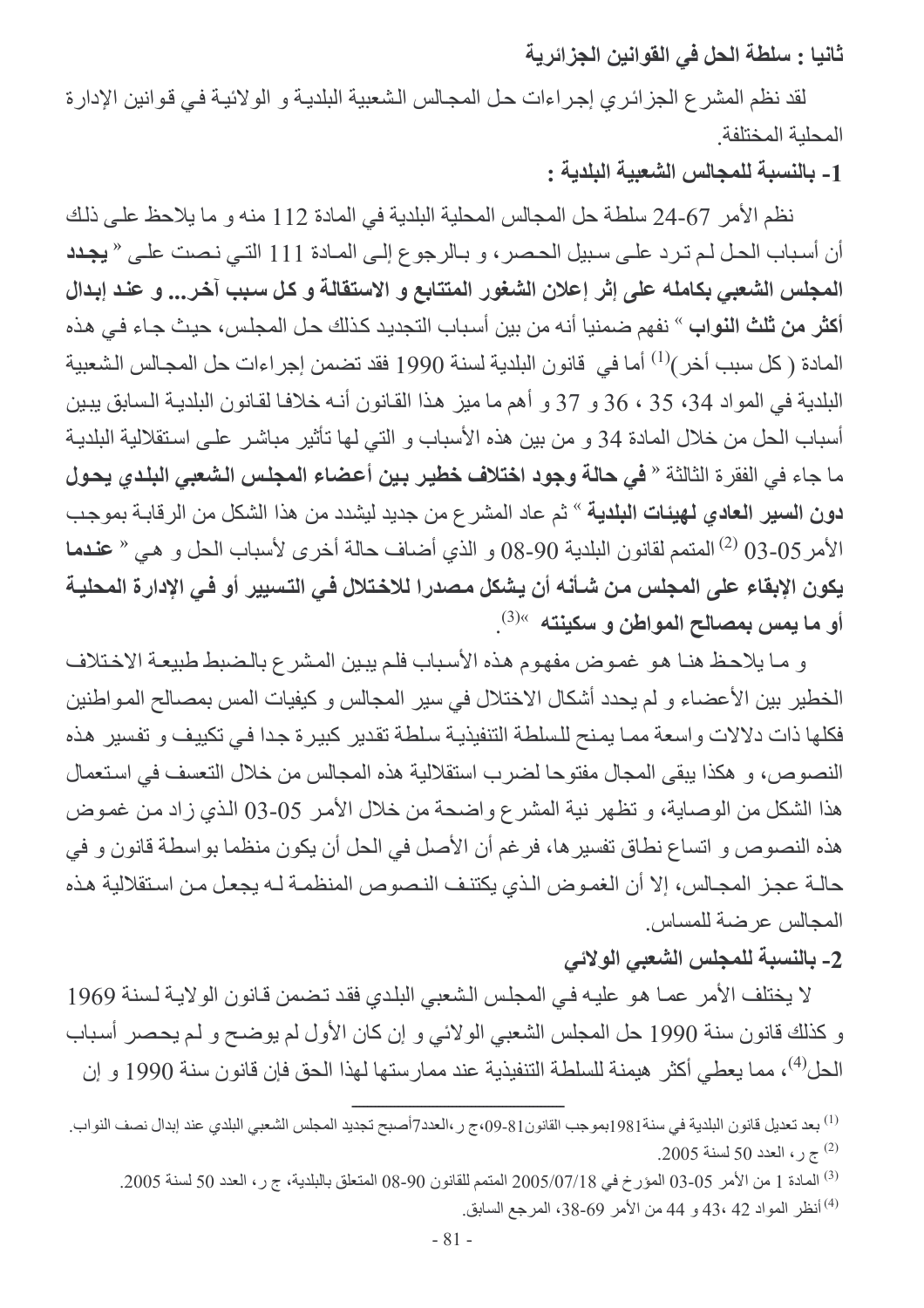كان قد حصر الأسباب إلا أنـه منح سلطـة تقديريـة واسـعة فـي تقدير هذه الأسباب<sup>(1)</sup>، نظـرا للمفهوم الواسع و غير المحدد للعبارات المستعملة و هي نفسها المستعملة في حالة المجالس البلدية إضافة إلى كونه لم يشر إلى أجال انتخاب مجلس جديد بل ترك ذلك للسلطة المركزيـة و بموجب مرسـوم يصدر بناء على تقرير من وزير الداخلية<sup>(2)</sup>. فكان عليه الأقل أن يحدد مدة زمنية لانتخاب مجلس ولائي جديد كما فعل مع المجالس الشعبية البلدية و المجلس الشعبي الولائي حسب قانون 1969، لا أن يترك ذلك في يد السلطة التنفيذية تستغلها في إطالة العمل بأعضاء معينين مادام لا يوجد نص يقيدها وهو ما يتنافى مع استقلالية الولاية. و تجدر الإشارة انه في ظل حالة الطوارئ زاد مجال اتساع سلطة الحل فصدرت عدة مراسيم تنفيذيــة تتـضمن حـل مجـالس شـعبية بلديــة و ولائيــة تـدريجيا<sup>(3)</sup> و هـذا تطبيقـا للمرسوم الرئاسي المتضمن إعلان عن حالة الطوارئ السابق الذكر فأصبحت السلطة التنفيذية تحوز على صلاحيات واسعة جدا في تكييف و تأويل أسباب الحل التي تراها معرقلة للعمل الشرعي للسلطات العمومية ( المادة 8 من هذا المرسوم) و قد تم تعويض المجالس المحلـة بمندوبيات تنفيذيـة على مستوى البلديات يتولى الوالي تعيين أعضائها<sup>(4)</sup> و هذا ما يجعل الكلام عن استقلالية الجماعات المحلية غير ذي معنى خاصـة بعد تمديد الـعمل بحالـة الطوار ئ إلـى أجل غير محدد<sup>(5)</sup>.

# الفرع الثاني:

الرقابة على الأشخاص ( الأعضاء ):

هي الرقابة التي تمارسها السلطة المركزية على أعضاء الهيئات المحلية و نظرا لكون هؤلاء الأعضاء منتخبين فإن هذه الرقابة تتقلص لتأخذ صورتين هما الإيقاف و الإقصاء. الفقرة الأولى : التوقيف المؤقت ( الإيقاف )

يشبه التوقيف المؤقت لعضو المجلس الشعبي المحلي حالة التوقيف المؤقت للمجلس ككل وهو حالة تأديبية تمارسها سلطة الوصاية الإدارية على الأعضاء بشكل فردي ويعد ذلك تجميدا لعضوية هؤلاء الأعضاء و الذي من شأنه أن يمس باستقلالية الجماعة المحلية من كونـه يصدر من سلطة مركزية أو لا تركيزية، و قد تضمنت نصوص الإدارة المحلية في الجزائر هذا النوع من الوصاية. أولا :بالنسبة لأعضاء المجالس الشعبية البلدية

تناول المشر ع الجز ائر ي من خلال المادة الأولى من القانون 81-09 <sup>(6)</sup> المعدلة للمادة 92 من

<sup>(1)</sup> أنظر المادة 44 من القانون 90-09، المرجع السابق، و المعدلـة بالمـادة الأولـى من الأمـر 05-04 المـؤرخ فـي 2005/07/18 المتعلق بالولاية، ج ر ، العدد 50 لسنة 2005.

المادة 45 من القانون 90-09، المرجع السابق.  $\,$ 

<sup>(3)</sup> بداية من المرسومين التنفيذيين 92-141 و 92-142 المؤرخين في 1992/04/11، المتضمنين حل مجالس شعبية ولائيـة و مجـالس شعبية بلدية، ج ر ، العدد 27 لسنة 1992 إلى المرسوم التنفيذي 95-162 الذي تضمن حل باقي المجالس، ج ر ، العدد 32 لسنة 1995. <sup>(4)</sup> المادة 2 من المرسوم التنفيذي 92-142، المرجع السابق<sub>.</sub>

<sup>(5)</sup> المرسوم التشريعي 93-02 المؤرخ في 2/02/06(1993 المتضمن تمديد خالة الطوارئ، ج ر ، العدد 08 لسنة 1993.

<sup>(6)</sup> القانون 81-09 المؤرخ في 1981/07/04 بعدل و يتمم الأمر 67-24 المتضمن قانون البلدية، ج ر ، العدد 27 لسنة 1981.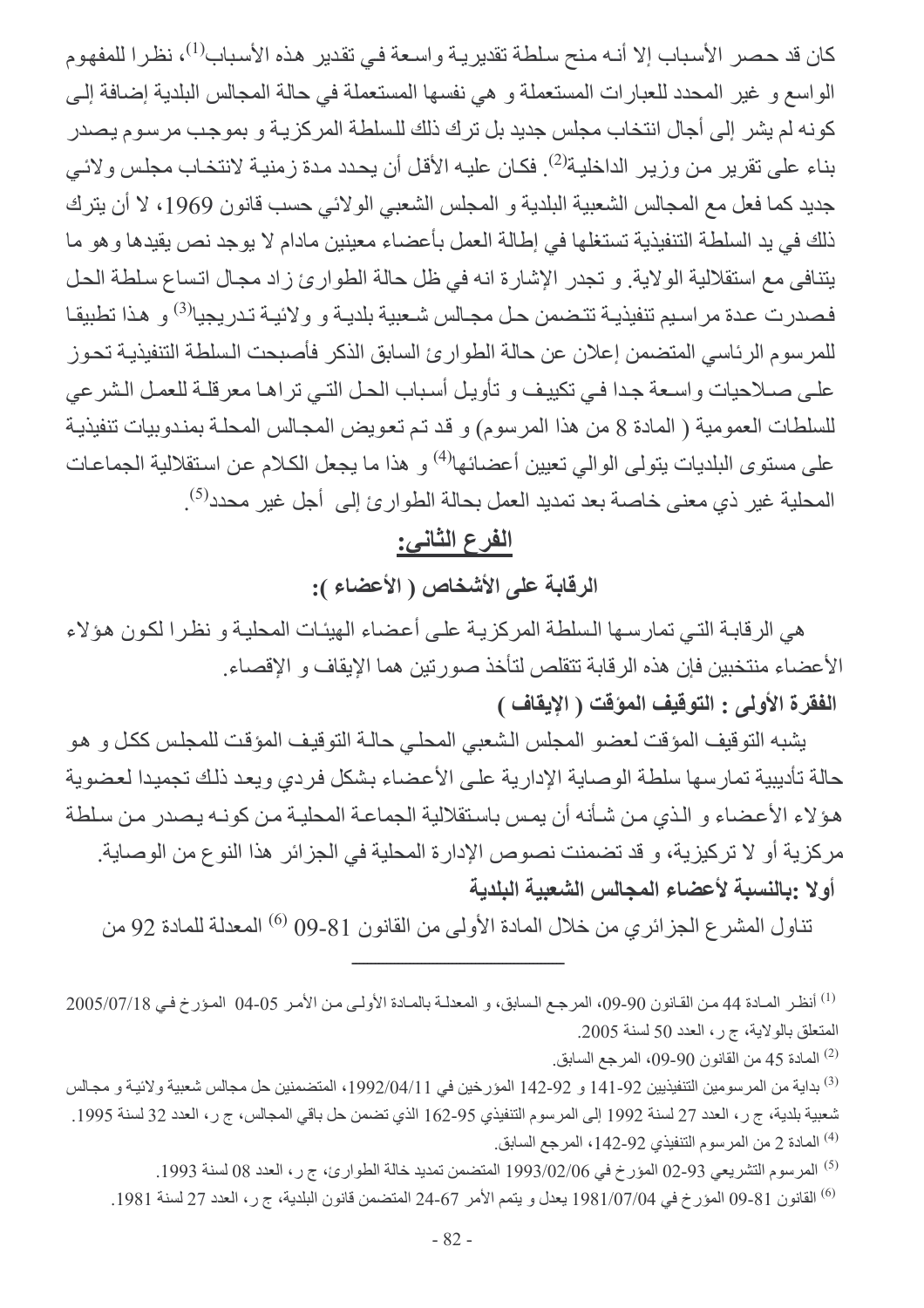قانون البلدية لسنة 1967 التوقيف المؤقت لعضو المجلس الشعبي البلدي في حالة ارتكاب خطأ جسيم سواء كان إخلالا بمهامه أم مخالفة جزائية تحول دون مواصلة مهامه و هذا لمدة شهر واحد، أما قـانون البلديــة 90-08 فلـم يـشر إلـى الإخــلال بالمهـام كـسبب لإيقـاف العـضو المنتخب و أبقـى علــى المتابعة الجزائية فقط<sup>(1)</sup>، و يكون الإيقاف في الحالتين بموجب قرار معلل من الوالي لمدة شـهر واحد يمكن أن يمتد إلى ثلاثة أشهر بقرار من وزير الداخلية، أما إذا كان سبب الإيقاف هو متابعة جزائية فيستمر إلى غاية فصل الجهة القضائية المختصة في هذه المتابعة. فالمشر ع الجز ائري إضافة إلى كونه أعطى سلطة التوقيف لممثلي السلطة المركزية ( الوالي و وزير الداخلية ) قزّم كثيرا من دور المجلس الشعبي البلدي المنتخب إذ منحه إمكانية إبداء الرأي فقط و لا يُلزم الوالي بالأخذ به و هذا في قـانون البلديـة 90-08 و هو مـا لـم يرد فـي القـانون القديم، كمـا أن الـسلطـة التقديريـة لممثلـي الـسلطـة المركزية واسعة في تكييف نوع الأخطاء المرتكبة التي تُعد جسيمة، و هي من تُقدر إن كانت التهم المنسوبة إلى العضو المنتخب تتعارض وممارسة مهامـه، فيكـون للـوالي بمجـرد رفـع دعـوى أو تحريكها أن يوقف العضو حتى ولو صدر رأي المجلس الشعبي البلدي بإمكانية مواصلة هذا العضو لمهامه، لأن تحريك الدعوى لا يعني بالضرورة أن العضو مذنب أو لا يستطيع أداء مهامه<sup>(2)</sup>، و لم يشر المشر ع إطلاقا إلى الضمانات الممنوحة للعضو المنتخب المعرض للتوقيف. فيظهر من خلال إجراءات و أسباب التوقيف و السلطة صاحبة هذا القرار الامتياز الواضح للسلطة التنفيذية على حساب المجالس الشعببة المنتخبة

ثانيا : بالنسبة لأعضاء المجالس الشعبية الولائية

على غرار تعرض عضو المجلس الشعبي البلدي للتوقيف المؤقت فإن المشرع الجزائري مـن خــلال قــانوني الولايـــة لـــسنتي 1969 و 1990 تــضمن إمكانيـــة تعــرض العــضو المنتخــب للإيقاف المؤقت عن ممارسة مهامه بالمجلس فقد نصت المادة 19 من قانون الولاية المعدل سنة 1981 على « كل منتخب في مجلس شـعبي ولائـي يرتكب خطـأ جسيما كمـا هـو محـدد فـي النظـام مهمتـــه بقــرار مــن وزيــر الداخليـــة بعــد الاســتماع إلـــى المنتخــب المعنـــى و تمكينـــه مــن حــق الدفاع عن نفسه و يرفع الوالي رأي المجلس مرفقا بملاحظاتـه إلـى وزيـر الداخليـة <sup>»</sup> فـى حين أبقـى قبانون 1990 مين خيلال المبادة 41 منيه حالية واحدة للتوقيف المؤقت و هيى تعرض العيضو المنتخب لمتابعـــة جز ائيـــة لا تــسمح لـــه بمتابعــة و ممارســة مهامــه قانونــا فــإذا كــان قـد قلـص مــن الحالات التي تجيز التوقيف<sup>(3)</sup> فإنه لم يعط للمنتخب الموقوف ضمانات للاستماع إليه و تمكينه من

. المادة 32 من القانون 90-08، المرجع السابق  $^{(1)}$ 

- <sup>(2)</sup> بلعباس بلعباس، المرجع السابق، ص 138.
- <sup>(3)</sup> بعلى محمد الصغير ، المرجع السابق، ص ص، 132- 133.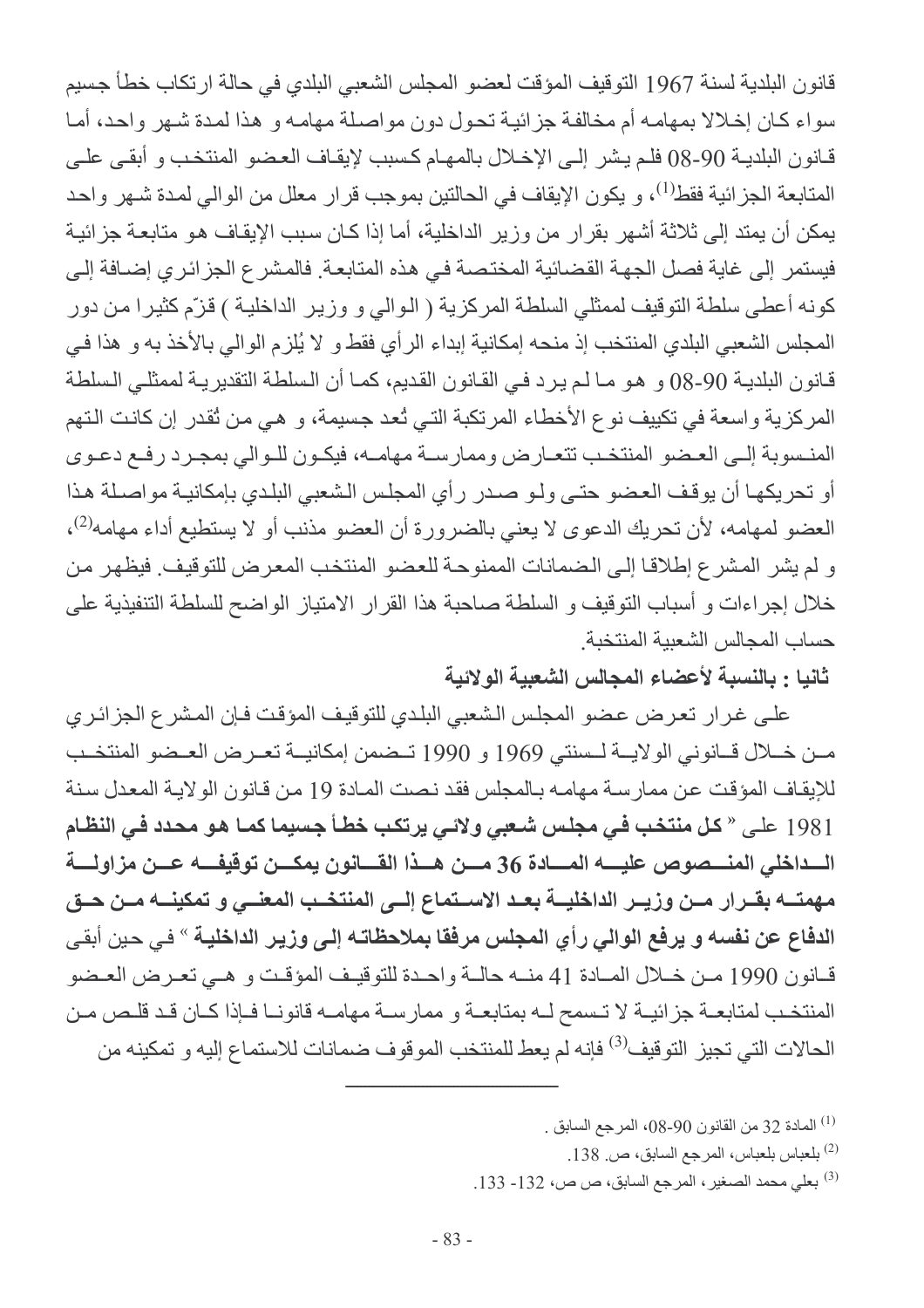حق الدفاع عن نفسه رغم أن التوقيف يكون بموجب مداولة من المجلس الشعبي الولائي عكس ما كان عليه الحال في قانون 1981 الذي كان فيه رأي المجلس استشاري فقط للوالي، الذي يقر بحالة التوقيف و يرفعها إلى وزير الداخلية مشفوعة برأيه و في كل الحالات يبقى وزير الداخلية كجهة وصـائية مركزية يتمتع بسلطة اتخاذ قرار التوقيف لعضو المجلس الشعبي الولائي .

الفقرة الثانية : الإقصاء ( التوقيف النهائي )

إقصاء العضو المنتخب هو إجراء عقابي تأديبي يهدف إلى إسقاط كلي و نهائي للعضوية و هو إجراء خطير عالجه المشرع الجزائري في قوانين البلدية و الولاية . أولا : بالنسبة للمجالس الشعبية البلدية

تناول المشرع الجزائري إقصاء العضو المنتخب في قانون البلدية لسنة 1967 في المادة 92 منـه، و في المادة 62 مكرر من تعديل 1981 و الملاحظ أن المشرع ربط الإقصاء بأفعال طارئة يرتكبها العضو المنتخب بعد انتخابه. أما قانون البلدية لسنة 1990 ومن خلال نص المادة 33 منه فقد ربط إقصاء النائب البلدي بالتوقيف المؤقت الذي تضمنته أحكام المادة 32 فإنْ صدر قرار الإدانـة من المحكمة في حق العضو المتابع جزائيا فإن آثاره تمتد إلى ممارسة مهامـه، و بالتالي أزال الغموض الذي كان سائدا في ظل قانون 1967 حول تكييف الأفعال الطارئة التي يرتكبها العضو و التي تؤدي إلى إقصائه و حصر ذلك فقط في حالـة الإدانـة الجزائيـة، و أن قرار الإقالـة أصبح يصدر كتحصيل حاصل بعد أن منح المشر ع للمجلس الشعبي البلدي صـلاحية إعـلان الإقصـاء<sup>(1)</sup>، بعدما كـان يـتم بموجب مرسوم بعد أن يرفع الوالي رأي المجلس مرفوقا برأيه<sup>(2)</sup> إلى وزير الداخلية، و كأن المشر ع أراد أن يخفف من شدة هذا النوع من الوصاية لكن هذا لم يدم طويلا حتى صدر المرسوم الرئاسي 44-92 المتضمن حالة الطوارئ و المرسوم التنفيذي 92-143 <sup>(3)</sup> المتعلق بتوقيف أعضاء المجالس الشعبية البلدية و الولائية، فاستعادت السلطة الوصائية هيمنتها على عملية توقيف عضوية المنتخبين بهذه المجالس<sup>(4)</sup> و أصبحت السلطة التقديرية واسعة للوالي في تقدير الحـالات التـي تستوجب الإيقـاف النهائي للأعضاء المنتخبين

## ثانيا بالنسبة للمجالس الشعبية الولائية

يكون العضو المنتخب في المجلس الشعبي الولائي عرضة للإقصاء و إنهاء عضويته، من خلال ما أكده المشرع الجزائر في قوانين الولاية إذ نصت المادة 19 من الأمر 69- 38 على : « إ**ن كل** عضو في المجلس الشعبي للولاية يصبح لسبب حاصل أو مكتشف بعد انتخابه في حالة لا تمكنه من التمتع بالثقة اللازمة لممارسة نيابته يمكن أن يعلن بموجب مرسوم فصله عن المجلس الشعبي

- . المادة 33 من القانون 90-08، المرجع السابق  $^{(1)}$
- $\,$ . المادة 92 مكرر من القانون 81-09، المرجع السابق  $^{(2)}$ 
	- .1992 بي، العدد 27 لسنة 1992.

<sup>(4)</sup> نصت المادة الأولى من المرسوم التنفيذي 92-143 على : **يصدر الوالى المختص إقليميا بقرار، توقيف عضوية منتخبى المجالس** الشعبية الولائية و المجالس الشعبية البلدية عملا بأحكام المادة 8 من المرسوم الرئاسي رقم 44/92 المتضمن إعلان حالة الطوارئ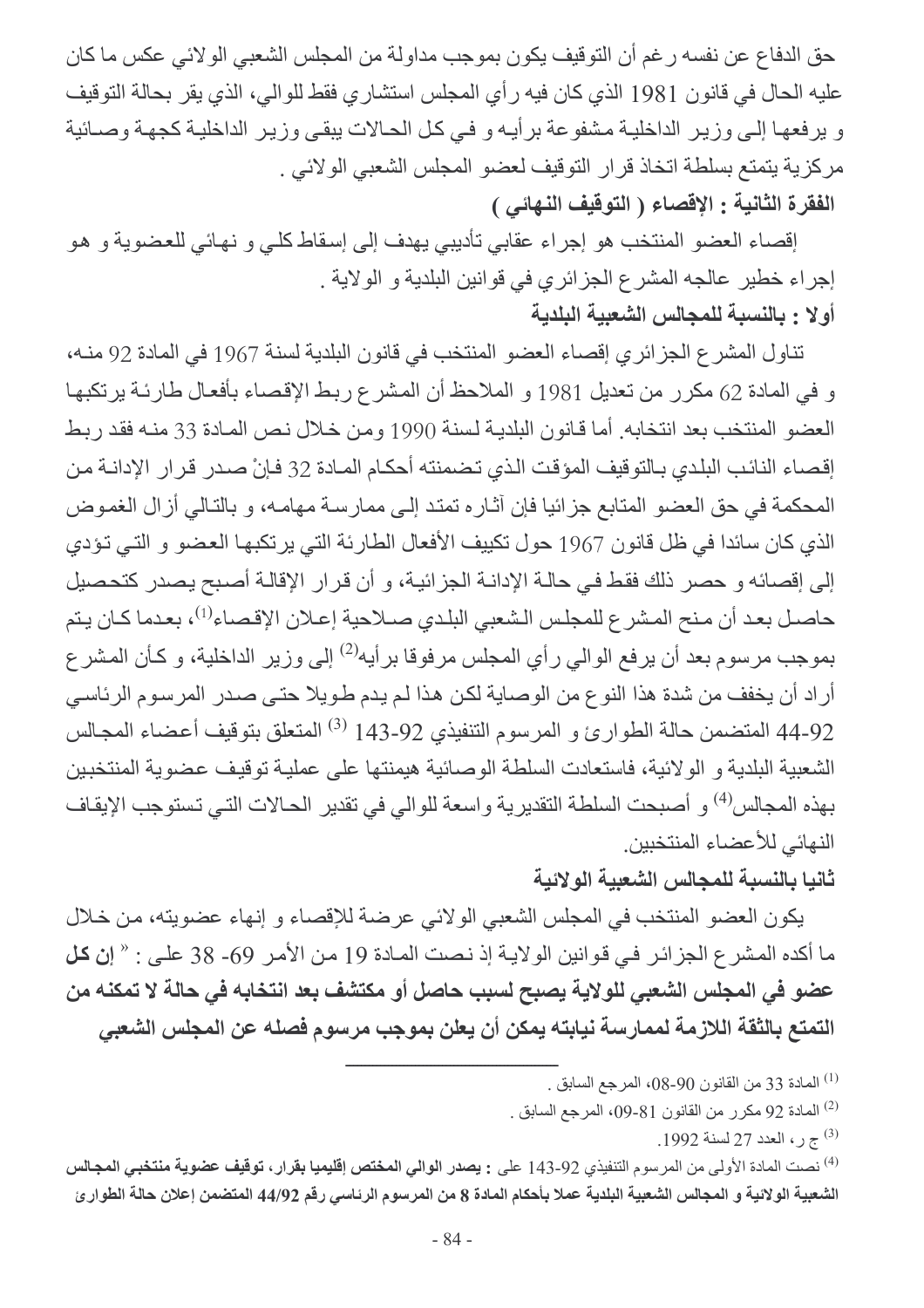للولاية ... ٬ و تضمّن تعديل قانون الولاية لسنة 1981 ضرورة اجتماع المجلس الشعبي الولائي لإبداء الرأي لطلب الإقصاء الذي يصدر من الحكومة أو باسم الحزب أو باسم الأعضاء أنفسهم. و مما يلاحظ أن المشرع لم يحدد بوضوح الحالات التي تجعل من العضو في حالـة لا تمكنـه من ممارسة عهدته النيابية زيادة على أن رأي المجلس غير ملزم لوزير الداخلية.

أما قانون الولاية 90-09 فقد خفف من هذه الهيمنة بحصره لأسباب الإقصاء في تعرض عضو المجلس الشعبي الـولائي لإدانــة جز ائيــة تسلبـه أهليــة الانتخــاب<sup>(1)</sup>، إلا أنــه لـم يحـدد الجهــة التــي تثبت الإقصاء ذلك أن المادة 38 تعرضت فقط إلى الاختصاص بإثبات قرار الاستخلاف حينما أسندته إلى المجلس الشعبي الولائي و هي ثغرة يجب سدها ٍ كما أن صدور قانون حالة الطوارئ وسع هو الآخر من شدة هذا النو ع من الوصـاية على غر ار ما تتعرض له المجالس الشـعبية البلدية <sup>(2)</sup> .

و هكذا فإن الإقصاء شكل من أشكال الوصـاية المشددة علـى أعضـاء المجـالس المحليـة ممـا يؤثر على استقلاليتها في ظل سلطة الوصاية بممارسة هذا النوع من الرقابة و عدم إعطاء العضو الحق في تقديم طعن أو رفع دعوى ضد الجهات الوصية في مدى شرعية أو عدم شرعية الإقصاء، لذلك نري أن يكون كعقوبـة تكميليـة أو تبعيـة فـي حق العضـو المدان جز ائيـا تدعيما للاستقلالية من كون الجهة القضائية هي من تكون وراء هذا الإقصاء، أو أن يصبح من اختصاص القضاء الإداري . الفقرة الثالثة : الاقالة

الإقالة شكل من أشكال الرقابة الوصائية على أعضاء المجالس الشعبية المحلية عالجها المشر ع الجزائري في قوانين البلدية و الولاية

### أولا : في قوانين البلدية

بموجب المادة 55 من الأمر 67-24 يقال العضو بعد انتخابـه عندما تعتريـه حـالات التنـافي أو عدم القابلية للانتخاب و قد أضافت المادة 90 من القانون نفسه حالة أخرى للإقالة و هي تغيب العضو المنتخب عن ثلاثة اجتماعات منتالية دون تقديم عذر مقبول فيجوز للوالي ( عامل العمالة ) التصريح بإقالته إلا إذا طعن في القرار أمام المحكمة المختصة خلال عشرة أيام من تبليغه في حين أن القانون 90-08 اكتفى بالحالة الأولى فقط أي حالة التنافي و عدم القابلية للانتخاب و منح للوالي حق إصدار قر ار الإقالة <sup>(3)</sup> و لم يقدم أي ضمانات قانونية للمنتخب المعرض للإقالة عكس القانون السابق و كـأن المشرع شدد هذا الشكل من الوصاية كما أن حالات التنافي لم يحددها المشرع في القانون فقد يكون المرجع لذلك هو قانون الانتخاب <sup>(4)</sup> . و مما سبق ذكره فإن إبقاء إقرار إقالة أعضاء المجالس الشعبية البلدية من صلاحيات الوالي هو إجراء يشوه النظام الإداري اللامركزي و كان من المفروض أن

.<sup>(1)</sup> أنظر المادة 42 من القانون 90-09، المرجع السابق <sub>.</sub>

<sup>(2)</sup> أنظر المادة 08 من المرسوم الرئاسي 92-44، المرجع السابق، و المادة الأولى من المرسوم التنفيذي 92-143، المرجع السابق (3) أنظر المادة 31 من القانون 90-08، المرجع السابق

 $(210, 210)$ مقطف خيرة، المرجع السابق، ص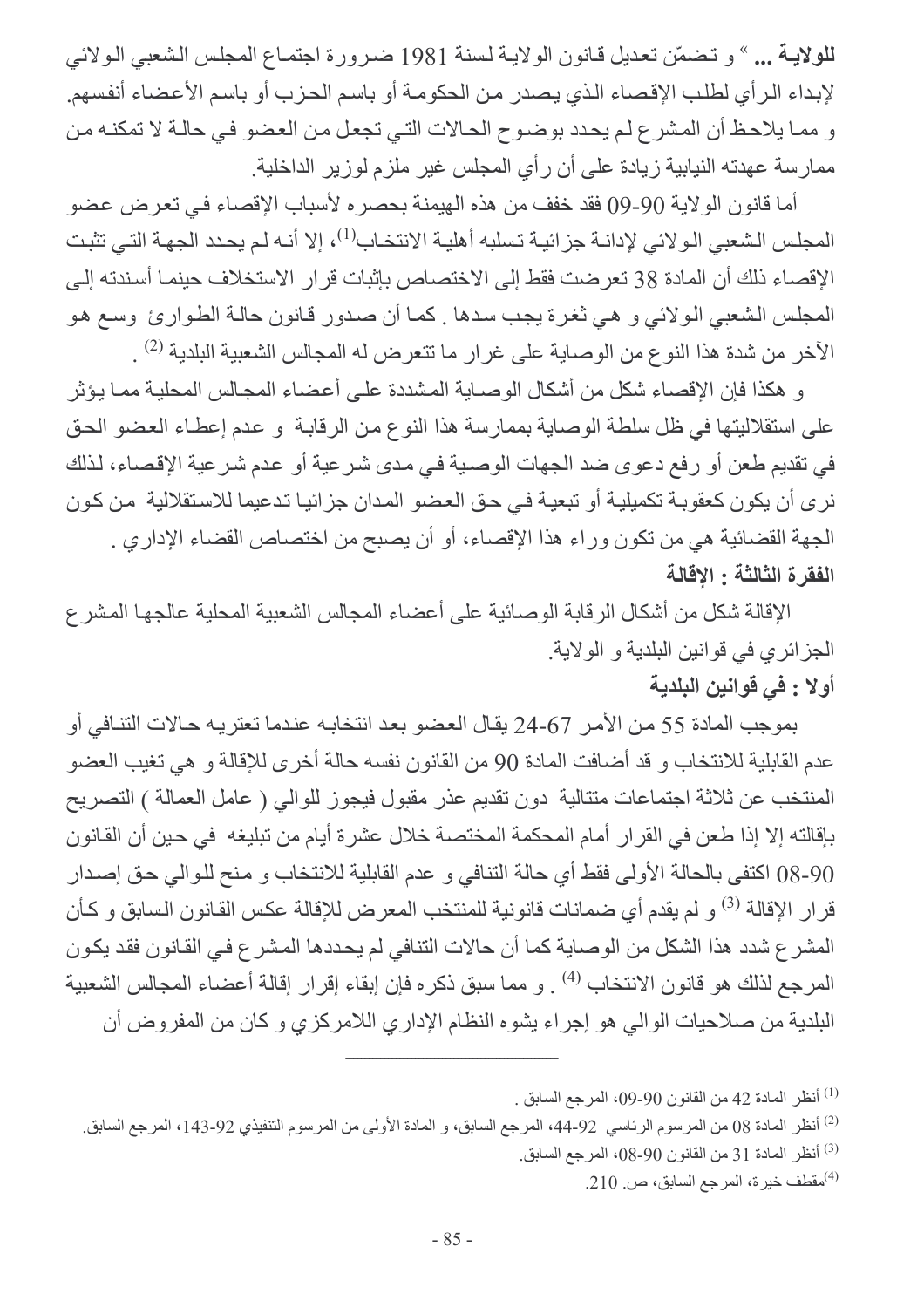تكون الجهة الوحيدة التي يمكنها إقالة عضو منتخب هي القضاء<sup>(1)</sup>. ثانيا : في قوانين الولاية

أكد المشرع من خلال قانون الولاية لسنة 1969 على إقالـة كل عضو أصبح بعد انتخابـه في حالة التعارض للانتخاب أو عدم القابلية له من خلال المادة 17، أو عندما يصبح فاقدا للأهلية بسبب فقدان صفة الناخب و لم يقدم استقالته بعد شهر واحد، و في هذه الحالـة يعتبر مستقيلا بموجب قرار من وزير الداخلية<sup>(2)</sup> و أضافت المادة 37 حالة النغيب عن دورتين متتاليتين دون عذر مشروع <sub>.</sub>

أمـا قـانون الولايـة لـسنة 1990 فقد خفف قليلا مـن شدة هذه الوصـاية بحصـر ها فـي حـالتي عدم القابلية للانتخاب و التنافي المنصوص عليهما قانونا حيث يعتبر من تعتريه هذه الحالات مستقيلا فورا و بموجب مداولة من المجلس الشعبي الولائي الذي عليه أن يعلم الوالي عن طرق رئيسه، و إذا قضي بذلك يعلم وزير الداخلية الذي يعلن عن قرار الاستقالة <sup>(3)</sup>. و ممـا يعـاب هنـا هـو قلـة الـضمـانات الممنوحة للمنتخب المقال فكان من الأولى أن يلجأ الوالى أو وزير الداخلية إذا رأى توفر هذه الحالات إلى القضاء من اجل إثباتها أو لا عن طريق حكم بالإقالة حتى لا تنفرد الوصاية بهذه السلطة.

#### الفرع الثالث :

# الوصاية على الأعمال:

الوصاية على الأعمال من اخطر أنواع الوصاية التي تباشر ها السلطة التنفيذية و التي تحد من استقلالية الجماعة المحلية و أكثر ها استعمالا، إذ من شـأنها أن تهدر و تمس الطـابع اللامركزي لهذه الجماعة<sup>(4)</sup> نظر ا لتمتـع الـسلطـة التنفيذيـة **بجملـة مـن الـسلطات تجعلـهـا ليـست شـريكا فقط للجماعـة** المحلية في تسيير شوونها و إنما أيضا في مركز أقوى من المجالس المعنية <sup>(5)</sup> و يظهر ذلك من خلال سلطة التصديق، الإلغاء و الحلول .

# الفقرة الأولى : التصديق

سلطة التصديق هي إحدى الكيفيات للتدخل في الشؤون المحلية و هي شبيهة بالرخصة المسبقة التي تجعل من المجالس الشعبية المحلية لا تتحرك إلا عندما تشعر مسبقا بموافقة السلطة الوصبية و بذلك يكون التصديق كحق فيتو شبه مطلق يؤدي إلى مـا يسمى بـالإدارة المشتركة للشؤون المحلية بين الهيئـات المحليـة و الـسلطـة المركزيـة <sup>(6)</sup>، و يُعرف التصديق كذلك **بأنـه إجراء بمقتضاه يجوز** لجهة الوصاية أن تقرر بأن عملا معينا صادرا عن جهـة إداريـة لا مركزيـة يمكن أن يوضـع موضـع ا**لتنفيذ** <sup>(7)</sup> و بهذا فإن التصديق كعمل قانوني صـادر عن السلطـة المركزيـة بجعل من حريـة التصـر ف

<sup>(7)</sup> صـالح فؤاد، المرجع السابق، ص. 108.

<sup>&</sup>lt;sup>(1)</sup> بلعباس بلعباس، المرجع السابق، ص. 138.

<sup>.</sup> المادة 18 من الأمر 69-38، المرجع السابق [20)

<sup>&</sup>lt;sup>(3)</sup> المادة 40 من القانون 90-09، المرجع السابق، و كذلك بعلي محمد الصغير ، المرجع السابق، ص ص 133- 134.

<sup>&</sup>lt;sup>(4)</sup> بعلى محمد الصغير ، المرجع السابق، ص 24.

<sup>&</sup>lt;sup>(5)</sup> و <sup>(6)</sup> شيهوب مسعود، المجموعات المحلية بين الاستقلال و الرقابة، المرجع السابق، ص<sub>. 48.</sub>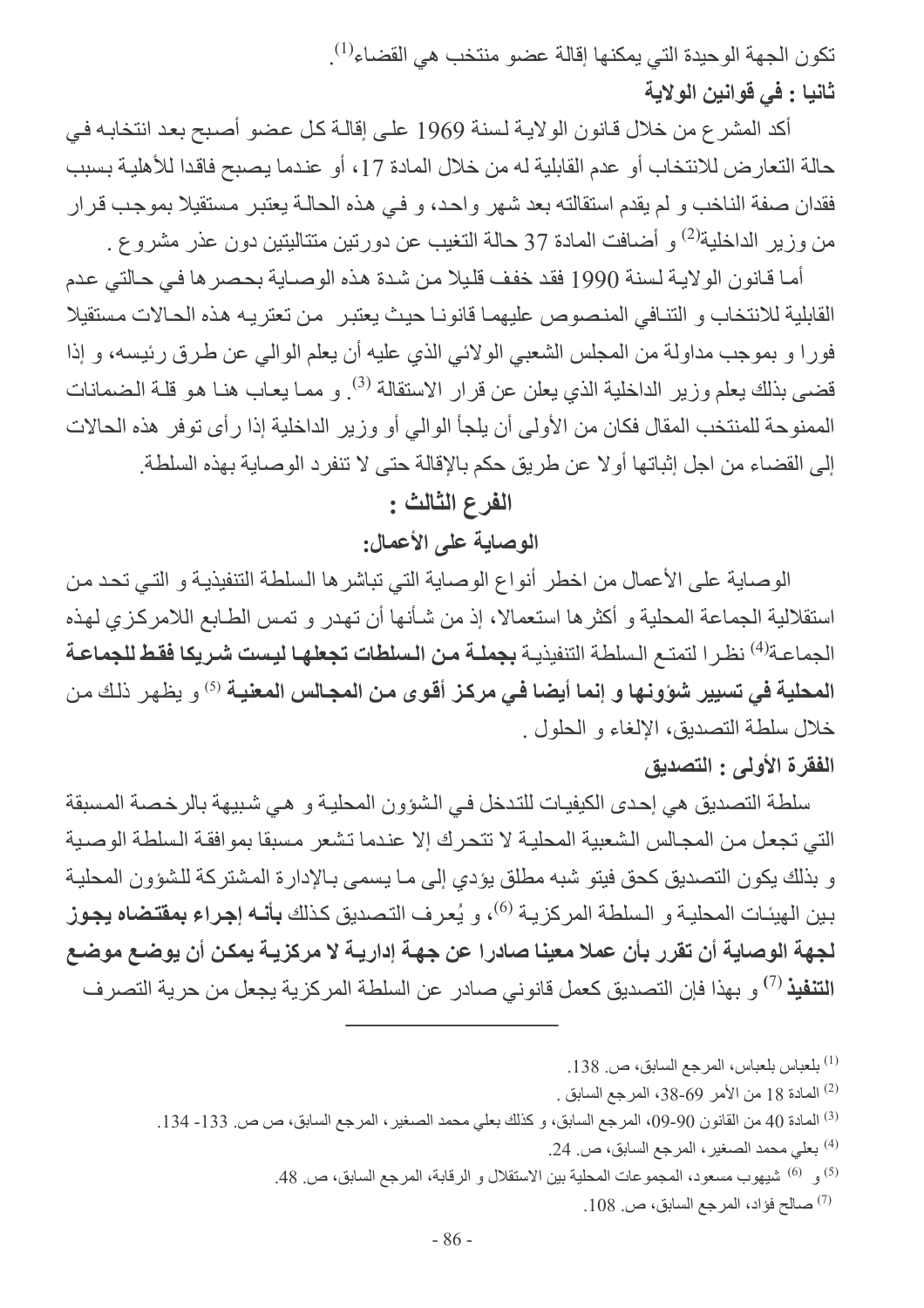و اتخاذ القرار للهيئات المحلية مقيدا، و كأن الهيئات اللامركزية المحلية تتمتع بأهلية ناقصة و بالتـالي البقاء في حالة تبعية،ر غم أن هناك اتجاه يعتبر أن التصديق لا ينفي على التصرف الذي تقوم به الهيئة المحلية أنه صادر عنها من كونـه إجراء قانوني لاحق لا يضيف شيئا إلـى قرار الهيئـة المحليـة و لا يمكن تعديلـه لا بالزيـادة و لا بالنقصـان<sup>(1)</sup> فهـو يبقـى مجـرد شـرط للتنفيذ لا غيـر و بالنـسبة للمـشر ع الجزائري فقد اقر بسلطة التصديق لممثلي السلطة المركزية على أعمال المجالس المحلية المنتخبة. أولا : تصديق الوالى على مداولات المجالس الشعبية البلدية

منح المشرع من خلال فوانين البلدية للوالي سلطة واسعة في مجال التصديق على أعمـال المجلس الشعبي البلدى

1- بالنسبة للأمر 67-24 :

توسع المشرع في مواضيع المداولات التي يجب أن يصادق عليها الوالي مسبقا و صراحة حتى تكون قابلة للتنفيذ و تشمل الميز انيات و الحسابات و كل ما يؤسس أو يلغي أو يعدل من الضرائب و الأداءات و الرسوم، نقل الملكية و الأملاك و المبادلات العقاريـة و القروض، المـوظفين و أجـور هم و الهبات و الوصايا بالإضافة إلى محاضر المزايدات و المناقصات<sup>(2)</sup>، علمـا أنـه إذا لـم يصـادق عليهـا الوالي و لم يصدر بشأنها قراره خلال 30 يوما من تاريخ رفعها تعتبر مصادقا عليها، كما يجوز للمجلس الشعبي البلدي عند رفض الوالي المصادقة على المداولة أن يطلبها من وزير الداخلية أما بقية المداولات فتنفذ دون الحاجة لموافقة السلطة الوصية بعد مضىي 20 يوما من إيداعها في الولاية . 2- بالنسبة للقانون 90-08 :

قلص هذا القانون من مواضيع المداولات التي يجب عرضها على الوالي للمصادقة المسبقة و الصريحة قبل تنفيذها و هي الميزانيات و الحسابات، إحداث مصـالح و مؤسسات عموميـة بلديـة <sup>(3)</sup>. و كأن المشرع أراد أن يمنح أكثر استقلالية للجماعات المحلية<sup>(4)</sup>، و أبقى على مدة 30 يومـا لتصبح المداولـة نافذة إذا لـم يصدر الـوالي قرارا بشأنها حسب المـادة 43 من هذا القـانون، أمـا المداولات الأخرى فبقيت على حالها مثلما كانت عليه في الأمر 67-24 .

ثانيا : تصديق وزير الداخلية على مداولات المجالس الشعبية الولائية

على غرار مداولات المجالس الشعبية البلدية فإن المشرع الجزائري أقر بضرورة إحالـة بعض أنواع مداولات المجالس الشعبية الولائية إلى السلطة الوصية للمصادقة عليها حتى تصبح نافذة.

- <sup>(2)</sup> أنظر المادة 107 من الأمر 67-24، المرجع السابق<sub>.</sub>
	- . المادة 42 من القانون 90-08، المرجع السابق [13]

<sup>(4)</sup> سر عان ما تم التراجع عن هذا بعد صدور المرسوم التنفيذي 94-215 المرجع السابق الذي وسع من مواضيع المداولات التي يجب أن يصادق عليها الوالي أو حتى رئيس الدائرة و أعـاد الوضـع إلـى مـا كـان عليـه فـي الأمـر 67-24 و هو مـا يؤكد النيـة فـي عدم المـنح استقلالية للجماعات المحلية و الغريب في الأمر أن تحديد هذه المواضيع و حصر ها تم بموجب قانون بينما توسيعها لتشمل …

<sup>&</sup>lt;sup>(1)</sup> انظر صـالح فؤاد، المرجع السابق، ص<sub>. 11.</sub> و عوابدي عمار ، مبدأ تدر ج السلطة الرئاسية، المرجع السابق، ص<sub>. 143.</sub>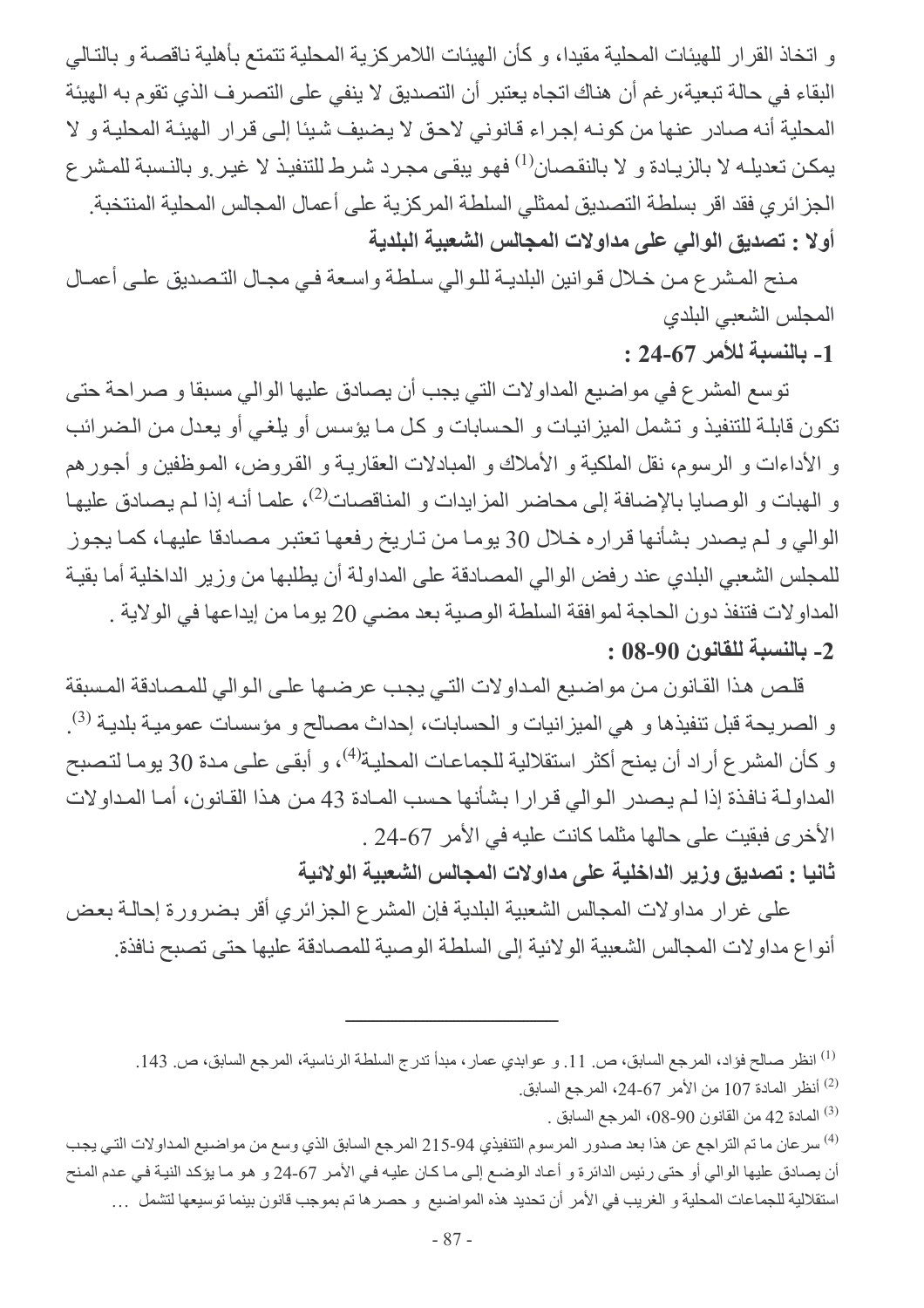1- بالنسبة للأمر 69-38 :

تضمنت المادة 56 من هذا الأمر ضرورة إحالة المداولات التي تشمل الميزانيات و الحسابات و القروض و المنـاقلات و شراء العقـارات إلـى وزيـر الداخليـة للمـصـادقة عليهـا حتـى تـصبح نـافـذة، و المداولات التبي تشمل الـضرائب و الرسـوم و أجـور المـوظفين فـي الولايــة إضــافة إلـي إحـداث المصالح و المؤسسات أو المقاولات العمومية فلا تصبح نافذة إلا بموجب قرار من وزير الداخلية و الـوزير أو الـوزراء المعنيين<sup>(1)</sup>، و فـي الـحـالتين الـسابقتين تـصبح هذه المـداولات قابلــة للتنفيذ بقوة القانون إذا لم يصدر أي قرار بشأنها بعد شهرين من إغلاق دورة المجلس التي صدرت خلالها هذه المداو لات حسب المادة 58 من هذا الأمر ، أما بقية المداو لات فيمكن للـوالـي أن يطلب إلغائهـا فـي مـدة 15 يوما من نهاية الدورة .

3- بالنسبة للقانون 90-09 :

خفف هذا القانون و قلص من مواضيع المداولات التي تخضع للمصادقة مقارنـة بـأمر 69 حيث أصبحت القر وض، شراء العقارات، المداولات المتعلقة بالرسوم و الضرائب و أجور موظفي الولايـة لا تخضع للمصادقة<sup>(2)</sup>، مما يُظهر إرادة المشرع في إدخال بعض المرونة فيما يخص المصادقة على أعمال المجلس الشعبي الولائي.

## الفقرة الثانية : الإلغاء أو الإبطال

الإلغاء حق للسلطة المركزية بمقتضاه يمكن لجهة الوصـاية الإداريـة أن تُزيل أو تُعدم قرارات صادرة عن جماعة محلية عندما ترى أنها تخالف قاعدة قانونية و دون اللجوء إلى القضاء، هذا الحق يؤكد سمو السلطة المركزية على السلطة المحلية حتى عندما يتعلق الأمر بشؤون محلية<sup>(3)</sup>، و يكون هذا الإلغاء بالنسبة للقرارات التي لا يتوقف نفاذها على تصديق السلطة التنفيذية علما أن هذا الحق لا تتمتع به السلطة المركزية في إنجلترا، و في فرنسا بعد صدور القانون 82-213 حيث لها أن تطعن عن طريق ممثليهـا فـي قـرارات المجـالس المحليـة أمـام القـضـاء حتـى تحـافظ علـى اسـتقلالية هـذه المجالس و بالنسبة للتنظيم الإداري الجزائري فإن قرارات الهيئات المحلية يمكن أن تكون عرضـة لإلغائها حسب قوانين البلدية و الولاية

أولا : إلغاء مداولات المجالس الشعبية البلدية

أكد كل من قـانوني البلديـة لـسنتي 1967 و 1990 علـي حـق الـسلطـة التنفيذيـة فـي إلغـاء بعض المداو لات

- . المادة 57 من الأمر 69-38، المرجع السابق  $^{(1)}$
- المادة 50 من القانون 90-09 و كذلك لباد ناصر، المرجع السابق، ص 159.

<sup>. . .</sup> مو اضيع أخرى جاء بموجب مرسوم و هو ما يشكل اعتداء صار خا على مبدأ تدرج القواعد القانونية لأن القانون لا يعدل إلا بقانون أو بقاعدة أعلى منه .

<sup>&</sup>lt;sup>(3)</sup> شيهوب مسعود، المجموعات المحلية بين الاستقلال و الرقابة، المرجع السابق، ص 49 و كذلك بكر القباني، المرجع السابق، ص. 164.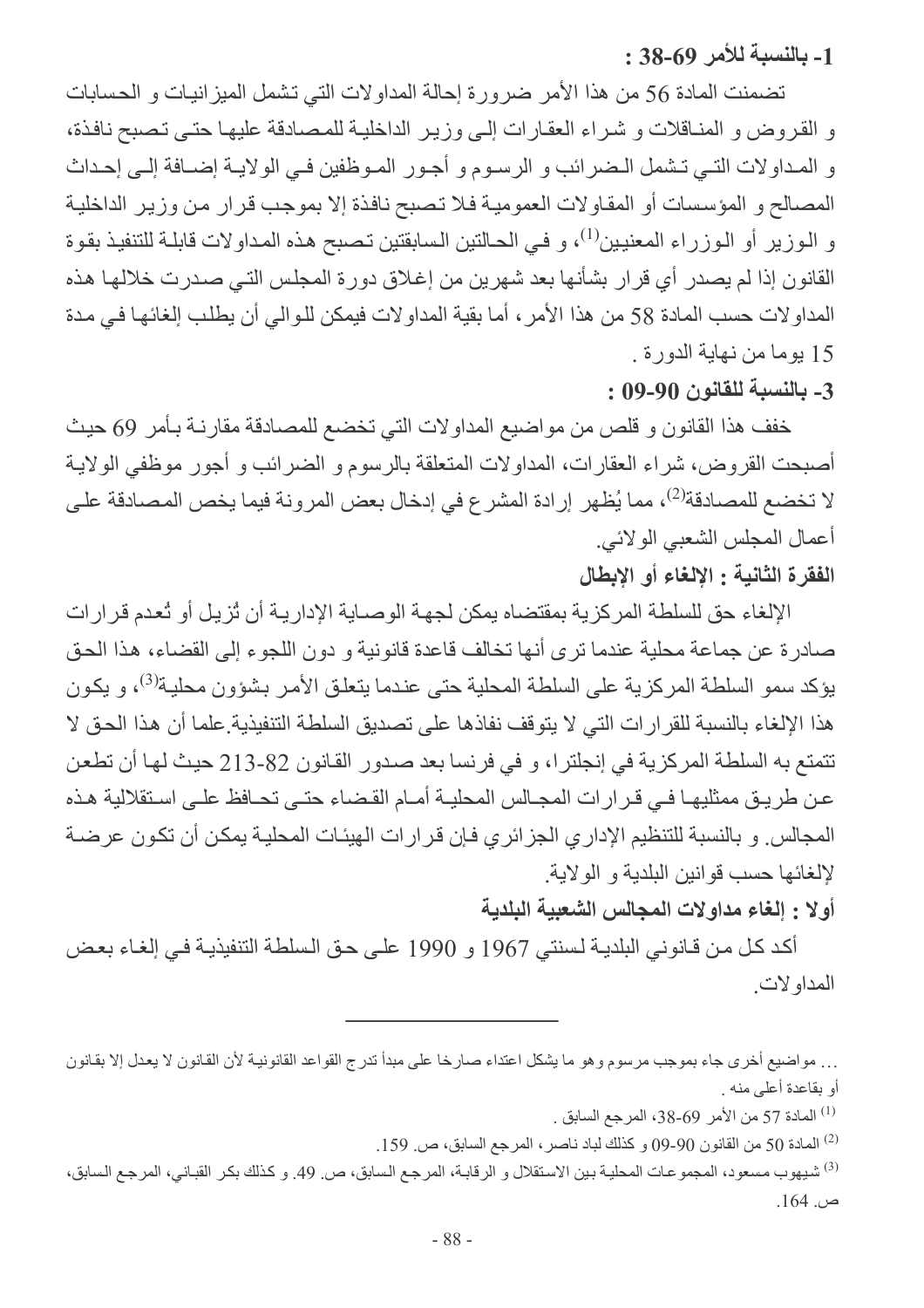1- في الأمر 67-24 :

خصص هذا الأمر خمس مواد <sup>(1)</sup> كاملــة تـرتبط بالإلغــاء و الإبطــال، حيـث تكـون المـداولات المخالفة لقانون أو مرسوم ملغاة بحكم القانون إضـافة إلـى المداولات التـى تجري خـار ج الاجتماعـات الشرعية للمجلس الشعبي البلدي، و يصرح الوالي ببطلان هذه المداولات بموجب قرار معلل كمـا أن المداولات التي يشارك فيها أعضاء لهم مصلحة مباشرة أو غير مباشرة بموضوعها تكون قابلة للإبطال من طرف الوالي، كما يمكنـه أن يبطل كل قرار صـادر عن رئيس المجلس الشعبي البلدي بشأن تنفيذ المداولات إذا رأى أنـه مخـالف للقـانون، و يسوغ لـه إيقـاف تنفيذه مؤقتـا إذا كـان مخـلا بالنظام العام و تنحصر سلطة تقدير ذلك للوالي وحده.

#### 2- في القانون 90-08 :

تضمنت نصوص هذا القانون إلغاء مداولات و قرارات البلدية من خلال المواد 44، 45 و 46 إذ تكون باطلة بحكم القانون : المداولات التي تتناول موضوعا خارجا عن اختصاص المجلس الشعبي البلدي، المداولات المخالفة للأحكام الدستورية و القوانين و التنظيمـات، و المداولات التبي تجري خارج الاجتماعات الشرعية للمجلس الشعبي البلدي، و يكون الإبطال بموجب قرار معلل يصدره الوالي كما يمكنـه أن يلغي كل مداولـة شـارك فيهـا أعضـاء من المجلس الشعبي البلدي لهم مصلحة شخصية مباشرة أو غير مباشرة فيها، و هذا خلال شهر من تـاريخ إيداع محضر المداولـة لدى الولايـة. وهكذا فـإن تكريس قوانين البلديـة لـسلطـة الـوالـي كـهيئـة لا تركيزيـة فـي إبطـال و إلغـاء مداولات المجالس الشعبية البلديـة إجراء خطير يهدم المداولـة و يعدمها فكـان مـن الأولـى أن يتدخل و يحيلها إلى القضاء من أجل إبطالها تدعيما للامركزية و استقلالية المجلس الشعبي البلدي. ثانيا : الغاء مداولات المجالس الشعبية الولائية

أكدت قوانين الولاية على اختصاص وزير الداخلية بالغاء مداولات المجالس الشعبية الولائية و هذا بموجب قرار مسبب.

### 1- في الأمر 69-38

أقر المشرع من خلال هذا الأمر بسلطة وزير الداخلية في إبطـال المداولات التـي تتضمن موضوعا خارجا عن اختصاص المجلس الشعبي الولائي أو التي تخالف قانونا أو مرسوما بعد أن يعلمه الوالي بذلك <sup>(2)</sup> و يكون هذا البطلان بحكم القانون، أما المداولات التي يشترك فيها أعضاء من المجلس معنبون بموضوع المداولة باسمهم الشخصبي أو كوكلاء فتكون قابلـة للإلغـاء<sup>(3)</sup>، حيث يمكن للوالي أن يطلب إلغاءها خلال 15 يوما الموالية لاختتام دورة المجلس الشعبي الولائي. 2- في القانون 90-09

تعتبر باطلة بطلانا مطلقا و بحكم القانون المداولات التي أوردتها المادة 51 من هذا القانون إذ

- 1) المواد 102، 103، 104، 105، 105 و المادة 131من الأمر 67-24.
	- أنظر المواد 59، 61 من الأمر 69-38، المرجع السابق.  $\,$ 
		- المادة 60 من الأمر 69-38، المرجع السابق.  $\,$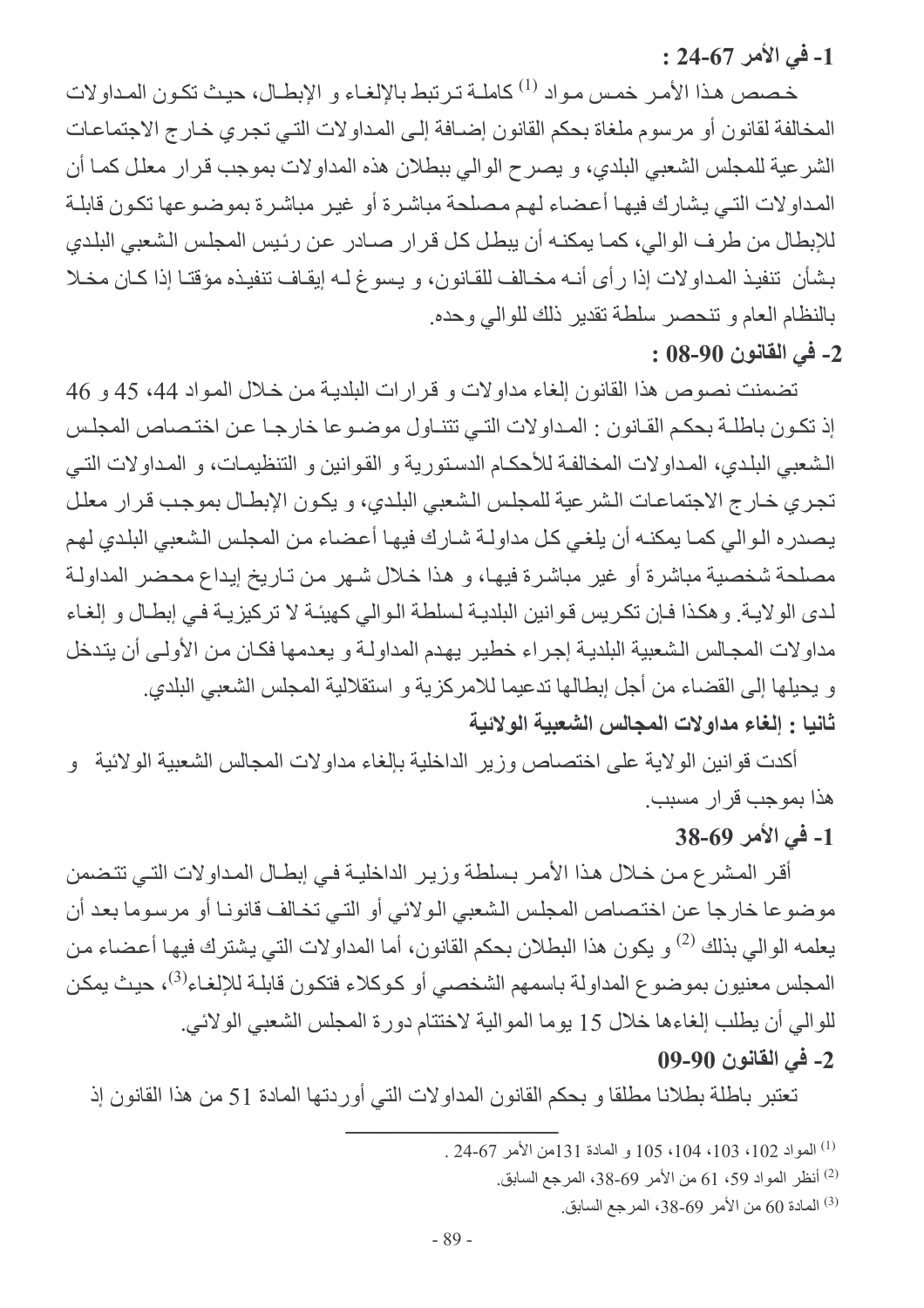تعتبر غير قانونية أو باطلة كل مداولة يتخذها المجلس الشعبي الولائي إذا ما كانت متجاوزة و خارجة عن صلاحياته، أو إذا خالفت التشريع المعمول بـه أو أجريت خـار ج الاجتماعـات القانونيـة للمجلس، يعلن وزير الداخلية بقرار مسبب هذا البطلان في حين تكون عرضة للإبطال كل مداولة شارك فيها أعضاء من المجلس الشعبي الولائي لهم علاقة بموضوع المداولة حسب المادة 52، و للوالي أن يطلب الإلغاء خلال 15 يوما من إشهار المداولة. و هكذا يبرز امتياز وزير الداخلية على المجلس الشعبي الولائي فهو الذي يكيف و يقرر عدم مشروعية المداولة رغم أنه ليس جهة قضائية، في حين يكون للمجلس حق اللجوء إلى الجهة القضائية المختصة للطعن بالإلغاء في قرارات وزير الداخلية عن طريق رئيس المجلس الشعبي الولائي و هذا لا يعد كافيا لاستقلالية المجلس فكان من الأحرى أن يكون الإلغاء بموجب قرار يصدر عن الجهة القضائية بطلب من الوالي أو وزير الداخلية. الفقرة الثالثة : الحلول

الحلول هو تخويل قانوني للجهة الوصائية لتقوم مقام الجهة اللامركزية، و تعد هذه الصورة من أشد صـور الرقابــة الإداريــة مقارنــة بأشـكال الرقابــة الأخـري<sup>(1)</sup>، إذ تـصبح الإدارة المركزيــة الأداة الحقيقية للسلطة و أن اختصاص هذه السلطة المركزية لا يُعد اختصاصا عاما بل هو اختصاص استثنائي يستمد من نص قانوني و يقيده المشرع بجملة من الشروط فلا يكون إلا في حالة امتناع الهيئة اللامركزية عن أداء المهام المسندة إليها أو إهمالها لها، و هو إجراء تلجأ إليه السلطة الوصية لضمان سير المرافق العامة بعد توجيه اعذارات قانونية للهيئة المحلية، و قد عالج المشرع الجزائري حلول ممثلي السلطة المركزية محل الهيئات المحلية المنتخبة في قوانين البلدية و الولائية بالشكل الآتي: أولا : حلول الوالي محل المجلس الشعبي البلدي

منح المشرع الجزائري للوالي في مختلف قوانين البلدية حق الحلول محل المجلس الشعبي البلدي للقيام بتصرفات و أعمال هي أصلا من اختصاصات المجلس و رئيسه.

# 1- في الأمر 67-24 :

خصص هذا القانون سنة مواد كاملة لمعالجة حالات الحلول<sup>(2)</sup> و هذه الحالات هي :

- رفض رئيس المجلس الشعبي البلدي أو إهماله القيام بإجراءات مفروضة عليه بمقتضى القوانين.
	- عندما يكون النظام و سلامة الأشخاص و الأموال العمومية مهددة بصورة خطيرة.
		- تعديل النفقات و المداخيل المقيدة في الميز انية.
- ضبط الميزانية عندما يصوت عليها المجلس الشعبي البلدي و تكون غير متوازنـة و هذا بعد إرجاعها له و تصويته عليها مجددا بدون توازن.
- التدخل لإز الة عجز تبين عند تنفيذ الميز انيـة و لـم يتخذ المجلس الشعبي البلدي التدابير اللاز مـة لاز الته

<sup>(1)</sup> حسين مصطفى حسين، المرجع السابق، ص. 24.

<sup>&</sup>lt;sup>(2)</sup> أنظر المواد 233، 234، 249،250، 251، 271 من الأمر 67-24، المرجع السابق.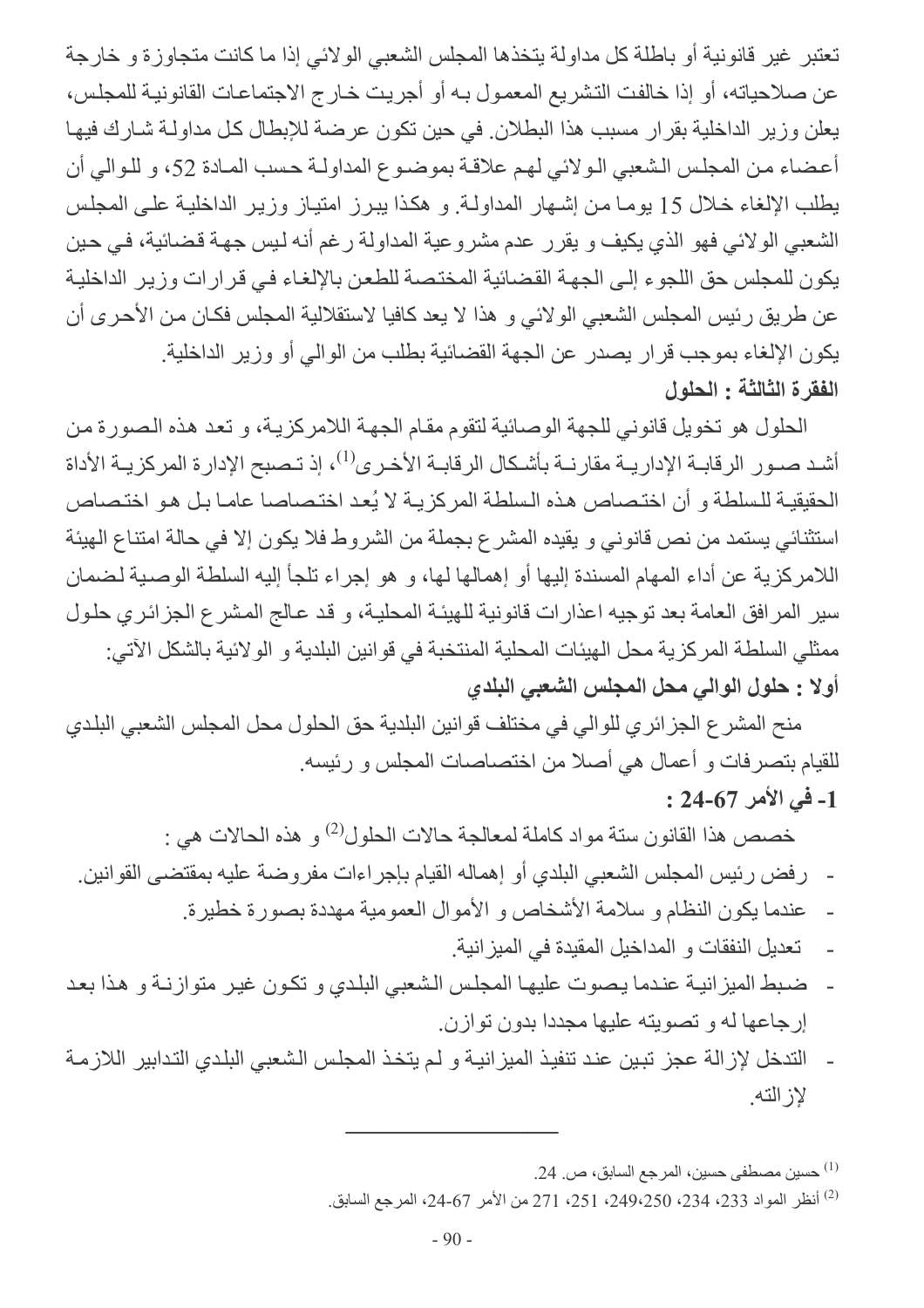عندما لا يصدر رئيس المجلس الشعبي البلدي حوالات الصرف و هذا بعد إعذاره .

و في كل الحالات السابقة يتدخل الوالي و يحل محل المجلس الشعبي البلدي أو محل رئيسه إلا أن هذا القانون وقع في الكثير من التجاوزات التي تتعارض مع استقلالية البلدية كجماعة محلية كإهمال الإنذار كشرط سابق على عملية الحلول في المادتين 233 و 234 فيظهر أن المشرع أخذ برقابة الحلول لعدم الملائمة و لعدم المشروعية، و هو ما يتنافى مع لامركزية الجماعات المحلية إضافة لكون المشرع لم يول أي اهتمام للأخطار التي تنتج عن عملية الحلول. 2- في قانون البلدية 90-08 :

خصص المشرع في هذا القانون ستة مواد كاملة للحلول فقد أقر بحلول الوالي محل رئيس المجلس الشعبي البلدي في اتخاذ الإجراءات الخاصة بالحفاظ على الأمن و السلامة و عند رفض أو إهمال رئيس المجلس الشعبي البلدي اتخاذ القرارات المفروضة عليه و هذا بعد إنذار ه<sup>(1)</sup>. أمـا بقيـة حالات الحلول فترتبط بميز انية البلدية حيث يتولى الوالي تسجيل النفقات الإجبارية التي لم يصوت عليها المجلس الشعبي البلدي و دون إعذار ٍ أو إنذار للمجلس إضافة إلى نولي الوالي الضبط التلقائي للميزانية غير المتوازنة و هذا بعد طرحها من جديد للتداول من طرف المجلس الشعبي البلدي و تبقى غير متوازنة. و كذلك يتخذ الـوالـي جميـع التدابير التـي مـن شـأنـها امتـصـاص و تـأمين التـوازن الـدقيق للميزانية و امتصاص العجز الذي يُكتشف عند تنفيذها<sup>(2)</sup>، إضـافة إلـى الإذن بالنفقات اللازمـة حسب المادة 171 من هذا القانون.

ثانيا : حلول وزير الداخلية محل المجلس الشعبي الولائي

الصورة الغالبة للحول في قوانين الولاية تكون في عملية توازن الميزانية و إدراج المصاريف الإلزامية حيث تتدخل السلطة الوصية فتدرج بنفسها النفقات الإلزامية أو تضبط هذه الميز انية إذا لم تكن متوازنة<sup>(3)</sup> من خلال قانوني الولاية لسنتي 1969 و 1990.

1- في الأمر 69-38:

منح هذا الأمر لوزير الداخلية سلطة ضبط ميزانية الولاية بعد أخذ رأي الوزير المكلف بالمالية في غياب كلِّي لدور المجلس الشِّعبي الولائي المنتخب ( المادة 104 ) كما منح المشر ع من خلال هذا الأمر لـوزير الداخليــة الحـق فـي اتخــاذ التدابير الـضروريـة لاستدراك أي عجز يظهر أثنــاء تنفيـذها و إعطاء الإذن بإزالة هذا العجز<sup>(4)</sup>.

#### 2- في القانون 90-09:

عالج قانون الولاية لسنة 1990 نظام الحلول فأقر بسلطة وزير الداخلية في أن يحل محل

أنظر المواد 81، 82 و 83 من القانون 90-08، المرجع السابق  $^{(1)}$ 

- أنظر المواد 154، 155، 166 من القانون 90-08، المرجع السابق.  $\,$
- <sup>(3)</sup> شيهوب مسعود، أسس الإدارة المحلية و تطبيقاتها على نظام البلدية و الولاية في الجز ائر ، المرجع السابق، ص 212 ـ
	- <sup>(4)</sup> أنظر المادة 105 من الأمر 69-38، المرجع السابق.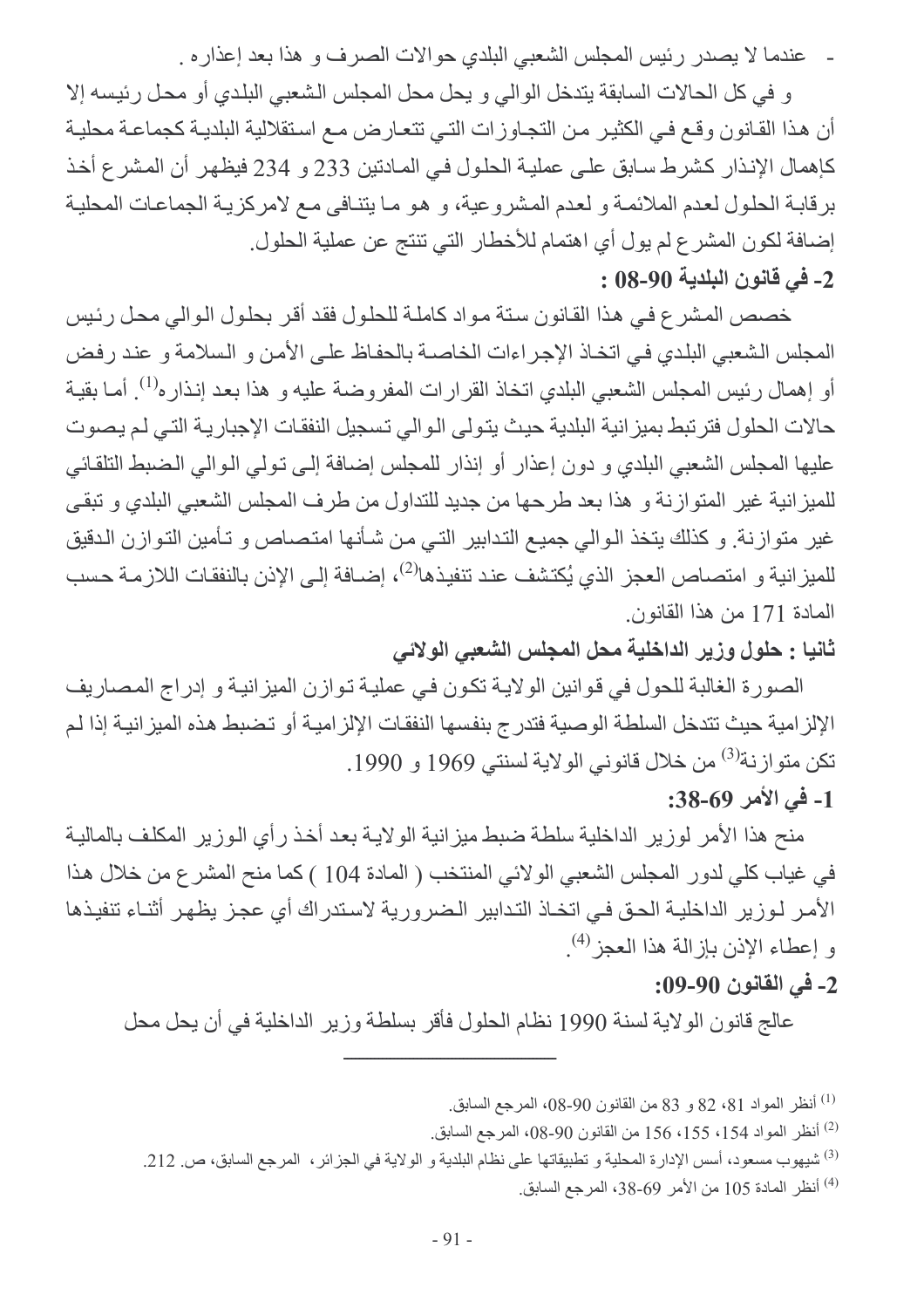المجلس الشعبي الولائي عندما يرفض هذا الأخير أخذ القرارات التي يلزمه بها القانون فباعتبار وزير الداخلية سلطة مكلفة بضبط المبز انبة بحق له أن بسجل تلقائبا النفقات الاجبار بة التي لم بصوت عليها المجلس الشعبي الو لائي، و قد نصت المادة 141 على :" **يمكن للسلطة المكلفة بضبط ميزانية الولاية** أن تسجل تلقائيــا النفقــات الإجباريـــة التــى لــم يــصوت عليـهــا المجلـس الـشعبي الـولائي فــى ميزانيــة الولاية طبقا للتشريعات السارية المفعول <sup>»</sup> .

أمـا فـي حالـة ظهـور عجـز أثنـاء تنفيذ الميزانيـة و تخلـف المجلـس الـشعبي الـولائـي عـن اتخـاذ الإجبر اءات و التبدايير اللاز منة لإستدر اكه بتبولي وزيير الداخلينة و البوزير المكليف بالمالينة أخبذ الإجراءات و التدابير و إعطاء الإذن بإزالـة العجز ( المـادة 146 ). و كـان مـن الأولـى للمشر ع علـى الأقل أن ينص على ضرورة توجيه إعذار للمجلس الشعبي الولائي قبل أن يتم الحلول.

و هكذا تمارس سلطة الوصاية رقابة واسعة على الميزانية في مرحلة الإعداد و أثناء التنفيذ المصحوب بعجز مما يجعلنا أمام أسلوب عدم التركيز الإداري أو سلطة رئاسية حقيقية<sup>(1)</sup>.

و عمومـا فـإن المـشرع مـن خـلال النـصوص الـسابقة أقـر برقابـة صـارمة و واسـعة مـستوحاة من النموذج التقليدي الفرنسي للرقابـة و التـي تشمل الأشـخاص و الأعمـال و المجـالس المحليـة ككـل فتصبح تبعية الجماعات المحلية للسلطة المركزية أمرا واقعا و مسلما بـه من خلال هذه الرقابـة الو اسعة

و تتكرَّس هذه التبعية أكثر من خلال تبعية الجماعات المحلية ماليا للسلطة المركز بـة و هذا مـا سنبينه في المبحث الآتي.

<sup>&</sup>lt;sup>(1)</sup> شيهوب مسعود، أسس الإدارة المحلية و تطبيقاتها على نظام البلدية و الولاية في الجزائر ، المرجع السابق، ص<sub>.</sub> 213.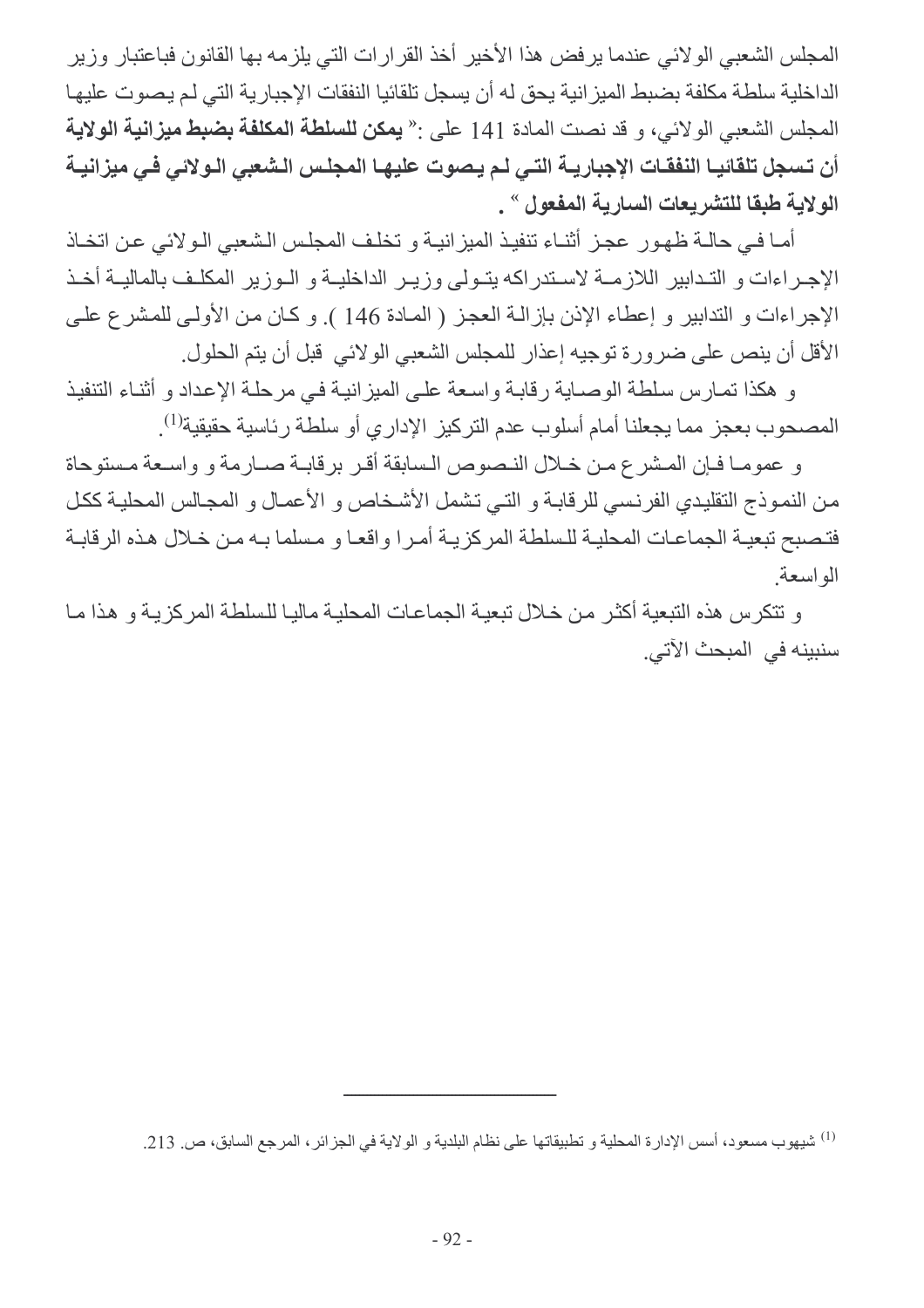# المبحث الثاني:

#### التبعية المالية:

إذا كانت اللامر كزية الإدارية تهدف إلى منح حرية و استقلالية للجماعات المحلية من خلال الاعتراف لممثليها المنتخبين بتولي إدارة و تسير المصالح و الشؤون المحلية، و التمتـع بسلطـة اتخـاذ القـرارات أثنــاء ممارسـنـهم لاختــصـاصـاتـهم، فيجـب أن يـستتبع ذلـك تــوفر المــوارد الماليــة الذاتيــة و اللازمة لممارسة هذه الاختصاصات و الذي يجعل من الهيئات المحلية مستقلة ماليا عن السلطة المركز ية

و إذا كانت الوصابة الإدارية المشددة على الجماعات المحلية تشكل عامل كبح لاستقلالية هذه الجماعات و تجعلها في حالة تبعية إدار ية دائمة، فإن قضية التمويل المحلي الذاتي المستقل للجماعات المحلية يعد من أكبر الر هانات التي تواجه كل أنظمة الإدارة المحلية و من بينها نظام الإدارة المحلية في الجزائر فمبدأ الاستقلالية يقضي بحتمية أن تكون موارد و مصادر التمويل المحلي الذاتية مستقلة و محلية لضمان تحقيق أهداف اللامركزية الإدارية.

و على النقيض من ذلك فإن مشكلة التمويل المحلي و الموارد المحلية هي المشكلة المتجسدة في ضعف وانعدام الموارد المالية المحلية بصورة تجعل المجالس المحلية مشلولة و عاجزة عن الاضطلاع بوظائفها و مهامها بما يحقق الأهداف السياسية و الاقتصادية و الإداريـة التـي تبرر وجود هذه المجالس و بالتالي تر هن استقلاليتها عن السلطة المركز بة ذلك أن الاستقلال المالي لا يعني مجر د وجود ميزانية مستقلة عن ميزانية الدولـة بل ضرورة أن تكون مصـادر تمويل هذه الميزانيـة محليـة كذلك، و المشرع الجزائري رغم نصه في مختلف قوانين الإدارة المحلية على الاستقلال المـالي للجماعات المحلية إلا أن تجسيد ذلك بقى بعيد المنـال في ظـل التبعيـة المـاليـة لـهذه الـجماعـات للـسلطـة المركزيـة و هـى موضـوع هـذا المبحـث و التـى سـنعالجها مـن خـلال عرضـنا لأهـم المـوارد الماليـة للجماعات المحلية (العطلب الأول ) و الذي من خلاله نتعرف على أهم مصادر التمويل و التي ثمكننـا مـن اسـتخلاص عـدم نجاعـة عمليـة التمويـل المحلـى ( المطلب الثـانى )، مـع الإشـار ة إلـى أن الاستقلال المالي للجماعات المحلية في الجزائر لم تعرف النصوص المعالجة له تغيرا و تحولا معتبرا ر غم الإصلاحات الجبائية و التحول السياسي و الاقتصادي الذي عرفته البلاد، لذلك لم نميز في هذه الدراسة بين مرحلة ما قبل هذا التحول و ما بعده.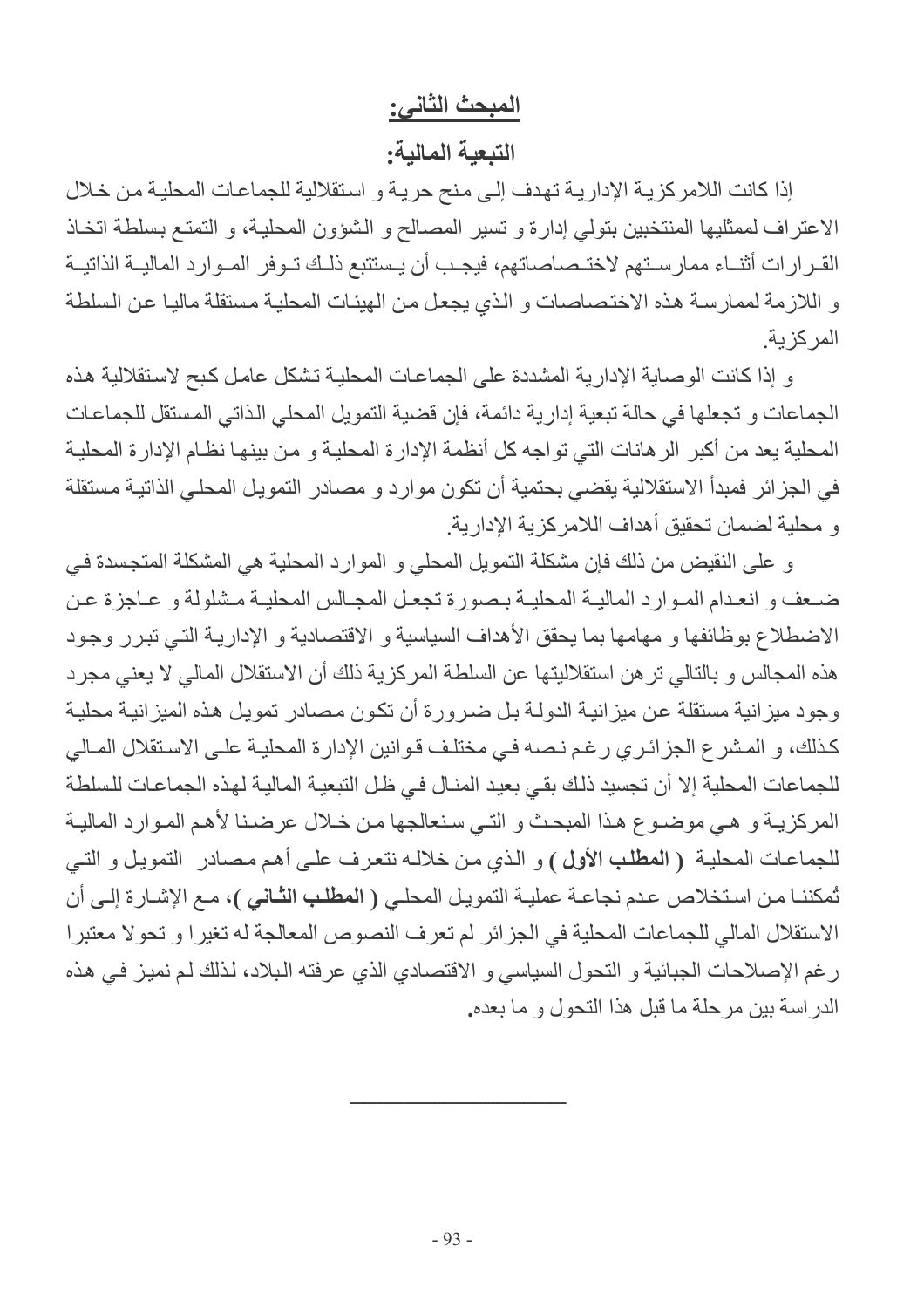# المطلب الأول:

الموارد المالية للجماعات المحلية:

إن اتساع مجـال الاختصـاصـات المحليـة مـن أجـل تلبيـة الاحتياجـات المتعددة و المتز ايـدة لـسكان الجماعة المحلية و إشباعها يتطلب وجود موارد مالية تتدعم بها الميزانية المحلية حتى تتمكن هذه الجماعة من ممارسة اختصاصاتها و تلبية هذه الاحتياجات عن طريق إنفاق الأموال على مشروعات تهم جمهور الأفراد المنتفعين بها، فالقدرة على القيام بهذه الاختصاصات و تدعيم اللامركزية الإدارية يعتمد أساسا على الموارد المالية المتاحة لها<sup>(1)</sup>، فتوفر ها على قدر كاف من هذه الموارد يقوى و يفعل دور الجماعات المحلية في التنمية المحلية، و بالنسبة للجزائر فإن الجماعات المحلية تتمتع بوسائل مالية متعددة و التي من خلال در استنا لها ستظهر الإمكانيات المالية الحقيقية لها و مدى قدرتها على الاضطلاع بالمهام و الصلاحيات الكبيرة المخولة لها بعيدا عن سيطرة و هيمنة السلطة المركزية، هذه الوسائل تتمثّل في الموارد المالية للجماعات المحلية و التي من خلالها تتبين التبعية المالية الكبيرة التي تعاني منها الجماعات المحلية للسلطة المركزية، و ارتأينا في دراستنا للموارد المالية للجماعات المحلية تقسيمها إلى موارد جبائية ( الفرع الأول ) و موارد غير جبائية ( الفرع الثاني ).

# الفرع الأول:

#### الموارد الجبائية:

تعتمد الجماعات المحلية في تمويل نفقاتها و تلبيـة مختلف الأعبـاء المحليـة فـي جزء منهـا علـي الموارد الجبائية التي لها أهمية كبيرة في تحديد استقلاليتها المالية بعيدا عن السلطة المركزية نظرا لما تتميز به الموارد الجبائية من تنوع و استقرار مقارنة بالموارد الأخرى<sup>(2)</sup>، و بالنسبة للجزائر فإن المشرع الجزائري قد أقر في الكثير من نصوصه بحق الجماعات المحلية في عائدات و محصول الجباية المحلية بشكل جزئي أو كلى حسب طبيعة هذه العائدات و هو مـا سنتناوله بالدراسـة حتـى يتم توضيح الفوارق الموجودة في توزيع و نسب تحصيل هذه الموارد بين الدولة و الجماعات المحلية. الفقرة الأولى: الموارد الجبائية المخصصة كليا للجماعات المحلية:

الموارد الجبائية المخصصة كليا للجماعات المحلية تتشكل من مداخيل الضرائب و الحقوق و الرسوم التي تعود حصيلتها الإجمالية مباشرة إلى الجماعات المحلية ولايات و بلديات أو بطريقة غير مباشرة من خلال الجزء المخصص لصندوق المشترك للجماعات المحلية و تتكون أهمها مما يأتي:

(1) محمد أنس قاسم جعفر ، المرجع السابق، ص 25.

<sup>&</sup>lt;sup>(2)</sup> عبد الصديق شيخ، الاستقلال المـالي للجماعـات المحليـة مداه و إمكانيـة تطوره، مذكرة ماجستير فـي الحقوق،إدارة و ماليـة، جامعـة الجزائر ، 2003، ص. 08 .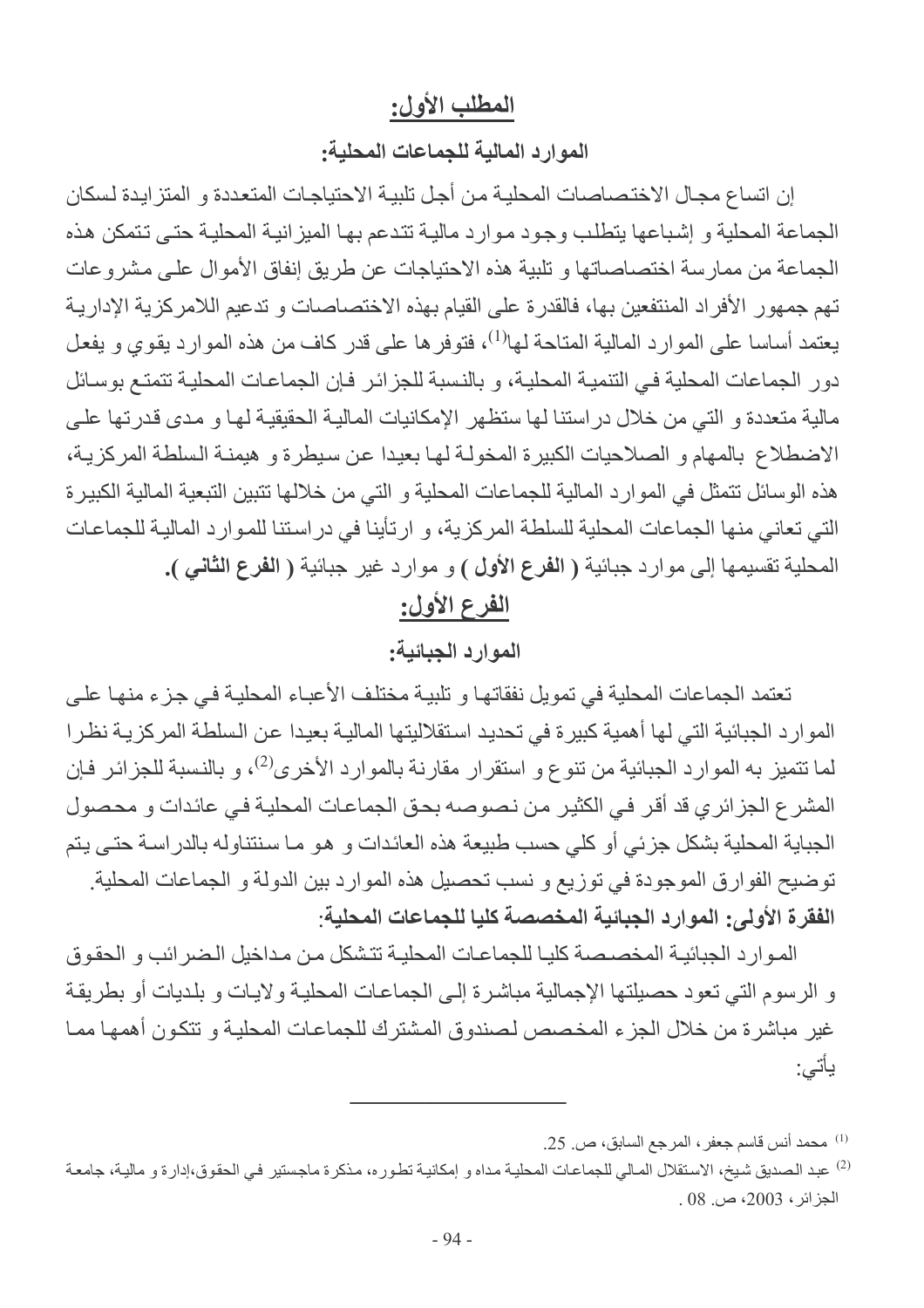أولا: الرسم على النشاط المهنى ( T.A.P )

أحدث الرسم على النشاط المهنى بموجب المادة 21 من الأمر رقم 95- 27 المتضمن قانون المالية لسنة 1996 <sup>(1)</sup> و حل محل الرسم على النشاط الصناعي و التجاري و الرسم على النشاط غير التجاري، و يطبق هذا الرسم على المكلفين بالضريبة الذين يزاولون نشاطات تجارية أو صناعية أو الذين يمارسون نشاطا غير تجاري و هذا في المكان الذي يتواجد بـه مقر المؤسسة بالنسبة للشركات و مكان ممارسة المهنة بالنسبة للأشخاص $^{(2)}$ ، و يُحصل بنسبة 2 % من رقم الأعمـال يتم نو زيع عائداته بالنسب التالية<sup>(3)</sup>:

- الولاية: 0.59 $^{+}$
- البلدية: 1.30 %.

- الصندوق المشترك للجماعات المحلية : 0.11 %

و يعتبر هذا الرسم من أهم الموارد الجبائية للجماعات المحلية حيث وفر دخلا بـ 47.240 مليار دينار سنة 2002 و هو ما يمثل نسبة 50.72 % من مجموع المداخيل الجبائية $^{(4)}$ . ثانيا : الدفع الجزافي ( V.F )

تخضع المبالغ المدفوعة لقاء المُرتبات و الأجور و التعويضات و العلاوات لدفع جزافي يقع على عاتق الأشخاص الطبيعية و المعنوية و الهيئات المقيمة بالجزائر أو التي تمارس نشاطها بها<sup>(5)</sup>، و عليه فإن هذا الرسم يتولى دفعه صاحب العمل و قد كان حاصله يوزع بين الدولة و الجماعات المحلية قبل صدور قانون المالية لسنة 1986 حيث أصبح يخصص كلية إلى الجماعات المحلية و پوز ع کما یأتی :

- $\%30:$ البلديات 30  $^{\circ}$
- الصندوق المشترك للجماعات المحلية : 70 % .

و رغم ما تمثله عائدات هذه الضريبة من أهمية بالنسبة لمالية الجماعات المحلية إذ بلغت سنة القيمة 23,127 مليار دينار<sup>(6)</sup> بنسبة 24,83 % من مداخيلها الجبائية،إلا أن نسبة هذه  $2002$ 

. 1995 إلى العدد 82  $1995$ 

<sup>(3)</sup> المادة 222 من قانون الضرائب المباشرة و الرسوم المماثلة لسنة 2005،المادة 6 من قانون المالية التكميلي لسنة 2001 و قبله كانت النسبة تحدد بـ 2,55 % يعود منها 0,75 % للولاية و 1.66% للبلدية و 0.14% للصندوق المشترك للجماعات المحلية بموجب المادة 21 من قانون المالية لسنة 1996، و قد رفعت المادة 8 من الأمر 08-02 المتضمن قانون المالية التكميلي لسنة 2008، ج ر ، العدد42 النسبة إلى 3 % فيما يخص رقم الأعمال الناتج عن نقل المحروقات بالأنابيب .

<sup>(4)</sup> المصدر : و ز ار ة المالية- المدير ية العامة للضر ائب-

<sup>(5)</sup> أنظر المادة 208 من قانون الضرائب المباشرة و الرسوم المماثلة، المرجع السابق<sub>.</sub>

(6) المصدر : وزارة المالية ــ المديرية العامة للضرائب-

<sup>&</sup>lt;sup>(2)</sup> المواد 217 ، 218، 219 و 232 من قانون الضرائب المباشرة و الرسوم المماثلة ، الصادر عن وزارة المالية، المديرية العامة للضر ائب،نشر ۃ 2005.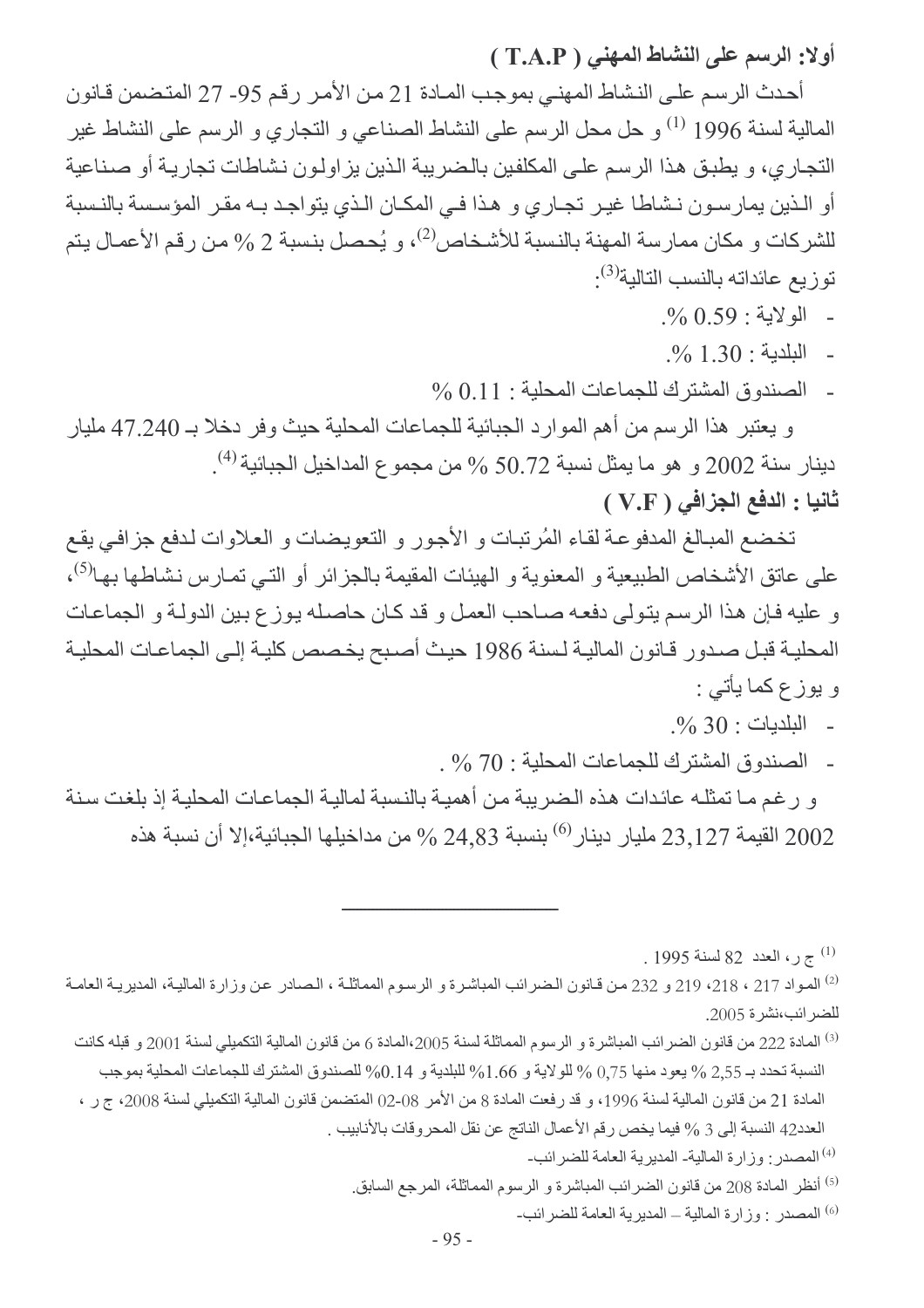الضريبة بدأت في الانخفاض من 6 % سنة 1996 إلى 1 % سنة 2005<sup>(1)</sup> ليلغي تمامـا بعدها هذا الرسم و هو ما يشكل إضعافا لمصادر نمويل الجماعات المحلية جبائيا. ثالثا : الرسم العقارى ( T.F )

هذا الرسم نصت عليه المادتان 248 و 249 من قانون الضرائب المباشرة و الرسوم المماثلة و هو رسم سنوي على الملكيات المبنية و غير المبنية الموجودة فوق التراب الوطني تم تأسيسه بموجب الأمر رقم 67- 83 المؤرخ في 1967/06/02 المتضمن قانون المالية التكميلي لسنة 1967 (2) و قد تعرض إلى عدة تعديلات أهمها ما جاء بـه قانونـا الماليـة لسنتي 1991 و 1992 ، حيث أصبح بشتمل على ·

1- الرسم العقاري على الملكيات المبنية :

يطبق هذا الرسم سنويا على الملكيات المبنية على مستوى التراب الوطني باستثناء الملكيات المبنيـة المعفيـة صـر احة<sup>(3)</sup> سـواء كانـت معدة لأغـر اض سكنية أو تجاريـة أو صـنـاعية و يحسب علـى أساس القيمة الإيجارية الضريبية للمتر المربع و حسب نوع الاستعمال، و يحدد على أساس التقسيم إلى أربع مناطق و ثلاث مناطق جزئية<sup>(4)</sup>. يعود عائد هذا الرسم كليا إلى البلديات<sub>.</sub> 2- الرسم العقاري على الملكيات غير المبنية<sup>(5)</sup>:

يطبق هذا الرسم كل سنة على الملكيات مهما كانت طبيعتها باستثناء المعفاة صراحة و منها على الخصوص الأر اضبي الفلاحية و الأر اضبي القابلة للتعمير الكائنـة في قطـاعـات عمر انيـة و المحـاجر و مناجم الملح، و تقدر قيمة هذا الرسم بناء على القيمة الإيجارية للملكية حسب المساحة غير المبنية بالمتر المربع أو الهكتار وحسب المناطق كذلك، تتراوح نسبة هذا الرسم من 3 % إلى 10 % من قيمة الملكية

رابعا : رسم الإقامة<sup>(6)</sup> :

ر سم الإقامة نعر يفة نفر ض على الأشخاص الذين لا يقيمون في البلديات و لا يملكون فيها إقامة

(1) أنظر المادة 211 من قانون الضرائب المباشرة و الرسوم المماثلة، المرجع السابق، و المادة 20 من قانون المالية لسنة 1996 و المادة 11 من قانون المالية لسنة 2005.

(2) أنظر ج ر، العدد 47 لسنة 1967.

<sup>(3)</sup> أنظر المادة 248 من قانون الضرائب المباشرة و الرسوم المماثلة، المرجع السابق<sub>.</sub>

<sup>(4)</sup> أنظر المواد 257 و 259 من قانون الضرائب المباشرة و الرسوم المماثلة، المرجع السابق<sub>.</sub>

<sup>(5)</sup> انظر في هذا المادة 261 من قانون الضرائب المباشرة و الرسوم المماثلة، المرجع السابق ، و كذلك بودربالـة محمد عبدو ( المدير العام للضررائب )- الإصلاح الضريبي، مجلة الفكر البرلماني، العدد الثالث، جوان 2003، ص ص. 110 - 111.

Voir aussi : GRABA Hachemi, Les ressources fiscales des collectivités locales, ENAG /Editions, Alger, 2000, p. 19.

<sup>(6)</sup> تم تأسيس هذا المرسوم بموجب الأمر رقم 95- 27 المؤرخ في 1995/12/03 المتضمن قانون المالية لسنة 1996 ، ج ر، العدد 82 لسنة 1995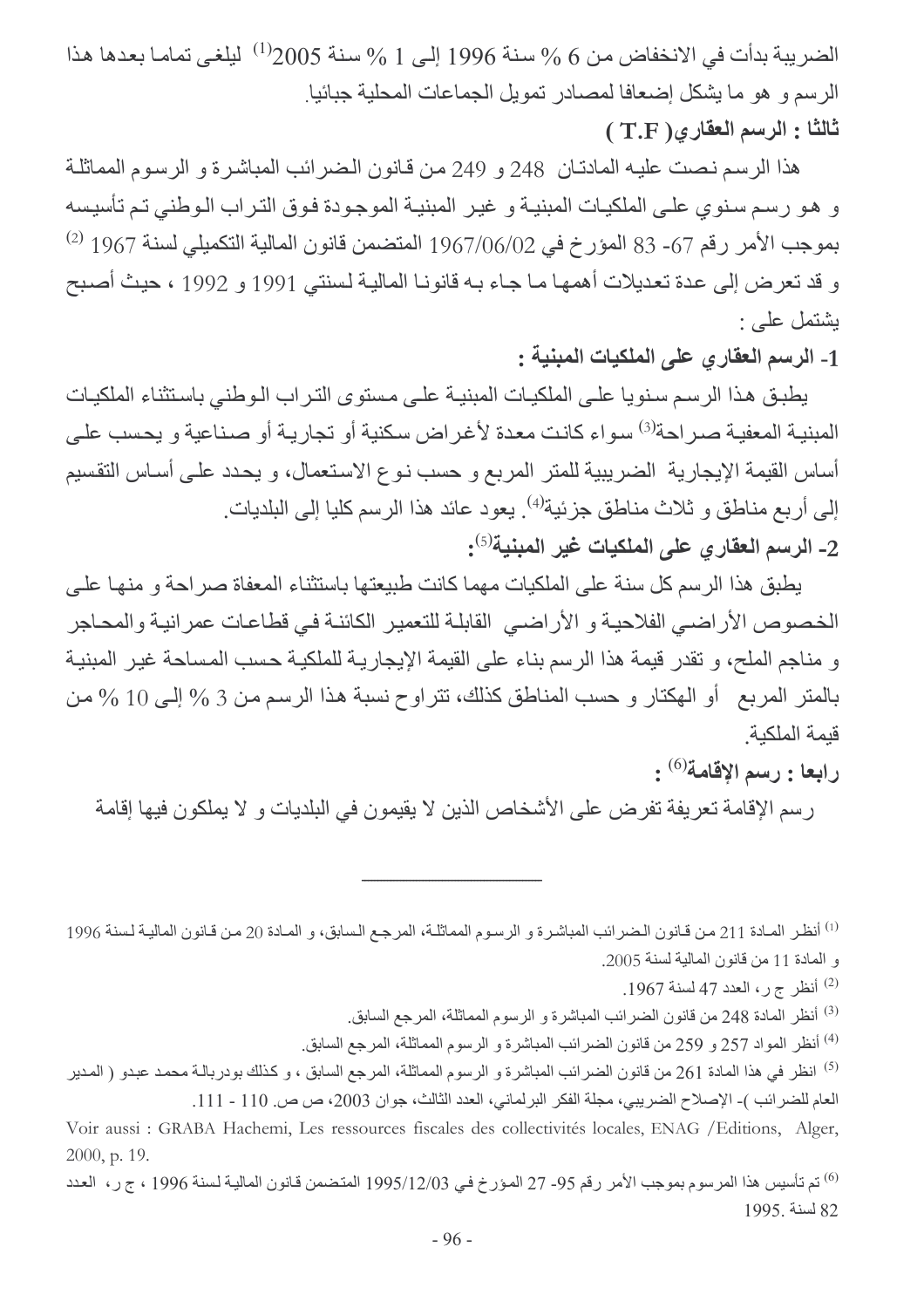خاصية خاضعة للرسم العقاري و يُحصل لصالح البلديات المصنفة كمحطات سياحية أو حمامات معدنيــة سـباحية عـن طريــق أصـــحاب الفنــادق و أصــحاب المحــلات المـستعملة لإيــواء المعــالجين أو السياح، و يقدر بالنسبة للأفراد بين 10 دج و 20 دج لكل شخص و 50 دينار بالنسبة لعائلة نتيجة الإقامة في الفنادق أو الحمامات السياحية أو المحطات السياحية. خامسا : الرسم على السكن

هو رسم يخص ولايات الجزائر، وهران، قسنطينة و عنابـة و يمتد إلـى جميـع البلديات مقرات الـدوائر<sup>(1)</sup> تخضع لــه كـل العمــارات ذات الطــابع الـسكني و المـهنــي مـهمـا كـانـت، ويقـدر هـذا الرسـم بـ 300 دج بالنسبة للعمـار ات ذات الطـابـع الـسكني و 1200 دج بالنسبة للعمـار ات ذات الطـابـع المـهنـي يتم تحصيله من قبل مصالح سونا لغار يعود كلية للولايات و البلديات و يخصص لصيانة الحضائر العقار بة بها

سادسا : رسم التطهير ( T.A )

هـو رسـم سـنوي بـاسـم مـالكي الـسكن أو المنتفعـين بـه أنـشـئ بموجـب المـادة 11 مـن القـانون رقـم 83- 19 المتضمن قانون المالية لسنة 1984 <sup>(2)</sup> و يمتد هذا الرسم إلى كل المساكن و المحلات و القطع الأرضية ذات النشاط التجاري و الحرفي التي من شأنها ترك نفايات و قمامات، و يعود لصالح البلديات التي تتكفل بإدارة مصلحة إزالة القمامات المنزلية، تتحدد قيمة هذا الرسم حسب طبيعة النشاط و عدد السكان فهي تتراوح بين 500 دج إلى 1000 دج لكل محل معد للاستعمال السكني و من 10000 دج إلىي 100000 دج إذا كانت المحلات ذات استعمال تجـاري أو صـناعي أو مهنـي تنـتج نُفيات كثيرة حسب و تحدد بمداولة من المجلس الشعبي البلدي<sup>(3)</sup>.

سابعا : الرسم الخاص على الرخصة العقارية

لا يتم إصدار الرخص العقارية إلا بعد دفع تعريفة تدعى الرسم على الرخص العقارية بمقتضى أحكام المادة 55 من القانون رقم 99-11 المتضمن قانون المالية لسنة 2000<sup>(4)</sup> وتشمل رخص البنـاء و المهدم و رخصة تقسيم القطع الأرضية من أجل البناء أو الإسكان أو التقسيم من أجل النشاط التجاري و الصناعي و تختلف قيمة هذا الرسم حسب طبيعة الرخصة و كذلك حسب قيمة البناية أو القطعة الأرضية المعدة للتقسيم<sup>(5)</sup> و يعود حاصل هذا الرسم كلية للبلديات<sub>.</sub>

أنظر ج ر، العدد 55 لسنة 1983. [2]

<sup>(3)</sup> أنظر المواد 263 و 263 مكرر 2 من قانون الضرائب المباشرة و الرسوم المماثلـة، المرجع السابق، و المـادة 11 من القـانون 22-01 المتضمن قانون المالية لسنة 2002، ج ر ، العدد 79 لسنة 2001.

<sup>(4)</sup> ج ر ، العدد 92 لسنة 1999.

<sup>&</sup>lt;sup>(1)</sup> أنظر المواد 44 و 45 من القانون رقم 98- 12 المؤرخ في 1998/12/31 المتضمن قانون المالية لسنة 1999، ج ر، العدد 98 لسنة 1998 و كذلك المادة 07 من قانون المالية لسنة 2003، المرجع السابق ِ

<sup>2005 )</sup> انظر المادة 49 من القانون 05-16 المؤرخ في 2005/12/31 المتضمن قانون المالية لسنة 2006 ، ج ر، العدد 85 لسنة 2005 و المعدلة و المتممة بموجب المادة 25 من الأمر رقم 08-02 ، المرجع السابق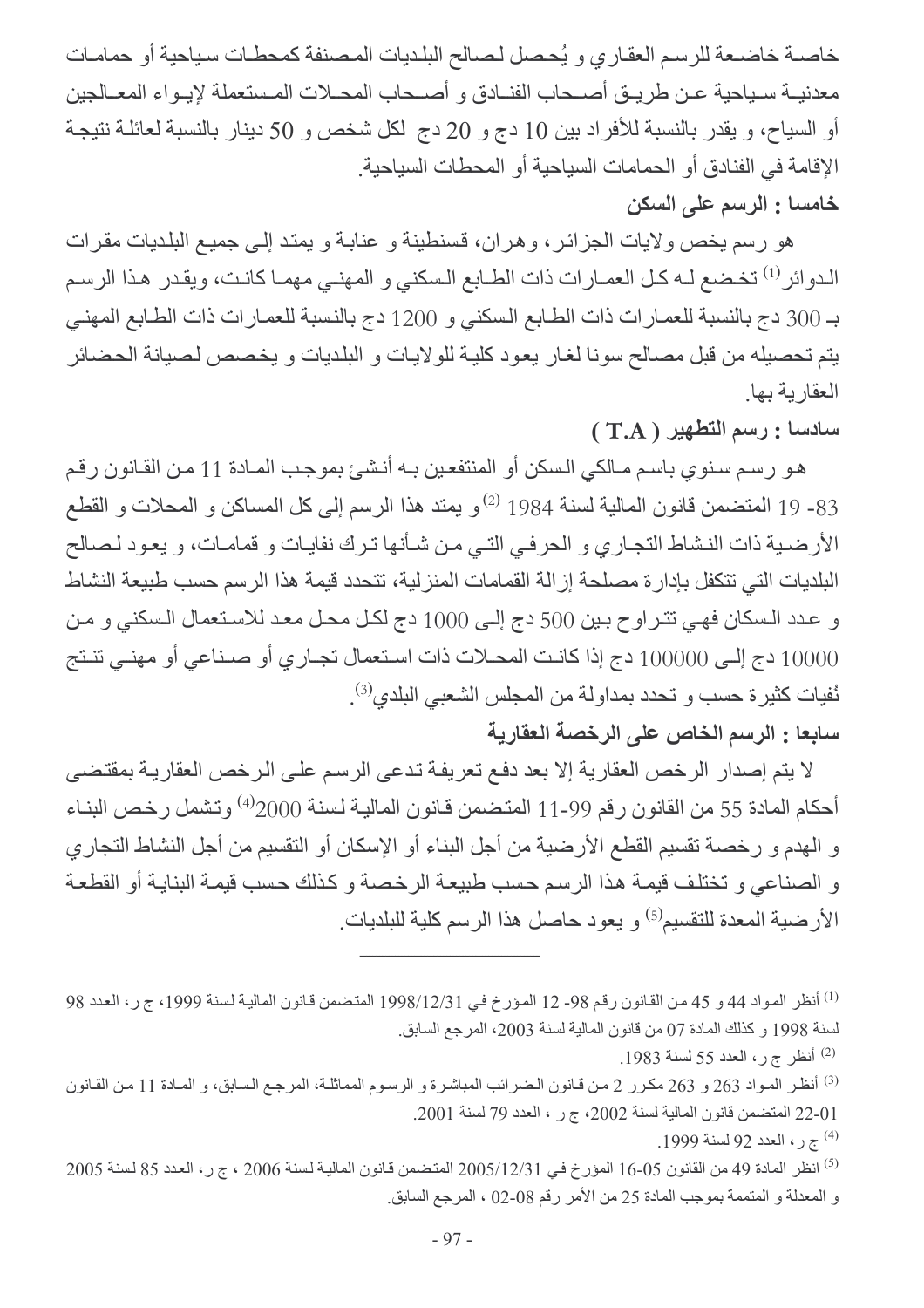ثامنا : الرسم الخاص بالإعلانات و الألواح المهنية

هو رسم يخصص ناتجه بالكامل للبلديات أحدث بموجب المادة 56 من قانون المالية لسنة 2000<sup>(1)</sup> ينتج عن تعليق و وضع أوراق أو إعلانات مضيئة أو ألواح أو غير ها، يحدد هذا الرسم حسب مقاييس و طبيعة الإعلانات و الملصقات أو طبيعة اللوحة المهنية و أبعادها، تتراوح قيمة هذا الرسم من دج إلى 750 دج.

الفقرة الثانية: الجباية المخصصة جزئيا للجماعات المحلية:

هذا النوع من الموارد الجبائية تعود عائداتـه إلـى الدولـة و إلـى الجماعـات المحليـة و نـسب إلـى الصندوق المشترك للجماعات المحلية و تتكون من الضرائب و الرسوم التالية: أولا: الرسم على القيمة المضافة ( T.V.A )

هو رسم يقع على عاتق المستهلك و قد تم اعتماده تعويضا للرسم الوحيد الإجمالي على الإنتاج و الرسم الوحيد الإجمالي على إنتاج الخدمات و قد فرض بموجب المـادة 65 مـن قـانون المـاليـة لـسنـة 1991 <sup>(2)</sup> و يطبق على عمليات البيع و الأشغال العقارية و الخدمات و كذلك على عمليات الإستراد بمعدل منخفض قدره 7 % و بمعدل مرتفع 17 % <sup>(3)</sup> و يوز ع محصول هذا الرسم على البلديات الصندو ق المشتر ك للجماعات المحلبة و الدولة بالنسب التالبة<sup>(4)</sup>:

- $\frac{0}{0}$  85 : الدولة -
- $\frac{0}{20}$  05 : البلدية -
- الصندوق المشترك للجماعات المحلية : 10 %.

إن هذا الرسم رغم نسبته الصغير ة المخصصة للجماعات المحلية يو فر عائدات هامة لها إذ بلغت سنة 2002 مثلا 21,972 مليار دينار<sup>(5)</sup> مما يشكل نسبة 23,59 % من مجموع المداخيل الجبائية لها و رغم ذلك تبقى الدولة مهيمنة على الحصة الغالبة من عائدات هذا الرسم<sup>(6)</sup>.

ثانيا: الرسم على المذابح<sup>(7)</sup> (L'impôt sur l'Abattage )

هو رسم يفرض على وزن اللحم الصافي للحيوانات المذبوحة بتعريفة قدر ها 5 دج على كل

أنظر ج ر ، العدد 92 لسنة 1999.

القانون 90- 36 المؤرخ في 14 جمادي الثاني 1411 المتضمن قانون المالية لسنة 1991، ج ر ، العدد 57 لسنة 1990. "

<sup>(3)</sup> أنظر المواد 21،4،2،1 و 23 من قانون الرسوم على رقم الأعمال، الصادر عن وزارة المالية، المديرية العامة للضرائب، نشرة  $.2005$ 

<sup>(4)</sup> أنظر المادة 50 من القانون 99-11، المرجع السابق و المادة 161 من قانون الرسوم على رقم الأعمال، المرجع السابق<sub>.</sub>

(5) المصدر : وزارة المالية - المديرية العامة للضرائب-

<sup>(6)</sup> عبد الصديق شيخ، المرجع السابق، ص. 13.

<sup>(7)</sup> أنظر المواد 446، 448، 452 و 262 من قانون الضرائب غير المباشرة الصادر عن وزارة المالية ، المديرية العمة للضرائب ، نشر ۃ 2005.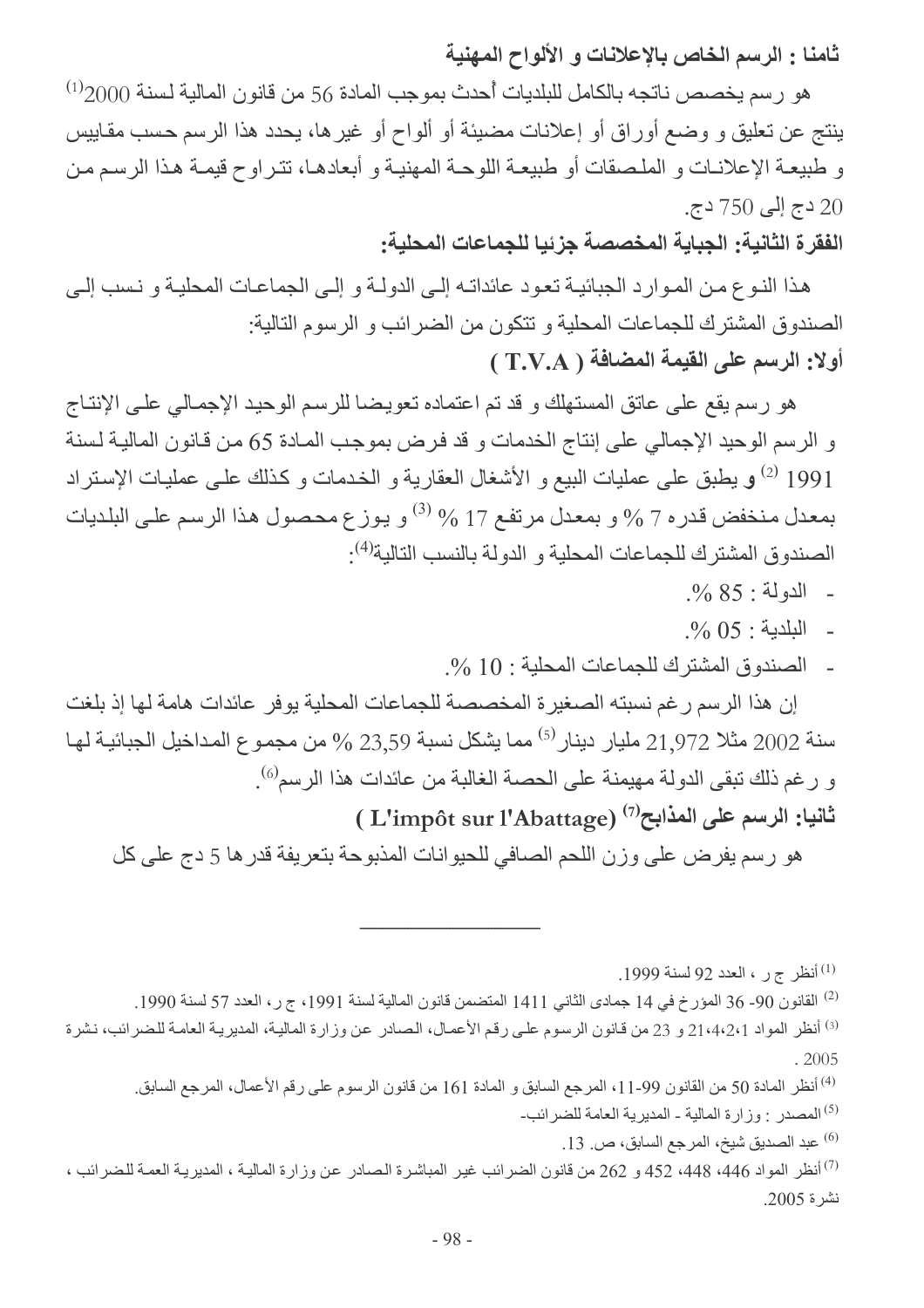كيلو غرام و الموجه للاستهلاك يخصص منها 3٫5 دج لفائدة البلديات عن طريق مندوب لها تحت مراقبـة أعوان الضرائب، و يخصص5,1 دج لصندوق حمايـة الصحة الحيوانيـة أموال للكيلوغرام بمناسبة ذبح و سلخ الحيوانات ذات اللحوم الاستهلاكية.

ثالثا : الضريبة على الأملاك ( L'impôt sur le patrimoine )

يخضع لهذه الضريبة الأشخاص الطبيعية المقيمة في الجزائر و غير المقيمة في الجزائر و التي لها موطنـا جبائيـا فيهـا و يعرف كذلك باسم الـضريبة علـى الذمـة الماليـة، يحسب علـى أسـاس القيمـة الصافية لمجموع الأموال و الحقوق و القيم الخاضعة للضرائب عند كل سنة و قد تم تأسيس هذه الضريبة بموجب المرسوم التشريعي 93- 01 المتضمن قانون المالية لسنة 1993 تعويضا لضريبة التضامن الوطني التي كانت مطبقة حتى سنة 1989 <sup>(1)</sup> و قد نصت عليها المـادة 274 من قـانون المضرائب المباشرة و الرسوم المماثلة و تحدد نسبتها بتطبيق جدول تدريجي من 0 إلى 2,5 % و التي تم تعديلها سنة 2005 بموجب المادة 14 من القانون 05 -16 المتضمن قانون المالية لسنة لتصبح من 0,25  $\%$  إلى 1,5 % حسب قيمـة الأمـلاك الخاضـعة للـضريبة، إن نــاتج هذه  $^{(2)}$  2006 الضريبة يوز ع كما يأتي<sup>(3)</sup> :

- الدولة: 60%.
- $\frac{0}{20}$  البلدية: 20 %.
- الصندوق الوطني للسكن : 20 %.

(ابعا : قسيمة السيارات<sup>(4)</sup> (La vignette automobile)

يخضع لهذا الرسم كل شخص طبيعي أو معنوى يملك سبارة مرقمة في الجزائر و هو تعريفة منغير ة حسب نـوع الـسيار ة و سنـة بـدء استعمالها ويستثني منهـا التابعـة للدولـة و الجماعـات المحليـة و السبارات ذات المعدات الصحبة و تسدد سنويا لدى قباضـة الـضرائب و البريد و المواصـلات و قد تأسس هذا الرسم سنة 1997 و توزع عائداته بالنسب الآتية:

- الدولة: 20 %.

- الصندو ق المشتر ك للجماعات المحلية : 80 %. و قد بلغت عائدات قسيمة السيار ات 4,476 مليار دينار بالنسبة للجماعات المحلية لسنة 2002<sup>(5)</sup>  $\frac{0}{0}$ 4.8 بنسبة

<sup>(3)</sup> المادة 281 من قانون الضرائب المباشرة و الرسوم المماثلة ، المرجع السابق ِ

<sup>(4)</sup> أنظر المواد من 299 إلى 309 من قانون الطابع الصادر عن وزارة المالية ــ المديرية العامة للضرائب ــ نشرة 2005.

(5) المصدر : وزارة المالية – المديرية العامة للضرائب-

<sup>&</sup>lt;sup>(1)</sup> أنظر غضبان رابح، جباية الجماعات المحلية، مذكرة ماجستير في الإدارة و المالية، كلية الحقوق، جامعة الجزائر،2002، ص<sub>.</sub> 24. أنظر ج ر، العدد 85 لسنة 2005.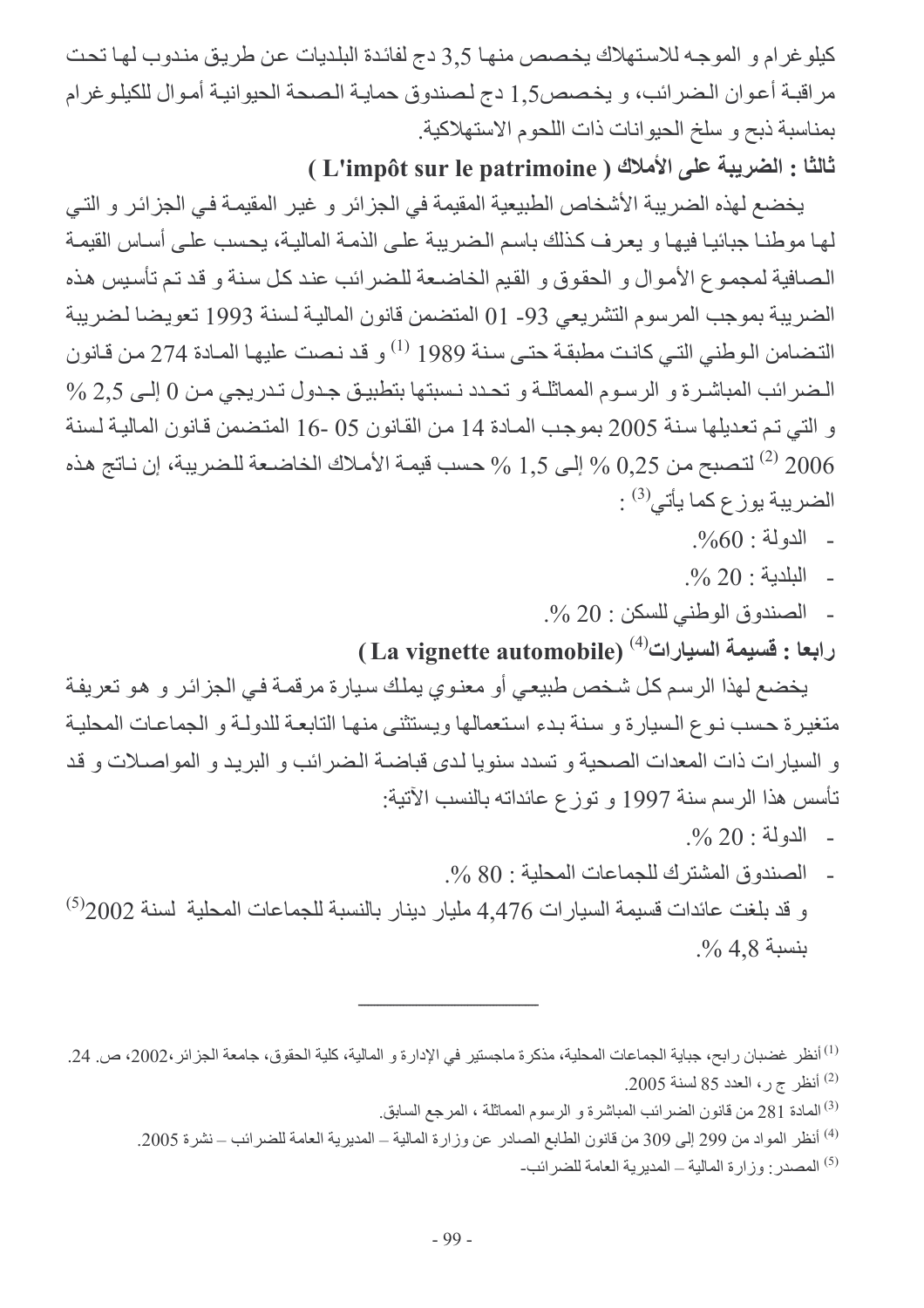خامسا : الضريبة على أرباح المناجم <sup>(1)</sup> تخضع لهذه الضريبة كل المؤسسات التي تستغل المناجم المعدنية و تمثل 33 % من أرباح هذه المؤسسات و يتم توزيع حاصل هذه الضريبة كما يلي :  $\frac{0}{20}$  30 : الدولة م

- الجماعات المجلية · 3 %

مـع الإشـارة كـذلك إلـى أن قـانون المنـاجم نـص علـى ضـريبتي الاسـتخراج و الاسـتغلال للمـساحات المنجمية إضافة إلى ضريبة الأرباح تخصص 20 % من الأولى للصندوق المشترك للجماعات المحلية و من الثانية 50 % له و الباقي من احتكار الخزينة العمومية بـ 80 % و 50 % على التوالي. سادساء الضربية الجز افية الوحيدة

أحدثت هذه الضريبة بموجب المـادة الثانيـة مـن القـانون رقم 06-24 المتـضمن قـانون المـاليـة لـسنة 2)2007 و تحل محل النظام الجزافي للضريبة على الدخل بالنسبة للأشخاص الطبيعيين الممارسين للنشاطات التجارية و الحر فيين الذين لا يتجاوز رقم أعمـالهم السنوي 3 ملايـين دينـار و هذا باقتطـاع نسبة 6 % تمثل قيمة هذه الضريبة لترتفع إلى 12 % بالنسبة للأشخاص الطبيعيين الممارسين لأنشطة و خدمات تابعــة لفئــة أربــاح الـصناعيـة و التجاريــة لـنفس رقـم الأعمــال الـسابق و تـوز ع حـصبلة هـذه الضريبة حسب النسب الآتية :

- ميز انية الدولة: 50 %.
	- $-$ البلديات: 40 %.
	- $\%$  0.5 إلى لايات -0.5  $^{\circ}$
- الصندوق المشترك للجماعات المحلية : 05 %.

سابعا: الرسم على الأطر المطاطية و الزيوت و الشحوم

هي رسوم أحدثت بموجب المـادة 60 مـن القـانون رقـم 05-16 المتـضمن قـانون الماليـة لـسنة 2006<sup>(3)</sup> بالنسبة للر سم على الأطر المطاطية حيث تو ز ع عائداته حسب النسب الآتية:

15 % للخزينــة العموميــة، 25 % للبلـديات، 50 % للـصندوق الـوطني للبيئــة، 10 % للـصندوق الوطني للتراث الثقافي.

أنظر في هذا بودربالة محمد عبدو ، المرجع السابق، ص. 116. و كذلك القانون 2001/01 المؤرخ في 2001/07/03 المتضمن  $^{(1)}$ قانون المناجم 2007. ج ر ، العدد 85 لسنة 2007.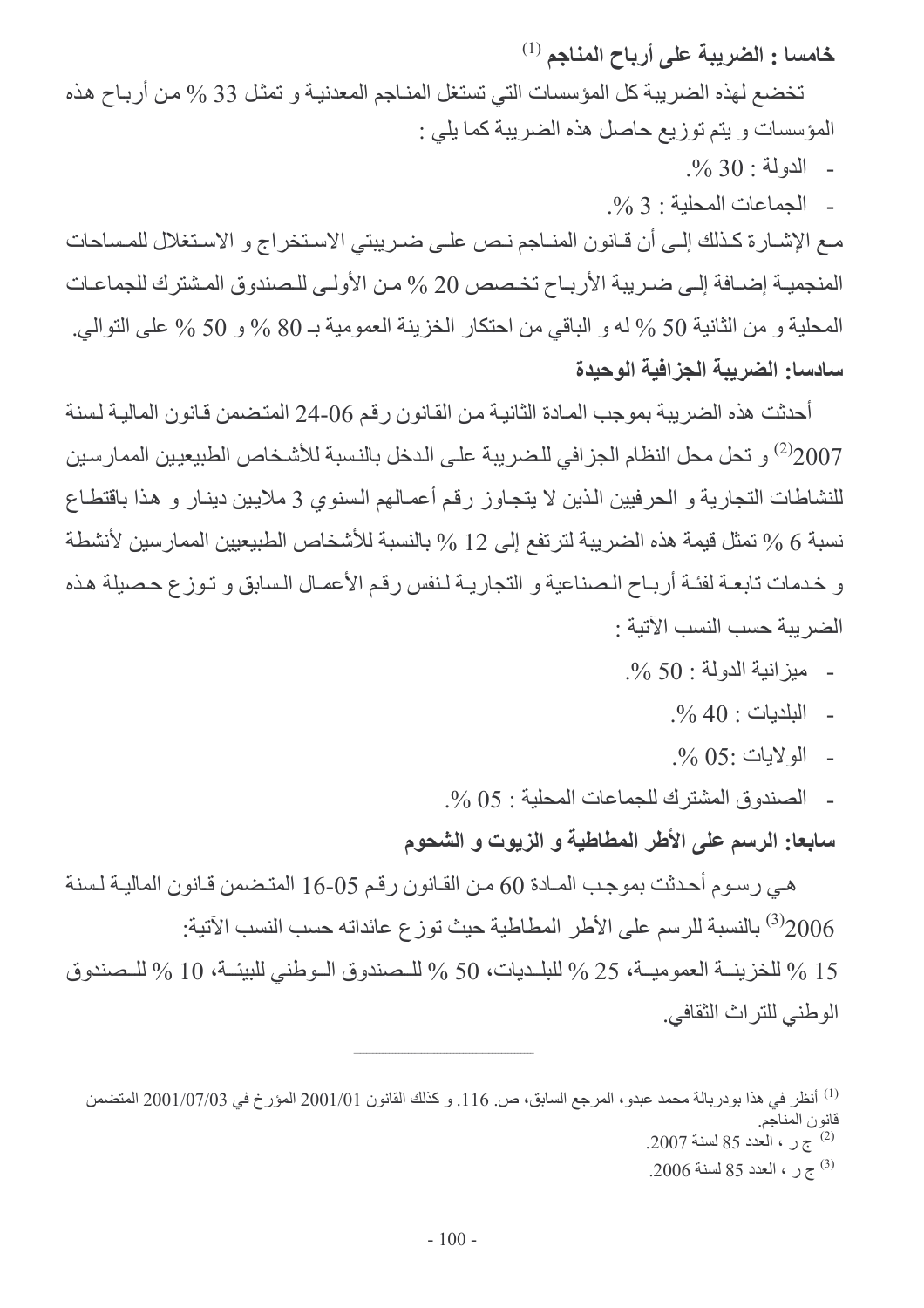أما بالنسبة للرسم على الزيوت و الشحوم فحددته المادة 61 من القانون نفسه بـ 12500 د ج عن كل طن تعود منهـا 15 % للخزينــة العموميـة، 35 % للبلـديات و 50 % للـصندوق الـوطني للبيئـة و إزالة التلوث.

# الفرع الثاني:

الموارد غير الجبائية:

أمام عدم كفاية الموارد المالية الناتجة عن الجباية المحلية تتجه الجماعات المحلية إلى موارد أخرى خـارج الجبايــة لتدعيم مواردهـا مـن أجـل إشـباع الحاجيـات المحليـة المتزايـدة و الناتجـة عـن الاختصاصات المحلية الممنوحة لها، و تتكون هذه الموارد من الأملاك و القروض و الإعانـات التبي تقدمها الدولة للجماعات المحلبة

الفقرة الأولى: موارد الأملاك

لأملاك الجماعات المحلية أهمية كبيرة في ماليتها من كونها موردا داخليا و ذاتيا لها من شـأنـه أن يدعم اسنقلاليتها المالية عن السلطة المركزية إذا مـا تم استغلال الأمـلاك العقاريـة المتواجدة بـإقليم الدولة أو الولاية أحسن استغلال

نشمل موارد أملاك الجماعات المحلية و التي نستقل بعملية استغلالها بذاتها ما يأتي:

- أو لا : المو ار د المتحصل عليها من الأملاك المتناز ل عليها للبلديات $^{(1)}$ :
	- من أمثلة هذه المو ار د:
	- 1- تأجير و تسبير المحال التجار بة ذات الطبيعة السياحية.
		- 2- استغلال قاعات العرض السينمائي.
		- 3- الاستغلال و التسيير المالي للمركبات الرياضية.

ثانيا : الموارد الناتجة عن الاحتياطات العقارية 2).

- و تشمل هذه الموارد:
- 1- المقاولات و الورشات و المنشآت التي تملكها الجماعات المحلية .
- 2- الغابات و الأراضي و المباني و المساحات المخصصة للتخزين و الأسواق.
- 3- استغلال المصالح العمومية البلدية و الولائية مباشرة أو عن طريق الامتياز .

و نتميز موارد الأملاك بالجزائر رغم تنوعها الكبير بقلة مردوديتها إذ لم تتجاوز عائدات هذه الأملاك بين سنتي 1995 و 1999 بالنسبة للبلديات 16,5 مليار دينار و بالنسبة للولايات 1,1 مليار دينار <sup>(3)</sup>.

عبد الصديق شيخ، المر جع السابق، ص. 18. [1]

<sup>&</sup>lt;sup>(1)</sup> أنظر شيهوب مسعود، أسس الإدارة المحلية و تطبيقاتها على نظام البلدية و الولاية في الجزائر، المرجع السابق، ص 165.

<sup>&</sup>lt;sup>(2)</sup> أنظر في هذا المـواد 112 و 114 مـن قـانون البلديـة 90- 08، المرجـع الـسابق، و المـادة 123 مـن الأمـر 69-38 و المـواد 181 و 182 من الأمر 24/67، المرجعان السابقان.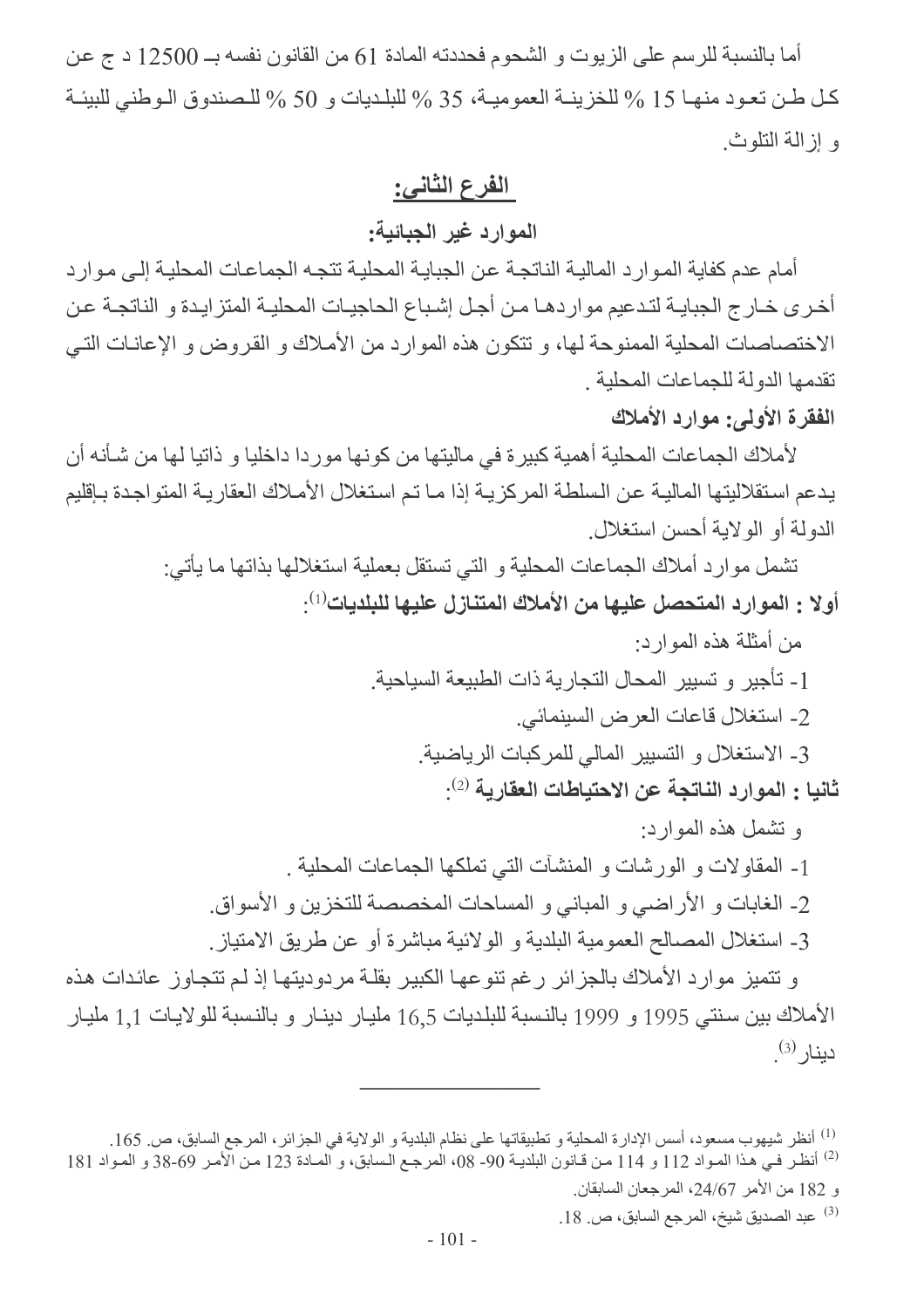هذه المردودية الضعيفة تعود أسبابها إلى قلة الاهتمام بالأملاك المحلية و إهمالها إضافة إلى سوء استغلالها مما يجعل مساهمتها ضئيلة في تمويل الجماعات المحلية. الفقرة الثانية: موارد القروض

تعد القروض من الموارد المالية التي تلجأ إليها الجماعات المحلية بغرض تمويل عمليات التجهيز و الاستثمار، و قد حدد القانون 64-227 المتضمن القانون الأساسي للصندوق الوطني للتوفير و الاحتياط نظام القروض الذي يقدم للجماعات المحلية ، حيث كان هذا الصندوق الوحيد الذي تتعامل معه هذه الحماعات<sup>(1)</sup>

> و ابتداء من سنة 1975 أصبح هناك نظامان للقروض التي تستفيد منها الجماعات المحلية - الأول خاص بالقروض التي يمنحها الصندوق الوطني للتوفير و الاحتياط - الثاني يتعلق بالقروض التي يمنحها القرض الشعبي الجزائري.

و بصدور المرسوم رقم 85- 85 المؤرخ في 1985/04/30 المتضمن إنشاء بنك التنمية المحلية أصبح هذا البنك يمول الجماعات المحلية عن طريق نقديم قروض مختلفة الأشكال و التبي من شـأنها أن تساهم في التطور الاقتصادي و الاجتماعي للجماعات المحلية<sup>(2)</sup>.

و قد أقرت مختلف قوانين الإدارة المحلية في الجزائر بالقروض كوسيلة لتمويل الجماعات المحلية<sup>(3)</sup>.

و يتم اللجوء إلى القروض بموجب مداولات للمجالس الشعبية المحلية المنتخبة يحدد فيها قيمة القرض و شكله و مدته ليتم المصادقة عليه من السلطة الوصية، و رغم أن القروض تعد مصدرا من مصادر الإير ادات المحلية تلجأ إليها الهيئات المحلية بتر خيص من المشر ع في معظم الأنظمـة المحليـة لتمويل مشروعاتها، و بالرغم من أهمية هذا المصدر خاصية بالنسبة للمشاريع التي تستغرق وقتا طويلا و لا يعود نفعها في الغالب الأعم في الحال بل في المستقبل<sup>(4)</sup>، فإن ما يميز عملية الالتجاء إلـي القروض بالنسبة للجماعات المحلية في الجزائر هو حالـة الجمود شبه الكلـي<sup>(5)</sup> بسبب غيـاب ثقافـة اقتصاد السوق في التسبير المحلي، و الاحتكار الممـارس من طرف بنك التنميـة المحليـة علـى عمليـة إقراض الجماعات المحلية. و عليه فإننا نرى أنه من الضروري على هذه الجماعات أن تلجأ إلى الاقتراض كمصدر للتمويل المحلي و من مؤسسات مالية مختلفة في ظل اقتصاد السوق، و عدم الاقتصار على المصادر التقليدية للتمويل ( جباية و أملاك ).

<sup>(1)</sup> شيهوب مسعود، أسس الإدارة المحلية و تطبيقاتها على نظام البلدية و الولاية في الجزائر ، المرجع السابق، ص. 167.

<sup>(2)</sup> غضبان رابح، المرجع السابق، ص. 53.

- <sup>(3)</sup> أنظـر المـواد 114 مـن الأمـر 69-38 و 259 مـن الأمـر 67-24 و 132 مـن القـانون 90-09 و 146و 163 مـن الأمـر 90-08 المر اجع السابقة
	- عادل محمو د حمدي، المر جع السابق، ص. 213. [21]
		- (5) عبد الصديق شيخ، المرجع السابق، ص 20.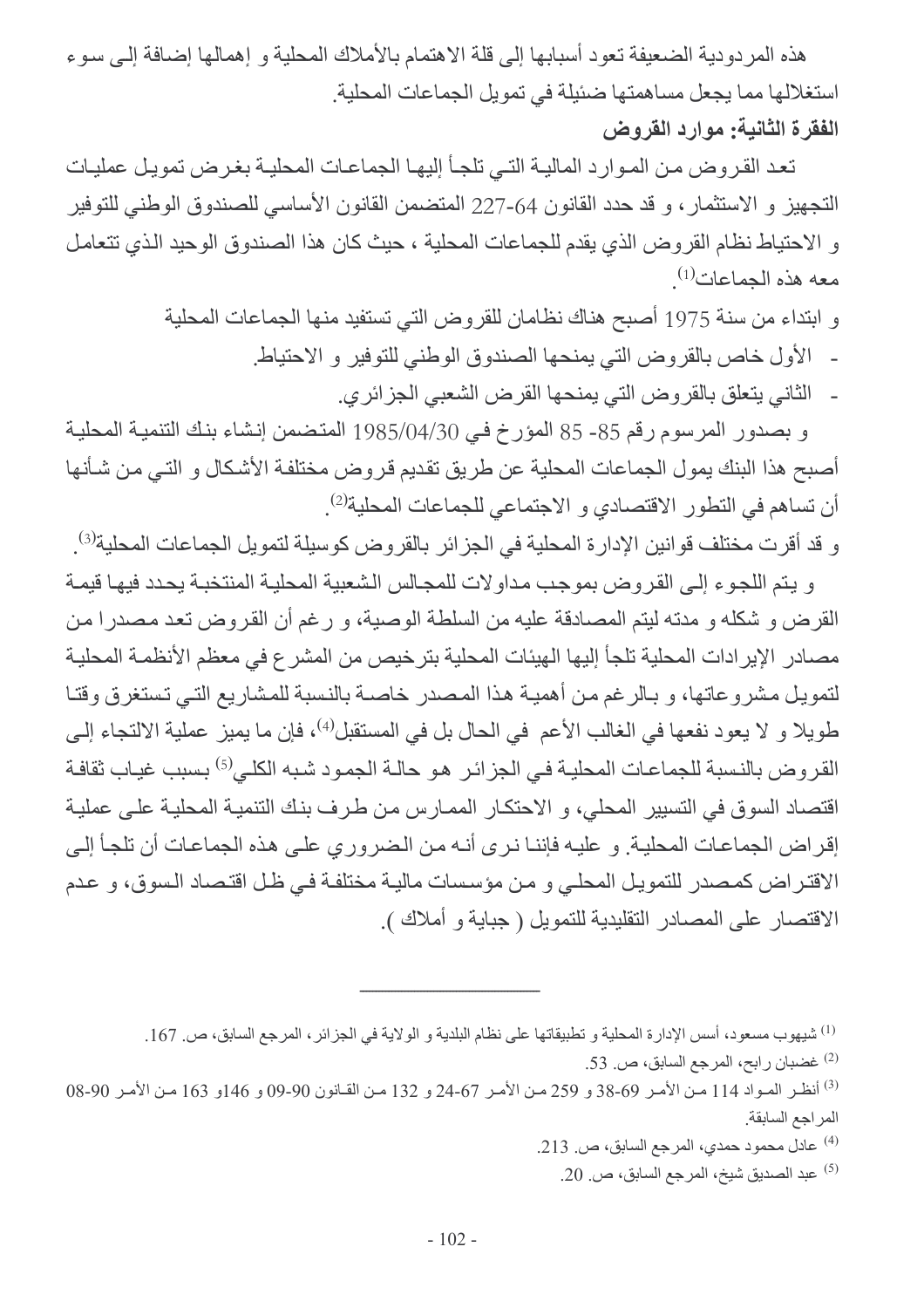الفقرة الثالثة: الاعانات

أمـام ضـعف المـو ار د الماليـة الذاتيـة للجماعـات المحليـة تلجـا هـذه الأخيـر ة إلـى الاعتمـاد علـى الإعانات كمصدر تمويل خارجي من أجل إعادة التوازن المالي لها، و هذا المصدر يشمل إعانـات الدولة أو إعانات الصندوق المشترك للجماعات المحلية. أولا: اعانات الدولة

إن الإعانات المقدمة من طرف الدولة للجماعات المحلية تعد من أهم موارد هذه الجماعات أمام ضعف و عدم كفاية الموارد الأخرى خاصة الذاتية منها، هذه الإعانات هي مساعدات تضطر الدولة لمنحهـا للجماعـات المحليـة دون إلزامهـا بردهـا<sup>(1)</sup>، و يـتم تقديم هـذه المـساعدات لتمكـين الجماعـات المحلية من القيام بإنجاز البرامج و العمليات التي من شأنها تلبية الحاجيات المحلية و المساهمة في التنمية، و يراعي في نقديم هذه الإعانـات طبقـا لأحكـام المـادة 148 من قـانون البلديـة 90-08 و المـادة 134 من قانون الولاية 90-09 الاعتبارات الآتية :

- النفاوت في مداخيل البلديات و الولايات.
	- النقص في تغطية النفقات اللازمة.
- الأهداف الرامية إلى تلبية الاحتياجات المتناسبة و المهام المنوطة بالبلديات و الولايات.

فمن خلال هـاتين المـادتين تظهر الأولويـات التـى يجب مراعاتهـا عند تقديم الدولــة لإعاناتهـا للبلديات و الولايات في تغطية النقص في النفقات الإجبارية و قلـة مداخيل بعض الجماعـات المحليـة مقارنة بأخرى، فتكون لها الأولوية في الحصول على هذه الإعانـات، إلا أن الاعتمـاد علـى الإعانـات من شأنه أم يمس باستقلالية هذه الجماعات المحلية فيجعلها في حالـة تبعيـة ماليـة للـسلطـة المركزيـة ِ و يتم تقديم هذه الإعانات في إطار المخططات البلدية للتنمية و البرامج القطاعية للتنمية. 1- إعانات المخططات البلدية للتنمية ( P C D )

عرفت مخططات التنمية المحلية منذ الاستقلال عدو تطورات من أجل القضاء على التدهور الاقتـصـادي و الاجتمـاعي المـوروث عـن الفتـرة الاسـتعمارية كبرنــامج التنميــة الـصناعية و بـرامج التشغيل و التجهيز المحلـى<sup>(2)</sup>، و نظـرا للنتـائج المتفاوتـة التـى سـجلت عنـد تنفيـذ هـذه البـرامج لجـأت السلطة إلى العمل على توحيد هذه البرامج من خلال المخططات البلدية للتنمية بموجب المرسوم رقم 73-136 المؤرخ في 973/08/09 المتعلق بشروط تسيير و إنجاز المخططات البلدية للتنمية.

و لكـي تـستفيد البلـديات مـن هـذه الإعانــات عليهـا أن تقـوم بتحـضير قـوائم تـسـجل بـهـا مجموعـة العمليات الخاصة للتجهيز و الاستثمار مع اسم المشروع أو المشاريع و المبالغ المقدرة لها

- <sup>(1)</sup> صغير حسين، دروس في المالية و المحاسبة العمومية، دار المحمدية، 2000، ص 34.
	- <sup>(2)</sup> كراجي مصطفى، المرجع السابق، ص. 350.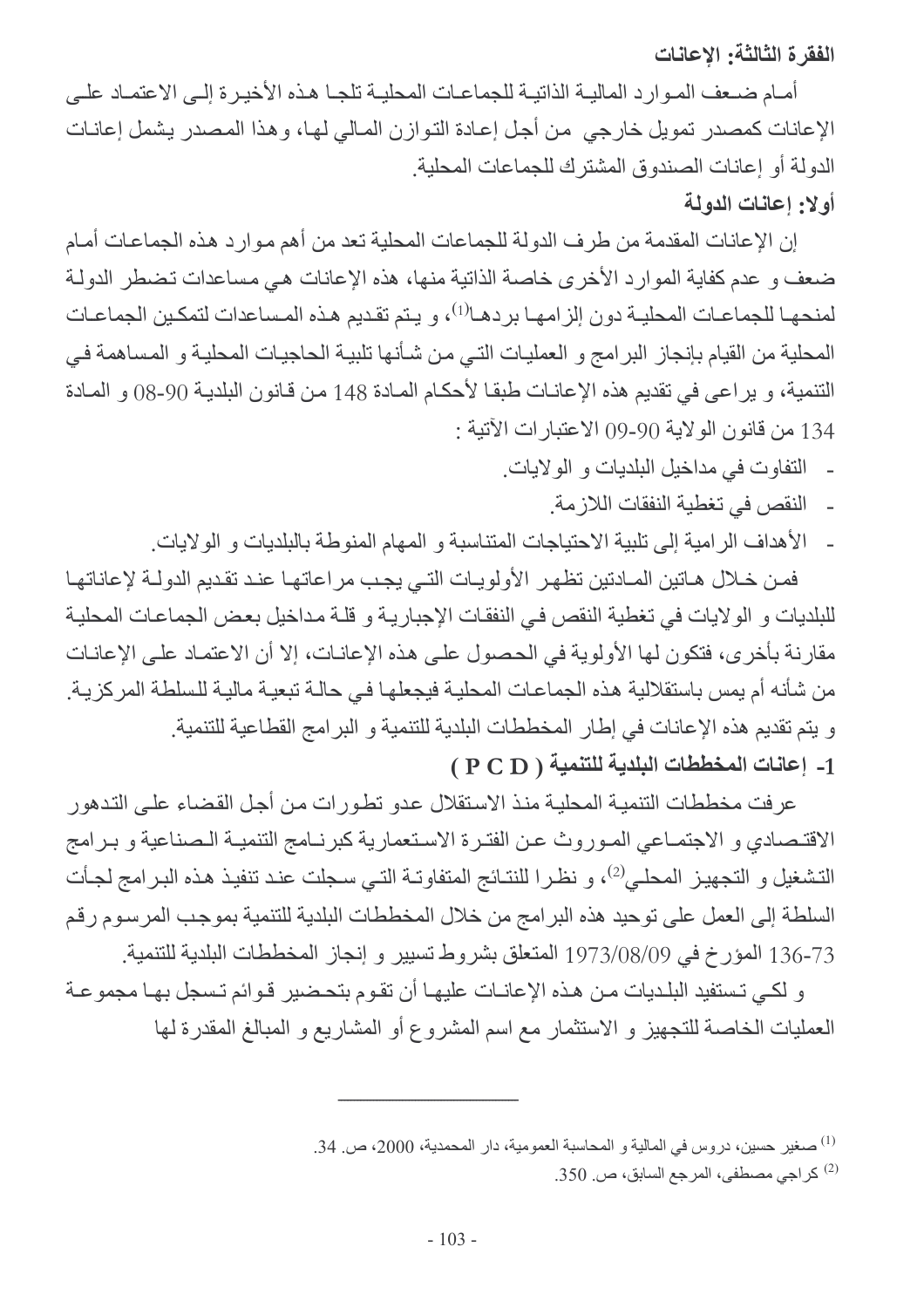و الدراسات النقنية اللازمة، وبعد موافقة السلطة الوصائية على هذه القوائم يتم تمويلها بهذه الإعانـات من ميز انية الدولة بعد إشعار البلدية لجميع المشاريع التي تمت الموافقة عليها مع المبلغ الإجمالي لكل مشروع، و بعد أن يتلقى رئيس المجلس الشعبي البلدي هذه القوائم يستدعى المجلس للانعقاد من أجل التصويت على هذه الأموال و تسويتها في الميزانية.

هذه الإعانات في غالبيتها موجهة إلى الفصول المتعلقة بالري و التزود بالمياه الصالحة للشرب و شق الطرقات و البناءات البلدية، و نظرا للحاجات المتزايدة للبلديات في هذه الميادين و انحصار الموارد المخصصة لنفقات الاستثمار و التجهيز في الإعانات المقدمة من الدولـة و اقتصار دور الجماعات المحلية على اقتراح المشاريع فإن تبعية هذه الأخيرة للسلطة المركزية تنقى قائمة تطبيقا لقاعدة " من يدفع يقود " « celui qui paie commande " على حد تعبير الأستاذ " **شيهوب مسعود** "<sup>(1)</sup> ، وكذلك نظرا لارتباط الاستثمار المحلي بالسلطة المركزية من خلال الإعانـة المالية للدولة

2- إعانات البرامج القطاعية للتنمية ( P S D )

هي إعانات و مساعدات تقدم للولايات في إطار البرامج القطاعية اللاممركزة بنسبة 3 % من الناتج الداخلي الخام الإجمالي و تستهدف هذه الإعانات أساسا الفصول المتعلقة بالتربية و الري و الطرق الولائية و التجهيز و التزويد بمياه الشرب، هذه الإعانات و إن كان من شـأنها أن تساهم فـي التنمية المحلية على مستوى الو لايات و تلبي حاجيات سكان الو لايـة كجماعـة محليـة فإنـهـا تجعل منهـا كذلك على غرار البلدية في حالـة تبعيـة ماليـة للسلطـة المركز يـة خاصـة في ظل قلـة المـوار د الذاتيـة و الجبابة المحلبة

ثانيا : إعانات الصندوق المشترك للجماعات المحلية ( F C C L )

الصندوق المشترك للجماعات المحلية مؤسسة عمومية ذات طابع إداري يتمتع بالشخصية المعنوية و الاستقلال المالي يخضع لوزارة الداخلية و الجماعات المحلية و قد عرف هذا الصندوق عدة تطورات إلـى غايـة صـدور المرسـوم رقم 86-266 المـؤرخ فـي 1986/11/04 المتعلـق بتنظـيم الصندوق المشترك للجماعات المحلية و عمله<sup>(2)</sup> إلا أن وجوده يعود إلى صندوق تضامن العمالات و البلديات الجزائرية الموضوع تحت تصرف وزارة الاقتصاد و الذي حولت أمواله إلى الصندوق الوطني للتوفير و الاحتياط بعد إنشائه، و بموجب قانون المالية لسنة 1973 ثم تحويل صلاحيات الصندوق الوطني لتوفير و الاحتياط إلى هيئة تسمى مصالح الأموال المشتركة للجماعات المحلية<sup>(3)</sup>

 $1986$  أنظر ج ر، العدد 45 لسنة 1986

<sup>&</sup>lt;sup>(1)</sup> شيهوب مسعود، أسس الإدارة المحلية و تطبيقاتها على نظام البلدية و الولاية في الجزائر ، المرجع السابق، ص<sub>. 168.</sub>

<sup>&</sup>lt;sup>(3)</sup> المرسوّم رقم 73-134 المؤرخ في 973/08/09 المتضمن تطبيق المادة 27 من قانون المالية لسنة 1973 و ج ر ، العدد 67 لسنة 1973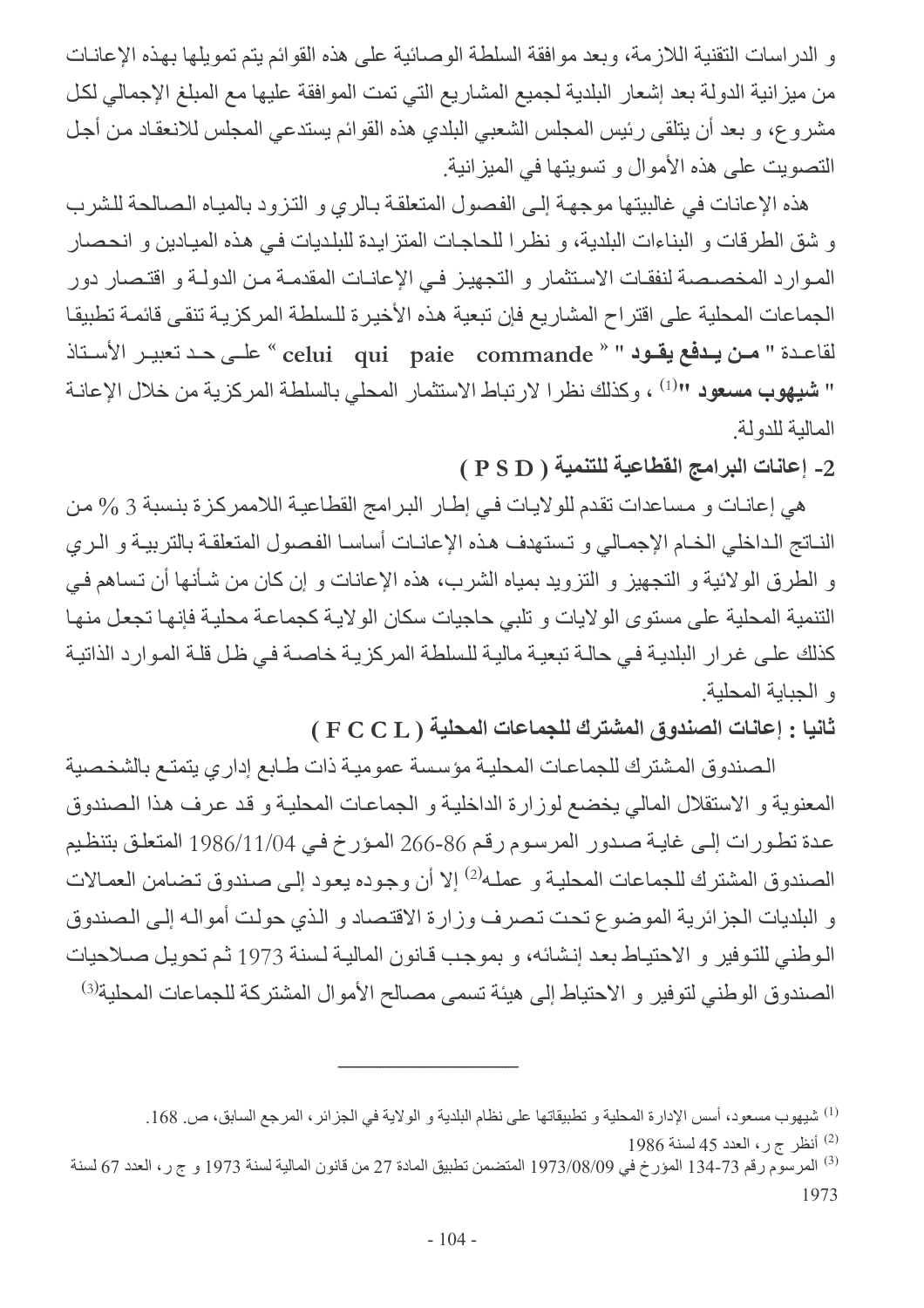تحت وصباية وزارة الداخلية إلى غاية صدور المرسوم 86-266 السابق الذي نظم سير عمل هذا الصندوق و مهامه و هو ما نتعرض له في العنصرين الآتيين. 1- تنظيم الصندوق

يتولى الإشراف على الصندوق المشترك للجماعات المحلية مجلس للتوجيه و يسيره مدير يعين بموجب مرسوم تحت وصـاية وزارة الداخلية و الجماعـات المحليـة حيث يرأس هذا المجلس وزير  $\cdot$  الداخلبة و بضم $^{(1)}$ 

- خمسة رؤساء مجالس شعبية بلدية منتخبين من طرف نظر ائهم يمثل كل واحد منهم منطقة من البلاد : الشرق ــ الغرب- الوسط ــ الجنوب الشرقي ــ الجنوب الغربي .
- رئيسي مجلسين شعبيين ولائيين منتخبين من نظر ائهم ممثلين لمنطقتي الوسط الشرقي و الوسط الغربي .
	- سبعة أعضاء معينين و هم
	- وإلى يعينه وزير الداخلية و الجماعات المحلية .
		- ممثِّل لوزارة الداخلية و الجماعات المحلية .
			- ممثل لوزارة التخطيط
			- ممثلين لوز ار ۃ المالية
			- المدير العام لبنك التنمية المحلية أو ممثله.
	- المدير العام للوكالة الوطنية للتهيئة العمر انية أو ممثله.

يتداول هذا المجلس في مسائل البرامج السنوية للتوجيه، الميزانية و الحسابات و الحصائل و كل القضايا المتعلقة بتسيير الصندوق، وما يمكننا ملاحظته على تركيبة هذا المجلس هو وجود عدد كبير من الأعضاء المعينين إضافة إلى وضعه تحت الوصاية المباشر ة لوزير الداخلية و هو ما يمس مباشرة باستقلاليته و بالتالي المساس باستقلالية الجماعات المحلية التي وجد أساسا من أجل تقديم الإعانات لها كما سنوضح ذلك في در استنا لمهام هذا الصندوق.

#### 2- مهام الصندوق

يتولى هذا الصندوق تسيير صناديق الضمان و التضامن للبلديات و الولايات المحددة بالمواد 166، 167 و 168 مسن قسانون البلديسة 90-08 و المسواد 151، 152 و 153 مسن قسانون الولايسة  $(2)$  09-90

<sup>&</sup>lt;sup>(1)</sup> أنظر المواد 23 ، 24 و 29 من المرسوم رقم 86-266 المؤرخ في 11/04\1986 المتضمن تنظيم صندوق الجماعات المحلية و عمله، ج ر، العدد 45 لسنة 1986. Voir aussi GRABA Hachemi, op. cit., p. 40.

نقابل هذه المواد في قوانين الإدارة المحلية السابقة المواد 266، 267 و 268 من الأمر 67- 24، المرجع السابق، و المادة 115 من  $115\,$ الأمر 69-38، المرجع السابق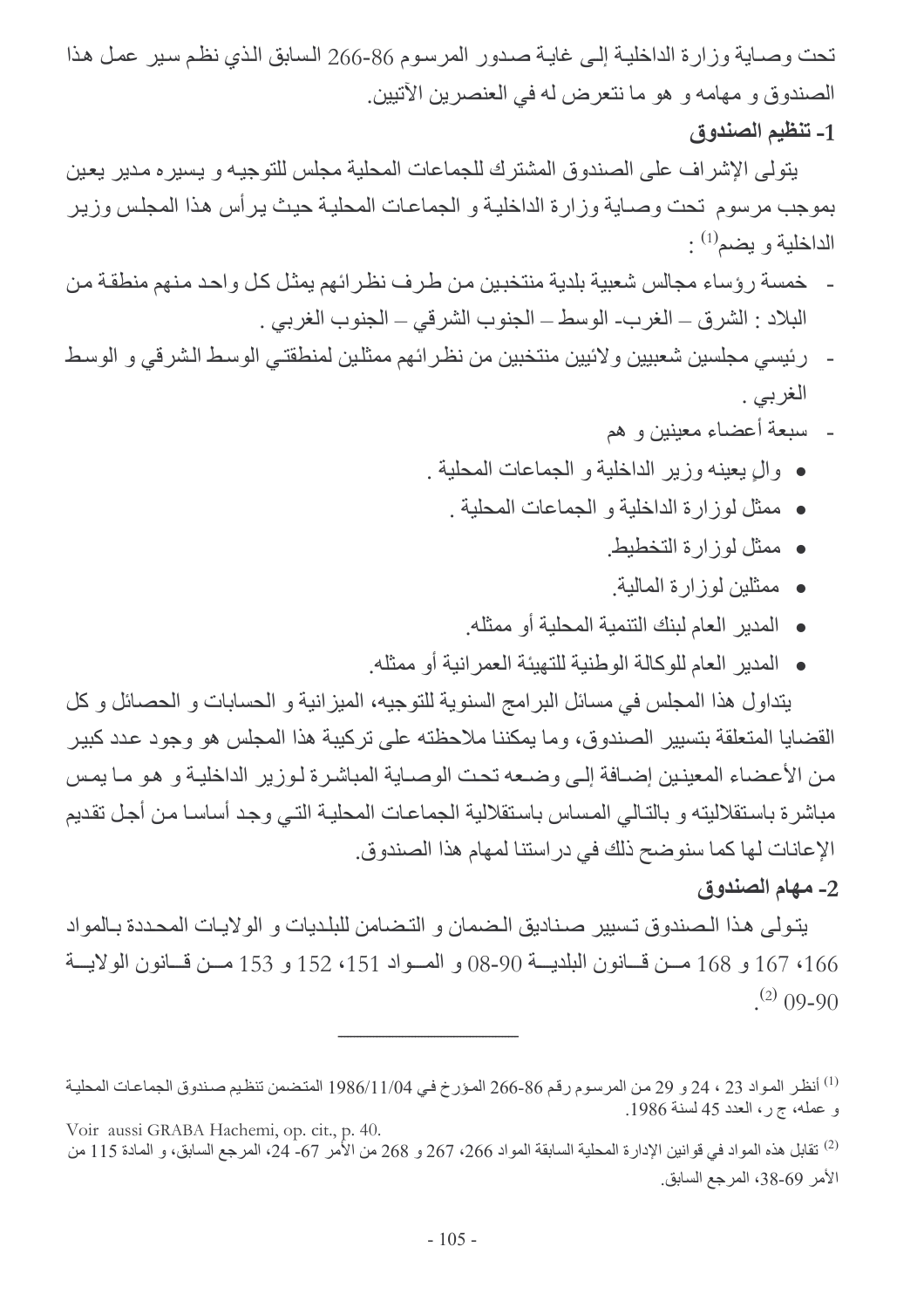حيث تتكفل صناديق الضمان بتغطية النقص في حصيلة الضر ائب و كل مـا يتعلق بقسم التسيير

- يوفر للجماعات المحلية تخصيصات الخدمة العمومية الإجبارية.
- يقدم للجماعات المحلية إعانات مالية لتحقيق مشاريع التجهيز و الاستثمار طبقا للمخطط الوطني للتنمية و يتم تقديم هذه الحصص و المساعدات من خلال الموارد التي يتحصل عليها الصندوق من عائدات الجباية من رسوم و ضرائب.

## المطلب الثاني:

# عدم نجاعة التمويل المحلي :

إن قضبة التمويل المحلي الذاتي المستقل للهبئـات المحلبـة بعد أكبـر الر هانـات التـي تو اجـه كـل الأنظمة الإدارية اللامركزية و من بينها نظام الإدارة المحلية في الجزائر ، حيث أن الاستقلالية المالية للجماعات المحلية تقضي بحتمية أن تكون موارد التمويل المحلي ذاتية مستقلة و محلية، إلا أنـه رغم تعدد و تنـوع المـوارد الماليـة للجماعـات المحليـة الجزائريـة إلا أنهـا تبقـى ضـعيفة مـن جهـة و دون مردويتها الحقيقية من جهة ثانية، نتيجة عدم تحكمها في مواردها المالية و اعتمادها على وسائل النمويل النقليدية التي لم تعد تتماشى مع التطورات الاقتصادية و الاجتماعية التي تعرفها مختلف المجالات و النشاطات التي يتعين على هذه الجماعات المحلية الاضطلاع بها في ظل عقبة مشكلة النَّمو بِلِ المحلِّي الَّتِي ظلَّت من العقبات الَّتِي تو اجه الإدار ة المحلِّية في الجز ائر .

و من أجل تمويل التنميــة المحليــة علــى مستوى الجماعـات المحليــة بـصورة تحقق أكبـر معدلات للتنمية وتعظم استقلالية الجماعات المحليات عن الحكومة المركزية في تحقيق تنمية محلية منشودة<sup>(2)</sup> فلا بد أن يكون لهذه الجماعات تمويل محلي ذاتي كافي، و بهذا يمثل التمويل المحلي المقياس الذي تقاس به الاستقلالية المالية و التي تبقى بعيدة المنال بالنسبة للجماعات المحلية الجز ائرية نتيجة لضعف و عدم نجاعة التمويل المحلي لعوامل مرتبطة بالتمويل المحلي للجماعات المحلية ( الفرع الأول ) و عوامل أخرى مرتبطة بالتنظيم و التسيير ( الفرع الثانى ).

- أنظر المادة 02 من المرسوم 86-266 ، المرجع السابق.  $\,$
- <sup>(2)</sup> عبد اللطيف عبد الحميد، التمويل المحلي، الدار الجامعية، الإسكندرية،مصر، 2001، ص. 17.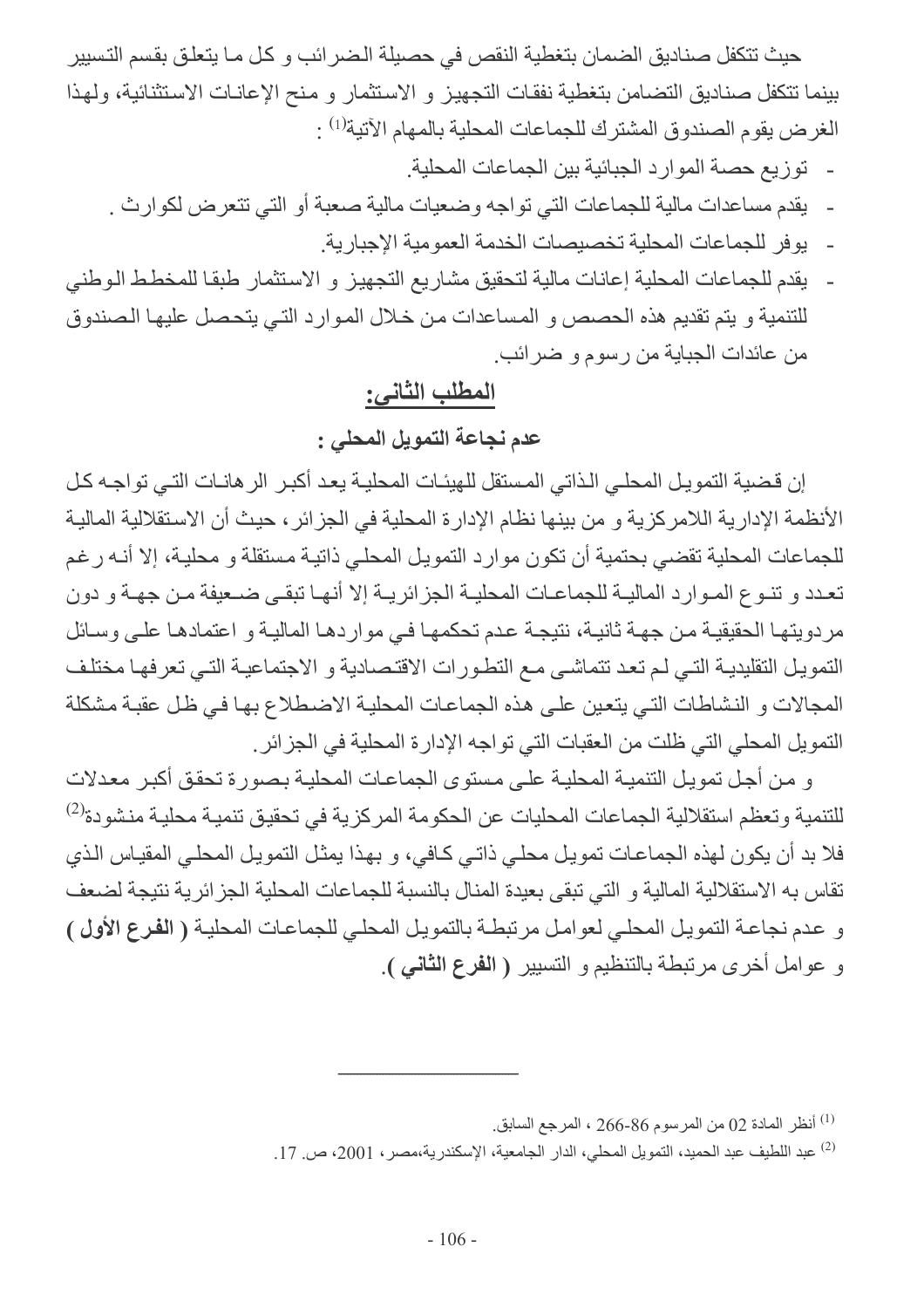## الفرع الأول:

#### العوامل المرتبطة بالتمويل المحلي:

يمكن إرجاع أسباب و عوامل عدم نجاعة التمويل المحلي إلى ضعف عائدات الجباية المحلية ر غم ننو عها بسبب محدودية النظام الجبائي على المستوى المحلي إضبافة إلى ضبعف الموارد الذاتية غير الجبائية.

الفقرة الأولى : محدودية النظام الجبائي على المستوى المحلي ( محدودية الجباية المحلية )

تبقى الموارد الجبائية للجماعات المحلية تتصدر مكانة مهمة في مجال تمويل ميزانية الجماعات المحلية، إذ تمثل ما يقارب 90 % من الموارد الذاتية المحلية<sup>(1)</sup>، و مع ما لهذه الموارد من أهمية في استقلالية الجماعات المحلية ماليا عن السلطة المركزية فإنها تبقى بعيدة عن الحاجيات الحقيقية لهذه الجماعات في مو اجهة الاحتياجات المحلية المنز ايدة لأسباب متعددة نتناول أهمها من خلال العناصر الآتية·

أولا : احتكار الدولة لأهم الموارد الجبائية

إن الدولة زيادة على تحديدها شبه الأحادي للحاجيات المحلية تستحوذ على أهم الموارد الجبائية و الأكثر مر دودبة، فتأخذ النسبة الأكبر منها عند التحصبل و بظهر ذلك بصفة واضحة من خلال الرسم على القيمة المضافة الذي تستحوذ فيه الدولة على 85 % من عائداته مقابل 5 % فقط للبلديات كما أن عمليات البنوك و التأمينات أصبحت تخضع للرسم على القيمة المضافة بموجب قانون المالية لسنة 1995 <sup>(2)</sup>، و التي كانت قبل صدور هذا القانون تخضع للرسم على عمليات البنوك المدفوع كليـا للصندوق المشترك للجماعات المحلية مما يشكل خسارة كبيرة لها و هكذا قامت الدولـة بطريقـة غير مباشرة بتحويل جبايـة كانت فـي الأصـل لفائدة الجماعـات المحليـة لـصـالحها<sup>(3)</sup>،إضـافة إلـي استحواذ الدولة على 90 % من الضريبة على أرباح المناجم مقابل 10 % فقط للجماعات المحلية حسب ما بينـاه فـي مطلبنـا الأول مـن هـذا المبحـث و الأمـر نفسه بالنـسبة للـضريبة علـي الأمـلاك التـي تعـود إير اداتها بنسبة 60% إلى خزينة الدولة.

كما أن استحواذ الدولـة علـى عائدات الـضريبة علـى الأجور و التـى تثمـل مصدر ا هامـا للمـوارد الجبائية لأنها تقتطع مباشرة من المصدر إضـافة إلـى بقيـة أنـواع الـضرائب و الرسـوم التـى تعود كليـا إلى الدولة و التي لا يمكننا إحصاؤ ها<sup>(4)</sup>، و إذا كان يفهم من هذا الاستحواذ للدولة على الجباية بالحجم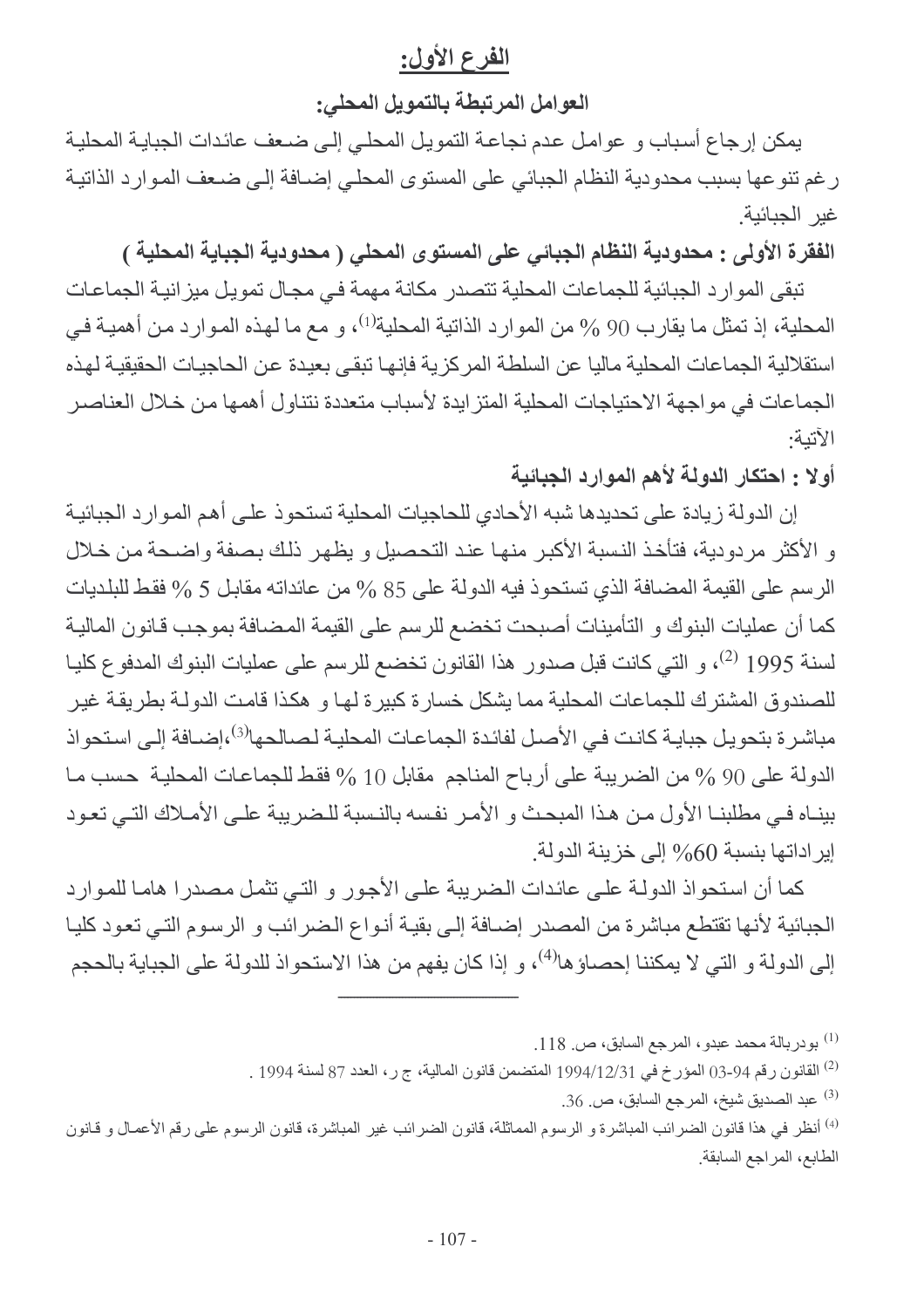الكبير للأعباء التي تواجهها، فإن للجماعات المحلية أعباء كثيرة هي الأخرى لا تقل أهمية عن أعباء الدولة تتطلب موارد كافية تمكنها من الاضطلاع بمهامها، و في هذا كتب الأستاذ " زكي النجار " « إن توافِّر التمويل الكافي يعد شرطا لإنجاز تحول صلاحيات الدولـة إلـي تنظيمـات إقليميـة متميزة عنهـا وفقـا لأسـلوب اللامركزيــة و هـذه لا يمكـن أن تكـون فعالــة إلا أذا كانـت تملـك ( أي الـسلطات المحلية ) وسائل مالية خاصة بها»<sup>(1)</sup>.

و لإظهار التفاوت الكبير بين الجماعات المحلية و الدولة في المداخيل الجبائية نضع الجدول الآتي<sup>(2)</sup> بملابير الدبنار ات

| 2006   | 2005 | 2004             | 2003  | 2002  | 2001  | 2000  | 1999  | 1998  | 1997  | السنو ات                                                                                       |
|--------|------|------------------|-------|-------|-------|-------|-------|-------|-------|------------------------------------------------------------------------------------------------|
| 745,56 |      | $664,8$   603,77 |       |       |       |       |       |       |       | الضرائب العادية للدولة   317,11   342,57   348,74   373,15   444,49   493,09   562,88   562,88 |
| 124,41 |      | $116,71$ 107,93  | 94,57 | 93,13 | 91,19 | 89,05 | 82,54 | 76,49 | 72,74 | ضرائب الجماعات<br>المحلية و FCCL                                                               |

من خلال ملاحظتنـا للأرقـام الـواردة فـي هذا الجدول يتبـين لنـا بوضـوح أن عائـدات الجبايـة العادية للدولة ( دون احتساب الجباية البترولية ) تتجاوز نسبة 75% في غالب الأحيان مقارنة بما يعود من هذه الجباية للجماعات المحلية مع العلم أن الجباية المحلية تعد من الموارد الأساسية و الرئيسية من حيث الدخل الذي تجلبه لهذه الجماعات فلولا هذا الاحتكار لكانت حصبلة الجباية المحلية الموجهة لها أكبر و بالتالي تحقق اكبر استقلالية مالية ممكنـة عن السلطـة المركزيـة، علمـا أن نسبة الضرائب المحلية في الدول التي تعرف الجماعات المحلية فيها استقلالية كبيرة تكون كبيرة في الغالب مقارنة بالجباية المحلية التي تعود إلى الدولة ففي كندا على سبيل المثال تبلغ نسبة الضرائب المحلية على 74 % <sup>(3)</sup>. و هكذا تكون الدولة تستحوذ على الضرائب الأكثر مردودية مقابل فسيفساء مختلفة من الضرائب و الرسوم يستحيل مقارنتها بضرائب الدولة و بهذا يكون« المشرع قد أفرغ محتوى الاستقلال المالى كأداة تساهم في تحقيق متطلبات التنمية » <sup>(4)</sup> ثانيا : المردودية الضعيفة للجباية المخصصة كليا للجماعات المحلية

سبق لنا أن بينا في المطلب الأول من هذا المبحث الموارد الجبائية المخصصة كليا للجماعات المحلية و تتعلق بالرسم على النشاط المهنى و الدفع الجزافي و رسوم التطهير و الرسم العقاري، إضافة إلى الرسوم الخاصة بالإعلانات و رسوم الإقامة و الإسكان، فماعدا الرسم على النشاط المهني و الدفع الجزافي اللذان يشكلان دخلا معتبرا للجماعات المحلية<sup>(5)</sup> ، فإن بقية الرسوم و الضرائب

- <sup>(3)</sup> زكي النجار ، المرجع السابق، ص<sub>. 122.</sub>
- منار مصطفى ، المرجع السابق، ص ص. 30-31 .  $^{(4)}$

<sup>(5)</sup> و رغم مكانة الدفع الجزافي بالنسبة للجباية المحلية فقد تم تخفيض نسبته تدريجيا حتى انعدمت سنة 2006 و هو مـا يحرم الجماعـات المحلبة من هذا الدخل

زكي النجار ، المرجع السابق، ص. 120.  $^{(1)}$ 

<sup>(2)</sup> المصدر : وزارة المالية – المديرية العامة للضرائب.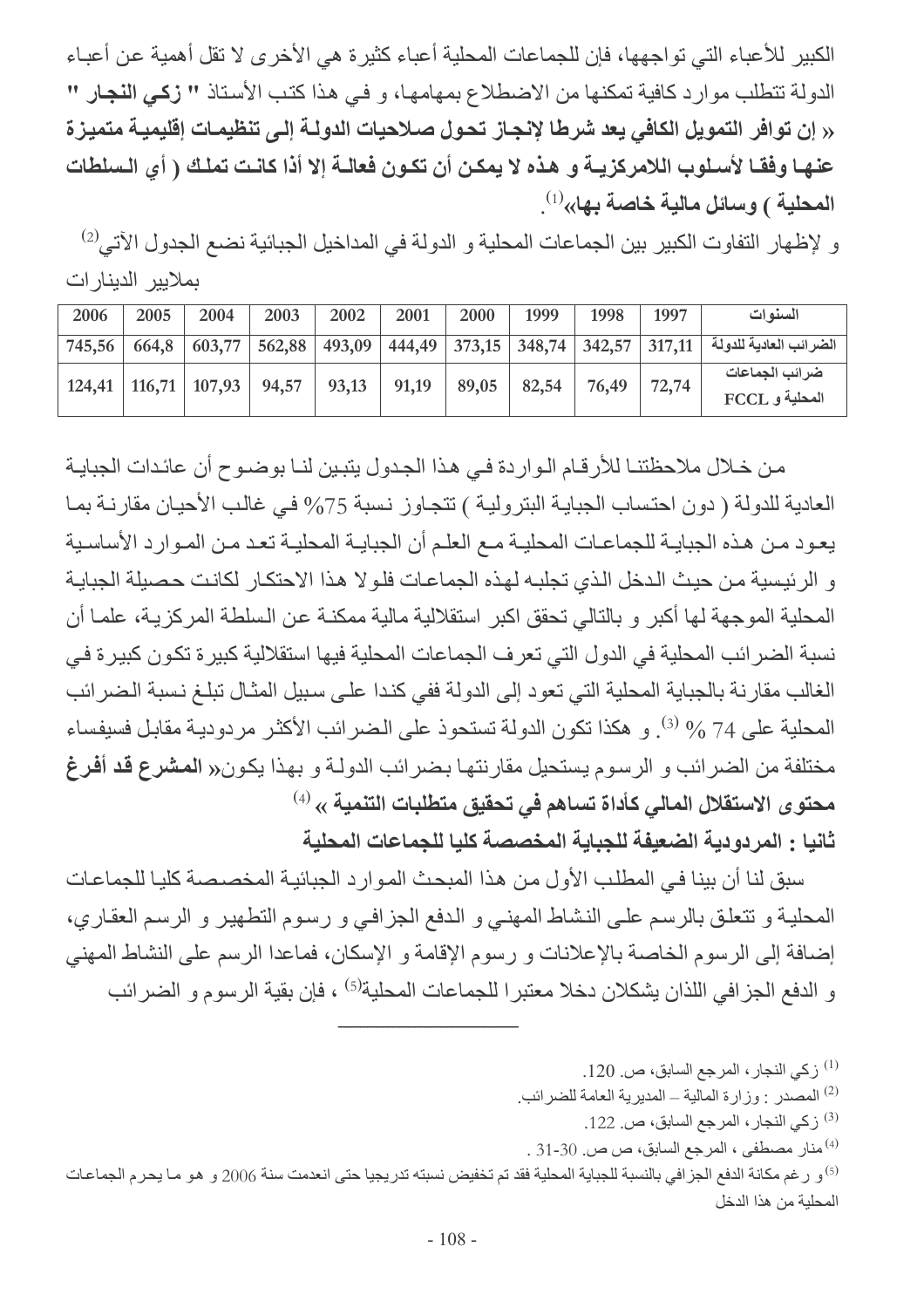تجلب دخلا ضعيفا و محدودا و في هذا عبر الوزير المنتدب لدى وزارة الداخلية المكلف بالجماعات المحلية " دحو ولد قابلية " « كل الرسوم و الحقوق التي تسلم اليوم لهذه المجالس لا معنى لها و صعبة التحصيل ... »<sup>(1)</sup> نظر ا لرمزية النسب الضريبية كرسوم التطهير و رسوم الإقامة و ضـعف إيرادات الرسم العقاري نتيجة عدم التحكم في الحضيرة العقارية من طرف الهيئات المحلية، مما جعل الرسم العقاري و التطهير معا لا يجلبون سوى 2,236 مليار دينار بنسبة لا تتجاوز 3,5 %<sup>(2)</sup> من قيمة المداخيل الجبائية ، فرغم أن موارد هذه الأنواع من الجباية تخصص كليا إلى الجماعات المحلية إلا أن مردوديتها الضئيلة تجعل من دور ها في الاستقلالية المالية للجماعات المحلية جد محدودا، لذلك نرى أنه من الأنسب الاهتمام أكثر بالأملاك العقارية المتواجدة في إقليم الجماعات المحلية و حصر ها و نقييمها بقيمتها الفعلية إضافة إلى إعادة النظر في رسوم التطهير و رفع القمامات خاصة بالنسبة لنفايات المصـانع و الورشات من اجل إعادة تثمين مداخيل هذا النوع من الجباية و رفع مردوديته. ثالثا : عدم وجود معايير موضوعية في توزيع الجباية المحلية

زيادة على احتكار الدولــة لأهم المـوارد الجبائيـة فـإن الجبايـة المحليـة مؤسسة علـى قيم و معـايير لا تستجيب للحاجيات الجديدة للجماعات المحلية، فإذا كان احتكار الدولـة لتحديد و توزيـع المـوارد الجبائية، يُعد من صميم اختصاصاتها فإنـه من المفترض علـى الأقل أن تكون هنـاك عدالـة أكبر فـى توزيع محصول هذه الجباية، فالدولـة عند قيامهـا بتوزيـع الـضرائب و الرسـوم التـى تمـول الميزانيـة المحلية و التي تحول إلى ميزانيـة الدولـة يُفترحص أن تمـارس في ذلك اختصـاصـا تقديريا لا احتكاريـا تسيطر و تهيمن بـه علـى أهم المـوارد الجبائيـة<sup>(3)</sup>. لذلك أصـبح من الـضروري أن يـتم تأسـيس معيـار موضوعي عادل في توزيع الجباية يقوم على معطيات اقتصادية، خاصىة مع اتساع دور و أعباء الجماعات المحلية في مجالات التنمية المختلفة، كمـا أن وضـع قواعد عامـة فـي توزيـع الجبايـة تطبق على كافة الولايات و جميع البلديات بالنسب و المقادير نفسها لا يتماشى مع المعطيات الاقتصادية و الاجتماعيــة التــى تميـز الجماعـات المحليــة، نظـرا للاخـتلاف فـى الإمكانيـات الجبائيــة مـن جماعـة لأخرى لوجود بلديات و ولايات متفاوتة من حيث درجة الغني، من جماعات غنية و أخرى فقيرة عديمة الموارد، فعندما نطبق عليها نفس النسب و القيم الـضريبية نكون أمـام عدم عدالـة جبائيـة لـذلك ينبغي إشراك ممثلي الجماعات المحلية في تحديد نسب و وعاء الضريبة حسب إمكانيات كل جماعة محلية من اجل تفعيل نظام الجباية المحلية.

رابعا : المركزية المفرطة للضريبة

يقوم النظام الجبائي في الجزائر ًعلى مبدأ عدم استقلالية الضريبة ذلك أن فرض الضريبة مسألة

<sup>&</sup>lt;sup>(1)</sup> أنظر جريدة الخبر ليوم 2007/09/03، العدد 5108، ص. 2.

<sup>&</sup>lt;sup>(2)</sup> المصدر : تقرير المجلس الوطني الاقتصادي و الاجتماعي (CNES)، اللجنة المالية، جويلية 2001.

<sup>&</sup>lt;sup>(3)</sup> غضبان رابح، المرجع السابق، ص<sub>. 39.</sub>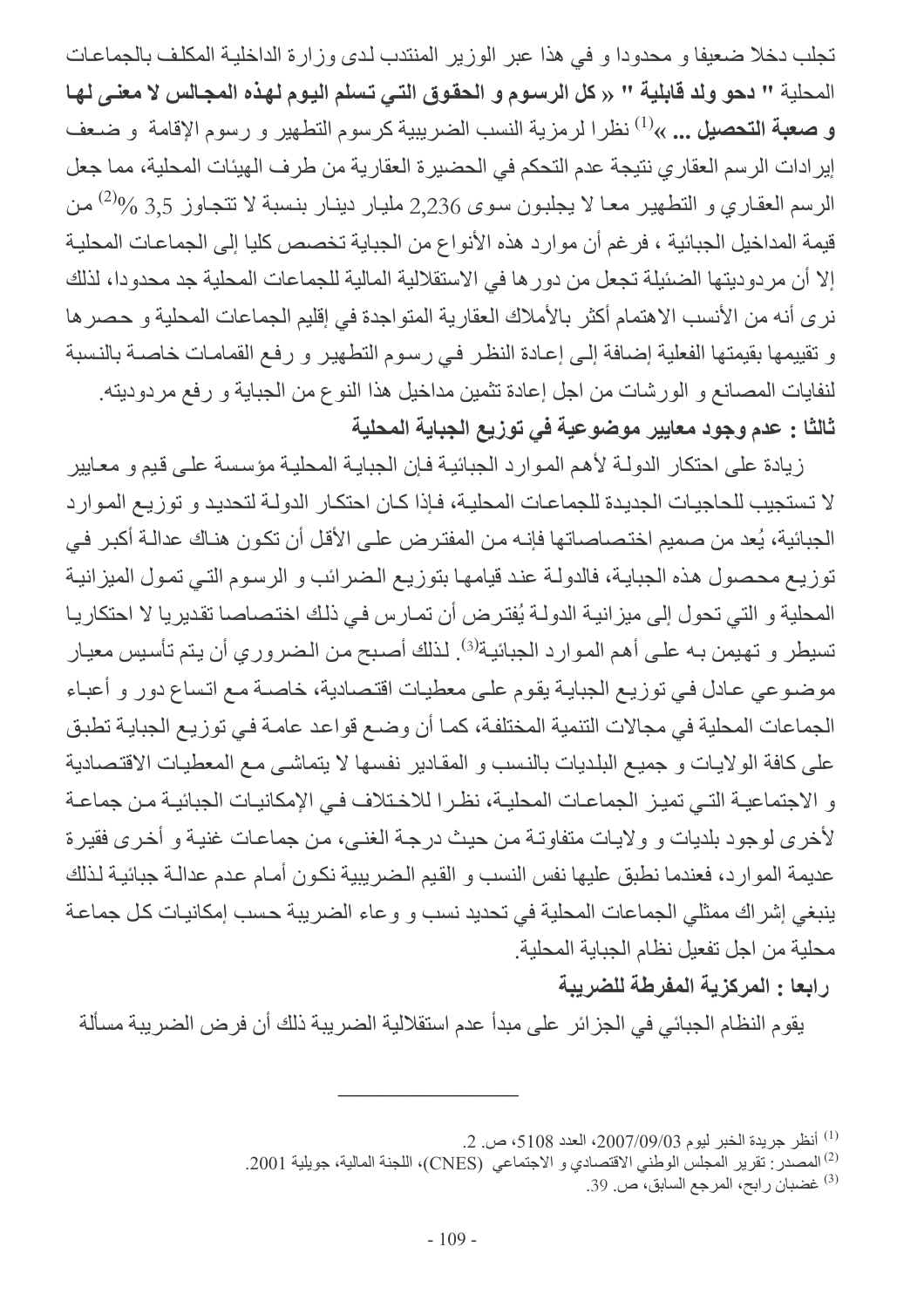قوميــة تخـتص بهـا الدولــة عـن طريـق الـسلطـة التشريعية<sup>(1)</sup>، ومـن المفـروض أن الجماعـات المحليـة و نظرا لتمتعها بالاستقلال المالي، تتمتع بتشريع ضريبي خاص يعكس هذا الاستقلال على الصعيد القـانوني، حتـى و إن كـان مـن الـصعوبة مـن الناحيـة العمليـة الاعتـراف للهيئـات المحليـة بالتشريع الضريبي الخاص، زيادة على التشريع الضريبي المفروض من الدولـة من كون الممول المحلي في الوقت نفسه هو ممول الدولة، مما يجعله لا يتحمل عبء ضرائب و رسوم جديدة من قبل الهيئات المحلية<sup>(2)</sup>، إلا أن هذا لا يعني عدم إمكانية النشريع الـضريبي المحلـي بـل يمكن أن تتنـازل الدولـة عن تحديد وعاء و نسبة الضرائب التي تعود كلية إلى الجماعات المحلية و السماح لها بفرض ضرائب إضافية ذات نسب صغيرة بالموازاة مع الضرائب التي تعود إلى الدولة حسب إمكانيات كل جماعة محلية أو على الأقل يجب أن يسمح لها بالتصويت على نسبة كل رسم محلي(3).

إن المركزية المفرطة للضرائب و الرسوم المخصصة للجماعات المحلية الموروثة عن العهد الاستعماري و التبي لم تتطور إلى حد الآن جعلت من الجماعات المحلية في حالـة تبعيـة من حيث تأسيس و تحصيل الضريبة و هو ما نتعرض له في العنصرين الآتيين. 1- من حيث تأسيس الضريبة:

إن مسألة فرض الضرائب هي مسالة وطنية طبقا لمبدأ مشروعية الضريبة الذي يجعل ذلك من اختصاصا السلطة التشريعية، و هو ما أكدتـه مختلف الدسـاتير الجزائريـة<sup>(4)</sup>، حيث يدخل فـي مجـال القانون إحداث الضرائب و الجبايات و الرسوم بجميع أنواعها، هذا وتخضع كذلك الضرائب إلى قواعد محددة بصفة دقيقة و مرتبة ترتيبا دقيقا في إطار قوانين المالية و قوانين الضرائب و تكون هذه النصوص بجمع أشكالها موضوع تعليمات و تفسيرات تخضع إلىي التطبيق الصارم، فلا يحق للجماعات المحلية تأسيس أو قبض أي ضريبة إلا المنصوص عليها صراحة، وهذا ما يدل على الرغبة في استبعاد كل مـا يرمـى إلـى تأسيس نظـام جبـائي محلـى مستقل<sup>(5)</sup>، و تجدر الإشـارة إلـى أن قانون البلدية لسنة 1967 تضمن صلاحية البلدية في تأسيس بعض الرسوم كرسم دمغ اللحوم و رسم الإقامة وفقا للحدود التي ينص عليها القانون۞ وهو ما لم تتضمنه قوانين الإدارة المحلية الحالية.

> <sup>(1)</sup> شبهو ب مسعو د، أسس الإدار ة المحلية و تطبيقاتها على نظام البلدية و الو لاية في الجز ائر ، المر جع السابق، ص. 171. (2) عادل محمود حمدي، المرجع السابق، ص 212.

(3) YELLES CHAOUACHE Bachir, Pour une revalorisation des ressources financières locales, Revue IDARA, N°1, 1995, p. 24.

"Les collectivités locales doivent être autorisées à voter le taux pour chaque taxe locale"

<sup>(4)</sup> أنظر المواد 151 الفقرة 17 من دستور 1976 و 115 الفقرة 14 من دستور 1989 و 122 الفقرة 13 من دستور 1996. <sup>(5)</sup> عمر اني بهية، بحث لنيل شهادة ماجستير في الإدار ة و المالية، جامعة الجز ائر ، 1992، ص<sub>. 104.</sub>

<sup>(6)</sup> أنظر المادتين 261 و 262 من الأمر 67-24 المتضمن قانون البلدية، المرجع السابق.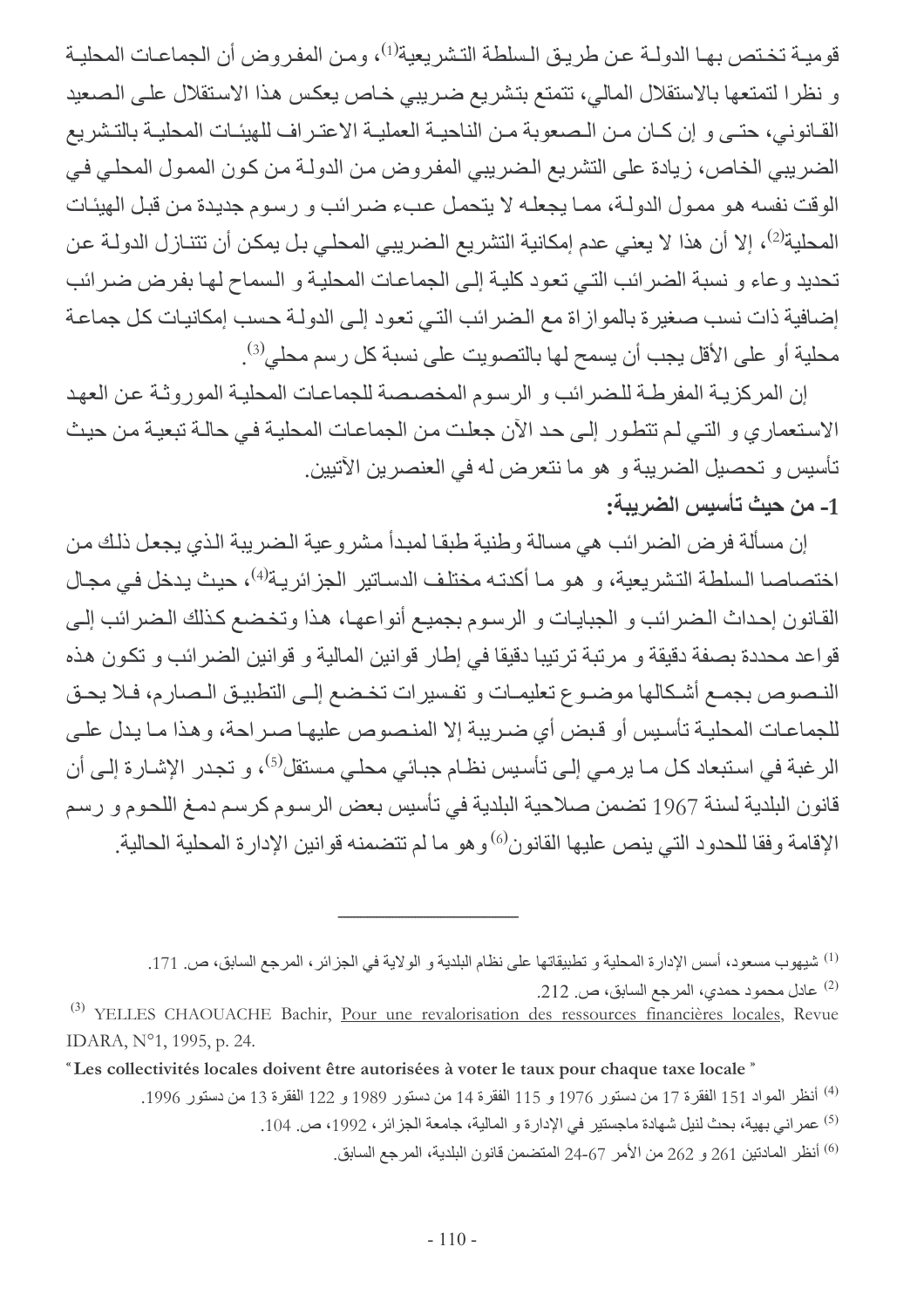كما أن للسلطة التنفيذية دور هام في تأسيس الضريبة يظهر على مستوى إعداد وتحضير مشروع قانون المالية و الذي يدخل ضمن اختصاصات وزير المالية الذي يكلف مديرية الضرائب بهذا العمل ليقدم إلى مكتب المجلس الشعبي الوطني مع كل الملحقات المفسرة لـه،و الواقـع أنـه كلمـا قدم مشروع قانون المالية فإن غالبية النواب يوافقون على جميع بنوده و هو ما يجعل تأسيس الضريبة مسألة مر كزية بحتة، و في هذا عبر الأستاذ " على زيان محند و اعمر " « لقد بين نظام المالية الذي نفذه قانون البلدية تردد المشرع حيث انـه يعترف للبلديات باختصاصات واسـعة مـن جهـة و مـن جهـة أخرى فإنــه يمنــع هذه البلـديات مـن ممـارســة سـلطتها فــى التـصويت علــى معدلات بعض الـضرائب المحلية فأي عمل بلدي أصبح مسطرا .......... فلم يصبح أي معنى للامركزية »ل<sup>)</sup>. 2- من حيث تحصيل الضريبة:

إن المصالح التي تقوم بتحصيل و قبض الإيرادات الضريبية هي مصالح تابعة للدولة و على رأسها القابض على مستوى البلديات<sup>(2)</sup> و أمين الخزينة على مستوى الولايـة الذي يعتبر موظفـا تابعـا للدولة و ليس للجماعة المحلية، إضافة إلى مصالح الضرائب على مستوى الولايات و البلديات و هي التابعة مباشرة إلى وزارة المالية التي هي جزء من السلطة التنفيذية.

الفقرة الثانية: ضعف الموارد الذاتية غير الجبائية و الاعتماد المفرط على الإعانات

في ظل عدم كفايــة المـوارد الـجبائيــة المحليــة رغم تنوعهـا فإنــه مـن الـضروري أن تكـون لـهـذه الجماعات موارد مالية ذاتية تدعم و تزيد من تمويلها المحلي و بالتالي زيـادة درجـة استقلاليتها إلا أن اقتصار هذه العائدات بالنسبة للجماعات المحلية في الجز ائر على عائدات الأملاك ذات المر دودية المضعيفة جعلهـا تتجـه نحـو الاعتمـاد علـى الإعانـات المقدمـة مـن طـر ف الدولـة ممـا يقيـد و يعيـق استقلاليتها و ذلك ما سنو ضحه من خلال العناصر الآتية:

#### أولا : ضعف عائدات الأملاك

إن أهم مـا يميـز إيـرادات الأمـلاك بالنـسبة للبلـديات و الولايـات هـو قلـة مردوديتهـا و مـساهمتها الضعيفة في ميز انيتيهما فبالنسبة للبلديات فإن المداخيل الذاتية لها تمثل فيها المداخيل الجبائية أكثر من 90 % في حين تبقي الموارد الناتجة عن أملاكها شبه منعدمة<sup>(3)</sup> و لإظهار ضعف إيرادات أملاك الجماعـات المحليــة نـضـع هـذا الجـدول الـذي يبـين المبــالـغ المحـصلة مـن هـذه الإيـرادات بملاييـر الدينار ات<sup>(4)</sup>

|  |  |  | السنوات   1995   1996   1998   1998   1999   1999         |
|--|--|--|-----------------------------------------------------------|
|  |  |  | الإيرادات   2,898   2,717   3,460   4,429   4,352   6,598 |

<sup>&</sup>lt;sup>(1)</sup> على زيان محند واعمر ، نظرة حول المالية العمومية المحلية، مجلة الفكر البرلماني، العدد الأول، ديسمبر ، 2002، ص. 113. أنظر المادة 172 من القانون 90-08 المتعلق بالبلدية، المرجع السابق . $^{(2)}$ 

<sup>(4)</sup> المصدر : CNES، المرجع السابق.

<sup>&</sup>lt;sup>(3)</sup> ماتلو الطيب، نظرة المنتخب لإصلاحات المالي<u>ة المحلية في التسيير</u> المحلي الراشد، مجلـة الفكر البرلمـاني، العدد الثالث، جوان، .2003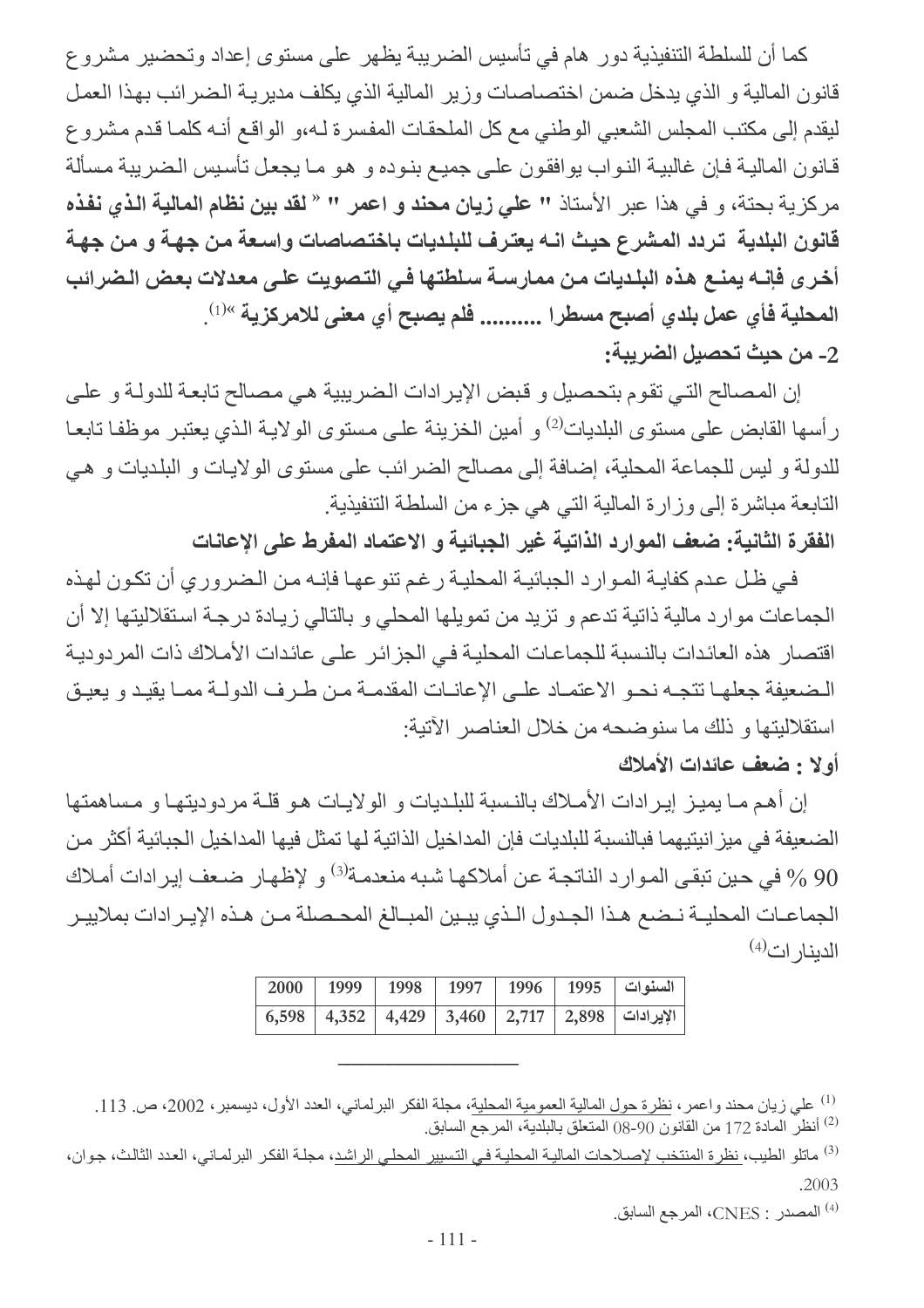و مما يلاحظ على هذا الجدول قلة و تذبذب مداخيل أملاك الجماعات المحلية رغم امتداد و اتساع مجـال هذه الأمـلاك و التـى مـن شـأنها أن تـوفر مـداخيل جـد هامـة تـنقص مـن تبعيتهـا الماليـة للـسلطـة المركزية لولا الإهمال و سوء الاستغلال و الذي سنعود إليه في الفرع الثاني من هذا المطلب.

كما أن إيرادات الأملاك بالنسبة للبلديات لم تتجاوز منذ سنة 1995 إلى سنة 2000 نسبة 6,55 % من إير ادات التسيير للبلديات<sup>(1)</sup>، ومن هنا نرى ضرورة إعادة تثمين هذه الممتلكات و الاتجاه إلى تحقيق استثمارات منتجة للدخل عن طريق هذه الممتلكات حتى يصبح لمداخيلها قيمـة و نسبة أكبر في النمويل المحلي و بالنالي تقليص اعتمادها على الإعانات خاصة و أن الجماعات المحلية كما ذهب إليه الأستاذ " يلس شاوش بشير " " تحوز على أملاك عقارية و منقولـة هامـة و استعمال هذه الأمـلاك مـن الغيـر. عـن طريـق الاسـتغلال الخــاص بـاسـم البلــديات يؤسـس مــوردا أو منجمــا مـاليــا معتبـرا <u>للبلديات</u>»(2)

#### ثانيا : الاعتماد المفرط على الاعانات

إن استفادة الجماعات المحلية من الإعانات المركزية إنمـا يكون ضـمن إطـار قـانوني محـدد مسبقا يتجلَّى في تحديد إجراءات منح الإعانة و كيفية إنشائها و أشكال الرقابـة عليهـا و بهذا تكون استقلالية الهيئات المحلية محدودة في ظل احتفاظ السلطة المركزيـة بحق الإشراف و التوجيـه<sup>(3)</sup>. والجماعـات المحلية في الجزائر تتجه بإفراط نحو الاعتماد على الإعانـات التي تقدمها لهـا الدولـة بسبب الضعف الواضح في مداخيل أملاكها و عدم كفاية الموارد الجبائية المخصصة لها. و هذا من أجل الاضطلاع بمهامها وممارسة اختصاصاتها ذات الأعباء الكبيرة مقابل موارد مالية ذاتية محدودة لا تكاد تفي حتى بنفقات التسيير <sup>(4)</sup>. و رغم أن هذا الاتجاه نحو الاعتماد على الإعانات قد يتحول إلى وسبلة تؤدي إلى فرض النظـام المركـزي علـى حـد تعبيـر الـدكتور " **نـواف كنعـان** " إذ يقـول « إ**ذا كانـت الـهيئــات** اللامركزية تعتمد إلى حد كبير على اعتمادات تأتيها من المساعدات التي تقدمها الدولـة إذ في مثل هذه الحالة قد يتحقق استقلال مالى نظر ى لهذه الهيئات، دون الاستقلال الحقيق الذى يتطلب توافر المـوارد المـاليــة الذاتيــة الكافيــة، و الحريــة فـي تحديـد أوجـه إنـفاقهـا. لـذلك حـذر الفقهـاء مـن اعتمــاد الهيئات اللامر كزية على المساعدات الحكومية لأن ذلك يؤدي إلى إضعاف استقلالية هذه الهيئات بل و يعطـل مفهـوم اللامركزيــة و يتحـول إلــى وسـيلـة مــن الوســـائل التــي تــوّدي إلــى فـرض النظــام ا**لمركزي<sup>»(5)</sup>.** 

. المصدر : C N E S ، المرجع السابق  $\cdot$  C N E S المر

 $^{(2)}$  YELLES CHAOUACHE Bachir, op. cit., p. 27.

"Les collectivités locales disposent d'un patrimoine en meubles et immeubles plus ou moins important, l'usage de ce patrimoine par les tiers à titre privatif constitue un gisement financier considérable pour les communes »

> <sup>(3)</sup> كراجي مصطفى، المرجع السابق، ص. 348. <sup>(4)</sup> عبد الصديق شيخ، المرجع السابق، ص 02. (5) نواف كنعان، المرجع السابق، ص. 163.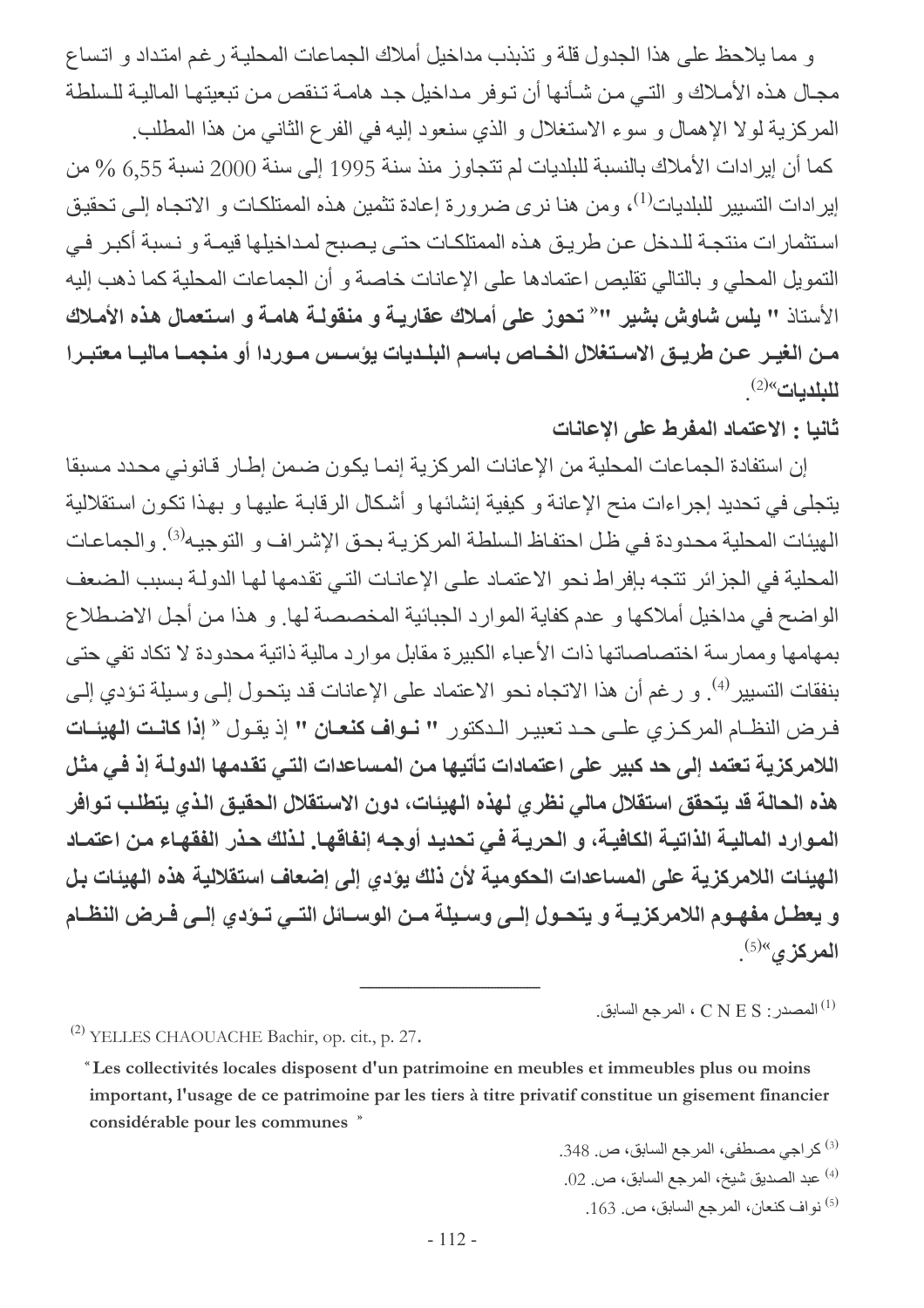و في هذا يرى الأستاذان " Délaubadére André et Gaudemet Yves" "الإعانات التي تقدمها الدولة للجماعات المحلية تأخذ مكانــة هامــة جدا فـي ميزانيتهـا. و مـن الطبيعي أن تجر هذه الإعانات الجماعات المحلية إلى تبعية اتجاه الدولة التي مولتها »(1)<sub>.</sub>

إلا أن الجماعات المحلية في الجزائر بقيت تعتمد في مواردها المالية بنسبة كبيرة على الإعانـات المقدمة لها من طرف الدولـة و الجدول المـوالي يبين المبـالغ الـضخمة التـي تمثلهـا هذه الإعانـات فـي إطار المخططات البلدية و المخططات القطاعية للتنمية<sup>(2)</sup>.

| 2007     | 2006     | 2005    | 2004    | 2003    | 2002    | 2001    | السنوات                      |
|----------|----------|---------|---------|---------|---------|---------|------------------------------|
| 1297,667 | 2220,868 | 533,994 | 562,657 | 507,264 | 446,449 | 369,290 | المبالغ بملايير<br>الدينارات |

و مسن خطلال در استنا للأرقام الموجودة فسى الجدول و مقارنتها بالموارد الأخرى ( جباية و ممتلكات ) للجماعات المحلية يظهر الاعتماد الكبير على الإعانات المقدمة من طرف الدولـة في تمويل الجماعات المحلية بمعدل لا يقل عن 80 % في كل الأحوال مقابل عائدات الجباية و الأملاك التي تمثل أقل من 20 % من قيمة الموارد.

هذا الاعتماد المفرط على الإعانات التي تقدمها الدولة للجماعات المحلية يكرس تبعيتها المالية و يجعل من استقلالها المالي مستبعدا في ظل هذا التمويل المركزي و العجز المالي الذي تعاني منه خاصة البلديات حيث أنتقل عدد البلديات العاجزة ماليا من 52 بلدية سنة 1986 إلى 1280 سنة 2000 و هو العدد نفسه المسجل سنة 2007<sup>(3)</sup> الذي يفتح المجال لتدخل السلطة المركزية في الشؤون المحلية و بظهر ذلك من خلال:

1- توجيه القرار المحلى:

لا شك أن الإعانات و المساعدات التي تقدمها الدولة للجماعات المحلية كان لها دور في التخفيف من ضعف إير اداتها الجبائيـة، إلا أن ذلك يكـون علـى حساب استقلاليتها ذلك أن ممارسـة الهيئـات المحلية لاختصاصاتها تعني حريتها في التسيير ، و لا يكون لها ذلك في ظل الإعانات المركزية فالتمويل المركز ي للاستثمارات المحلية يعبر عن رغبة السلطة المحليـة فـي قيـادة التنميـة المحليـة، ومن هنا تكون سياسة التنمية المحلية سياسة مشتركة تهم الدولة و الجماعات المحلية<sup>(4)</sup>، فتكون

<sup>&</sup>lt;sup>(1)</sup> voir DE-LAUBADÉRE André et GAUDEMET Yves, Traité de Droit Administratif, op. cit., p. 137.

<sup>«</sup> Les subventions de l'Etat aux collectivités locales tenaient une place très importante dans les budgets des collectivités. naturellement cette aide entrain une dépendance à l'égard de l'Etat qui la fournit »

<sup>&</sup>lt;sup>(2)</sup> الجدول من وضع الطالب بالاعتماد على الجرائد الرسمية المتضمنة قوانين المالية للسنوات الموجودة في الجدول. <sup>(3)</sup> أنظر تقرير CNES،المرجع السابق،و كذلك تقرير وزارة الداخلية، جريدة الشروق اليومي لـ 2008/09/02، العدد2395، ص.4. <sup>(4)</sup> كراجي مصطفى، المرجع السابق، ص. 348.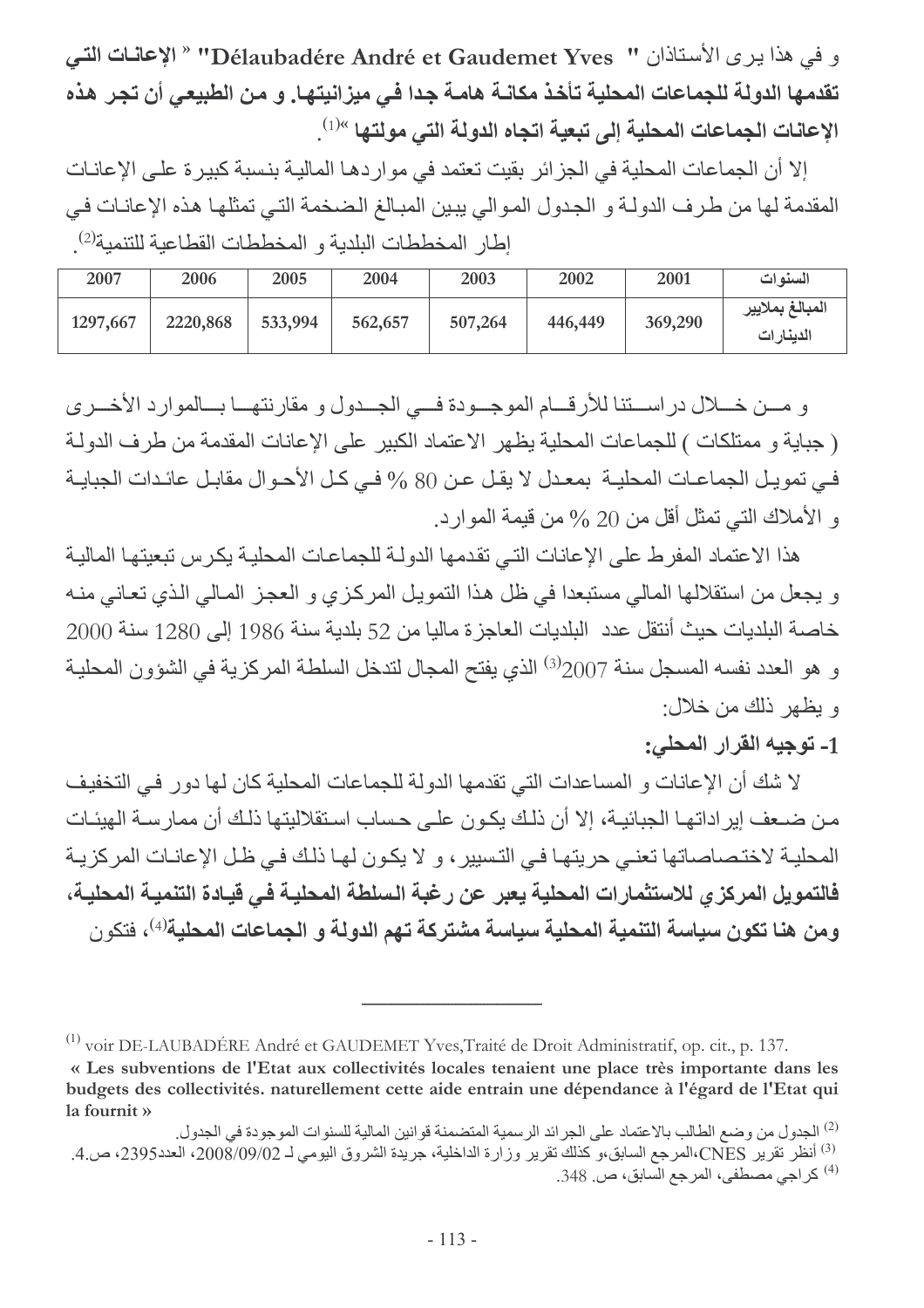بذلك تحت وصاية السلطة المركزية من حيث الاختيار الاقتصادي و الإنفاق المالي وصـاية فعلية<sup>(1)</sup>، فترقية البلديات الجزائرية في إطار التهيئة العمرانية يكون بقرارات مركزية باعتبار ها تتطلب موارد ماليــة كبيـرـة مـصـدر ها الإعانــات المقدمــة مـن الدولــة<sup>(2)</sup>، و هكـذا يكـون تـدخل الدولــة فـي توجيـه القـر ار المحلي من خلال تدخلها في تسبير الشؤون المالية للجماعات المحلية طبقا لقاعدة " من يدفع يقود " و يتجلَّى هذا التدخل في تعديل و تحويل اعتمادات الدفع و المصادقة على الميزانيـة قبل تنفيذها و هو إحدى الكيفيات المتطورة جدا للتدخل في الشؤون المحلية فيعتبر حق " فيتو " شبه مطلق يؤدي في نهايـة الأمـر إلـى مـا يـسمى بـالإدارة المـشتركة للـشؤون المحليـة بـين الـسلطة المركزيـة و الـسلطة المحلبة<sup>(3)</sup>

2- تخصيص الإعانات :

يقتضى التسيير المحلي الحر أن يكون للجماعات المحلية حرية الاختيار الذي لن يكون إلا في ظل وجود موارد مالية ذاتية و كافية، و أمام عدم كفاية هذه الموارد تجد هذه الجماعات نفسها مجبرة على الاعتماد على الإعانات المقدمة لها من الدولة، و التي تكون في غالبها مخصصة لمشاريع و قطاعات معينة لا تملك السلطة المحلية حرية التصرف في هذه الإعانات أو تحديد المشاريع التي تمولها بها.

ففي حالة الإعانات المقدمة ضمن البرامج القطاعية للتنمية تكون محددة قطاعا بقطاع من طرف السلطة المركزية عند توزيعها لهذه الاعتمادات، كما اعتمد المشرع الجزائري كذلك على أسلوب الإعانــة التخصيصية فـي المـادة 263 الفقر ة 02 مـن القـانون 90-08 المتعلـق بالبلديــة، حيـث استعمل عبار ة « تخصيصات الدولة و الولاية والصندوق المشترك للجماعات المحلية لتغطية نفقات التجهيز و الاستثمار ».

و إذا كان المشرع من خلال إدراجه للإعانات التخصيصة في الميزانية المحلية يشترط إخضاعها لقاعـدة التخـصيص مـن أجـل تـسيير المـوارد الماليــة بطريقــة عقلانيــة و لتحقيـق التنـسيق المــالي و المحاسبي، إلا أن ذلك يحوّل هذه الإعانات من وسيلة لمساعدة الجماعات المحليـة إلـى وسيلة للتدخل<sup>(4)</sup>، فيتجلى من كل هذا أن الاعتماد على الإعانات المقدمة من الدولـة يمس باستقلالية الجماعـة المحليـة مـن خـلال التـدخل المباشـر للـسلطـة المركزيـة عـن طريـق تخصيصـها لـهـذه الإعانــة بتحديـد المشاريع التي تُنفق فيها .

3\_ تخطيط التنمية المحلية:

أمام المبالغ الضخمة الموجهة كإعانات للجماعات المحلية من طر ف الدولة لجأت هذه الأخير ة إلى

<sup>(1)</sup> قباني خالد، اللامركزية ومسألة تطبيقها في لبنان، بيروت، 1981، ص<sub>. 92.</sub>

<sup>(4)</sup> كراجي مصطفى، المرجع السابق، ص. 346.

انظر المادة 2 من المرسوم التنفيذي رقم 89-09 المؤرخ في 20/02/07 المتضمن كيفيات تحديد المناطق الواجب ترفيتها ،ج ر، العدد 06 لسنة 1989.

<sup>&</sup>lt;sup>(3)</sup> شيهوب مسعود، أسس الإدارة المحلية و تطبيقاتها على نظام البلدية و الولاية في الجزائر، المرجع السابق، ص 200.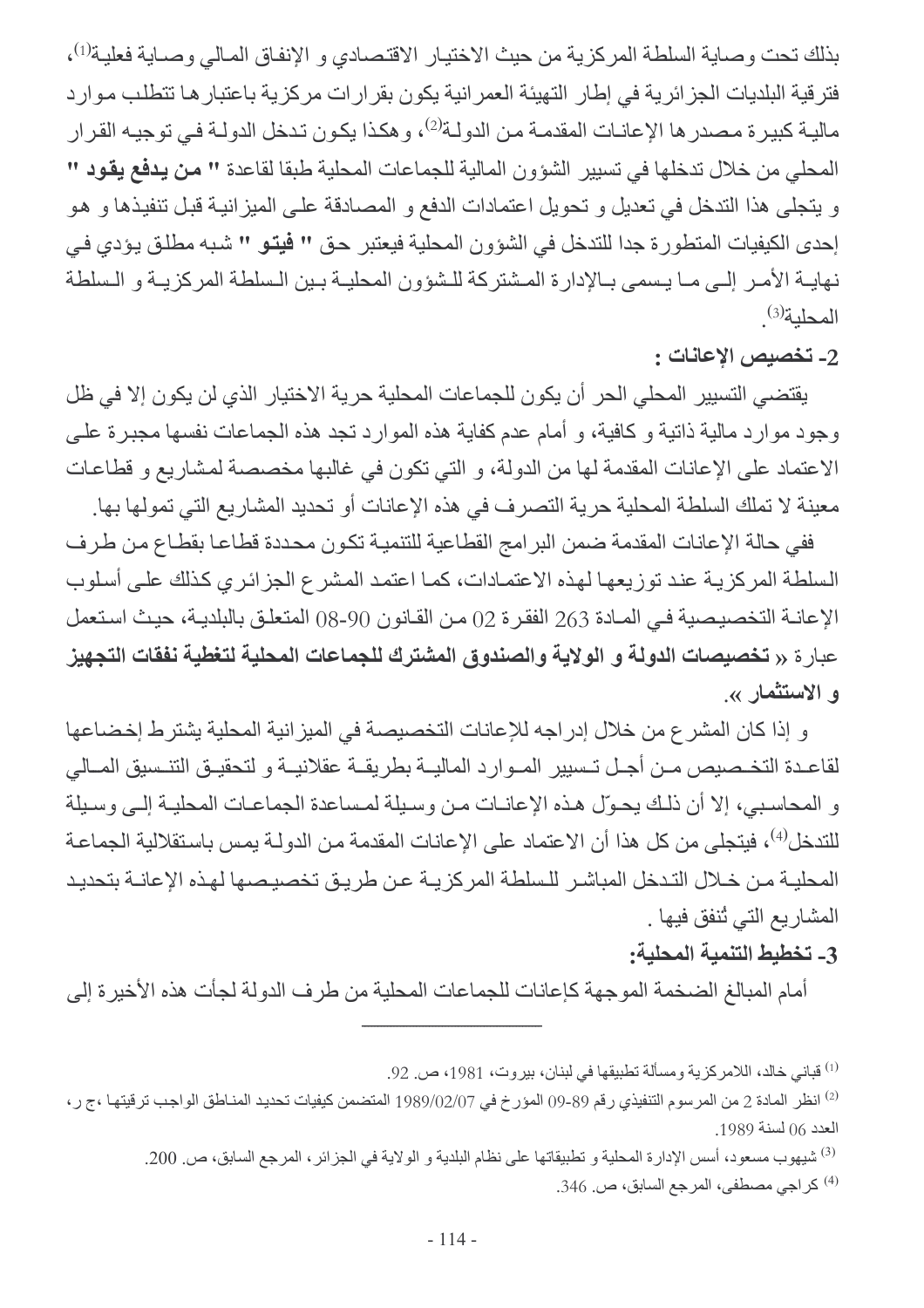تخطيط التنمية المحلية بإدراجها ضمن المخطط الوطني، فمنح المشرع للسلطة المركزية ممثلة في الموالي مسؤولية تنفيذ و مراقبة و تنشيط المخططات البلديـة للتنميـة حسب أحكـام المرسـوم رقـم 73- 136 المؤرخ في 9 أوت 1973 المتعلق بشروط تسبير و تنفيذ المخططات البلدية للتنمية.

## الفرع الثاني:

أسباب مرتبطة بالتنظيم و التسيير:

لقد بينا في الفرع الأول انه رغم تعدد الموارد المالية للجماعات المحلية فهي تبقى تعتمد بشكل أساسي على الإعانات في ظل تواضع موارد الجباية و الأملاك، و احتكار الدولة لنظام القروض، و لا تكاد هذه الموارد تغطي حتى نفقات التسبير بينما تتكفل الدولة من خلال الإعانـات التـى تقدمها بنفقـات الاستثمار و التجهيز ، و هي عوامل مرتبطة بالتمويل في حد ذاتـه أدت إلـى محدوديـة الاستقلال المـالي للجماعـات المحليــة و الـذي تكرســه عوامـل أخـرى تـرتبط بـالتنظيم و التـسيير و هـذا مــا سـنتناولـه فـى الفقر ات الآتية·

الفقرة الأولى : عدم ملائمة التنظيم الإقليمي للبلاد

إذا كان من الأسس التي تقوم عليها استقلالية الجماعات المحلية هو تقسيم إقليم البلاد إلى وحدات محلية يُعترف لها بالشخصية المعنوية، فإن لحجم الوحدة المحلية و إمكانياتها الاقتصادية أثره المباشر على هذه الاستقلالية، لذلك لا بد أن يؤخذ بعين الاعتبار عند أي عملية تقسيم الإمكانيات الاقتصادية للو حدة المحلية و التي تشكل لها موار د مالية تمكنها من الاضطلاع بمهامها و ممار سـة اختصـاصـاتها بحربة ولو نسببة

و لقد ورئت الجزائر بعد الاستقلال من التنظيم الفرنسي 1535 بلدية في حالة جمود شبه تام للانخفاض الشديد في الموارد المالية من جهة و الذي قابلـه ارتفـاع كبير للنفقـات مـن جهـة أخـرى، فقد انخفضت على سبيل المثال مداخيل الرسم على النشاط المهنى بنسبة 50 % للغياب شبه الكامل للمواد الخاضعة للضريبة<sup>(1)</sup>. إضافة إلى صعوبة تحصبلها كنتيجة حتمية للأوضـاع غير المستقرة التـى كانت تعرفها البلاد أنذاك <sup>(2)</sup>، و لمواجهة هذه الأوضـاع تم إلغـاء المجـالس العامـة و تنصيب لجـان التدخل الاقتصادي و الاجتماعي المكلفة بالمساعدة في إعادة التنظيم و إعداد برامج إعادة التجهيز الوطنية ثم تقليص عدد البلديات إلى 676 في 28/10/28 كحل اضطر اري قصد تجميع الوسـائل البشرية و المالية للتكفل بالحاجيات المحلية<sup>(3)</sup>.

(2) عبد الصديق شيخ، المرجع السابق، ص 41.

<sup>(3)</sup> شبهوب مسعود، أسس الإدارة المحلية و تطبيقاتها على نظام البلدية و الولاية في الجزائر ، المرجع السابق، ص ص 93- 94. و كذلك لباد ناصر، المرجع السابق، ص ص. 108- 110. و ص. 169.

<sup>&</sup>lt;sup>(1)</sup> انظر الأمر رقم 67-24 المتضمن قانون البلدية ( عرض الأسباب ) المرجع السابق .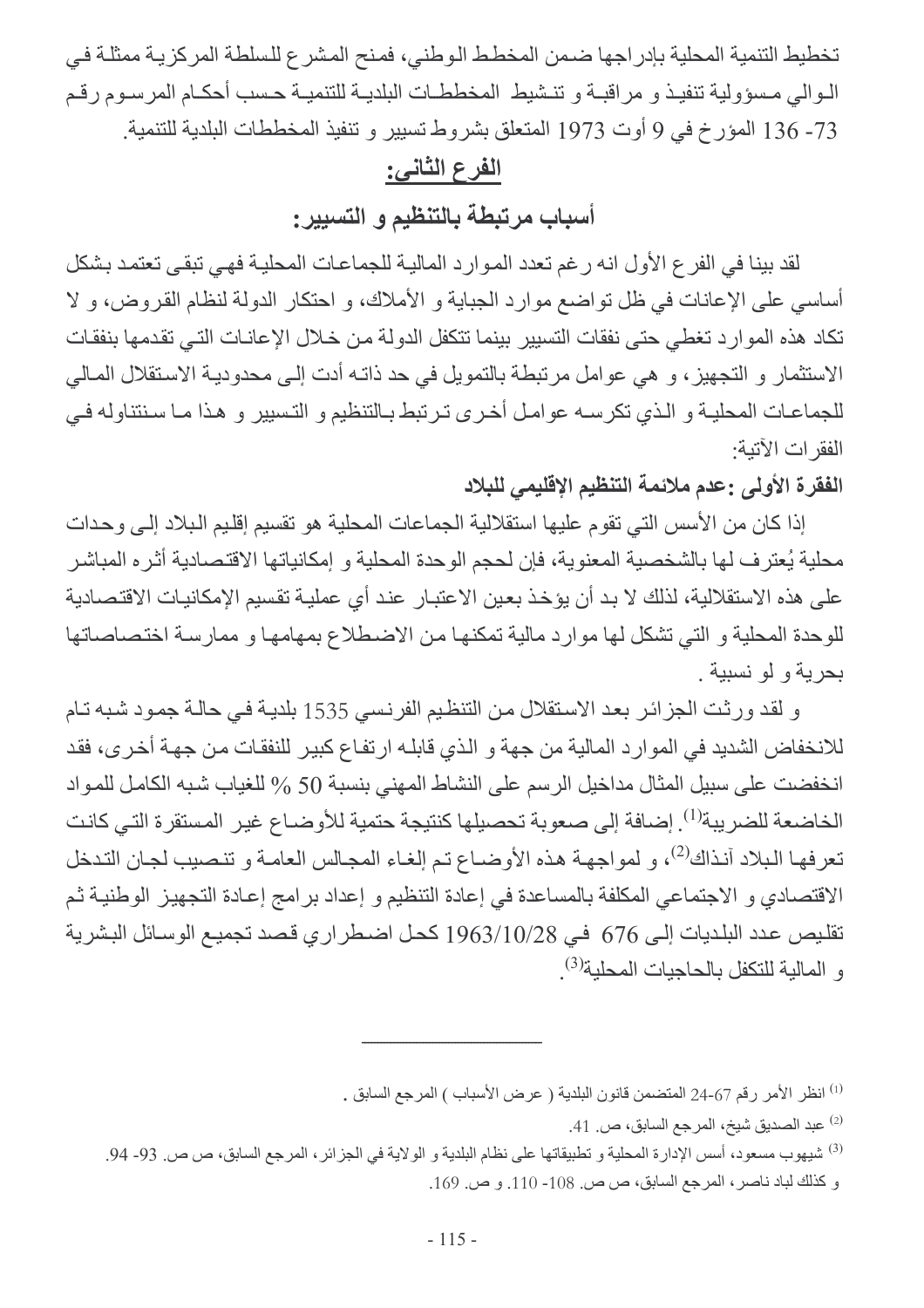ور غم ذلك فإن التبعية المالية للجماعات المحلية للدولة كانت شديدة في ظل الاختيار ات السياسية و الاقتصادية للدولـة آنـذاك<sup>(1)</sup>. و بقـي عـدد الولايـات و البلـديات يـز داد بـشكل تـدريجي إلـي غايـة سـنـة 1984 أين قررت السلطات العمومية إنشاء بلديات و ولايات جديدة في إطار سياسة تدعيم اللامركزية بموجب القانون رقم 84-09 المتعلق بالتنظيم الإقليمي سابق الذكر ، و الذي أضيفت بموجبه 17 ولاية و 837 بلدية جديدة أي أكثر من ضعف عدد البلديات المتواجدة من قبل، و قد نجم عن هذا التقسيم مشاكل كبيرة في تمويل هذه الجماعات خاصـة و أن غالبيتهـا يعـاني مـن نقص إن لـم يكن انـعـدام فـي الموارد المالية، ممـا يجعلهـا شبيهة بالمؤسسات العموميـة ذات الطـابع الإداري أين تشكل الإعانـات المصدر الرئيس لمواردها المالية على حساب الجباية و الأملاك<sup>(2)</sup>، هذه الوضعية جعلت أكثر من 1280 بلدية عاجزة ماليا من أصل 1541 بلدية، و أن ضمان بقاء غالبية الجماعات المحلية يعود إلى المساعدات و الإعانــات المقدمــة لهــا<sup>(3)</sup>، فتظـل هـذه الجماعــات تبحـث عـن إعانــات الدولــة أكثــر مـن اهتمامها باستقلالها المالي خاصة بالنسبة للبلديات، حيث يعتبر الأستاذ " على زيان محند واعمر " " أن تقسيم 1984 كرس تبعية البلديات للدولـة كـون أن البلديـة المنـشـأة حديثـا مجـردة مـن كـل شـيء فهي لا تملك طاقات توليدية للموارد و لا تراث معتبر و لا تعيش إلا بفضل المساعدات الماليـة التـي تقدمها لها الدولة <sup>»(4)</sup>

هذه الوضعية جعلت من الجماعات المحلية الجديدة محكومـا علـى أغلبهـا بالفشل منذ البدايـة بسبب ضعف التمويل المحلي من كون قانون التنظيم الإقليمي لسنة 1984 يعد قانونـا للتخلف أو لمـا قبل النتمية ( droit de sous développement )، كما ذهب إليه الأستاذ " كاشير عبد القادر "<sup>(5)</sup> « فـي نظـري إن إصـلاح 1984 هـو فعـلا قـانون للتخلـف، إذ توجـد بلـديات لا تملـك وســائل و لا ممتلكات ». و يضيف" أن هذا القانون أتى فعلا بمشاكل و أنشأ بلديات متخلفة أكثر من التخلف و أن هناك ولايات لا إمكانيات لها و لا جباية". و عليه فإننـا نستطيع القول أن قـانون التنظيم الإقلي*مـ*ي لسنة 1984 كرس و مهد للتبعية المالية للجماعات المحلية للدولة خاصة المنشأة منها حديثا، من خلال عدم الموضوعية وعدم الدراسة المسبقة قبل قرار الزيادة في عدد البلديات و الولايات، إذ صدر هذا القانون دون الأخذ بمبدأ الحيطة ( le principe de précaution )، الذي هو مبدأ أساسى لكل تقدم<sup>(6)</sup>،

> عبد الصديق شيخ، المر جع السابق، ص. 42. [1] عبد الصديق شيخ، المرجع السابق، ص. 43.  $^{(2)}$

 $^{(3)}$  Voir GRABA Hachemi, op. cit., p. 53.

<sup>&</sup>lt;sup>(4)</sup> على زيان محند واعمر ، المرجع السابق، ص. 114. (5) أنظر مداخلة الأستاذ كاشير عبد القادر ، حول الإصلاحات المالية و الجباية المحلية ، مجلة الفكر البرلماني، العدد 3، جوان، 2003، ص. 144.

<sup>«</sup>C'est un droit de sous développement . la réforme de 84 effectivement pour moi c'est un réforme de sous développement. il ya des A.P.C qui n'ont pas les moyens.. on na pas des patrimoines» <sup>(6)</sup> كاشير عبد القادر ، المرجع السابق، ص. 144.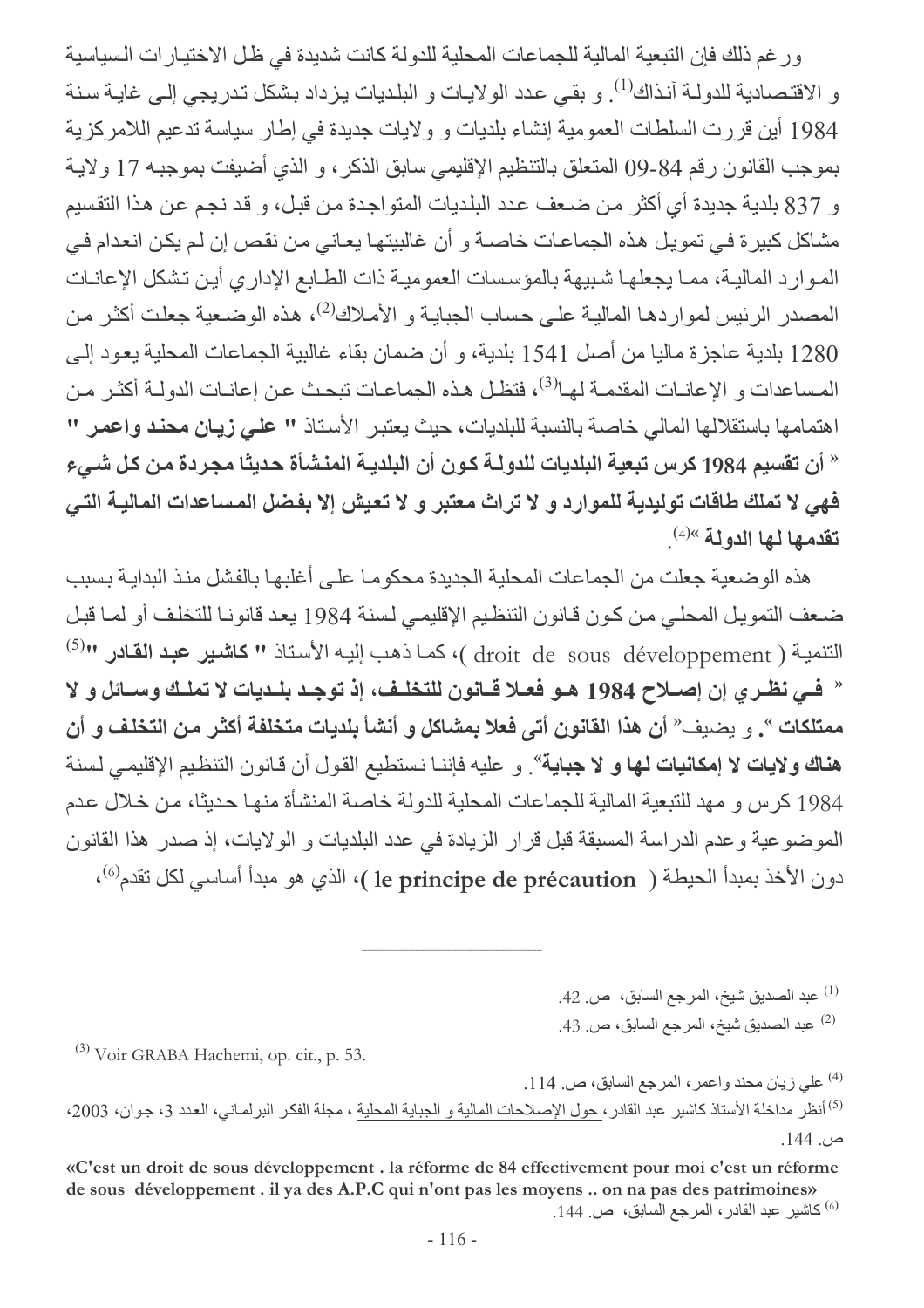فعدم الاعتماد على هذا المبدأ أدى إلى إنشاء جماعات محلية فقيرة جدا و معزولـة و جماعـات أخرى موجودة ضمن أقطاب ومراكز صناعية مما يؤدي إلى وجود فوارق كبيرة فيما يخص توزيع الموارد المالية بين هذه الجماعات المحلية، فظهرت جماعات محلية عاجزة ماليا و مثقلة بالديون من مجموع 1541 بلدية، حيث أن مصـادر المـوارد الذاتيـة المحليـة بقيت نفسها إن لـم نقل أنـهـا تـضـاءلت فـي حـين أدت الزيادة في عدد الولايات و البلديات إلى زيادة في نفقات التسيير نظر ا لمـا صـاحب هذا الارتفاع في العدد من هياكل جديدة و موارد بشرية ( موظفين ) جديدة و هو ما يشكل عبئـا ماليـا كبيرا يثقل كاهل هذه الجماعات.

لذلك نرى أنه من بين الحلول لهذه الوضعية الصعبة التي تعانيها الجماعات المحلية و ما قدمه الأستاذ " GRABA Hachemi " و هو « القيام بتجميعها الأمر الذي من شـأنـه أن يؤدي إلـى تخفيض هام في نفقات التسيير للجماعات المحلية، و يسمح بإعطائها التوازن المالي أولا ثم توجيه إعانات الصندوق المشترك للجماعات المحلية لنفقات الاستثمار و التجهيز <sup>»(1)</sup>، خاصــة و أن هذا النقسيم أدى إلى إنشاء عدد كبير من البلديات لا مداخيل لهـا و هـى ليست بقـادر ة علـى تـسيير كـل المرافق العمومية ، فربما سيرت المصلحة المدنية أو نظمت الانتخابات لا غير ، كل هذا راجع إلى أن هذا التقسيم كـان اختيـارا سياسـيا و لـيس اختيـارا عقلانيـا<sup>(2)</sup>، هـذا الاختيـار يبـين أن الاتجـاء نحـو اللامركزية هو اختيار سياسي قبل أن يكون اختيارا تنظيميا أو إداريا، وهو ما ذهب إليه السيد" حنى بِكيرٍ "عضو مجلس الأمة أثناء انعقاد الندوة الفكرية حول مدى تكييف نظام الإدارة المحلية الجزائرية مع الحقائق الوطنية الجديدة المنظمـة مـن طـرف مجلس الأمـة فـي 27 أكتـوبر 2002، حيث يقول " نلاحظ أن الطابع السياسي هو الطاغي على تقسيم البلديات و الولايات بحيث أن كثيرا من البلديات كانت عاجزة عن تسديد حتى حق البنزين فأين الكهرباء ؟ و أين الماء ؟ و أين الموظفون؟ »(3)<sub>.</sub> و من كل ما تقدم يظهر ما لعيوب النقسيم الإقليمي من نتائج سلبية على مالية الجماعات المحلية و التي تجعل منها في حالة خضوع و تبعية للسلطة المركزية.

<sup>(1)</sup> Voir GRABA Hachemi, op. cit., p. 53.

« Ce regroupement ne manquera pas d'entraîner un réduction certaine des dépenses de fonctionnement de la quasi totalité des collectivités locales et leur permettre d'atteindre dans un premier temps un équilibre budgétaire. Les subventions de F. C. C. L seraient sollicitées dans ce cas pour des dépenses d'investissement et d'équipement »

<sup>(2)</sup> أنظر مداخلة السيد دحو ولد قابلية وزير المنتدب لدى وزير الدولـة وزير الداخليـة و الجماعـات المحليـة تحت عنـوان: الأسس السياسية لمشروع القانون الجديد للإدارة المحلية، مجلّة الفكر البرلماني، العدد 01، ديسمبر ، 2002، ص. 88. و كذلك رودوده، ص. 151.

حنى بكير ، مجلة الفكر البرلماني، العدد 10)، ديسمبر ، 2002، ص. 141.  $^{(3)}$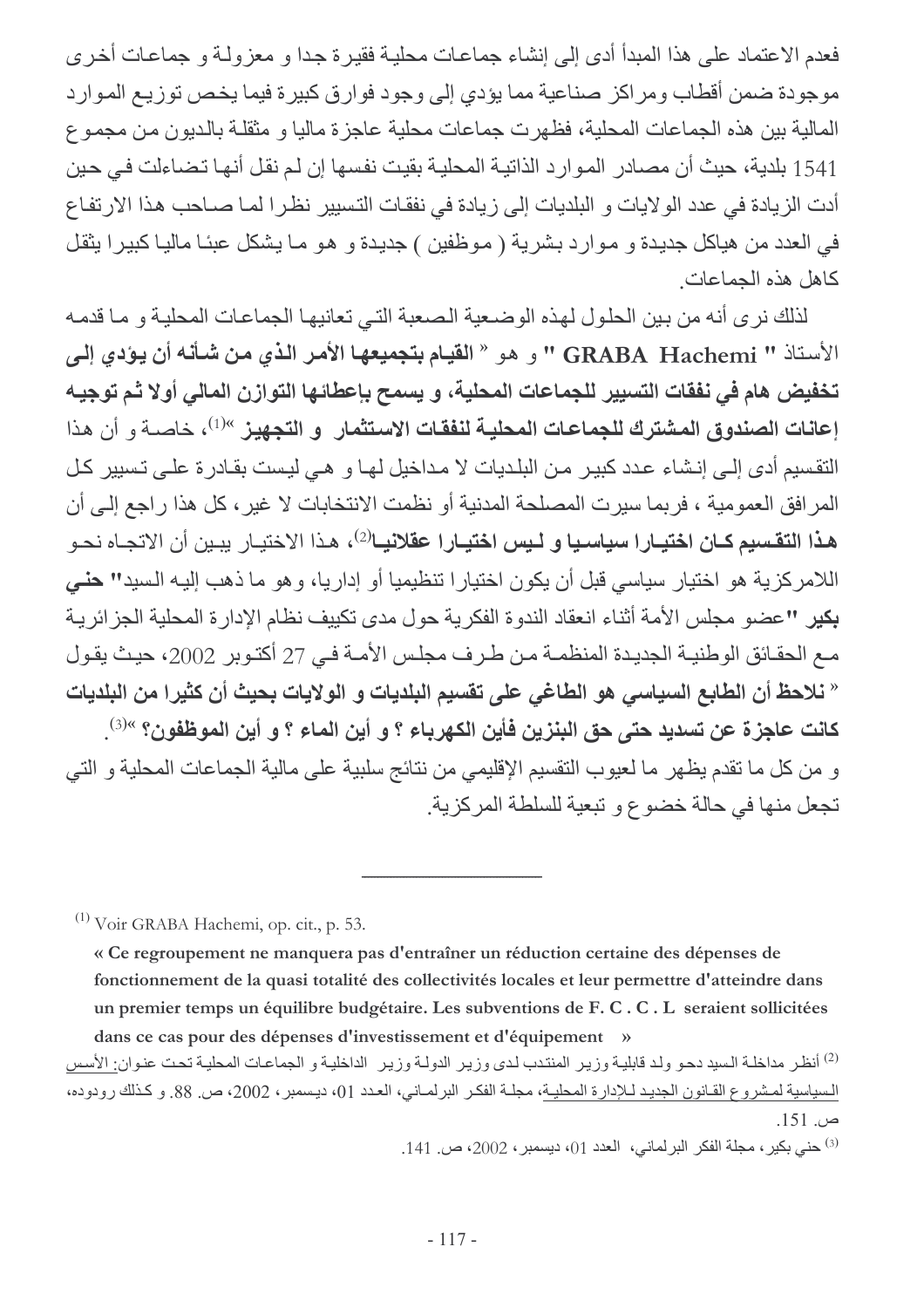الفقرة الثانية: ضعف التأطير البشري على مستوى الجماعات المحلية

بالإضافة إلى عيوب النقسيم الإقليمي كعامل من العوامل المر تبطة بالتنظيم و التسبير التي تؤثر علـى ماليــة الـجماعــات المـحليــة ، فإنـهـا تـعـانـي مـن نقـص فــادح فــي التــأطير البـشر ي الـذي يمكنهـا مـن استغلال إمكانياتها الذاتية أحسن استغلال و تسيير مواردها المالية تسييرا راشدا فضعف العنصر البشري سواء المنتخبين أو مستخدمي البلديات و الولايات ينعكس سلبا على الكفاءة و الفعالية في تسيير و إدارة الشؤون المحلية، ذلك أن القوانين مهمـا كانت متطـورة و سـامية تبقـى مجرد حبـر علـى ورق، إذا لم تجد من يحولها من الورق إلى الميدان<sup>(1)</sup>.

و قد أدت عمليــة التوظيـف الجمــاعي منـذ الـسنوات الأولــي للاسـتقلال بعـد مغــادرة الفرنـسبين العـاملين بالجماعـات المحليـة، و اسـتمرار العمليـة دون دراسـة معمقـة خاصـة فـي ظـل إتبـاع النظـام الاقتصادي الاشتراكي أدى إلى تضخم كمي في عدد الموظفين مما شكل من جهة زيادة في نفقات التسيير و من جهة ثانية الافتقار لموظفين أكفاء و مؤهلين للقيام بالاختصاصات التي تتطور باستمرار و التي تتطلب في بعضها و خاصة التقنية منها تأهيلا عاليا للموظف<sup>(2)</sup>.

هذا النقص الفـادح فـي الإطــارات يعنـي عـدم قـدرة الجماعـات المحليــة علـي تـسبير ماليتهـا و ارتباطها الدائم بالدولـة بدءا بتوزيـع و تحويل المـوارد الماليـة إلـى مراقبتهـا و تـسيير ها، و قد أقر المدير العام للضرائب بأن الجماعات المحلية و خاصة البلديات تبقى العنصر الفقير فيما يخص الموارد البشرية و تعاني نقصا في التأطير و تدني في التأهيل ساهما في عدم نجاعة سياسية التمويل المحلي<sup>(3)</sup>.

و في هذا الشأن يؤكد السيد " أحمد طرطار " ( رئيس لجنة الترقية و التكوين و التعليم العالي و البحث العلمي في مجلس الأمة ) على تـأثير الجانب التـأهيلي المتدني علـى تسبير و تثمـين المـوارد المالية خاصـة للبلديات بقوله « الأمين ا**لـعام للبلدية هو ذلك التلميذ الـذي رسب فـي الابتدائي و تـدرج** إلى رتبة المتصرف الإداري في حين لا يمكن للجامعي الذي نهل من العلم و أخذ درايـة أن يلـج هذه البلدية و يصل إلى مرتبة أمين عام و الشيء نفسه بالنسبة للمحاسب البلدي باعتباره ثالث عناصر البلدية بعد رئيس المجلس الشعبي البلدي و الأمين العام ، فكيف له أن يسير مـوارد البلديات بآليـات و ميكانيزمات قانونية بحتة، و بالنسبة لرئيس البلدية المنتخب فإن قانون الانتخاب لم يحدد إن كان هذا الرئيس يعرف الكتابة أو لا يعرفها؟ فكيف نطلب من رئيس بلديـة لا يعرف الكتابـة و قد تكررت في الكثير من الحالات أن يسير مداولة و يعي الجوانب القانونية لها ومن ثم يثمن موارد البلدية هذا أ**يضا أمر صعب** <sup>»(4)</sup>.

- (3) بودربالة محمد عبدو، المرجع السابق، ص 122.
- <sup>(4)</sup> أنظر مجلة الفكر البرلماني، العدد 10)، ديسمبر ، 2001، ص. 147.

<sup>&</sup>lt;sup>(1)</sup> محمد أنس قاسم جعفر ، أسس التنظيم الإدار ي و الإدار ة المحلية في الجز ائر ، المرجع السابق، ص<sub>ـ</sub> 84.

<sup>&</sup>lt;sup>(2)</sup> شيهوب مسعود، أسس الإدارة المحلية و تطبيقاتها على نظام البلدية و الولاية في الجزائر، المرجع السابق، ص 128 .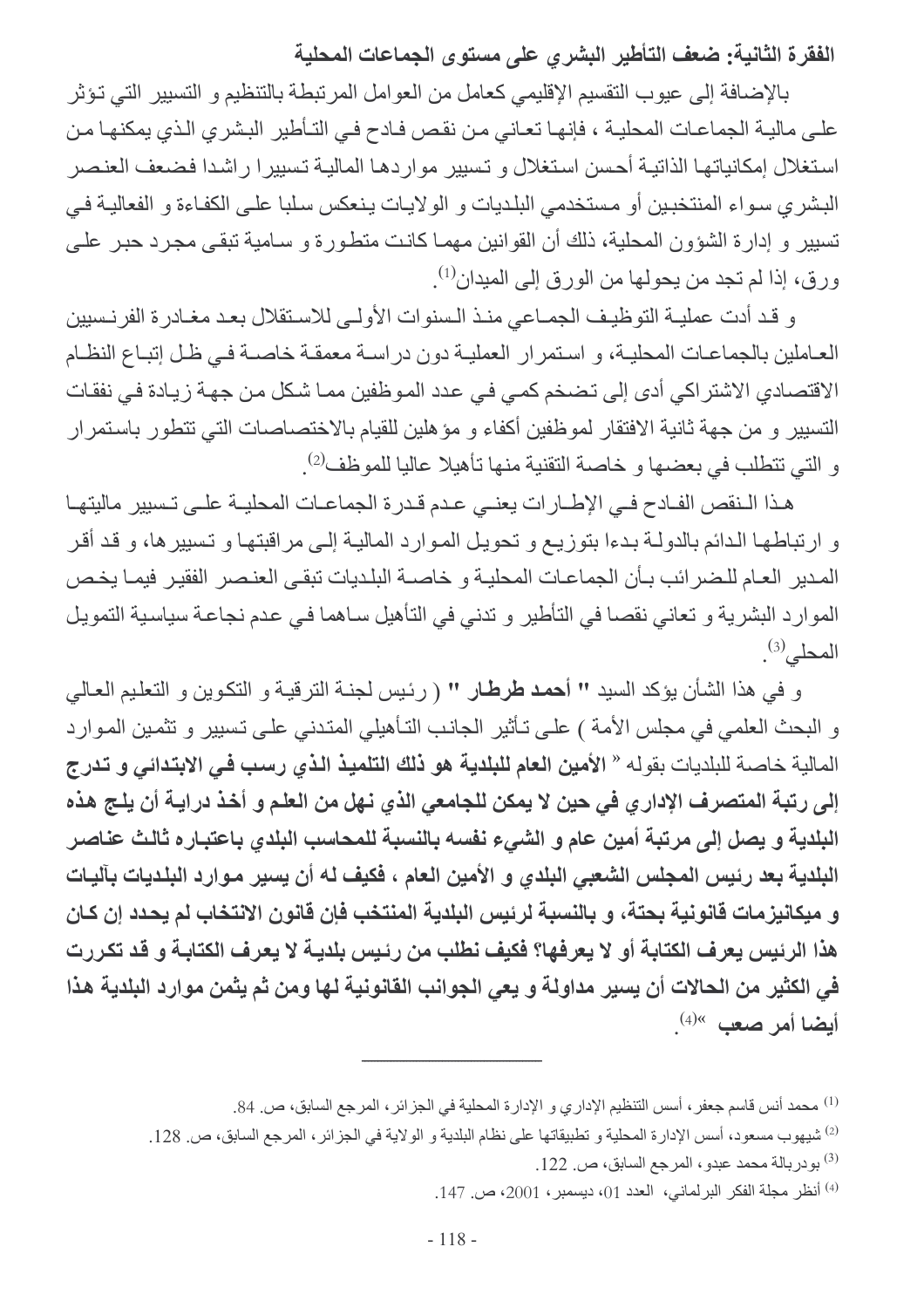إن عدم اشتراط قانون الانتخابات لمستوى دراسي معين على المترشحين يفسح المجال لوصول منتخبين محدودي المـؤ هلات العلميـة إلـى المجـالس المحليـة المنتخبـة، ممـا يـنعكس سـلبا علـى تثمـين و حسن استغلال الموارد المالية للجماعات المحلية، وبالنسبة للبلديات يهيمن الأمين العام على المجلس المنتخب و يصبح هو الرئيس الفعلى للبلدية أمام انعدام الكفاءة للمنتخبين<sup>(1)</sup>.

لذلك نرى ضرورة رسكلة و إعادة تكوين الإطارات المحلية وفقا للحاجيات، إضافة إلى اشتراط مستوى تعليمي جامعي للمترشحين للانتخابات المحلية ، الشيء الذي من شأنه أن يحسن من تسيير المالية المحلية و يقلل من التبعية للسلطة المركزية، لأن رفع المستوى لهؤلاء أصبح أكثر من ضروري و في هذا الإطار كتب الأستاذ " MUZELLEC Raymond" "إن الإرادة الحسنة للأعوان لم تصبح كافية و تحتاج الجماعات المحلية إلى مهارة عاليـة و أصبح تأهيل المستخدمين أمر إحتميا »(2)

الفقرة الثالثة: سوء تنظيم و تسيير و استغلال الموارد المحلية

بالإضافة إلى عدم ملائمة النقسيم الإقليمي للبلاد و انعكاسات ضعف التأطير البشري على مالية الجماعات المحلية، يُعد سوء التنظيم و عدم الاستغلال الجيد للموارد المالية المحلية من العوامل الرئيسية كذلك التي تحد من الاستقلالية المالية لهذه الجماعات و ذلك بحرمانها من مداخيل هامة .

فتطبيق الثورة الزراعية أدى إلى نزع أراضي زراعية من الجماعات المحلية كانت تمدها بموارد معتبر ة، إضافة إلى التنازل عن الأملاك العقارية للجماعات المحلية في إطار التنازل عن أملاك الدولة بموجب القانون 81-01 المؤرخ في 1981/02/07 المتضمن التنازل عن الأملاك العقارية ، فبيعت الكثير من الأملاك بأثمان بخسة حر مت الجماعات المحلبة من احتباطات عقار بـة كـان بمكـن أن تشكل لها مداخيل ذاتية معتبرة زيادة على إجبار البلديات و الولايات على إنشاء و تسبير حظائر لعتادها و وحداتها الإنتاجيــة بمقـاولات بلديــة و شـركات ولائيــة تخـضـع لقواعـد التـسيير الـذاتـي الاشـتراكي للمؤسسات، كانت نتائجها هي السبب في أزمـة الميز انيـة المحليـة<sup>(3)</sup>، خاصــة بعد التحول إلـي النظـام الاقتصادي الحر ، الأمر الذي جعل المشر ع يتخلى عنها في قوانين الإدار ة المحلية لسنة 1990.

(3) ماتلو الطيب، المرجع السابق، ص. 103.

<sup>(5)</sup> MEKAMCHA .Ghouti; Le processus de developpement économique nationale par les collectivités locales: MYTHE OU RÉALITÉ, Revue IDARA, N° 2, 1995, p. 71.

<sup>&</sup>quot;Le secrétaire générale de la commune face à l'incompétence courante des élus il est souvent en fait, le véritable chef de la commune".

<sup>&</sup>lt;sup>(2)</sup> MUZELLEC Raymond, Finances locales, DALLOZ, 1996, p. 172.

<sup>«</sup> Le bon vouloir des agents ne suffit plus, les collectivités locales ont besoin d'un savoir faire de plus en plus aigu. La qualification du personnel est une exigence absolue ».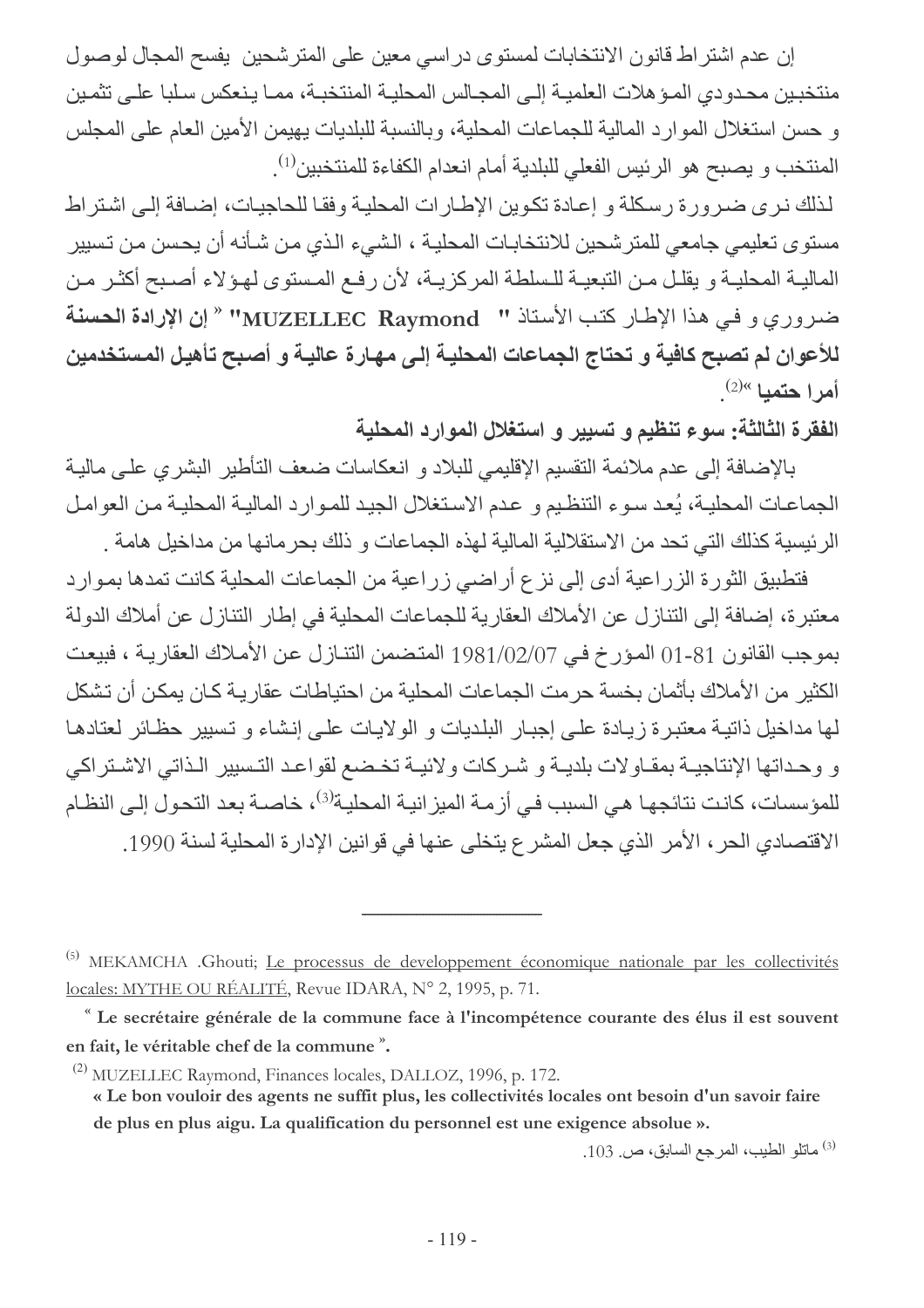يضاف إلى هذا سوء استغلال الأملاك العقارية المتبقية للجماعات المحلية، فالكثير من هذه الأملاك غير مستغلة و مهملة و بعضها الآخر مستغل بطريقة سببئة فقد أدى سوء التسبير و التبذير للمنتخبين إلى عجز وصل إلى 18,850 مليار دينـار<sup>(1)</sup>، إضـافة إلـى أمـلاك لـم تقم الجماعـات المحليـة حتى بإحصائها خاصة في المجالس التي تشهد صر اعات و انسدادا بين المنتخبين نتيجة عيوب التمثيل النسبي ممـا يشغل الهيئـات المحليـة عن تثمـين ممتلكاتهـا و ثرواتهـا و الـسهر علـى اسـتغلالها الجيد و بقيمهـا الحقيقيــة ممــا جعـل وزيـر الداخليــة " يزيــد زرهـونـى " يــأمر البلـديات برفـع أسـعار إيجـار ممتلكاتها للخواص<sup>(2)</sup>، و هكذا تبقى الجماعات تعيش عجزا ماليا و مشلولة الحركة نتيجة الصراعات الرهيبة بين منتخبيها الذين لا يميزون بين المصالح العامـة و المصـالح الحزبيـة الـضيقة. يـضـاف إلـى كل هذا عدم قدرة أجهزة الجباية عن تحصيل الموارد المالية الجبائية بطريقة جيدة نظرا للتهرب الجبائي الذي يحرم الجماعات المحلية من مداخيل هامة<sup>(3)</sup>.

و قد طال سوء التنظيم و التسيير حتى الصندوق المشترك للجماعات المحلية، فرغم أهمية ما يقوم بـه فـي توجيـه إعانــات للجماعــات المحليــة فـي إطــار التـضـامن مـن اجـل تـدعيم عمليـات الاسـتثمار و التجهيز . أضيفت له أعباء جديدة حيث تكفل ابتداء من سنة 1995 بمنح مساعدات سنوية للمساهمة في تسيير الحرس البلدي إذ تكفل بنفقات التسيير رغم أن هذه النفقات تتعلق أساسا بميز انية الدولـة. كمـا يقوم بنقديم إعانات استثنائية للبلديات التي تواجه وضعيات مالية متردية من أجل تغطية العجز المالي لهـا و يقدم إعانـات لمواجهـة الكوارث و الأحداث الطارئـة<sup>(4)</sup>، و هو مـا يحرم الجماعـات المحليـة مـن موارد هامــة كــان مـن المفروض أن توجـه إلـى التجهيز و الاسـتثمار مـن أجـل تحقيق التمنيــة المحليـة ِ يضاف إلى هذا سوء تخصيص إعانات هذا الصندوق ففي كثير من الأحيان تستفيد جماعات محلية ذات موارد جبائية معتبرة من إعانـات ضـخمة فـي حين تكون حصص جماعـات أخرى محرومـة من الموارد الجبائية ضعيفة كما حدث عند توزيع الإعانات في الميزانية الإضافية في ولايـة الجزائر لسنة 2006 حيث تم إدراج بلديات غنيـة مثـل دراريـة ، المدنيـة و بئـر مـراد رايـس و اعتبار هـا بلـديات ضعيفة <sup>(5)</sup>، مما يفيد أن هذه الإعانات لا توزع على أساس معدل الغني كما حدده المرسوم 86-266 المتعلق بتنظيم الصندوق المشترك للجماعات المحلية السابق الذكر كما أن التسيير شبه المركزي لهذا الصندوق و تبعيته المباشرة لوزير الداخلية يجعل من الإعانات التي يقدمها رهينة لأهواء السلطة

<sup>(2)</sup> أنظر جريدة الشروق لــ 2008/08/06 ، العدد 2372، ص. 4.

- <sup>(4)</sup> عبد الصديق شيخ، المرجع السابق، ص، 39. و المواد 11 و 12 من المرسوم 86-266، المرجع السابق.
	- $\,$ . $\,$ أنظر جريدة اليوم لــ 2006/11/26، العدد 2876 ، ص $\,$ .

<sup>&</sup>lt;sup>(1)</sup> المصدر : تقرير وزارة الداخلية و الجماعات المحلية ، جريدة الشروق اليومي لـ 2008/09/02، العدد 2395، ص.4.

<sup>&</sup>lt;sup>(3)</sup> حمدي رشيد، ميزانية البلدية في مواجهة العجز المالي، مذكرة ماجستير في القانون العام فرع إدارة و مالية عامـة، جامعـة الجزائر ، 2004 ص. 43..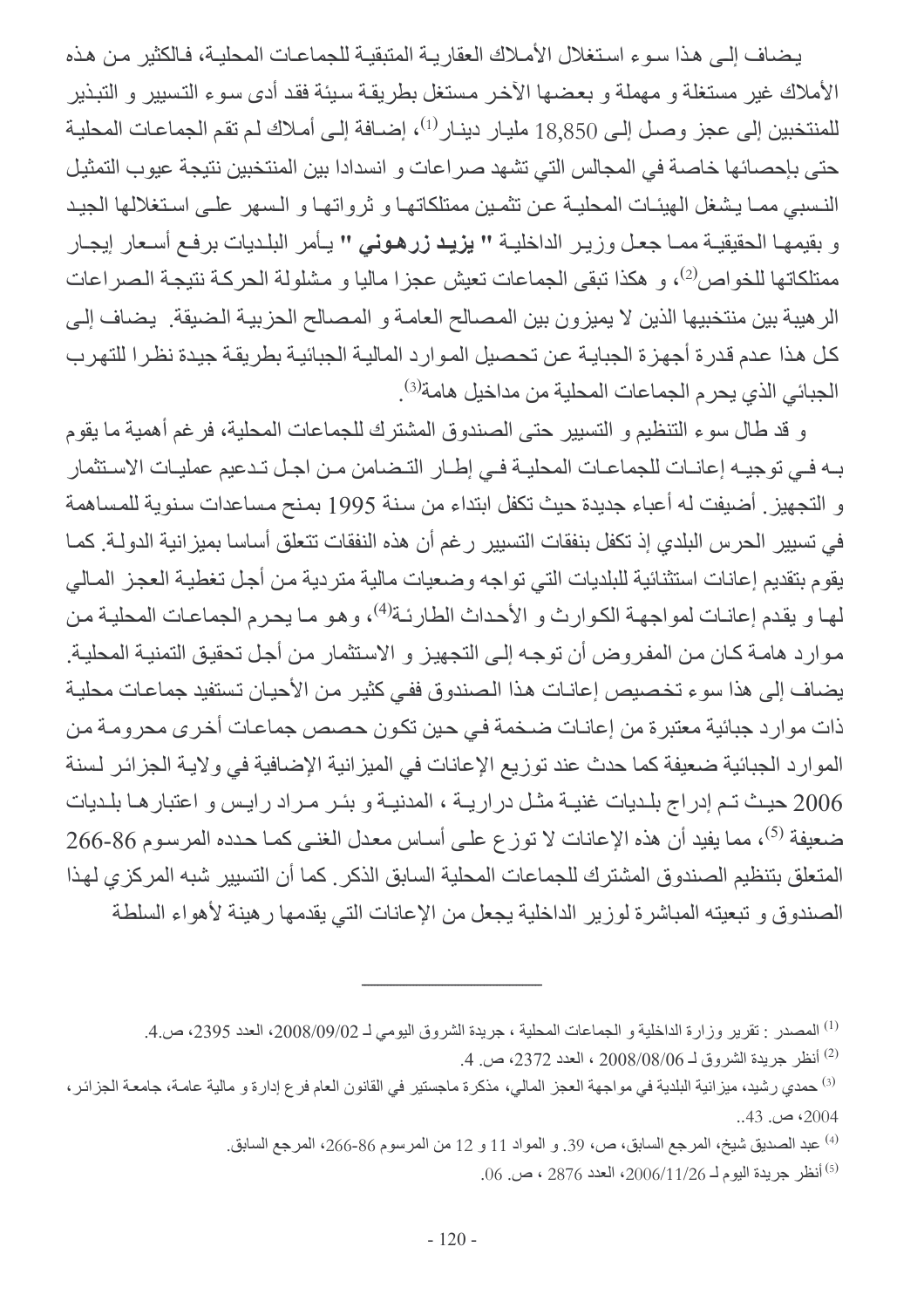المركزية، تستعملها كوسيلة ضغط على الجماعات المحلية مما يمس باستقلالها المالي وفي هذا المجال نرى ضرورة تدعيم مجلس توجيه هذا الصندوق بأعضاء آخرين من المنتخبين المحليين كونهم أدرى بظروف الجماعات المحلية و لإعطاء مزيد من الشفافية في توزيع إعانات هذه الصندوق و التي هي أصلا عائدات جبائية محلية .

الفقرة الرابعة : شدة الرقابة على مالية الجماعات المحلية

بالإضافة إلى الوصاية الإدارية المشددة على ميزانية الجماعات المحلية الممارسة من طرف الوالي و رؤساء الدوائر و وزير الداخلية، فإن التمويل المركزي لهذه الجماعات أدى إلى إخضاعها إلى أشكال أخرى من الرقابة، كالرقابة النقنية التي تمارسها المصالح النقنية من خلال التأشيرة النقنية على كل المشاريع، كما أن الإعانات المقدمة من طرف الصندوق المشترك للجماعات المحلية تكون محل متابعة من طرف لجنة مركزية مشتركة، تضم ممثلين عن وزارة الداخلية، المالية و التخطيط و التهيئة العمرانية<sup>(1)</sup>، وزيادة على هذه الأشكال من الرقابـة الممارسـة علـى ماليـة الجماعـات المحليـة فإن هذه الأخيرة تخضع كذلك إلى رقابة مالية قبلية و أخرى بعدية. أولا : الرقابة المالية القبلية

يتم هذا النوع من الرقابة قبل أن يدخل التصرف المالي حيز التنفيذ تمـارس مـن طـرف المحاسب العمومي، و قد حدد القانون رقم 90-21 المؤرخ في 15/80/08/15 المتعلق بالمحاسبة العمومية<sup>(2)</sup> مجال تطبيق رقابة المحاسب العمومي على التصرفات المالية للجماعات المحلية في المادة الأولى منه بنصها على « يحدد هذا القانون الأحكام التنفيذية العامـة التي تطبق على الميزانيـات و العمليـات الماليــة الخاصــة بالدولــة و بــالمجلس الدسـتورى و المجلس الـشعبي الـوطني و مجلس المحاسـبـة و الميزانيات الملحقة و الجماعات الإقليمية و المؤسسات العمومية ذات الطابع الإدار ي".

و يقـوم بمهـام المحاسـب العمـومي بالنـسبة للبلديــة القــابض البلـدي ( المــادة 172 مـن القــانون 90- 08 المتضمن قانون البلدية ) و أمين الخزينة بالنسبة للولاية، و بالرجوع إلى أحكام المـادتين 35 و 36 من قانون المحاسبة العمومية السابق فإن للمحاسب العمومي صلاحية الرقابة إذ لـه أن يطلب ملف النفقة أو الإيراد المقدم إليه فإذا ما تأكد من مشرو عيتها يقوم بالتأشير عليهـا، فتصبح قابلـة للدفع كما يمكنه رفض القيام بالتسديد إذا رأى أن هناك خطأ أو عيبا في شرعية النفقة و يقوم بـإعلام الآمر بالصرف، و له أن يرفض التأشير بصفة نهائية.

كما أن الرقابة القبلية على ميز انيـة الولايـة تكـون أكثـر شدة إذ تخـضـع الالتز امـات بنفقـات التسبير و الاستثمار و كل الالتزامات المتعلقة بتسديد مصاريف التكاليف و كل الالتزامات التي لا تتعدى

<sup>(1)</sup> كراجي مصطفى، المرجع السابق، ص. 345.

(2) أنظر ج ر، العدد 35 لسنة 1990 .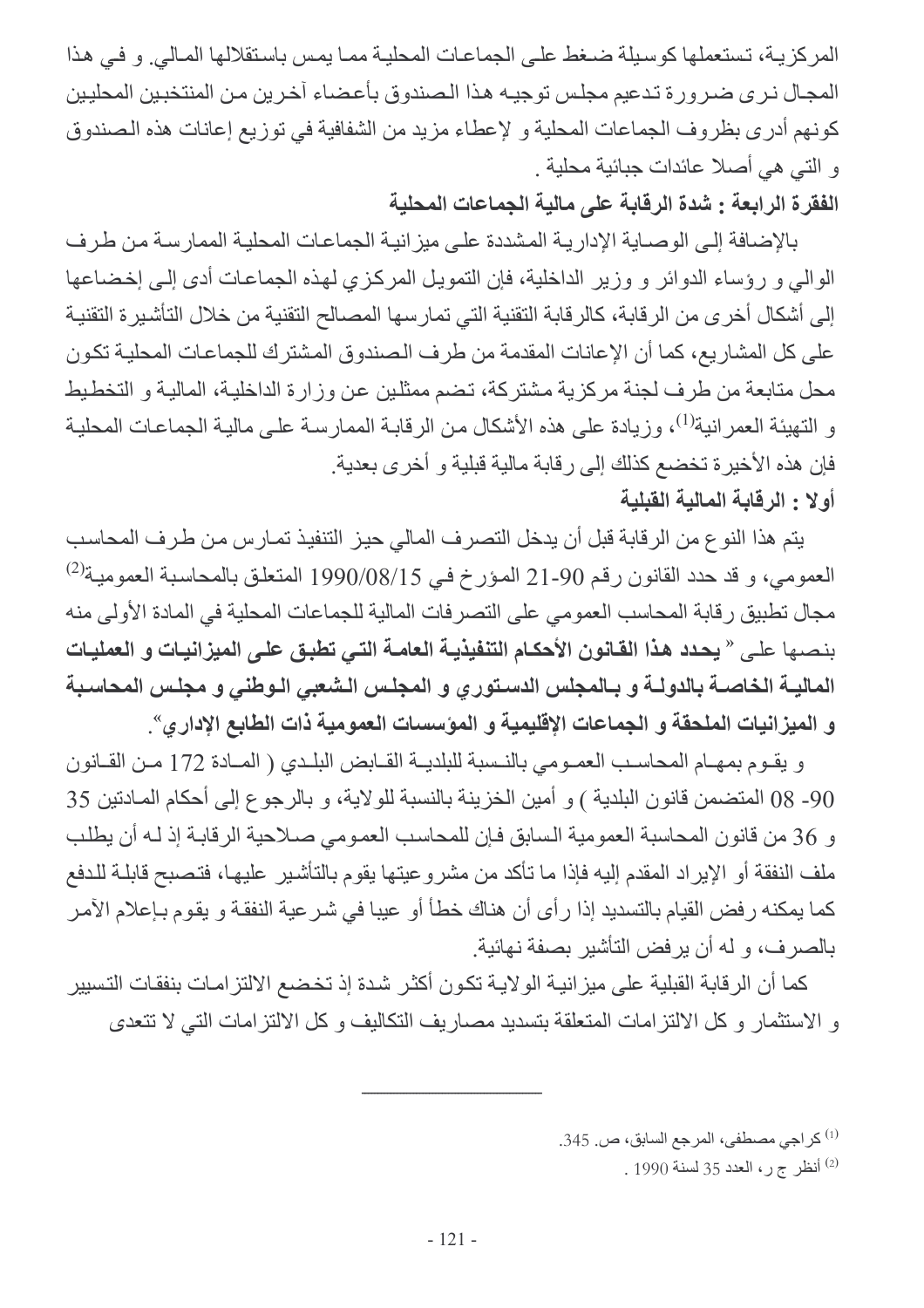المبالغ المحددة لإبرام الصفقات العمومية لرقابة و تأشيرة المراقب المـالـي<sup>(1)</sup>، زيـادة علـي رقابـة أمـين الخز بنة

و مما يلاحظ أن المحاسب العمومي يمارس رقابة ثقيلة تشمل كل التصرفات المالية للجماعات المحليـة فـلا يتسنى للأمـر بالـصـرف سـواء رئـيس المجلس الشعبي البلـدي فـي البلـديات أو الـوالـي فـي الولايات تنفيذ التصرفات المالية من دون موافقته، والشيء نفسه ينطبق على رقابة المراقب المالي بالنسبة للو لابات

## ثانيا : الرقابة المالية البعدية

تبدأ الرقابة المالية البعدية عند تنفيذ التصر فات الماليـة و اتخـاذ القر ار بـصر ف النفقـات و تحصيل الإيرادات و تتمثل هذه الرقابة في رقابة المفتشية العامة للمالية و رقابة مجلس المحاسبة. 1- رقابة المفتشية العامة للمالية

المفتشية العامــة للماليــة جهــاز للرقابــة أحـدث بموجـب المرســوم رقـم 80-53 المــؤرخ فــي 1980/03/01 المتضمن أحداث المفتشية العامة للمالية حيث نصت المادة الثانية منه على تراقب المفتشية العامة للمالية التسيير المالي و الحسابي في مصالح الدولة و الجماعات اللامركزية و بهذا تكون المالية المحلية عرضة لرقابة أخرى مركزية فتقديرات الميزانية و برامج الاستثمار و التسيير و مراجعة الأموال و القيم على مستوى الجماعة المحلية تكون محلا لمراقبة المفتشية العامة للمالية، وللعلم أن المفتشية العامـة غيـر مؤهلـة لاتخـاذ أي عقوبـة مـن أي نـو ع كانـت و مهمتهـا تنتهـي بتثبيت المخالفات و تقديم تقرير ها إلى السلطات السلمية أو الوصائية و إلى ر ئيس مجلس المحاسبة. 2- رقابة مجلس المحاسبة

يعود وجود مجلس المحاسبة إلى دستور 1976 المادة 190 منه و القانون 80-01 المؤرخ في 1980/03/01 المتعلق بمجلس المحاسبة، و قد أشار إليه دستور 1996 في المادة 164 منه.

و تضمن قانونا البلدية و الولاية لسنة 1990 خضوع حسابات البلديات و الولايات لرقابة مجلس المحاسبة<sup>(2)</sup>، و يتولى مجلس المحاسبة الرقابة على تسيير المالية المحلية بتمتعه بحق الإطلاع و سلطة التحري حول كل وثيقة براها مناسبة و تسهل من عملية قيامه برقابة المالية المحلية ،وعليه يتعين على الأمرين بالصرف في الهيئات المحلية تقديم حساباتهم إليه كما تشمل رقابة المجلس نوعية تسبير

<sup>&</sup>lt;sup>(1)</sup> أنظر المواد 5، 6 و 7 من المرسوم التنفيذي رقم 92 – 414 المؤرخ في 1992/11/14، المتعلق بالرقابـة السابقة للنفقـات التـي يلتزم بها، ج ر، العدد 82 لسنة 1992.

و أنظر كذلك طايبي سعاد، الرقابة على ميزانية الجماعات المحلية، مذكرة ماجستير في القانون العام، جامعة الجزائر، 2003، ص 33 <sup>(2)</sup> أنظر المادة 176 من القانون 90-08، المرجع السابق، و المادة 155 من القانون 90-09، المرجع السابق<sub>.</sub>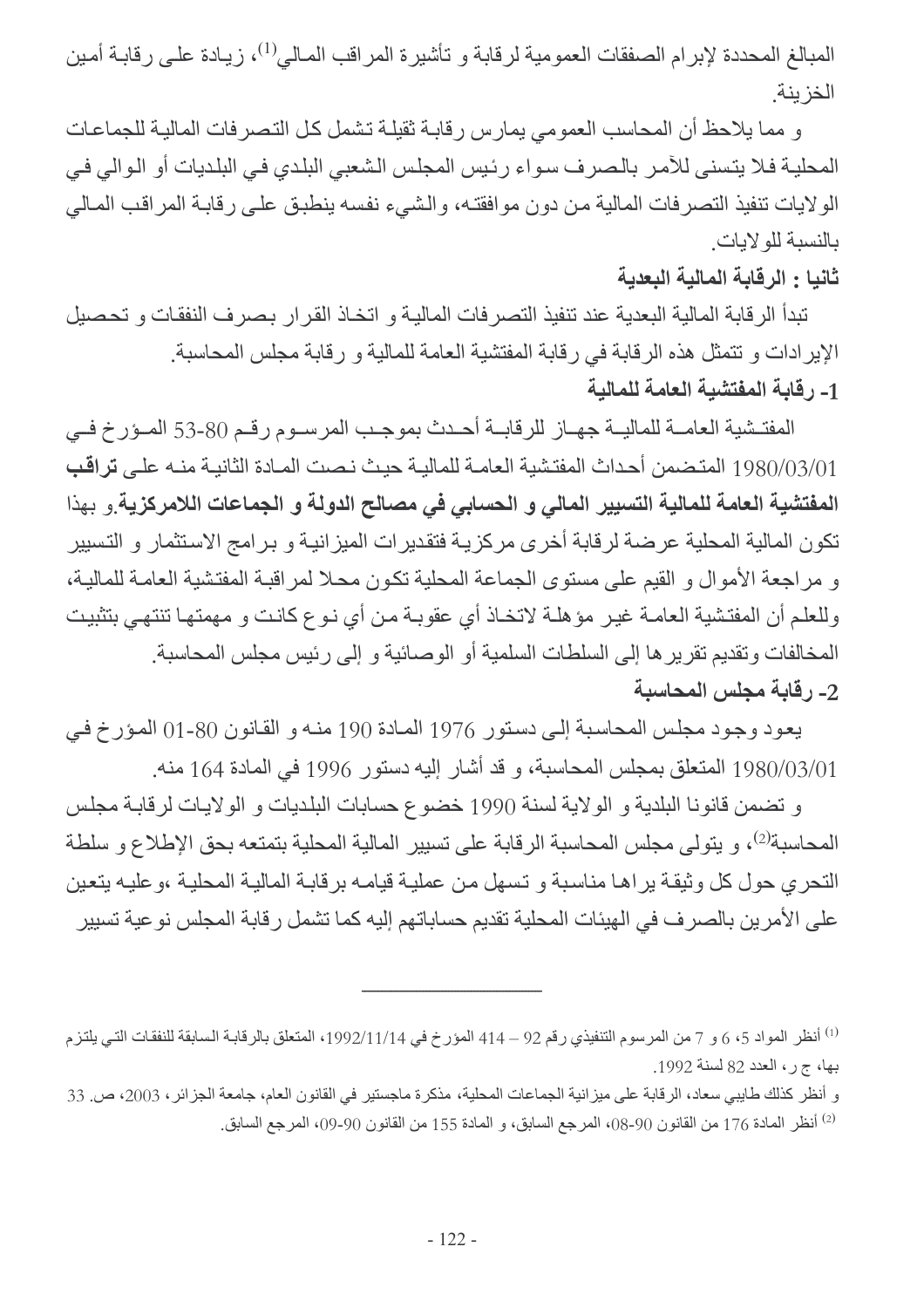الجماعات المحلية حيث يقيم شروط استعمال الموارد والوسائل المادية والأموال وتسيرها على مستوى الفعالية و النجاعة<sup>(1)</sup>.

إن اتساع الرقابة على مالية الجماعات المحلية لم تكن لتقرر بهذا الشكل لـولا التمويل المركزي. فالجماعات المحلية لا تخضع لإجراءات مقننة بهذه الكيفية عند تمويل مشاريعها بمواردها المالية الذاتية، و إن الرقابة القبلية رغم ضرورتها و أهميتها في ظل ضعف التـأطير المحلـي إلا أنهـا تبقـي معرقلة للنشاط و التسيير لمـا تتميز بـه مـن الحذر المفرط فهـى تفرض نوعـا مـن التسيير المشترك أو الإدارة المشتركة للجماعات المحلية كما تعتبر رقابة بطيئة، تعبر عن سلوك بيروقراطي في حق الهيئات المحلية<sup>(2)</sup>، فاتساع و تعدد أشكال الرقابة من شأنه أن يكون عامل كبح لكل المبادرات المحلية في كل ما يتعلَّق باستغلال الموارد المالية من طرف ممثلي الجماعات المحلية المنتخبين. لذلك نرى ضرورة التخفيف من شدة هذه الرقابة بتحديد سقف معين من النفقات تكون خاضعة لها تسهيلا للتصرفات المالية للجماعات المحلية وتفعيل دور الرقابة القضائية من أجل إعطاء حريبة أكبر للجماعات المحلية بتخويل الرقابة إلى الجهات القضائية و إنشاء جهات شبه قضائية تساهم في هذه الر قابة

<sup>&</sup>lt;sup>(1)</sup> أنظر المواد 50، 61 و 63 من الأمر رقم 95-20 المؤرخ في 1995/07/17 المتعلق بمجلس المحاسبة، ج ر، العدد 39 لسنة 1995. 2) عبد الصديق شيخ، المرجع السابق، ص 82.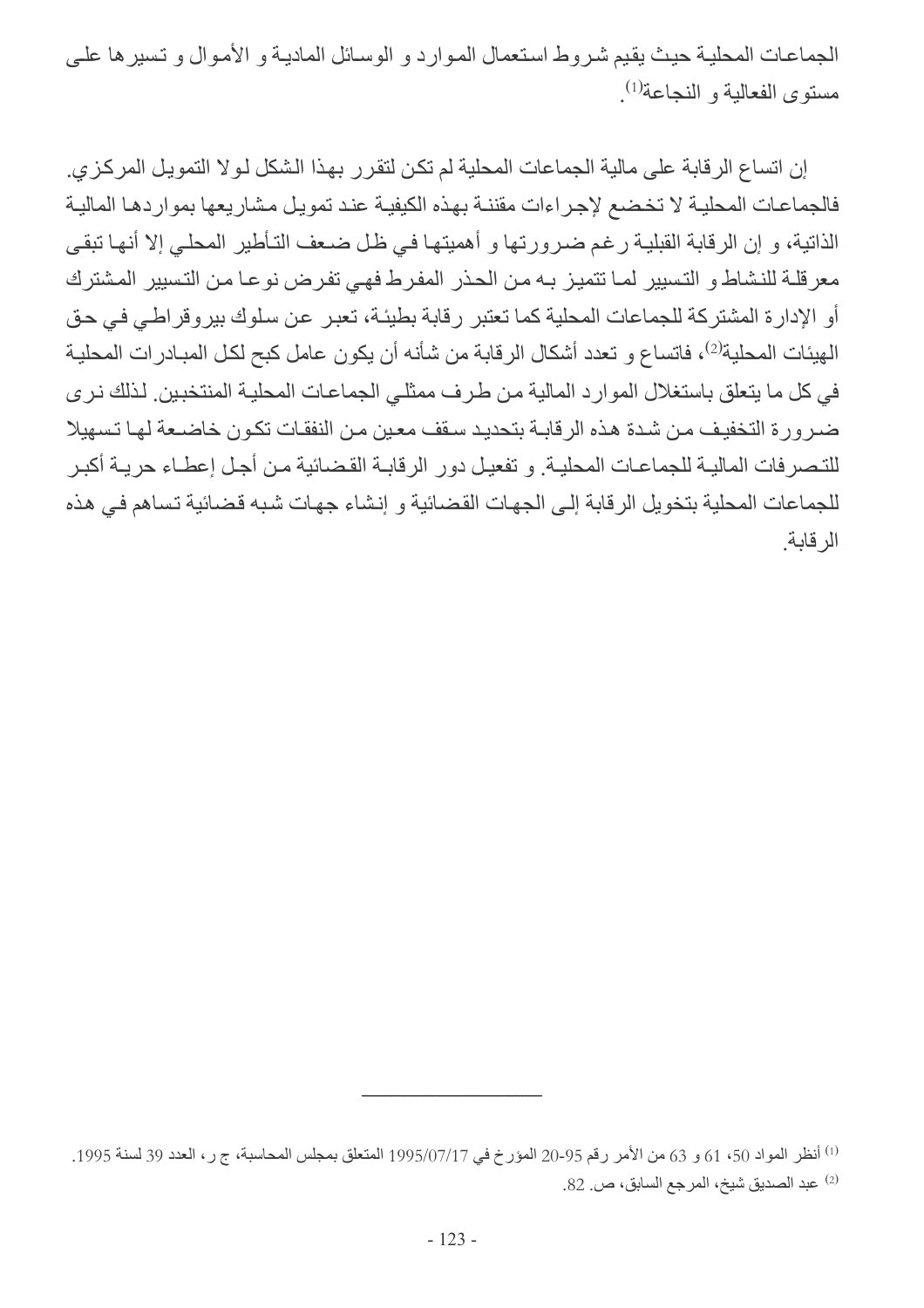## خــــاتمة

من خلال معالجتنا لموضـوع استقلالية الجماعـات المحليـة فـي الـجز ائـر بينـا أن الغايـة الأساسية من اختيار التنظيم الإداري اللامركزي هي منح أكبر استقلالية ممكنـة للهيئـات المحليـة فـي ممارسـة اختصاصاتها، و تسيير شؤون الجماعــة المحليــة، و أن هـذه الاسـتقلالية تقـوم علــى أسـس مرتبطــة بالوجود المادي للجماعات المحلية و أسس أخرى ترتبط بممارسة نشاطها.

فبالنسبة للأسس المرتبطة بوجود الجماعات المحلية فإن استقلالية الجماعة المحلية تتطلب بديهيا تقسيم إقليم الدولـة إلـى وحدات محليـة و أن هذا التقسيم يجب أن تراعـى فيـه مجموعـة عوامل تكون متناقضة أحبانا، ذلك أن متطلبات التمثيل الديمقر اطي تتطلب أكبر مشاركة شعبية في اختبار الممثلين الذين يتولون تسبير و إدارة شؤون الجماعة المحلية، و من طرف أبناء هذه الجماعة، و هذا ما يتطلب أن يكون حجم الوحدة المحلية صـغير اهـى حين أن الكفايـة الاقتـصـادية و الكفـاءة الإداريـة تتطلب أن يكون حجم الوحدة كبيرا، فيتسع مجال الاختيار و تزداد الموارد الاقتصادية للجماعة المحلية، وهكذا ظهرت فكرة التقسيم على عدة مستويات في محاولة لتحقيق التمثيل الشعبي و الكفاية الاقتصادية و الأداربة.

و رأينا أنه يجب تدعيم الوجود الترابي ( الإقليمي ) للوحدة المحلية بوجود قانوني يتمثل في تجسيد ذلك بالاعتراف الدستوري و القانوني بهذا الوجود و جعل تحديد إقليم الجماعة من اختصاص المشرع وحده كضمانة لعدم تدخل السلطة التنفيذية في ذلك من جهة، و من جهة أخرى يشكل الاعتراف بالشخصية المعنوية لهذه الجماعات وسيلة قانونية لإثبات وجودها، كما تتطلب استقلالية الجماعـات المحليــة أن يـتم اختيـار أعـضـاء هيئاتهـا عـن طريـق الانتخـاب بـدل التعيـين مـن بـين سـكان الجماعة المحلية لأنهم الأدري بشؤونها، و حتى لا يكون ولائهم للسلطة صـاحبة التعيين، و أن عمليـة الانتخاب هي الوسيلة الوحيدة التي تتماشى مع المبادئ الديمقر اطية وتمكن من مشاركة المواطنين في تسيير شؤونهم عن طريق انتخاب من يتولى إدارة و تسيير هذه الشؤون .

أمـا بالنسبة لأسس الاستقلالية المرتبطـة بممارسـة الهيئـات المحليـة لنشاطها فتتمثل فـى وجود اختصاصات محلية تمكن ممثلي الجماعات المحلية من الإشراف على المصالح المحلية المتميزة عن المصالح الوطنيـة، و أن تحديـد هـذه الاختـصاصات يـتم وفقـا لأسـلوبين همـا أسـلوب الاختـصـاص الحصري أو ما يعرف بالأسلوب الإنجليزي و فيه يحصر المشرع الاختصاصات المحلية و ما تبقى يعتبر من الاختصاصات الوطنية، و أسلوب الاختصاص العام ( الأسلوب الفرنسي ) و فيه يكون اختصاص الجماعات المحلية عاما و مطلقا في كل ما يتعلق بشؤون الوحدة المحلية، إلا ما استثنى منها بنص صريح. و أن تتمتع الهيئات المحلية في مباشرة اختصاصاتها بسلطة اتخاذ القرار و بوجود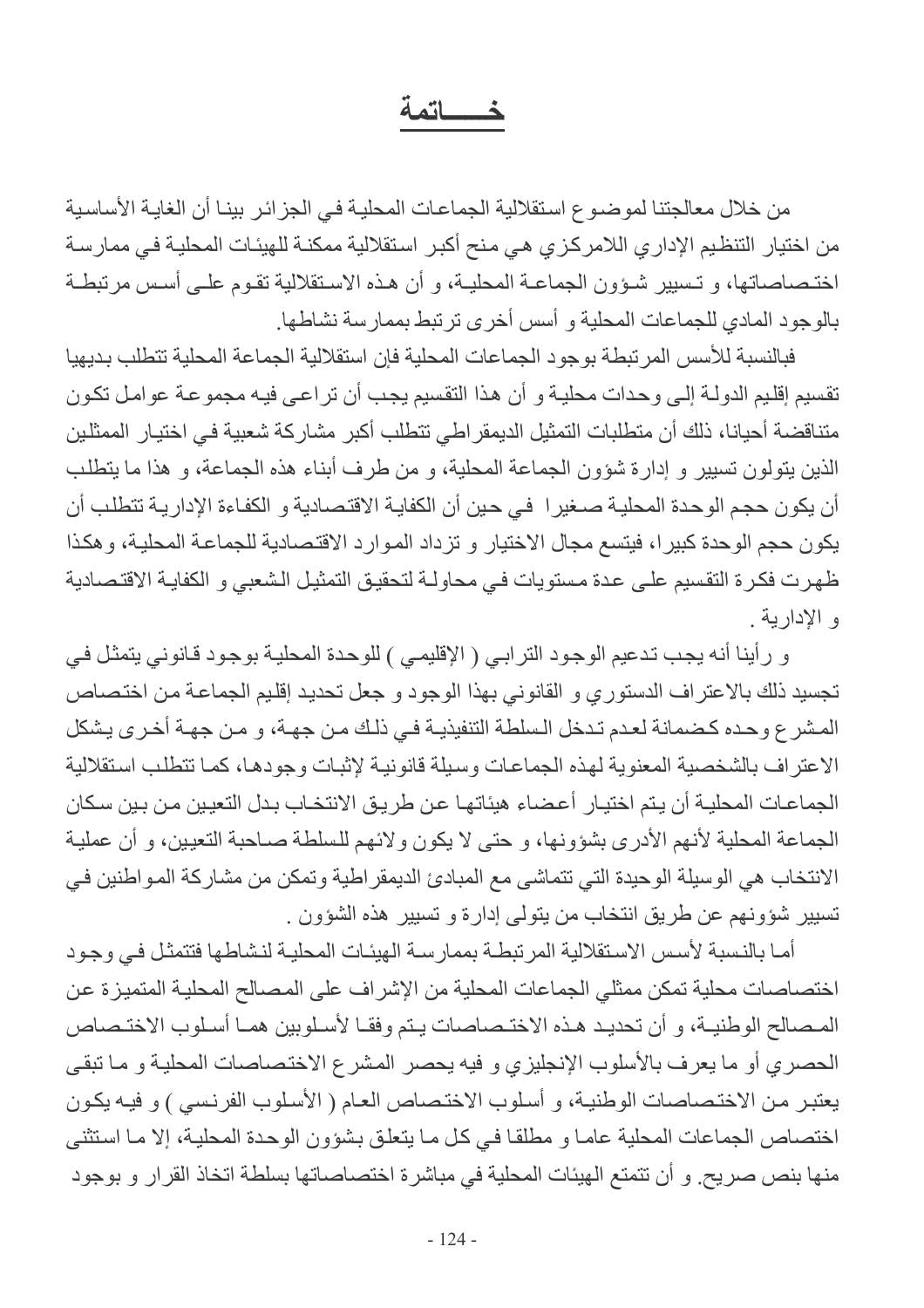موارد مالية ذاتية و كافية تمكنها من تلبية مختلف حاجيات الجماعة المحلية و تسبير شؤونها بعيدا عن سيطرة السلطة المركزية، و هو مـا يمثل استقلالا ماليـا لهـا. كمـا أن استقلالية الجماعـات المحليـة تتطلب أن يكون مجال تدخل السلطة المركزية ضبقا إلا أبعد الحدود و في الحدود التـي تقتضبها وحدة الدولة و متطلبات النظام الإداري اللامركزي .

و قد تطرقنا عند عرضنا لهذه الأسس إلى الكيفية التي عولجت بها في أنظمة إدارية مختلفة كفرنسا و مصر و يوغوسلافيا ( سـابقا ) للتوضـيح أكثـر، و لاعتبـار الجزائـر تـأثرت بـبعض هـذه الأنظمـة خاصــة فرنـسا و يوغوسـلافيا ( سـابقا ). و بالنـسبة للجماعـات المحليـة فـي الجزائـر فقد تـم النكريس النظري للكثير من أسس الاستقلالية في مختلف المواثيق و النصوص القانونية من خلال تبني النظام الإداري اللامركزي منذ السنوات الأولى للاستقلال.

فالمواثيق الوطنية باعتبار ها المراجع الأساسية لسياسة الأمـة و المصـادر العليـا لقوانين الدولـة و المصادر الإيديولوجية و السياسية لمؤسسات الدولـة في ظل تبني النظـام الاقتصـادي الاشـتراكي و الأحادية الحزبية. فعالجت هذه المواثيق استقلالية الجماعات المحلية من خلال التأكيد على البلدية و الولاية كجماعتين محليتين، و على انتخاب أعضاء مجالسها المحلية، و الاعتراف لها باختصاصات محلية و تأكيدها على ضرورة توفر ها على الإمكانيات المالية التي تمكنها من ممارسة اختصاصاتها، كمـا أن معالجـة اللامركزيـة مـن خـلال هذه المواثيق كانت متحفظـة جدا لأنهـا انطلقت مـن المركزيـة كأصل و الاستثناء هو اللامر كزية كوسيلة لإصلاح مساوئ مركزية السلطات فبقيت هذه الأسس مجرد مفاهيم نظرية و شعارات سياسية في ظل النحفظ السائد باسم وحدة الدولة و قدسية الحزب الو احد

أما ميثاقا البلدية و الولاية فقد تضمنا المبدأ العام المتعلق بحرية الجماعات المحلية و بسلطتها في اتخاذ القرارات الضرورية لتسيير الشؤون المحلية، و ألا تمـارس الرقابـة المسموح بهـا قانونـا بكيفيـة غير متطابقة على مفهوم اللامركزية . كما كرسا الوجود المـادي للبلديـة و الولايـة كجمـاعتين محليتين و على الانتخاب كطريقة لاختيار أعضاء المجالس المحلية البلدية و الولائية، و رغم النص على هذه الأسس إلا أن التخوف و التردد بشأن استقلالية الهيئات المحلية يبقى ظـاهرا فـي مـضـامين الميثـاقين تارة باسم وحدة الدولة و تارة باعتبار اللامركزية تعبر عن السلطة الثورية و أن سلطة الدولة واحدة لا تتجزأ فيتضح مـن خـلال مـضامين الميثـاقين الخلـط بـين مفهـوم الاسـتقلالية فـي النظـام الإداري اللامركزي و الاستقلال في الدول الفيدرالية الذي من شأنه أن يهدد وحدة الدولة.

أمـا بالنـسبة للمعالجـة الدسـتورية لاسـتقلالية الجماعـات المحليـة فقـد ميزنـا فـي بحثنـا هـذا بـين مرحليتين الأولى قبل اعتماد نظام التعدديـة السياسية وتتاولنـا دستوري 1963 و 1976 و همـا دستوري برامج كرسا النهج الاشتراكي و الأحاديـة الحزبيـة و مـع ذلك تـضمنا بعـضا مـن أسـس استقلالية الجماعات المحلية من خلال التأكيد على البلدية و الولاية كجماعتين محليتين و اعتبار البلدية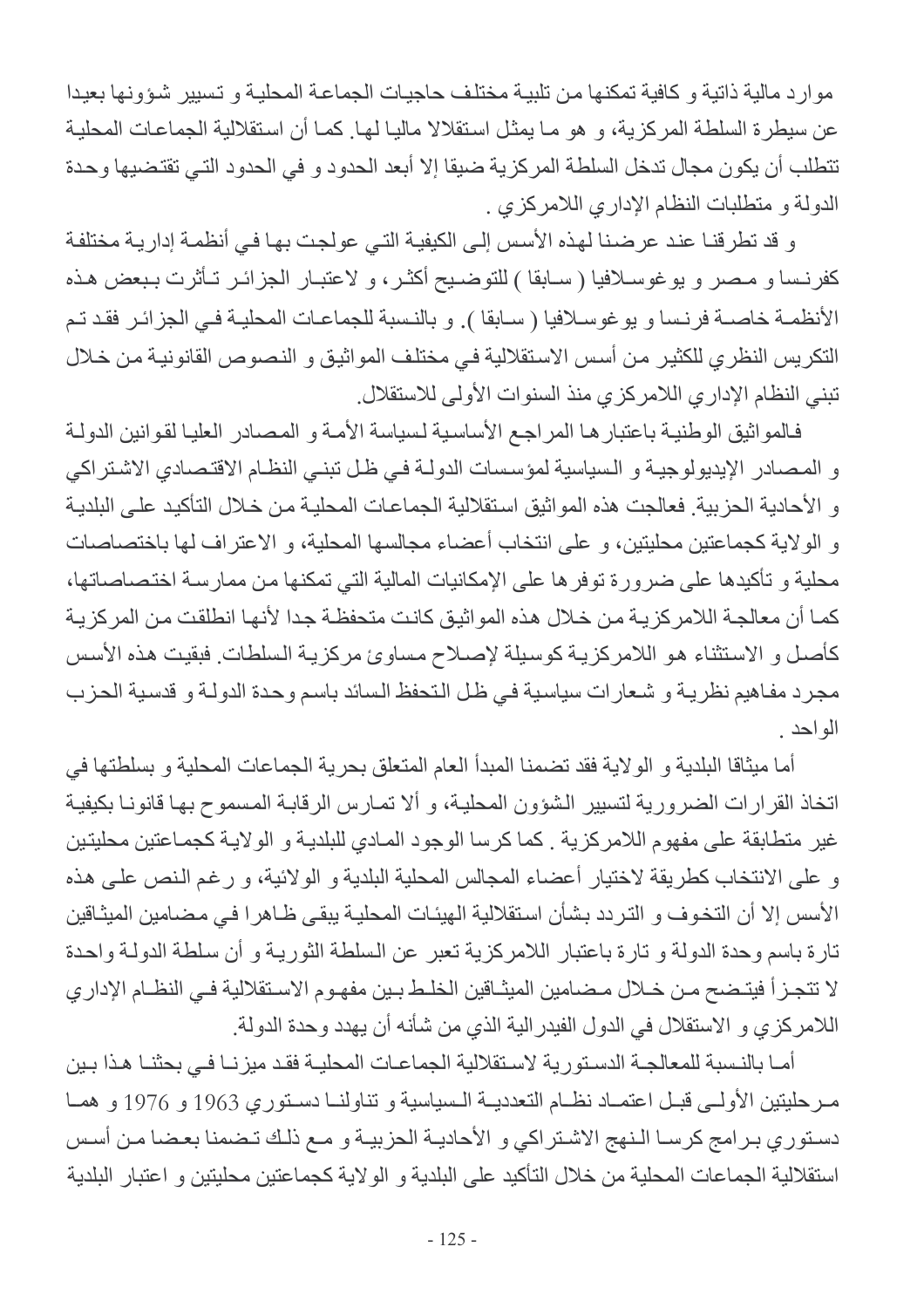قاعدة أساسية للامركزيـة و أن التنظيم الإقليمـى للبلاد يكون من اختصـاص المشر ع وحده و التأكيد على عملية الانتخاب في تشكيل المجالس المحلية، و توزيع الصلاحيات بالنسبة لهذه المجالس مع ضرورة منحها الوسائل المادية لممارسة هذه الصلاحيات. إلا أن هيمنة الحزب على قوائم الترشيحات و غياب التعديدية بالإضافة إلى اشتراط إشراك فئتي العمال و الفلاحين في عضوية هذه المجالس أفرِ غ هذه الأسس من محتواها.

أما مرحلة ما بعد اعتماد نظام التعددية السياسية فقد عالج المؤسس الدستوري اللامركزية في دستوري 1989 و 1996 و أكد على انتخاب أعضاء المجالس الشعبية المحلية في ظل تعددية حزبية و بالتالي تم التخلي عن هيمنة الحزب و ضرورة اشتراك العمال و الفلاحين و اعتبر المجلس الشعبي البلدي قاعدة اللامركزية، و مكان مشاركة المواطنين في تسيير شؤونهمن و هو ما يمثل نقلة نوعية في تكريس اللامركزية و تدعيما لاستقلالية الجماعات المحلية .

كما تضمنت قوانين الإدار ة المحلية قبل اعتماد نظام التعددية السياسية الكثير من أسس الاستقلالية إذ أنه في مرحلة الأحادية الحزبية و المذهب الاشتراكي تناولت قوانين البلدية و الولاية لسنتي 1967 و 1969 بعض أسس الاستقلالية و لكن بكيفية تتماشى مع طبيعة الاتجاه الاشتراكي و هيمنـة الحزب الواحد، حيث نصا على الوجود القانوني للبلديات و الولايات كجماعات محلية يتولى المشرع تحديد مجالهـا الإقليمـي و علـي الانتخـاب كوسـبلة لاختيـار أعـضـاء مجالـسها المحليـة و الاعتـراف لهـا باختصاصات محلية مطلقة اعتمادا على أسلوب الاختصاص العام و الذي يشمل كل المجالات حتى الاقتصادية منها نظرا لطبيعة النظام السياسي في هذه المرحلة. إلا أن الانتخاب أفرغ من محتواه في ظل الأحادية الحزبية و الامتياز الممنوح للحزب في اختيار المترشحين.

أما في مرحلة التعددية السياسية فيعتبر قانونا البلدية و الولايـة لسنة 1990 من أهم الإصـلاحات الإداريــة إذ كرســا أسـس الاسـنقلالية التــى تـضمنهما قانونــا البلديــة و الولايــة لـسنة 1967 و 1969 و بالإضافة إلى تكبيف اختصاصات الجماعات المحلية مع طبيعة النظام الاقتصادي الليبر الى بتقليص الاختصاصات ذات الطابع الاقتصادي، فأصبح للانتخاب أهمية أكثر في استقلالية الجماعات المحلية في ظل التعددية السياسية و زوال هيمنـة الحزب كمـا شكل تقليص مواضـيع المداولات التـي تخضـع للمصادقة القبلية قبل تنفيذها حرية أكبر للهيئات المحلية في اتخاذ قراراتها و ممارسة اختصاصاتها.

أما بالنسبة لقوانين الانتخاب فإنها تضمنت عنصر الانتخاب كأساس لاختيار أعضاء المجالس الشعبية المحلية خاصة القوانين الصادرة بعد دستور 1989 التي أعطت حرية أكثر للترشح في ظل التعدديـة الـسياسية و إمكانيـة الترشـح الحـر لعضوية هذه المجـالس، فـي حين كرست قوانين التنظيم الإقليمي للبلاد وجود البلديات و الولايات كجماعات محلية يتولى المشرع وحد تحديد مجالها الإقليمي و أن التنظيم الإقليمي يكون كذلك من اختصاص المشر ع مما يدعم استقلاليتها عن السلطة التنفيذية.

و رغم هذا الاتجاه نحو منح استقلالية للجماعات المحلية إلا أن المشر ع من خلال قوانين الإدار ة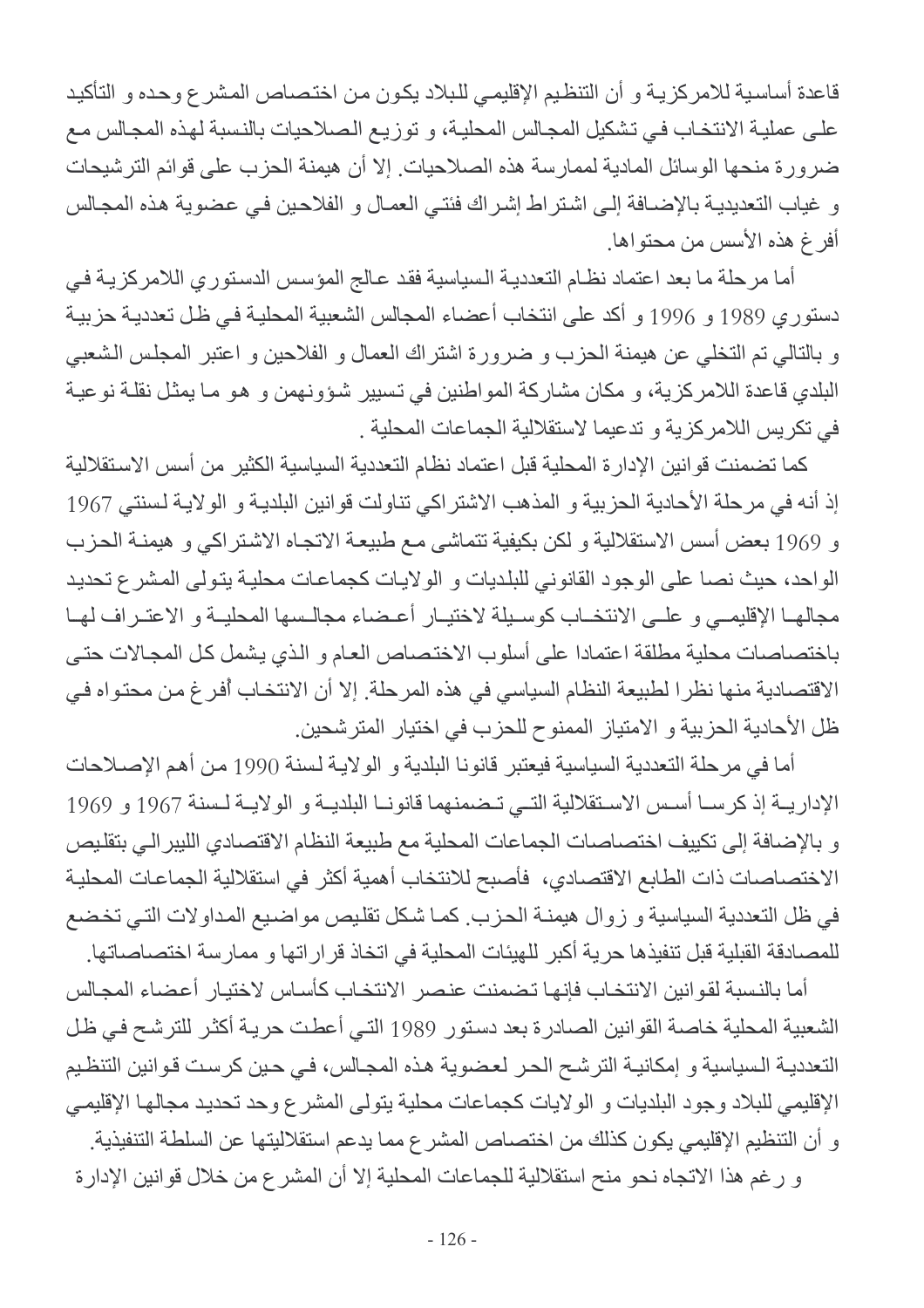المحلية نفسها و نصوص قانو نية وتنظيمية أخر ي يحد كثير ا من هذه الاستقلالية إلى در جـة تفقد فيهـا اللامركزيـة معناهـا و الغريب أن هذه القيود التـى تحد من الاستقلالية بقيت مشددة و صـار مة ر غـم التحول السياسي الذي عرفته الجزائر لذلك لم نقسم بحثنا في دراستنا لهذه القبود إلى فترة ما قبل النعددية السياسية و ما بعدها، فتناولنا بالدراسة القيود التي تحد من استقلالية الجماعات المحلية و التي تشكل تبعيـة إداريــة و تتمثّـل فــى اسـتحواذ و هيمنــة سـلطات لا تركيزيــة منهـا الــولاة و الــولاة المنتدبين، رؤساء الدوائر إضافة إلى الكتاب العامين للولايات و أعضاء المجالس التنفيذية الولائية على اختصاصات ذات طبيعة محلية، تتطلب طبيعة النظام الإداري اللامركزي أن تتولى مباشرتها الهيئـات المحليـة المنتخبـة، بالإضـافة إلـى الامتيـاز الواضـح للـوالـى علـى أعضـاء المجـالس المحليـة المنتخبة و خاصـة المجـالس الشعبية الولائيـة، إذ يمثل الهيئـة التنفيذيـة بالنسبة للولايـة، واتساع حجم الاختصاصات التي يمارسها كممثل للدولة فيذوب بذلك دور الولاية كجماعة محلية لامركزية أمام الدور اللاتركيزي البارز و المهيمن للوالي على الشؤون المحلية .

كمـا أن اتـساع مجـال الوصــاية الإداريــة و صــر امتها الـشديدة المـستوحاة مـن النمـوذج التقليـدي الفرنسي للرقابة تجعل من تبعية الجماعات المحلية أمرا واقعا و مسلما به في أكثر من مجال، إذ تشمل الوصباية المجالس المحلية ككل و أعمالها إضبافة إلى الوصباية على أعضاء هذه المجالس البلدية و خاصية الولائية، فعلى الرغم من الاعتراف باختصاص المجالس المحليبة في إدارة المصالح و الشؤون المحلية ورغم كون مجال العمل المعترف به لها واسع جدا، إلا أن الوصـاية الصـارمة علـى كـل عمـل تحـد بـشكل كبيـر مـن اللامركزيــة و بالتــالي مـن اسـتقلالية هـذه المجــالس فـي ممارســة اختصاصاتها خاصة بالنسبة للمجالس الشعبية الولائية التي تكاد تنعدم فيه مظـاهر ٍ هذه الاستقلالية ِ بالإضافة إلى التبعية المالية و التي تتمثل في الضعف الكبير للموارد المالية الذاتية للجماعات المحلية التي تجعلها في حالة تبعية دائمة للسلطة المركزية، من خلال اعتمادها الكبير على التمويل المركزي عن طريق الإعانات المقدمة لها من طرف الدولة و هذا بسبب احتكار الدولـة للضر ائب المحليـة ذات المردودية العالية و ضعف عائدات الأملاك و النسب الضعيفة للرسوم المخصصة جزئيا للجماعات المحلية، إضـافة إلـى ضـعف التـأطير البشري الذي تعـاني منـه الجماعـات المحليـة و عيـوب التمثيل النسبي المعتمد في قوانين الانتخابات الذي يعطل من سير أعمال الهيئات المحلية و تأثيره السلبي على حسن استغلال أملاك الجماعات المحلية مما يحرمها من مداخيل هامة من شأنها أن تدعم استقلاليتها زيادة على اتساع أشكال الرقابة المالية القبلية و البعدية الممارسة على مالية هذه الجماعات و التي تجعل من كل التصرفات ذات الطابع المالي عرضة لإجراءات بيروقراطية ثقيلة تكبح أي مبادرة محلية . كمـا أن التقسيم الإقليمـى أدى إلـى إنشاء جماعـات محليـة عديمـة المـوارد و مشلولة اقتـصـاديا تبحث عن التضامن الوطني و إعانات الدولة أكثر من اهتمامها باستقلالها المالي . وهكذا تتكرس التبعية المالية للسلطة المركزية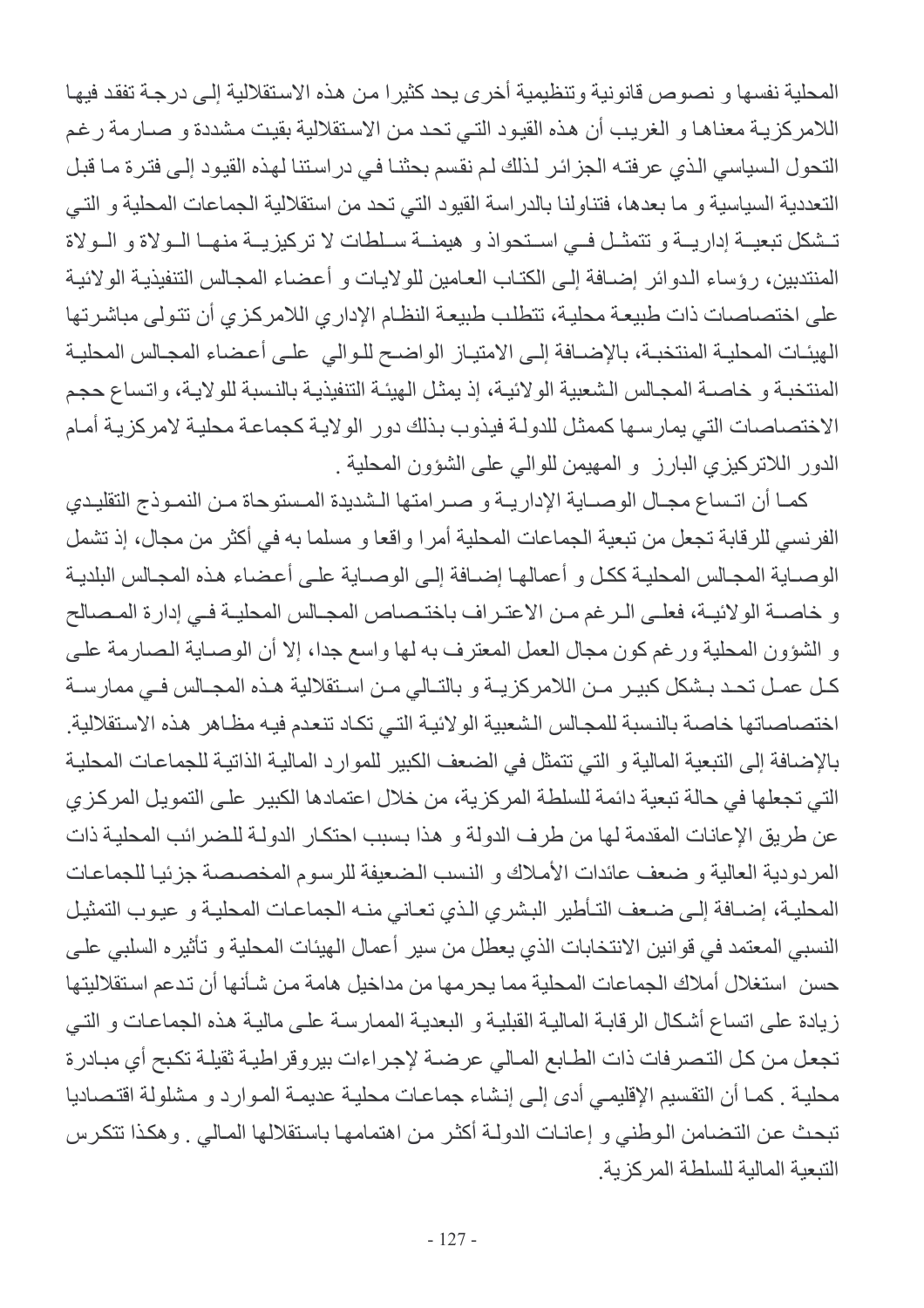و من خلال كل ما تقدم ببر ز ٍ بو ضوح التناقض الر هيب بين مختلف النصوص المتعلقة بـالتنظيم الإداري و باللامركزية خاصة، فهذه النصوص تؤكد على مبدأ اللامركزية و منح حرية تسير الشؤون المحلية لممثلين منتخبين و بالتالي التوجه نحو منح استقلالية، لكن من جهة أخرى يتم تقييد هذه الحرية من خلال النصوص نفسها و التي تجعل من الاستقلالية أقرب إلى الوهم منـه إلى الحقيقـة و تجعل كذلك من اللامركزية الإدارية الفعلية مفهومـا مغيبـا قانونـا و ممارسـة و بالنـالي فـإن التنظيم الإداري اللامركزي في الجزائر هو مجرد قناع لنظام لا تركيزي مشدد في ثوب لا مركزي، و الأكثر من هذا أن نية السلطة المركزية في الإبقاء على هيمنة الوالي على المنتخبين تبقى قائمة و هو مـا عبر عليه وزير الداخلية كما بيناه سابقا. ومن أجل كل هذا فإننا نرى ضرورة إعادة النظر في النصوص القانونية المتعلقة بالتنظيم الإداري من أجل منح استقلالية فعلية للجماعات المحلية و ذلك بـ :

- التقليص تدريجيا من شدة الوصـاية الإداريـة المفروضـة علـى الهيئـات المحليـة قبل الوصـول إلـى إلغائهـا كليـا و اسـتبدالها بر قابـة قـضـائية يـخـتص بـهـا القـضـاء الإدار ي فـي ظـل مبـدأ الفـصـل بـين السلطات وتكر بسا لاستقلالية لهذه الهيئات
- إعادة النظر في توزيع الاختصاصات بين الجماعات المحلية و ممثلي السلطة المركزية( الولاة، رؤساء الدوائر ... ) بشكل يسمح ببقاء سلطة الدولة و عدم القضاء على مبدأ استقلالية الهيئات المحلية و حريتها، و ذلك بالغاء الازدواجية الوظيفية للوالي و تحويل صلاحياته المحلية إلى رئيس المجلس الشعبي الـولائي، و أن يصبح هذا الأخير هو الـهيئـة التنفيذيـة للولايـة علـي غرار رئيس المجلس الشعبي البلدي في البلدية و التقليص كذلك من الاختصاصات الواسعة للأجهزة اللاتركيزية الأخرى و بالأخص رؤساء الدوائر ، و إعادتها إلى رؤساء المجالس الشعبية البلدية و الاقتصار عل دور هم كممثلي للدولة فقط .
- مراجعة التنظيم الإقليمي للبلاد و إعادة النظر فيه بإنشاء جماعة محلية جديدة تتمتع بالشخصية المعنوية و هي المنطقة و التي تضم مجموعة من الولايات مراعاة لخصوصيات كل جهة و التقليص من الفوارق الاقتصادية و حل المشاكل المالية و مجابهة قضايا التنمية بصفة عامة و نقليص عدد الدوائر و دمج بعض البلديات بعضها ببعض، فيقل عددها و تنقص نفقات التسبير الموجهة للأجور و الهياكل والمقرات من جهة و تزيد قدرتها علىي التكفل بالأعباء المحلية من جهة أخر ي
- إعادة النظر في النظام الانتخابي المعتمد في توزيع المقاعد في المجالس المحلية البلديـة و الولائيـة و ذلك بالاعتمــاد علـى نظــام التمثيـل النـسبي مــع تفـضيل الأغلبيــة الـذي يمكـن مـن الوصــول إلـي مجالس محلية متجانسة حيث تحصل القائمة التي تحوز على أعلى نسبة من الأصوات على أغلبية المقاعد و إذا حصلت أي قائمة على الأغلبية المطلقة تحصل على عدد من المقاعد يتناسب مع عدد الأصوات المحصل عليها. و هو ما كان المعمول به منذ 1997 في قانون الانتخابات 90-06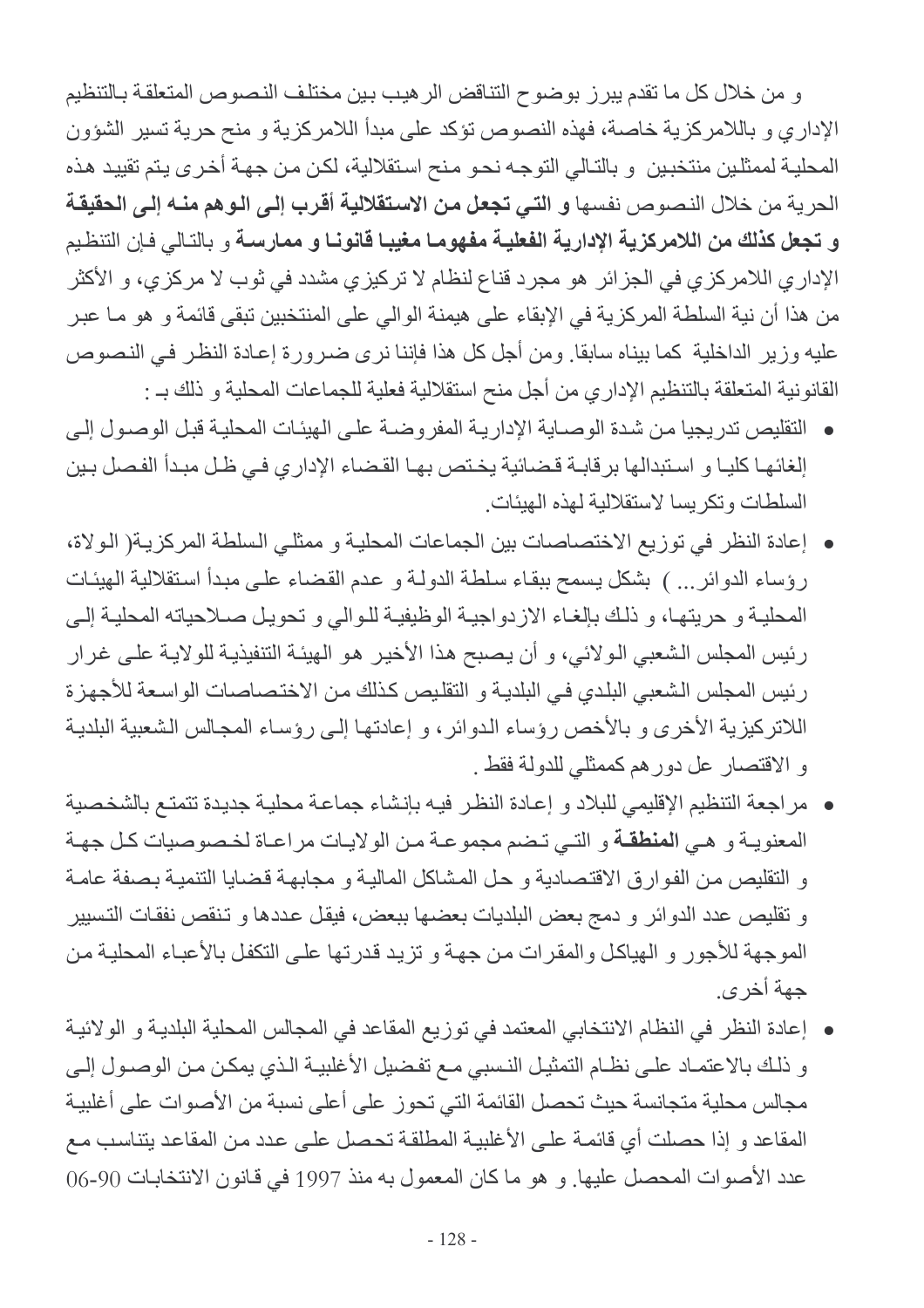و هذا بدل نظام التمثيل النسبي المعمول بـه و الذي أدى إلـى بـروز مجـالس فسيفساء تعيش حالـة جمود حتى في تعين الرئيس ناهيك عن سير المداولات و تشكيل لجان.

- إعادة النظر في الشروط التي يجب أن تتوفر في المترشحين لعضوية المجالس المحلية باشتراط مستوى تعليمي جامعي يمكن من التحكم في أساليب التسيير .
- تدعيم الاستقلالية الماليـة للجماعـات المحليـة برفـع نـسب الـضررائب و الرسـوم المحليـة التـي تـعود جزئيـا إلـى الدولــة و إلـى الجماعـات المحليـة، و النقليـل مـن احتكـار الدولــة للمـوارد الـجبائيــة ذات المر دو دية العالية و الاتجاه نحو لامر كز ية ضر ببية بتمكن من خلالها المنتخبون من تحديد و عـاء الضريبة و طرق تحصيلها وفقا لقرارات محلية، و وفقا لحدود يضعها المشرع مع إمكانية تحويل بعض الرسوم ذات القابلية المحلية لصالح الجماعات المحلية، و هي التي يمكن تحويلها إلى ضريبة محلية دون صعوبة كالرسوم على التسجيل بالإضافة إلى ترشيد النفقات المحلية و تثمين الثروات و الأملاك المحلية خاصة العقارية منها وفقا لواقع الأسعار و قيمتها الحقيقة في السوق خاصة و أن لبعض البلديات ممتلكات جد هامة يمكن أن تشكل موردا ماليا معتبرا لها. و في مقابل هذا ينبغي التقليص من شدة الرقابة المالية الممارسة على الجماعات المحلية و إنشاء أجهزة مكلفة بر قابة المالية المحلية تكون مستقلة عن السلطة التنفيذية.

هذه الاقتراحات نراها ضرورية من أجل تحقيق استقلالية الجماعات المحلية في الجزائر لأنها أساس و روح النظام الإداري اللامركزي الذي تم تبنيه منذ أول دستور للجزائر المستقلة و تضمنته مختلف القو انبن المتعلقة بالإدار ة المحلبة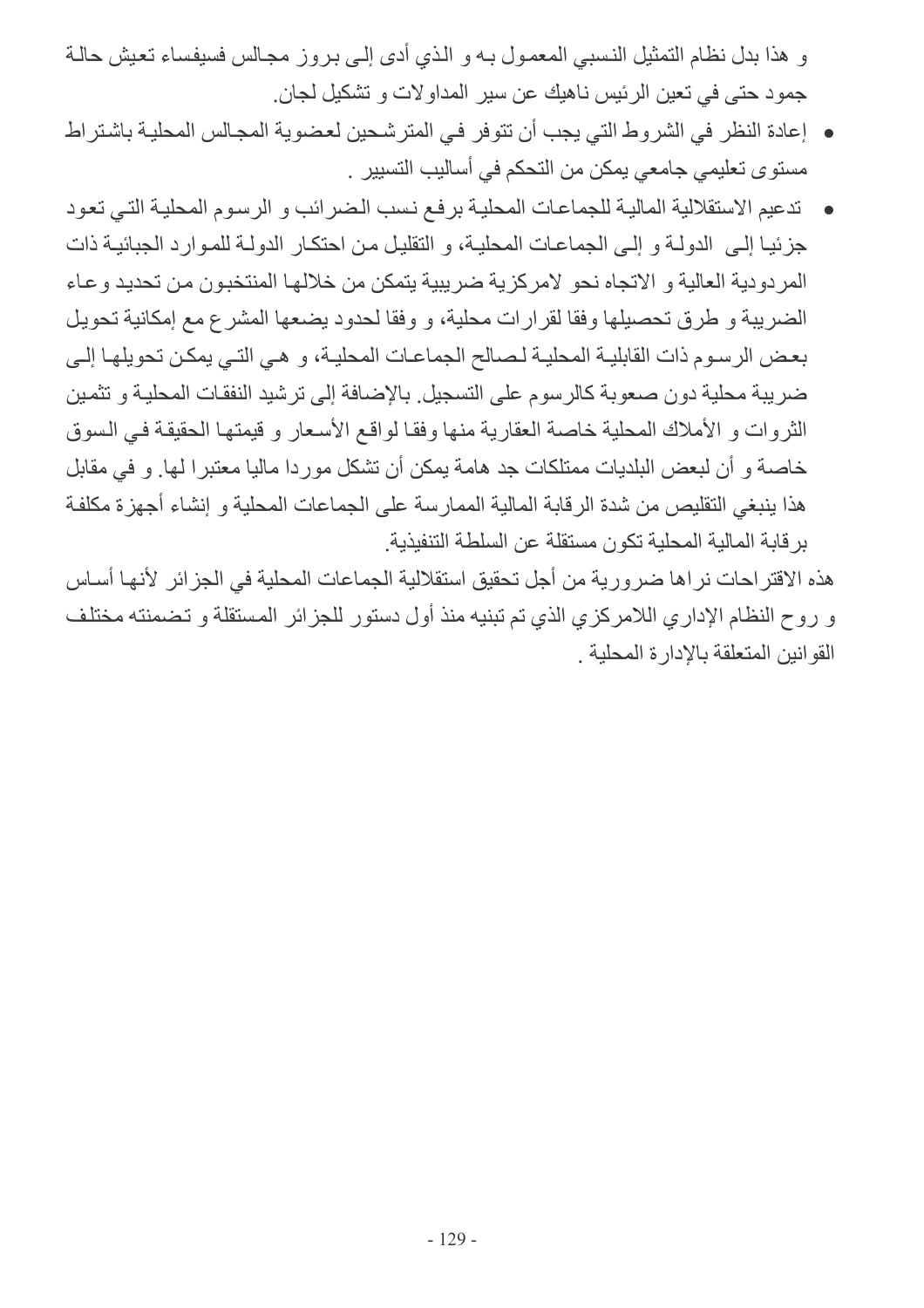# قــــــــائمة المــــراجع

أولا : باللغة العربية

#### J — المولفات العامة:

- 1. إسماعيل الغز ال، القـانون الدسـنور ي و الـنظم الـسياسية، الطبعـة الثانيـة، المؤسسة الجامعيـة للدراسات و النشر و التوزيع، بيروت، لبنان، 1989. 2. المصغير حسين، دروس في الماليــة و المحاسـبة العموميــة، دار المحمديــة لنـشر ، الجزائــر ، 2000 3. بكر القباني، الرقابة الإدارية، دار النهضة العربية، القاهرة، 1985. 4. بـوكرا إدريس، تطـور المؤسسات الدسـتورية فـي الجزائـر مـن خـلال الوثـائق و النـصوص الرسمية، القسم الأول، د م ج، 1994. 5. بو الشعير سعيد، النظام السياسي الجزائري، الطبعة الثانية، دار الهدى، الجزائر، 1993. 6. بوسماح محمد أمين، المرفق العـام فـي الجزائـر ، ترجمــة رحـال بـن عمـر و رحـال مـولاي إدريس، د م ج ،1993. 7. بوضياف عمار ، الوجيز في القانون الإداري، دار الريحانة، الجزائر. 8. حمدي سليمان السحيمات الّقبيلات، الرقابـة الإداريـة و الماليـة علـى الأجهزة الحكوميـة، مكتبـة دار الثقافة للنشر و التوزيع، عمان، الأردن، 1998. 9. زين العابدين بركات، مبادئ القانون الإدار ي، مطبعة رياض،دمشق، سوريا، 1978. 10 سليمان محمد الطمـاوي، مبـادئ القـانون الإداري دراسـة مقارنــة، الطبعـة العاشـرة، الكتـاب الأول، دار الفكر العربي، مصر، 1977. 11 سليمان محمد الطمـاوي، الـوجيز فـي القـانون الإداري، دراسـة مقارنـة، دار الفكـر العربـي، .1982 12 صالح فؤاد، مبادئ القانون الإداري، الطبعة الأولى، دار الكتاب اللبناني، 1989. 13.عبد الغنـي بـسيوني، التنظـيم الإداري، دراســة مقارنــة للتنظـيم الإداري الرسـمي و التنظـيم الإداري غير الرسمي، منشأة المعارف، الإسكندرية، مصر، 2004. 14. عثمان خليل عثمان،اللامركزية و نظـام مجـالس المديريات فـي مصـر، دراسـة مقارنـة، مكتبـة سيدي عبد الله وهبة، مصر، 1989. 15.عوابــدي عصــار ، القـــانون الإداري الجــز ء الأول النظــام الإداري، الطبعــة الثالثــة، د م ج، الجز ائر ،2005 . 16.عوابدي عمار، دروس في القانون الإداري، الطبعة الثالثة، د م ج، 1989. 17 عو ابدى عمار ، مبدأ ندرج فكر ة السلطة الر ئاسية، المؤسسة الوطنية للكتاب، الجز ائر ، 1984. 18.فؤاد العطار ،القانون الإداري، دراسة مقارنة، مكتبة القاهرة، مصر، 1970. 19 قباني خالد، اللامركزية و مسألة تطبيقها في لبنان، بيروت، 1981. 20 لباد ناصر ،القانون الإداري، التنظيم الإداري، منشور ات دحلب، الجزائر ، 1999. 21.محمد فـؤاد عبـد الباسـط، القـانون الإداري، الجـزء الأول، دار الفكـر العربـي، الإسـكندرية،  $.2000 \cdot$ مصر 22.محمد مطلق الذنيبات، الوجيز في القانون الإداري، الطبعة الأولى، الدار الدولية العلمية للنشر و التوزيع، عمان، الأردن، 2003.
	- $-130-$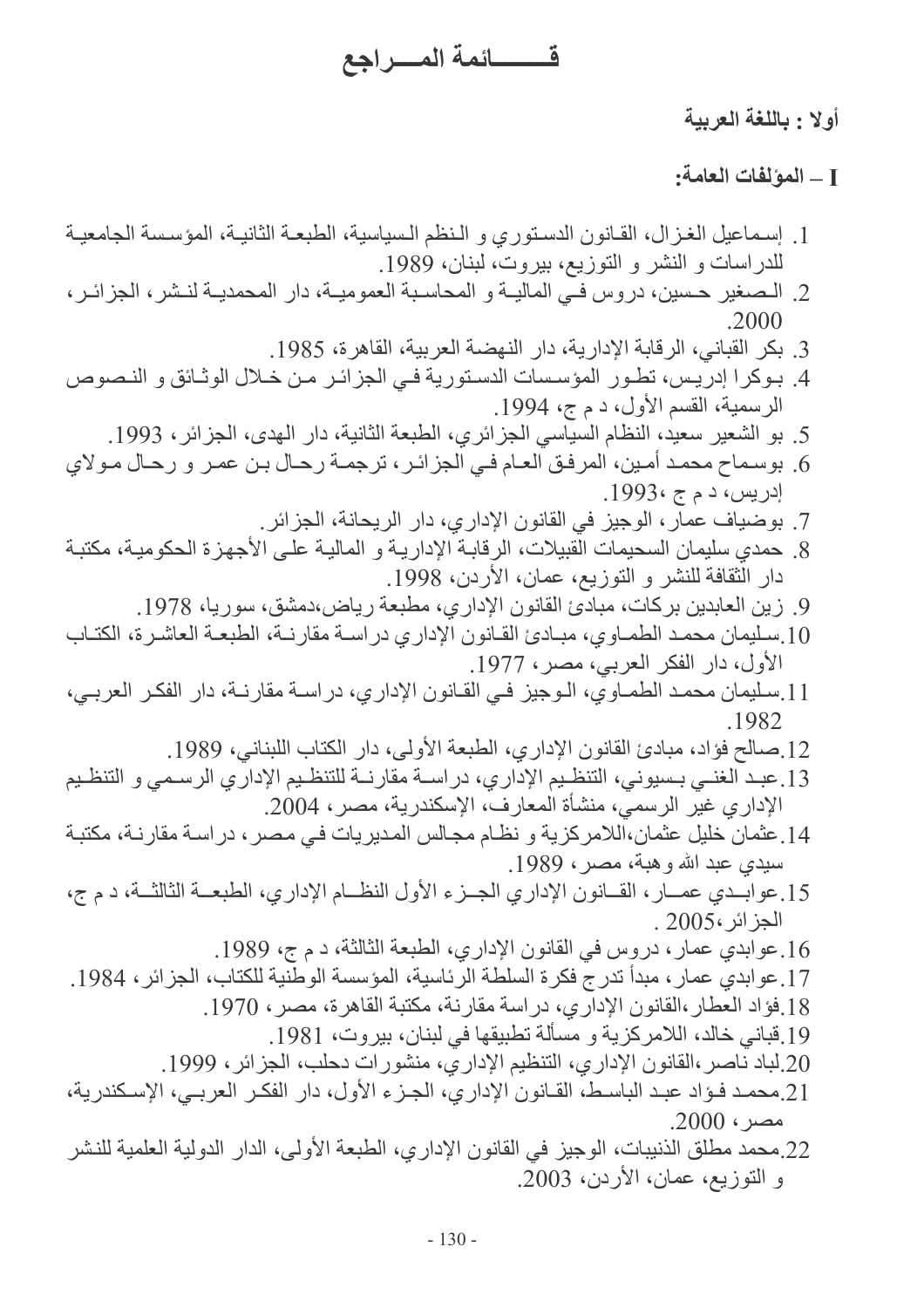- 23.محيو أحمد، محاضرات في المؤسسات الإداريـة، ترجمـة محمـد عـرب صـاصـيلا، د م ج، .1969
- 24.ميسوم سبيح،المؤسسات الإداريـة فـي المغرب العربـي، ترجمـة سـعيد عبد العزيـز مـسعود، مطابع الدستور التجارية، عمان، الأردن، 1985.
- 25 نـاجيّ عبد النـور ، النظـام الـسياسي الـجز ائـري مـن الأحاديــة الحزبيــة إلــى التعدديــة الـسياسية، مدير ية النشر ، جامعة قالمة، 2006.
	- 26 نو اف كنعان، القانو ن الإدار ي، در اسة مقار نة، مكتبة القاهر ة، مصر ، 1970 .

#### II – المولفات المتخصصة في الإدارة المحلية

- 1. أحمد رشيد، الإدار ة المحلية، الطبعة الثانية، دار المعارف، القاهر ة، مصر ، 1981.
- 2. أحمد كمـال أبـو المجد، در اسـات فـي نظـم الإدار ة المحليـة، مكتبـة القـاهر ة الـحديثـة، مـصـر ، .1968
- 3. بعلي محمد الصغير، قانون الإدارة المحلية، دار العلوم للنشر و التوزيع، عنابـة، الجزائر، 2004
	- 4. حسين مصطفى حسين، الإدار ة المحلية المقار نة، د م ج، الجز ائر ، 1982.
- 5. خالد سمارة الز غبي، تشكيل المجالس المحلية و أثر ه على كفايتها في نظم الإدارة المحلية، الطبعة الثالثة، دراسة مقارنة، دار الثقافة للنشر و التوزيع، عمان، الأردن، 1988.
- 6. زكي محمد النجـار ، الدسـتور و الإدار ة المحليـة، در اسـة مقارنـة، دار النهـضـة العربيـة، القاهر ة، مصر ، 1995.
- 7. شيهوب مسعود، أسس الإدارة المحلية و تطبيقاتها على نظام البلدية و الولاية في الجزائر ، د م ج، الجزائر، 1986.
	- 8. صدوق عمر ، دروس في الهيئات المحلية المقارنة، د م ج، الجزائر ، 1988.
	- 9. طعيمة الجرف، مبادئ في نظم الإدارة المحلية، مكتبة القّاهرة الحديثة مصر 1962.
- 10 ظريف بطرس، مبادئ الإدار ة المحلية و قضاياها في النظريـة و النطبيق، مكتبـة الأنجلـو مصر بة، القاهر ة، 1971.
- 11.عبد المعطى عساف، محددات تنظيم و تكيفاتها على مستوى التنظيم المحلي، المنظمة الحديثة للعلوم الإدارية، جامعة الدول العربية، مصر ، 1984.
	- 12. عبيد لخضر ، المجموعات المحلية في الجز ائر ، د م ج، 1986.
- 13 محمد أنس قاسم جعفر ، ديمقر اطية الإدار ة المحلية اللّيبر الية و الاشتر اكية، د م ج، 1985.
- 14 .محمد أنس قاسم جعفر ، أسس التنظيم الإداري و الإدارة المحليـة بـالجز ائر ، الطبعـة الثانيـة، د م ج، 1988.
- 15.محمود الطعامنة و سمير محمد عبد الوهاب، الحكم المحلي في الوطن العربي و اتجاهات التطوير ، م ع ت إ، القاهرة، مصر ، 2005.

## III – الرسائل و المذكرات الجامعية:

- 1. بر كات محمد، النظام القانو ني للمنتخب المحل في الجز ائر ، بحث لنيل شـهادة الماجستير ٍ في القانون، فرع الإدارة و المالية، كلية الحقوق، جامعة الجزائر، 1998.
- 2. بن تازي علي، دور و سلطات الوالي في الإدارة الجزائرية، بحث لنيل شهادة الماجستير في القانون العام، معهد الحقوق و العلوم الإدارية، جامعة و هر ان، 1991.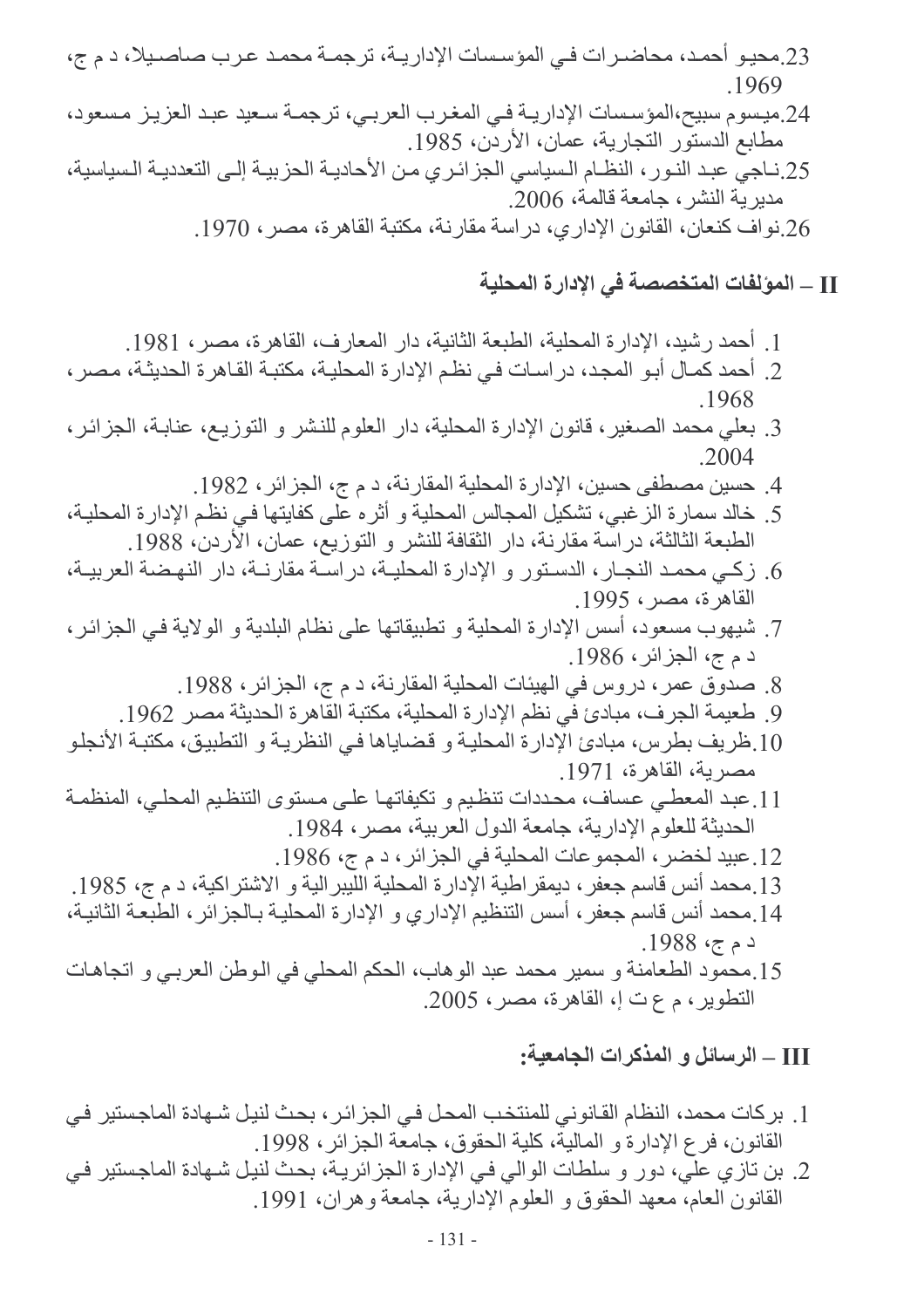- 3. بلعباس بلعباس، دور و صلاحيات رئيس المجلس الشعبي البلدي في القانون الجزائري، مذكرة ماجستير في القانون، فرع الإدارة و المالية، جامعة الجزآئر ، 2003.
- 4. بوطبيـق فـاتح، اللامر كزيــة الإدار يــة و التعدديــة الـحز بيــة فــى الـجز ائـر للعهـدتين الانتخــابيتين 95/90 و 2002/77، مذكرة ماجستير كلية الحقوق و العلوم الإدارية،جامعة الجزائر،2006.
- 5. حمدي رشيد، ميزانية البلدية في مواجهة العجز المالي، مذكرة ماجستير في القانون العام، فرع إدارة و مالية عامة، جامعة الجزائر، 2004.
- 6. زروالية محمد الصالح، التنظيم الإقليمي في الجزائر ، بحث لنيل شهادة الماجستير في القانون، فرع الإدارة و المالية، كلية الحقوق، جامعة الجزائر، 2002.
- 7. طـاليبي سـعاد ، الرقابــة علــي ميز انيــة الـجماعـات المحليــة، مـذكرة مـاجـستير فــي القـانون الـعـام، جامعة الجزائر ، 2003.
- 8. عادل محمود حمدي، الاتجاهات المعاصرة لنظم الإدارة المحلية، أطروحة دكتوراه، جامعة عبن شمس، مصر ، 1973.
- 9. عبـاس راضـية، الأمـين العـام للجماعـات المحليـة، مـذكرة ماجـستير، إدارة و ماليـة، جامعـة الجز ائر ، 2002.
- 10 عبد المصديق شبخ، الاستقلال المسالي للجماعيات المحليبة مداه و إمكانيبة تطـوره، مـذكرة ماجستير في الحقوقّ، فر ع الإدارة و المّالية، جامعة الجزائر، 2003.
- 11 عثامنـة جيـاد، الإصـلاحات الإداريـة و التعدديـة فـي الجزائـر مـن 1990 إلـي 1992، رسـالة ماجستير معهد العلوم السياسية و العلاقات الدولية، جامعة الجزائر ، 1996.
- 12.عمرانـي بهيــة، بحـث لنيـل شــهادة الماجـستير فــي الإدار ة و الماليــة، كليــة الحقـوق، جامعــة الجز ائر ، 1992.
- 13.غضبان رابح، جباية الجماعات المحلية، مذكرة ماجستير في الإدارة و المالية، كلية الحقوق، جامعة الجز ائر ، 2002.
- 14.قمقـاني رابـح، نظـام الوصــاية علــي البلـديات فــي الـجزائـر ، مـذكرة ماجـستير ، معهـد العلـوم السياسية و العلاقات الدولية، جامعة الجز ائر ، 1987.
- 15 مقطف خير ة،تطبيق نظـام اللامر كز يـة فـي الـجز ائـر ٍ من 1967 إلـي يومنـا، مـذكر ة ماجستير ، فرع الإدار ة و المالية، كلية الحقوق و العلوم الإدارية، جامعة الجز ائر ، 2002.

IV] \_\_ المقالات و المداخلات:

- 1. بلعيـاط عبد الـرحمن، <u>نظـرة حـول حقيقـة كرونولوجيـا نظـام الإدارة ال</u>محليـة، مجلـة الفكـر البر لماني العدد الأول، ديسمبر ، 2002، ص ص. 79- 83.
- 2. بن طيفور نصر الدين، أي استقلالية للجماعات المحلية الجز ائر ية في ظل مشر و عي جو ان 1999 لقانوني البلدية و الولاية، مجلة إدار ة، العدد 22، 2001، ص ص. 5- 26.
- 3. بودربالــة محمّد عبدو، الإصــلاح الـضريبي، مجلــة الفكر البرلمـاني، العدد الثالث، جوان،  $\overline{.1}$ 28 - $107$  ص ص. 107 -  $2003$
- 4. بيوعزاوي بوجمعية، تطور علاقات الدولية بالجماعيات المحليية في المغرب، المجلية الجزائرية للعلوم القانونية و الاقتصادية و السياسية، جامعة الجزائر، العدد الأول، 2005، ص ص. 83- 112.
- 5. تلمـوت عيـسي، النظـام الانتخـابي فـي الـجز ائـر ، مجلــة الفكـر البرلمــاني الـعـدد 16 ، مــاي، .45 -22 ص ص. 22- 45.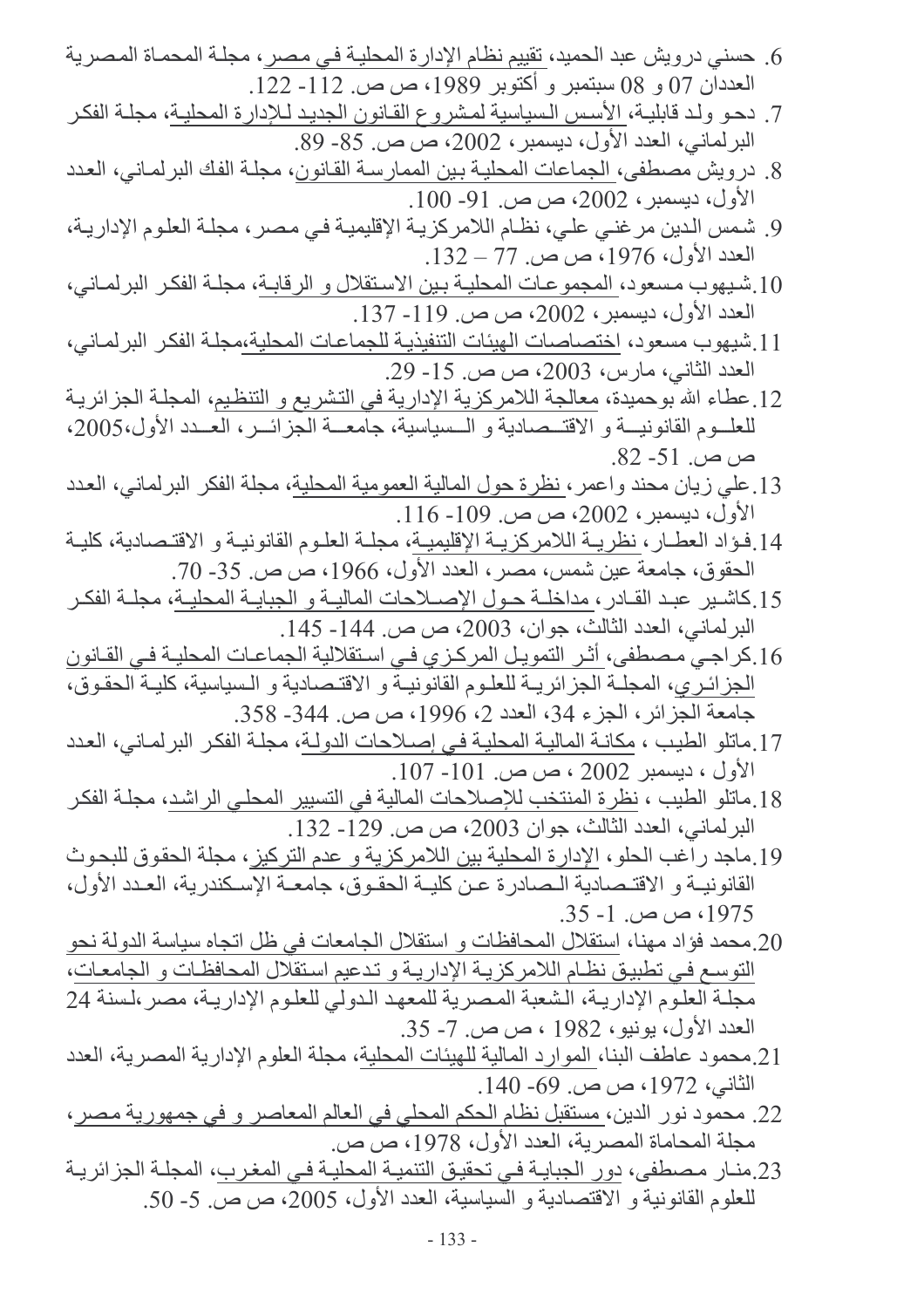24.مكلـل بوزيـان، الاتجاهـات القانونيــة الجديـدة لــلإدارـة المـحليــة فــى الـجزائـر\_ فــى ظـل نظــام التعددية السياسية ، مجلة إدار ة، العدد 2، 1999، ص ص 41- 52.

#### - المواثيق  $\bf V$

- 1. ميثاق الجزائر لسنة 1964، كتاب صادر عن حزب جبهة التحرير الـوطني، المطبعة الوطنية للكتاب، 1964
- 2. الميثـاق الـوطني لـسنة 1976، كتـاب صــادر عـن حـزب جبهــة التحريـر الـوطني، مـصلحة الطباعة، م ت و، الجزائر، 1976.
	- 3. الميثاق الوطني لسنة 1986، كتاب منشور من طرف حزب جبهة التحرير الوطني، 1986.
		- 4. ميثاق البلدية لسنة 1966، كتيب صادر عن حزب جبهة التحرير الوطني سنة 1966.
			- 5. ميثاق الولاية لسنة 1969، ج ر ، العدد 44 لسنة 1969.

VI – النصوص القانونية :

أ- الدساتير :

- 1. دستور 1963، ج ر، العدد 64 لسنة 1963. 2. دستور 1976، ج ر، العدد 94 لسنة 1976.
- 3. دستور 1989، ج ر، العدد 09 لسنة 1989.
- 4. دستور 1996، ج ر، العدد 76 لسنة 1996.

### ب ـــ المقوانين و الأوامر :

- 1. الأمـر رقـم 62-157 مـؤرخ فـي 1962/12/31 المتـضمن إمـداد سـريان العمـل بالتـشريع الفرنسي، ج ر، العدد 02 لسنة 1963.
- 2. الأمر رقم 67-24 مؤرخ في 1967/01/18 يتضمن القانون البلدي، ج ر ، العدد 06 لسنة 1967
- 3. الأمر رقم 69-38 مؤرخ في 1969/05/26 يتضمن قـانون الولايـة، ج ر ، العـدد 44 سـنة .1969
- 4. الأمـر رقم 74-69 مـؤرخ فـي 1974/07/02 المتعلـق بإصــلاح التنظـيم الإقليمـي للولايـات، ج ر ، العدد 55 لسنة 1974.
- 5. فَـانون رقم 80-08 مؤرخ فـي 1980/10/25 المتضمن قـانون الانتخابـات، ج ر ، العـدد 44 لسنة 1980 ـ
- 6. قانون رقم 81-09 مؤرخ في 1981/07/04 يعدل و يتمم الأمر رقم 67-24 المتضمن القانون البلدي، ج ر، العدد 27 لَسنة 1981.
	- 7. قانون رقم 83-19 المتضمن قانون المالية لسنة 1984، ج ر، العدد 55 لسنة 1983.
- 8. قانون رقم 84-09 مؤرخ في 2/02/04/1984 المتعلق بالتنظيم الإقليمي للبلاد، ج ر، العدد 06 سنة 1984
- 9. قـانون رقم 89-13 مـؤرخ فـي 989/08/07 المتضمن قـانون الانتخابـات، ج ر ، العـدد 32 لسنة 1989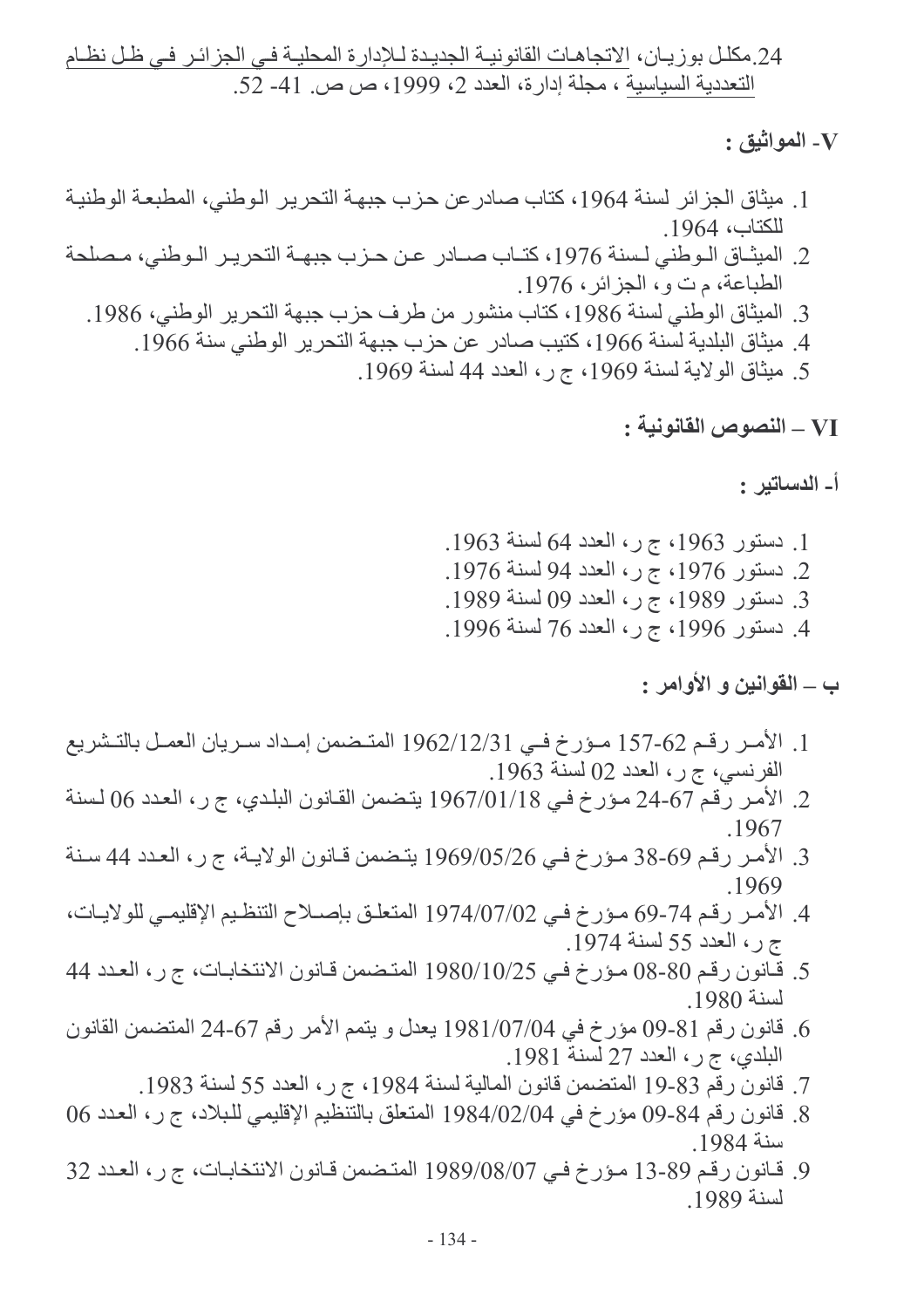- 10 قانون رقم 90-06 مؤرخ في 27/03/27 يعدل و يتمم القانون رقم 89-13 المتضمن قانون الانتخابات، ج ر ، العدد 13 لسنة 1990.
	- 11 قانون رقم 90-08 مؤرخ في 1990/04/07 المتعلق بالبلدية، ج ر ، العدد 15 سنة 1990.
	- 12 قانون رقم 90-09 مؤرخ في 1990/04/07 المتعلق بالولاية، ج ر، العدد 15 سنة 1990.
- 13.قانون رقم 90-21 مؤرخ في 15/08/15/1990 يتعلق بالمحاسبة العمومية، ج ر، العدد 35 لسنة  $.1990$
- 14 قانون رقم 90-36 مؤرخ في 14جمـادي الثانيـة 1411 يتـضمن قـانون الماليـة لـسنة 1991، ج ر ، العدد 57 لسنة 1990.
- 15.قانون 94-03 مؤرخ في 12/31/12/31 يتضمن قانون المالية لسنة 1995 ،ج ر، العدد 01 لسنة 1995.
- 16.الأمر رقم 95-20 مؤرخ في 1995/07/17 متعلق بمجلس المحاسبة، ج ر، العدد 39 لسنة 1995
- 17.الأمر رقم 97-07 مؤرخ في 03/06/1997 يتضمن القانون العضوي المتعلق بالانتخابات، ج ر، العدد 10 لسنة 1997.
- 18.الأمر رقم 14-97 مؤرخ في 1997/05/31 متعلق بـالتنظيم الإقليمـي لولايـة الجزائـر، ج ر، العدد 38 لسنة 1997
- 19.الأمر رقم 97-15 مـؤرخ فـي 1997/05/31 المحـدد للقـانون الأساسـي لمحافظـة الجزائـر الكبري، ج ر ، العدد 38 لسنة 1997.
- 20 قانون رقم 11-99 مؤرخ في 12/23/999/12 يتضمن قانون المالية لسنة 2000، ج ر ، العدد 92 لسنة 1999.
- 21.الأمر رقم 2000-01 مؤرخ في 2000/03/01 متعلق بإدارة ولاية الجزائر و البلديات التابعة لمها، ج ر ، العدد 09 لسنة 2000.
- 22.قـانون رقم 2000-06 مـؤرخ فـي 2000/12/23 يتـضمن قـانون الماليـة لـسنة 2001، ج ر ، العدد 80 لسنة 2000.
- 23.قانون رقم 10-21 مؤرخ في 2001/12/22 يتضمن قانون المالية لسنة 2002، ج ر، العدد 79 لسنة 2001.
- 24.قانون رقم 02-11 مؤرخ في 2002/12/24 يتضمن قانون المالية لسنة 2003، ج ر، العدد 86 لسنة 2002.
- 25.قانون رقم23-22 مؤرخ في 22/12/28 يتضمن قانون المالية لسنة 2004، ج ر، العدد 83 لسنة 2003.
- 26.الأمر رقم 04-01 مؤرخ في 2004/02/07 يعدل و يتمم الأمر رقم 97-07 المتضمن القانون العضوى للانتخابات، ج رِ ، العدد 09 لسنة 2004.
- 27.قانون رقم 04-21 مؤرخ في 2004/12/29 يتضمن قانون المالية لسنة 2005، ج ر، العدد 85 لسنة 2004.
- 28 الأمر رقم 05-03 مؤرخ في 2005/07/18 المتمم للقانون 90-08 المتضمن قانون البلدية، ج ر، العدد 50 لسنة 2005.
- 29.الأمر رقم 05-04مؤرخ في 2005/07/18 المتمم للقانون 90-09 المتضمن قانون الولاية، ج رِ ، العدد 50 لسنة 2005.
- 30.قَانون رقم 05-16 مؤرخ في 2005/12/31 يتضمن قانون المالية لسنة 2006، ج ر، العدد 85 لسنة 2005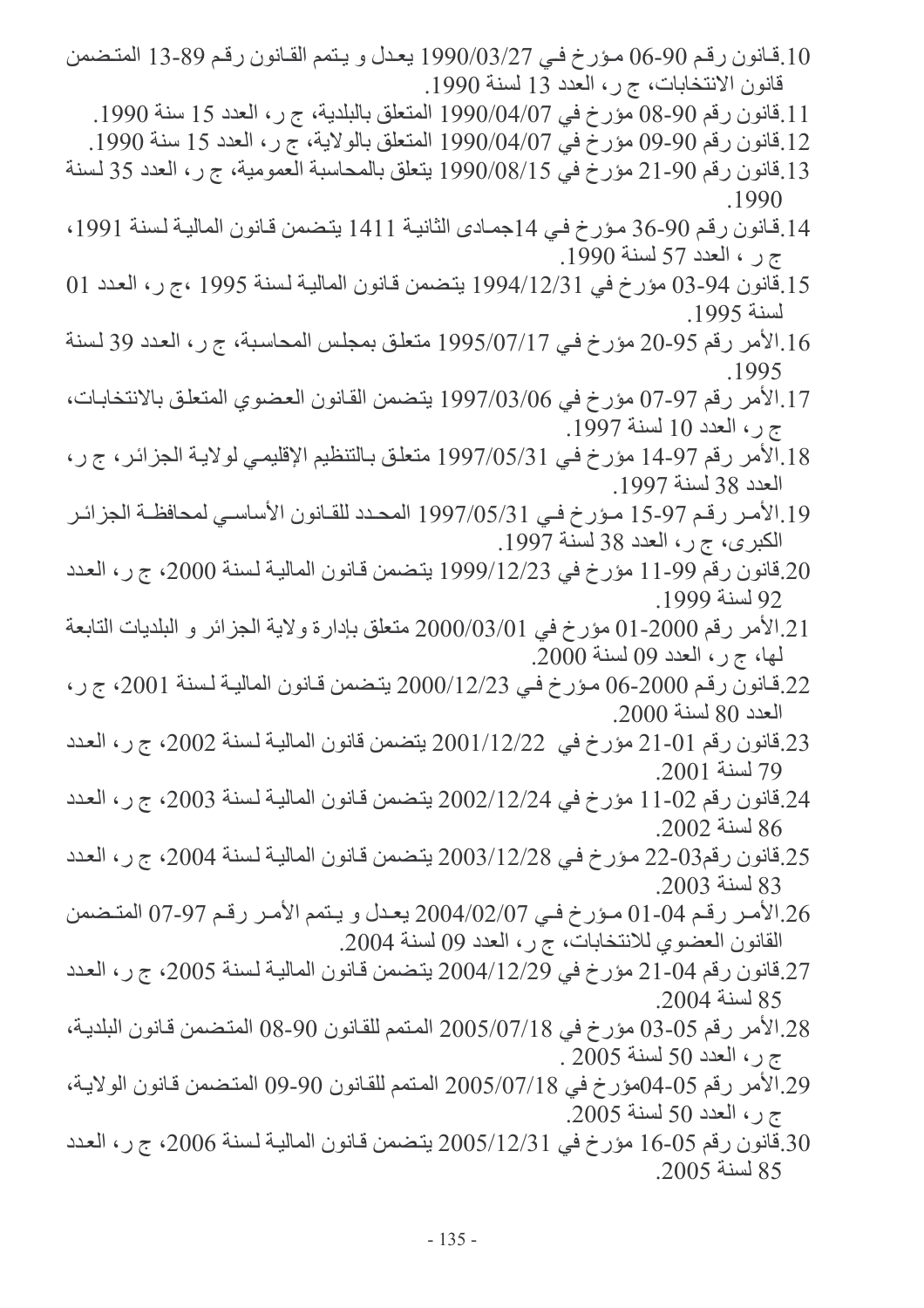31.قانون رقم 06-24 مؤرخ في 2/06/12/26 يتضمن قـانون الماليـة لـسنة 2007، ج ر ، الـعـدد 85 لسنة 2006.

أ- المراسيم الرئاسية:

- 1. المرسوم رقم 63-189 المؤرخ في 1963/05/16 متعلق بإعادة تنظيم الحدود الإقليمية للبلديات، ج ر، العدد 35 لسنة 1963.
- 2. مرسوم رقم 32-31 مؤرخ في 1982/01/23 يحدد صلاحيات رئيس الدائرة، ج ر، العدد 04 لسنة 1982
- 3. المرسوم رقم 86-266 المؤرخ في 1/04/11/04 المتعلق بتنظيم الصندوق المشترك للجماعات المحلية و عمله، ج ر، العدد 45 لسنة 1986.
- 4. مرسوم رقم 86-310 مؤرخ في 1986/12/16 يحدد قائمة البلديات التي ينشطها كل رئيس دائرة، ج ر، العدد 52 لسنة 1986.
- 5. مرسوم رئاسي رقم 91-196 مؤرخ في 196/07/04 يتضمن تقرير حالـة الحصار ، ج ر، العدد 29 لسنة 1991.
- 6. مرسوم رئاسي رقم 44-92 مؤرخ في 2/02/02/09 يتضمن إعلان حالة الطوارئ، ج ر ، العدد 10 لسنة 1992.
- 7. مرسوم رئاسي رقم 97-292 مؤرخ في 1997/08/02 يحدد التنظيم الإداري لمحافظة الجزائر الكبرى و سيرها، ج ر، العدد 51 لسنة 1997.
- 8. مرسوم رئاسي رقم 99-239 يتعلق بـالتعيين فـي الوظـائف المدنيــة و العسكرية للدولــة، ج ر، العدد 76 لسنة 1999.
- 9. مرسوم رئاسي رقم 2000-45 مؤرخ في 2000/03/01 يتضمن تعديل المرسوم الرئاسي رقم 97-292، ج ر، العدد 09 لسنة 2000.

ب- المراسيم التنفيذية:

- 1. مرسـوم تنفيـذي رقـم 89-09 مـؤرخ فـي 29/02/07 (1989 يتـضمن كيفيـات تـحديـد المنـاطق الواجب ترقيتها، ج ر، العدد 06 لسنّة 1989 .
- 2. مرسـوم تنفيـذي رقـم 90-230 مـؤرخ فـي 23/07/25 إيـدد أحكـام القـانون الأساسـي الخاص بالمناصب و الوظائف العليا في الإدارة المحلية، ج ر ، العدد 31 لسنة 1990.
- 3. مرسوم تنفيذي رقم 90-285 مؤرخ في 990/09/29 يحدد قواعد تنظيم أجهزة الإدارة العامة في الولاية، ج ر، العدد 38 لسنة 1990.
- 4. مرسوم تُنفيذي رقم 92-141 مؤرخ في 14/04/11 يتضمن حل مجالس شعبية ولائية، ج ر، العدد 27 لسنة 1992.
- 5. مرسوم تنفيذي رقم 92-142 مؤرخ في 142/04/11 يتضمن حل مجالس شعبية بلديـة، ج ر ، العدد 27 لسنة 1992.
- 6. مرسوم تنفيذي رقم 92-143 مؤرخ في 143/2/04/11 يتعلق بتوقيف عضوية منتخبي المجالس الشعبية الولائية و المجالس الشعبية البلدية، ج ر ، العدد 27 لسنة 1992.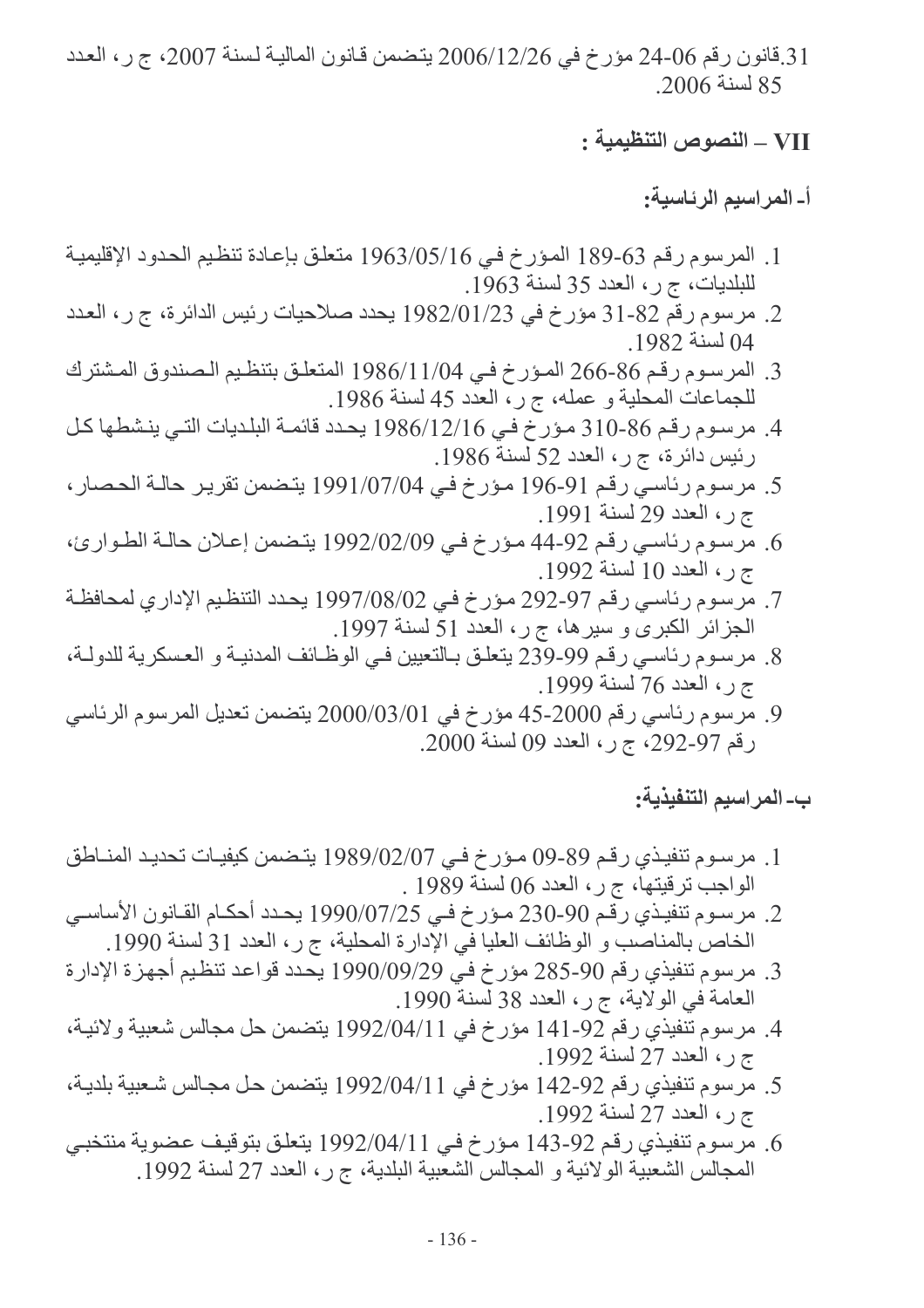- 7. مرسوم تنفيذي رقم 92-114 مؤرخ في 11/14/1992 يتعلق بالرقابة السابقة للنفقات، ج ر، العدد 82 لسنة 1992.
- 8. مرسوم تنفيذي رقم 94-215 مؤرخ في 2150/1994 يحدد أجهزة الإدارة العامـة فـي الولاية و هياكلها، ج ر، العدد 48 لسنة 1994.
- 9. مرسوم تنفيذي رقم 97-480 مؤرخ في 1997/12/15 يتضمن تنظيم محافظة الجزائر الكبرى و سيرها، ج ر، العدد 83 لسنة 1997.
- 10.مرسوم تنفيذي رقم 98- 42 مؤرخ في 1998/02/01 يحدد شروط الحصول على المساكن ذات الطابع الاجتماعي و كيفيات ذلك، ج ر ، العدد 05 لسنة 1998.
- 11 مرسوم تنفيذي 04-334 مؤرخ في 2004/10/24 يعدل المرسوم التنفيذي رقم 98-42 المحدد لشروط الحصول على المساكن العمومية الإيجارية، ج ر ، العدد 67 لسنة 2004.

VIII – تقارير و نصوص رسمية أخرى:

- 1. تقرير المجلس الوطني الاقتصادي و الاجتماعي، لجنة المالية المحلية، 2001. 2. قانون الضرائب المباشِّرة و الرسوم المماثلة، كُتَّاب صادر عن وزارة المالية ــ المديرية العامة
- للضر ائب ، نشر ۃ 2005 3. قــانون الــضرائب غيــر المباشــرة، كتــاب صـــادر عــن وزارة الماليــة ــ المديريــة العامــة للضرائب - ، نشرة 2005.
- 4. قبانون الرسـوم علـى رقـم الأعمـال، كتـاب صـادر عـن وزارة الماليــة ــ المديريــة العامــة للضرائب - ، نشرة 2005.
	- 5. قانون الطابع، كتاب صادر عن وزارة المالية ــ المديرية العامة للضرائب ، نشرة 2005.

IX – التشريعات المقارنـة:

X \_ الجرائد الوطنية: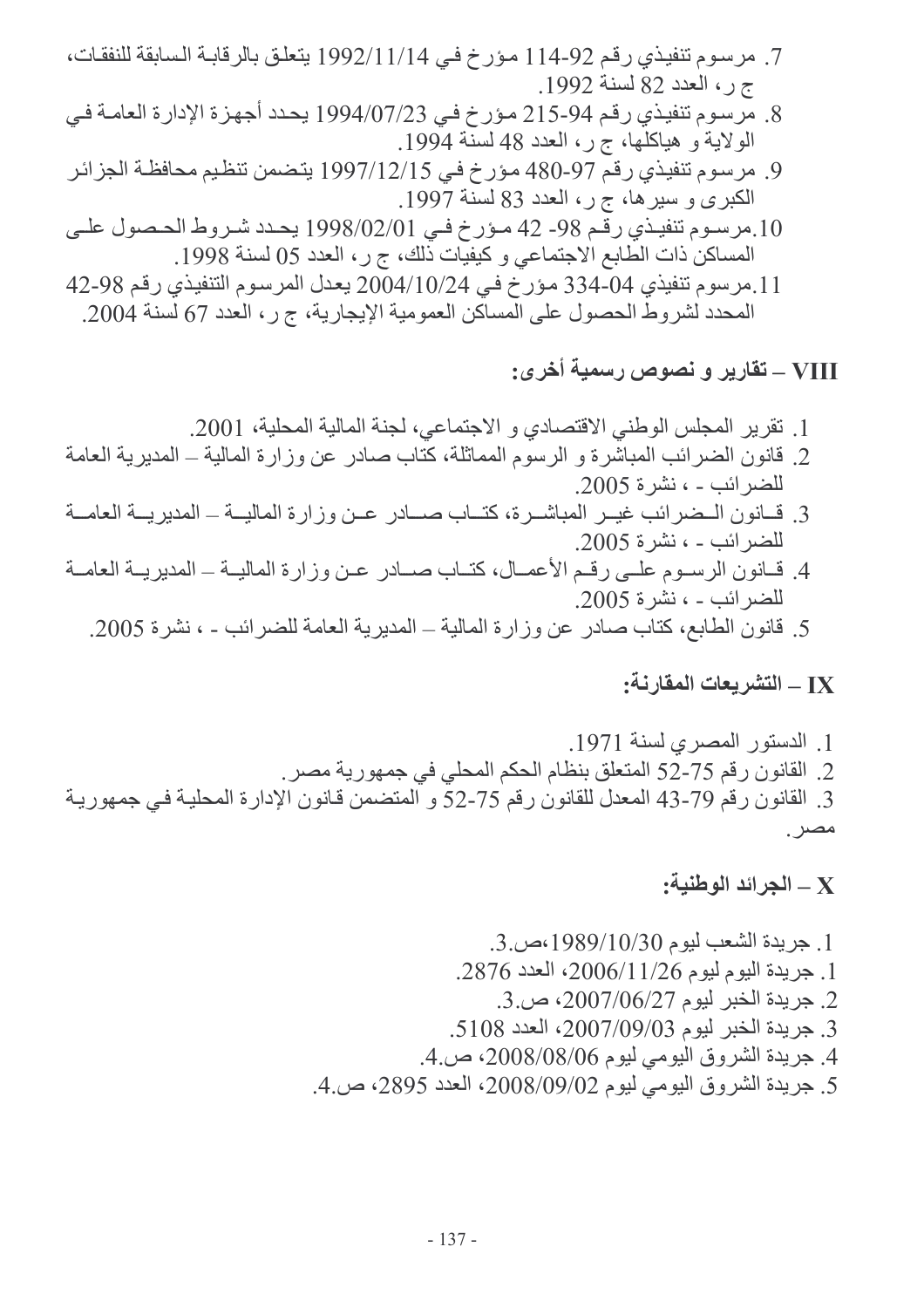## **I-OUVRAGES:**

- 1. DE-LAUBADÉRE André et GAUDEMET Yves, Traité de droit administratif, 16 éd, Tome 1 L.G.D.J; Paris, 2001.
- 2. DE-LAUBADÉRE André, VENEZIA J.C, GAUDEMET Yves, Traité de droit administratif, L.G.D.J, Paris, France, 1999.
- 3. VEDEL George, Droit administratif, 5<sup>éme</sup> éd, série themis, P U F, 1972.
- 4. VEDEL George, Droit administratif, P U F, Paris, 1978.
- 5. GRABA Hachemi, Les ressources fiscales des collectivités locales, ENAG /Edition, Alger, 2000.
- 6. AUBY Jean Bernard, AUBY Jean François et NOGOELLOU Rozen, Droit des collectivités locales, 3<sup>eme</sup> éd, P.U.F, Novembre, 2004.
- 7. WALINE Marcel, Droit administratif, 9<sup>éme</sup> éd, Paris, 1963.
- 8. MUZELLEC Raymond, Finances locales, DALLOZ, 1996
- 9. MUZELLEC Raymond, Finances locales, 5<sup>eme</sup> éd, DALLOZ, 2005
- 10. REGOURD Serge, L'acte de tutelle en droit administratif Français, L G D J, 1980.

### **II - ARTICLES:**

- 1. PERRIN Bernard, Fonction publique territoriale: métamorphose d'un statut, Revue Administrative, N° 330, Novembre, 2002, pp. 638-647.
- 2. ESSAID Taib, L'Administration locale Algérienne :Les enjeux de la décentralisation, Revue Algerienne des sciences juridiques, économiques et politiques, Volume 42, N°1, 2005, p p.43-54.
- 3. ESSAID Taib, Chronique de l'organisation administrative pour 1994, Revue IDARA, N°2, 1995,pp. 79-131.
- 4. FOREY Elsa, Le droit de pétition aux assemblées délibérantes des collectivités territoriales, R.D.P, N °1, Janvier et Février, 2005, pp. 151-168.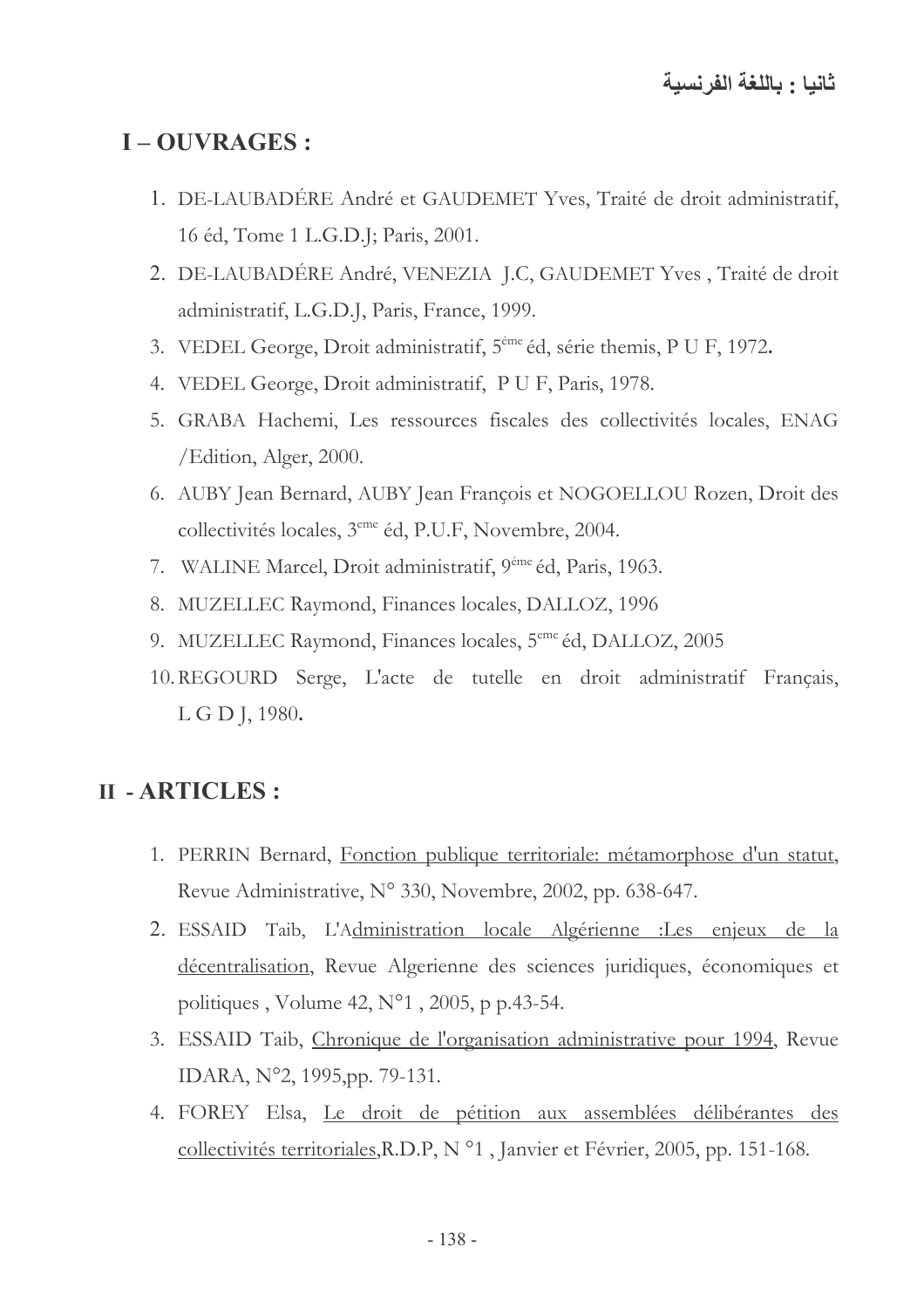- 5. BOUDINE Joêl, La distinction entre collectivité locale et collectivité territoriale, Revue du Droit Public et de la Science Politique en France,  $N^{\circ}01$ , 1992, pp.171-200.
- 6. KHELLOUFI Rachid, Réflexion sur la décentralisation à travers l'avant projet de code de la wilaya, Revue Algérienne, des sciences juridiques, économiques et politiques, Volume 42,  $N^{\circ}1$ , 2005, p p.79-101.
- 7. MEKAMCHA Ghouti, Le processus de développement économique nationale par les collectivités locales : mythe ou réalité, Revue IDARA, N° 2, 1995,
- 8. MOUSSA Zahia, La pseudo-décentralisation territoriale en Algérie, Annale de URAMA, Université de Constantine, Volume 1, Année 1997.
- 9. YELLES CHAOUCHE Bachir, Pour une revalorisation des ressources financières locales, Revue IDARA, N°1, 1995, pp. 19-33.

### $III - THESE$

1. BEN AKZOUH Châabane, La décentralisation en Algérie, Thèse pour le doctorat en droit, Université d'Alger, 1978.

## **IV-LÉGISLATIONS COMPARÉES**

- 1. Constitution de la République Française de 1958, révisé par la loi constitutionnelle, 2003 – 276 du 28/03/2003, J O F du 29/03/2003.
- 2. Loi organique  $N^{\circ}$  2004 758 relative à l'autonomie des collectivités territoriales, J O F du 30/07/2004, p. 13561.
- 3. Loi 82-213 relative aux droits et libertés des régions, des départements et des communes, J O F du 03/03/1982.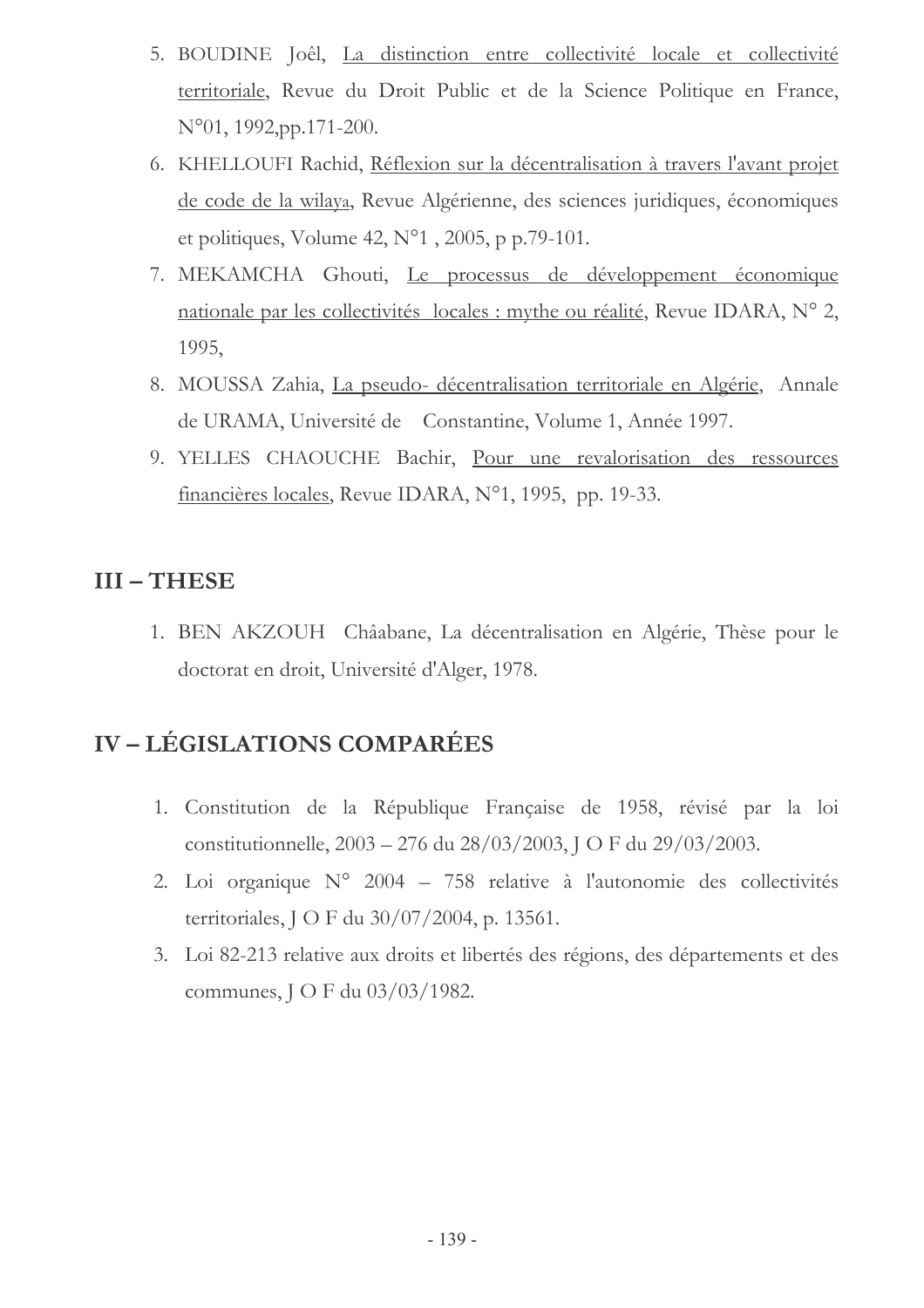# الف هرس:

| مقدمة<br>06.                                                                                      |  |
|---------------------------------------------------------------------------------------------------|--|
| ا <b>لفصل الأول :</b> أسس استقلالية الجماعات المحلية و مدى تكريسها في التشريع الجز ائر ي.<br>$12$ |  |
| المبحث الأول : أسس استقلالية الجماعات المحلية<br>$13$                                             |  |
| ا <b>لمطلب الأول :</b> أسس الاستقلالية المرتبطة بالوجود المادى للجماعات المحلية .<br>13           |  |
| الفرع الأول : تقسيم إقليم الدولة إلى وحدات محلية تتمتع بالشخصية المعنوية 13                       |  |
|                                                                                                   |  |
| أولا : حجم الوحدات المحلية و أثر ه على استقلاليتها                                                |  |
| ثانيا : مستويات التقسيم<br>14.                                                                    |  |
| ثالثًا : اختصاص المشرع بعملية التقسيم كضمان الاستقلالية<br>16                                     |  |
| ا <b>لفقرة الثانية :</b> تمتع الوحدات المحلية بالشخصية المعنوية                                   |  |
| أولا : مفهوم الشخصية المعنوية<br>17                                                               |  |
| <b>ثانيا :</b> النتائج التي تترتب على الاعتراف بالشخصية المعنوية للجماعات                         |  |
| المحلبة<br>19.                                                                                    |  |
| ا <b>لفرع الثاني :</b> وجود هيئات منتخبة تدير الوحدات المحلية<br>20                               |  |
| ا <b>لفقرة الأولى :</b> الاتجاه المؤيد لمبدأ الانتخاب<br>20.                                      |  |
| ا <b>لفقرة الثانية :</b> الاتجاه المعار ض لمبدأ الانتخاب<br>22                                    |  |
| ا <b>لفقرة الثالثة :</b> الانتخاب ضروري للاستقلالية<br>24.                                        |  |
| ا <b>لفقر ة الرابعة :</b> بعض نماذج التطبيق العملي لمبدأ الانتخاب في الإدار ة المحلية 24          |  |
| ا <b>لمطلب الثاني :</b> أسس الاستقلالية المرتبطة بممارسة النشاط<br>25                             |  |
| ا <b>لفرع الأول :</b> الاختصاصات المحلية .<br>25                                                  |  |
| ا <b>لفقرة الأولى :</b> وجود مصـالح محلية متميزة عن المصـالح الوطنية <sub>.</sub><br>25           |  |
| أولا : مفهوم المصالح المحلية:<br>25.                                                              |  |
| <b>ثانيا :</b> أساليب تحديد الاختصـاص<br>27.                                                      |  |
| ا <b>لفقرة الثانية :</b> التمتع بسلطة اتخاذ القر ار<br>29                                         |  |
|                                                                                                   |  |
|                                                                                                   |  |
|                                                                                                   |  |
|                                                                                                   |  |
| ا <b>لفقرة الأولى :</b> الوصاية الإدارية .                                                        |  |
|                                                                                                   |  |
|                                                                                                   |  |
|                                                                                                   |  |
|                                                                                                   |  |
|                                                                                                   |  |
| ا <b>لفرع الأول :</b> في المواثيق .                                                               |  |
|                                                                                                   |  |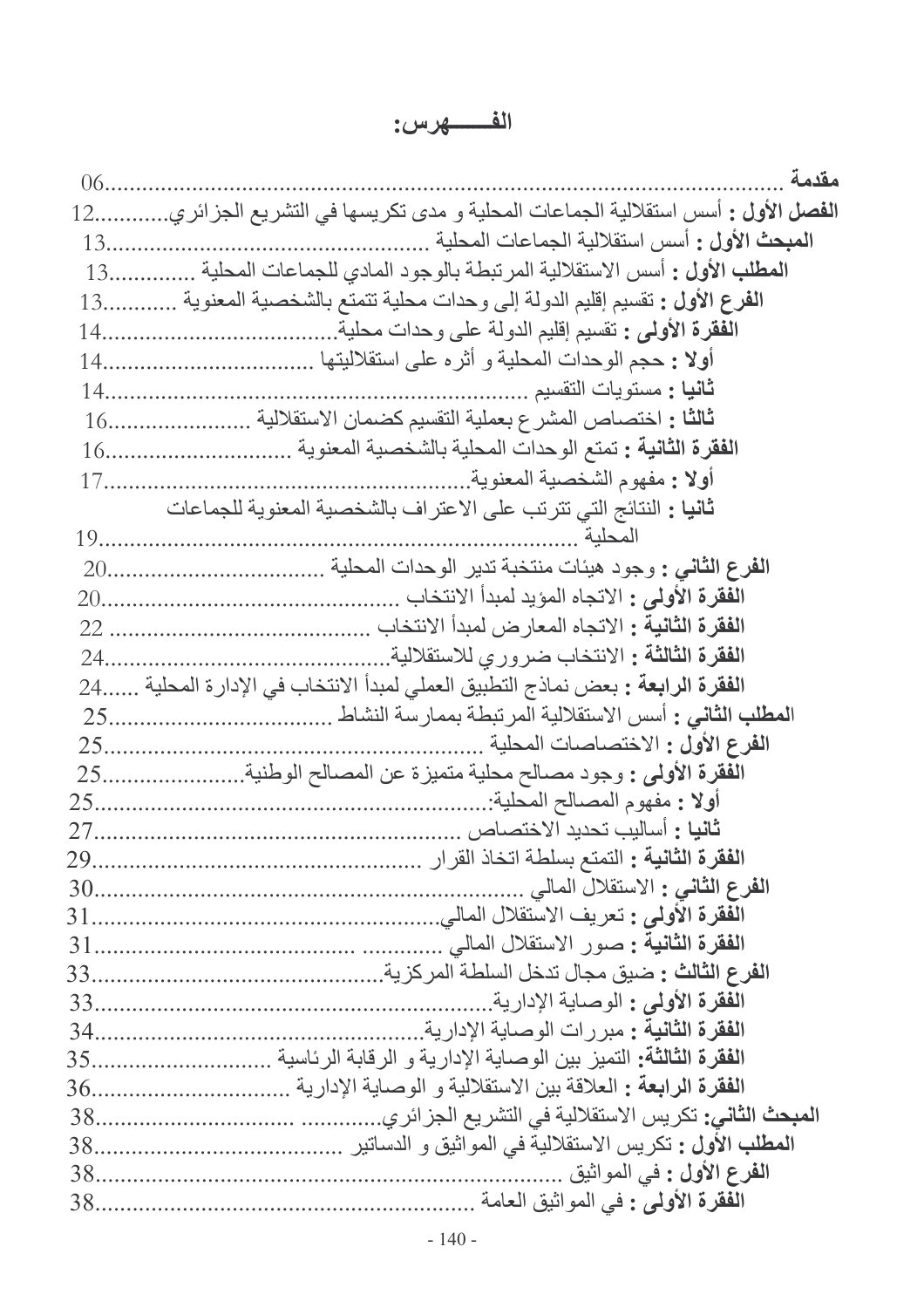| 38. | اولا : في ميثاق الجزائر لسنة 1964                                    |
|-----|----------------------------------------------------------------------|
| 40  |                                                                      |
|     |                                                                      |
| 41  | ا <b>لفقرة الثانية :</b> في مواثيق الإدار ة المحلية                  |
| 41  | أولا : في ميثاق البلدية لسنة 1966                                    |
| 43  |                                                                      |
| 44. | ا <b>لفرع الثّان<i>ى</i> :</b> فى الدساتير                           |
| 45  | ا <b>لفقرة الأولى :</b> قبل اعتماد نظام التعددية السياسية            |
| 45  | ا <b>ولا :</b> في دستور 1963                                         |
| 46  |                                                                      |
| 46. | 1_ التكريس الدستوري للولاية و البلدية كمجمو عات إقليمية              |
| 46  | 2- الانتخاب كوسيلة لاختيار أعضاء المجالس الشعبية المحلية .           |
| 47  | 3- الإقرار بوجود اختصاصات محلية<br>.                                 |
| 47. | ا <b>لفقرة الثانية :</b> بعد اعتماد نظام التعددية السياسية           |
| 48  | ا <b>ولا :</b> في دستور 1989                                         |
| 48. | 1 ـ النكريس الدستوري للبلدية و الولاية كجماعتين إقليميتين            |
|     | 2- الانتخاب وسلة لاختيار أعضاء المجالس المحلية في ظل تعددية حزبية 48 |
| 49. | <b>ثانیا :</b> فی دستور 1996                                         |
| 50  |                                                                      |
| 51  | الفرع الأول : قبل اعتماد نظام التعددية السياسية                      |
| 51  | ا <b>لفقرة الأولى :</b> قانوني البلدية و الولاية                     |
| 51  | أولا : تكريس القانوني للبلدية و الولاية كجماعتين إقليميتين           |
| 52  | <b>ثانيا :</b> انتخاب أعضاء المجالس الشعبية المحلية تحت إشراف الحزب  |
| 52  | ثالثًا : اختصـاصـات محلّية مطلقة في ظل اختيار اشتر اكي               |
|     |                                                                      |
|     |                                                                      |
|     |                                                                      |
|     |                                                                      |
|     |                                                                      |
|     | أولا : من حيث الوجود المادي                                          |
|     |                                                                      |
|     | 2 ـ النمنع بالشخصية المعنوية<br>57                                   |
|     | 3- انتخاب أعضاء المجالس الشعبي المحلية في ظل تعددية سياسية 58        |
|     | <b>ثانيا :</b> من حيث ممارسة النشاط                                  |
|     | 1- اختصاصات محلية متلائمة مع التحول السياسي و الاقتصادي 59           |
|     |                                                                      |
|     |                                                                      |
|     | ا <b>لفقرة الثانية :</b> في قوانين الانتخاب <sub>.</sub>             |
|     |                                                                      |
| 62  | ثانيا : تحديد العهدة                                                 |
|     |                                                                      |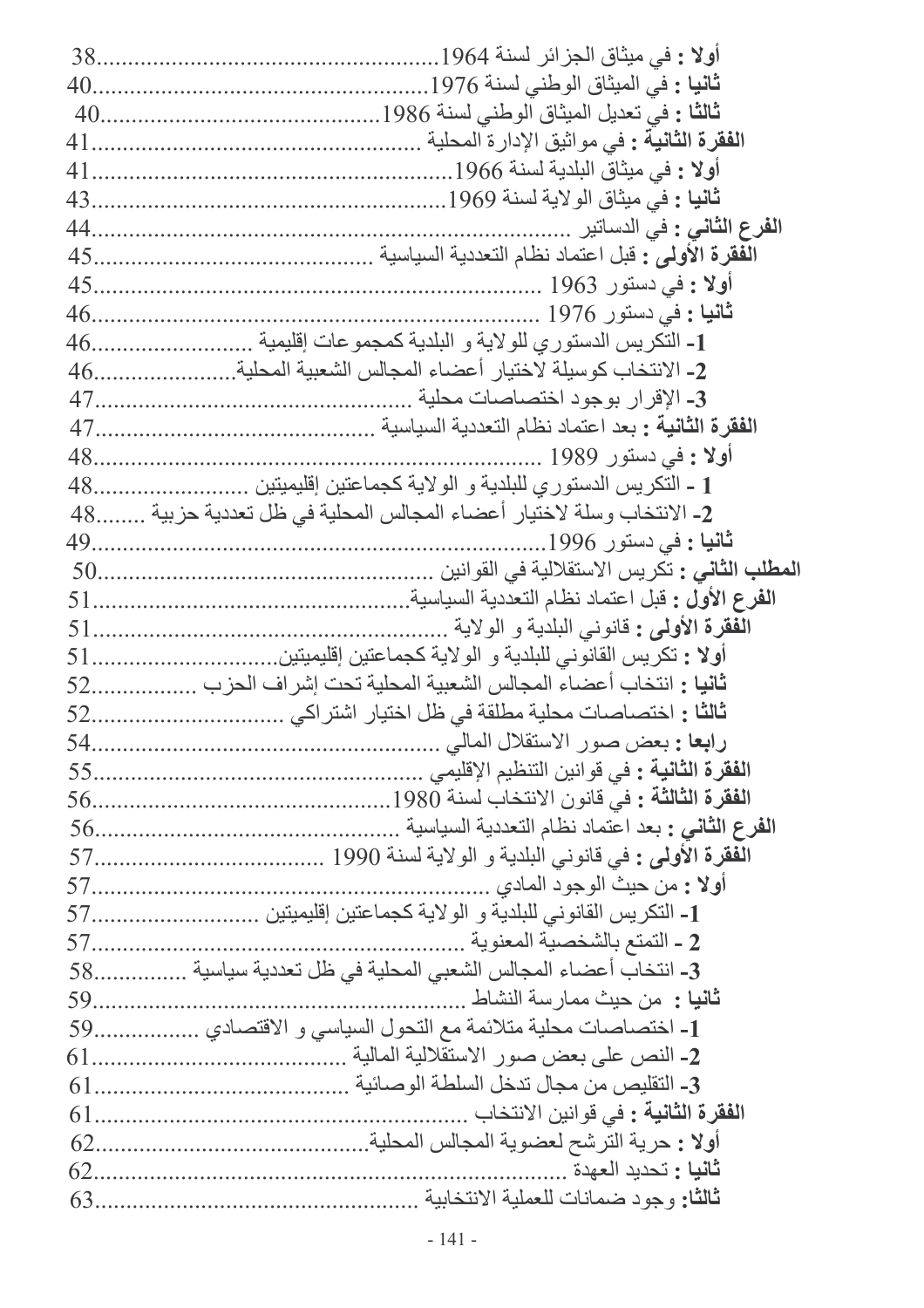|     | المبحث الأول : التبعية الإدار ية                                           |
|-----|----------------------------------------------------------------------------|
|     |                                                                            |
|     | ا <b>لفرع الأول :</b> التعبين كعائق للاستقلالية                            |
|     |                                                                            |
|     | ا <b>لفقرة الثانية :</b> رئيس الدائر ة                                     |
|     |                                                                            |
|     |                                                                            |
|     |                                                                            |
|     |                                                                            |
|     |                                                                            |
|     |                                                                            |
|     |                                                                            |
|     |                                                                            |
|     |                                                                            |
|     |                                                                            |
|     |                                                                            |
|     |                                                                            |
|     |                                                                            |
|     |                                                                            |
|     |                                                                            |
|     |                                                                            |
|     |                                                                            |
|     |                                                                            |
|     |                                                                            |
| 82. |                                                                            |
| 82. | ا <b>لفقرة الأولى :</b> التوقيف المؤقت                                     |
|     |                                                                            |
|     |                                                                            |
|     |                                                                            |
|     |                                                                            |
|     |                                                                            |
|     |                                                                            |
|     |                                                                            |
|     |                                                                            |
|     |                                                                            |
| 86. | ا <b>لفقرة الأولى :</b> التصديق                                            |
|     |                                                                            |
|     | <b>ثانيا :</b> تصديق وزير الداخلية على مداولات المجالس الشعبية الولائية 87 |
|     |                                                                            |